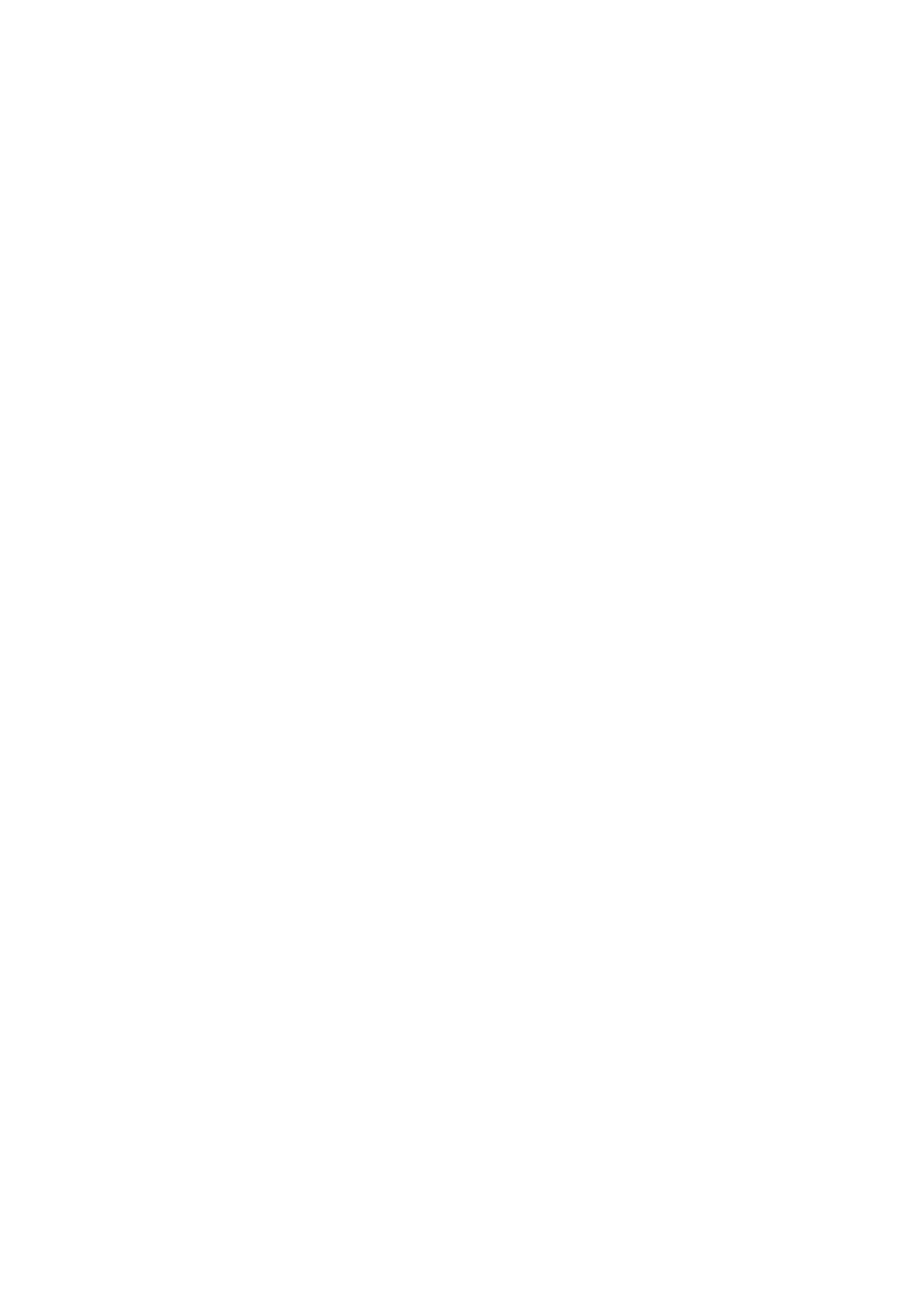# **CONTENTS**

## **PART 1**

## HOUSING CONDITIONS

## **CHAPTER 1**

## ENFORCEMENT OF HOUSING STANDARDS: GENERAL

## *New system for assessing housing conditions*

- 1 New system for assessing housing conditions and enforcing housing standards
- 2 Meaning of "category 1 hazard" and "category 2 hazard"

## *Procedure for assessing housing conditions*

- 3 Local housing authorities to review housing conditions in their districts
- 4 Inspections by local housing authorities to see whether category 1 or 2 hazards exist

## *Enforcement of housing standards*

- 5 Category 1 hazards: general duty to take enforcement action
- 6 Category 1 hazards: how duty under section 5 operates in certain cases
- 7 Category 2 hazards: powers to take enforcement action
- 8 Guidance about inspections and enforcement action

## **CHAPTER 2**

IMPROVEMENT NOTICES, PROHIBITION ORDERS AND HAZARD AWARENESS NOTICES

## *Improvement notices*

- 9 Improvement notices relating to category 1 hazards: duty of authority to serve notice
- 10 Improvement notices relating to category 2 hazards: power of authority to serve notice
- 11 Contents of improvement notices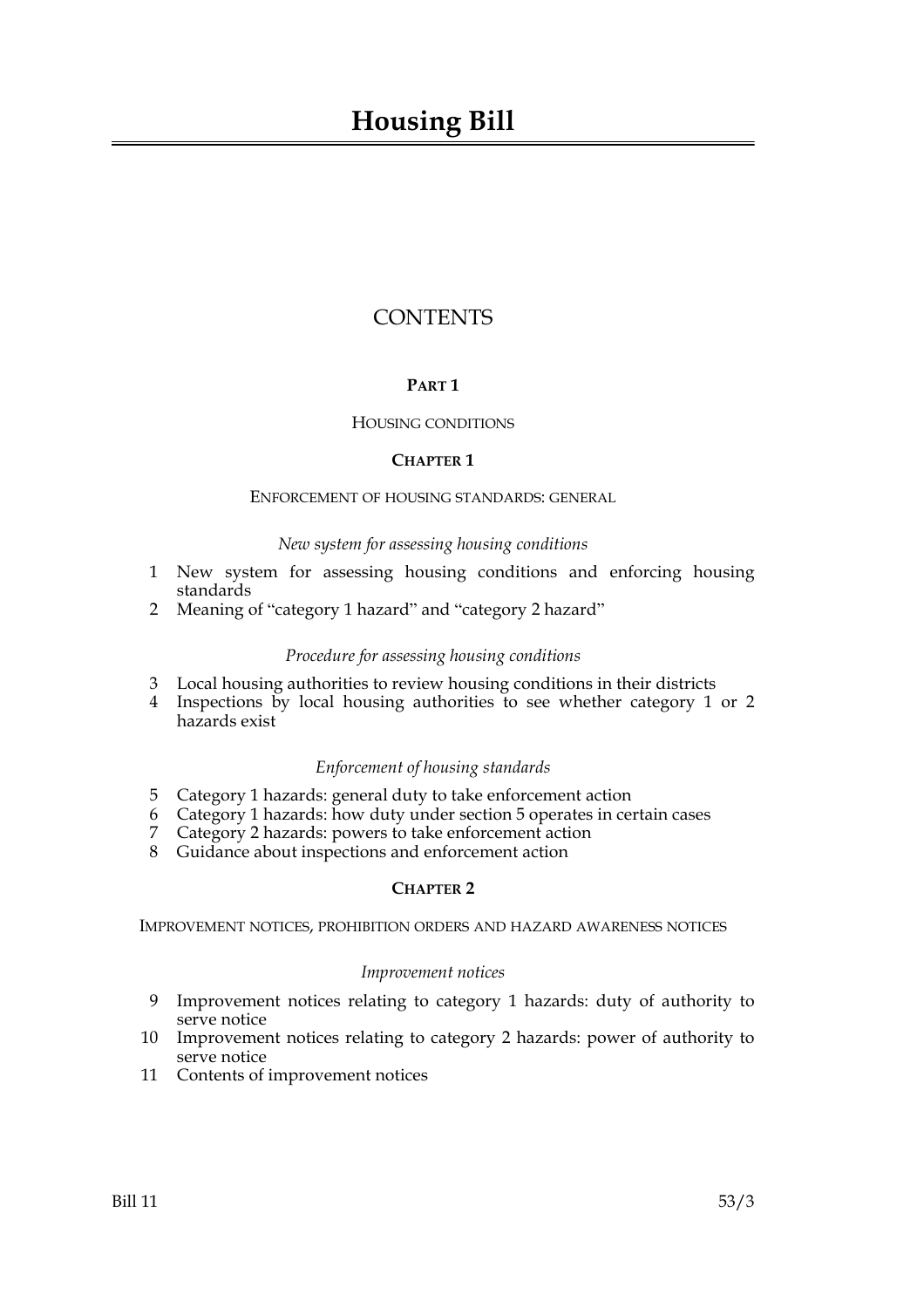- 12 Suspension of improvement notices
- 13 Revocation and variation of improvement notices
- 14 Operation of improvement notices
- 15 Review of suspended improvement notices
- 16 Service of improvement notices etc. and related appeals
- 17 Change in person liable to comply with improvement notice

#### *Prohibition orders*

- 18 Prohibition orders relating to category 1 hazards: duty of authority to make order
- 19 Prohibition orders relating to category 2 hazards: power of authority to make order
- 20 Contents of prohibition orders
- 21 Suspension of prohibition orders<br>22 Operation of prohibition orders
- 22 Operation of prohibition orders<br>23 Revocation and variation of pro
- Revocation and variation of prohibition orders
- 24 Review of suspended prohibition orders
- 25 Service of copies of prohibition orders etc. and related appeals

#### *Hazard awareness notices*

- 26 Hazard awareness notices relating to category 1 hazards: duty of authority to serve notice
- 27 Hazard awareness notices relating to category 2 hazards: power of authority to serve notice

#### *Enforcement: improvement notices*

- 28 Offence of failing to comply with improvement notice
- 29 Enforcement action by local housing authorities

#### *Enforcement: prohibition orders*

- 30 Offence of failing to comply with prohibition order etc.
- 31 Recovery of possession of premises in order to comply with order
- 32 Power of court to determine or vary lease

#### *Enforcement: improvement notices and prohibition orders*

- 33 Power of court to order occupier or owner to allow action to be taken on premises
- 34 Power of court to authorise action by one owner on behalf of another

#### *Supplementary provisions*

- 35 Effect of improvement notices and prohibition orders as local land charges
- 36 Savings for rights arising from breach of covenant etc.
- 37 Effect of Part 4 enforcement action and redevelopment proposals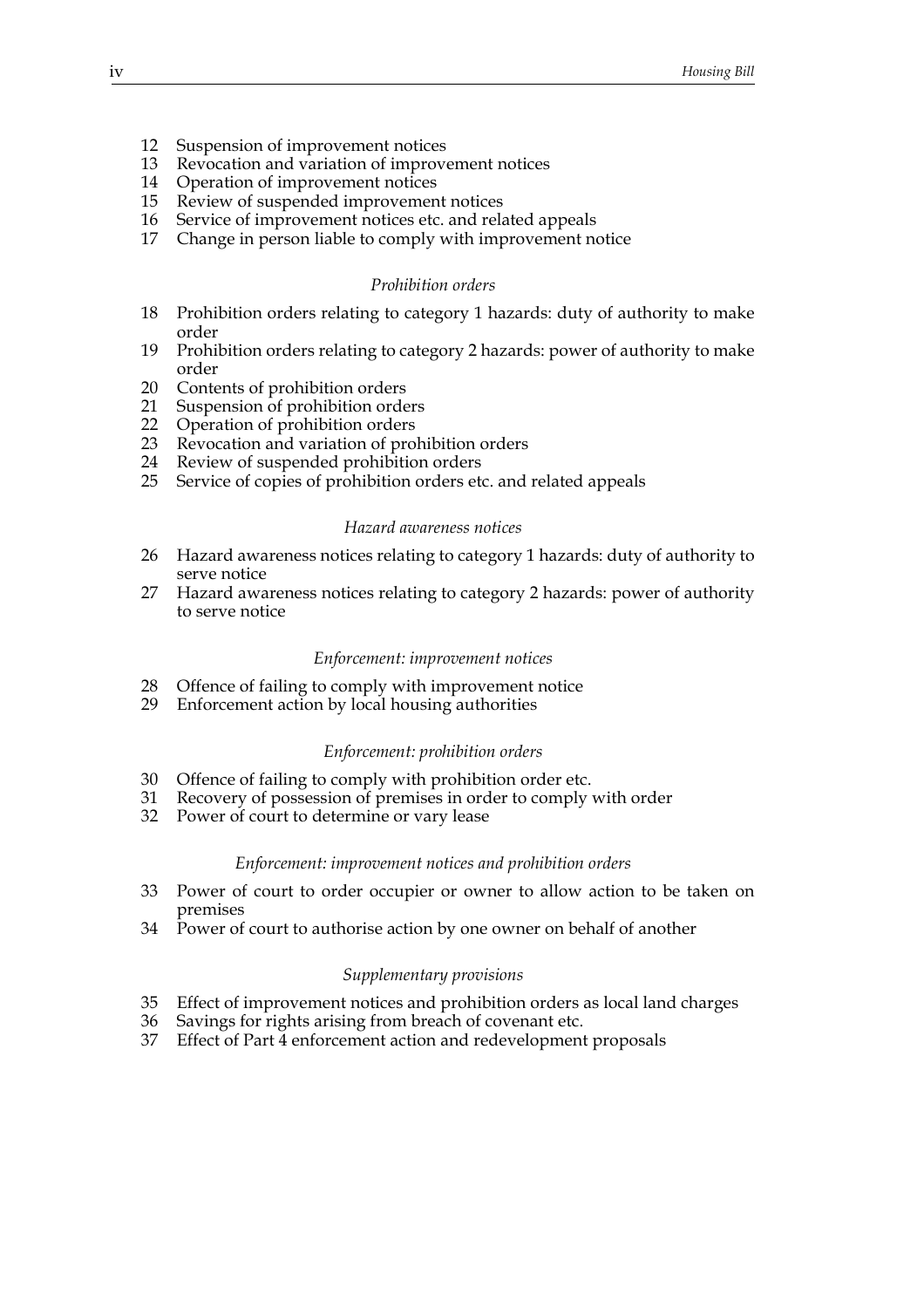## **CHAPTER 3**

## DEMOLITION ORDERS AND SLUM CLEARANCE DECLARATIONS

#### *Demolition orders*

38 Demolition orders

#### *Slum clearance declarations*

39 Clearance areas

#### **CHAPTER 4**

## GENERAL PROVISIONS RELATING TO ENFORCEMENT ACTION

## *Recovery of expenses relating to enforcement action*

- 40 Power to charge for certain enforcement action
- 41 Recovery of charge under section 40

#### *Repeal*

42 Repeal of power to improve existing enforcement procedures

*Index*

43 Index of defined expressions: Part 1

## **PART 2**

#### LICENSING OF HOUSES IN MULTIPLE OCCUPATION

#### *Introductory*

44 Licensing of HMOs to which this Part applies

#### *Designation of additional licensing areas*

- 45 Designation of areas subject to additional licensing
- 46 Designations under section 45: further considerations
- 47 Designation needs confirmation or general approval to be effective
- 48 Notification requirements relating to designations
- 49 Duration, review and revocation of designations

## *HMOs required to be licensed*

- 50 Requirement for HMOs to be licensed
- 51 Temporary exemption from licensing requirement

## *Grant or refusal of licences*

- 52 Applications for licences
- 53 Grant or refusal of licence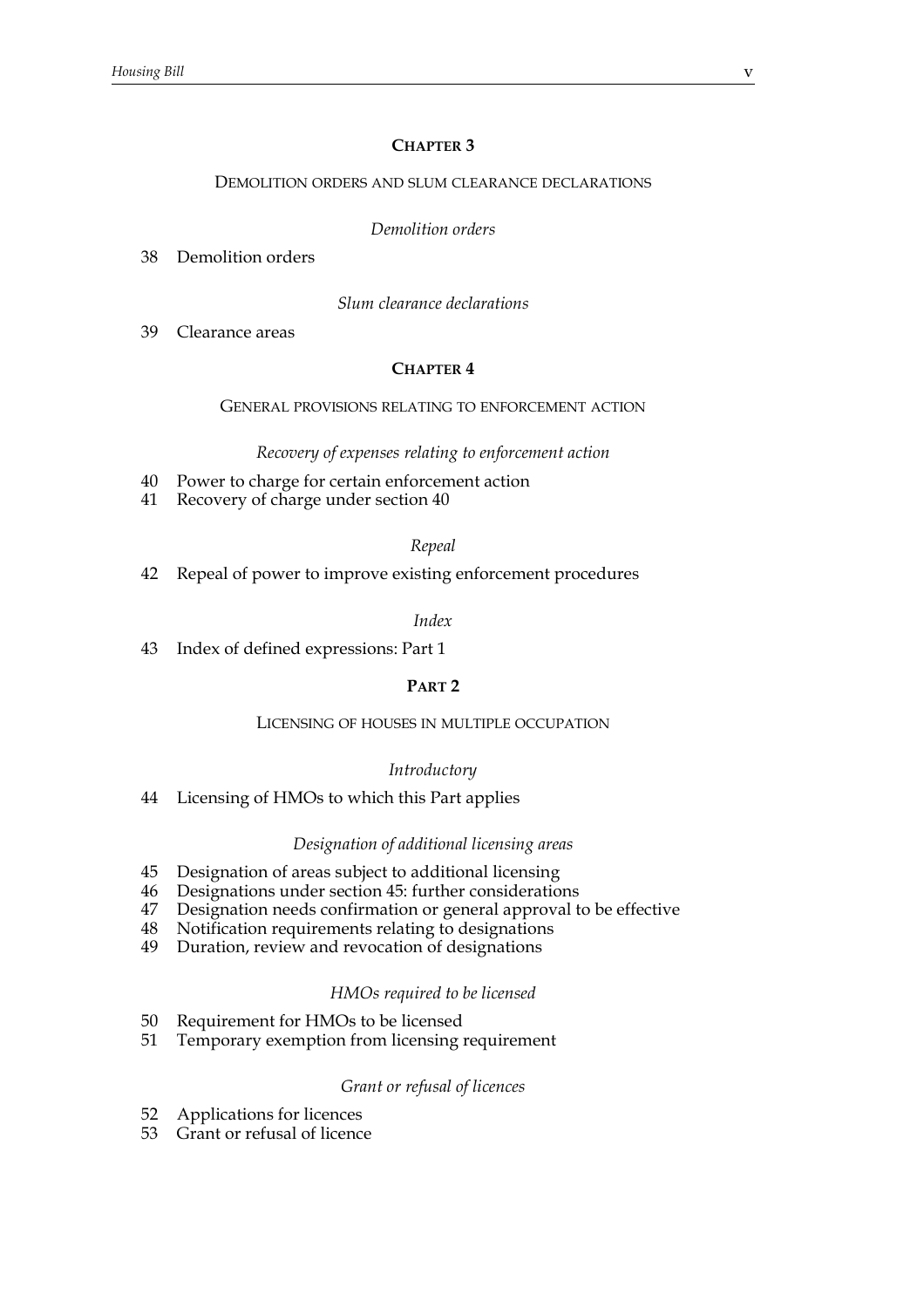- 54 Tests as to suitability for multiple occupation
- 55 Tests for fitness etc. and satisfactory management arrangements
- 56 Licence conditions
- 57 Licences: general requirements and duration

#### *Variation and revocation of licences*

- 58 Variation of licences
- 59 Revocation of licences

#### *Procedure and appeals*

60 Procedural requirements and appeals against licence decisions

#### *Enforcement*

- 61 Offences in relation to licensing of HMOs
- 62 Further sanctions relating to unlicensed HMOs

#### *Supplementary provisions*

- 63 Transitional arrangements relating to introduction and termination of licensing
- 64 Meaning of "HMO"
- 65 Index of defined expressions: Part 2

#### **PART 3**

#### SELECTIVE LICENSING OF OTHER RESIDENTIAL ACCOMMODATION

#### *Introductory*

66 Licensing of houses to which this Part applies

#### *Designation of selective licensing areas*

- 67 Designation of selective licensing areas
- 68 Designations under section 67: further considerations
- 69 Designation needs confirmation or general approval to be effective
- 70 Notification requirements relating to designations
- 71 Duration, review and revocation of designations

#### *Houses required to be licensed*

- 72 Requirement for Part 3 houses to be licensed
- 73 Temporary exemption from licensing requirement

#### *Grant or refusal of licences*

- 74 Applications for licences
- 75 Grant or refusal of licence
- 76 Tests for fitness etc. and satisfactory management arrangements
- Licence conditions
- 78 Licences: general requirements and duration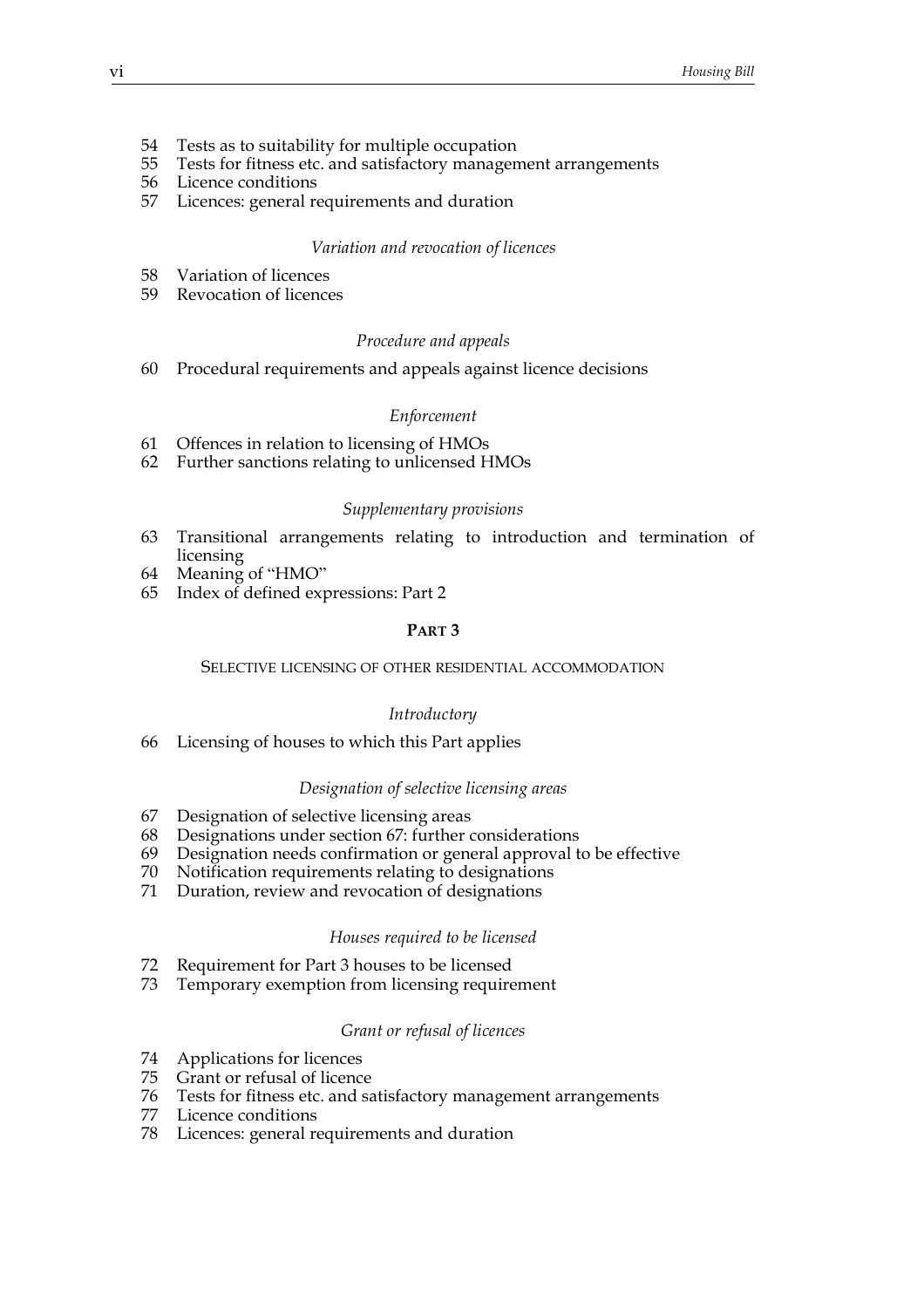## *Variation and revocation of licences*

- 79 Variation of licences
- 80 Revocation of licences

## *Procedure and appeals*

81 Procedural requirements and appeals against licence decisions

## *Enforcement*

- 82 Offences in relation to licensing of houses under this Part
- 83 Further sanctions relating to unlicensed Part 3 houses

## *Supplementary provisions*

- 84 Meaning of "house" etc.
- 85 Index of defined expressions: Part 3

## **PART 4**

ADDITIONAL CONTROL PROVISIONS IN RELATION TO RESIDENTIAL ACCOMMODATION

## *Introductory*

86 Interim and final management orders: introductory

## *Interim management orders: making and operation of orders*

- 87 Making of interim management orders
- 88 Special interim management orders
- 89 The health and safety condition
- 90 Operation of interim management orders
- 91 Local housing authority's duties once interim management order in force
- 92 General effect of interim management orders
- 93 General effect of interim management orders: immediate landlords, mortgagees etc.
- 94 Financial arrangements while order is in force

## *Interim management orders: variation and revocation*

- 95 Variation of interim management orders
- 96 Revocation of interim management orders

## *Final management orders: making and operation of orders*

- 97 Making of final management orders<br>98 Operation of final management orde
- 98 Operation of final management orders<br>99 Local housing authority's duties once f
- Local housing authority's duties once final management order in force
- 100 General effect of final management orders
- 101 General effect of final management orders: immediate landlords, mortgagees etc.
- 102 Management scheme and accounts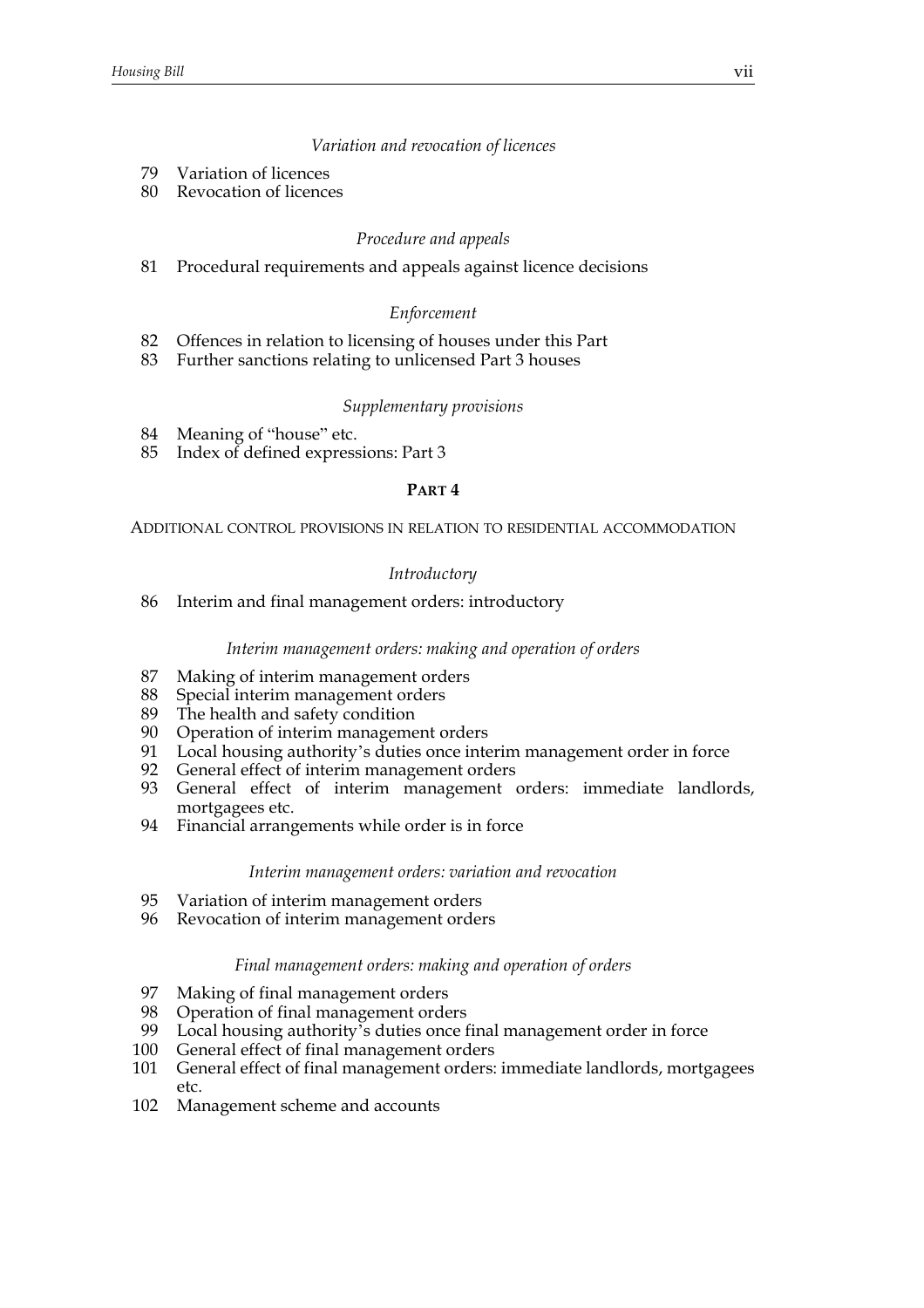*Final management orders: variation and revocation*

- 103 Variation of final management orders
- 104 Revocation of final management orders

#### *Interim and final management orders: procedure and appeals*

105 Procedural requirements and appeals

#### *Interim and final management orders: other general provisions*

- 106 Effect of management orders: occupiers
- 107 Effect of management orders: agreements and legal proceedings
- 108 Effect of management orders: furniture
- 109 Management orders: power to supply furniture
- 110 Termination of management orders: financial arrangements
- 111 Termination of management orders: leases, agreements and proceedings
- 112 Management orders: power of entry to carry out work

#### *Overcrowding notices*

- 113 Service of overcrowding notices
- 114 Contents of overcrowding notices
- 115 Requirement as to overcrowding generally
- 116 Requirement as to new residents
- 117 Appeals against overcrowding notices
- 118 Revocation and variation of overcrowding notices

#### *Index*

119 Index of defined expressions: Part 4

#### **PART 5**

#### HOME INFORMATION PACKS

#### *Preliminary*

- 120 Meaning of "residential property" and "home information pack"
- 121 Meaning of "on the market" and related expressions
- 122 Acting as estate agent

#### *Responsibility for marketing residential properties*

- 123 Responsibility for marketing: general
- 124 Responsibility of person acting as estate agent
- 125 Responsibility of the seller

#### *Duties of a responsible person where a property is on the market*

- 126 Application of sections 127 to 129
- 127 Duty to have a home information pack
- 128 Duty to provide copy of home information pack on request
- 129 Duty to ensure authenticity of documents in other situations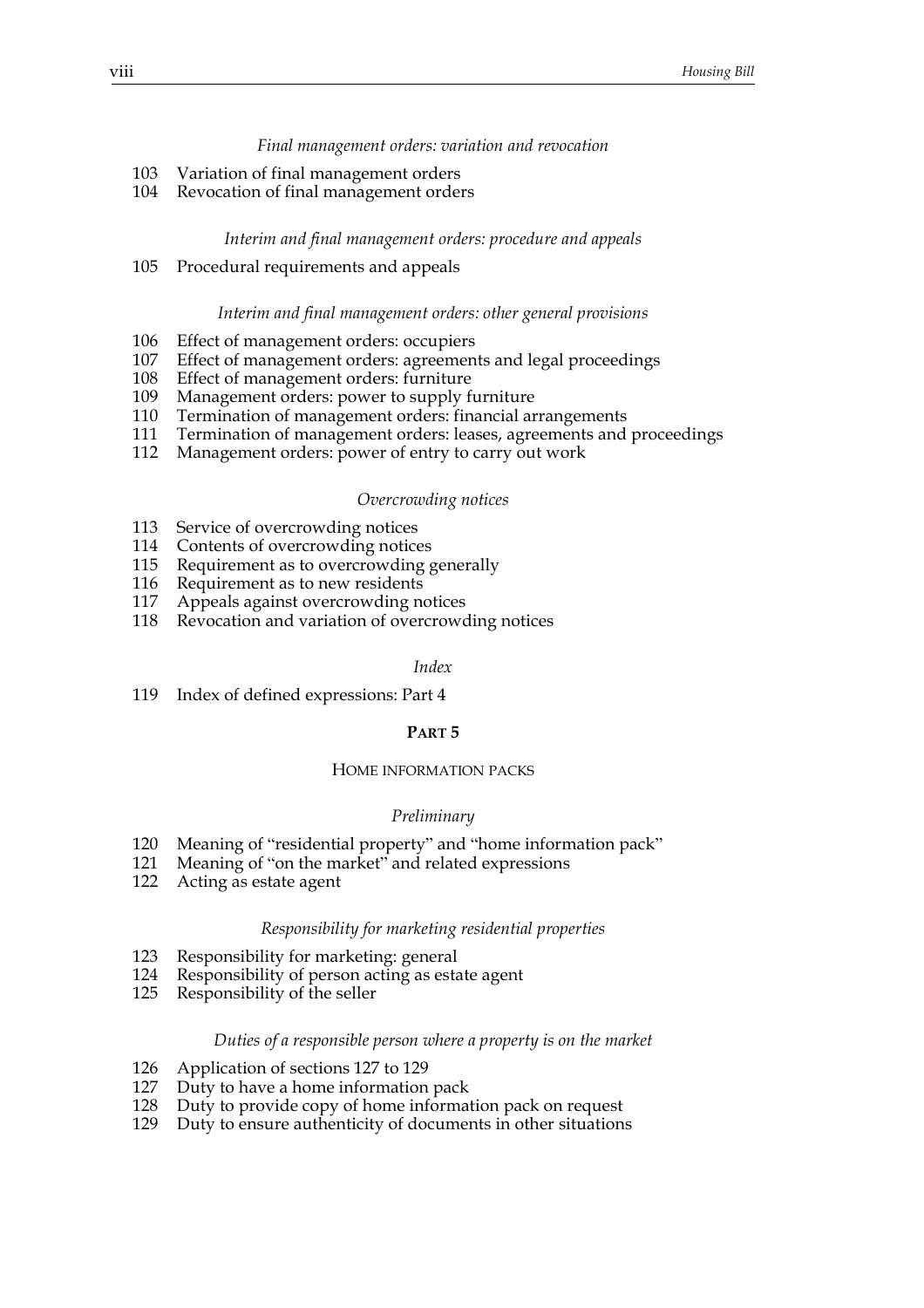## *Other duties of person acting as estate agent*

130 Other duties of person acting as estate agent

## *Exceptions from the duties*

- 131 Residential properties not available with vacant possession
- 132 Power to provide for further exceptions

## *Contents of home information packs*

- 133 Contents of home information packs
- 134 Home condition reports

#### *Enforcement*

- 135 Enforcement authorities
- 136 Power to require production of home information packs
- 137 Penalty charge notices
- 138 Offences relating to enforcement officers
- 139 Right of private action

#### *Supplementary*

- 140 Restrictions on disclosure or use of home information pack
- 141 Application of Part to sub-divided buildings
- 142 Office of Fair Trading
- 143 Grants
- 144 Interpretation of Part 5
- 145 Index of defined expressions: Part 5

#### **PART 6**

#### OTHER PROVISIONS ABOUT HOUSING

## **CHAPTER 1**

## SECURE TENANCIES

#### *Introductory tenancies*

146 Extension of introductory tenancies

#### *Right to buy: when exercisable*

- 147 Extension of qualifying period for right to buy
- 148 Exceptions to the right to buy: houses due to be demolished

#### *Right to buy: discounts*

- 149 Repayment of discount: periods and amounts applicable
- 150 Repayment of discount: increase attributable to home improvements to be disregarded
- 151 Deferred resale agreements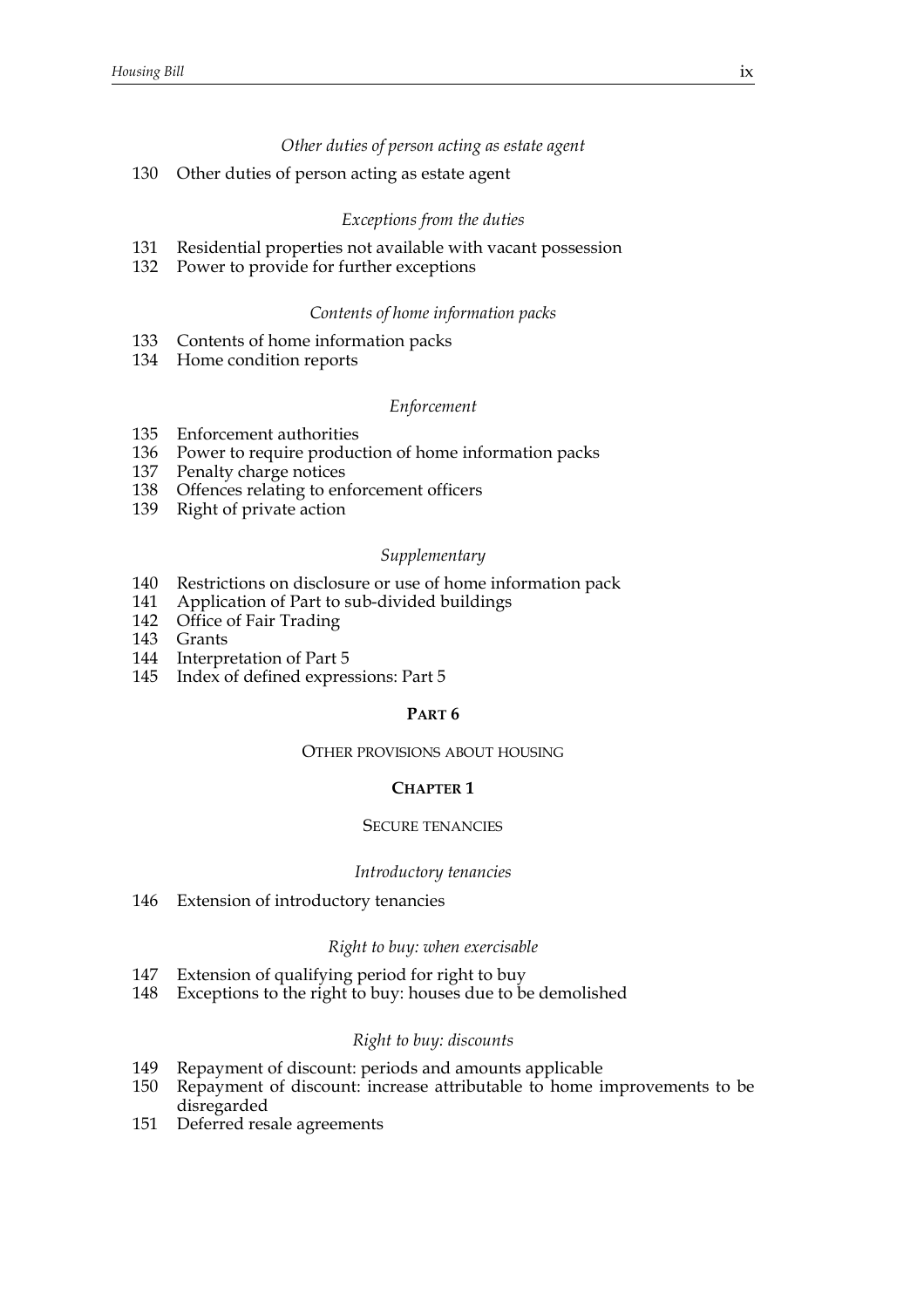## *Right to buy: landlord's right of first refusal*

152 Right of first refusal for landlord etc.

#### *Right to buy: information*

153 Information to help tenants decide whether to exercise right to buy etc.

#### *Right to buy: termination of rent to mortgage scheme*

154 Termination of rent to mortgage scheme

#### *Suspension of certain rights in connection with anti-social behaviour*

- 155 Secure tenancies: withholding of consent to mutual exchange
- 156 Right to buy: suspension of landlord's obligation to complete
- 157 Disclosure of information as to orders etc. in respect of anti-social behaviour

#### **CHAPTER 2**

#### DISCOUNTS ON DISPOSALS NOT INVOLVING RIGHT TO BUY

#### *Discounts on disposals by local authorities*

- 158 Repayment of discount: periods and amounts applicable
- 159 Repayment of discount: increase attributable to home improvements to be disregarded
- 160 Deferred resale agreements

#### *Discounts on disposals by registered social landlords*

- 161 Repayment of discount: periods and amounts payable
- 162 Repayment of discount: deferred resale agreements

#### *Discounts on disposals by housing action trusts*

- 163 Repayment of discount: periods and amounts payable
- 164 Repayment of discount: deferred resale agreements

#### **CHAPTER 3**

#### **MISCELLANEOUS**

#### *Succession between same sex partners*

165 Succession to certain tenancies by same sex partners

## *Grants for social housing*

166 Additional power to give grants for social housing

## *Disabled facilities grant*

167 Disabled facilities grant: caravans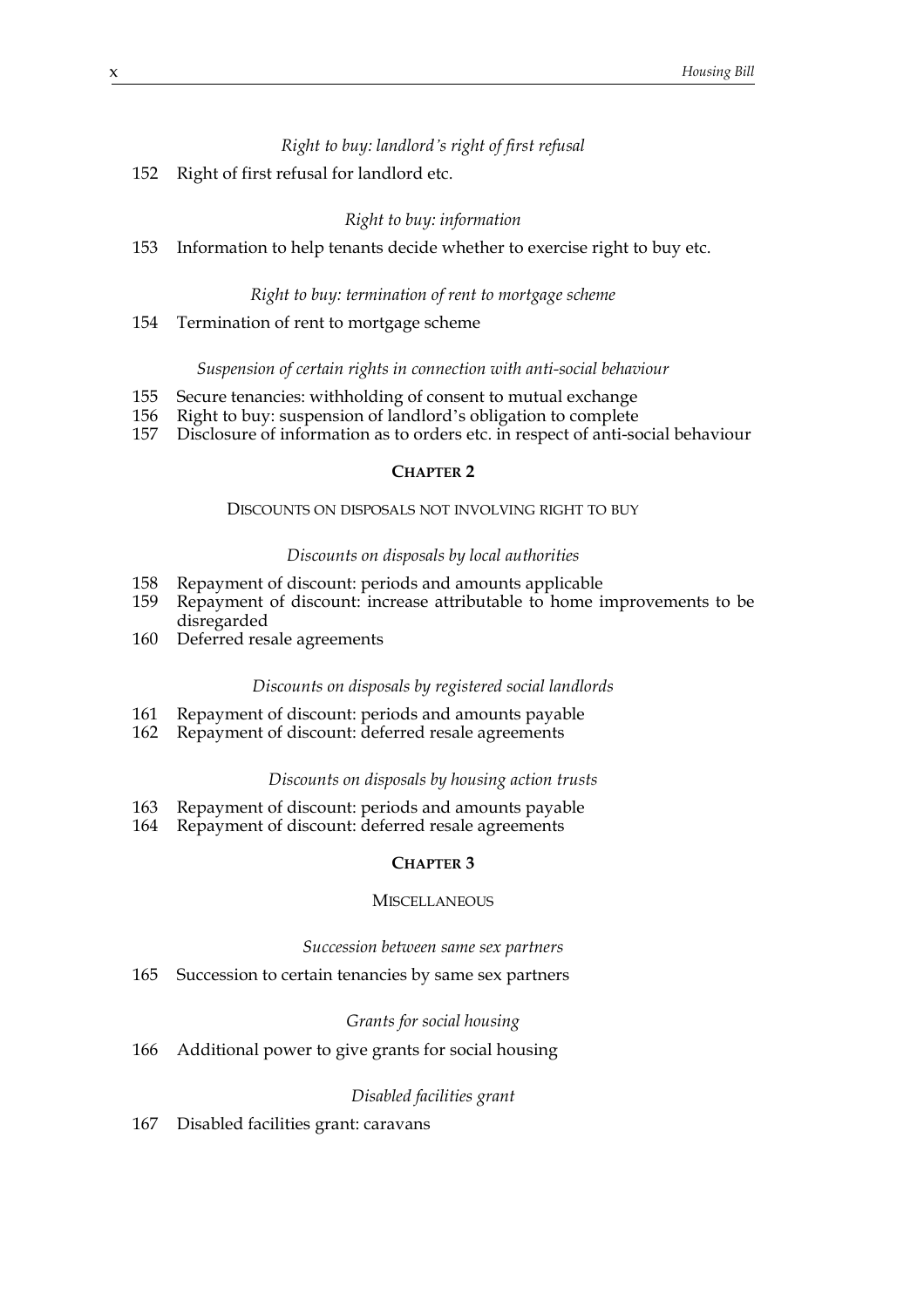## *Annual reports by local housing authorities*

168 Removal of duty on local housing authorities to send annual reports to tenants etc.

## *Social Housing Ombudsman for Wales*

169 Social Housing Ombudsman for Wales

## **PART 7**

#### SUPPLEMENTARY AND FINAL PROVISIONS

#### *Register of licences and management orders*

170 Register of licences and management orders

## *Codes of practice and management regulations relating to HMOs*

- 171 Approval of codes of practice with regard to the management of HMOs
- 172 Management regulations in respect of HMOs

## *Information provisions*

- 173 Power to require documents to be produced
- 174 Enforcement of powers to obtain information
- 175 Use of information obtained for certain other statutory purposes
- 176 False or misleading information

## *Enforcement*

- 177 Powers of entry
- 178 Warrant to authorise entry
- 179 Penalty for obstruction
- 180 Additional notice requirements for protection of owners

#### *Documents*

- 181 Power to prescribe forms
- 182 Power to dispense with notices
- 183 Service of documents
- 184 Licences and other documents in electronic form
- 185 Timing and location of things done electronically
- 186 Proof of designations

#### *Other supplementary provisions*

- 187 Orders and regulations
- 188 Offences by bodies corporate
- 189 Power to up-rate level of fines for certain offences
- 190 Local inquiries

#### *Meaning of "house in multiple occupation"*

191 Meaning of "house in multiple occupation"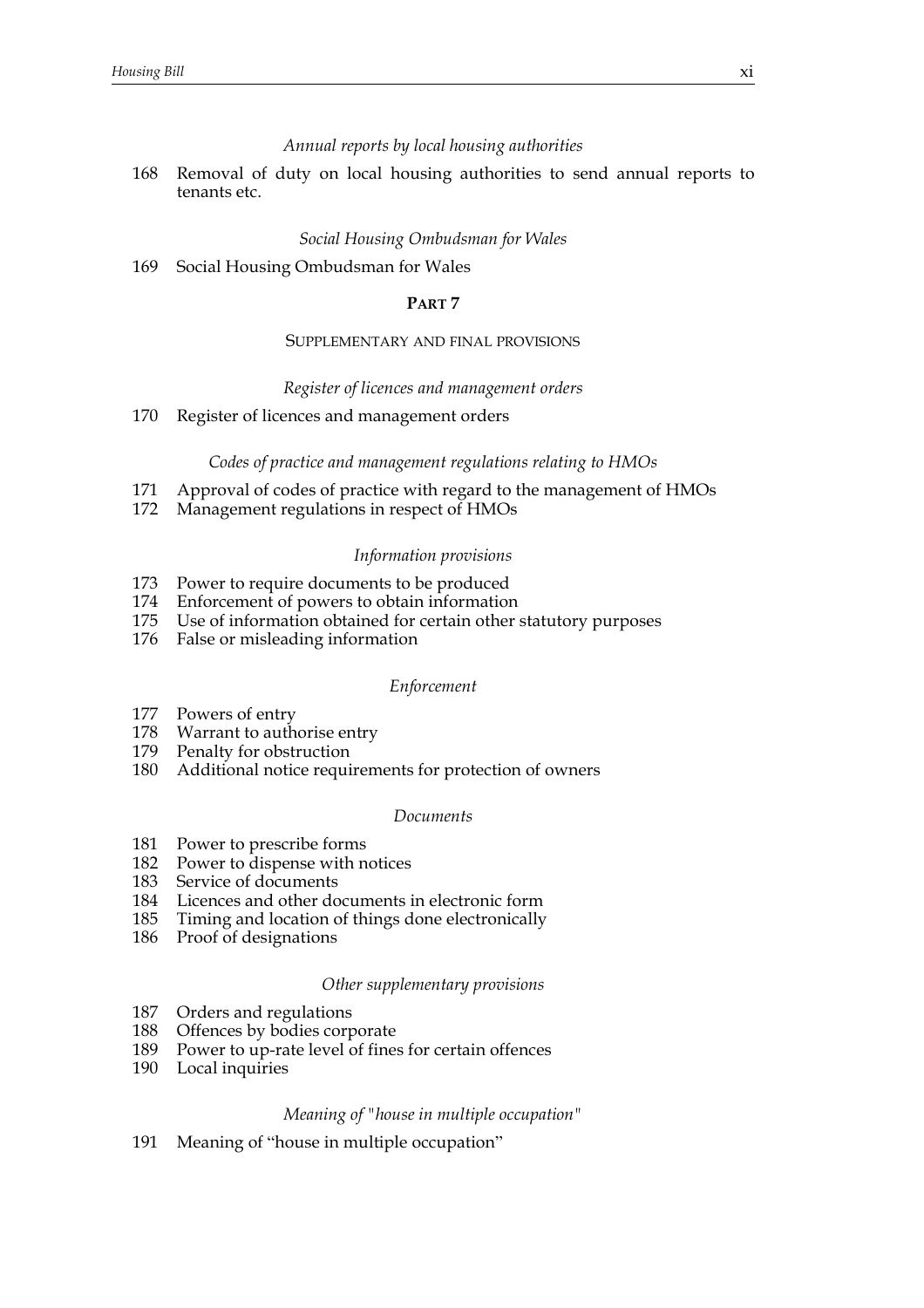- 192 HMOs: houses and other relevant buildings
- 193 HMOs: certain converted blocks of flats
- 194 HMOs: persons not forming a single household
- 195 HMOs: persons treated as occupying premises as only or main residence

#### *Other general interpretation provisions*

- 196 Meaning of "appropriate national authority", "local housing authority" etc.
- 197 Meaning of "lease", "tenancy", "occupier" and "owner" etc.
- 198 Meaning of "person having control" and "person managing" etc.

#### *Final provisions*

- 199 Minor and consequential amendments
- 200 Repeals
- 201 Devolution: Wales
- 202 The Isles of Scilly
- 203 Expenses
- 204 Short title, commencement and extent

Schedule 1 — Procedure and appeals relating to improvement notices

- Part 1 Service of improvement notices
- Part 2 Service of notices relating to revocation or variation of improvement notice
- Part 3 Appeals relating to improvement notices
- Schedule 2 Procedure and appeals relating to prohibition orders
	- Part 1 Service of copies of prohibition orders
	- Part 2 Service of notices relating to revocation or variation of prohibition order
	- Part 3 Appeals relating to prohibition orders
- Schedule 3 Improvement notices: enforcement action by local housing authorities
	- Part 1 Taking of action by agreement
	- Part 2 Powers to take action without agreement
	- Part 3 Recovery of certain expenses
- Schedule 4 Licences under Parts 2 and 3: mandatory conditions
- Schedule 5 Licences under Parts 2 and 3: procedure and appeals
	- Part 1 Procedure relating to grant or refusal of licences
	- Part 2 Procedure relating to variation or revocation of licences
	- Part 3 Appeals against licence decisions
- Schedule 6 Management orders: procedure and appeals
	- Part 1 Procedure relating to making of management orders
		- Part 2 Procedure relating to variation or revocation of management orders
		- Part 3 Appeals against decisions relating to management orders
- Schedule 7 Penalty charge notices under section 137
- Schedule 8 New Schedule 2A to the Housing Act 1996
- Schedule 9 Buildings which are not HMOs (except in Part 1)
- Schedule 10 Minor and consequential amendments

Schedule 11 — Repeals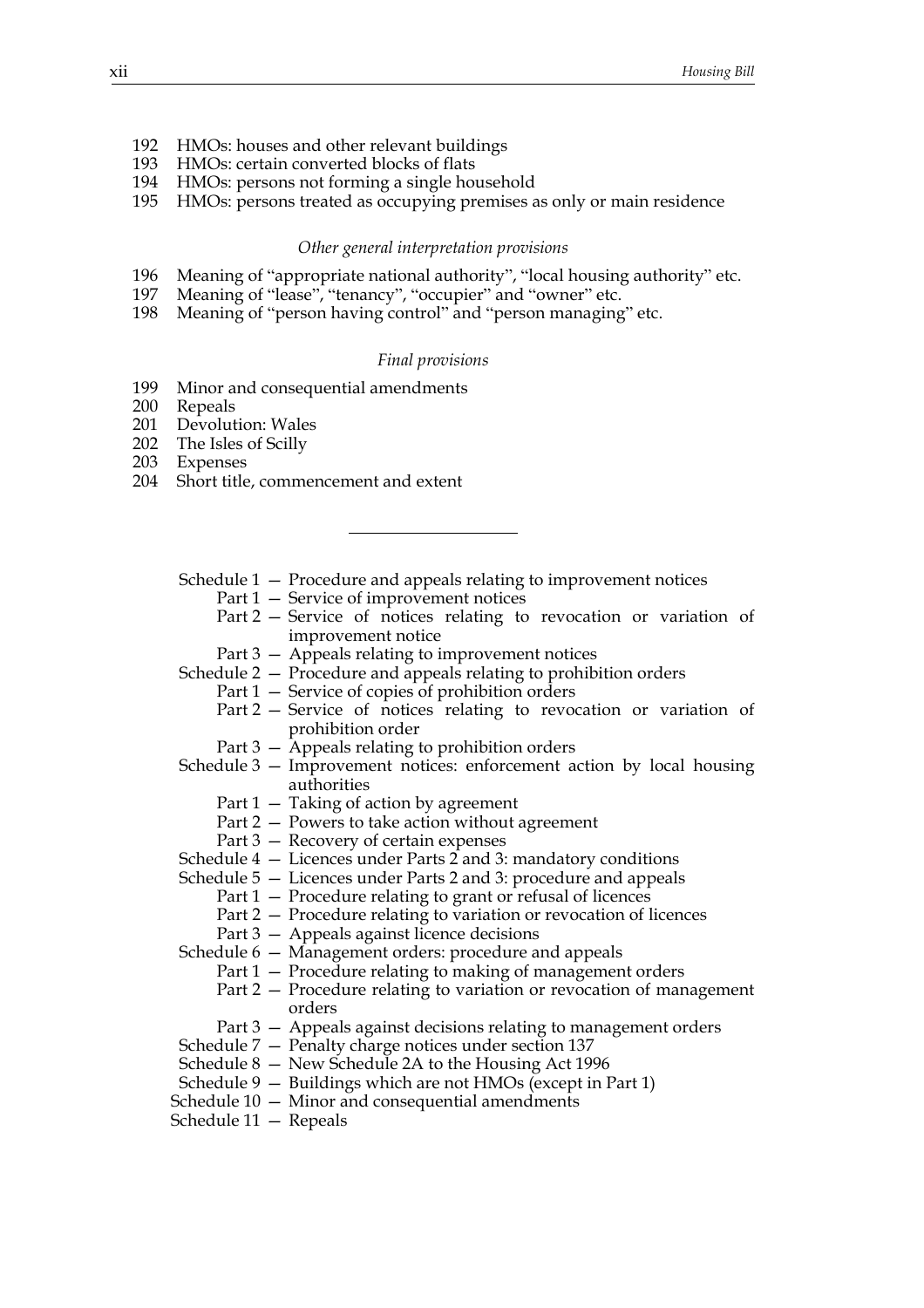# A **BILL**

#### TO

Make provision about housing conditions; to regulate houses in multiple occupation and certain other residential accommodation; to make provision for home information packs in connection with the sale of residential properties; to make provision about secure tenants and the right to buy; to make other provision about housing; and for connected purposes.

E IT ENACTED by the Queen's most Excellent Majesty, by and with the advice and consent of the Lords Spiritual and Temporal, and Commons, in this present **B** E IT ENACTED by the Queen's most Excellent Majesty, by and with consent of the Lords Spiritual and Temporal, and Commons, Parliament assembled, and by the authority of the same, as follows:  $-$ 

## **PART 1**

#### HOUSING CONDITIONS

#### **CHAPTER 1**

#### ENFORCEMENT OF HOUSING STANDARDS: GENERAL

*New system for assessing housing conditions*

*5*

## **1 New system for assessing housing conditions and enforcing housing standards**

- (1) This Part provides—
	- (a) for a new system of assessing the condition of residential premises, and
	- (b) for that system to be used in the enforcement of housing standards in relation to such premises. *10*
- (2) The new system—
	- (a) operates by reference to the existence of category 1 or category 2 hazards on residential premises (see section 2), and
	- (b) replaces the existing system based on the test of fitness for human habitation contained in section 604 of the Housing Act 1985 (c. 68). *15*
- (3) The kinds of enforcement action which are to involve the use of the new system are—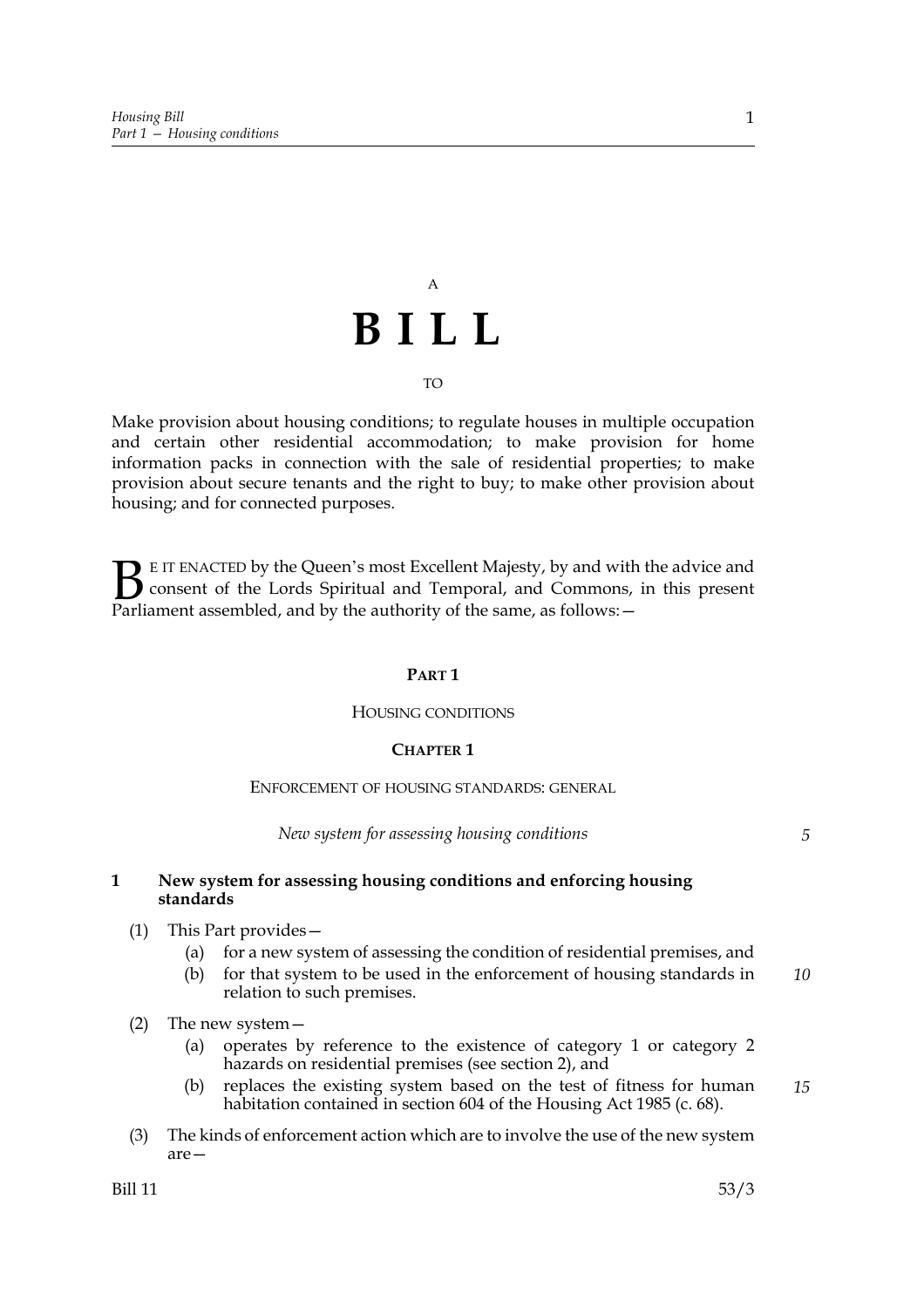|     | (a)                                                                                                                                                                                                                                                                               | the new kinds of enforcement action contained in Chapter 2<br>(improvement notices, prohibition orders and hazard awareness<br>notices), and                                                                                                                                                                                                        |    |
|-----|-----------------------------------------------------------------------------------------------------------------------------------------------------------------------------------------------------------------------------------------------------------------------------------|-----------------------------------------------------------------------------------------------------------------------------------------------------------------------------------------------------------------------------------------------------------------------------------------------------------------------------------------------------|----|
|     | (b)                                                                                                                                                                                                                                                                               | the existing ones dealt with in Chapter 3 (demolition orders and slum<br>clearance declarations).                                                                                                                                                                                                                                                   | 5  |
| (4) |                                                                                                                                                                                                                                                                                   | In this Part "residential premises" means-                                                                                                                                                                                                                                                                                                          |    |
|     | (a)<br>(b)                                                                                                                                                                                                                                                                        | a dwelling;<br>an HMO;                                                                                                                                                                                                                                                                                                                              |    |
|     | (c)                                                                                                                                                                                                                                                                               | unoccupied HMO accommodation;                                                                                                                                                                                                                                                                                                                       |    |
|     | (d)                                                                                                                                                                                                                                                                               | any common parts of a building containing one or more flats.                                                                                                                                                                                                                                                                                        | 10 |
| (5) |                                                                                                                                                                                                                                                                                   | In this Part-                                                                                                                                                                                                                                                                                                                                       |    |
|     |                                                                                                                                                                                                                                                                                   | "building containing one or more flats" does not include an HMO;<br>"common parts", in relation to a building containing one or more flats,                                                                                                                                                                                                         |    |
|     |                                                                                                                                                                                                                                                                                   | includes-                                                                                                                                                                                                                                                                                                                                           |    |
|     |                                                                                                                                                                                                                                                                                   | the structure and exterior of the building, and<br>(a)                                                                                                                                                                                                                                                                                              | 15 |
|     |                                                                                                                                                                                                                                                                                   | common facilities provided (whether or not in the building) for<br>(b)<br>persons who include the occupiers of one or more of the flats;                                                                                                                                                                                                            |    |
|     |                                                                                                                                                                                                                                                                                   | "dwelling" means a building or part of a building occupied or intended to<br>be occupied as a separate dwelling;                                                                                                                                                                                                                                    |    |
|     |                                                                                                                                                                                                                                                                                   | "external common parts", in relation to a building containing one or more                                                                                                                                                                                                                                                                           | 20 |
|     |                                                                                                                                                                                                                                                                                   | flats, means common parts of the building which are outside it;<br>"flat" means a separate set of premises (whether or not on the same                                                                                                                                                                                                              |    |
|     |                                                                                                                                                                                                                                                                                   | $floor$ –                                                                                                                                                                                                                                                                                                                                           |    |
|     |                                                                                                                                                                                                                                                                                   | which forms part of a building,<br>(a)                                                                                                                                                                                                                                                                                                              |    |
|     |                                                                                                                                                                                                                                                                                   | which is constructed or adapted for use for the purposes of a<br>(b)<br>dwelling, and                                                                                                                                                                                                                                                               | 25 |
|     |                                                                                                                                                                                                                                                                                   | either the whole or a material part of which lies above or below<br>(c)                                                                                                                                                                                                                                                                             |    |
|     |                                                                                                                                                                                                                                                                                   | some other part of the building;                                                                                                                                                                                                                                                                                                                    |    |
|     |                                                                                                                                                                                                                                                                                   | "HMO" means a house in multiple occupation as defined by sections 191<br>to 195, as they have effect for the purposes of this Part (that is, without<br>the exclusions contained in Schedule 9);                                                                                                                                                    | 30 |
|     |                                                                                                                                                                                                                                                                                   | "unoccupied HMO accommodation" means a building or part of a<br>building constructed or adapted for use as a house in multiple<br>accommodation but for the time being either unoccupied or only<br>occupied by persons whose occupation does not satisfy the test in<br>section 191(1)(b) (occupation by persons not forming single<br>household). | 35 |
| (6) | In this Part any reference to a dwelling, an HMO or a building containing one<br>or more flats includes (where the context permits) any yard, garden, outhouses<br>and appurtenances belonging to, or usually enjoyed with, the dwelling, HMO<br>or building (or any part of it). |                                                                                                                                                                                                                                                                                                                                                     | 40 |
| (7) | The following indicates how this Part applies to flats –<br>references to a dwelling or an HMO include a dwelling or HMO which<br>(a)                                                                                                                                             |                                                                                                                                                                                                                                                                                                                                                     |    |
|     |                                                                                                                                                                                                                                                                                   | is a flat (as defined by subsection (5)); and                                                                                                                                                                                                                                                                                                       |    |
|     | (b)                                                                                                                                                                                                                                                                               | subsection (6) applies in relation to such a dwelling or HMO as it<br>applies in relation to other dwellings or HMOs (but it is not to be taken<br>as referring to any common parts of the building containing the flat).                                                                                                                           | 45 |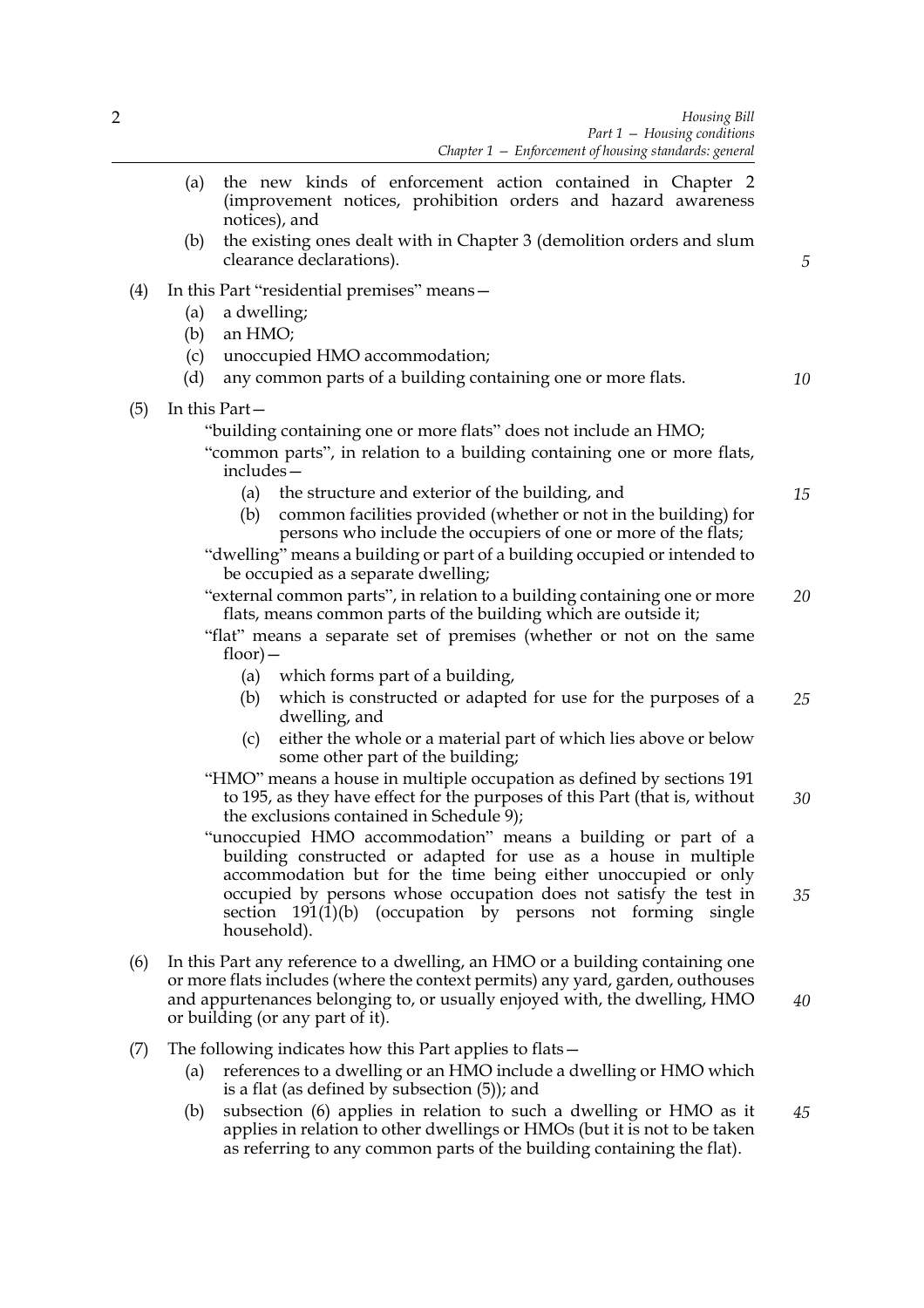(8) This Part applies to unoccupied HMO accommodation as it applies to an HMO, and references to an HMO in subsections (6) and (7) and in the following provisions of this Part are to be read accordingly.

## **2 Meaning of "category 1 hazard" and "category 2 hazard"**

- (1) In this Act—
	- "category 1 hazard" means a hazard of a prescribed description which falls within a prescribed band as a result of achieving, under a prescribed method for calculating the seriousness of hazards of that description, a numerical score of or above a prescribed amount;
	- "category 2 hazard" means a hazard of a prescribed description which falls within a prescribed band as a result of achieving, under a prescribed method for calculating the seriousness of hazards of that description, a numerical score below the minimum amount prescribed for a category 1 hazard of that description; and *10*

"hazard" means any risk of harm to the health or safety of an actual or potential occupier of a dwelling or HMO which arises from a deficiency in the dwelling or HMO or in any building or land in the vicinity (whether the deficiency arises as a result of the construction of any building, an absence of maintenance or repair, or otherwise). *15*

(2) In subsection  $(1)$  –

"prescribed" means prescribed by regulations made by the appropriate national authority (see section 196(1)); and

"prescribed band" means a band so prescribed for a category 1 hazard or a category 2 hazard, as the case may be.

- (3) Regulations under this section may, in particular, prescribe a method for calculating the seriousness of hazards which takes into account both the likelihood of the harm occurring and the severity of the harm if it were to occur. *25*
- (4) In this section—

"building" includes part of a building; "harm" includes temporary harm.

(5) In this Act "health" includes mental health.

*Procedure for assessing housing conditions*

## **3 Local housing authorities to review housing conditions in their districts**

- (1) At least once in every year a local housing authority must consider the housing conditions in their district with a view to determining what action to take under the provisions mentioned in subsection (2).
- (2) The provisions are—
	- (a) the following provisions of this Act—
		- (i) this Part,
		- (ii) Part 2 (licensing of HMOs),
		- (iii) Part 3 (selective licensing of other houses), and
		- (iv) Part 4 (interim and final management orders etc.);
	- (b) Part 9 of the Housing Act 1985 (c. 68) (demolition orders and slum clearance);

*30*

*20*

*35*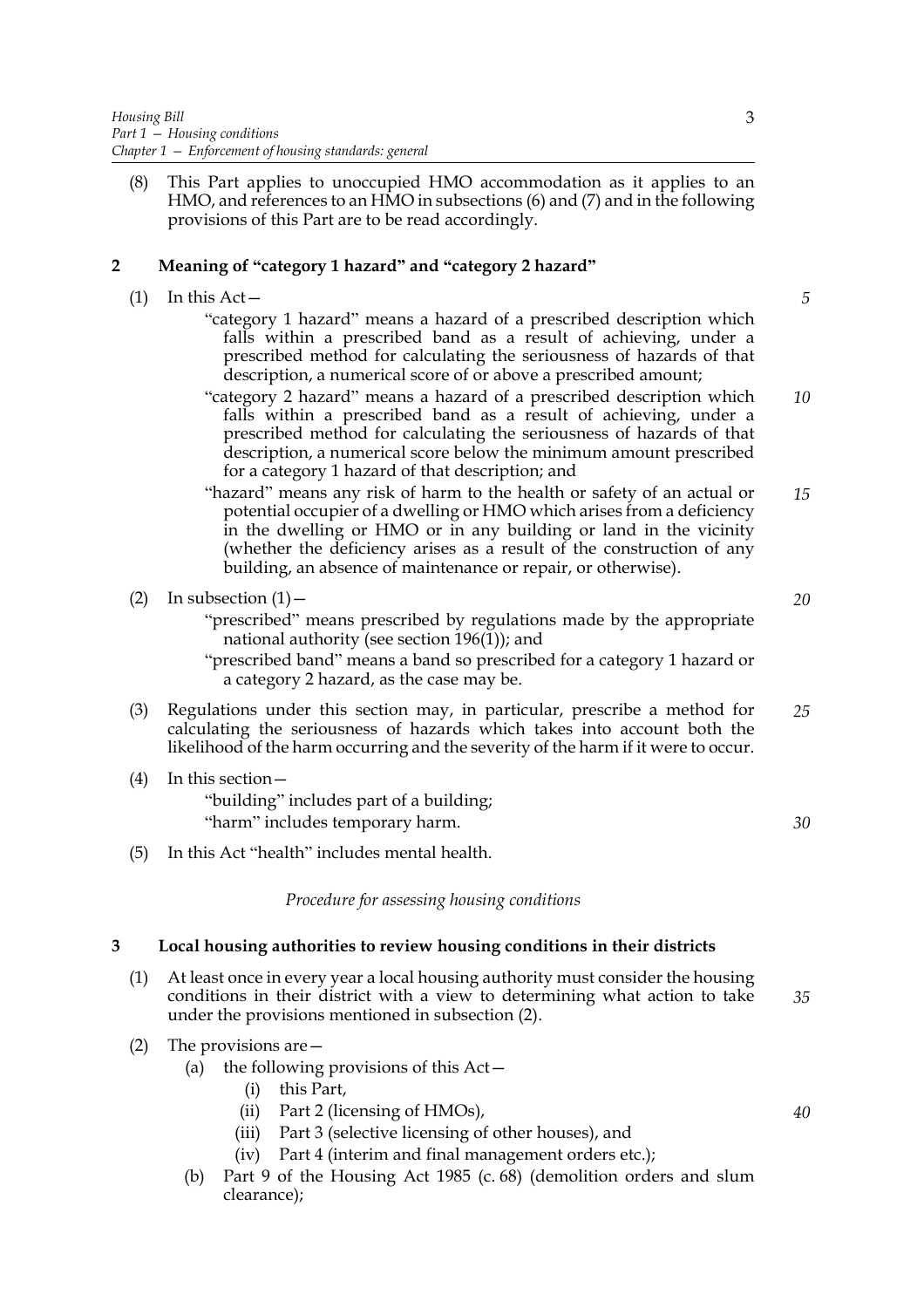- (c) Part 7 of the Local Government and Housing Act 1989 (c. 42) (renewal areas); and
- (d) article 3 of the Regulatory Reform (Housing Assistance) (England and Wales) Order 2002 (S.I. 2002/1860).
- (3) For the purpose of carrying out their duty under subsection (1) a local housing authority and their officers must—
	- (a) comply with any directions that may be given by the appropriate national authority, and
	- (b) keep such records, and supply the appropriate national authority with such information, as that authority may specify.

## **4 Inspections by local housing authorities to see whether category 1 or 2 hazards exist**

- (1) If an official complaint about the condition of any residential premises in the district of a local housing authority is made to the proper officer of the authority, and the circumstances complained of indicate—
	- (a) that any category 1 or category 2 hazard may exist on those premises, or
	- (b) that an area in the district should be dealt with as a clearance area,

the proper officer must inspect the premises or area.

- (2) In this section "an official complaint" means a complaint in writing made by  $-$ 
	- (a) a justice of the peace having jurisdiction in any part of the district, or
	- (b) the parish or community council for a parish or community within the district.
- (3) If, in the case of any residential premises in the district of a local housing authority—
	- (a) no official complaint has been made about the condition of those premises, but *25*
	- (b) as the result of a review under section 3 or for any other reason a local housing authority consider that it would be appropriate for an inspection of those premises to be carried out with a view to determining whether any category 1 or category 2 hazard exists on the premises,

the authority must arrange for such an inspection to be carried out.

- (4) An inspection of any premises under subsection  $(1)$  or  $(3)$ 
	- (a) is to be carried out in accordance with regulations made by the appropriate national authority; and
	- (b) is to extend to so much of the premises as the local housing authority consider appropriate in the circumstances having regard to any applicable provisions of the regulations.
- (5) Regulations under subsection (4) may in particular make provision about—
	- (a) the manner in which, and the extent to which, premises are to be inspected under subsection (1) or (3), and *40*
	- (b) the manner in which the assessment of hazards is to be carried out.
- (6) Where an inspection under subsection (1) or (3) has been carried out and the proper officer of a local housing authority is of the opinion—
	- (a) that a category 1 hazard exists on any residential premises in the authority's district, or *45*

*15*

*5*

*10*

*20*

*30*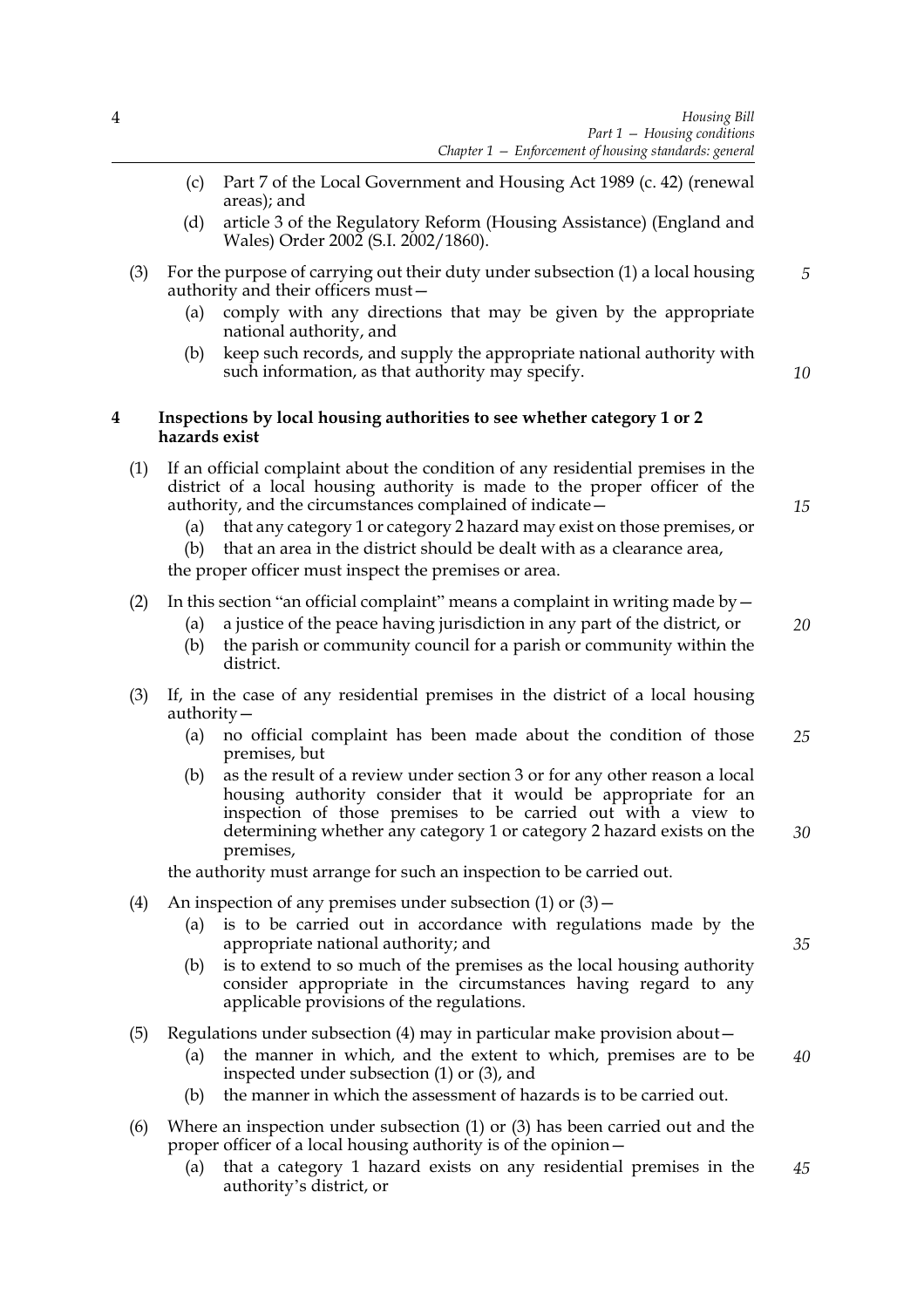(b) that an area in their district should be dealt with as a clearance area, the officer must, without delay, make a report in writing to the authority which sets out his opinion together with the facts of the case.

(7) The authority must consider any report made to them under subsection (6) as soon as possible.

## *Enforcement of housing standards*

## **5 Category 1 hazards: general duty to take enforcement action**

- (1) If a local housing authority consider that a category 1 hazard exists on any residential premises, they must take the appropriate enforcement action in relation to the hazard.
- (2) In subsection (1) "the appropriate enforcement action" means whichever of the following courses of action is indicated by subsection  $(3)$  or  $(4)$  –
	- (a) serving an improvement notice under section 9;
	- (b) making a prohibition order under section 18;
	- (c) serving a hazard awareness notice under section 26;
	- (d) making a demolition order under subsection (1) or (2) of section 265 of the Housing Act 1985 (c. 68);
	- (e) declaring the area in which the premises concerned are situated to be a clearance area by virtue of section 289(2) of that Act.
- (3) If only one course of action within subsection (2) is available to the authority in relation to the hazard, they must take that course of action. *20*
- (4) If two or more courses of action within subsection (2) are available to the authority in relation to the hazard, they must take the course of action which they consider to be most appropriate of those available to them.
- (5) The taking by the authority of a course of action within subsection (2) does not prevent subsection (1) from requiring them to take in relation to the same hazard— *25*
	- (a) either the same course of action again or another such course of action, if they consider that the action taken by them so far has not proved satisfactory, or
	- (b) another such course of action, where the first course of action is that mentioned in subsection (2)(e) and their eventual decision under section 289(2F) of the Housing Act 1985 means that the premises concerned are not to be included in a clearance area.
- (6) To determine whether a course of action mentioned in any of paragraphs (a) to (e) of subsection (2) is "available" to the authority in relation to the hazard, see the provision mentioned in that paragraph. *35*
- (7) Section 6 applies for the purposes of this section.

## **6 Category 1 hazards: how duty under section 5 operates in certain cases**

- (1) This section explains the effect of paragraphs (b), (d) and (e) of subsection (2) of section 5. *40*
- (2) In the case of paragraph (b) or (d) of that subsection, the reference to making an order such as is mentioned in that paragraph is to be read as a reference to

*5*

*10*

*15*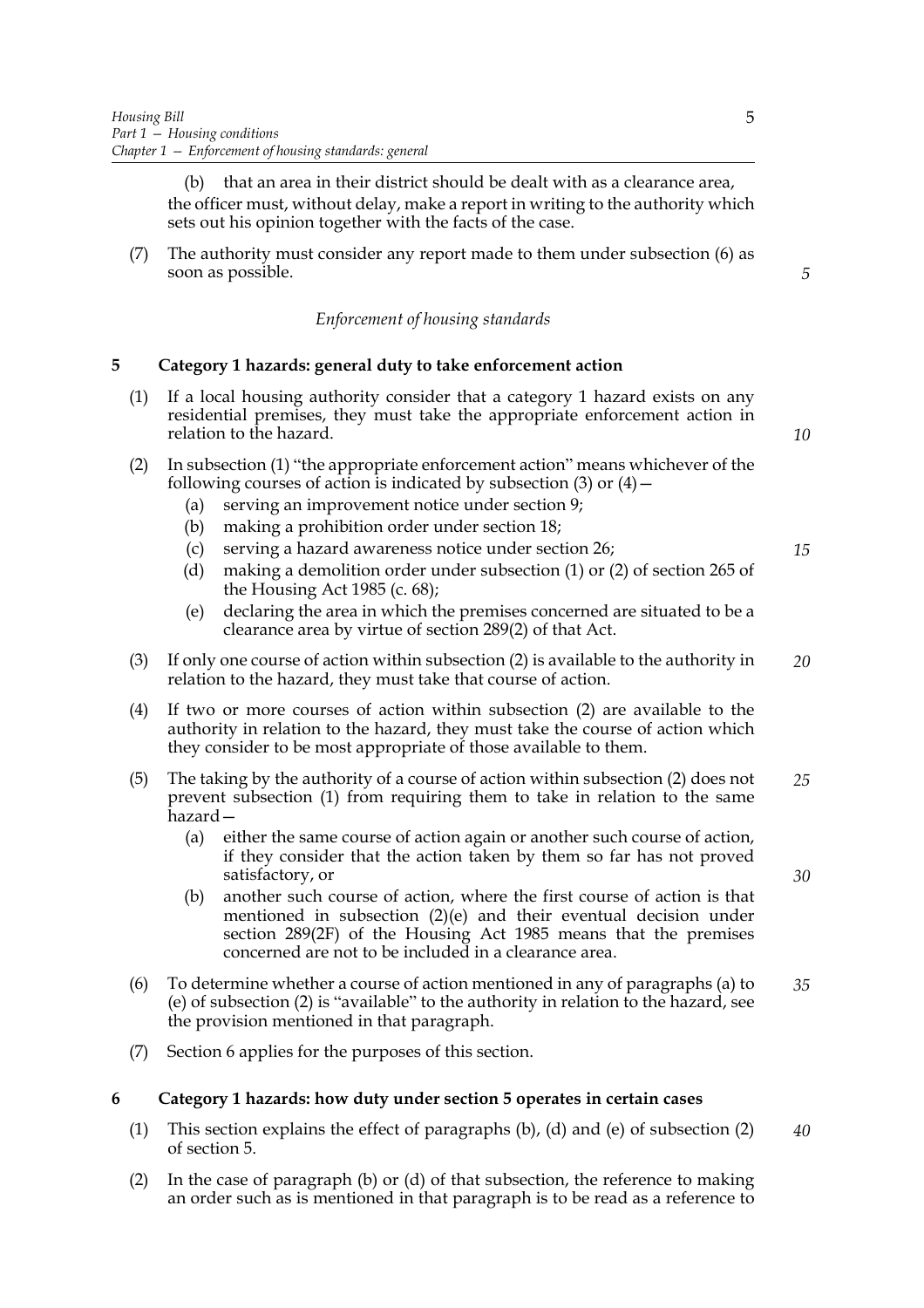|   |     | making instead a determination under section $300(1)$ or (2) of the Housing Act<br>1985 (power to purchase for temporary housing use) in a case where the<br>authority consider the latter course of action to be the better alternative in the<br>circumstances.                                                                        |    |  |
|---|-----|------------------------------------------------------------------------------------------------------------------------------------------------------------------------------------------------------------------------------------------------------------------------------------------------------------------------------------------|----|--|
|   | (3) | In the case of paragraph (e) of that subsection $-$<br>any duty to take the course of action mentioned in that paragraph is<br>(a)<br>subject to the operation of subsections (2B) to (4) and (5B) of section 289<br>of the Housing Act 1985 (c. 68) (procedural and other restrictions<br>relating to slum clearance declarations); and | 5  |  |
|   |     | that paragraph does not apply in a case where the authority have<br>(b)<br>already declared the area in which the premises concerned are situated<br>to be a clearance area in accordance with section 289, but the premises<br>have been excluded by virtue of section $289(2F)(b)$ .                                                   | 10 |  |
| 7 |     | Category 2 hazards: powers to take enforcement action                                                                                                                                                                                                                                                                                    |    |  |
|   | (1) | The provisions mentioned in subsection (2) confer power on a local housing<br>authority to take particular kinds of enforcement action in cases where they<br>consider that a category 2 hazard exists on residential premises.                                                                                                          | 15 |  |
|   | (2) | The provisions are $-$<br>section 10 (power to serve an improvement notice),<br>(a)<br>section 19 (power to make a prohibition order),<br>(b)<br>section 27 (power to serve a hazard awareness notice), and<br>(c)<br>section 265(3) and (4) of the Housing Act 1985 (power to make a<br>(d)<br>demolition order).                       | 20 |  |
|   | (3) | The taking by the authority of one of those kinds of enforcement action in<br>relation to a particular category 2 hazard does not prevent them from taking<br>either-                                                                                                                                                                    | 25 |  |
|   |     | the same kind of action again, or<br>(a)<br>a different kind of enforcement action,<br>(b)                                                                                                                                                                                                                                               |    |  |
|   |     | in relation to the hazard, where they consider that the action taken by them so<br>far has not proved satisfactory.                                                                                                                                                                                                                      | 30 |  |
| 8 |     | Guidance about inspections and enforcement action                                                                                                                                                                                                                                                                                        |    |  |
|   | (1) | The appropriate national authority may give guidance to local housing<br>authorities about exercising –                                                                                                                                                                                                                                  |    |  |
|   |     | their functions under this Chapter in relation to the inspection of<br>(a)<br>premises and the assessment of hazards,                                                                                                                                                                                                                    | 35 |  |
|   |     | (b) their functions under Chapter 2 of this Part in relation to improvement                                                                                                                                                                                                                                                              |    |  |

- (b) their functions under Chapter 2 of this Part in relation to improvement notices, prohibition orders or hazard awareness notices, or
- (c) their functions under Part 9 of the Housing Act 1985 in relation to demolition orders and slum clearance.
- (2) A local housing authority must have regard to any guidance for the time being given under this section. *40*
- (3) The appropriate national authority may give different guidance for different cases or descriptions of case or different purposes (including different guidance to different descriptions of local housing authority or to local housing authorities in different areas).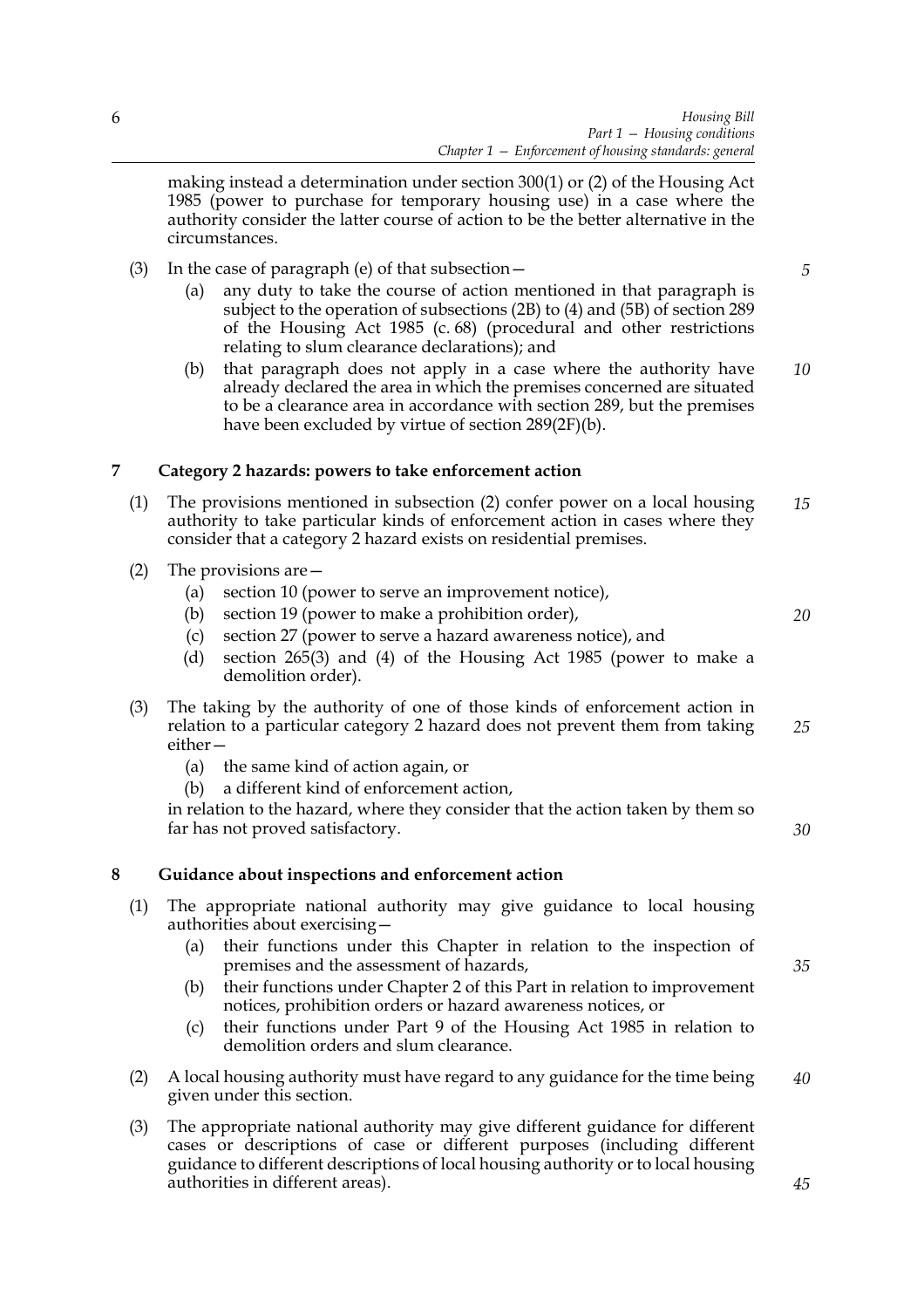- (4) Before giving guidance under this section, or revising guidance already given, the Secretary of State must lay a draft of the proposed guidance or alterations before each House of Parliament.
- (5) The Secretary of State must not give or revise the guidance before the end of the period of 40 days beginning with the day on which the draft is laid before each House of Parliament (or, if copies are laid before each House of Parliament on different days, the later of those days).
- (6) The Secretary of State must not proceed with the proposed guidance or alterations if, within the period of 40 days mentioned in subsection (5), either House resolves that the guidance or alterations be withdrawn.
- (7) Subsection (6) is without prejudice to the possibility of laying a further draft of the guidance or alterations before each House of Parliament.
- (8) In calculating the period of 40 days mentioned in subsection (5), no account is to be taken of any time during which Parliament is dissolved or prorogued or during which both Houses are adjourned for more than four days.

# **CHAPTER 2**

IMPROVEMENT NOTICES, PROHIBITION ORDERS AND HAZARD AWARENESS NOTICES

#### *Improvement notices*

## **9 Improvement notices relating to category 1 hazards: duty of authority to serve notice**

- $(1)$  If  $-$ 
	- (a) the local housing authority are satisfied that a category 1 hazard exists on any residential premises, and
	- (b) no interim or final management order is in force in relation to the premises under Part 4,

serving an improvement notice under this section in respect of the hazard is a course of action available to the authority in relation to the hazard for the purposes of section 5 (category 1 hazards: general duty to take enforcement action).

- (2) An improvement notice under this section is a notice requiring the person on whom it is served to take such remedial action in respect of the hazard concerned as is specified in the notice in accordance with subsections (3) to (5) and section 11. *30*
- (3) The notice may require remedial action to be taken in relation to the following premises—
	- (a) if the residential premises on which the hazard exists are a dwelling or HMO which is not a flat, it may require such action to be taken in relation to the dwelling or HMO;
	- (b) if those premises are one or more flats, it may require such action to be taken in relation to the building containing the flat or flats (or any part of the building) or any external common parts;
	- (c) if those premises are the common parts of a building containing one or more flats, it may require such action to be taken in relation to the building (or any part of the building) or any external common parts.

*20*

*25*

*35*

*40*

*5*

*10*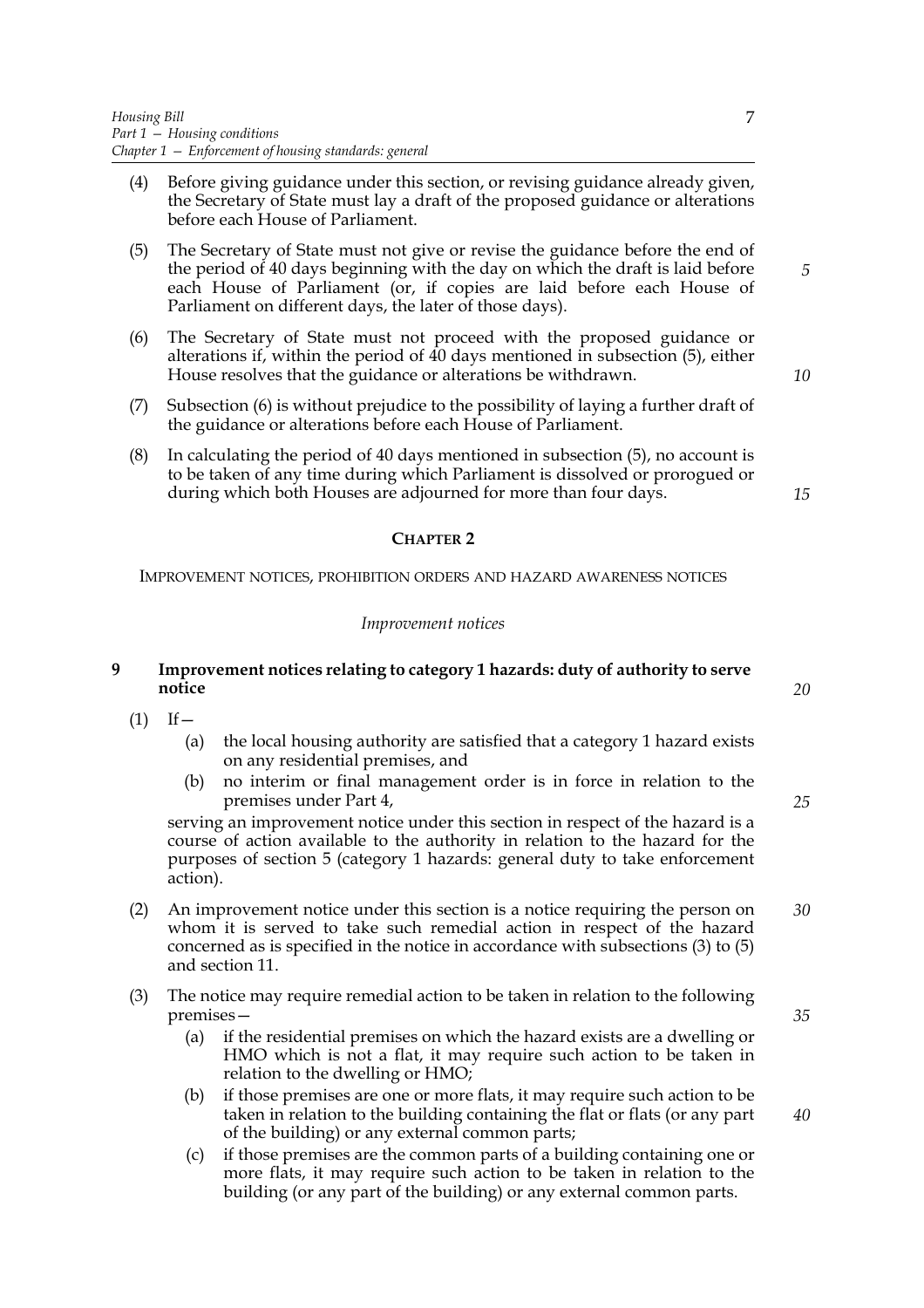Paragraphs (b) and (c) are subject to subsection (4).

- (4) The notice may not, by virtue of subsection (3)(b) or (c), require any remedial action to be taken in relation to any part of the building or its external common parts that is not included in any residential premises on which the hazard exists, unless the authority are satisfied—
	- (a) that the deficiency from which the hazard arises is situated there, and
	- (b) that it is necessary for the action to be so taken in order to protect the health or safety of any actual or potential occupiers of one or more of the flats.
- (5) The remedial action required to be taken by the notice
	- (a) must, as a minimum, be such as to ensure that the hazard ceases to be a category 1 hazard; but
	- (b) may extend beyond such action.
- (6) An improvement notice under this section may relate to more than one category 1 hazard on the same premises or in the same building containing one or more flats.
- (7) The operation of an improvement notice under this section may be suspended in accordance with section 12.
- (8) In this Part "remedial action", in relation to a hazard, means action (whether in the form of carrying out works or otherwise) which, in the opinion of the local housing authority, will remove or reduce the hazard. *20*

## **10 Improvement notices relating to category 2 hazards: power of authority to serve notice**

- $(1)$  If  $-$ 
	- (a) the local housing authority are satisfied that a category 2 hazard exists on any residential premises, and *25*
	- (b) no interim or final management order is in force in relation to the premises under Part 4,

the authority may serve an improvement notice under this section in respect of the hazard.

- (2) An improvement notice under this section is a notice requiring the person on whom it is served to take such remedial action in respect of the hazard concerned as is specified in the notice in accordance with subsection (3) and section 11.
- (3) Subsections (3) and (4) of section 9 apply to an improvement notice under this section as they apply to one under that section. *35*
- (4) An improvement notice under this section may relate to more than one category 2 hazard on the same premises or in the same building containing one or more flats.
- (5) An improvement notice under this section may be combined in one document with a notice under section 9 where they require remedial action to be taken in relation to the same premises. *40*
- (6) The operation of an improvement notice under this section may be suspended in accordance with section 12.

*10*

*5*

*15*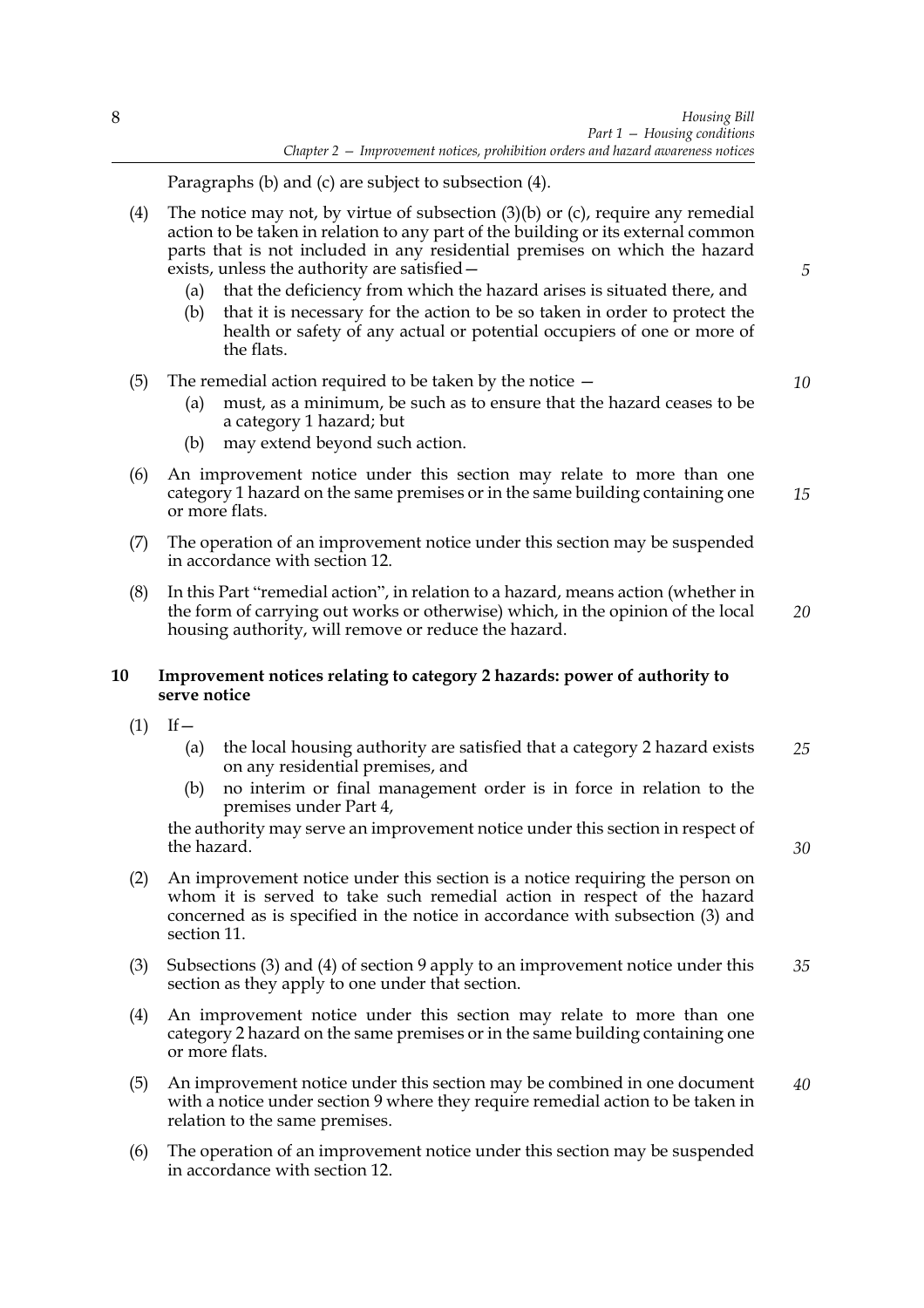## **11 Contents of improvement notices**

- (1) An improvement notice under section 9 or 10 must comply with the following provisions of this section.
- (2) The notice must specify, in relation to the hazard (or each of the hazards) to which it relates—
	- (a) whether the notice is served under section 9 or 10,
	- (b) the nature of the hazard and the residential premises on which it exists,
	- (c) the deficiency giving rise to the hazard,
	- (d) the premises in relation to which remedial action is to be taken in respect of the hazard and the nature of that remedial action,
	- (e) the date when the remedial action is to be started (see subsection (3)), and
	- (f) the period within which the remedial action is to be completed or the periods within which each part of it is to be completed.
- (3) The notice may not require any remedial action to be started earlier than the 28th day after that on which the notice is served. *15*
- (4) The notice must contain information about—
	- (a) the right of appeal against the decision under Part 3 of Schedule 1, and
	- (b) the period within which an appeal may be made.
- (5) In this Part of this Act "specified premises", in relation to an improvement notice, means premises specified in the notice, in accordance with subsection (2)(d), as premises in relation to which remedial action is to be taken in respect of the hazard. *20*

## **12 Suspension of improvement notices**

- (1) An improvement notice may provide for the operation of the notice to be suspended until a time, or the occurrence of an event, specified in the notice. *25*
- (2) The time so specified may, in particular, be the time when a person of a particular description begins, or ceases, to occupy any premises.
- (3) The event so specified may, in particular, be a notified breach of an undertaking accepted by the local housing authority for the purposes of this section from the person on whom the notice is served.
- (4) In subsection (3) a "notified breach", in relation to such an undertaking, means an act or omission by the person on whom the notice is served—
	- (a) which the local housing authority consider to be a breach of the undertaking, and
	- (b) which is notified to that person in accordance with the terms of the undertaking.
- (5) If an improvement notice does provide for the operation of the notice to be suspended under this section—
	- (a) any periods specified in the notice under section 11 are to be fixed by reference to the day when the suspension ends, and
	- (b) in subsection (3) of that section the reference to the 28th day after that on which the notice is served is to be read as referring to the 21st day after that on which the suspension ends.

*35*

*40*

*30*

*5*

*10*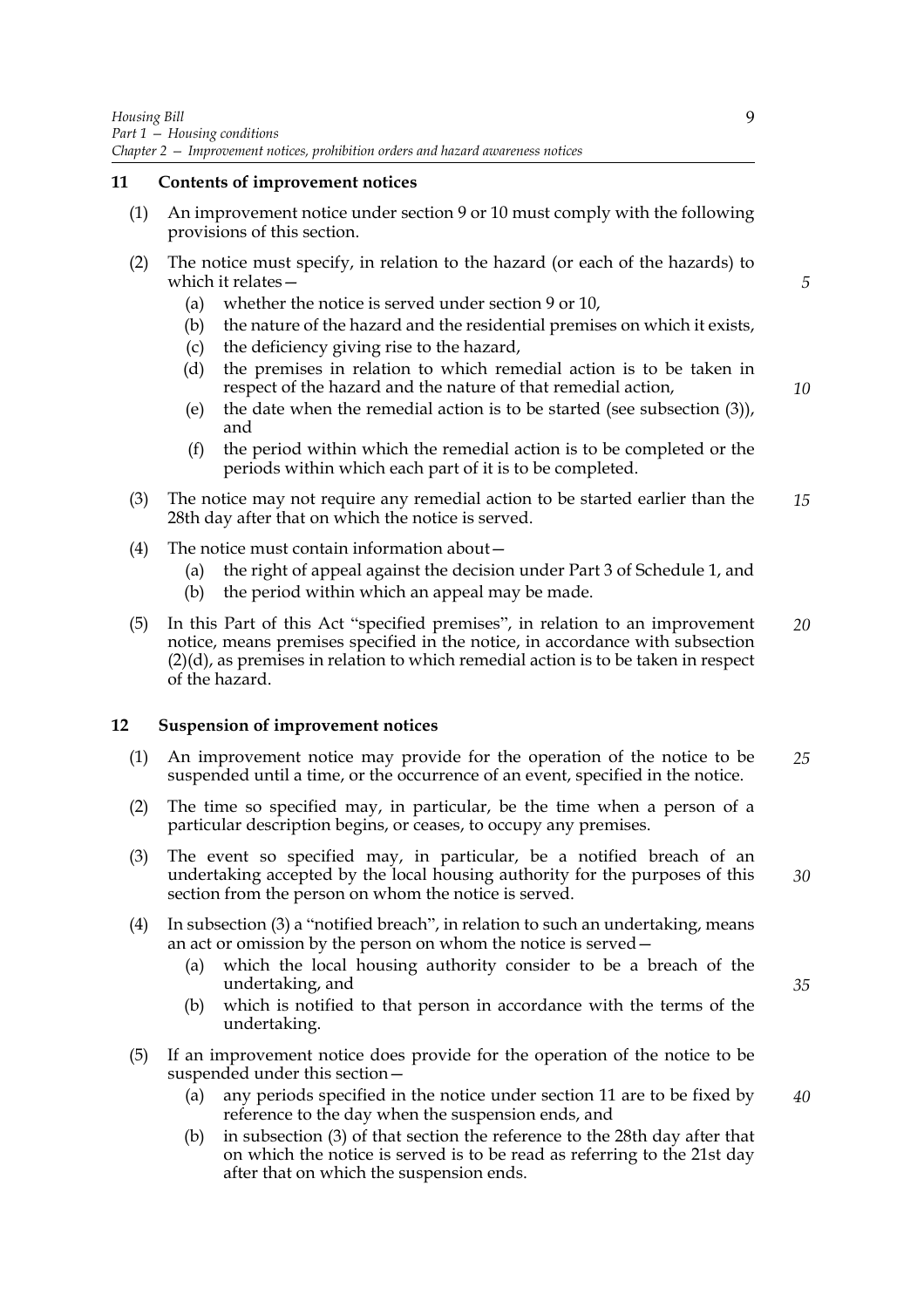## **13 Revocation and variation of improvement notices**

- (1) The local housing authority must revoke an improvement notice if they are satisfied that the requirements of the notice have been complied with.
- (2) The local housing authority may revoke an improvement notice if—
	- (a) in the case of a notice served under section 9, they consider that there are any special circumstances making it appropriate to revoke the notice; or *5*
	- (b) in the case of a notice served under section 10, they consider that it is appropriate to revoke the notice.

## (3) Where an improvement notice relates to a number of hazards—

- (a) subsection (1) is to be read as applying separately in relation to each of those hazards, and
- (b) if, as a result, the authority are required to revoke only part of the notice, they may vary the remainder as they consider appropriate.

## (4) The local housing authority may vary an improvement notice—

- (a) with the agreement of the person on whom the notice was served, or
- (b) in the case of a notice whose operation is suspended, so as to alter the time or events by reference to which the suspension is to come to an end.
- (5) A revocation under this section comes into force at the time when it is made. *20*
- (6) If it is made with the agreement of the person on whom the improvement notice was served, a variation under this section comes into force at the time when it is made.
- (7) Otherwise a variation under this section does not come into force until such time (if any) as is the operative time for the purposes of this subsection under paragraph 20 of Schedule 1 (time when period for appealing expires without an appeal being made or when decision to vary is confirmed on appeal). *25*
- (8) The power to revoke or vary an improvement notice under this section is exercisable by the authority either—
	- (a) on an application made by the person on whom the improvement notice was served, or *30*
	- (b) on the authority's own initiative.

## **14 Operation of improvement notices**

- (1) This section deals with the time when an improvement notice becomes operative.
- (2) The general rule is that an improvement notice becomes operative at the end of the period of 21 days beginning with the day on which it is served under Part 1 of Schedule 1 (which is the period for appealing against the notice under Part 3 of that Schedule).
- (3) The general rule is subject to subsection (4) (suspended notices) and subsection (5) (appeals). *40*
- (4) If the notice is suspended under section 12, the notice becomes operative at the time when the suspension ends. This is subject to subsection (5).

*15*

*35*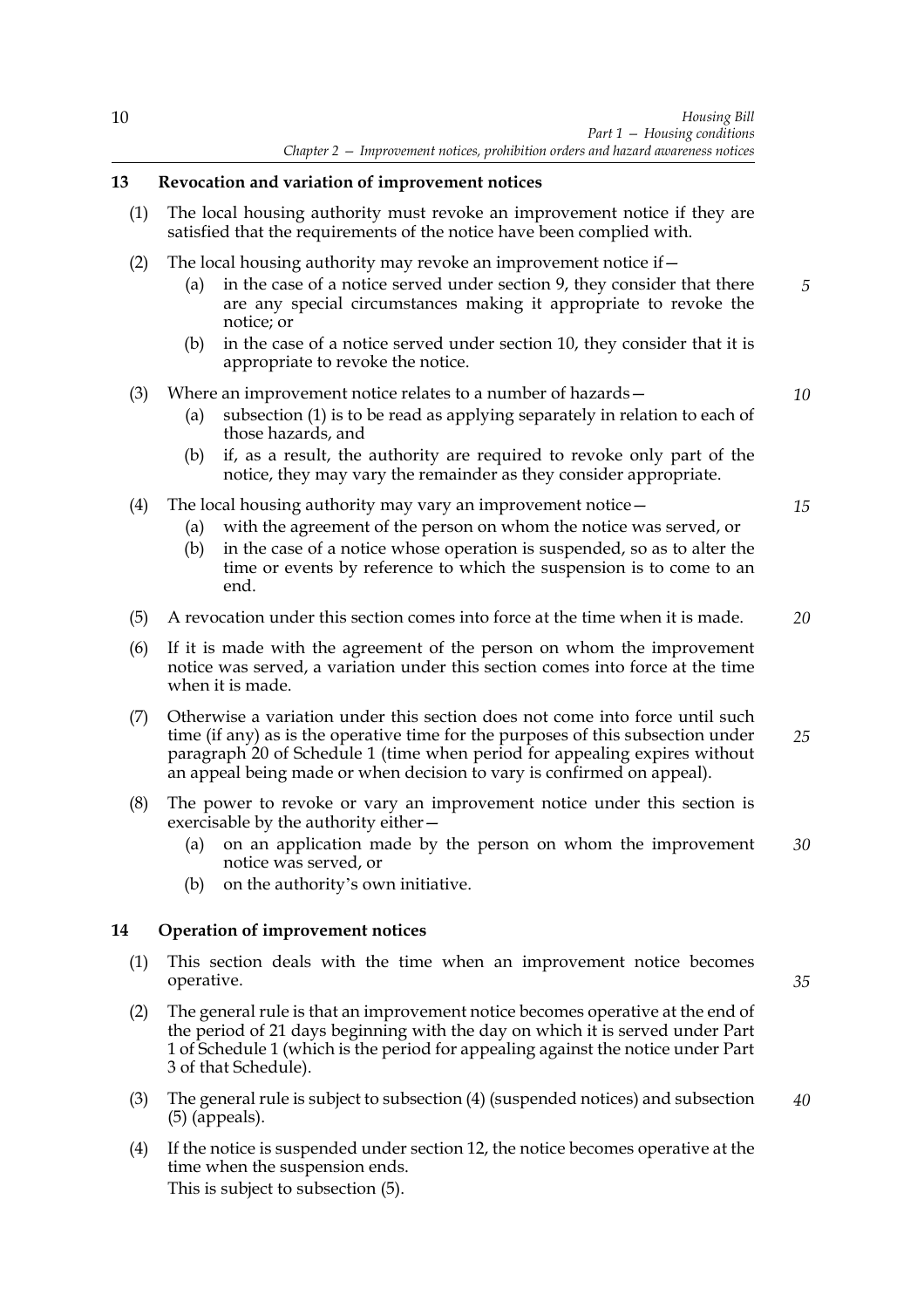- (5) If an appeal against the notice is made under Part 3 of Schedule 1, the notice does not become operative until such time (if any) as is the operative time for the purposes of this subsection under paragraph 19 of that Schedule (time when notice is confirmed on appeal, period for further appeal expires or suspension ends).
- (6) If no appeal against an improvement notice is made under that Part of that Schedule within the period for appealing against it, the notice is final and conclusive as to matters which could have been raised on an appeal.

## **15 Review of suspended improvement notices**

- (1) The local housing authority may at any time review an improvement notice whose operation is suspended. *10*
- (2) The local housing authority must review an improvement notice whose operation is suspended not later than one year after the date of service of the notice and at subsequent intervals of not more than one year.
- (3) Copies of the authority's decision on a review under this section must be served— *15*
	- (a) on the person on whom the improvement notice was served, and
	- (b) every other person on whom a copy of the notice was required to be served.

## **16 Service of improvement notices etc. and related appeals**

Schedule 1 (which deals with the service of improvement notices, and notices relating to their revocation or variation, and with related appeals) has effect.

## **17 Change in person liable to comply with improvement notice**

- (1) This section applies where—
	- (a) an improvement notice has been served on any person ("the original recipient") in respect of any premises, and *25*
	- (b) at a later date ("the changeover date") that person ceases to be a person of the relevant category in respect of the premises.
- (2) In subsection (1) the reference to a person ceasing to be a "person of the relevant category" is a reference to his ceasing to fall within the description of person (such as, for example, the holder of a licence under Part 2 or 3 or the person managing a dwelling) by reference to which the improvement notice was served on him. *30*
- (3) As from the changeover date, the liable person in respect of the premises is to be in the same position as if—
	- (a) the improvement notice had originally been served on him, and
	- (b) he had taken all steps relevant for the purposes of this Part which the original recipient had taken.
- (4) The effect of subsection (3) is that, in particular, any period for compliance with the notice or for bringing any appeal is unaffected.
- (5) But where the original recipient has become subject to any liability arising by virtue of this Part before the changeover date, subsection (3) does not have the effect of—

*5*

*20*

*35*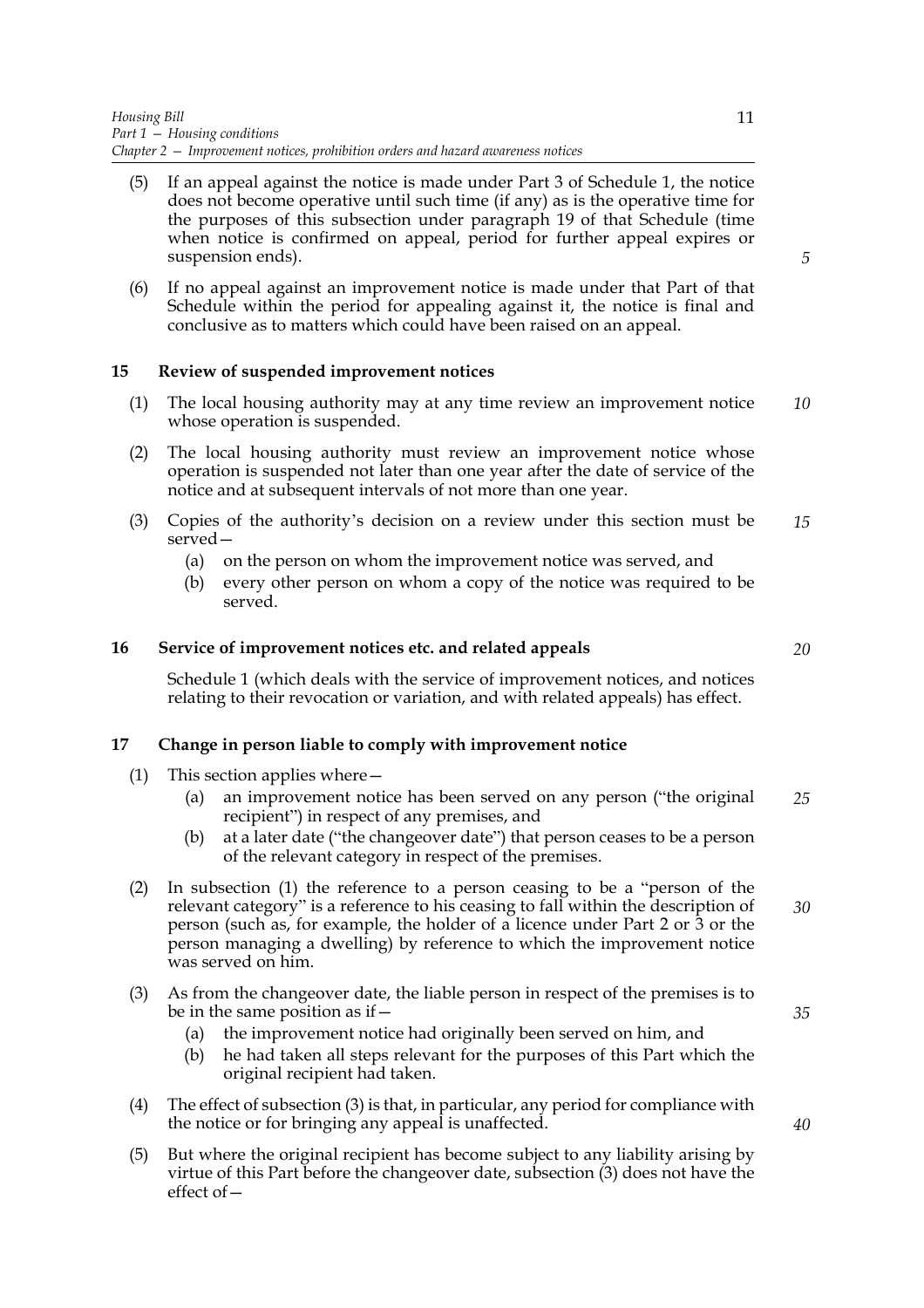- (a) relieving him of the liability, or
- (b) making the new liable person subject to it.
- (6) Subsection (3) applies with any necessary modifications where a person to whom it applies (by virtue of any provision of this section) ceases to be the liable person in respect of the premises.
- (7) Unless subsection (8) or (9) applies, the person who is at any time the "liable person" in respect of any premises is the person having control of the premises.
- $(8)$  If
	- (a) the original recipient was served as the person managing the premises, and
	- (b) there is a new person managing the premises as from the changeover date,

that new person is the "liable person".

(9) If the original recipient was served as an owner of the premises, the "liable person" is the owner's successor in title on the changeover date.

*15*

*10*

*5*

## *Prohibition orders*

## **18 Prohibition orders relating to category 1 hazards: duty of authority to make order**

- $(1)$  If  $-$ 
	- (a) the local housing authority are satisfied that a category 1 hazard exists on any residential premises, and *20*
	- (b) no interim or final management order is in force in relation to the premises under Part 4,

making a prohibition order under this section in respect of the hazard is a course of action available to the authority in relation to the hazard for the purposes of section 5 (category 1 hazards: general duty to take enforcement action). *25*

- (2) A prohibition order under this section is an order imposing such prohibition or prohibitions on the use of any premises as is or are specified in the order in accordance with subsections (3) and (4) and section 20.
- (3) The order may prohibit use of the following premises—
	- (a) if the residential premises on which the hazard exists are a dwelling or HMO which is not a flat, it may prohibit use of the dwelling or HMO;
	- (b) if those premises are one or more flats, it may prohibit use of the building containing the flat or flats (or any part of the building) or any external common parts;
	- (c) if those premises are the common parts of a building containing one or more flats, it may prohibit use of the building (or any part of the building) or any external common parts.

Paragraphs (b) and (c) are subject to subsection (4).

- (4) The notice may not, by virtue of subsection (3)(b) or (c), prohibit use of any part of the building or its external common parts that is not included in any residential premises on which the hazard exists, unless the authority are satisfied—
	- (a) that the deficiency from which the hazard arises is situated there, and *45*

*40*

*30*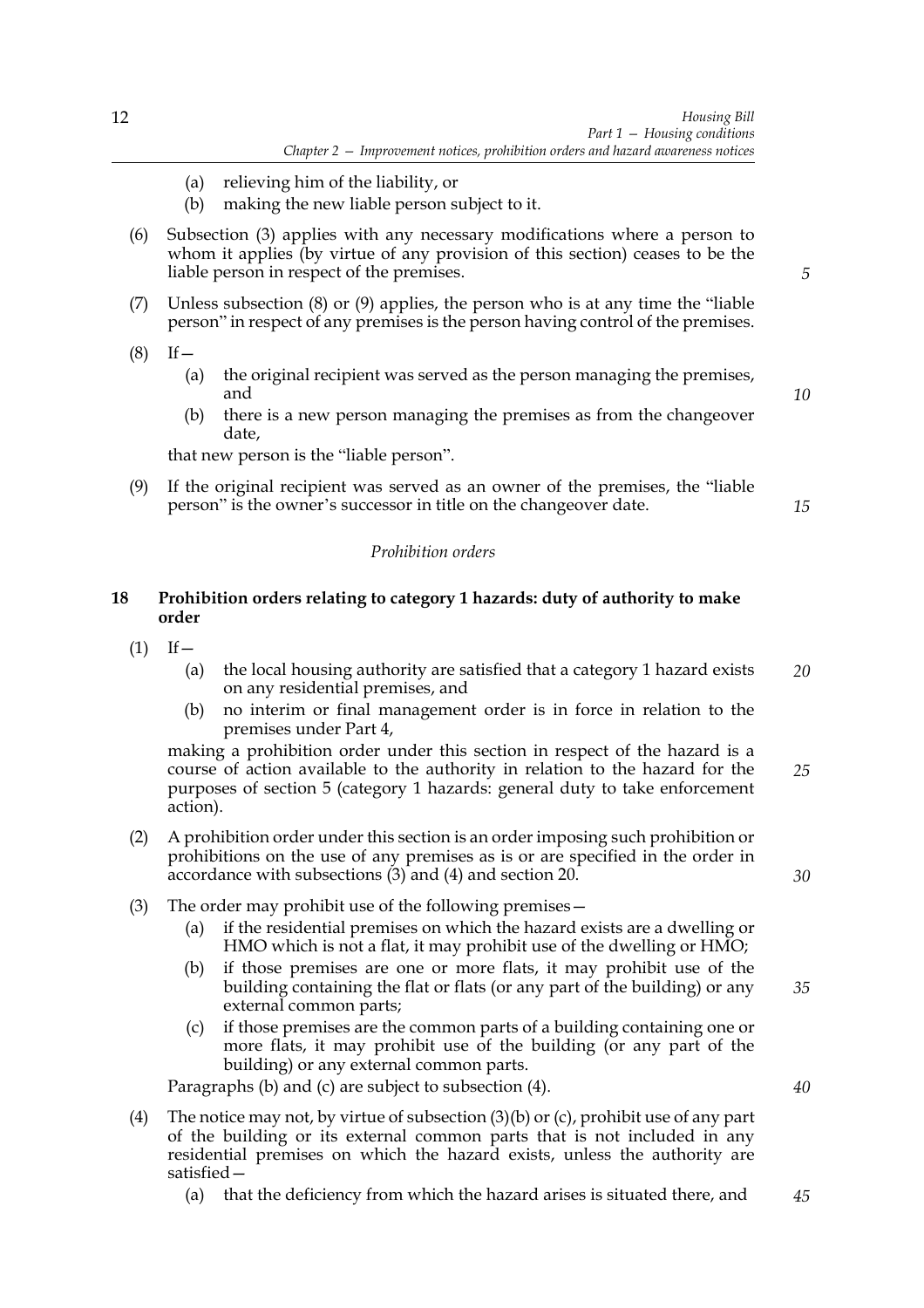- (b) that it is necessary for such use to be prohibited in order to protect the health or safety of any actual or potential occupiers of one or more of the flats.
- (5) A prohibition order under this section may relate to more than one category 1 hazard on the same premises or in the same building containing one or more flats.
- (6) The operation of a prohibition order under this section may be suspended in accordance with section 21.

## **19 Prohibition orders relating to category 2 hazards: power of authority to make order**

*10*

*5*

- $(1)$  If
	- (a) the local housing authority are satisfied that a category 2 hazard exists on any residential premises, and
	- (b) no interim or final management order is in force in relation to the premises under Part 4,

the authority may make a prohibition order under this section in respect of the hazard.

- (2) A prohibition order under this section is an order imposing such prohibition or prohibitions on the use of any premises as is or are specified in the order in accordance with subsection (3) and section 20.
- (3) Subsections (3) and (4) of section 18 apply to a prohibition order under this section as they apply to one under that section.
- (4) A prohibition order under this section may relate to more than one category 2 hazard on the same premises or in the same building containing one or more flats.
- (5) A prohibition order under this section may be combined in one document with an order under section 18 where they impose prohibitions on the use of the same premises or on the use of premises in the same building containing one or more flats.
- (6) The operation of a prohibition order under this section may be suspended in accordance with section 21. *30*

## **20 Contents of prohibition orders**

- (1) A prohibition order under section 18 or 19 must comply with the following provisions of this section.
- (2) The order must specify, in relation to the hazard (or each of the hazards) to which it relates— *35*
	- (a) whether the order is made under section 18 or 19,
	- (b) the nature of the hazard concerned and the residential premises on which it exists,
	- (c) the deficiency giving rise to the hazard,
	- (d) the premises in relation to which prohibitions are imposed by the order (see subsections (3) and (4)), and

*20*

*25*

*15*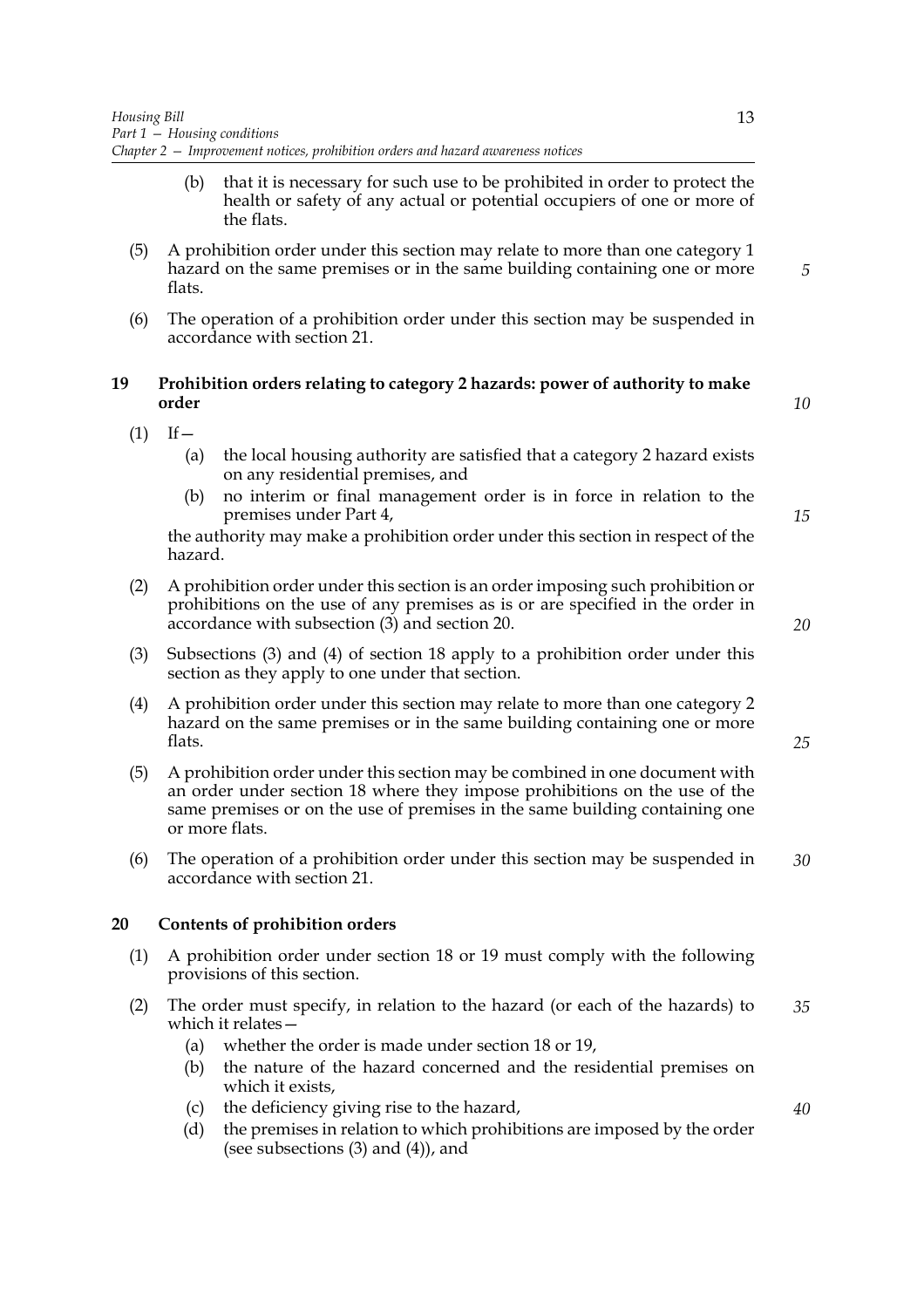- (e) any remedial action which the authority consider would, if taken in relation to the hazard, result in their revoking the order under section 23.
- (3) The order may impose such prohibition or prohibitions on the use of any premises as—
	- (a) comply with section 18(3) and (4), and
	- (b) the local housing authority consider appropriate in view of the hazard or hazards in respect of which the order is made.
- (4) Any such prohibition may prohibit use of any specified premises, or of any part of those premises, either—
	- (a) for all purposes, or
	- (b) for any particular purpose,

except (in either case) to the extent to which any use of the premises or part is approved by the authority.

- (5) A prohibition imposed by virtue of subsection  $(4)(b)$  may, in particular, relate to— *15*
	- (a) occupation of the premises or part by more than a particular number of households or persons; or
	- (b) occupation of the premises or part by particular descriptions of persons.
- (6) The order must also contain information about—
	- (a) the right under Part 3 of Schedule 1 to appeal against the decision to make the order, and
	- (b) the period within which an appeal may be made,

and specify the date on which the order is made.

(7) Any approval of the authority for the purposes of subsection (4) must not be unreasonably withheld.

## (8) If the authority do refuse to give any such approval, they must notify the person applying for the approval of—

- (a) their decision,
- (b) the reasons for it and the date on which it was made,
- (c) the right to appeal against the decision under subsection (9), and
- (d) the period within which an appeal may be made,

within the period of seven days beginning with the day on which the decision was made.

- (9) The person applying for the approval may appeal to a county court against the decision within the period of 28 days beginning with the date specified in the notice as the date on which it was made.
- (10) In this Part of this Act "specified premises", in relation to a prohibition order, means premises specified in the order, in accordance with subsection  $(2)(d)$ , as premises in relation to which prohibitions are imposed by the order.

## **21 Suspension of prohibition orders**

(1) A prohibition order may provide for the operation of the order to be suspended until a time, or the occurrence of an event, specified in the order.

*35*

*40*

*30*

*5*

*10*

*20*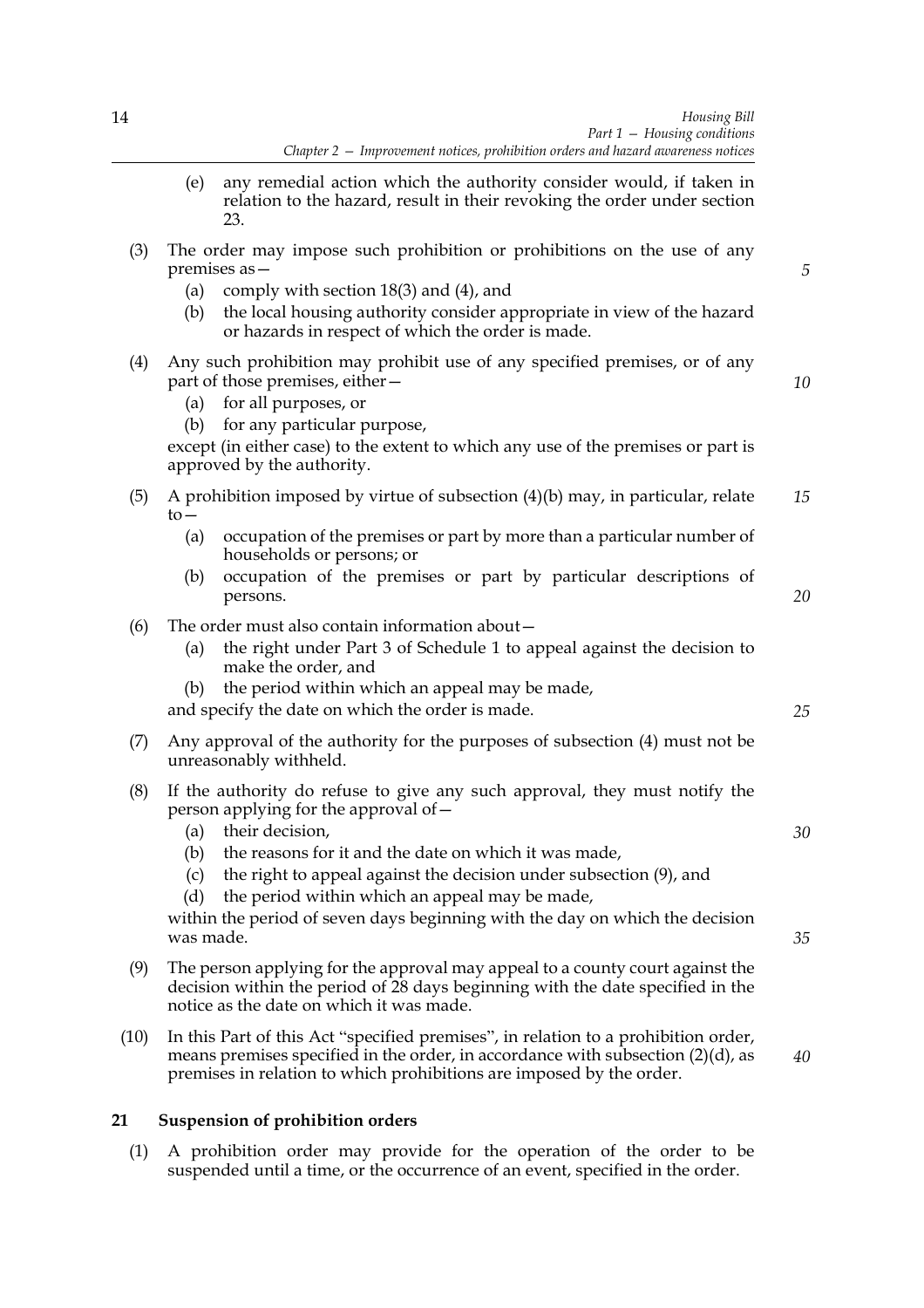- (2) The time so specified may, in particular, be the time when a person of a particular description begins, or ceases, to occupy any premises.
- (3) The event so specified may, in particular, be a notified breach of an undertaking accepted by the local housing authority for the purposes of this section from a person on whom a copy of the order is served.
- (4) In subsection (2) a "notified breach", in relation to such an undertaking, means an act or omission by such a person—
	- (a) which the local housing authority consider to be a breach of the undertaking, and
	- (b) which is notified to that person in accordance with the terms of the undertaking. *10*

## **22 Operation of prohibition orders**

- (1) This section deals with the time when a prohibition order becomes operative.
- (2) The general rule is that a prohibition order becomes operative at the end of the period of 28 days beginning with the date specified in the notice as the date on which it is made. *15*
- (3) The general rule is subject to subsection (4) (suspended orders) and subsection (5) (appeals).
- (4) If the order is suspended under section 21, the order becomes operative at the time when the suspension ends. This is subject to subsection (5).
- (5) If an appeal is brought against the order under Part 3 of Schedule 2, the order does not become operative until such time (if any) as is the operative time for the purposes of this subsection under paragraph 14 of that Schedule (time when order is confirmed on appeal, period for further appeal expires or suspension ends).
- (6) If no appeal against a prohibition order is made under that Part of that Schedule within the period for appealing against it, the order is final and conclusive as to matters which could have been raised on an appeal.
- (7) Sections 584A and 584B of the Housing Act 1985 (c. 68) provide for the payment of compensation where certain prohibition orders become operative, and for the repayment of such compensation in certain circumstances. *30*

## **23 Revocation and variation of prohibition orders**

- (1) The local housing authority must revoke a prohibition order if at any time they are satisfied that the hazard in respect of which the order was made does not then exist on the residential premises specified in the order in accordance with section 20(2)(b). *35*
- (2) The local housing authority may revoke a prohibition order if  $-$ 
	- (a) in the case of an order made under section 18, they consider that there are any special circumstances making it appropriate to revoke the order; or
	- (b) in the case of an order made under section 19, they consider that it is appropriate to do so.

15

*20*

*5*

*25*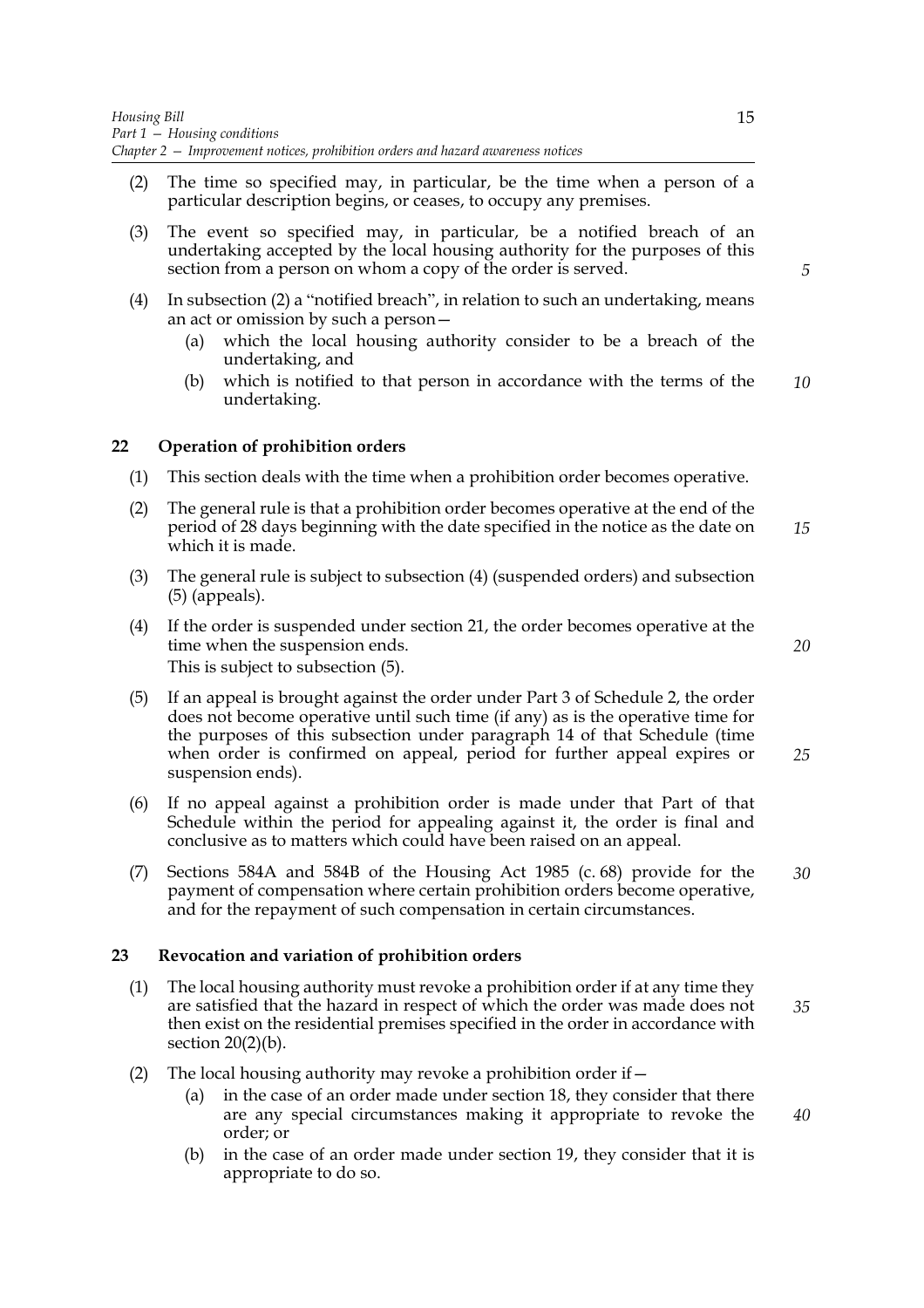- (3) Where a prohibition order relates to a number of hazards—
	- (a) subsection (1) is to be read as applying separately in relation to each of those hazards, and
	- (b) if, as a result, the authority are required to revoke only part of the order, they may vary the remainder as they consider appropriate.
- (4) The local housing authority may vary a prohibition order—
	- (a) with the agreement of every person on whom copies of the notice were required to be served under Part 1 of Schedule 2, or
	- (b) in the case of an order whose operation is suspended, so as to alter the time or events by reference to which the suspension is to come to an end.
- (5) A revocation under this section comes into force at the time when it is made.
- (6) If it is made with the agreement of every person within subsection  $(4)(a)$ , a variation under this section comes into force at the time when it is made.
- (7) Otherwise a variation under this section does not come into force until such time (if any) as is the operative time for the purposes of this subsection under paragraph 15 of Schedule 2 (time when period for appealing expires without an appeal being made or when decision to revoke or vary is confirmed on appeal). *15*
- (8) The power to revoke or vary a prohibition order under this section is exercisable by the authority either— *20*
	- (a) on an application made by a person on whom a copy of the order was required to be served under Part 1 of Schedule 2, or
	- (b) on the authority's own initiative.

## **24 Review of suspended prohibition orders**

- (1) The local housing authority may at any time review a prohibition order whose operation is suspended.
- (2) The local housing authority must review a prohibition order whose operation is suspended not later than one year after the date on which the order was made and at subsequent intervals of not more than one year.
- (3) Copies of the authority's decision on a review under this section must be served on every person on whom a copy of the order was required to be served under Part 1 of Schedule 2.

## **25 Service of copies of prohibition orders etc. and related appeals**

Schedule 2 (which deals with the service of copies of prohibition orders, and notices relating to their revocation or variation, and with related appeals) has effect. *35*

## *Hazard awareness notices*

## **26 Hazard awareness notices relating to category 1 hazards: duty of authority to serve notice**

 $(1)$  If  $-$ 

*25*

*5*

*10*

*30*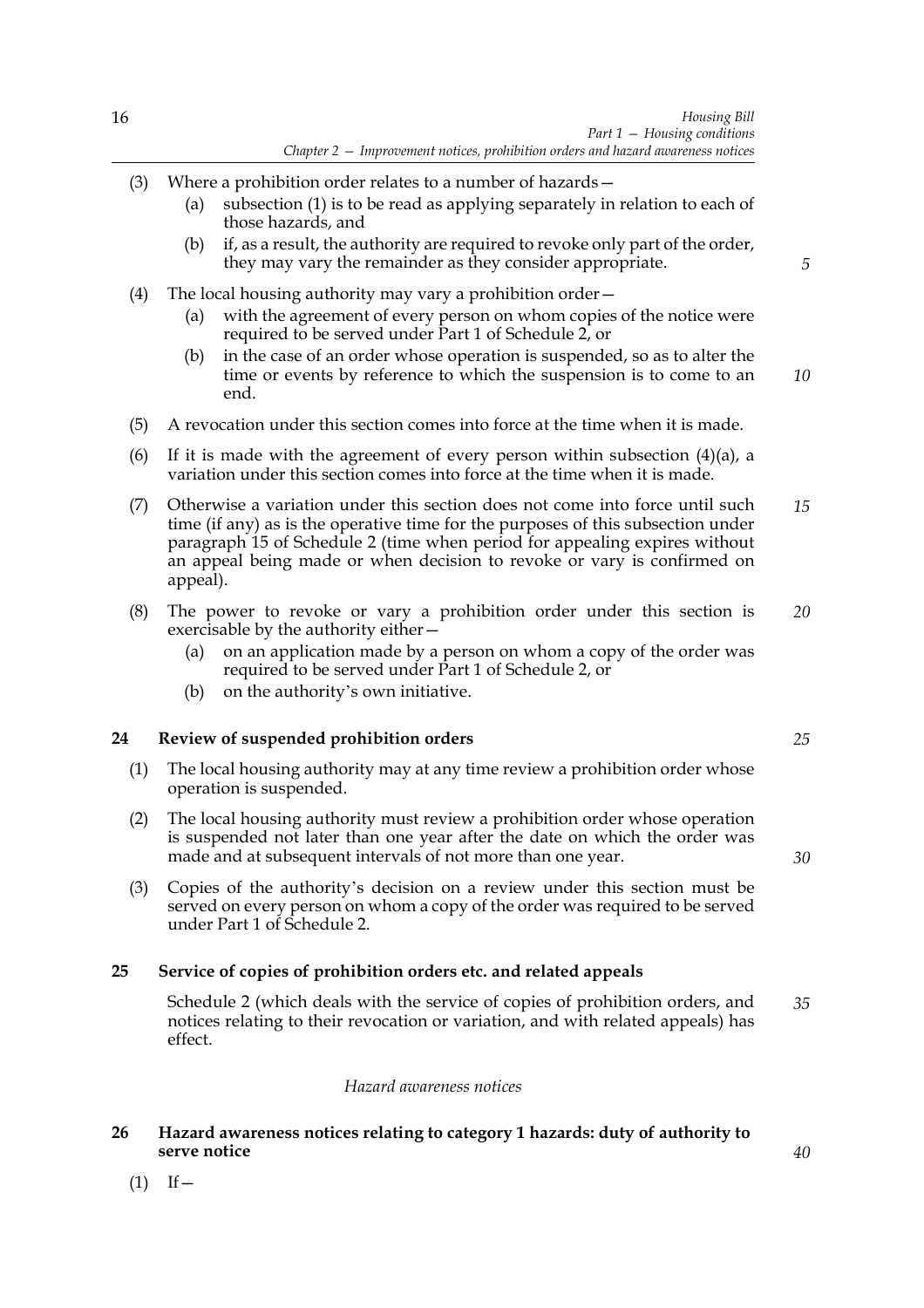- (a) the local housing authority are satisfied that a category 1 hazard exists on any residential premises, and
- (b) no interim or final management order is in force in relation to the premises under Part 4,

serving a hazard awareness notice under this section in respect of the hazard is a course of action available to the authority in relation to the hazard for the purposes of section 5 (category 1 hazards: general duty to take enforcement action). *5*

- (2) A hazard awareness notice under this section is a notice advising the person on whom it is served of the existence of a category 1 hazard on the residential premises concerned which arises as a result of a deficiency on the premises in respect of which the notice is served. *10*
- (3) The notice may be served in respect of the following premises—
	- (a) if the residential premises on which the hazard exists are a dwelling or HMO which is not a flat, it may be served in respect of the dwelling or HMO; *15*
	- (b) if those premises are one or more flats, it may be served in respect of the building containing the flat or flats (or any part of the building) or any external common parts;
	- (c) if those premises are the common parts of a building containing one or more flats, it may be served in respect of the building (or any part of the building) or any external common parts. *20*

Paragraphs (b) and (c) are subject to subsection (4).

- (4) The notice may not, by virtue of subsection (3)(b) or (c), be served in respect of any part of the building or its external common parts that is not included in any residential premises on which the hazard exists, unless the authority are satisfied— *25*
	- (a) that the deficiency from which the hazard arises is situated there, and
	- (b) that it is desirable for the notice to be so served in the interests of the health or safety of any actual or potential occupiers of one or more of the flats. *30*
- (5) A notice under this section may relate to more than one category 1 hazard on the same premises or in the same building containing one or more flats.
- (6) A notice under this section must specify, in relation to the hazard (or each of the hazards) to which it relates—
	- (a) the nature of the hazard and the residential premises on which it exists,
	- (b) the deficiency giving rise to the hazard,
	- (c) the premises on which the deficiency exists,
	- (d) the authority's reasons for deciding to serve the notice, including their reasons for deciding that serving the notice is the most appropriate course of action, and *40*
	- (e) details of the remedial action (if any) which the authority consider that it would be practicable and appropriate to take in relation to the hazard.
- (7) Part 1 of Schedule 1 (which relates to the service of improvement notices and copies of such notices) applies to a notice under this section as if it were an improvement notice. *45*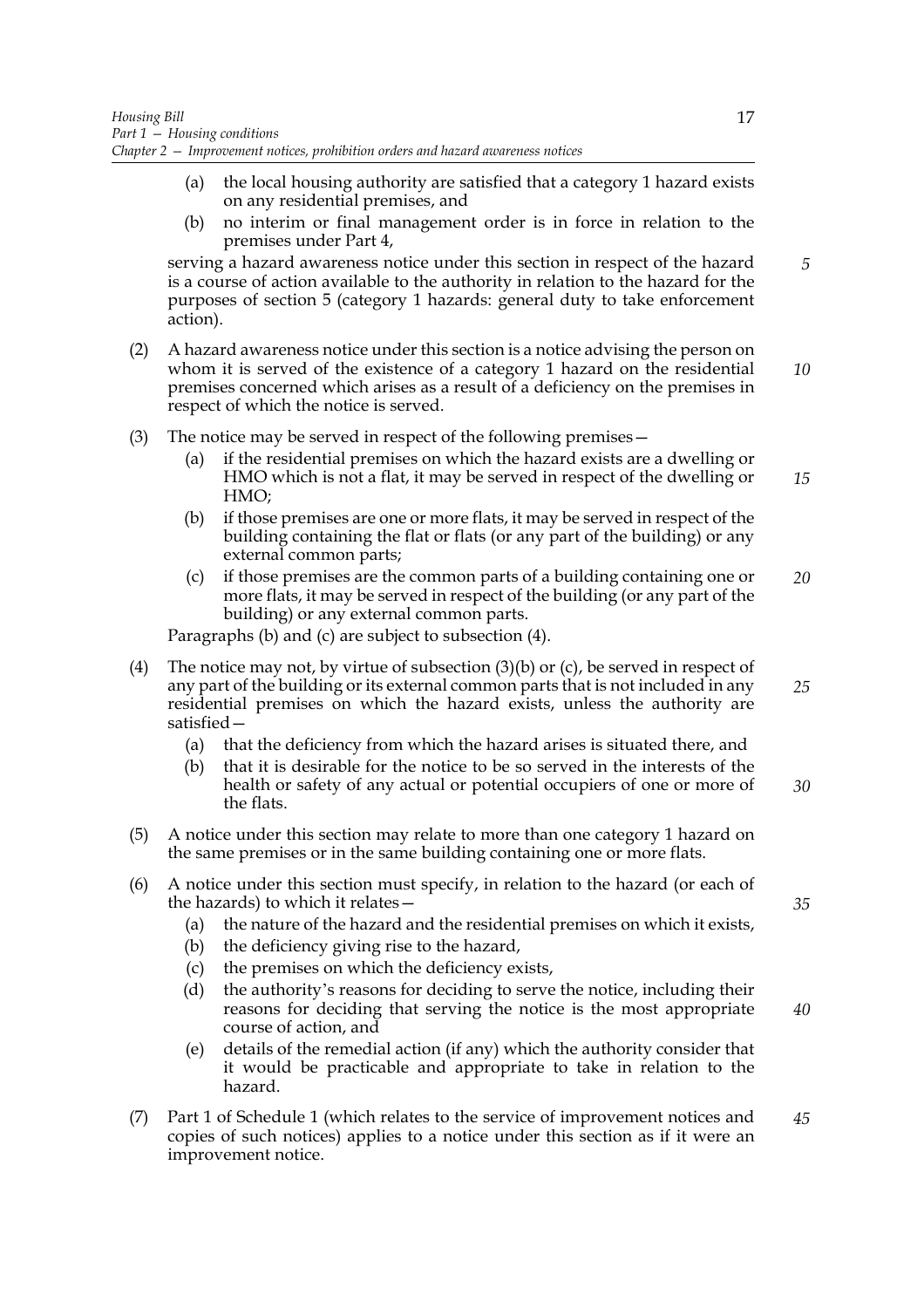(8) For that purpose, any reference in that Part of that Schedule to "the specified premises" is, in relation to a hazard awareness notice under this section, a reference to the premises specified under subsection (6)(c).

## **27 Hazard awareness notices relating to category 2 hazards: power of authority to serve notice**

- $(1)$  If
	- (a) the local housing authority are satisfied that a category 2 hazard exists on any residential premises, and
	- (b) no interim or final management order is in force in relation to the premises under Part 4,

the authority may serve a hazard awareness notice under this section in respect of the hazard.

- (2) A hazard awareness notice under this section is a notice advising the person on whom it is served of the existence of a category 2 hazard on the residential premises concerned which arises as a result of a deficiency on the premises in respect of which the notice is served.
- (3) Subsections (3) and (4) of section 26 apply to a hazard awareness notice under this section as they apply to one under that section.
- (4) A notice under this section may relate to more than one category 2 hazard on the same premises or in the same building containing one or more flats.
- (5) A notice under this section must specify, in relation to the hazard (or each of the hazards) to which it relates—
	- (a) the nature of the hazard and the residential premises on which it exists,
	- (b) the deficiency giving rise to the hazard,
	- (c) the premises on which the deficiency exists,
	- (d) the authority's reasons for deciding to serve the notice, including their reasons for deciding that serving the notice is the most appropriate course of action, and
	- (e) details of the remedial action (if any) which the authority consider that it would be practicable and appropriate to take in relation to the hazard.
- (6) A notice under this section may be combined in one document with a notice under section 26 where they are served in respect of the same premises.
- (7) Part 1 of Schedule 1 (which relates to the service of improvement notices and copies of such notices) applies to a notice under this section as if it were an improvement notice.
- (8) For that purpose, any reference in that Part of that Schedule to "the specified premises" is, in relation to a hazard awareness notice under this section, a reference to the premises specified under subsection (5)(c).

*Enforcement: improvement notices*

## **28 Offence of failing to comply with improvement notice**

(1) Where an improvement notice has become operative, the person on whom the notice was served commits an offence if he fails to comply with it.

*20*

*5*

*10*

*15*

*25*

*30*

*35*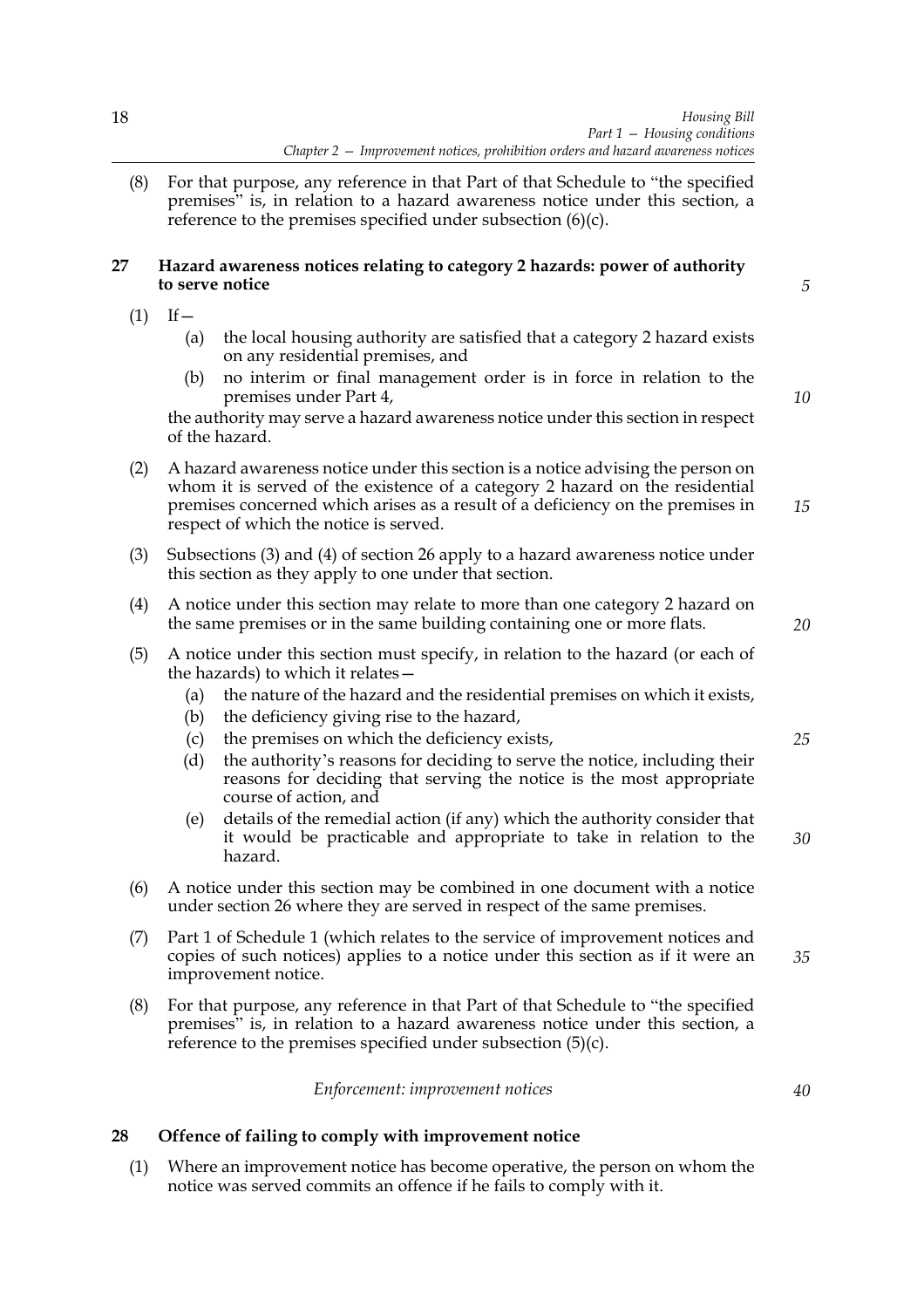- (2) For the purposes of this Chapter compliance with an improvement notice means, in relation to each hazard, beginning and completing any remedial action specified in the notice—
	- (a) (if no appeal is brought against the notice) not later than the date specified under section 11(2)(e) and within the period specified under section  $11(2)(f)$ ;
	- (b) (if an appeal is brought against the notice and is not withdrawn) not later than such date and within such period as may be fixed by the court determining the appeal; and
	- (c) (if an appeal brought against the notice is withdrawn) not later than the 21st day after the date on which the notice becomes operative and within the period (beginning on that 21st day) specified in the notice under section  $11(2)(f)$ . *10*
- (3) A person who commits an offence under subsection (1) is liable on summary conviction to a fine not exceeding level 5 on the standard scale.
- (4) In proceedings against a person for an offence under subsection (1) it is a defence that he had a reasonable excuse for failing to comply with the notice.
- (5) The obligation to take any remedial action specified in the notice in relation to a hazard continues despite the fact that the period for completion of the action has expired.
- (6) In this section any reference to any remedial action specified in a notice includes a reference to any part of any remedial action which is required to be completed within a particular period specified in the notice.

## **29 Enforcement action by local housing authorities**

Schedule 3 (which enables enforcement action in respect of an improvement notice to be taken by local housing authorities either with or without agreement and which provides for the recovery of related expenses) has effect. *25*

## *Enforcement: prohibition orders*

## **30 Offence of failing to comply with prohibition order etc.**

- (1) A person commits an offence if, knowing that a prohibition order has become operative in relation to any specified premises, he— *30*
	- (a) uses the premises in contravention of the order, or
	- (b) permits the premises to be so used.
- (2) A person who commits an offence under subsection (1) is liable on summary conviction—
	- (a) to a fine not exceeding level 5 on the standard scale, and
	- (b) to a further fine not exceeding £20 for every day or part of a day on which he so uses the premises, or permits them to be so used, after conviction.
- (3) In proceedings against a person for an offence under subsection (1) it is a defence that he had a reasonable excuse for using the premises, or (as the case may be) permitting them to be used, in contravention of the order. *40*

*15*

*20*

*5*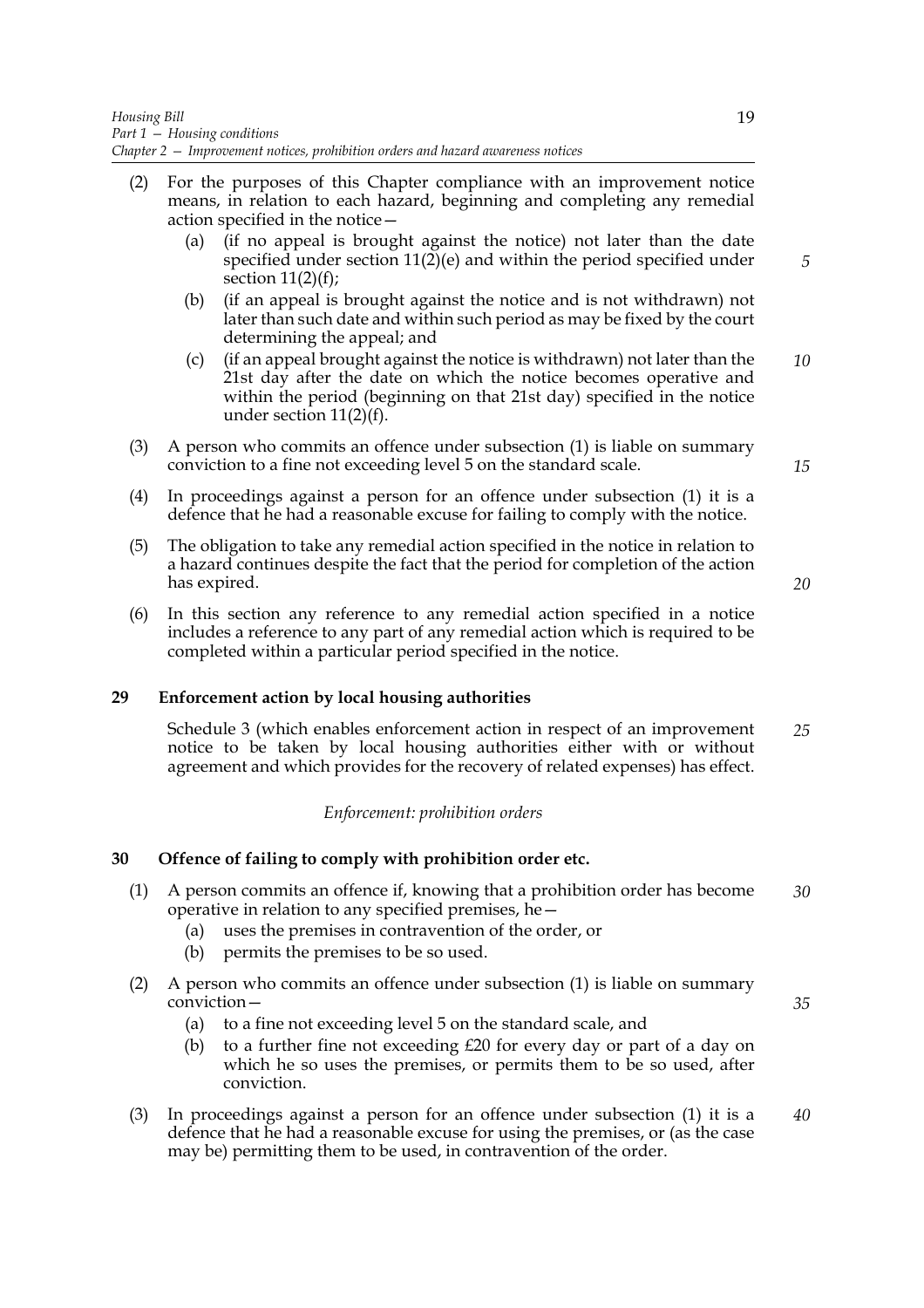## **31 Recovery of possession of premises in order to comply with order**

Nothing in—

- (a) the Rent Act 1977 (c. 42) or the Rent (Agriculture) Act 1976 (c. 80), or
- (b) Part 1 of the Housing Act 1988 (c. 50),

prevents possession being obtained by the owner of any specified premises in relation to which a prohibition order is operative if possession of the premises is necessary for the purpose of complying with the order. *5*

## **32 Power of court to determine or vary lease**

- (1) Subsection (2) applies where—
	- (a) a prohibition order has become operative, and

(b) the whole or part of any specified premises form the whole or part of the subject matter of a lease.

- (2) The lessor or the lessee may apply to a county court for an order determining or varying the lease.
- (3) On such an application the court may make an order determining or varying the lease, if it considers it appropriate to do so. *15*
- (4) Before making such an order, the court must give any sub-lessee an opportunity of being heard.
- (5) An order under this section may be unconditional or subject to such terms and conditions as the court considers appropriate.
- (6) The conditions may, in particular, include conditions about the payment of money by one party to the proceedings to another by way of compensation, damages or otherwise.
- (7) In deciding what is appropriate for the purposes of this section, the court must have regard to the respective rights, obligations and liabilities of the parties under the lease and to all the other circumstances of the case. *25*
- (8) In this section "lessor" and "lessee" include a person deriving title under a lessor or lessee.

*Enforcement: improvement notices and prohibition orders*

## **33 Power of court to order occupier or owner to allow action to be taken on premises**

- (1) This section applies where an improvement notice or prohibition order has become operative.
- (2) If the occupier of any specified premises—
	- (a) has received reasonable notice of any intended action in relation to the premises, but *35*
	- (b) is preventing a relevant person, or any representative of a relevant person or of the local housing authority, from taking that action in relation to the premises,

a magistrates' court may order the occupier to permit to be done on the premises anything which the court considers is necessary or expedient for the purpose of enabling the intended action to be taken. *40*

*10*

*20*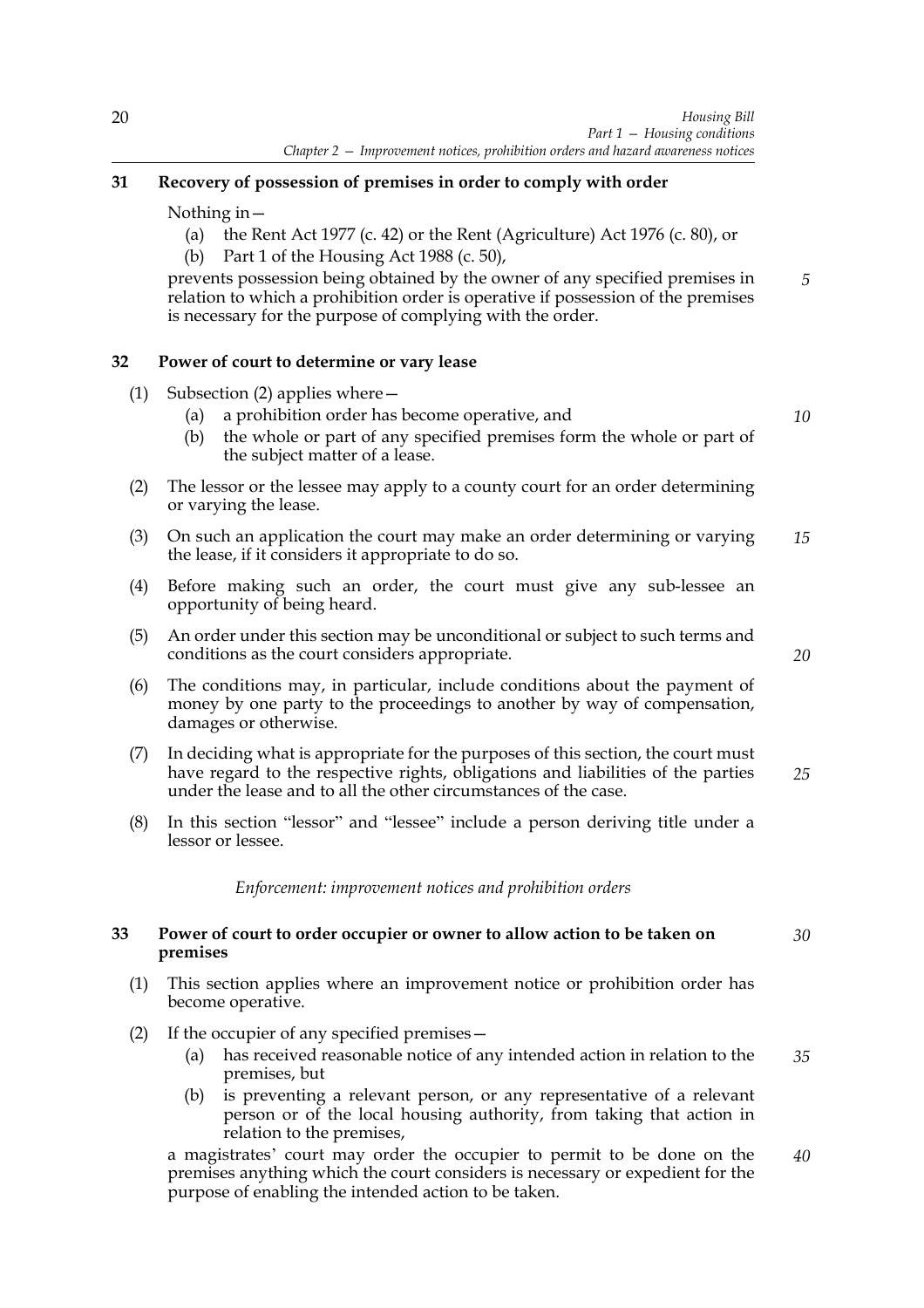- (3) If a relevant person—
	- (a) has received reasonable notice of any intended action in relation to any specified premises, but
	- (b) is preventing a representative of the local housing authority from taking that action in relation to the premises,

a magistrates' court may order the relevant person to permit to be done on the premises anything which the court considers is necessary or expedient for the purpose of enabling the intended action to be taken.

- (4) A person who fails to comply with an order of the court under this section commits an offence.
- (5) In proceedings for an offence under subsection (4) it is a defence that the person had a reasonable excuse for failing to comply with the order.
- (6) A person who commits an offence under subsection (4) is liable on summary conviction to a fine not exceeding £20 in respect of each day or part of a day during which the failure continues.
- (7) In this section "intended action", in relation to any specified premises, means—
	- (a) where an improvement notice has become operative, any action which the person on whom that notice has been served is required by the notice to take in relation to the premises and which—
		- (a) (in the context of subsection (2)) is proposed to be taken by or on behalf of that person or on behalf of the local housing authority in pursuance of Schedule 3, or *20*
		- (b) (in the context of subsection (3)) is proposed to be taken on behalf of the local housing authority in pursuance of Schedule 3;
	- (b) where a prohibition order has become operative, any action which is proposed to be taken and which either is necessary for the purpose of giving effect to the order or is remedial action specified in the order in accordance with section 20(2)(e). *25*
- (8) In this section—
	- "relevant person", in relation to any premises, means a person who is an owner of the premises, a person having control of or managing the premises, or the holder of any licence under Part 2 or 3 in respect of the premises; *30*

"representative" in relation to a relevant person or a local housing authority, means any officer, employee, agent or contractor of that person or authority.

## **34 Power of court to authorise action by one owner on behalf of another**

- (1) Where an improvement notice or prohibition order has become operative, an owner of any specified premises may apply to a magistrates' court for an order under subsection (2).
- (2) A magistrates' court may, on an application under subsection (1), make an order enabling the applicant—
	- (a) immediately to enter on the premises, and
	- (b) to take any required action within a period fixed by the order.
- (3) In this section "required action" means—

*5*

*10*

*15*

*35*

*40*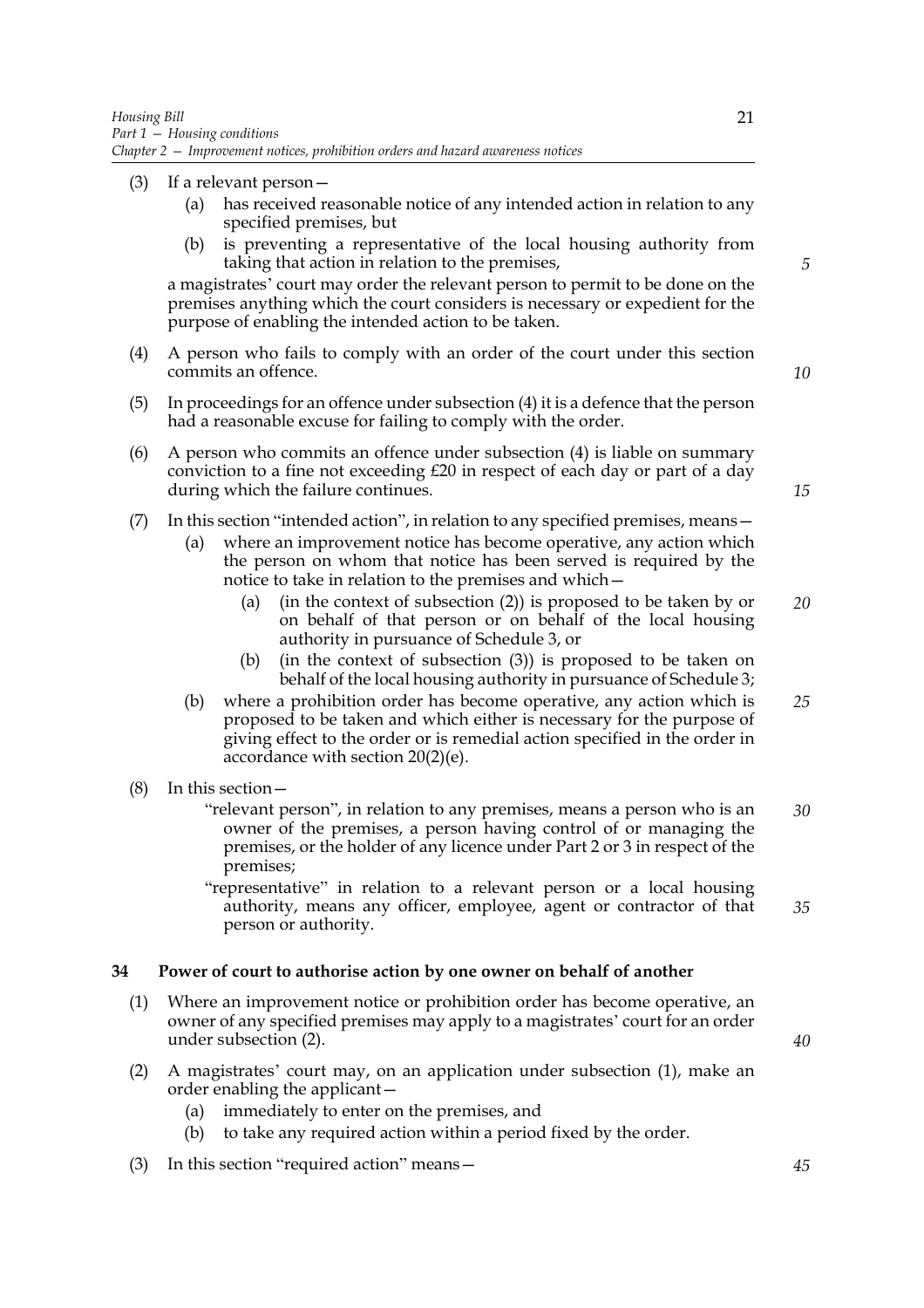- (a) in the case of an improvement notice, any remedial action which is required to be taken by the notice;
- (b) in the case of a prohibition order, any action necessary for the purpose of complying with the order or any remedial action specified in the order in accordance with section 20(2)(e).
- (4) No order may be made under subsection (2) unless the court is satisfied that the interests of the applicant will be prejudiced as a result of a failure by another person to take any required action.
- (5) No order may be made under subsection (2) unless notice of the application has been given to the local housing authority.
- (6) If it considers that it is appropriate to do so, the court may make an order in favour of any other owner of the premises which is similar to the order that it is making in relation to the premises under subsection (2).

## *Supplementary provisions*

#### **35 Effect of improvement notices and prohibition orders as local land charges** *15*

- (1) An improvement notice or a prohibition order under this Chapter is a local land charge if subsection  $(2)$ ,  $(3)$  or  $(4)$  applies.
- (2) This subsection applies if the notice or order has become operative.
- (3) This subsection applies if  $-$ 
	- (a) the notice or order is suspended under section 12 or 21, and
	- (b) the period for appealing against it under Part 3 of Schedule 1 or 2 has expired without an appeal having been brought.
- (4) This subsection applies if  $-$ 
	- (a) the notice or order is suspended under section 12 or 21,
	- (b) an appeal has been brought against it under Part 3 of Schedule 1 or 2, and *25*
	- (c) were it not suspended—
		- (i) the notice would have become operative under section 14(5) by virtue of paragraph 19(2) of Schedule 1 (improvement notices: confirmation on appeal or expiry of period for further appeal), or
		- (ii) the order would have become operative under section 22(5) by virtue of paragraph 14(2) of Schedule 2 (prohibition orders: confirmation on appeal or expiry of period for further appeal).

## **36 Savings for rights arising from breach of covenant etc.**

- (1) Nothing in this Chapter affects any remedy of an owner for breach of any covenant or contract entered into by a tenant in connection with any premises which are specified premises in relation to an improvement notice or prohibition order.
- (2) If an owner is obliged to take possession of any premises in order to comply with an improvement notice or prohibition order, the taking of possession does not affect his right to take advantage of any such breach which occurred before he took possession. *40*

*5*

*10*

*20*

*35*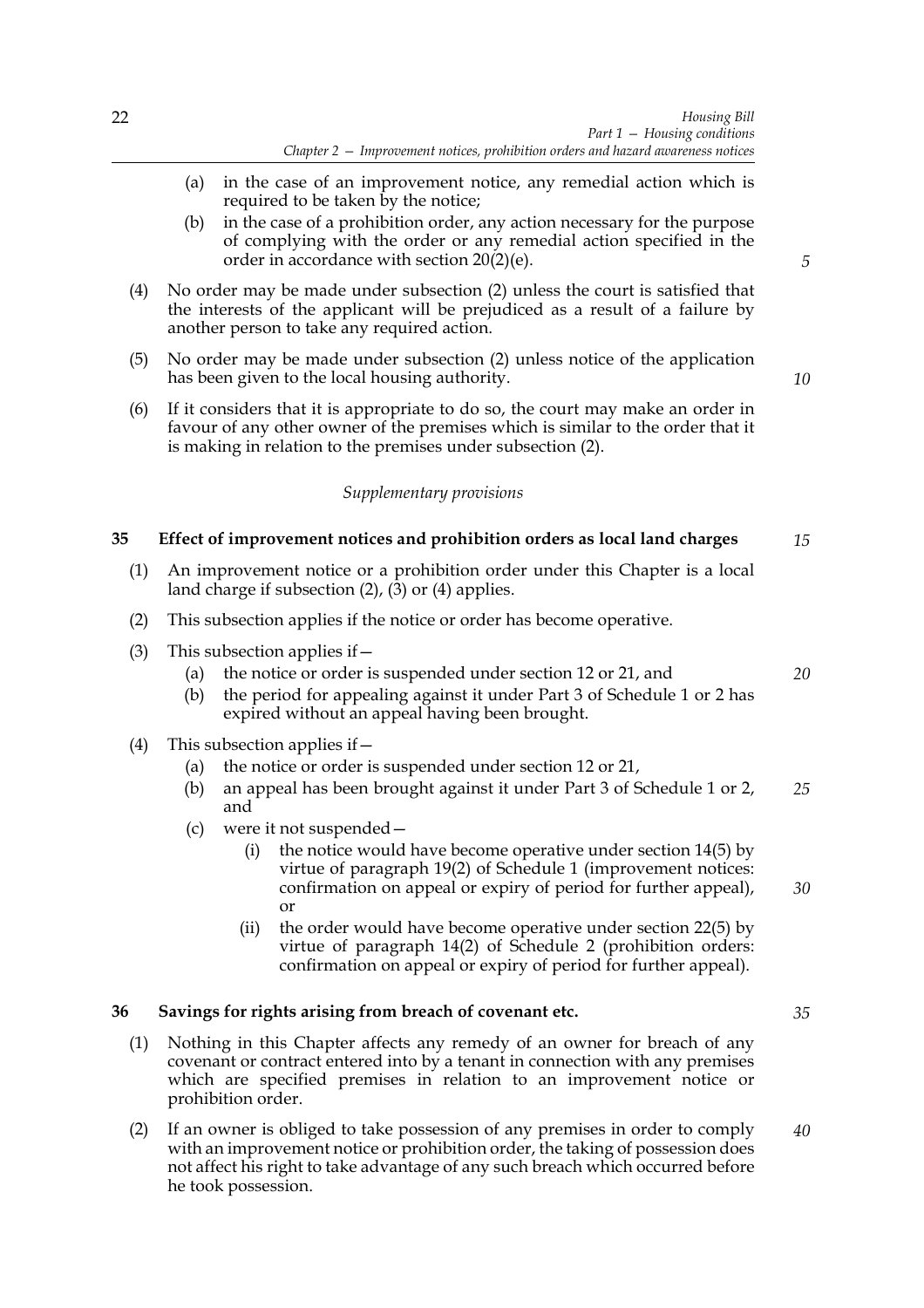(3) No action taken under this Chapter affects any remedy available to the tenant of any premises against his landlord (whether at common law or otherwise).

## **37 Effect of Part 4 enforcement action and redevelopment proposals**

- (1) Subsection (2) applies if—
	- (a) an improvement notice or prohibition order has been served or made under this Chapter, and *5*
	- (b) an interim or final management order under Part 4 comes into force in relation to the specified premises.
- (2) The improvement notice or prohibition order—
	- (a) if operative at the time when the interim or final management order comes into force, ceases to have effect at that time, and *10*
	- (b) otherwise is to be treated as from that time as if it had not been served or made.
- (3) Subsection (2)(a) does not affect any right acquired or liability (civil or criminal) incurred before the improvement notice or prohibition order ceases to have effect. *15*
- (4) Subsection (5) applies where, under section 308 of the Housing Act 1985 (c. 68) (owner's re-development proposals), the local housing authority have approved proposals for the re-development of land.
- (5) No action is to be taken under this Chapter in relation to the land if, and so long as, the re-development is being proceeded with (subject to any variation or extension approved by the authority)— *20*
	- (a) in accordance with the proposals; and
	- (b) within the time limits specified by the local housing authority.

## **CHAPTER 3**

## DEMOLITION ORDERS AND SLUM CLEARANCE DECLARATIONS

## *Demolition orders*

## **38 Demolition orders**

For section 265 of the Housing Act 1985 substitute—

## **"265 Demolition orders**

- $(1)$  If  $-$ 
	- (a) the local housing authority are satisfied that a category 1 hazard exists in a dwelling or HMO which is not a flat, and
	- (b) this subsection is not disapplied by subsection (5),

making a demolition order in respect of the dwelling or HMO is a course of action available to the authority in relation to the hazard for the purposes of section 5 of the Housing Act 2004 (category 1 hazards: general duty to take enforcement action). *35*

(2) If, in the case of any building containing one or more flats—

*30*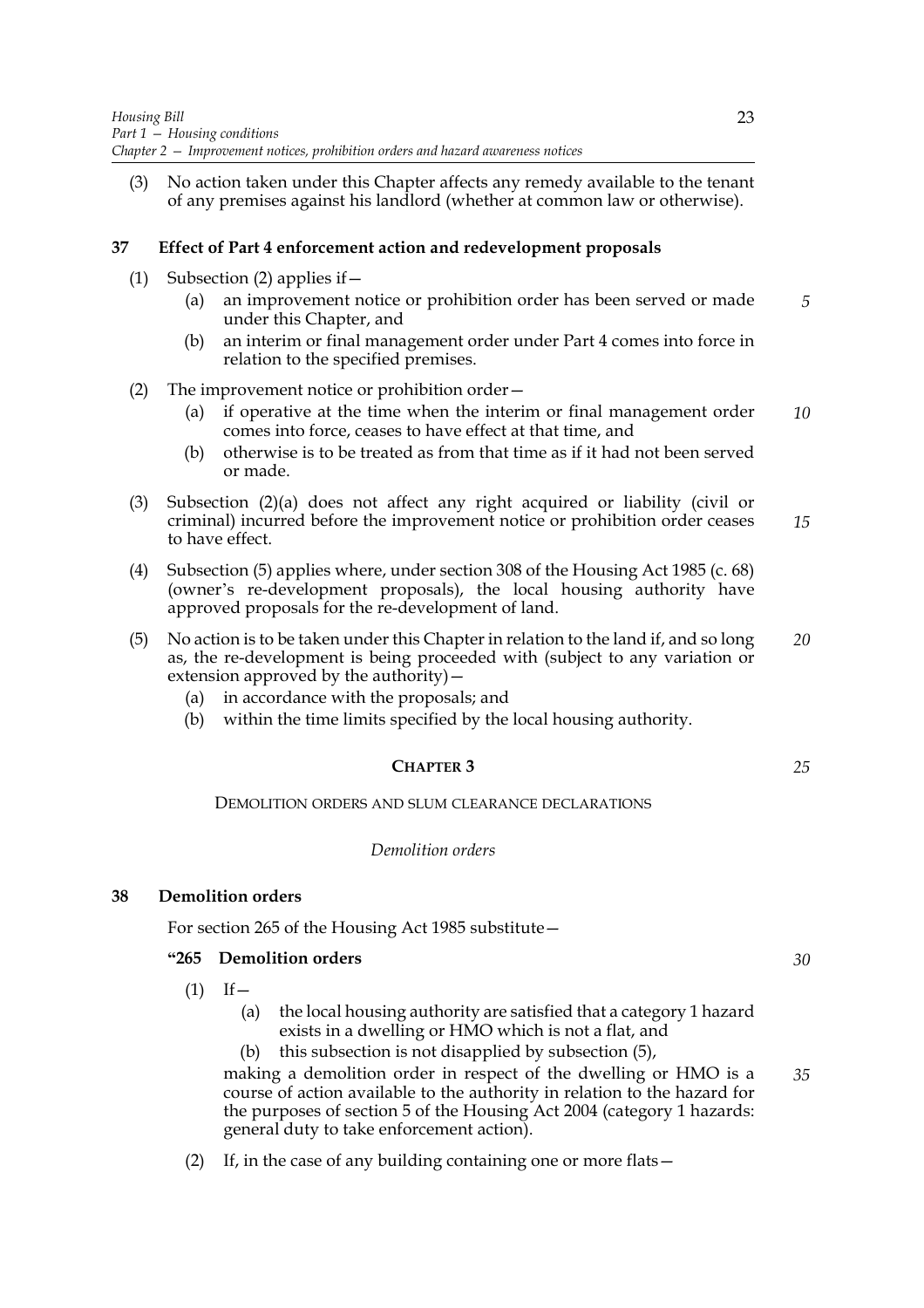- (a) the local housing authority are satisfied that a category 1 hazard exists in one or more of the flats contained in the building or in any common parts of the building, and
- (b) this subsection is not disapplied by subsection (5),

making a demolition order in respect of the building is a course of action available to the authority in relation to the hazard for the purposes of section 5 of the Housing Act 2004.

- (3) The local housing authority may make a demolition order in respect of a dwelling or HMO which is not a flat if  $-$ 
	- (a) they are satisfied that a category 2 hazard exists in the dwelling or HMO, *10*
	- (b) this subsection is not disapplied by subsection (5), and
	- (c) the circumstances of the case are circumstances specified or described in an order made by the Secretary of State.
- (4) The local housing authority may make a demolition order in respect of any building containing one or more flats if— *15*
	- (a) they are satisfied that a category 2 hazard exists in one or more of the flats contained in the building or in any common parts of the building,
	- (b) this subsection is not disapplied by subsection (5), and
	- (c) the circumstances of the case are circumstances specified or described in an order made by the Secretary of State.
- (5) None of subsections (1) to (4) applies if an interim or final management order under Part 4 is in force in relation to the premises concerned.
- (6) This section also has effect subject to section 304(1) (no demolition order to be made in respect of listed building). *25*
- (7) In this section "HMO" means house in multiple occupation.
- (8) An order made under subsection  $(3)$  or  $(4)$ 
	- (a) may make different provision for different cases or descriptions of case (including different provision for different areas);
	- (b) may contain such incidental, supplementary, consequential, transitory, transitional or saving provision as the Secretary of State considers appropriate; and
	- (c) shall be made by statutory instrument which shall be subject to annulment in pursuance of a resolution of either House of Parliament.
- (9) Sections 584A and 584B provide for the payment of compensation where demolition orders are made under this section, and for the repayment of such compensation in certain circumstances."

In section 289 of the Housing Act 1985 (c. 68) (declaration of clearance area) for subsections (2) and (2A) substitute $-$ 

"(2) If the local housing authority are satisfied, in relation to any area $-$ 

*30*

*35*

*20*

*5*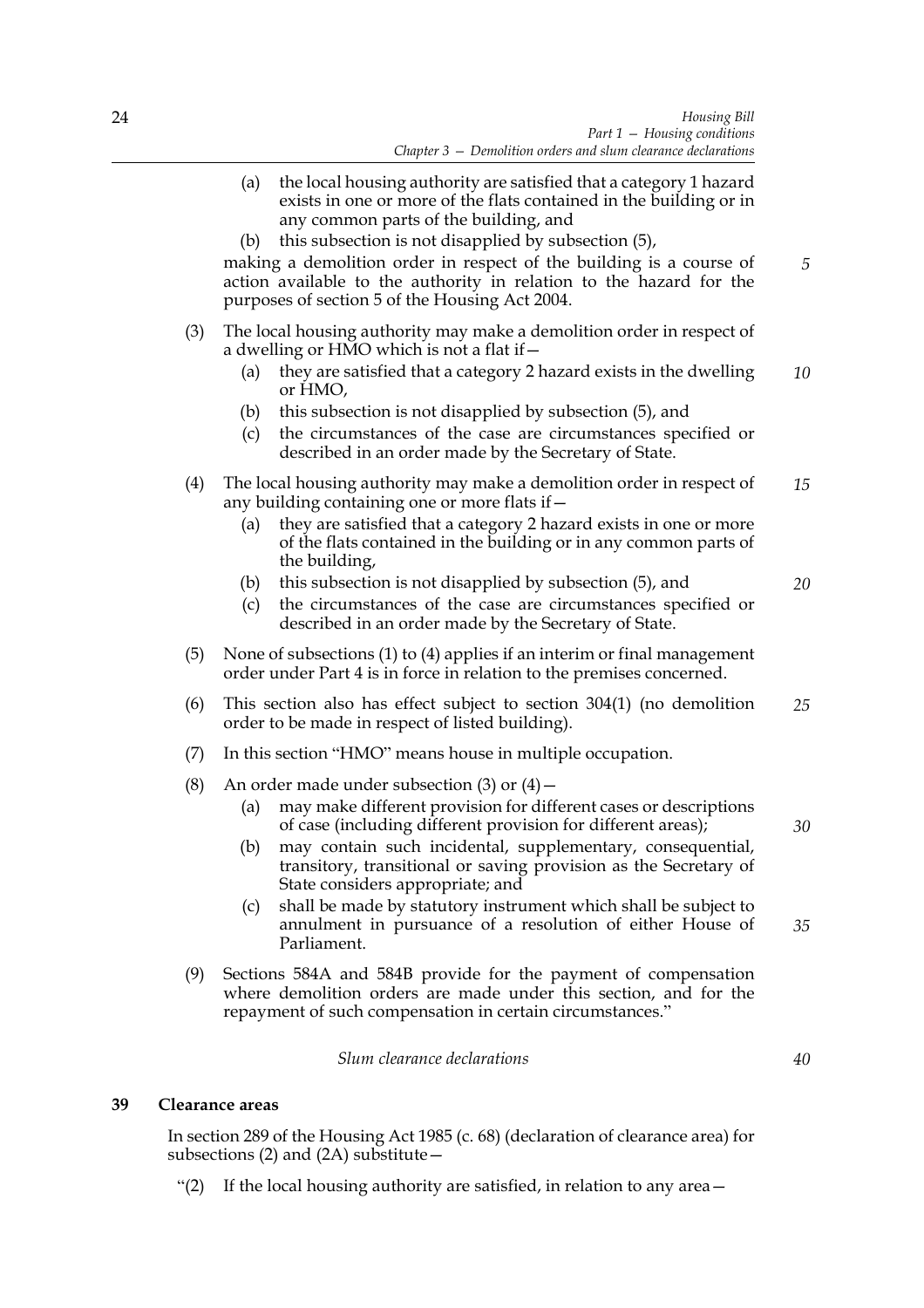- (a) that each of the residential buildings in the area contains a category 1 hazard, and
- (b) that the other buildings (if any) in the area are dangerous or harmful to the health or safety of the inhabitants of the area,

declaring the area to be a clearance area is a course of action available to the authority in relation to the hazard or hazards for the purposes of section 5 of the Housing Act 2004 (category 1 hazards: general duty to take enforcement action).

#### (2ZA) The local housing authority may declare an area to be a clearance area if they are satisfied that—

- (a) the residential buildings in the area are dangerous or harmful to the health or safety of the inhabitants of the area as a result of their bad arrangement or the narrowness or bad arrangement of the streets; and
- (b) that the other buildings (if any) in the area are dangerous or harmful to the health or safety of the inhabitants of the area. *15*
- (2ZB) The local housing authority may declare an area to be a clearance area if they are satisfied that—
	- (a) that each of the residential buildings in the area contains a category 2 hazard,
	- (b) that the other buildings (if any) in the area are dangerous or harmful to the health or safety of the inhabitants of the area, and
	- (c) the circumstances of the case are circumstances specified or described in an order made by the Secretary of State.

Subsection (8) of section 265 applies in relation to an order under this subsection as it applies in relation to an order under subsection (3) or (4) of that section.

- (2ZC) In this section "residential buildings" means buildings which are dwellings or houses in multiple occupation or contain one or more flats. This is subject to subsection (2ZD).
- (2ZD) For the purposes of subsection  $(2)$  or  $(2ZB)$ 
	- (a) subsection (2ZC) applies as if "two or more flats" were substituted for "one or more flats"; and
	- (b) a residential building containing two or more flats is only to be treated as containing a category 1 or 2 hazard if two or more of the flats within it contain such a hazard.
- (2ZE) Subsections (2) to (2ZB) are subject to subsections (2B) to (4) and (5B)."

#### **CHAPTER 4**

GENERAL PROVISIONS RELATING TO ENFORCEMENT ACTION

*Recovery of expenses relating to enforcement action*

*40*

### **40 Power to charge for certain enforcement action**

(1) A local housing authority may make such reasonable charge as they consider appropriate as a means of recovering certain administrative and other expenses incurred by them in*5*

*10*

*20*

*25*

*30*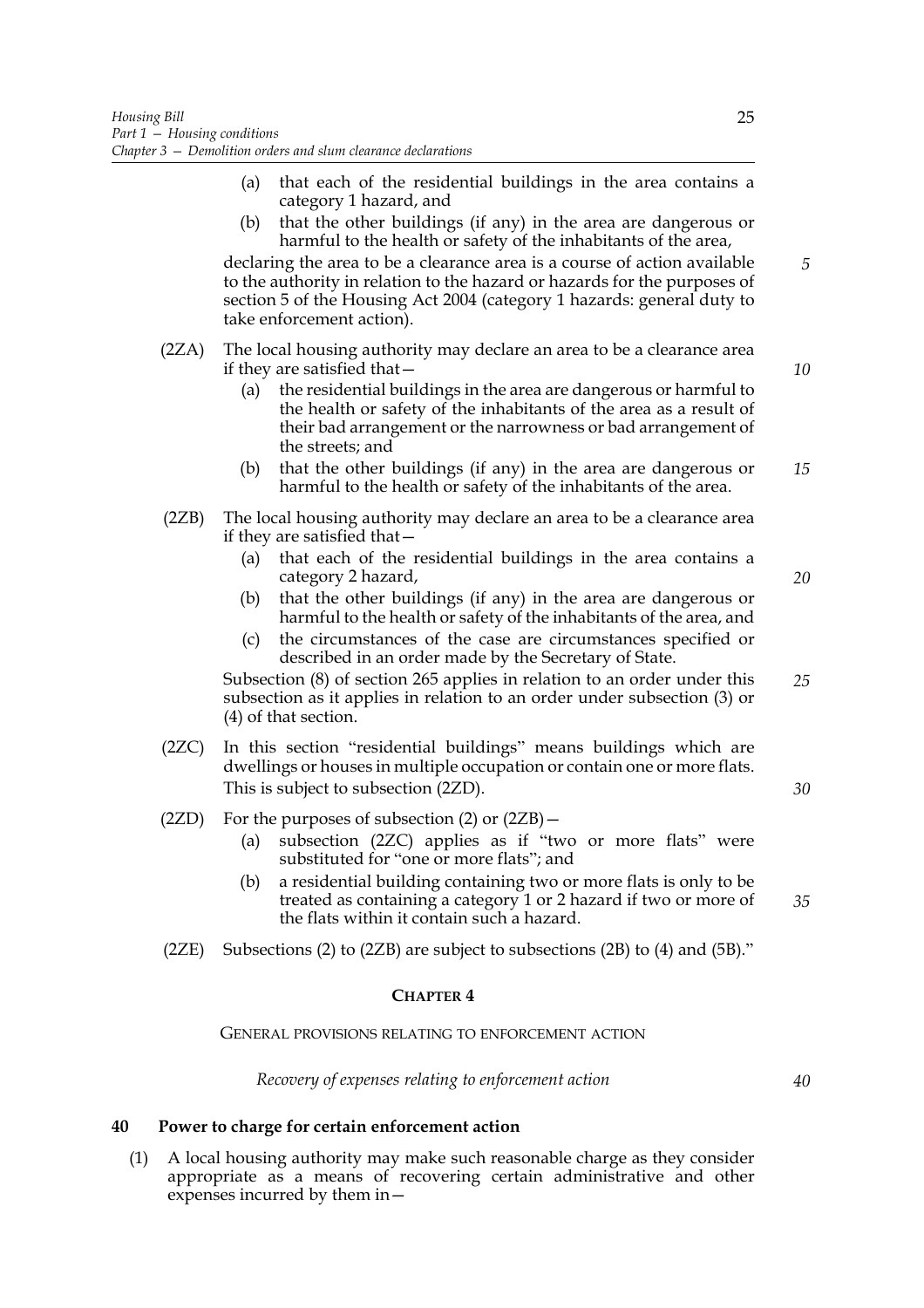- (a) serving an improvement notice under section 9 or 10;
- (b) making a prohibition order under section 18 or 19;
- (c) serving a hazard awareness notice under section 26 or 27;
- (d) making a demolition order under section 265 of the Housing Act 1985 (c. 68).
- (2) The expenses are, in the case of the service of an improvement notice or a hazard awareness notice, the expenses incurred in—
	- (a) determining whether to serve the notice,
	- (b) identifying any action to be specified in the notice, and
	- (c) serving the notice.
- (3) The expenses are, in the case of a prohibition order under section 18 or 19 of this Act or a demolition order under section 265 of the Housing Act 1985, the expenses incurred in—
	- (a) determining whether to make the order, and
	- (b) serving copies of the order on persons as owners of premises.
- (4) A local housing authority may make such reasonable charge as they consider appropriate as a means of recovering expenses incurred by them in—
	- (a) carrying out any review under section 15 or 24, or
	- (b) serving copies of the authority's decision on such a review.
- (5) The amount of the charge may not exceed such amount as is specified by order of the appropriate national authority. *20*
- (6) Where a court allows an appeal against the underlying notice or order mentioned in subsection (1), it may make such order as it considers appropriate reducing, quashing, or requiring the repayment of, any charge under this section made in respect of the notice or order.

### **41 Recovery of charge under section 40**

- (1) This section relates to the recovery by a local housing authority of a charge made by them under section 40.
- (2) In the case of  $-$ 
	- (a) an improvement notice under section 9 or 10, or
	- (b) a hazard awareness notice under section 26 or 27,

the charge may be recovered from the person on whom the notice is served.

- $(3)$  In the case of  $-$ 
	- (a) a prohibition order under section 18 or 19, or
	- (b) a demolition order under section 265 of the Housing Act 1985,

the charge may be recovered from any person on whom a copy of the order is served as an owner of the premises.

- (4) A demand for payment of the charge must be served on the person from whom the authority seek to recover it.
- (5) The demand becomes operative, if no appeal is brought against the underlying notice or order, at the end of the period of 21 days beginning with the date of service of the demand. *40*
- (6) The sum recoverable by the authority is, until recovered, a charge on the premises concerned.

*25*

*30*

*35*

*5*

*10*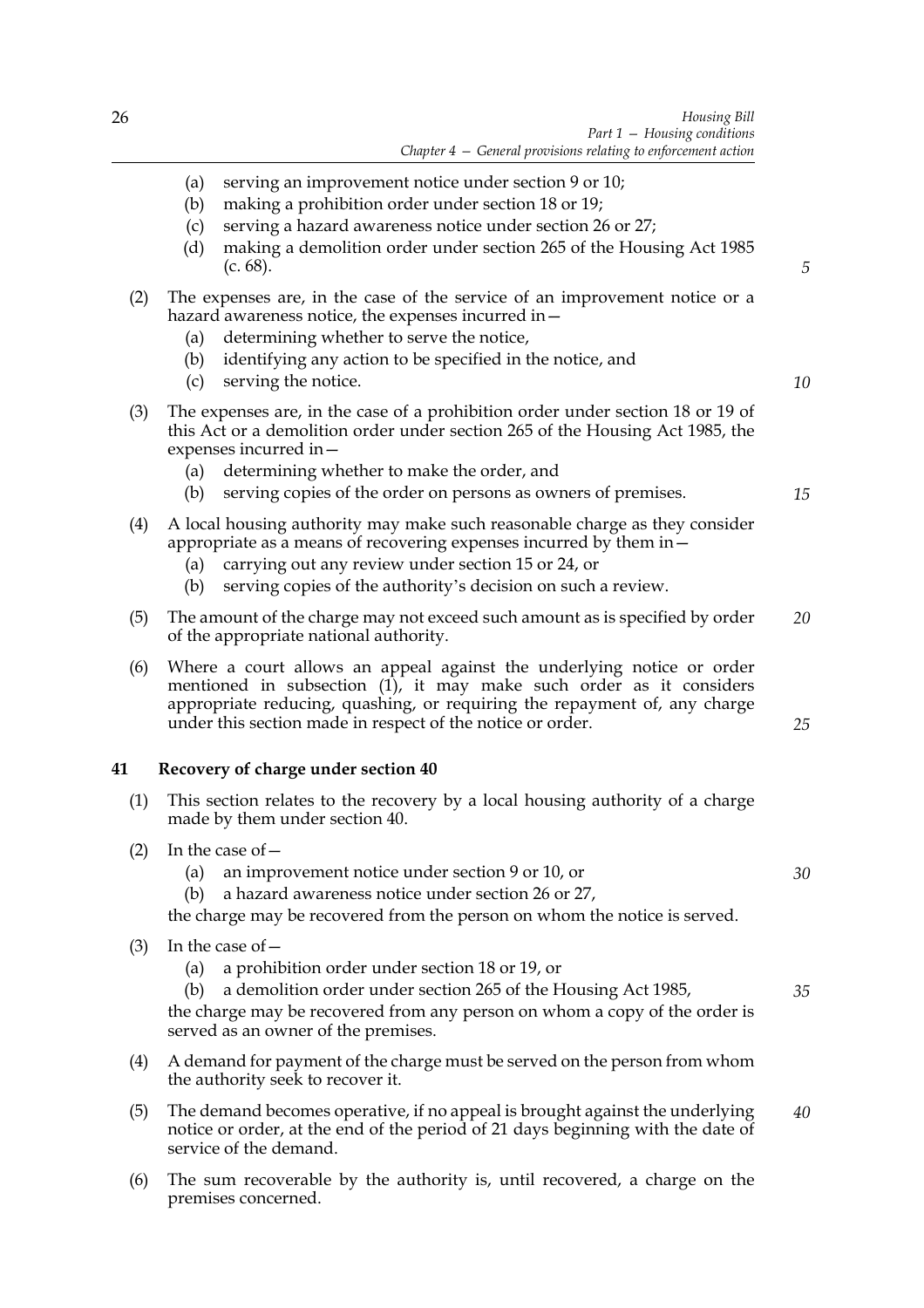- (7) The charge takes effect when the demand becomes operative.
- (8) For the purpose of enforcing the charge the authority have the same powers and remedies under the Law of Property Act 1925 (c. 20) and otherwise as if they were mortgagees by deed having powers of sale and lease, of accepting surrenders of leases and of appointing a receiver.
- (9) The power of appointing a receiver is exercisable at any time after the end of the period of one month beginning with the date on which the charge takes effect.
- (10) The appropriate national authority may by regulations prescribe the form of, and the particulars to be contained in, a demand for payment of any charge under section 40.

*10*

*20*

*5*

#### *Repeal*

### **42 Repeal of power to improve existing enforcement procedures**

Omit section 86 of the Housing Grants, Construction and Regeneration Act 1996 (c. 53) (power to improve existing enforcement procedures in relation to unfitness for human habitation etc.). *15*

*Index*

### **43 Index of defined expressions: Part 1**

The following table shows where expressions used in this Part are defined or otherwise explained.

| Expression                            | Provision of this Act   |    |
|---------------------------------------|-------------------------|----|
| Appropriate national authority        | Section $196(1)$        |    |
| Building containing one or more flats | Section $1(5)$          |    |
| Category 1 hazard                     | Section 2(1)            |    |
| Category 2 hazard                     | Section 2(1)            | 25 |
| Common parts                          | Section 1(5)            |    |
| Compliance with improvement notice    | Section 28(2)           |    |
| District of local housing authority   | Section $196(6)$        |    |
| Dwelling                              | Section $1(5)$ , $(6)$  |    |
| External common parts                 | Section $1(5)$          | 30 |
| Flat                                  | Section $1(5)$ to $(7)$ |    |
| Hazard                                | Section $2(1)$          |    |
| Hazard awareness notice               | Section 26(2) or 27(2)  |    |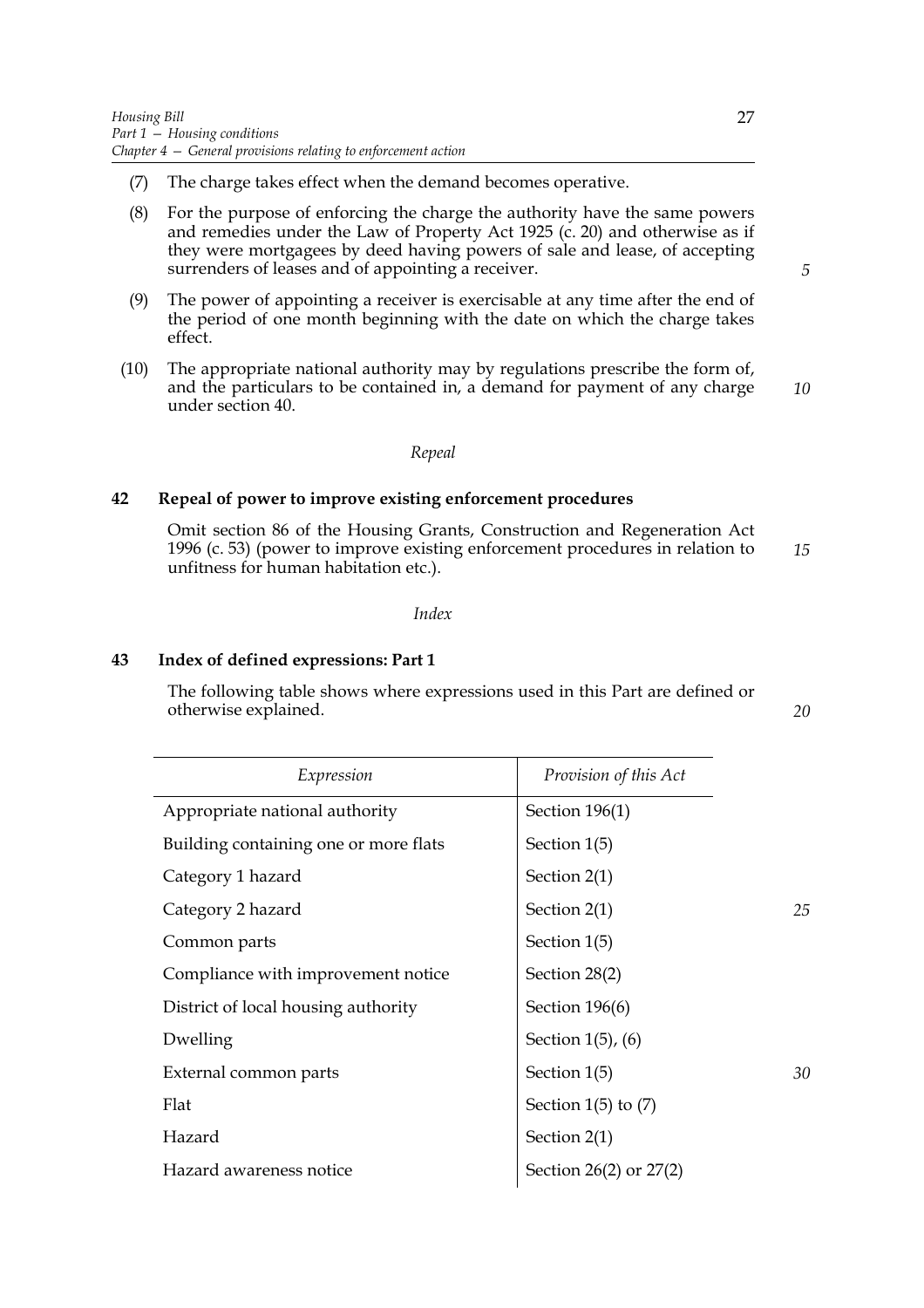| Expression                                                              | Provision of this Act                                    |
|-------------------------------------------------------------------------|----------------------------------------------------------|
| Health                                                                  | Section 2(5)                                             |
| <b>HMO</b>                                                              | Section $1(5)$ , $(6)$ (and<br>see also section $1(8)$ ) |
| Improvement notice                                                      | Section $9(2)$ or $10(2)$<br>5                           |
| Lease, lessee etc.                                                      | Section $197(1)$ to $(4)$                                |
| Local housing authority                                                 | Section $196(2)$ to $(5)$                                |
| Occupier (and related expressions)                                      | Section 197(6)                                           |
| Owner                                                                   | Section 197(7)                                           |
| Person having control                                                   | Section $198(1)$ and $(2)$<br>10                         |
| Person managing                                                         | Section $198(3)$ and $(4)$                               |
| Prohibition order                                                       | Section 18(2) or 19(2)                                   |
| Remedial action                                                         | Section 9(8)                                             |
| Residential premises                                                    | Section $1(4)$                                           |
| relation<br>Specified premises,<br>in<br>to<br>an<br>improvement notice | Section 11(5)<br>15                                      |
| in relation<br>Specified premises,<br>to<br>a<br>prohibition order      | Section $20(10)$                                         |
| Tenancy, tenant                                                         | Section $197(1)$ to $(5)$                                |
| Unoccupied HMO accommodation                                            | Section 1(5) (and see<br>20<br>also section $1(8)$ )     |

### **PART 2**

LICENSING OF HOUSES IN MULTIPLE OCCUPATION

#### *Introductory*

# **44 Licensing of HMOs to which this Part applies**

- (1) This Part provides for HMOs to be licensed by local housing authorities where—
	- (a) they are HMOs to which this Part applies (see subsection (2)), and
	- (b) they are required to be licensed under this Part (see section 50(1)).
- (2) This Part applies to the following HMOs in the case of each local housing authority— *30*
	- (a) any HMO in the authority's district which falls within any prescribed description of HMO, and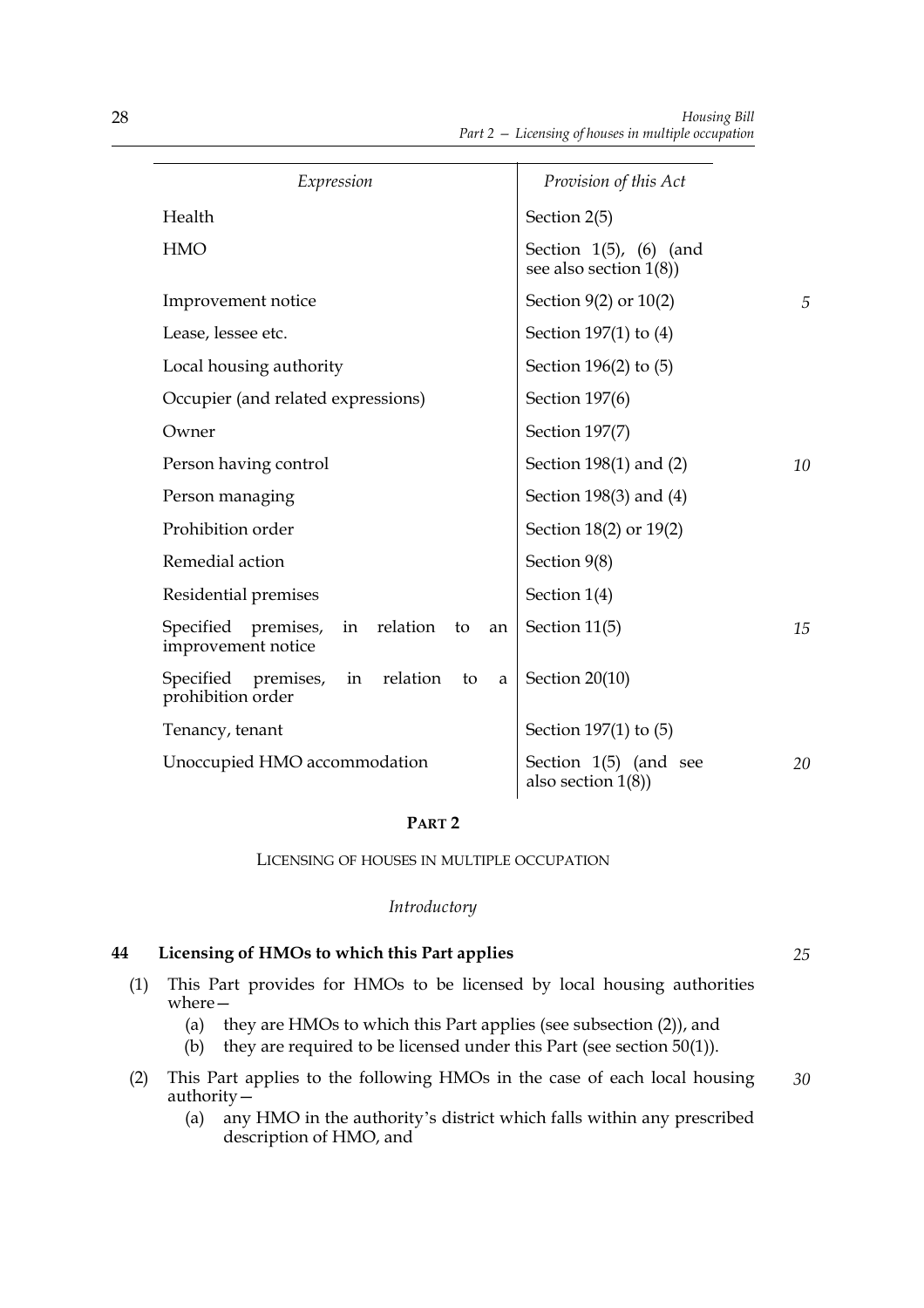- (b) if an area is for the time being designated by the authority under section 45 as subject to additional licensing, any HMO in that area which falls within any description of HMO specified in the designation.
- (3) The appropriate national authority may by order prescribe descriptions of HMOs for the purposes of subsection (2)(a).
- (4) The power conferred by subsection (3) may be exercised in such a way that this Part applies to all HMOs in the district of a local housing authority.
- (5) Every local housing authority have the following general duties—
	- (a) to make such arrangements as are necessary to secure the effective implementation in their district of the licensing regime provided for by this Part;
	- (b) to ensure that all applications for licences and other issues falling to be determined by them under this Part are determined within a reasonable time; and
	- (c) to satisfy themselves, as soon as is reasonably practicable, that there are no Part 1 functions that ought to be exercised by them in relation to the premises in respect of which such applications are made. *15*
- (6) For the purposes of subsection  $(5)(c)$ 
	- (a) "Part 1 function" means any duty under section 5 to take any course of action to which that section applies or any power to take any course of action to which section 7 applies; and *20*
	- (b) the authority may take such steps as they consider appropriate (whether or not involving an inspection) to comply with their duty under subsection (5)(c) in relation to each of the premises in question, but they must in any event comply with it within the period of 5 years beginning with the date of the application for a licence.

*Designation of additional licensing areas*

### **45 Designation of areas subject to additional licensing**

- (1) A local housing authority may designate either—
	- (a) the area of their district, or
	- (b) an area in their district,

as subject to additional licensing in relation to a description of HMOs specified in the designation, if the requirements of this section are met.

- (2) The authority must consider that a significant proportion of the HMOs of that description in the area are being managed sufficiently ineffectively as to give rise, or to be likely to give rise, to one or more particular problems either for those occupying the HMOs or for members of the public. *35*
- (3) Before making a designation the authority must—
	- (a) take reasonable steps to consult persons who are likely to be affected by the designation; and
	- (b) consider any representations made in accordance with the consultation and not withdrawn.
- (4) The power to make a designation under this section may be exercised in such a way that this Part applies to all HMOs in the area in question.

*5*

*10*

*40*

*30*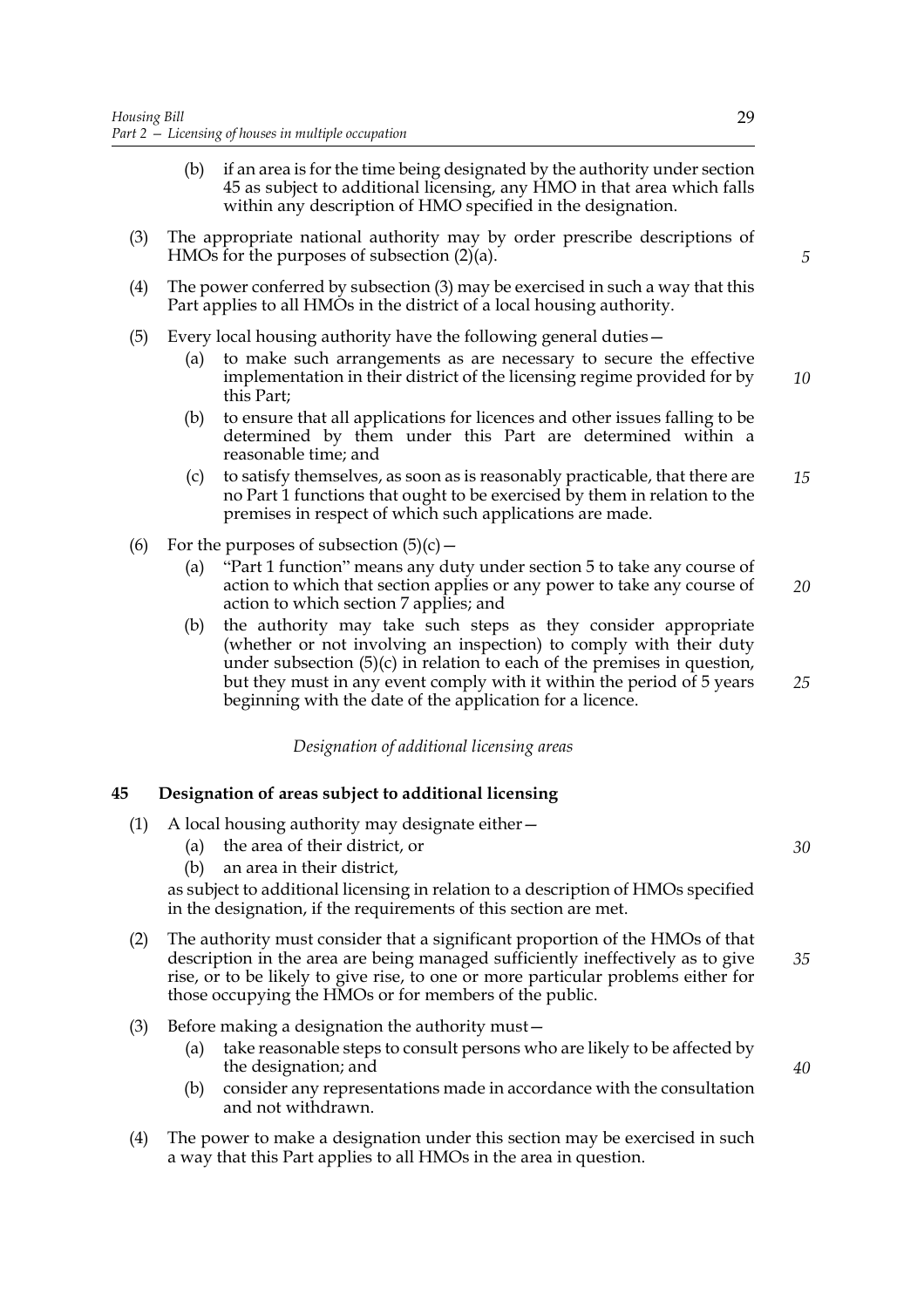- (5) In forming an opinion as to the matter mentioned in subsection (2), the authority must have regard to any information regarding the extent to which any codes of practice approved under section 171 have been complied with by persons managing HMOs in the area in question.
- (6) Section 46 applies for the purposes of this section.

### **46 Designations under section 45: further considerations**

- (1) This section applies to the power of a local housing authority to make designations under section 45.
- (2) The authority must ensure that any exercise of the power is consistent with the authority's overall housing strategy.
- (3) The authority must also seek to adopt a co-ordinated approach in connection with dealing with homelessness, empty properties and anti-social behaviour affecting the private rented sector, both—
	- (a) as regards combining licensing under this Part with other courses of action available to them, and
	- (b) as regards combining such licensing with measures taken by other persons.
- (4) The authority must not make a particular designation under section 45 unless—
	- (a) they have considered whether there are any other courses of action available to them (of whatever nature) that might provide an effective method of dealing with the problem or problems in question, and *20*
	- (b) they consider that making the designation will significantly assist them to deal with the problem or problems (whether or not they take any other course of action as well).
- (5) In this Act "anti-social behaviour" means conduct on the part of occupiers of, or visitors to, residential premises—
	- (a) which causes or is likely to cause a nuisance or annoyance to persons residing, visiting or otherwise engaged in lawful activities in the locality of such premises, or
	- (b) which involves or is likely to involve the use of such premises for illegal purposes.

### **47 Designation needs confirmation or general approval to be effective**

- (1) A designation of an area as subject to additional licensing cannot come into force unless—
	- (a) it has been confirmed by the appropriate national authority; or
	- (b) it falls within a description of designations in relation to which that authority has given a general approval in accordance with subsection (6).
- (2) The appropriate national authority may either confirm, or refuse to confirm, a designation as it considers appropriate. *40*
- (3) If the appropriate national authority confirms a designation, the designation comes into force on the date specified for this purpose by that authority.

*10*

*5*

*15*

*30*

*25*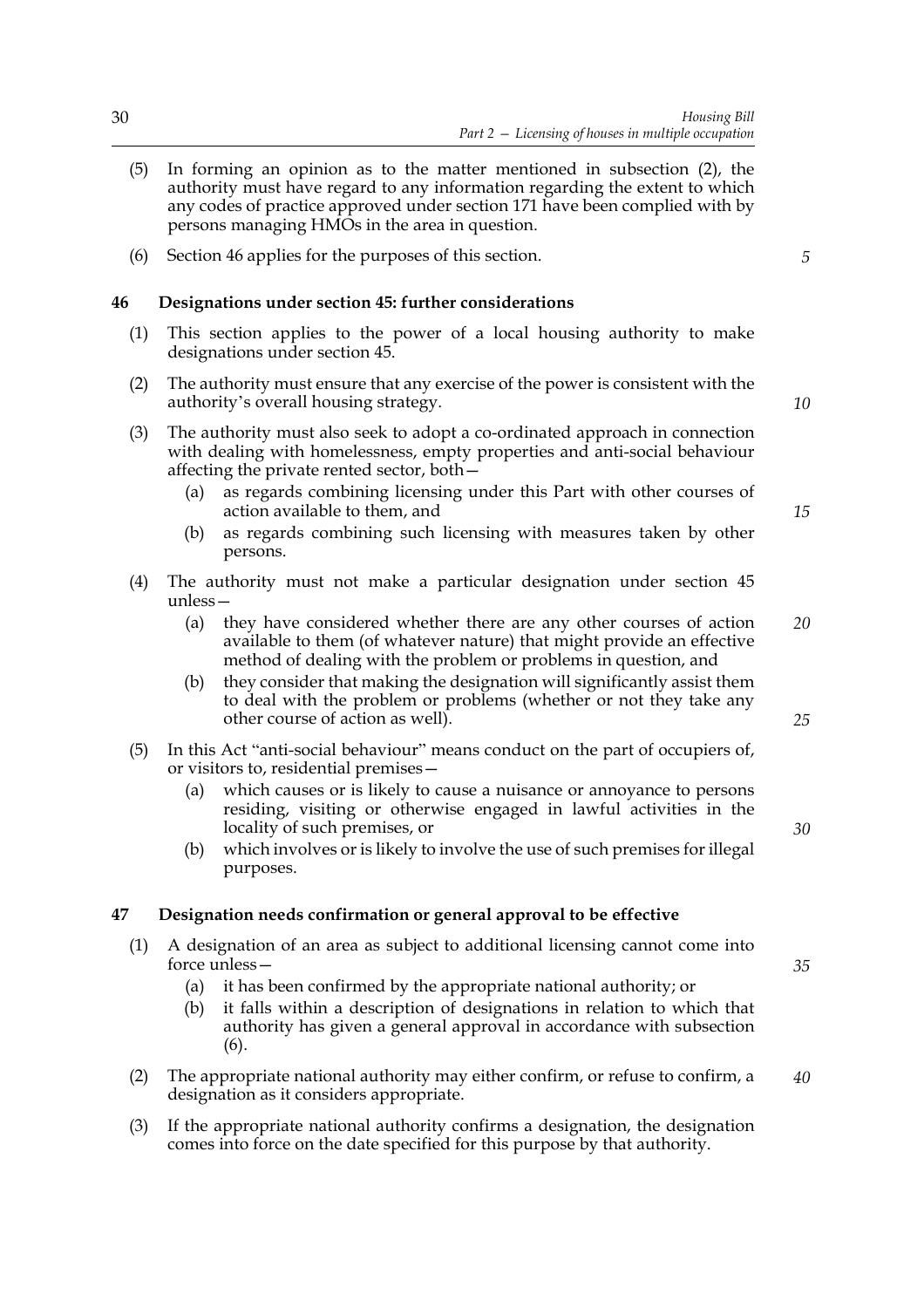- (4) That date must be no earlier than three months after the date on which the designation is confirmed.
- (5) A general approval may be given in relation to a description of designations framed by reference to any matters or circumstances.
- (6) Accordingly a general approval may (in particular) be given in relation to  $-$ 
	- (a) designations made by a specified local housing authority;
	- (b) designations made by a local housing authority falling within a specified description of such authorities;
	- (c) designations relating to HMOs of a specified description.

"Specified" means specified by the appropriate national authority in the approval. *10*

- (7) If, by virtue of a general approval, a designation does not need to be confirmed before it comes into force, the designation comes into force on the date specified for this purpose in the designation.
- (8) That date must be no earlier than three months after the date on which the designation is made. *15*

# **48 Notification requirements relating to designations**

- (1) This section applies to a designation—
	- (a) when it is confirmed under section 47, or
	- (b) (if it is not required to be so confirmed) when it is made by the local housing authority. *20*
- (2) As soon as the designation is confirmed or made, the authority must publish in the prescribed manner a notice stating—
	- (a) that the designation has been made,
	- (b) whether or not the designation was required to be confirmed and either that it has been confirmed or that a general approval under section 47 applied to it (giving details of the approval in question), *25*
	- (c) the date on which the designation is to come into force, and
	- (d) any other information which may be prescribed.
- (3) After publication of a notice under subsection (1), and for as long as the designation is in force, the local housing authority must make available to the public in accordance with any prescribed requirements— *30*
	- (a) copies of the designation, and
	- (b) such information relating to the designation as is prescribed.
- (4) In this section "prescribed" means prescribed by regulations made by the appropriate national authority. *35*

# **49 Duration, review and revocation of designations**

- (1) Unless previously revoked under subsection (4), a designation ceases to have effect at the time that is specified for this purpose in the designation.
- (2) That time must be no later than five years after the date on which the designation comes into force. *40*
- (3) A local housing authority must from time to time review the operation of any designation made by them.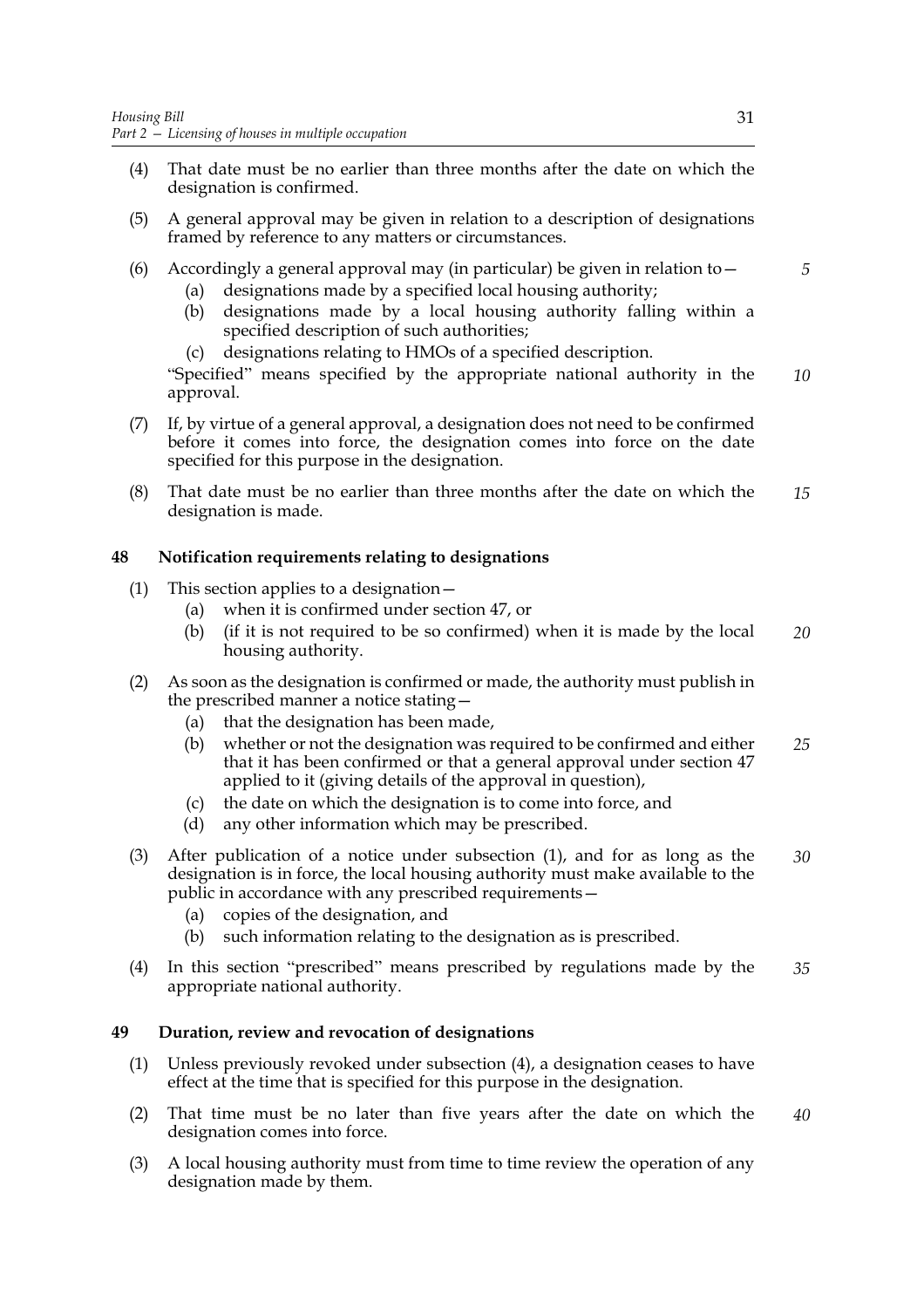- (4) If following a review they consider it appropriate to do so, the authority may revoke the designation.
- (5) If they do revoke the designation, the designation ceases to have effect at the time that is specified by the authority for this purpose.
- (6) On revoking a designation the authority must publish notice of the revocation in such manner as is prescribed by regulations made by the appropriate national authority. *5*

### *HMOs required to be licensed*

### **50 Requirement for HMOs to be licensed**

- (1) Every HMO to which this Part applies must be licensed under this Part unless— *10*
	- (a) a temporary exemption notice is in force in relation to it under section 51, or
	- (b) an interim or final management order is in force in relation to it under Part 4.
- (2) A licence under this Part is a licence authorising occupation of the house concerned by not more than a maximum number of households or persons specified in the licence.
- (3) Sections 52 to 56 deal with applications for licences, the granting or refusal of licences and the imposition of licence conditions.
- (4) The local housing authority must take all reasonable steps to secure that applications for licences are made to them in respect of HMOs in their area which are required to be licensed under this Part but are not.
- (5) The appropriate national authority may by regulations provide for  $-$ 
	- (a) any provision of this Part, or
	- (b) section 198(1) or (2) (in its operation for the purposes of any such provision),

to have effect in relation to a section 193 HMO with such modifications as are prescribed by the regulations.

A "section 193 HMO" is an HMO which is a converted block of flats to which section 193 applies. *30*

- (6) In this Part (unless the context otherwise requires)—
	- (a) references to a licence are to a licence under this Part,
	- (b) references to a licence holder are to be read accordingly, and
	- (c) references to an HMO being (or not being) licensed under this Part are to its being (or not being) an HMO in respect of which a licence is in force under this Part. *35*

### **51 Temporary exemption from licensing requirement**

(1) This section applies where a person having control of or managing an HMO which is required to be licensed under this Part (see section  $50(1)$ ) but is not so licensed, notifies the local housing authority of his intention to take particular steps with a view to securing that the house is no longer required to be licensed. *40*

*15*

*20*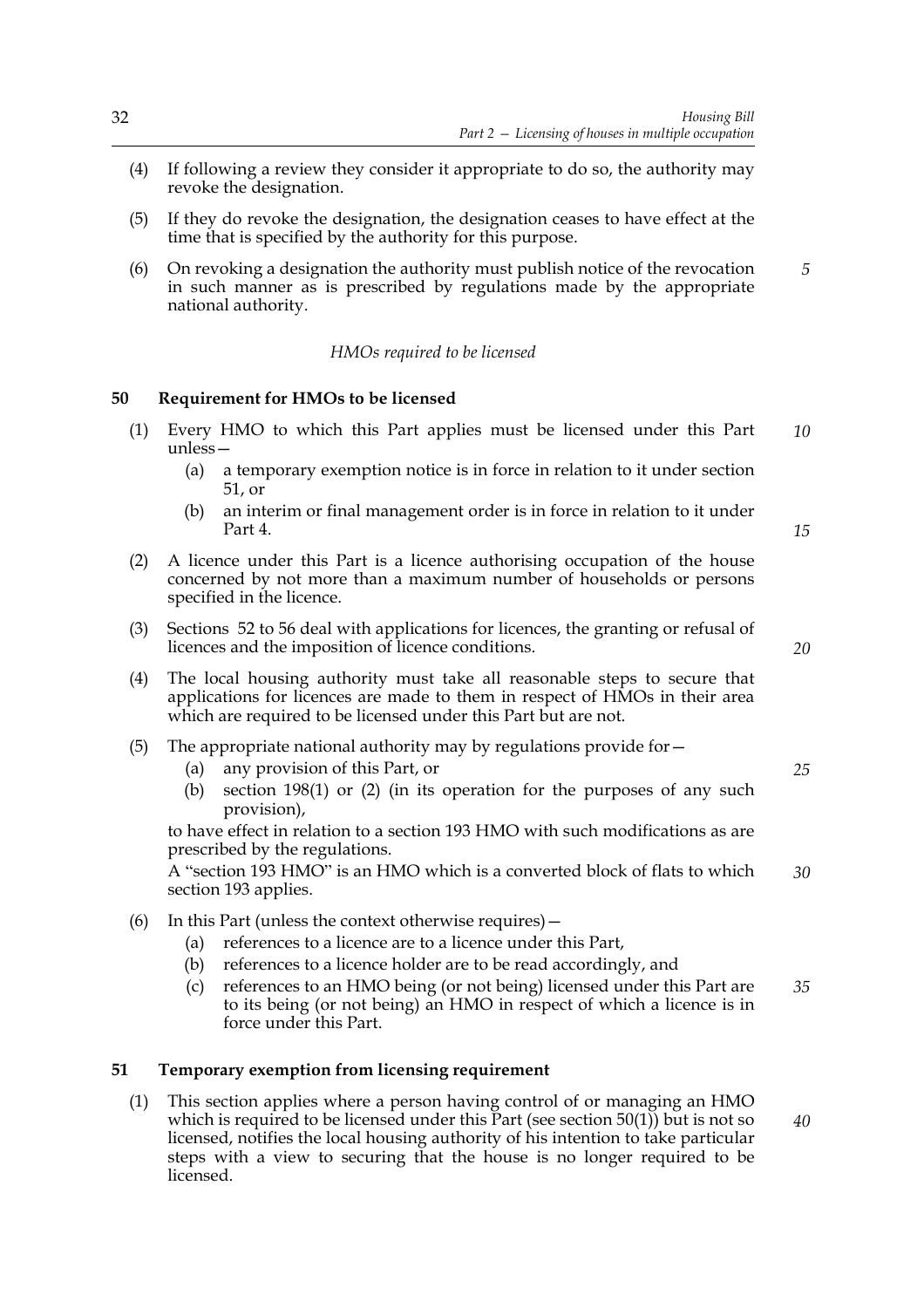- (2) The authority may, if they think fit, serve on that person a notice under this section ("a temporary exemption notice") in respect of the house.
- (3) If a temporary exemption notice is served under this section, the house is (in accordance with sections 50(1) and 72(1)) not required to be licensed either under this Part or under Part 3 during the period for which the notice is in force.
- (4) A temporary exemption notice under this section is in force—
	- (a) for the period of 3 months beginning with the date on which it is served, or
	- (b) (in the case of a notice served by virtue of subsection (5)) for the period of 3 months after the date when the first notice ceases to be in force. *10*
- (5) If the authority—
	- (a) receive a further notification under subsection (1), and
	- (b) consider that there are exceptional circumstances that justify the service of a second temporary exemption notice in respect of the house that would take effect from the end of the period of 3 months applying to the first notice, *15*

the authority may serve a second such notice on the person having control of or managing the house (but no further notice may be served by virtue of this subsection).

- (6) If the authority decide not to serve a temporary exemption notice in response to a notification under subsection (1), they must without delay serve on the person concerned a notice informing him of—
	- (a) the decision,
	- (b) the reasons for it and the date on which it was made,
	- (c) the right to appeal against the decision under subsection (7), and
	- (d) the period within which an appeal may be made under that subsection.
- (7) The person concerned may appeal to a county court against the decision within the period of 28 days beginning with the date specified under subsection (6) as the date on which it was made.
- (8) Such an appeal—
	- (a) is to be by way of a re-hearing, but
	- (b) may be determined having regard to matters of which the authority were unaware.

Paragraph (a) applies despite any provision of Civil Procedure Rules.

- (9) The court—
	- (a) may confirm or reverse the decision of the authority, and
	- (b) if it reverses the decision, must direct the authority to serve a temporary exemption notice that comes into force on such date as the court directs.

*Grant or refusal of licences*

*40*

### **52 Applications for licences**

- (1) An application for a licence must be made to the local housing authority.
- (2) The application must be made in accordance with such requirements as the authority may specify.

*5*

*20*

*25*

*30*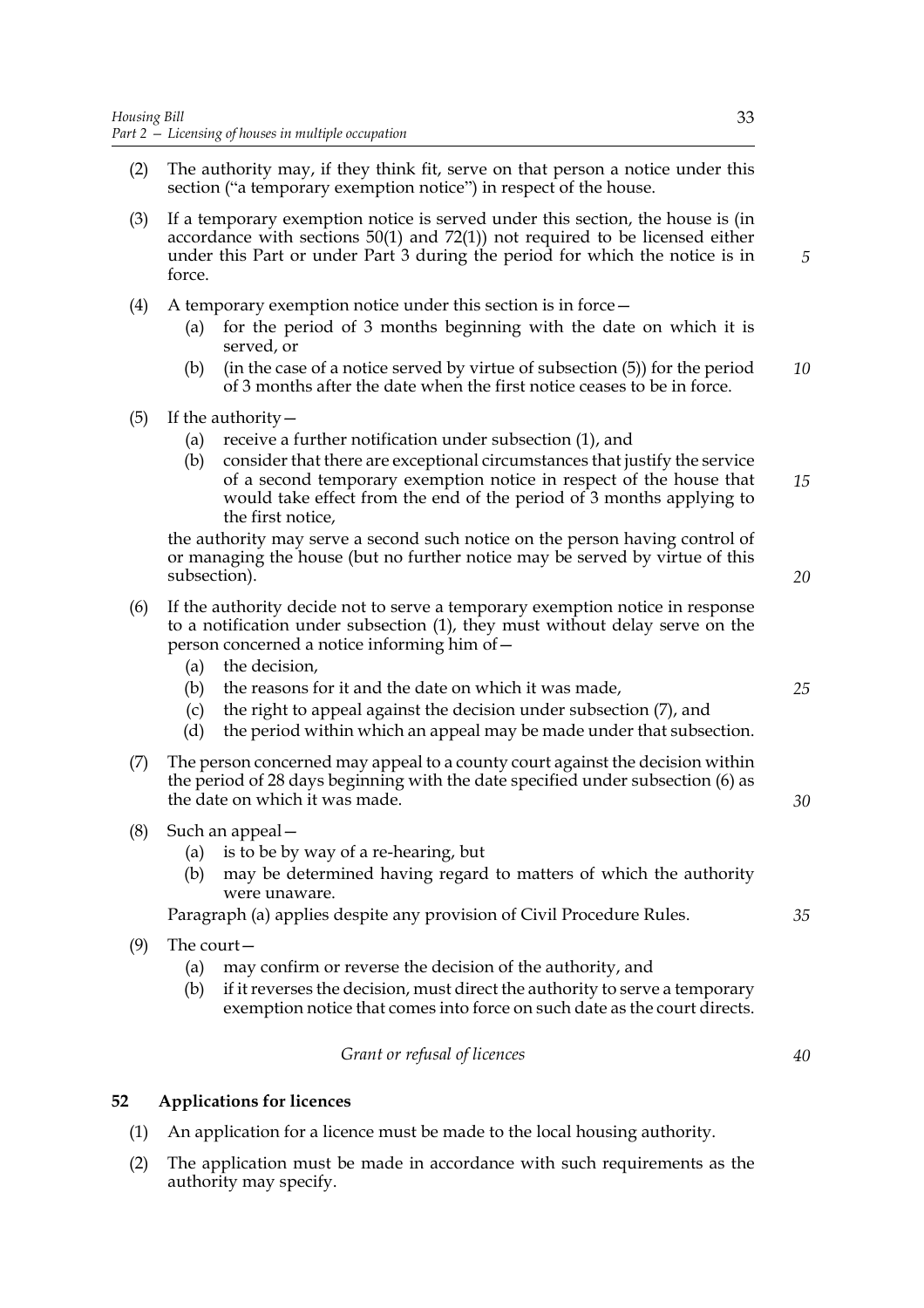- (3) The authority may, in particular, require the application to be accompanied by a fee fixed by the authority.
- (4) The power of the authority to specify requirements under this section is subject to any regulations made under subsection (5).
- (5) The appropriate national authority may by regulations make provision about the making of applications under this section. *5*
- (6) Such regulations may, in particular—
	- (a) specify the manner and form in which applications are to be made;
	- (b) require the applicant to give copies of the application, or information about it, to particular persons;
	- (c) specify the information which is to be supplied in connection with applications;
	- (d) specify the maximum fees which are to be charged (whether by specifying amounts or methods for calculating amounts);
	- (e) specify cases in which no fees are to be charged or fees are to be refunded. *15*
- (7) When fixing fees under this section, the local housing authority may (subject to any regulations made under subsection (5)) take into account—
	- (a) all costs incurred by the authority in carrying out their functions under this Part, and
	- (b) all costs incurred by them in carrying out their functions under Part 4 in relation to HMOs (so far as they are not recoverable under or by virtue of any provision of that Part).

### **53 Grant or refusal of licence**

- (1) Where an application in respect of an HMO is made to the local housing authority under section 52, the authority may either— *25*
	- (a) grant a licence in accordance with subsection (2), or
	- (b) refuse to grant a licence.
- (2) If the authority are satisfied as to the matters mentioned in subsection (3), they may grant a licence either—
	- (a) to the applicant, or
	- (b) to some other person, if both he and the applicant agree.
- (3) The matters are—
	- (a) that the house is reasonably suitable for occupation by not more than the maximum number of households or persons mentioned in subsection (4) or that it can be made so suitable by the imposition of conditions under section 56; *35*
	- (b) that the proposed licence holder—
		- (i) is a fit and proper person to be the licence holder, and
		- (ii) is, out of all the persons reasonably available to be the licence holder in respect of the house, the most appropriate person to be the licence holder; *40*
	- (c) that the proposed manager of the house is either—
		- (i) the person having control of the house, or
		- (ii) a person who is an agent or employee of the person having control of the house; *45*

*20*

*30*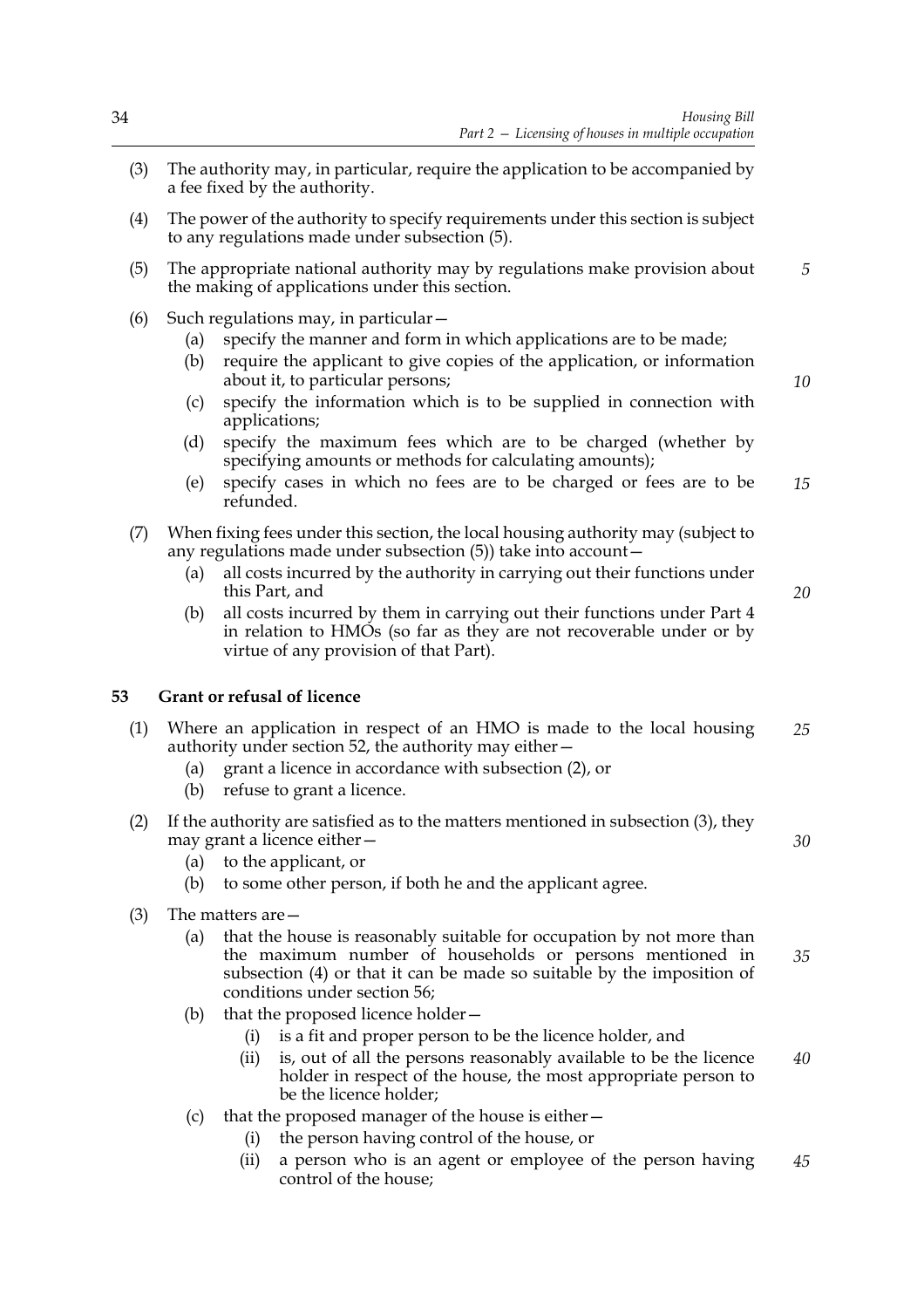- (d) that the proposed manager of the house is a fit and proper person to be the manager of the house; and
- (e) that the proposed management arrangements for the house are otherwise satisfactory.
- (4) The maximum number of households or persons referred to in subsection  $(3)(a)$  is  $-$ 
	- (a) the maximum number specified in the application, or
	- (b) some other maximum number decided by the authority.
- (5) Sections 54 and 55 apply for the purposes of this section.

### **54 Tests as to suitability for multiple occupation**

- (1) The local housing authority cannot be satisfied for the purposes of section 53(3)(a) that the house is reasonably suitable for occupation by a particular maximum number of households or persons if they consider that it fails to meet prescribed standards for occupation by that number of households or persons.
- (2) But the authority may decide that the house is not reasonably suitable for occupation by a particular maximum number of households or persons even if it does meet prescribed standards for occupation by that number of households or persons.
- (3) In this section "prescribed standards" means standards prescribed by regulations made by the appropriate national authority. *20*
- (4) The standards that may be so prescribed include—
	- (a) standards as to the number, type and quality of  $-$ 
		- (i) bathrooms, toilets, washbasins and showers,
		- (ii) areas for food storage, preparation and cooking, and
		- (iii) laundry facilities,
		- which should be available in particular circumstances; and
	- (b) standards as to the number, type and quality of other facilities or equipment which should be available in particular circumstances.

### **55 Tests for fitness etc. and satisfactory management arrangements**

- (1) In deciding for the purposes of section 53(3)(b) or (d) whether a person ("P") is a fit and proper person to be the licence holder or (as the case may be) the manager of the house, the local housing authority must have regard (among other things) to any evidence within subsection (2) or (3).
- (2) Evidence is within this subsection if it shows that  $P$  has  $-$ 
	- (a) committed any offence involving fraud or other dishonesty, or violence or drugs;
	- (b) practised unlawful discrimination on grounds of sex, colour, race, ethnic or national origins or disability in, or in connection with, the carrying on of any business;
	- (c) contravened any provision of the law relating to housing or of landlord and tenant law; or
	- (d) acted otherwise than in accordance with any applicable code of practice approved under section 171.

*5*

*10*

*15*

*30*

*25*

*35*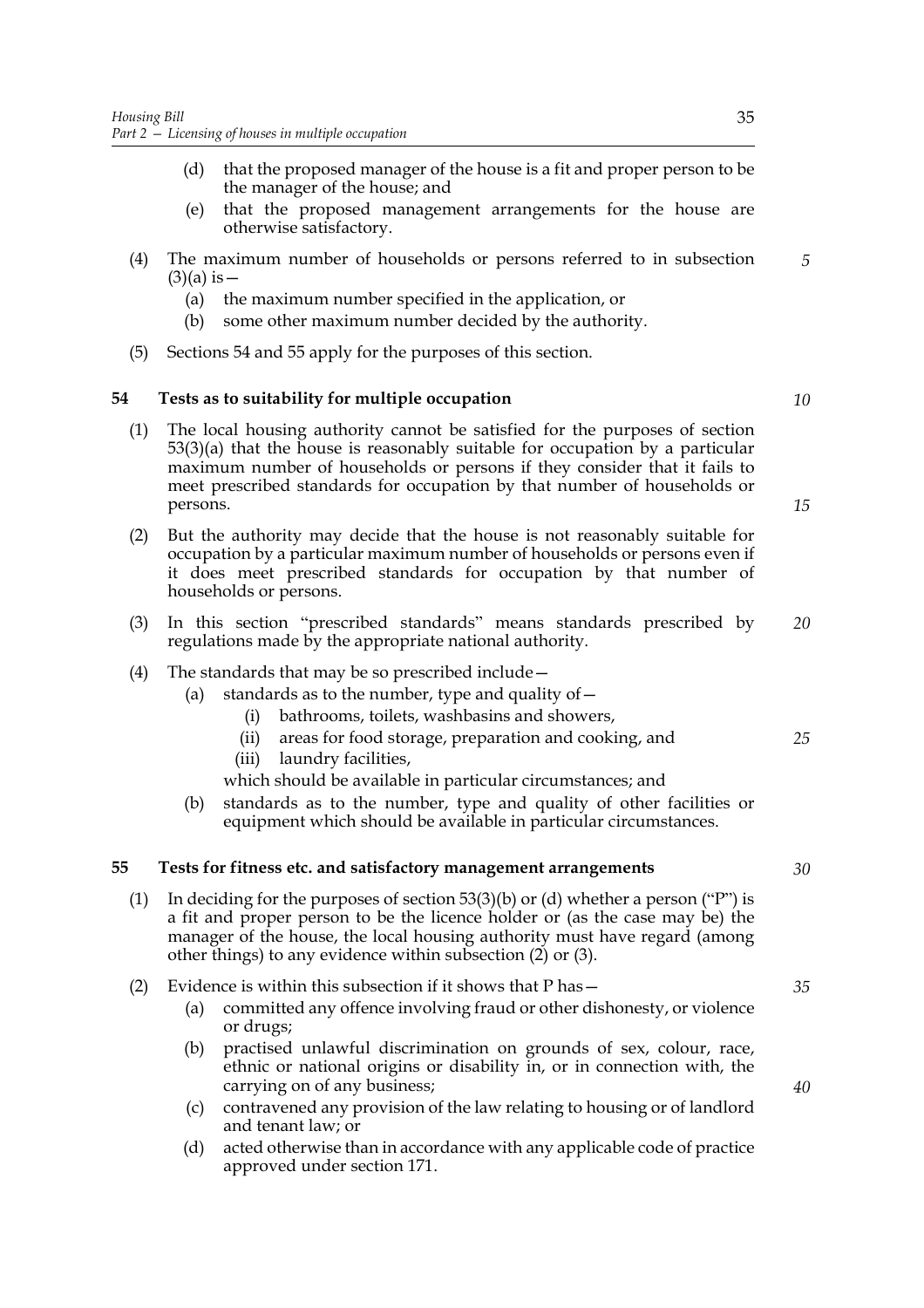- (3) Evidence is within this subsection if—
	- (a) it shows that any person associated or formerly associated with P (whether on a personal, work or other basis) has done any of the things set out in subsection (2)(a) to (d), and
	- (b) it appears to the authority that the evidence is relevant to the question whether P is a fit and proper person to be the licence holder or (as the case may be) the manager of the house. *5*
- (4) For the purposes of section 53(3)(b) the local housing authority must assume, unless the contrary is shown, that the person having control of the house is a more appropriate person to be the licence holder than a person not having control of it. *10*
- (5) In deciding for the purposes of section 53(3)(e) whether the proposed management arrangements for the house are otherwise satisfactory, the local housing authority must have regard (among other things) to the considerations mentioned in subsection (6).
- (6) The considerations are—
	- (a) whether any person proposed to be involved in the management of the house has a sufficient level of competence to be so involved;
	- (b) whether any person proposed to be involved in the management of the house (other than the manager) is a fit and proper person to be so involved; and *20*
	- (c) whether any proposed management structures and funding arrangements are suitable.
- (7) Any reference in section  $53(3)(b)(i)$  or (ii) or subsection (4) above to a person having control of the house, or to being a person of any other description, includes a reference to a person who is proposing to have control of the house, or (as the case may be) to be a person of that description, at the time when the licence would come into force.

### **56 Licence conditions**

- (1) A licence may include such conditions as the local housing authority consider appropriate for regulating all or any of the following— *30*
	- (a) the management, use and occupation of the house concerned, and
	- (b) its condition and contents.
- (2) Those conditions may, in particular, include (so far as appropriate in the circumstances)—
	- (a) conditions imposing restrictions or prohibitions on the use or occupation of particular parts of the house by persons occupying it;
	- (b) conditions requiring steps to be taken with a view to controlling the behaviour of persons occupying or visiting the house;
	- (c) conditions requiring facilities and equipment to be made available in the house for the purpose of meeting standards prescribed under section 54; *40*
	- (d) conditions requiring such facilities and equipment to be kept in repair and proper working order;
	- (e) conditions requiring, in the case of any works needed in order for any such facilities or equipment to be made available or to meet any such standards, that the works are carried out within such period or periods as may be specified in, or determined under, the licence; *45*

*15*

*25*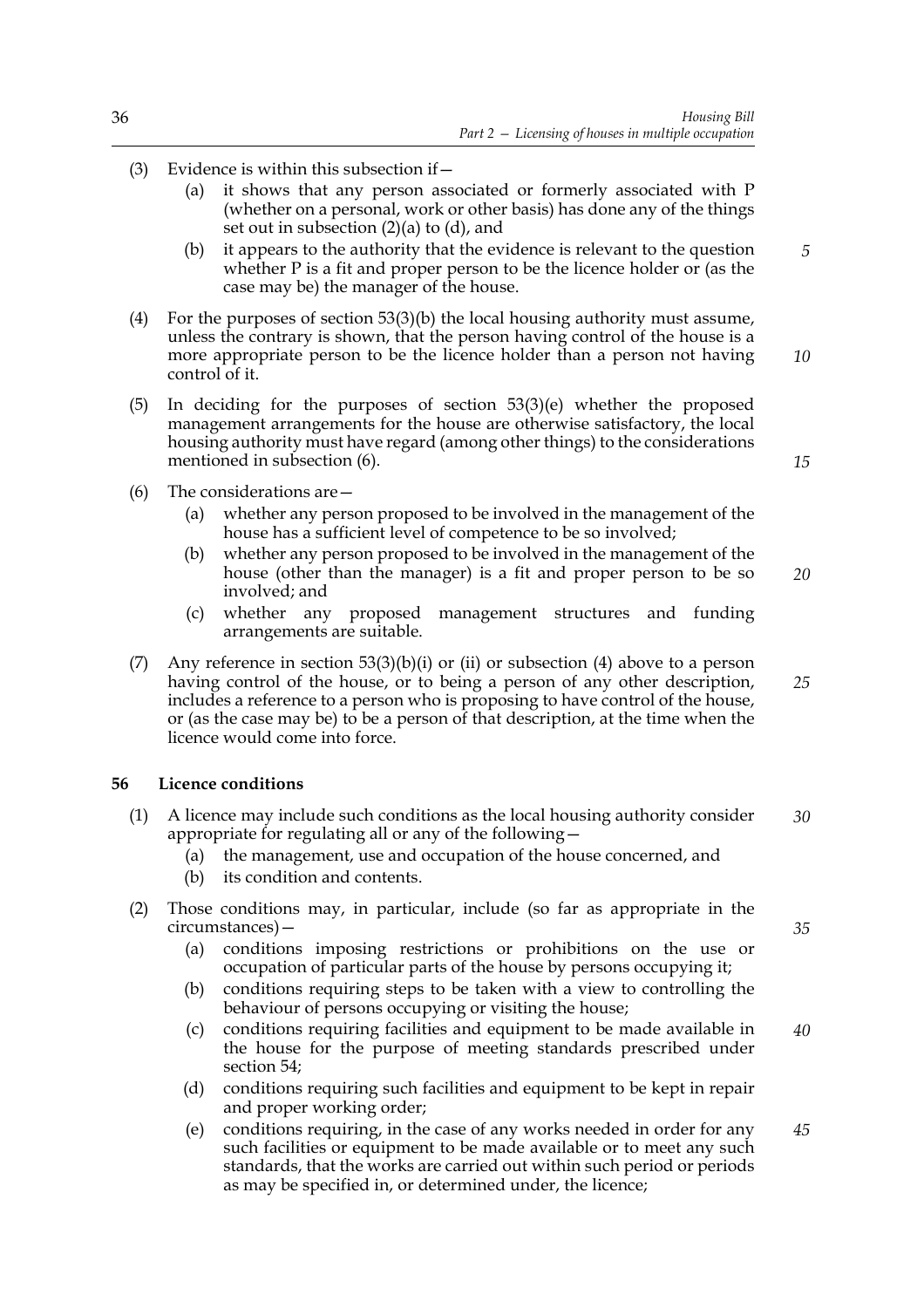- (f) conditions requiring the licence holder or the manager of the house to attend training courses in relation to any applicable code of practice approved under section 171.
- (3) A licence must include the conditions required by Schedule 4.
- (4) As regards the relationship between the authority's power to impose conditions under this section and functions exercisable by them under or for the purposes of Part 1 ("Part 1 functions")— *5*
	- (a) the authority must proceed on the basis that, in general, they should seek to identify, remove or reduce category 1 or category 2 hazards in the house by the exercise of Part 1 functions and not by means of licence conditions; *10*
	- (b) this does not, however, prevent the authority from imposing licence conditions relating to the installation or maintenance of facilities or equipment within subsection (2)(c) above, even if the same result could be achieved by the exercise of Part 1 functions;
	- (c) the fact that licence conditions are imposed for a particular purpose that could be achieved by the exercise of Part 1 functions does not affect the way in which Part 1 functions can be subsequently exercised by the authority.
- (5) A licence may not include conditions imposing restrictions or obligations on a particular person other than the licence holder unless that person has consented to the imposition of the restrictions or obligations. *20*
- (6) A licence may not include conditions requiring (or intended to secure) any alteration in the terms of any tenancy or licence under which any person occupies the house.

### **57 Licences: general requirements and duration**

- (1) A licence may not relate to more than one HMO.
- (2) A licence may be granted before the time when it is required by virtue of this Part but, if so, the licence cannot come into force until that time.
- (3) A licence—
	- (a) comes into force at the time that is specified in or determined under the licence for this purpose, and
	- (b) unless previously terminated by subsection (7) or revoked under section 59, continues in force for the period that is so specified or determined.
- (4) That period must not end more than 5 years after—
	- (a) the date on which the licence was granted, or
	- (b) if the licence was granted as mentioned in subsection (2), the date when the licence comes into force.
- (5) Subsection (3)(b) applies even if, at any time during that period, the HMO concerned subsequently ceases to be one to which this Part applies. *40*
- (6) A licence may not be transferred to another person.
- (7) If the holder of the licence dies while the licence is in force, the licence ceases to be in force on his death.

*30*

*25*

*15*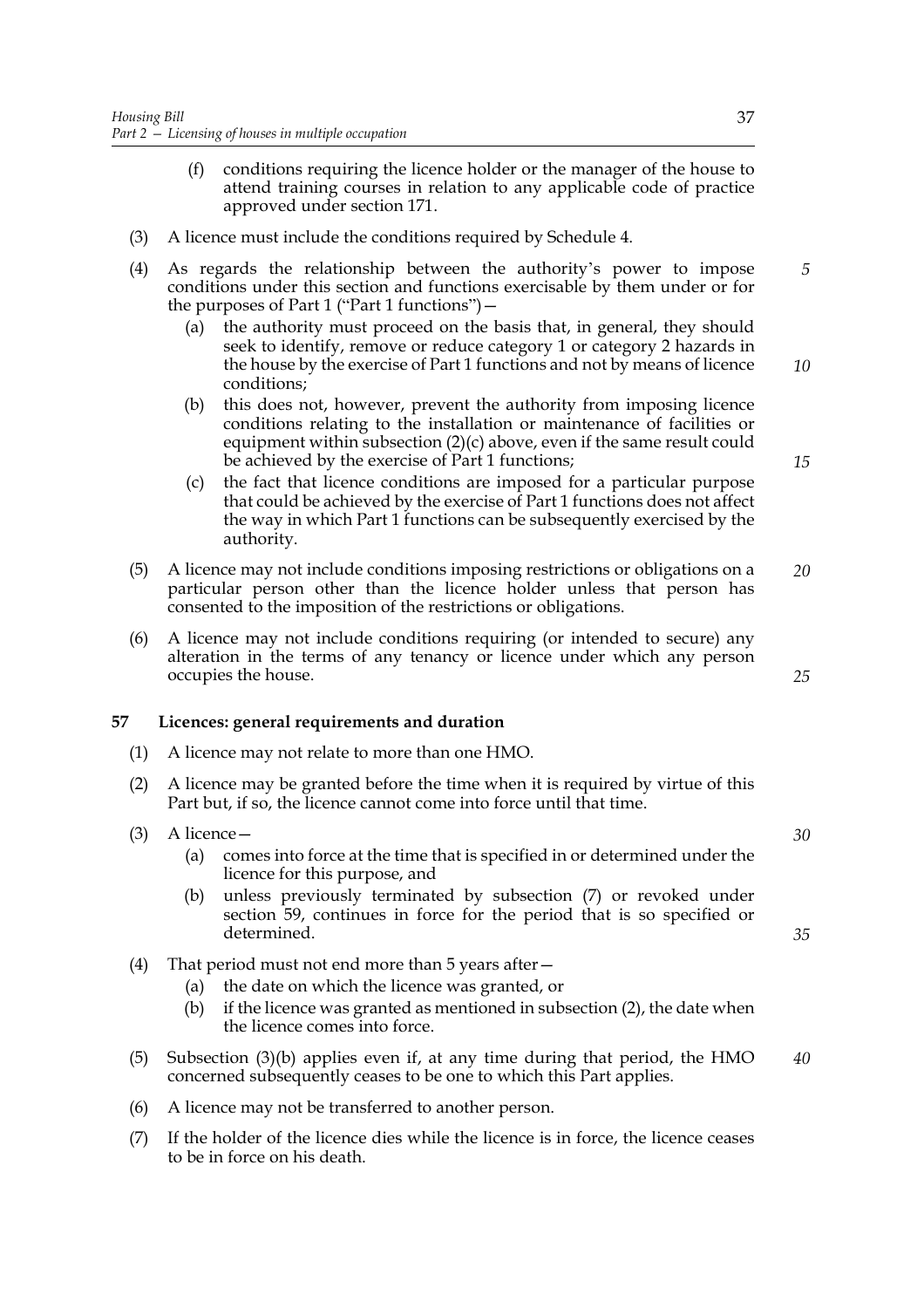- (8) However, during the period of 3 months beginning with the date of the licence holder's death, the house is to be treated for the purposes of this Part and Part 3 as if on that date a temporary exemption notice had been served in respect of the house under section 51.
- (9) If, at any time during that period ("the initial period"), the personal representatives of the licence holder request the local housing authority to do so, the authority may serve on them a notice which, during the period of 3 months after the date on which the initial period ends, has the same effect as a temporary exemption notice under section 51. *5*
- (10) Subsections (6) to (8) of section 51 apply (with any necessary modifications) in relation to a decision by the authority not to serve such a notice as they apply in relation to a decision not to serve a temporary exemption notice. *10*

### *Variation and revocation of licences*

### **58 Variation of licences**

| (1) | The local housing authority may vary a licence –<br>if they do so with the agreement of the licence holder, or<br>(a)<br>if they consider that there has been a change of circumstances since the<br>(b)<br>time when the licence was granted.<br>For this purpose "change of circumstances" includes any discovery of new<br>information.                                                                                    | 15<br>20 |
|-----|-------------------------------------------------------------------------------------------------------------------------------------------------------------------------------------------------------------------------------------------------------------------------------------------------------------------------------------------------------------------------------------------------------------------------------|----------|
| (2) | Subsection $(3)$ applies where the authority $-$<br>are considering whether to vary a licence under subsection $(1)(b)$ ; and<br>(a)<br>(b)<br>are considering-<br>what number of households or persons is appropriate as the<br>(i)<br>maximum number authorised to occupy the HMO to which the<br>licence relates, or<br>the standards applicable to occupation by a particular number<br>(ii)<br>of households or persons. | 25       |
| (3) | The authority must apply the same standards in relation to the circumstances<br>existing at the time when they are considering whether to vary the licence as<br>were applicable at the time when it was granted.<br>This is subject to subsection (4).                                                                                                                                                                       | 30       |
| (4) | If the standards -<br>prescribed under section 54, and<br>(a)<br>applicable at the time when the licence was granted,<br>(b)<br>have subsequently been revised or superseded by provisions of regulations<br>under that section, the authority may apply the new standards.                                                                                                                                                   | 35       |
| (5) | A variation made with the agreement of the licence holder takes effect at the<br>time when it is made.                                                                                                                                                                                                                                                                                                                        |          |
| (6) | Otherwise, a variation does not come into force until such time, if any, as is the<br>operative time for the purposes of this subsection under paragraph 35 of<br>Schedule 5 (time when period for appealing expires without an appeal being<br>made or when decision to vary is confirmed on appeal).                                                                                                                        | 40       |
|     |                                                                                                                                                                                                                                                                                                                                                                                                                               |          |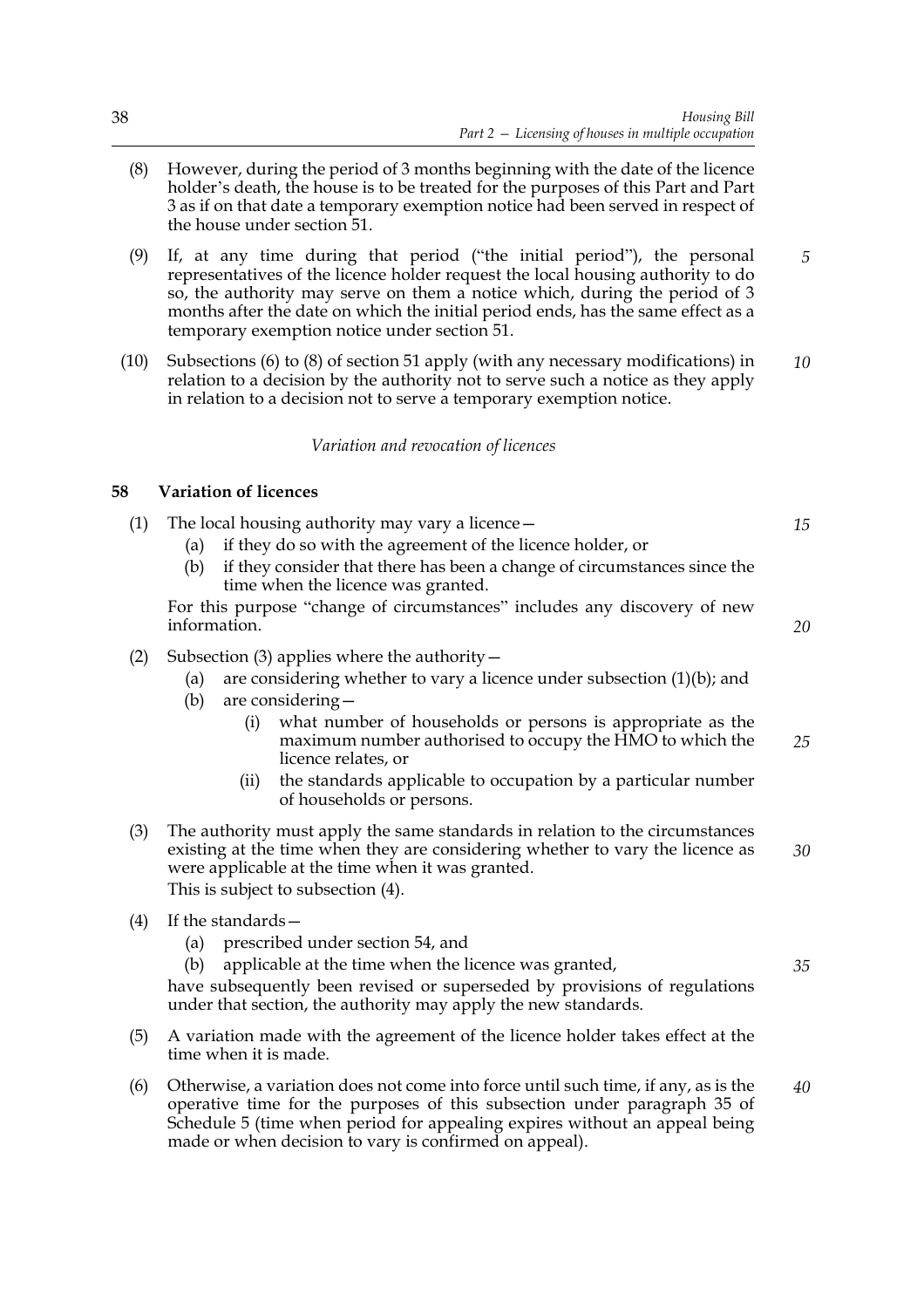- (7) The power to vary a licence under this section is exercisable by the authority either—
	- (a) on an application made by the licence holder or a relevant person, or
	- (b) on the authority's own initiative.
- (8) In subsection (7) "relevant person" means any person (other than the licence holder)—
	- (a) who has an estate or interest in the HMO concerned (but is not a tenant under a lease with an unexpired term of 3 years or less), or
	- (b) who is a person managing or having control of the house (and does not fall within paragraph (a)), or
	- (c) on whom any restriction or obligation is imposed by the licence in accordance with section 56(5).

# **59 Revocation of licences**

- (1) The local housing authority may revoke a licence  $-$ 
	- (a) if they do so with the agreement of the licence holder;
	- (b) in any of the cases mentioned in subsection (2) (circumstances relating to licence holder or other person);
	- (c) in any of the cases mentioned in subsection (3) (circumstances relating to HMO concerned); or
	- (d) in any other circumstances prescribed by regulations made by the appropriate national authority. *20*
- (2) The cases referred to in subsection  $(1)(b)$  are as follows
	- (a) where the authority consider that the licence holder or any other person has failed to comply with a condition of the licence;
	- (b) where the authority no longer consider that the licence holder is a fit and proper person to be the licence holder; and *25*
	- (c) where the authority no longer consider that the management of the house is being carried on by persons who are in each case fit and proper persons to be involved in its management.
- (3) The cases referred to in subsection  $(1)(c)$  are as follows
	- (a) where the HMO to which the licence relates ceases to be an HMO to which this Part applies; and
	- (b) where the authority consider at any time that, were the licence to expire at that time, they would, for a particular reason relating to the structure of the HMO, refuse to grant a new licence to the licence holder on similar terms in respect of it.
- (4) Subsection (5) applies where the authority are considering whether to revoke a licence by virtue of subsection (3)(b) on the grounds that the HMO is not reasonably suitable for the number of households or persons specified in the licence as the maximum number authorised occupy the house.
- (5) The authority must apply the same standards in relation to the circumstances existing at the time when they are considering whether to revoke the licence as were applicable at the time when it was granted. This is subject to subsection (6).
- (6) If the standards—
	- (a) prescribed under section 54, and

*35*

*30*

*40*

*5*

*10*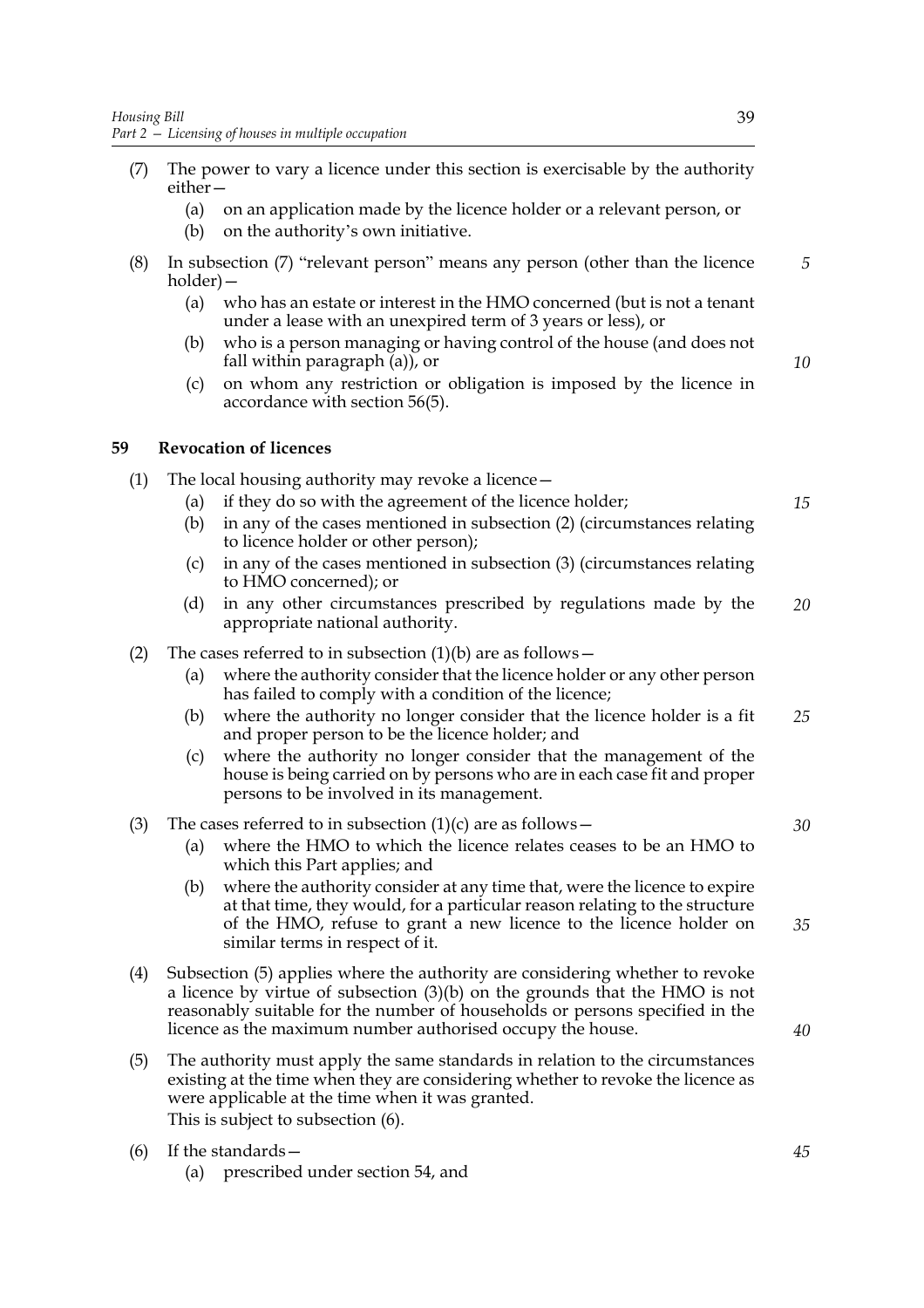(b) applicable at the time when the licence was granted,

have subsequently been revised or superseded by provisions of regulations under that section, the authority may apply the new standards.

- (7) A revocation made with the agreement of the licence holder takes effect at the time when it is made.
- (8) Otherwise, a revocation does not come into force until such time, if any, as is the operative time for the purposes of this subsection under paragraph 35 of Schedule 5 (time when period for appealing expires without an appeal being made or when decision to vary is confirmed on appeal).
- (9) The power to revoke a licence under this section is exercisable by the authority either— *10*
	- (a) on an application made by the licence holder or a relevant person, or
	- (b) on the authority's own initiative.
- (10) In subsection (8) "relevant person" means any person (other than the licence holder)—
	- (a) who has an estate or interest in the HMO concerned (but is not a tenant under a lease with an unexpired term of 3 years or less), or
	- (b) who is a person managing or having control of that house (and does not fall within paragraph (a)), or
	- (c) on whom any restriction or obligation is imposed by the licence in accordance with section 56(5). *20*

*Procedure and appeals*

### **60 Procedural requirements and appeals against licence decisions**

Schedule 5 (which deals with procedural requirements relating to the grant, refusal, variation or revocation of licences and with appeals against licence decisions) has effect for the purposes of this Part. *25*

#### *Enforcement*

### **61 Offences in relation to licensing of HMOs**

- (1) A person commits an offence if he is a person having control of or managing an HMO which is required to be licensed under this Part (see section 50(1)) but is not so licensed. *30*
- (2) A person commits an offence if—
	- (a) he is a person having control of or managing an HMO which is licensed under this Part,
	- (b) he permits another person to occupy the house, and
	- (c) the other person's occupation results in the house being occupied by more households or persons than is authorised by the licence.
- (3) A person commits an offence if—
	- (a) he is a licence holder or a person on whom restrictions or obligations under a licence are imposed in accordance with section 56(5), and
	- (b) he fails to comply with any condition of the licence.

*15*

*5*

*40*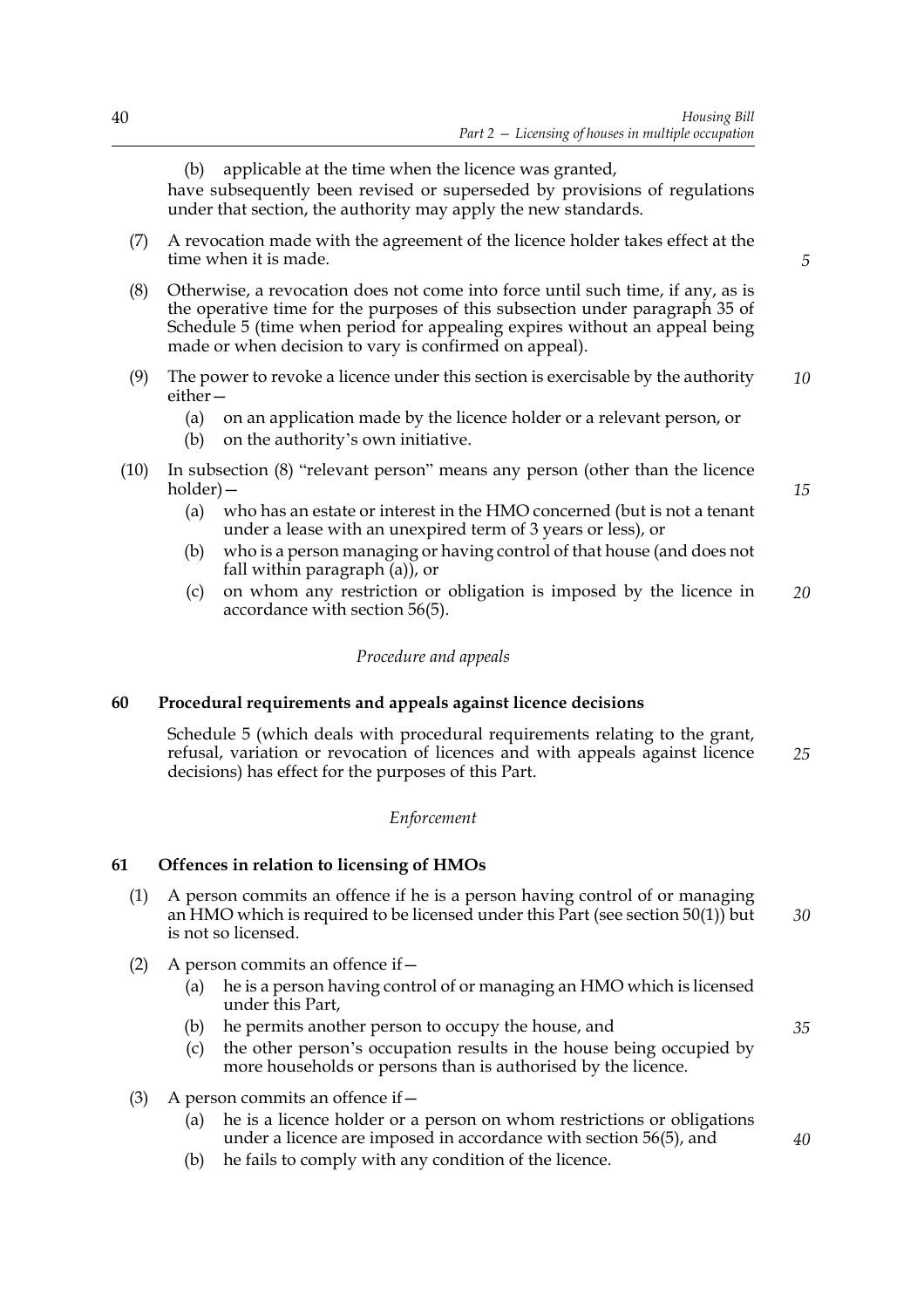- (4) In proceedings against a person for an offence under subsection (1) it is a defence that, at the material time—
	- (a) a notification had been duly given in respect of the house under section 51(1), or
	- (b) an application for a licence had been duly made in respect of the house under section 52,

and that notification or application was still effective (see subsection (8)).

- (5) In proceedings against a person for an offence under subsection (1), (2) or (3) it is a defence that he had a reasonable excuse—
	- (a) for having control of or managing the house in the circumstances mentioned in subsection (1), or *10*
	- (b) for permitting the person to occupy the house, or
	- (c) for failing to comply with the condition,

as the case may be.

- (6) A person who commits an offence under subsection (1) or (2) is liable on summary conviction to a fine not exceeding £20,000. *15*
- (7) A person who commits an offence under subsection (3) is liable on summary conviction to a fine not exceeding level 5 on the standard scale.
- (8) For the purposes of subsection (4) a notification or application is "effective" at a particular time if at that time it has not been withdrawn, and either—
	- (a) the authority have not decided whether to serve a temporary exemption notice, or (as the case may be) grant a licence, in pursuance of the notification or application, or
	- (b) if they have decided not to do so, it is still possible for the person concerned to have that decision reversed on an appeal to a county court or to the Court of Appeal.

### **62 Further sanctions relating to unlicensed HMOs**

- (1) Subsection (2) applies to any period during which an offence is being committed under section 61(1) in respect of an HMO that is required to be licensed under this Part but is not so licensed.
- (2) In respect of any such period—
	- (a) no rent or licence fee that would (apart from this section) be payable by a person who occupies the house under a tenancy or licence is to be so payable, and
	- (b) no other compensation that would (apart from this section) be payable for use or occupation of the house is to be so payable. *35*
- (3) Where any amount within subsection (2) is paid despite not being payable, the amount is recoverable by the person by whom it is paid.
- (4) Except to the extent provided by subsection (2), nothing in this Part affects the validity of any tenancy or licence under which a person occupies an HMO during a period to which that subsection applies.
- (5) Subsection (2) does not affect the operation of any statutory provision relating to the protection of occupiers of premises that operates by reference to the amount of rent or other sums payable by them.

*5*

*30*

*20*

*25*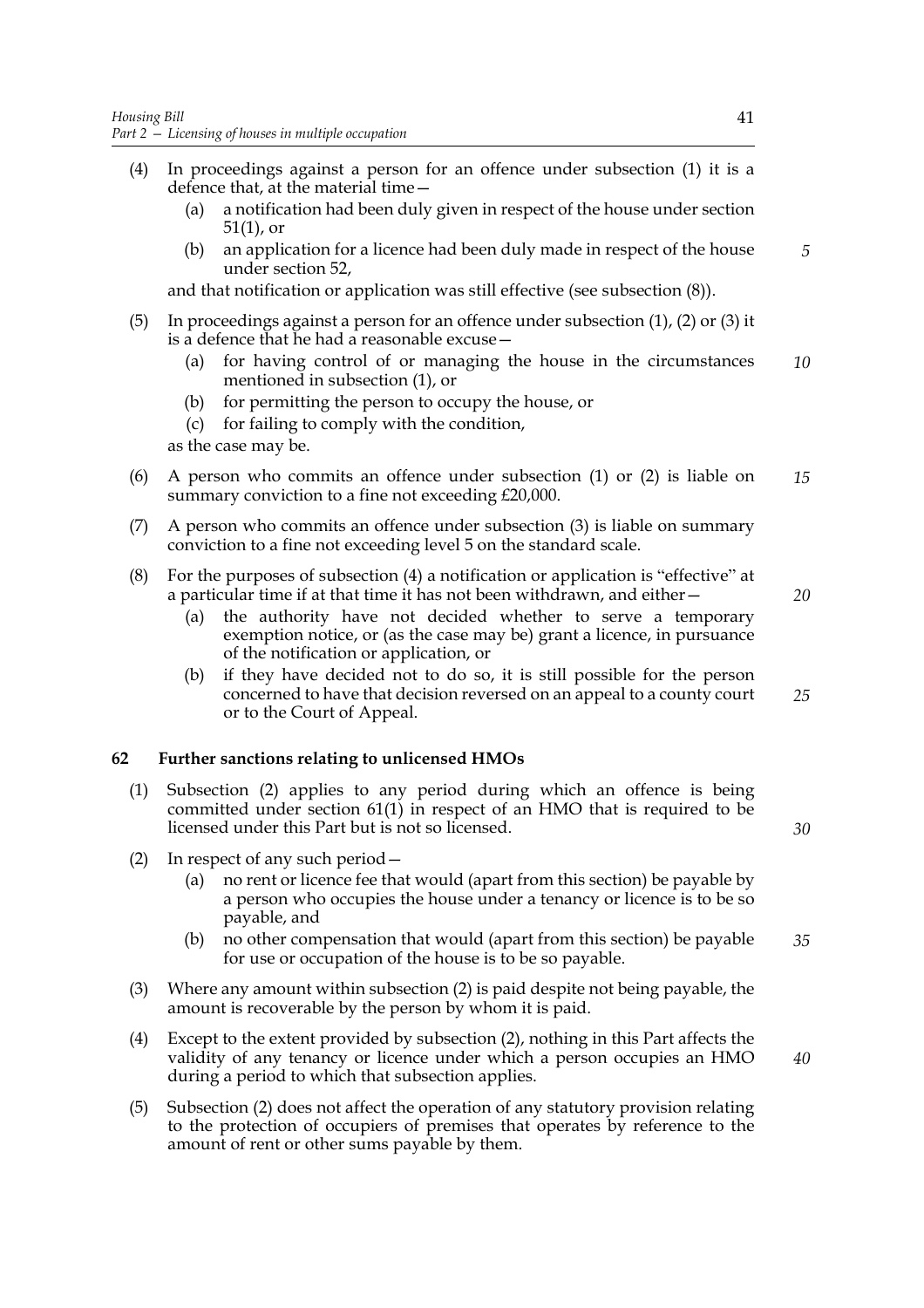### *Supplementary provisions*

# **63 Transitional arrangements relating to introduction and termination of licensing**

- (1) Subsection (2) applies where
	- an order under section 44(3) which prescribes a particular description of HMOs comes into force; or *5*
	- (b) a designation under section 45 comes into force in relation to HMOs of a particular description.
- (2) This Part applies in relation to the occupation by persons or households of such HMOs on or after the coming into force of the order or designation even if their occupation began before, or in pursuance of a contract made before, it came into force. *10*

This is subject to subsections (3) to (5).

- (3) Subsection (4) applies where—
	- (a) an HMO which is licensed under this Part, or a part of such an HMO, is occupied by more households or persons than the number permitted by the licence; and *15*
	- (b) the occupation of all or any of those households or persons began before, or in pursuance of a contract made before, the licence came into force.
- (4) In proceedings against a person for an offence under section 61(2) it is a defence that at the material time he was taking all reasonable steps to try to reduce the number of households or persons occupying the house to the number permitted by the licence.
- (5) Subsection (4) does not apply if the licence came into force immediately after a previous licence in respect of the same HMO unless the occupation in question began before, or in pursuance of a contract made before, the coming into force of the original licence. *25*
- (6) An order under section 204 may make provision as regards the licensing under this Part of HMOs—
	- (a) which are registered immediately before the appointed day under a scheme to which section 347 (schemes containing control provisions) or 348B (schemes containing special control provisions) of the Housing Act 1985 (c. 68) applies, or
	- (b) in respect of which applications for registration under such a scheme are then pending.
- (7) In subsection (6) "the appointed day" means the day appointed for the coming into force of section 50.

### **64 Meaning of "HMO"**

In this Part—

- (a) "HMO" means a house in multiple occupation as defined by sections 191 to 195, and
- (b) references to an HMO include (where the context permits) any yard, garden, outhouses and appurtenances belonging to, or usually enjoyed with, it (or any part of it).

*30*

*35*

*40*

*45*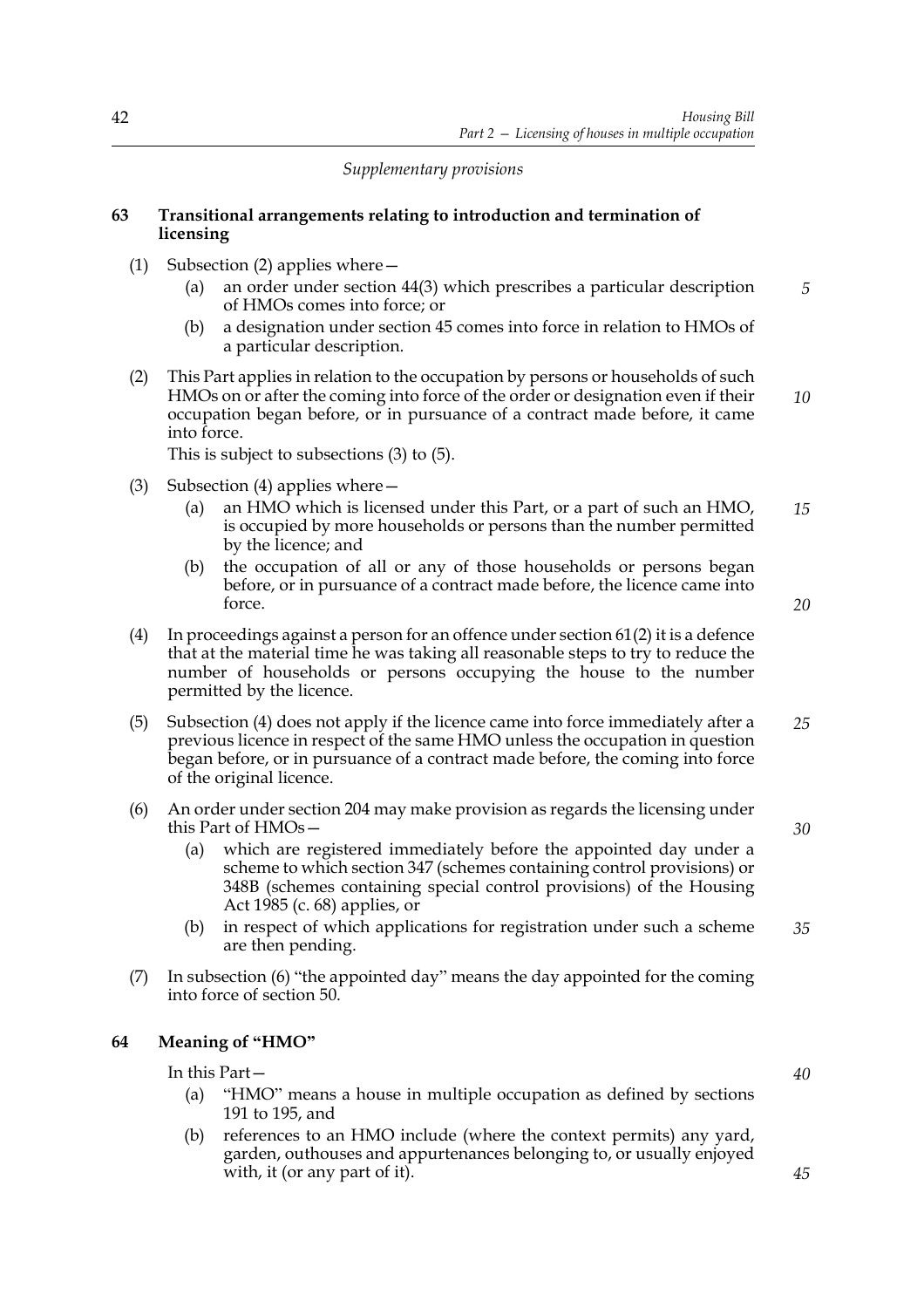# **65 Index of defined expressions: Part 2**

The following table shows where expressions used in this Part are defined or otherwise explained.

| Expression                          | Provision of this Act                                              |
|-------------------------------------|--------------------------------------------------------------------|
| Appropriate national authority      | Section $196(1)$<br>5                                              |
| Category 1 hazard                   | Section 2(1)                                                       |
| Category 2 hazard                   | Section 2(1)                                                       |
| District of local housing authority | Section 196(6)                                                     |
| <b>HMO</b>                          | Section 64                                                         |
| HMO to which this Part applies      | Section 44(2)<br>10                                                |
| Licence and licence holder          | Section 50(6)                                                      |
| Licence (to occupy premises)        | Section 197(9)                                                     |
| Local housing authority             | Section $196(2)$ to $(5)$                                          |
| Occupier (and related expressions)  | Section 197(6)                                                     |
| Person having control               | Section $198(1)$ and $(2)$<br>15<br>(and see also section<br>55(7) |
| Person having estate or interest    | Section 197(8)                                                     |
| Person managing                     | Section $198(3)$                                                   |
| Person involved in management       | Section 198(5)<br>20                                               |
| Tenant                              | Section $197(1)$ to $(5)$                                          |

### **PART 3**

SELECTIVE LICENSING OF OTHER RESIDENTIAL ACCOMMODATION

#### *Introductory*

# **66 Licensing of houses to which this Part applies**

- (1) This Part provides for houses to be licensed by local housing authorities where—
	- (a) they are houses to which this Part applies (see subsection (2)), and
	- (b) they are required to be licensed under this Part (see section 72(1)).
- (2) This Part applies to a house if  $-$ 
	- (a) it is in an area that is for the time being designated under section 67 as subject to selective licensing, and
	- (b) the whole of it is occupied either—

*30*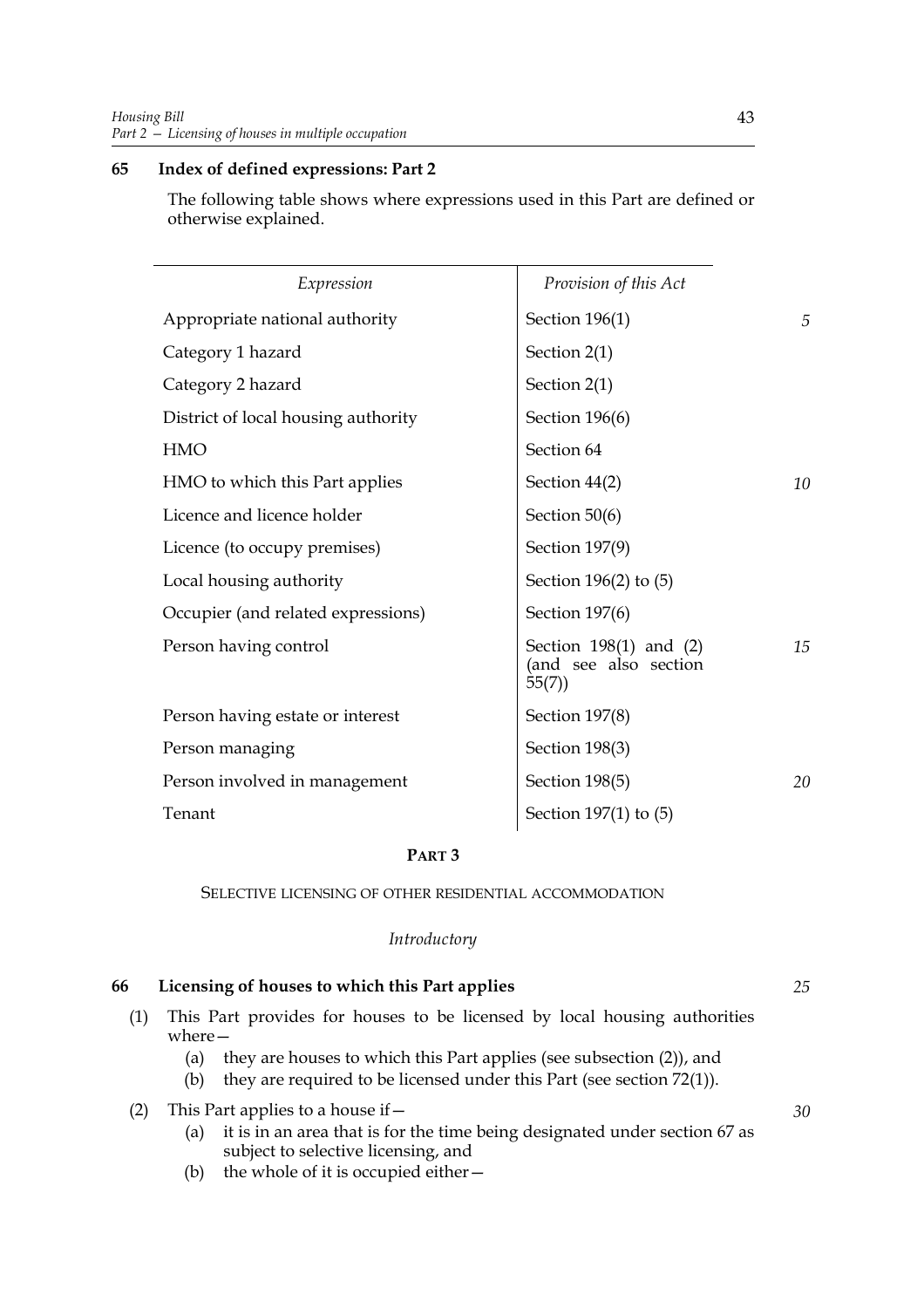- (i) under a single tenancy or licence that is not an exempt tenancy or licence under subsection (3) or (4), or
- (ii) under two or more tenancies or licences in respect of different dwellings contained in it, none of which is an exempt tenancy or licence under subsection (3) or (4).
- (3) A tenancy or licence is an exempt tenancy or licence if it is granted by a body which is registered as a social landlord under Part 1 of the Housing Act 1996 (c. 52).
- (4) In addition, the appropriate national authority may by order provide for descriptions of tenancies or licences specified in the order to be exempt tenancies or licences. *10*
- (5) Every local housing authority have the following general duties—
	- (a) to make such arrangements as are necessary to secure the effective implementation in their district of the licensing regime provided for by this Part; and
	- (b) to ensure that all applications for licences and other issues falling to be determined by them under this Part are determined within a reasonable time.

*Designation of selective licensing areas*

### **67 Designation of selective licensing areas** (1) A local housing authority may designate either— (a) the area of their district, or (b) an area in their district, as subject to selective licensing, if the requirements of subsections (2) and (9) are met. (2) The authority must consider that— (a) the first or second set of general conditions mentioned in subsection (3) or (6), or (b) any conditions specified in an order under subsection (7) as an additional set of conditions, are satisfied in relation to the area. (3) The first set of general conditions are— (a) that the area is, or is likely to become, an area of low housing demand; and (b) that making a designation will, when combined with other measures taken in the area by the local housing authority, or by other persons together with the local housing authority, contribute to the improvement of the social or economic conditions in the area. (4) In deciding whether an area is, or is likely to become, an area of low housing demand a local housing authority must take into account (among other matters)— (a) the value of residential premises in the area, in comparison to the value of similar premises in other areas which the authority consider to be comparable (whether in terms of types of housing, local amenities, *20 25 30 35 40*

availability of transport or otherwise);

*45*

*5*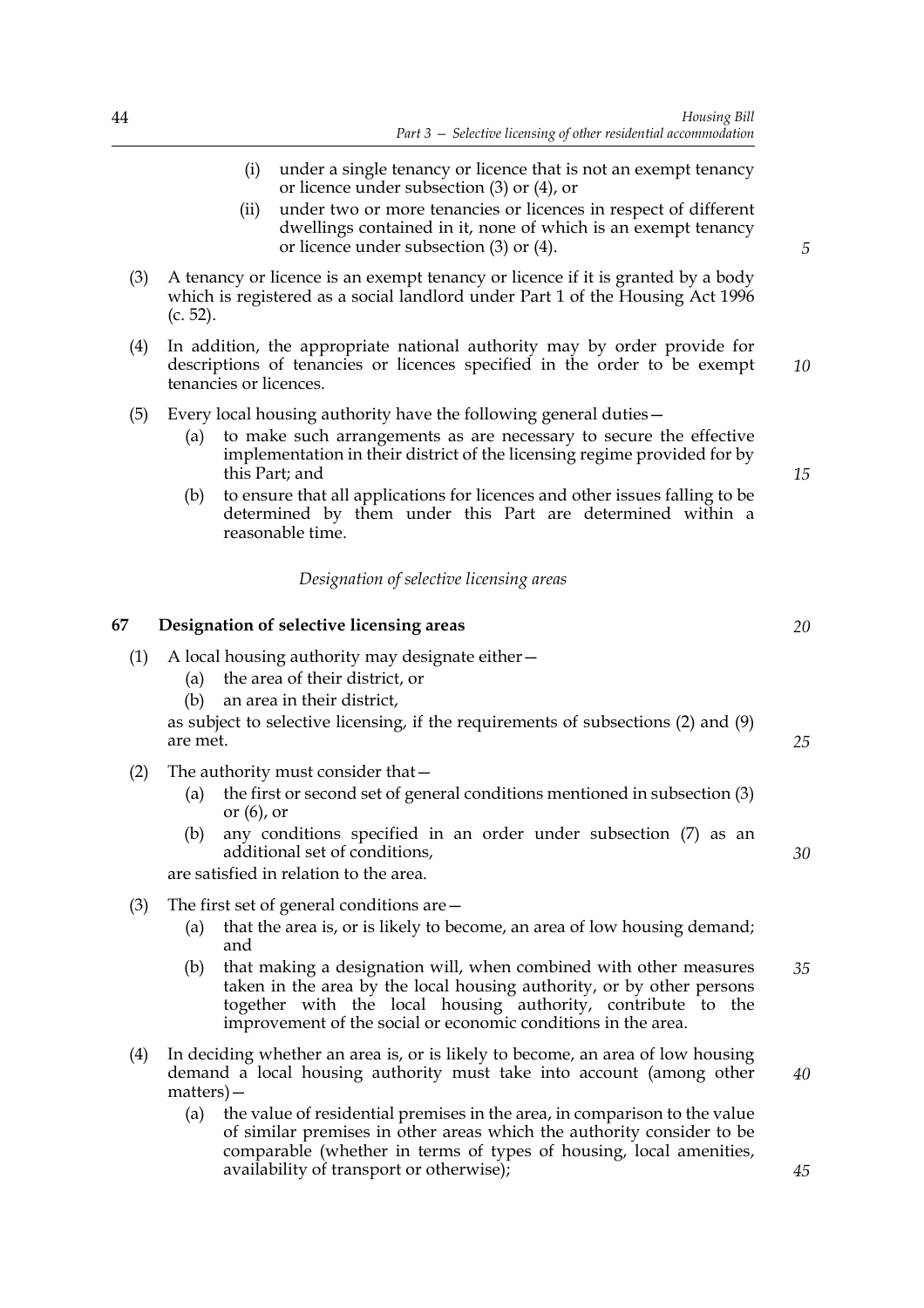- (b) the turnover of occupiers of residential premises;
- (c) the number of residential premises which are available to buy or rent and the length of time for which they remain unoccupied.
- (5) The appropriate national authority may by order amend subsection (4) by adding new matters to those for the time being mentioned in that subsection.
- (6) The second set of general conditions are  $-$ 
	- (a) that the area is experiencing a significant and persistent problem caused by anti-social behaviour;
	- (b) that some or all of the private sector landlords who have let premises in the area (whether under leases or licences) are failing to take action to combat the problem that it would be appropriate for them to take; and *10*
	- (c) that making a designation will, when combined with other measures taken in the area by the local housing authority, or by other persons together with the local housing authority, lead to a reduction in, or the elimination of, the problem.

"Private sector landlord" does not include a registered social landlord within the meaning of Part 1 of the Housing Act 1996 (c. 52).

- (7) The appropriate national authority may by order provide for any conditions specified in the order to apply as an additional set of conditions for the purposes of subsection (2).
- (8) The conditions that may be specified include, in particular, conditions intended to permit a local housing authority to make a designation for the purpose of dealing with one or more specified problems affecting persons occupying Part 3 houses in the area.

"Specified" means specified in an order under subsection (7).

- (9) Before making a designation the local housing authority must—
	- (a) take reasonable steps to consult persons who are likely to be affected by the designation; and
	- (b) consider any representations made in accordance with the consultation and not withdrawn.
- (10) Section 68 applies for the purposes of this section.

### **68 Designations under section 67: further considerations**

- (1) This section applies to the power of a local housing authority to make designations under section 67.
- (2) The authority must ensure that any exercise of the power is consistent with the authority's overall housing strategy. *35*
- (3) The authority must also seek to adopt a co-ordinated approach in connection with dealing with homelessness, empty properties and anti-social behaviour, both—
	- (a) as regards combining licensing under this Part with other courses of action available to them, and *40*
	- (b) as regards combining such licensing with measures taken by other persons.
- (4) The authority must not make a particular designation under section 67 unless—

*20*

*15*

*5*

*30*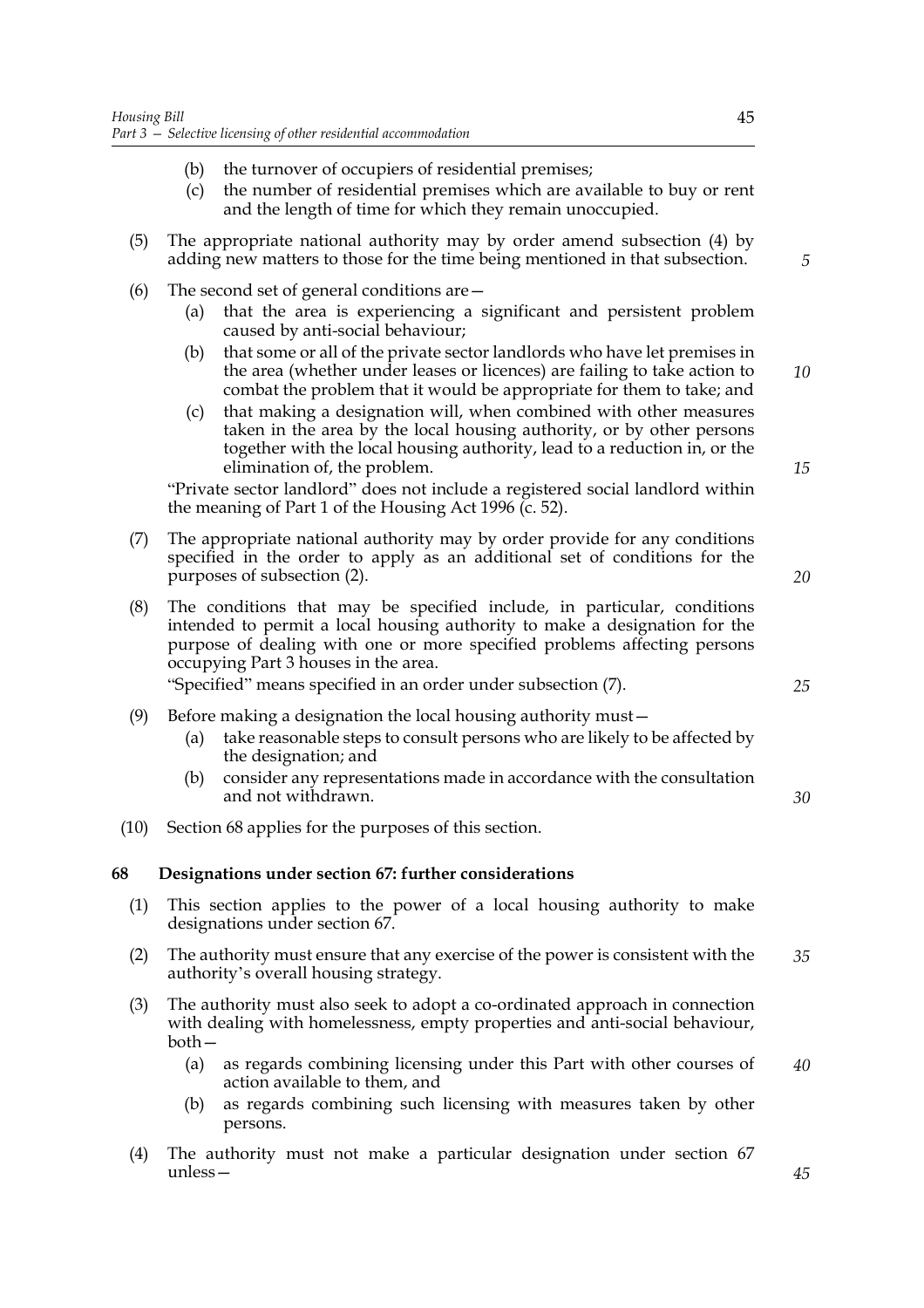- (a) they have considered whether there are any other courses of action available to them (of whatever nature) that might provide an effective method of achieving the objective or objectives that the designation would be intended to achieve, and
- (b) they consider that making the designation will significantly assist them to achieve the objective or objectives (whether or not they take any other course of action as well).

# **69 Designation needs confirmation or general approval to be effective**

- (1) A designation of an area as subject to selective licensing cannot come into force unless—
	- (a) it has been confirmed by the appropriate national authority; or
	- (b) it falls within a description of designations in relation to which that authority has given a general approval in accordance with subsection (6).
- (2) The appropriate national authority may either confirm, or refuse to confirm, a designation as it considers appropriate. *15*
- (3) If the appropriate national authority confirms a designation, the designation comes into force on a date specified for this purpose by that authority.
- (4) That date must be no earlier than three months after the date on which the designation is confirmed.
- (5) A general approval may be given in relation to a description of designations framed by reference to any matters or circumstances.
- (6) Accordingly a general approval may (in particular) be given in relation to  $-$ 
	- (a) designations made by a specified local housing authority;
	- (b) designations made by a local housing authority falling within a specified description of such authorities; *25*
	- (c) designations relating to Part 3 houses of a specified description.

"Specified" means specified by the appropriate national authority in the approval.

- (7) If, by virtue of a general approval, a designation does not need to be confirmed before it comes into force, the designation comes into force on the date specified for this purpose in the designation. *30*
- (8) That date must be no earlier than three months after the date on which the designation is made.
- (9) Where a designation comes into force, this Part applies in relation to the occupation by persons of houses in the area on or after the coming into force of the designation even if their occupation began before, or in pursuance of a contract made before, it came into force. *35*

### **70 Notification requirements relating to designations**

- (1) This section applies to a designation—
	- (a) when it is confirmed under section 69, or
	- (b) (if it is not required to be so confirmed) when it is made by the local housing authority.

*40*

*5*

*10*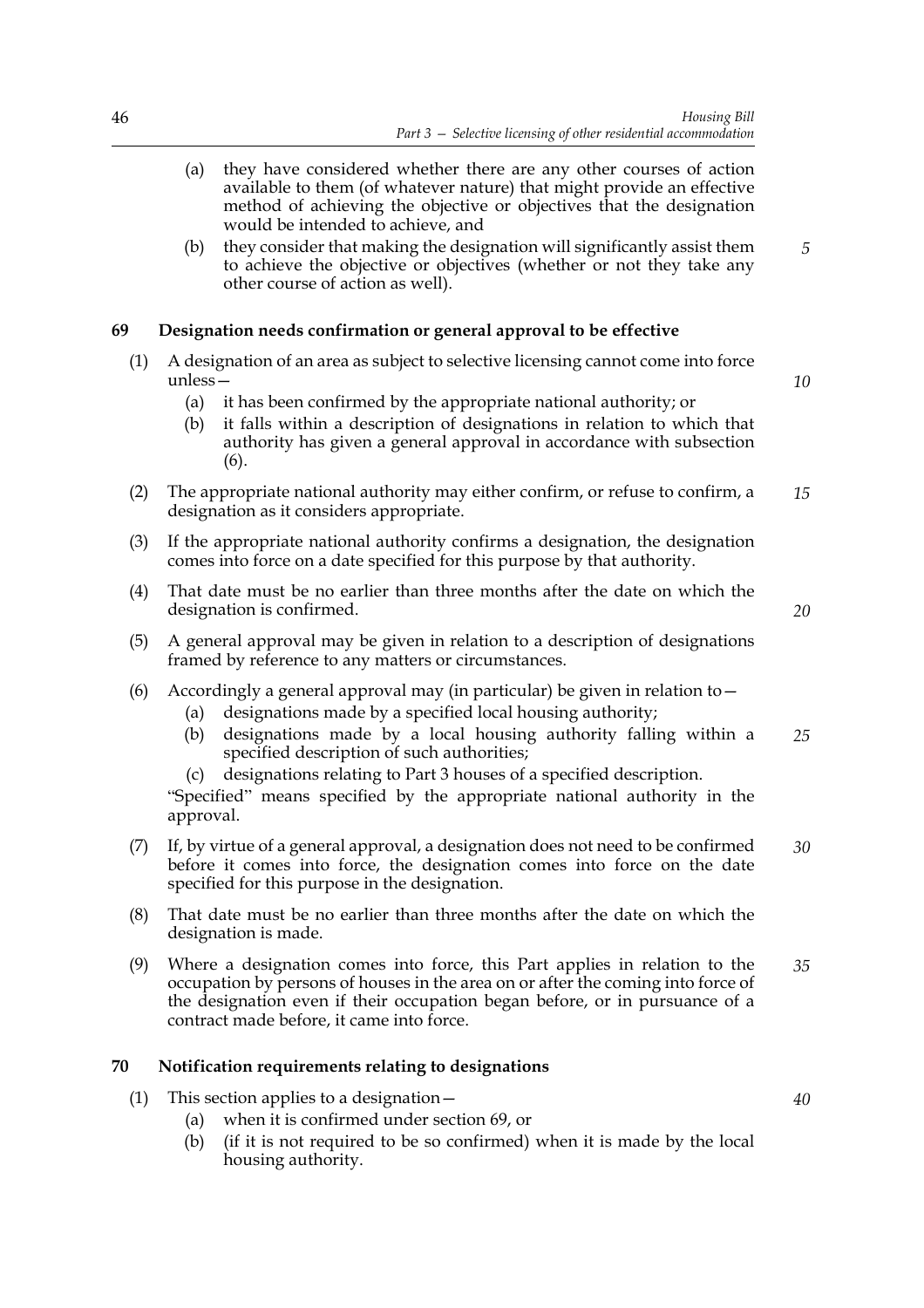- (2) As soon as the designation is confirmed or made, the authority must publish in the prescribed manner a notice stating—
	- (a) that the designation has been made,
	- (b) whether or not the designation was required to be confirmed and either that it has been confirmed or that a general approval under section 69 applied to it (giving details of the approval in question),
	- (c) the date on which the designation is to come into force, and
	- (d) any other information which may be prescribed.
- (3) After publication of a notice under subsection (1), and for as long as the designation is in force, the local housing authority must make available to the public in accordance with any prescribed requirements— *10*
	- (a) copies of the designation, and
	- (b) such information relating to the designation as is prescribed.
- (4) In this section "prescribed" means prescribed by regulations made by the appropriate national authority.

# **71 Duration, review and revocation of designations**

- (1) Unless previously revoked under subsection (4), a designation ceases to have effect at the time that is specified for this purpose in the designation.
- (2) That time must be no later than five years after the date on which the designation comes into force.
- (3) A local housing authority must from time to time review the operation of any designation made by them.
- (4) If following a review they consider it appropriate to do so, the authority may revoke the designation.
- (5) If they do revoke the designation, the designation ceases to have effect on the date that is specified by the authority for this purpose. *25*
- (6) On revoking a designation, the authority must publish notice of the revocation in such manner as is prescribed by regulations made by the appropriate national authority.

#### *Houses required to be licensed*

### **72 Requirement for Part 3 houses to be licensed**

- (1) Every Part 3 house must be licensed under this Part unless—
	- (a) a licence is in force under Part 2 in respect of it or a temporary exemption notice is in force in relation to it under section 51, or
	- (b) a temporary exemption notice is in force in relation to it under section 73, or *35*
	- (c) an interim or final management order is in force in relation to it under Part 4.
- (2) A licence under this Part is a licence authorising occupation of the house concerned under one or more tenancies or licences within section 66(2)(b).
- (3) Sections 74 to 77 deal with applications for licences, the granting or refusal of licences and the imposition of licence conditions.

*30*

*40*

*20*

*15*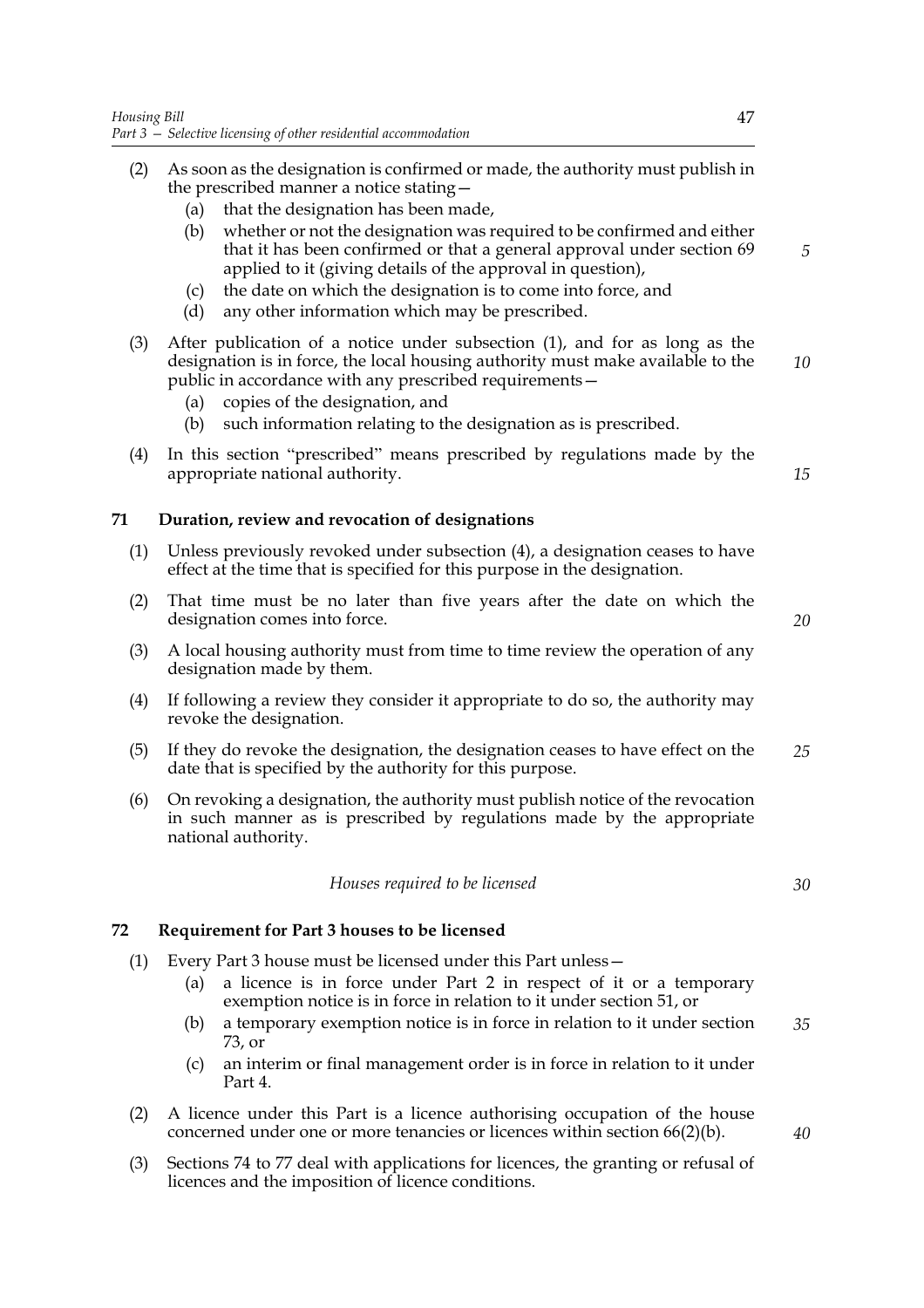- (4) The local housing authority must take all reasonable steps to secure that applications for licences are made to them in respect of houses in their area which are required to be licensed under this Part but are not so licensed.
- (5) In this Part, unless the context otherwise requires—
	- (a) references to a Part 3 house are to a house to which this Part applies (see section  $66(2)$ ),
	- (b) references to a licence are to a licence under this Part,
	- (c) references to a licence holder are to be read accordingly, and
	- (d) references to a house being (or not being) licensed under this Part are to its being (or not being) a house in respect of which a licence is in force under this Part. *10*

### **73 Temporary exemption from licensing requirement**

- (1) This section applies where a person having control of or managing a Part 3 house which is required to be licensed under this Part (see section 72(1)) but is not so licensed, notifies the local housing authority of his intention to take particular steps with a view to securing that the house is no longer required to be licensed. *15*
- (2) The authority may, if they think fit, serve on that person a notice under this section ("a temporary exemption notice") in respect of the house.
- (3) If a temporary exemption notice is served under this section, the house is (in accordance with section 72(1)) not required to be licensed under this Part during the period for which the notice is in force. *20*
- (4) A temporary exemption notice under this section is in force—
	- (a) for the period of 3 months beginning with the date on which it is served, or
	- (b) (in the case of a notice served by virtue of subsection (5)) for the period of 3 months after the date when the first notice ceases to be in force.
- (5) If the authority—
	- (a) receive a further notification under subsection (1), and
	- (b) consider that there are exceptional circumstances that justify the service of a second temporary exemption notice in respect of the house that would take effect from the end of the period of 3 months applying to the first notice, *30*

the authority may serve a second such notice on the person having control of or managing the house (but no further notice may be served by virtue of this subsection).

- (6) If the authority decide not to serve a temporary exemption notice in response to a notification under subsection (1), they must without delay serve on the person concerned a notice informing him of—
	- (a) the decision,
	- (b) the reasons for it and the date on which it was made,
	- (c) the right to appeal against the decision under subsection (7), and
	- (d) the period within which an appeal may be made under that subsection.
- (7) The person concerned may appeal to a county court against the decision within the period of 28 days beginning with the date specified under subsection (6) as the date on which it was made. *45*

*25*

*5*

*40*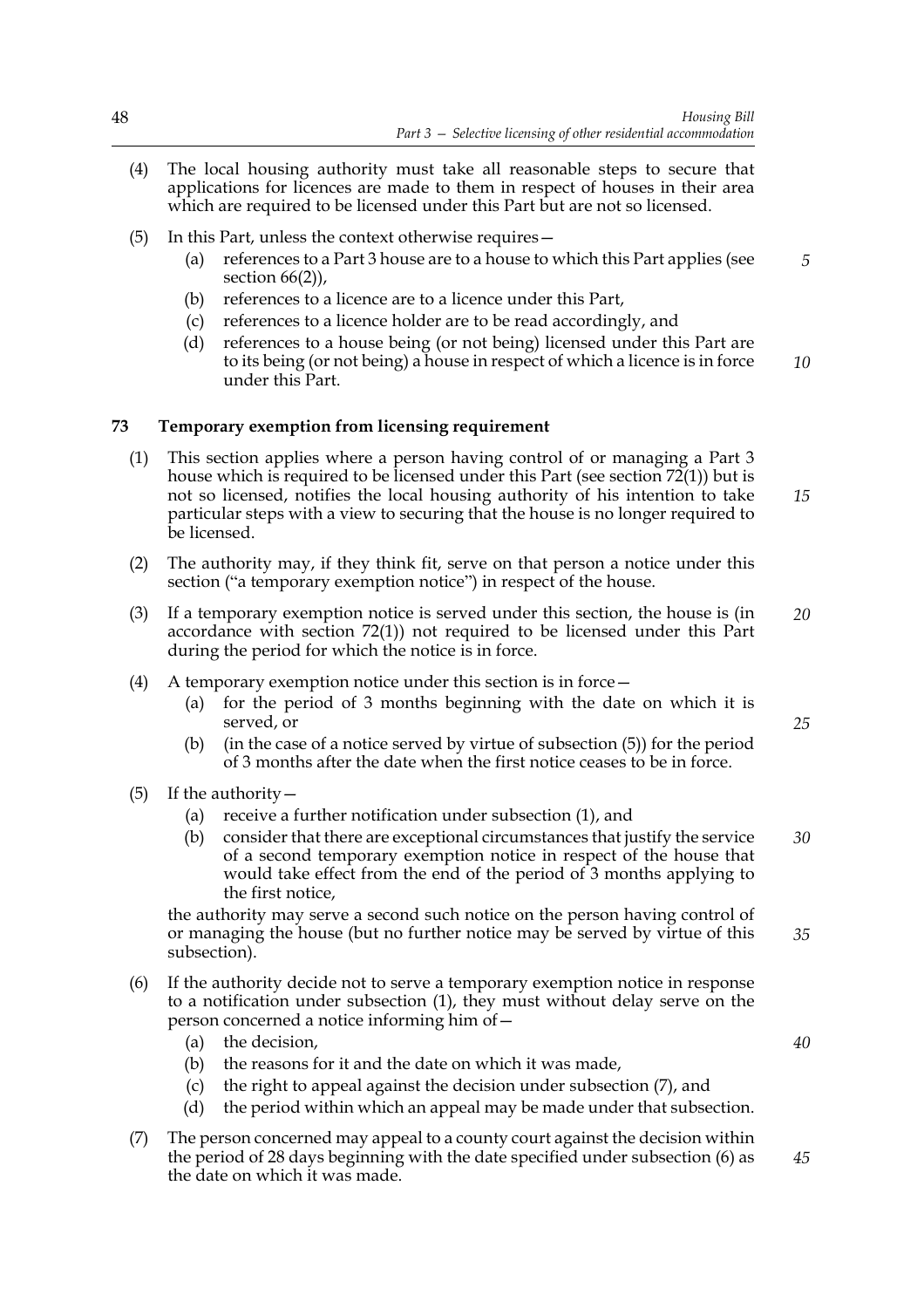### (8) Such an appeal—

- (a) is to be by way of a re-hearing, but
- (b) may be determined having regard to matters of which the authority were unaware.

Paragraph (a) applies despite any provision of Civil Procedure Rules.

# (9) The court—

- (a) may confirm or reverse the decision of the authority, and
- (b) if it reverses the decision, must direct the authority to issue a temporary exemption notice with effect from such date as the court directs.

### *Grant or refusal of licences*

*10*

*20*

*30*

*40*

*5*

# **74 Applications for licences**

- (1) An application for a licence must be made to the local housing authority.
- (2) The application must be made in accordance with such requirements as the authority may specify.
- (3) The authority may, in particular, require the application to be accompanied by a fee fixed by the authority. *15*
- (4) The power of the authority to specify requirements under this section is subject to any regulations made under subsection (5).
- (5) The appropriate national authority may by regulations make provision about the making of applications under this section.
- (6) Such regulations may, in particular—
	- (a) specify the manner and form in which applications are to be made;
	- (b) require the applicant to give copies of the application, or information about it, to particular persons;
	- (c) specify the information which is to be supplied in connection with applications; *25*
	- (d) specify the maximum fees which may be charged (whether by specifying amounts or methods for calculating amounts);
	- (e) specify cases in which no fees are to be charged or fees are to be refunded.
- (7) When fixing fees under this section, the local housing authority may (subject to any regulations made under subsection (5)) take into account—
	- (a) all costs incurred by the authority in carrying out their functions under this Part, and
	- (b) all costs incurred by them in carrying out their functions under Part 4 in relation to Part 3 houses (so far as they are not recoverable under or by virtue of any provision of that Part). *35*

# **75 Grant or refusal of licence**

- (1) Where an application in respect of a house is made to the local housing authority under section 74, the authority may either—
	- (a) grant a licence in accordance with subsection (2), or
	- (b) refuse to grant a licence.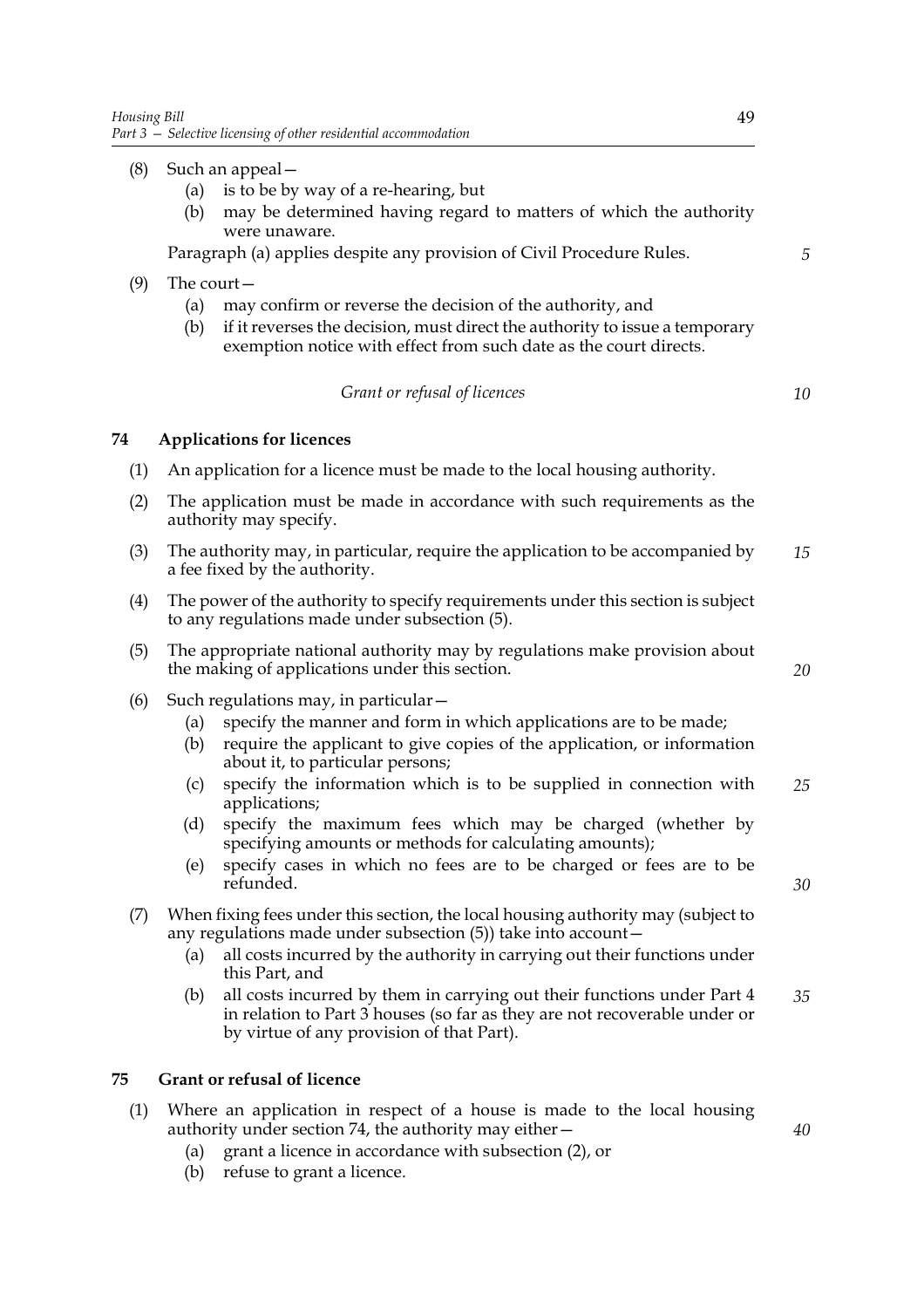- (2) If the authority are satisfied as to the matters mentioned in subsection (3), they may grant a licence either— (a) to the applicant, or (b) to some other person, if both he and the applicant agree. (3) The matters are— (a) that the proposed licence holder— (i) is a fit and proper person to be the licence holder, and (ii) is, out of all the persons reasonably available to be the licence holder in respect of the house, the most appropriate person to be the licence holder; (b) that the proposed manager of the house is either— (i) the person having control of the house, or (ii) a person who is an agent or employee of the person having control of the house; (c) that the proposed manager of the house is a fit and proper person to be the manager of the house; and (d) that the proposed management arrangements for the house are otherwise satisfactory. (4) Section 76 applies for the purposes of this section. **76 Tests for fitness etc. and satisfactory management arrangements** (1) In deciding for the purposes of section 75(3)(a) or (c) whether a person ("P") is a fit and proper person to be the licence holder or (as the case may be) the manager of the house, the local housing authority must have regard (among other things) to any evidence within subsection (2) or (3). (2) Evidence is within this subsection if it shows that  $P$  has  $-$ (a) committed any offence involving fraud or other dishonesty, or violence or drugs; (b) practised unlawful discrimination on grounds of sex, colour, race, *5 10 15 20 25*
	- ethnic or national origins or disability in, or in connection with, the carrying on of any business; or (c) contravened any provision of the law relating to housing or of landlord and tenant law.
	- (3) Evidence is within this subsection if  $-$ 
		- (a) it shows that any person associated or formerly associated with P (whether on a personal, work or other basis) has done any of the things set out in subsection  $(2)(a)$  to  $(c)$ , and
		- (b) it appears to the authority that the evidence is relevant to the question whether P is a fit and proper person to be the licence holder or (as the case may be) the manager of the house.
	- (4) For the purposes of section 75(3)(a) the local housing authority must assume, unless the contrary is shown, that the person having control of the house is a more appropriate person to be the licence holder than a person not having control of it. *40*
	- (5) In deciding for the purposes of section 75(3)(d) whether the proposed management arrangements for the house are otherwise satisfactory, the local

*30*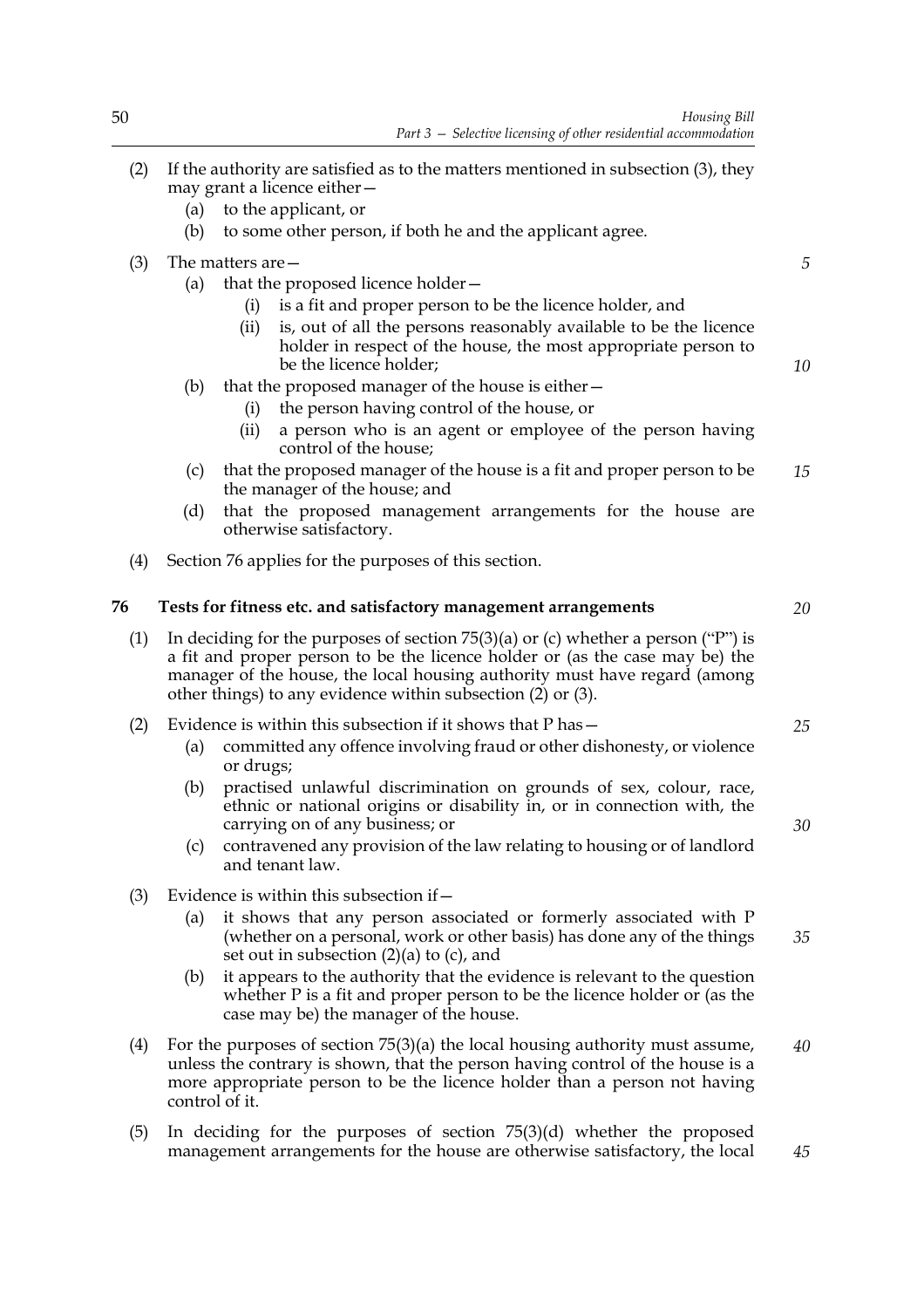housing authority must have regard (among other things) to the considerations mentioned in subsection (6).

- (6) The considerations are—
	- (a) whether any person proposed to be involved in the management of the house has a sufficient level of competence to be so involved;
	- (b) whether any person proposed to be involved in the management of the house (other than the manager) is a fit and proper person to be so involved; and
	- (c) whether any proposed management structures and funding arrangements are suitable.
- (7) Any reference in section  $75(3)(b)(i)$  or (ii) or subsection (4) above to a person having control of the house, or to being a person of any other description, includes a reference to a person who is proposing to have control of the house, or (as the case may be) to be a person of that description, at the time when the licence would come into force.

### **77 Licence conditions**

- (1) A licence may include such conditions as the local housing authority consider appropriate for regulating all or any of the following—
	- (a) the management, use and occupation of the house concerned, and
	- (b) its condition and contents.
- (2) Those conditions may, in particular, include (so far as appropriate in the circumstances)—
	- (a) conditions imposing restrictions or prohibitions on the use or occupation of particular parts of the house by persons occupying it;
	- (b) conditions requiring steps to be taken with a view to controlling relating to the behaviour of persons occupying or visiting the house;
	- (c) conditions requiring facilities and equipment to be made available in the house for the purpose of meeting standards prescribed for the purposes of this section by regulations made by the appropriate national authority;
	- (d) conditions requiring such facilities and equipment to be kept in repair and proper working order;
	- (e) conditions requiring, in the case of any works needed in order for any such facilities or equipment to be made available or to meet any such standards, that the works are carried out within such period or periods as may be specified in, or determined under, the licence.
- (3) A licence must include the conditions required by Schedule 4
- (4) As regards the relationship between the authority's power to impose conditions under this section and functions exercisable by them under or for the purposes of Part 1 ("Part 1 functions")—
	- (a) the authority must proceed on the basis that, in general, they should seek to identify, remove or reduce category 1 or category 2 hazards in the house by the exercise of Part 1 functions and not by means of licence conditions;
	- (b) this does not, however, prevent the authority from imposing licence conditions relating to the installation or maintenance of facilities or equipment within subsection (2)(c) above, even if the same result could be achieved by the exercise of Part 1 functions; *45*

*5*

*10*

*20*

*15*

*30*

*35*

*25*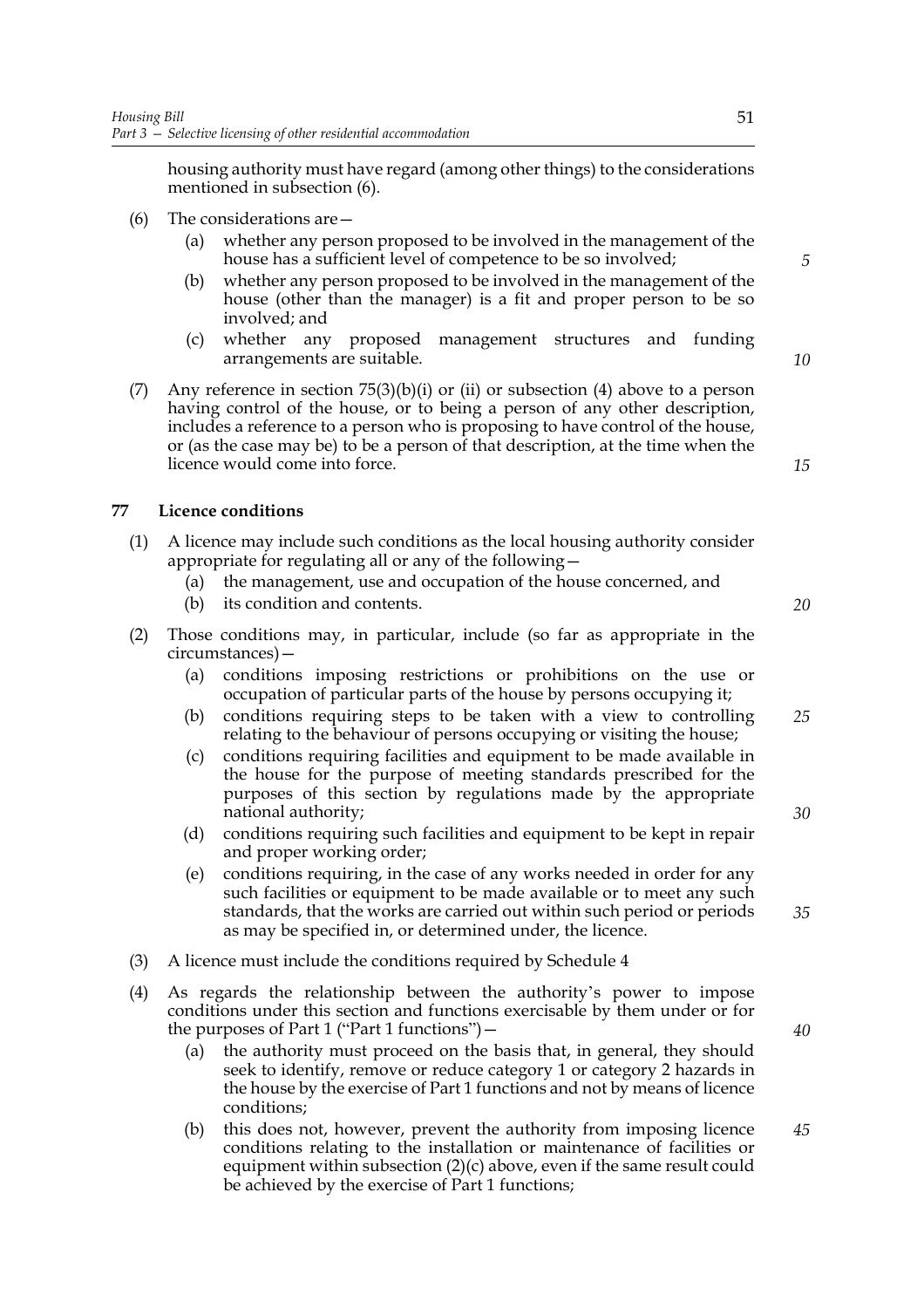- (c) the fact that licence conditions are imposed for a particular purpose that could be achieved by the exercise of Part 1 functions does not affect the way in which Part 1 functions can be subsequently exercised by the authority.
- (5) A licence may not include conditions imposing restrictions or obligations on a particular person other than the licence holder unless that person has consented to the imposition of the restrictions or obligations. *5*
- (6) A licence may not include conditions requiring (or intended to secure) any alteration in the terms of any tenancy or licence under which any person occupies the house.

### **78 Licences: general requirements and duration**

- (1) A licence may not relate to more than one Part 3 house.
- (2) A licence may be granted before the time when it is required by virtue of this Part but, if so, the licence cannot come into force until that time.
- (3) A licence—
	- (a) comes into force at the time that is specified in or determined under the licence for this purpose, and
	- (b) unless previously previously terminated by subsection (7) or revoked under section 80, continues in force for the period that is so specified or determined.
- (4) That period must not end more than 5 years after—
	- (a) the date on which the licence was granted, or
	- (b) if the licence was granted as mentioned in subsection (2), the date when the licence comes into force.
- (5) Subsection (3)(b) applies even if, at any time during that period, the house concerned subsequently ceases to be a Part 3 house. *25*
- (6) A licence may not be transferred to another person.
- (7) If the holder of the licence dies while the licence is in force, the licence ceases to be in force on his death.
- (8) However, during the period of 3 months beginning with the date of the licence holder's death, the house is to be treated for the purposes of this Part as if on that date a temporary exemption notice had been served in respect of the house under section 73. *30*
- (9) If, at any time during that period ("the initial period"), the personal representatives of the licence holder request the local housing authority to do so, the authority may serve on them a notice which, during the period of 3 months after the date on which the initial period ends, has the same effect as a temporary exemption notice under section 73. *35*
- (10) Subsections (6) to (8) of section 73 apply (with any necessary modifications) in relation to a decision by the authority not to serve such a notice as they apply in relation to a decision not to serve a temporary exemption notice. *40*

*15*

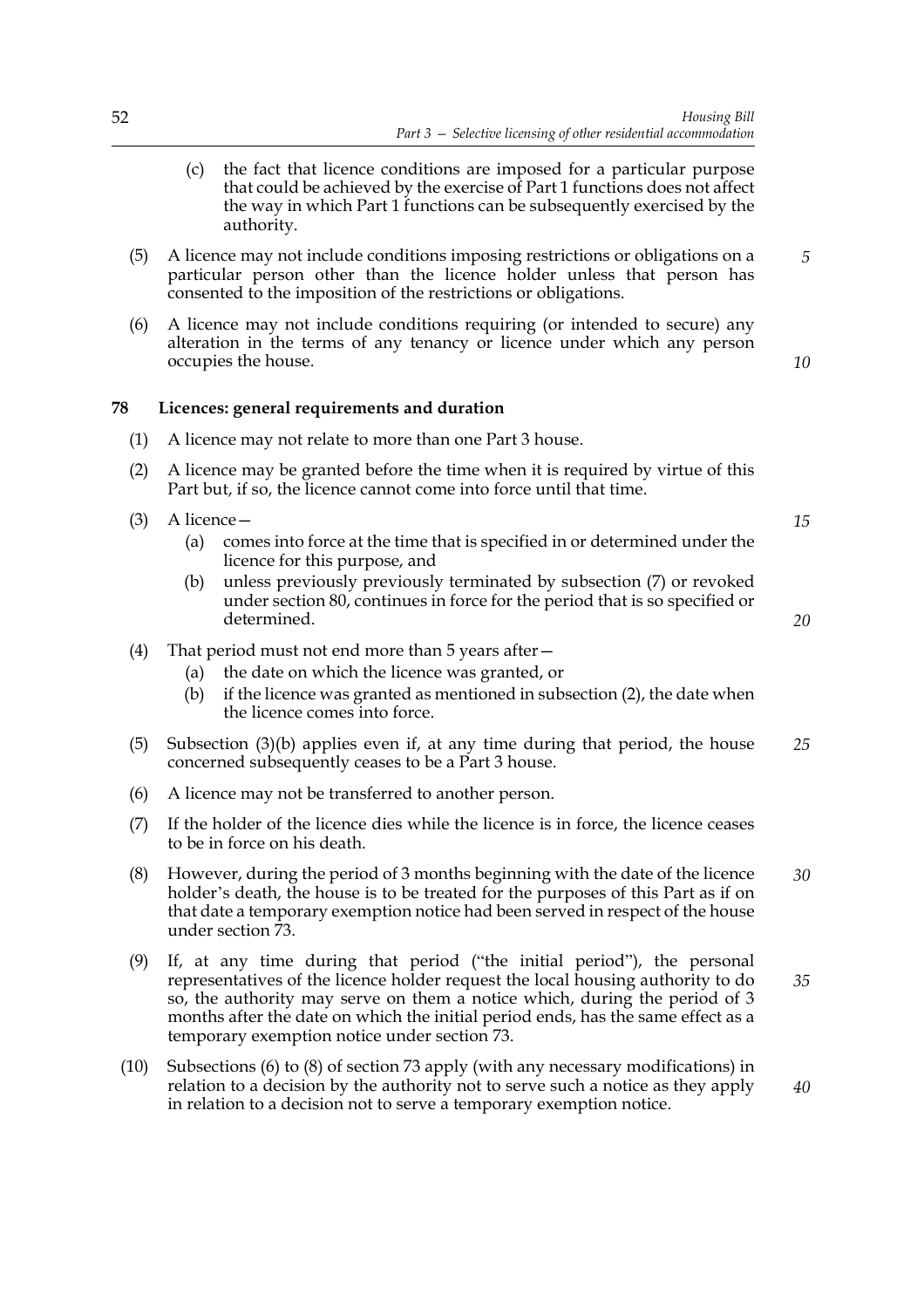### *Variation and revocation of licences*

### **79 Variation of licences**

- (1) The local housing authority may vary a licence—
	- (a) if they do so with the agreement of the licence holder, or
	- (b) if they consider that there has a change of circumstances since the time when the licence was granted.

For this purpose "change of circumstances" includes any discovery of new information.

(2) A variation made with the agreement of the licence holder takes effect at the time when it is made.

*10*

*20*

*5*

- (3) Otherwise, a variation does not come into force until such time, if any, as is the operative time for the purposes of this subsection under paragraph 35 of Schedule 5 (time when period for appealing expires without an appeal being made or when decision to vary is confirmed on appeal).
- (4) The power to vary a licence under this section is exercisable by the authority either— *15*
	- (a) on an application made by the licence holder or a relevant person, or
	- (b) on the authority's own initiative.
- (5) In subsection (4) "relevant person" means any person (other than the licence holder)—
	- (a) who has an estate or interest in the house concerned (but is not a tenant under a lease with an unexpired term of 3 years or less), or
	- (b) who is a person managing or having control of the house (and does not fall within paragraph (a)), or
	- (c) on whom any restriction or obligation is imposed by the licence in accordance with section 77(5). *25*

### **80 Revocation of licences**

- (1) The local housing authority may revoke a licence—
	- (a) if they do so with the agreement of the licence holder,
	- (b) in any of the cases mentioned in subsection (2) (circumstances relating to licence holder or other person), *30*
	- (c) in any of the cases mentioned in subsection (3) (circumstances relating to house concerned), or
	- (d) in any other circumstances prescribed by regulations made by the appropriate national authority.
- (2) The cases referred to in subsection  $(1)(b)$  are as follows
	- (a) where the authority consider that the licence holder or any other person has failed to comply with a condition of the licence;
	- (b) where the authority no longer consider that the licence holder is a fit and proper person to be the licence holder; and
	- (c) where the authority no longer consider that the management of the house is being carried on by persons who are in each case fit and proper persons to be involved in its management.
- (3) The cases referred to in subsection  $(1)(c)$  are as follows –

*40*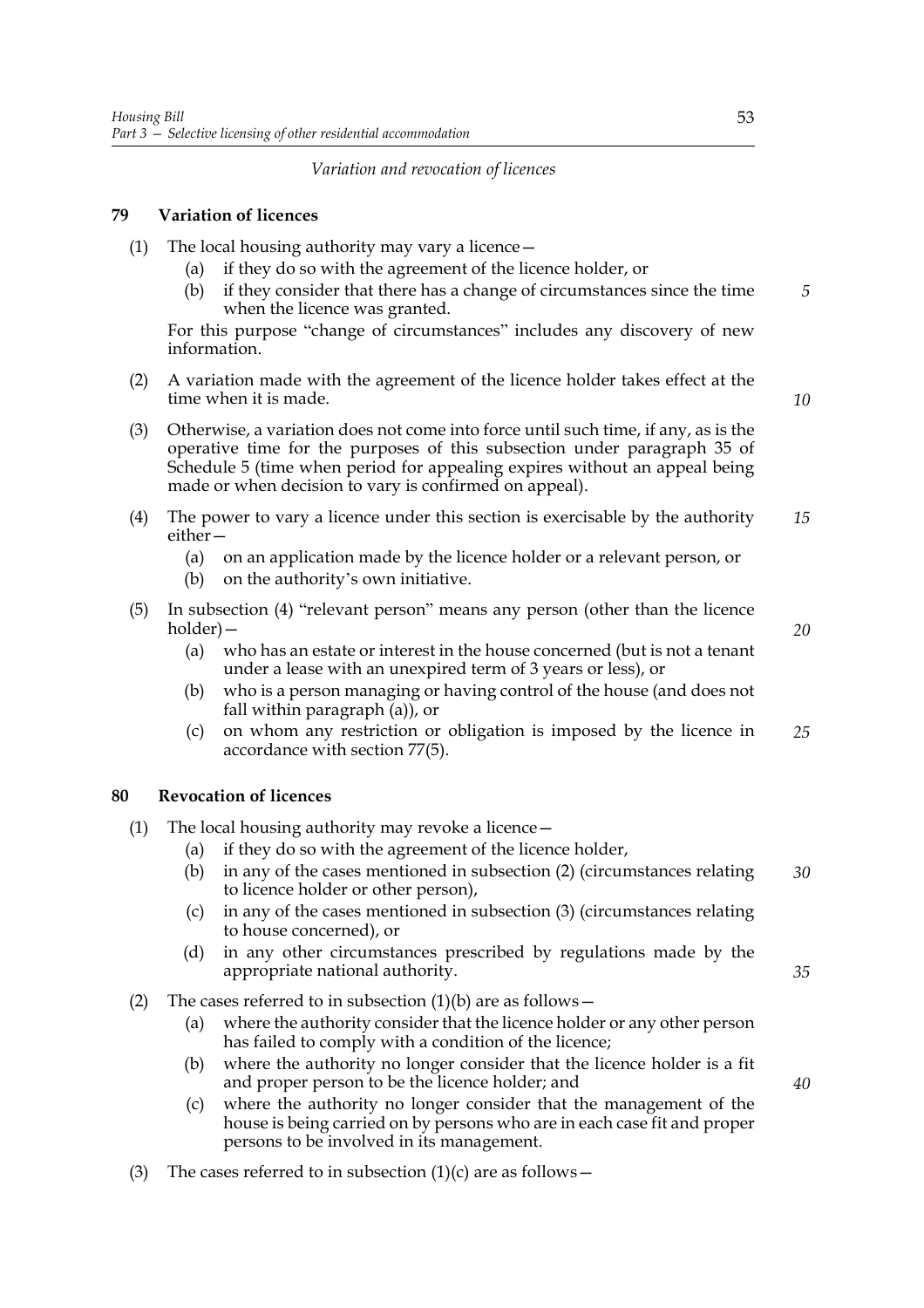- (a) where the house to which the licence relates ceases to be a Part 3 house;
- (b) where a licence has been granted under Part 2 in respect of the house;
	- (c) where the authority consider at any time that, were the licence to expire at that time, they would, for a particular reason relating to the structure of the house, refuse to grant a new licence to the licence holder on similar terms in respect of it.
- (4) A revocation made with the agreement of the licence holder takes effect at the time when it is made.
- (5) Otherwise, a revocation does not come into force until such time, if any, as is the operative time for the purposes of this subsection under paragraph 35 of Schedule 5 (time when period for appealing expires without an appeal being made or when decision to vary is confirmed on appeal). This is subject to subsection (6). *10*
- (6) A revocation made in a case within subsection (3)(b) cannot come into force before such time as would be the operative time for the purposes of subsection (5) under paragraph 35 of Schedule 5 on the assumption that paragraph 35 applied— *15*
	- (a) to an appeal against the Part 2 licence under paragraph 31 of the Schedule as it applies to an appeal under paragraph 32 of the Schedule, and
	- (b) to the period for appealing against the Part 2 licence mentioned in paragraph 33(1) of the Schedule as it applies to the period mentioned in paragraph 33(2) of the Schedule.
- (7) The power to revoke a licence under this section is exercisable by the authority either—
	- (a) on an application made by the licence holder or a relevant person, or
	- (b) on the authority's own initiative.
- (8) In subsection (7) "relevant person" means any person (other than the licence holder)—
	- (a) who has an estate or interest in the house concerned (but is not a tenant under a lease with an unexpired term of 3 years or less), or *30*
	- (b) who is a person managing or having control of the house (and does not fall within paragraph (a)), or
	- (c) on whom any restriction or obligation is imposed by the licence in accordance with section 77(5).

### *Procedure and appeals*

### **81 Procedural requirements and appeals against licence decisions**

Schedule 5 (which deals with procedural requirements relating to the grant, refusal, variation or revocation of licences and with appeals against licence decisions) has effect for the purposes of this Part.

*20*

*5*

*25*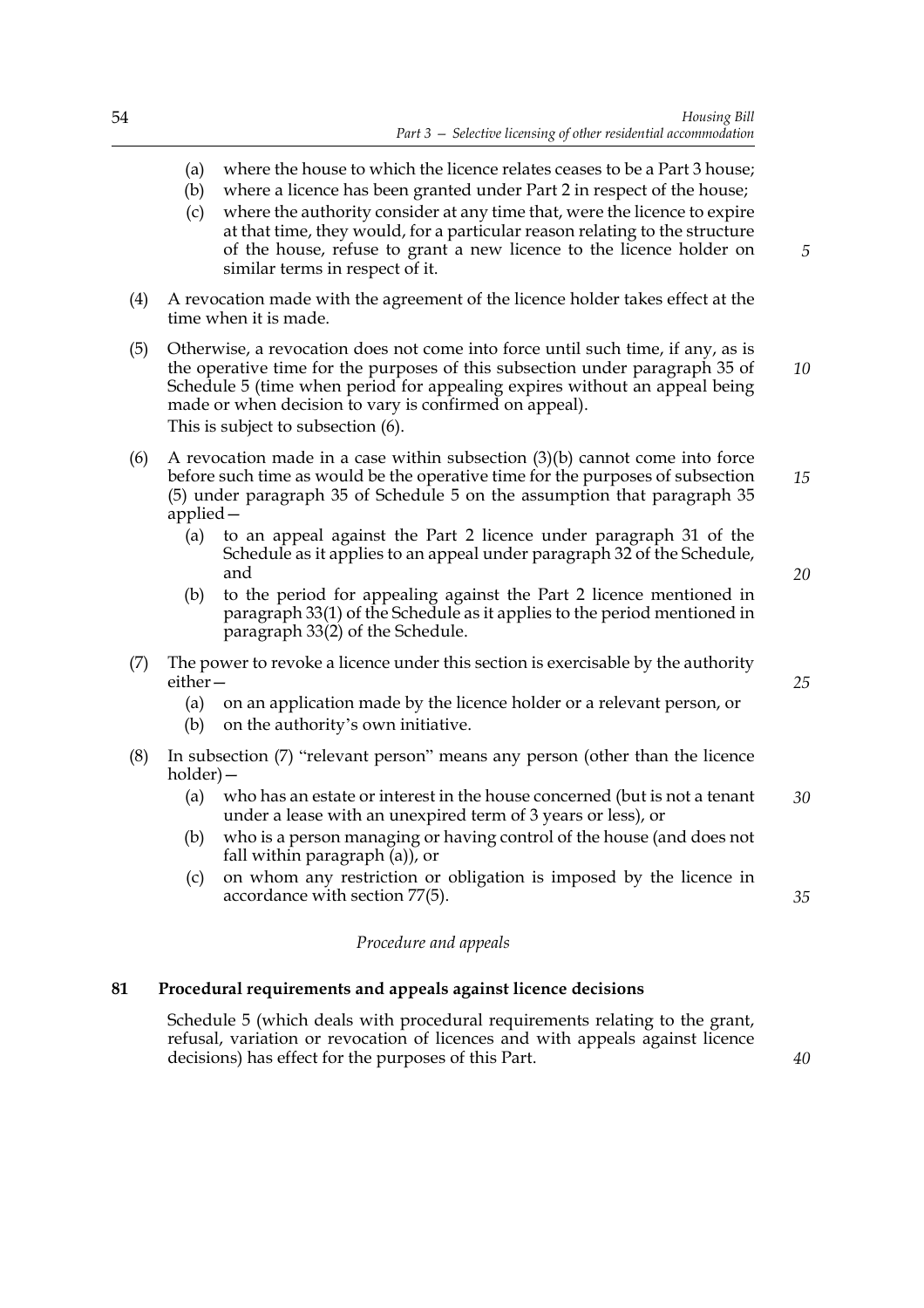# *Enforcement*

### **82 Offences in relation to licensing of houses under this Part**

- (1) A person commits an offence if he is a person having control of or managing a house which is required to be licensed under this Part (see section 72(1)) but is not so licensed.
- (2) A person commits an offence if  $-$ 
	- (a) he is a licence holder or a person on whom restrictions or obligations under a licence are imposed in accordance with section 77(5), and
	- (b) he fails to comply with any condition of the licence.
- (3) In proceedings against a person for an offence under subsection (1) it is a defence that, at the material time— *10*
	- (a) a notification had been duly given in respect of the house under section 51(1) or 73(1), or
	- (b) an application for a licence had been duly made in respect of the house under section 74,

and that notification or application was still effective (see subsection (7)).

- (4) In proceedings against a person for an offence under subsection (1) or (2) it is a defence that he had a reasonable excuse—
	- (a) for having control of or managing the house in the circumstances mentioned in subsection (1), or
	- (b) for failing to comply with the condition,

as the case may be.

- (5) A person who commits an offence under subsection (1) is liable on summary conviction to a fine not exceeding £20,000.
- (6) A person who commits an offence under subsection (2) is liable on summary conviction to a fine not exceeding level 5 on the standard scale. *25*
- (7) For the purposes of subsection (3) a notification or application is "effective" at a particular time if at that time it has not been withdrawn, and either—
	- (a) the authority have not decided whether to serve a temporary exemption notice, or (as the case may be) grant a licence, in pursuance of the notification or application, or *30*
	- (b) if they have decided not to do so, it is still possible for the person concerned to have that decision reversed on an appeal to a county court or to the Court of Appeal.

#### **83 Further sanctions relating to unlicensed Part 3 houses**

- (1) Subsection (2) applies to any period during which an offence is being committed under section 82(1) in respect of a house that is required to be licensed under this Part but is not so licensed.
- (2) In respect of any such period—
	- (a) no rent or licence fee that would (apart from this section) be payable by a person who occupies the house under a tenancy or licence is to be so payable, and
	- (b) no other compensation that would (apart from this section) be payable for use or occupation of the house is to be so payable.

*5*

*15*

*20*

*35*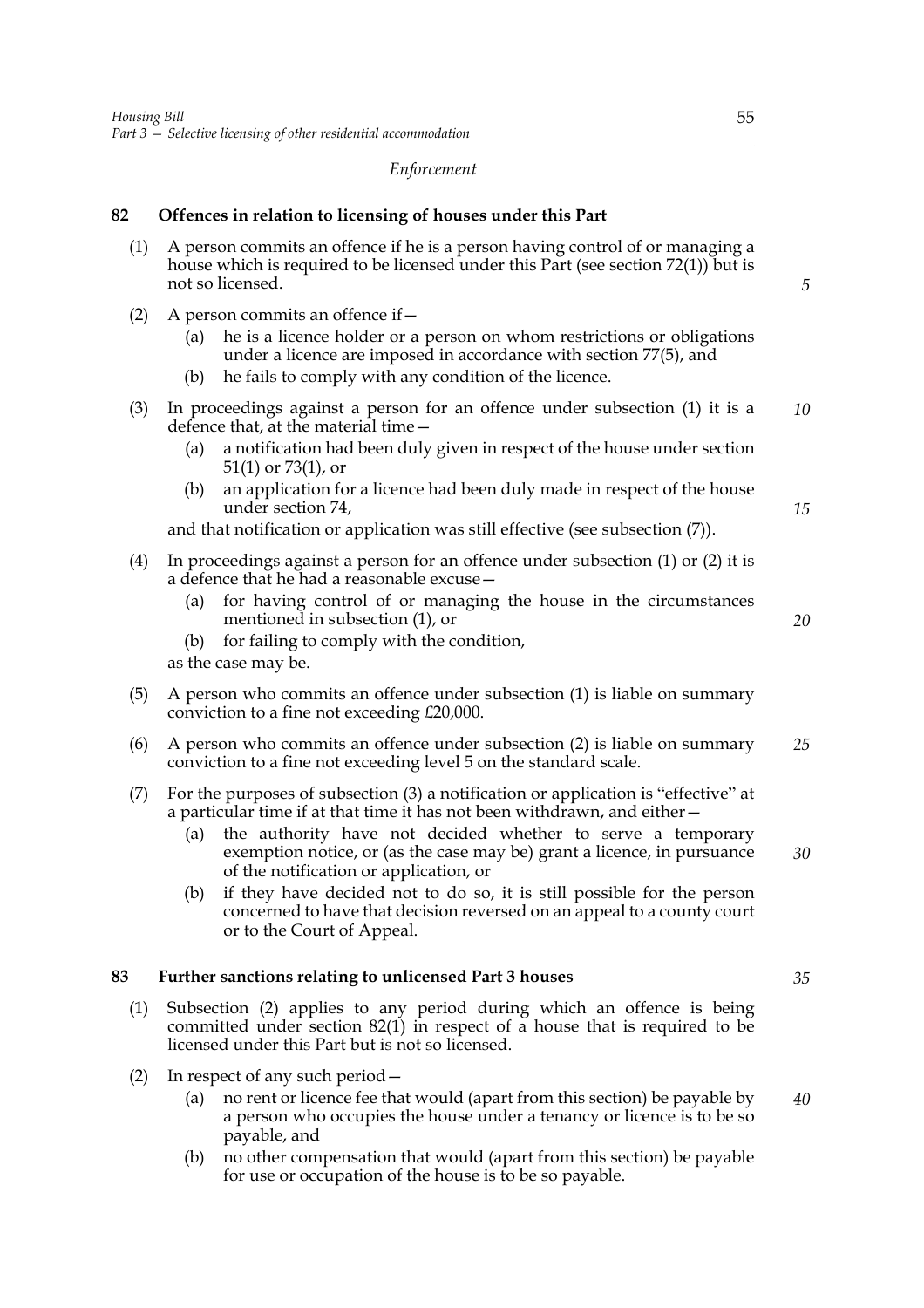- (3) Where any amount within subsection (2) is paid despite not being payable, the amount is recoverable by the person by whom it is paid.
- (4) Except to the extent provided by subsection (2), nothing in this Part affects the validity of any tenancy or licence under which a person occupies a Part 3 house during a period to which that subsection applies.
- (5) Subsection (2) does not affect the operation of any statutory provision relating to the protection of occupiers of premises that operates by reference to the amount of rent or other sums payable by them.

#### *Supplementary provisions*

### **84 Meaning of "house" etc.**

In this Part—

- "dwelling" means a building or part of a building occupied or intended to be occupied as a separate dwelling;
- "house" means a building or part of a building consisting of one or more dwellings;

and references to a house include (where the context permits) any yard, garden, outhouses and appurtenances belonging to, or usually enjoyed with, it (or any part of it).

#### **85 Index of defined expressions: Part 3**

The following table shows where expressions used in this Part are defined or otherwise explained. *20*

| Expression                          | Provision of this Act                           |    |
|-------------------------------------|-------------------------------------------------|----|
| Anti-social behaviour               | Section 46(5)                                   |    |
| Appropriate national authority      | Section $196(1)$                                |    |
| Category 1 hazard                   | Section $2(1)$                                  | 25 |
| Category 2 hazard                   | Section $2(1)$                                  |    |
| District of local housing authority | Section $196(6)$                                |    |
| Dwelling                            | Section 84                                      |    |
| House                               | Section 84                                      |    |
| Licence and licence holder          | Section 72(5)                                   | 30 |
| Licence (to occupy premises)        | Section 197(9)                                  |    |
| Local housing authority             | Section $196(2)$ to $(5)$                       |    |
| Occupier (and related expressions)  | Section 197(6)                                  |    |
| Part 3 house                        | Section 72(5), together<br>with section $66(2)$ | 35 |

*5*

*15*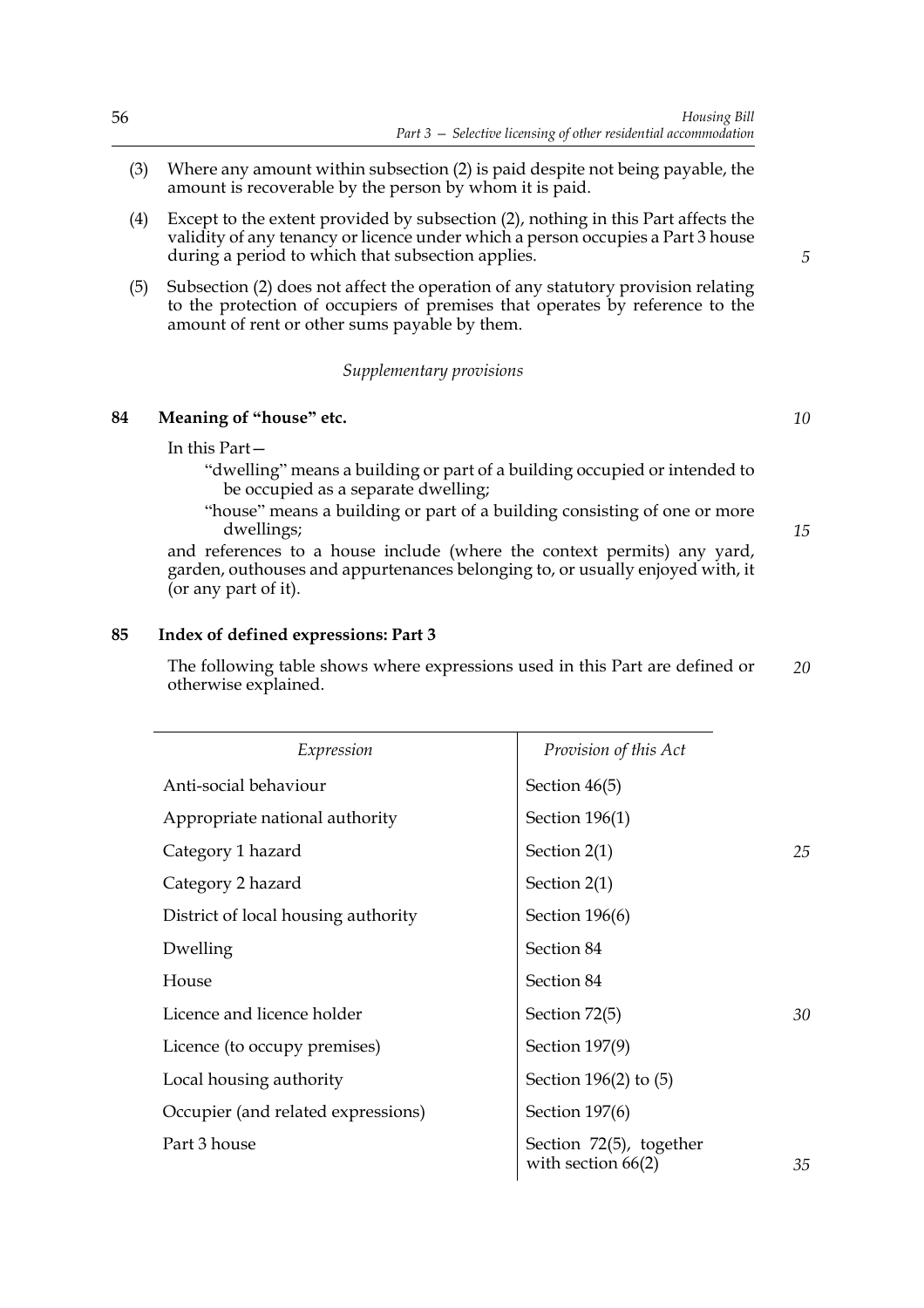| Expression                       | Provision of this Act                                    |
|----------------------------------|----------------------------------------------------------|
| Person having control            | Section 198(1) and (2)<br>(and see also section<br>76(7) |
| Person having estate or interest | Section 197(8)                                           |
| Person managing                  | Section 198(3)                                           |
| Person involved in management    | Section 198(5)                                           |
| Tenant                           | Section $197(1)$ to $(5)$                                |

# **PART 4**

ADDITIONAL CONTROL PROVISIONS IN RELATION TO RESIDENTIAL ACCOMMODATION *10*

# *Introductory*

# **86 Interim and final management orders: introductory**

| (1) | Sections 87 to 112 deal with the making by a local housing authority of $-$<br>an interim management order (see section 87), or<br>(a)<br>a final management order (see section 97),<br>(b)<br>in respect of an HMO or a Part 3 house.                                                                                                                               | 15 |
|-----|----------------------------------------------------------------------------------------------------------------------------------------------------------------------------------------------------------------------------------------------------------------------------------------------------------------------------------------------------------------------|----|
| (2) | Section 88 deals with the making of an interim management order in respect of<br>a house to which that section applies.                                                                                                                                                                                                                                              |    |
| (3) | An interim management order is an order (expiring not more than 12 months<br>after it is made) which is made for the purpose of securing that the following<br>steps are taken in relation to the house-<br>any immediate steps which the authority consider necessary to protect<br>(a)<br>the health, safety or welfare of persons occupying the house, or persons | 20 |
|     | occupying or having an estate or interest in any premises in the vicinity,<br>and                                                                                                                                                                                                                                                                                    | 25 |
|     | any other steps which the authority think appropriate with a view to<br>(b)<br>the proper management of the house pending the grant of a licence<br>under Part $2$ or $3$ in respect of the house or the making of a final<br>management order in respect of it (or, if appropriate, the revocation of<br>the interim management order).                             | 30 |
| (4) | A final management order is an order (expiring not more than 5 years after it<br>is made) which is made for the purpose of securing the proper management of<br>the house on a long-term basis in accordance with a management scheme<br>contained in the order.                                                                                                     |    |
| (5) | The appropriate national authority may by regulations provide for $-$<br>any provision of this Part, or<br>(a)<br>section $198(1)$ or (2) (in its operation for the purposes of any such<br>(b)<br>provision),                                                                                                                                                       | 35 |
|     | to have effect in relation to a section 193 HMO with such modifications as are<br>prescribed by the regulations.                                                                                                                                                                                                                                                     | 40 |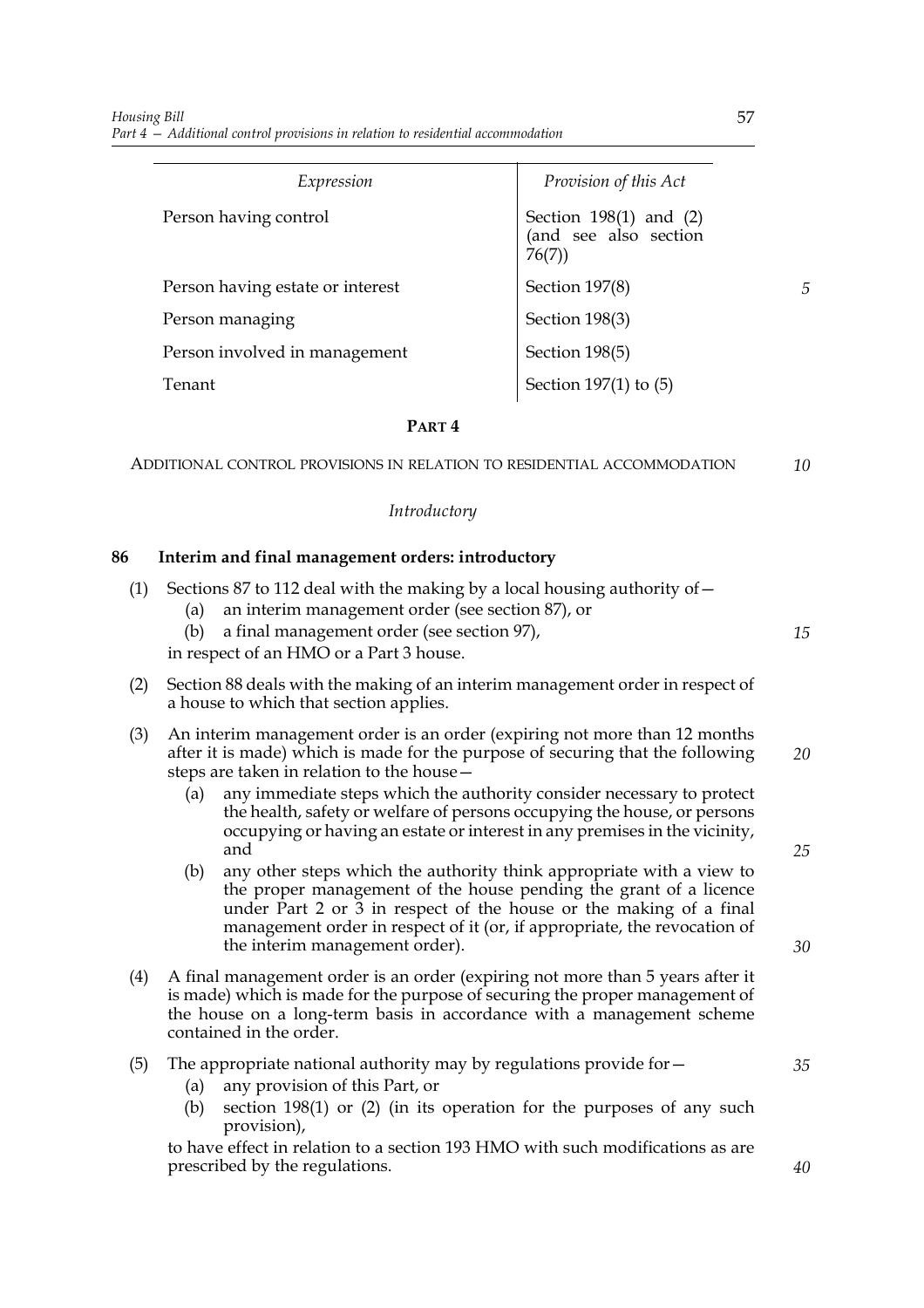A "section 193 HMO" is an HMO which is a converted block of flats to which section 193 applies.

- (6) In this Part—
	- "HMO" means a house in multiple occupation as defined by sections 191 to 195,

"Part 3 house" means a house to which Part 3 of this Act applies (see section 66(2)),

and any reference to an HMO or Part 3 house includes (where the context permits) a reference to any yard, garden, outhouses and appurtenances belonging to, or usually enjoyed with, it (or any part of it).

- (7) In this Part any reference to "the house", in relation to an interim or final management order (other than an order under section 87(7)), is a reference to the HMO or Part 3 house to which the order relates.
- (8) Subsection (7) has effect subject to sections 87(8) and 97(7) (exclusion of part occupied by resident landlord).

*Interim management orders: making and operation of orders*

# **87 Making of interim management orders**

- (1) A local housing authority—
	- (a) are under a duty to make an interim management order in respect of a house in a case within subsection (2) or (3), and
	- (b) have power to make an interim management order in respect of a house in a case within subsection (4) or (7).
- (2) The authority must make an interim management order in respect of a house  $if -$ 
	- (a) it is an HMO or a Part 3 house which is required to be licensed under Part 2 or Part 3 (see section 50(1) or 72(1)) but is not so licensed, and *25*
	- (b) they consider either—
		- (i) that there is no reasonable prospect of its being so licensed in the near future, or
		- (ii) that the health and safety condition is satisfied (see section 89). *30*
- (3) The authority must make an interim management order in respect of a house  $if -$ 
	- (a) it is an HMO or a Part 3 house which is required to be licensed under Part 2 or Part 3 and is so licensed,
	- (b) they have revoked the licence concerned but the revocation is not yet in force, and *35*
	- (c) they consider either—
		- (i) that, on the revocation coming into force, there will be no reasonable prospect of the house being so licensed in the near future, or
		- (ii) that, on the revocation coming into force, the health and safety condition will be satisfied (see section 89).
- (4) The authority may make an interim management order in respect of a house  $if -$

*5*

*15*

*10*

*20*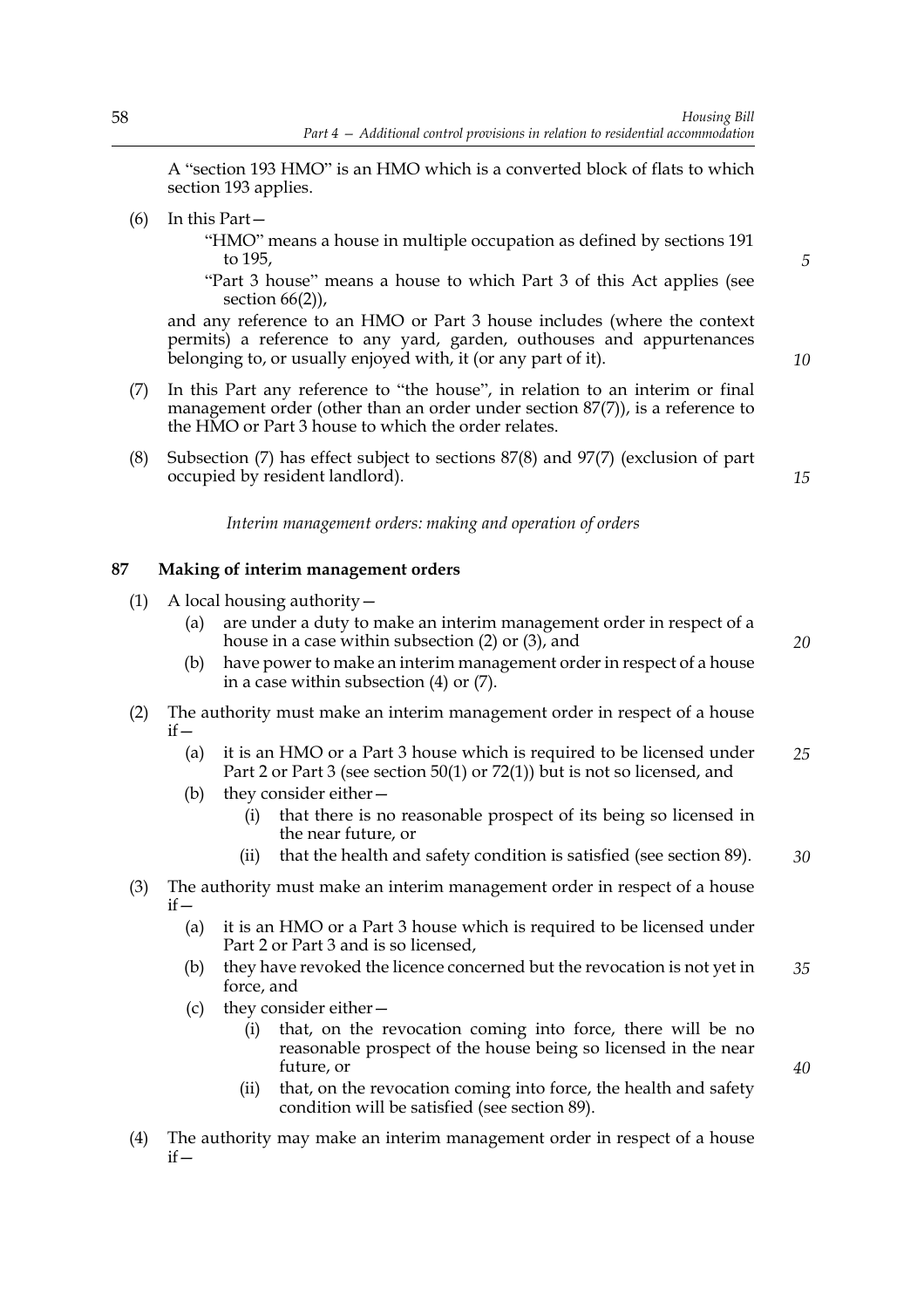- (a) it is an HMO other than one that is required to be licensed under Part 2, and
- (b) on an application by the authority to a county court, the court by order authorises them to make such an order;

and the authority may make such an order despite any pending appeal against the order of the county court (but this is without prejudice to any order that may be made by the court to which any such appeal is brought).

- (5) The court may only authorise the authority to make an interim management order under subsection (4) if it considers that the health and safety condition is satisfied (see section 89).
- (6) In determining whether to authorise the authority to make an interim management order in respect of an HMO under subsection (4), the court must have regard to the extent to which any applicable code of practice approved under section 171 has been complied with in respect of the HMO in the past.
- (7) The authority may make an interim management order in respect of a house  $if -$ *15*
	- (a) it is a house to which section 88 (special interim management orders) applies, and
	- (b) on an application by the authority to a county court, the court by order authorises them to make such an order;

and the authority may make such an order despite any pending appeal against the order of the county court (but this is without prejudice to any order that may be made by the court to which any such appeal is brought).

Subsections (2) to (6) of section 88 apply in relation to the power of the court under this subsection.

(8) The authority may make an interim management order which is expressed not to apply to a part of the house that is occupied by a person who has an estate or interest in the whole of the house.

In relation to such an order, a reference in this Part to "the house" does not include the part so excluded (unless the context requires otherwise, such as where the reference is to the house as an HMO or a Part 3 house). *30*

- (9) Nothing in this section requires or authorises the making of an interim management order in respect of a house if—
	- (a) a interim management order has been previously made in respect of it, and
	- (b) the authority have not exercised any relevant function in respect of the house at any time after the making of the interim management order.
- (10) In subsection (9) "relevant function" means the function of  $-$ 
	- (a) granting a licence under Part 2 or 3,
	- (b) serving a temporary exemption notice under section 51 or section 73, or *40*
	- (c) making a final management order under section 97.

### **88 Special interim management orders**

- (1) This section applies to a house if the whole of it is occupied either—
	- (a) under a single tenancy or licence that is not an exempt tenancy or licence under section 66(3) or (4), or

*5*

*10*

*20*

*35*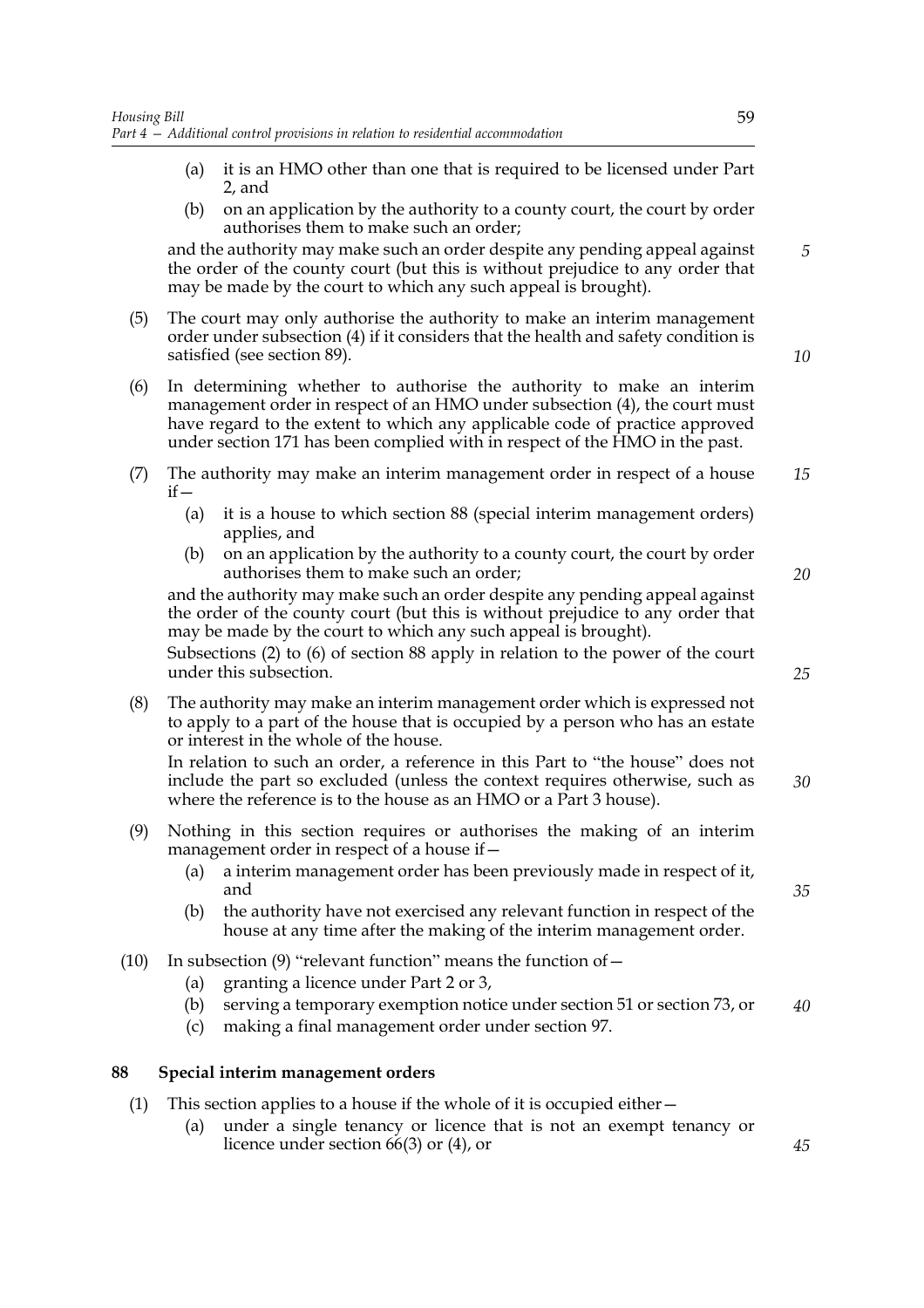- (b) under two or more tenancies or licences in respect of different dwellings contained in it, none of which is an exempt tenancy or licence under section 66(3) or (4).
- (2) The court may only authorise the authority to make an interim management order in respect of such a house under section 87(7) if it considers that both of the following conditions are satisfied.
- (3) The first condition is that the circumstances relating to the house fall within any category of circumstances prescribed for the purposes of this subsection by an order under subsection (5).
- (4) The second condition is that the making of the order is necessary for the purpose of protecting the health, safety or welfare of persons occupying, visiting or otherwise engaging in lawful activities in the locality of the house. *10*
- (5) The appropriate national authority may by order—
	- (a) prescribe categories of circumstances for the purposes of subsection (3),
	- (b) provide for any of the provisions of this Act to apply in relation to houses to which this section applies, or interim management orders made in respect of them, with any modifications specified in the order. *15*
- (6) The categories prescribed by an order under subsection (5) are to reflect one or more of the following—
	- (a) the first or second set of general conditions mentioned in subsection (3) or (6) of section 67, or *20*
	- (b) any additional set of conditions specified under subsection (7) of that section,

but (in each case) with such modifications as the appropriate national authority considers appropriate to adapt them to the circumstances of a single house.

- (7) In this section "house" has the same meaning as in Part 3 (see section 84).
- (8) In this Part—
	- (a) any reference to "the house", in relation to an interim management order under section 87(7), is a reference to the house to which the order relates, and
	- (b) any such reference includes (where the context permits) a reference to any yard, garden, outhouses and appurtenances belonging to, or usually enjoyed with, it (or any part of it).

### **89 The health and safety condition**

- (1) This section explains what "the health and safety condition" is for the purposes of section 87. *35*
- (2) The health and safety condition is that the making of an interim management order is necessary for the purpose of protecting the health, safety or welfare of persons occupying the house, or persons occupying or having an estate or interest in any premises in the vicinity.
- (3) A threat to evict persons occupying a house in order to avoid the house being required to be licensed under Part 2 may constitute a threat to the welfare of those persons for the purposes of subsection (2). This does not affect the generality of that subsection.

*25*

*5*

*30*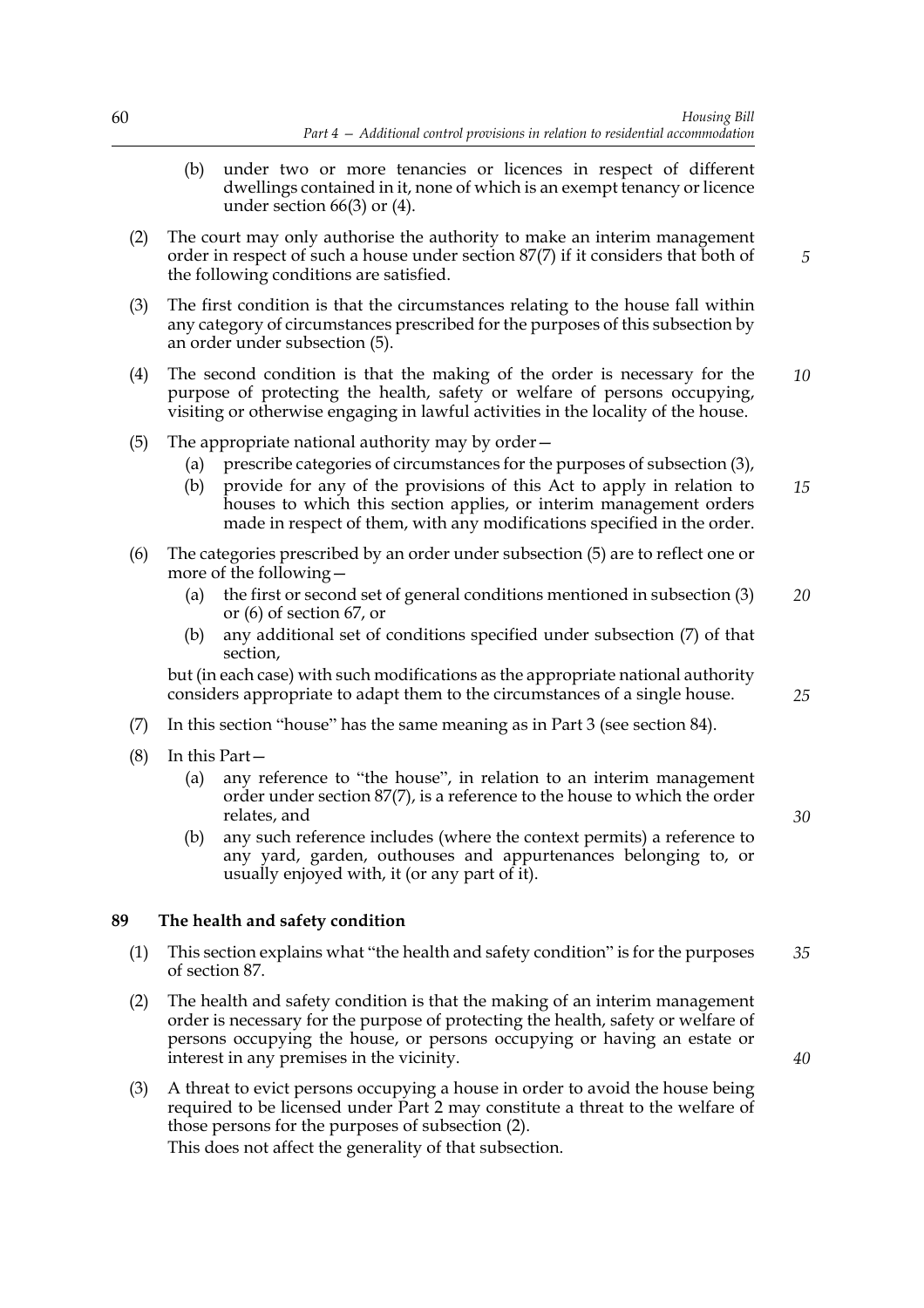- (4) The health and safety condition is not to be regarded as satisfied for the purposes of section  $87(2)(b)(ii)$  or  $(3)(c)(ii)$  where both of the conditions in subsections (5) and (6) are satisfied.
- (5) The first condition is that the local housing authority either—
	- (a) (in a case within section  $87(2)(b)(ii)$ ) are required by section 5 (general duty to take enforcement action in respect of category 1 hazards) to take a course of action within subsection (2) of that section in relation to the house, or
	- (b) (in a case within section  $87(3)(c)(ii)$ ) consider that on the revocation coming into force they will be required to take such a course of action.
- (6) The second condition is that the local housing authority consider that the health, safety or welfare of the persons in question would be adequately protected by taking that course of action.

## **90 Operation of interim management orders**

- (1) This section deals with the time when an interim management order comes into force or ceases to have effect. *15*
- (2) The order comes into force when it is made, unless it is made under section 87(3).
- (3) If the order is made under section 87(3), it comes into force when the revocation of the licence comes into force.

*20*

*25*

*40*

*5*

- (4) The order ceases to have effect at the end of the period of 12 months beginning with the date on which it is made, unless it ceases to have effect at some other time as mentioned below.
- (5) If the order provides that it is to cease to have effect on a date falling before the end of that period, it accordingly ceases to have effect on that date.
- (6) If the order is made under section  $87(3)$ 
	- (a) it must include a provision for determining the date on which it will cease to have effect, and
	- (b) it accordingly ceases to have effect on the date so determined.
- (7) That date must be no later than 12 months after the date on which the order comes into force. *30*
- (8) Subsections (9) and (10) apply where  $-$ 
	- (a) a final management order ("the FMO") has been made under section 97 so as to replace the order ("the IMO"), but
	- (b) the FMO has not come into force because of an appeal to a county court under paragraph 24 of Schedule 6 against the making of the FMO. *35*
- $(9)$  If
	- (a) the house would (but for the IMO being in force) be required to be licensed under Part 2 or 3 of this Act (see section 50(1) or 72(1)), and
	- (b) the date on which—
		- (i) the FMO,
		- (ii) any licence under Part 2 or 3, or
		- (iii) another interim management order,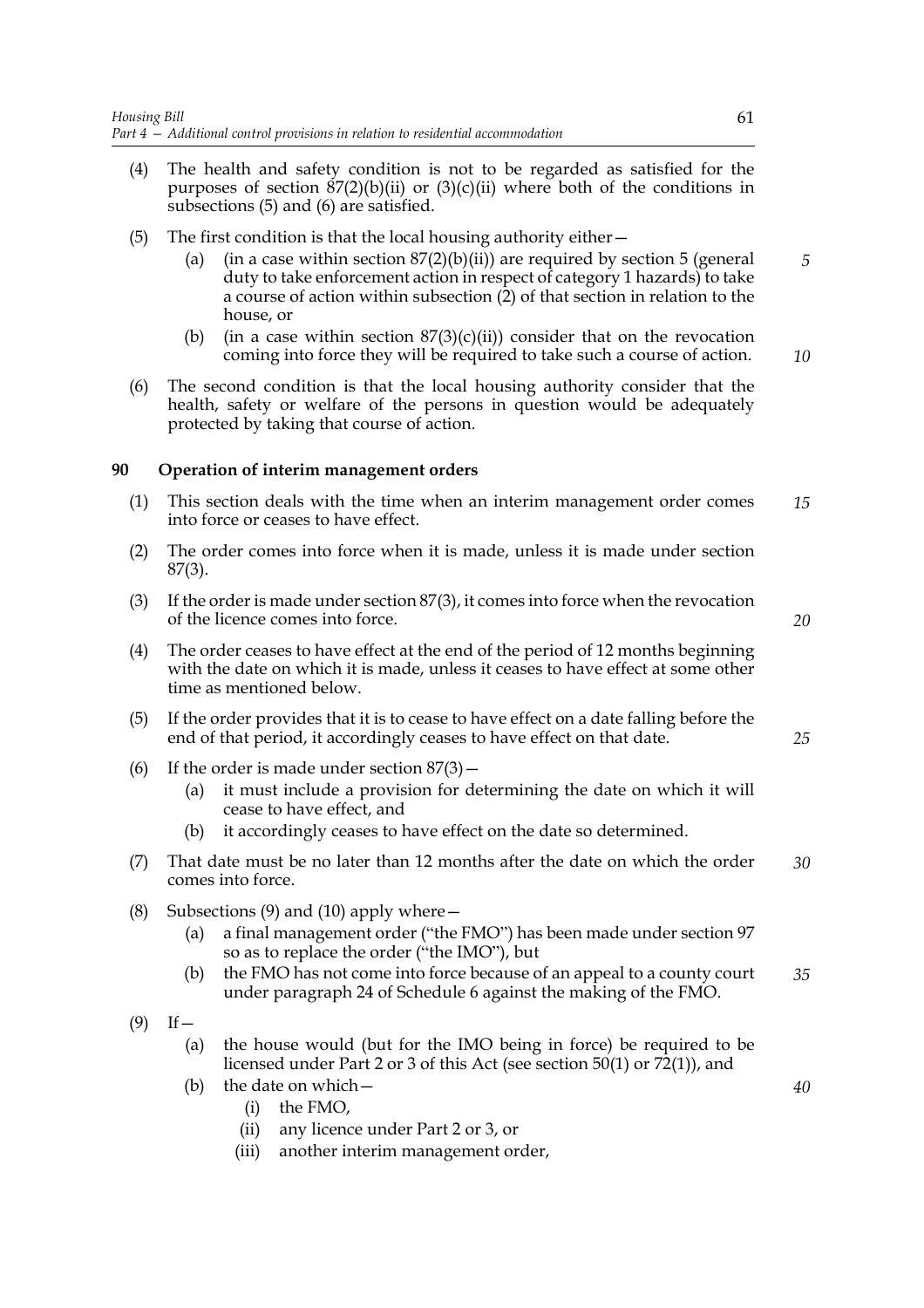comes into force in relation to the house (or part of it) following the disposal of the appeal is later than the date on which the IMO would cease to have effect apart from this subsection,

the IMO continues in force until that later date.

- $(10)$  If
	- (a) the house is an HMO other than one to which Part 2 of this Act applies, and
	- (b) on the application of the authority, the county court makes an order providing for the IMO to continue in force, pending the disposal of the appeal, until a date later than that on which the IMO would cease to have effect apart from this subsection,

the IMO accordingly continues in force until that later date.

(11) This section has effect subject to sections 95 and 96 (variation or revocation of orders by authority) and to the power of revocation exercisable by the court on an appeal made under paragraph 24 or 28 of Schedule 6.

# **91 Local housing authority's duties once interim management order in force**

- (1) A local housing authority who have made an interim management order in respect of a house must comply with the following provisions as soon as practicable after the order has come into force.
- (2) The authority must first take any immediate steps which they consider to be necessary for the purpose of protecting the health, safety or welfare of persons occupying the house, or persons occupying or having an estate or interest in any premises in the vicinity. *20*
- (3) The authority must also take such other steps as they consider appropriate with a view to the proper management of the house pending -
	- (a) the grant of a licence or the making of a final management order in respect of the house as mentioned in subsection (4) or (5), or
	- (b) the revocation of the interim management order as mentioned in subsection (5).
- (4) If the house would (but for the order being in force) be required to be licensed under Part 2 or 3 of this Act (see section 50(1) or  $72(1)$ ), the authority must, after considering all the circumstances of the case, decide to take one of the following courses of action— *30*
	- (a) to grant a licence under that Part in respect of the house, or
	- (b) to make a final management order in respect of it under section 97(1). *35*
- (5) If the house is an HMO other than one to which Part 2 of this Act applies, the authority must, after considering all the circumstances of the case, decide to take one of the following courses of action—
	- (a) to make a final management order in respect of the house under section 97(3), or
	- (b) to revoke the order under section 96 without taking any further action.
- (6) In the following provisions, namely  $-$ 
	- (a) subsections (3) and (4), and
	- (b) section 86(3)(b),

the reference to the grant of a licence under Part 2 or 3 in respect of the house includes a reference to serving a temporary exemption notice under section 51 *45*

*5*

*10*

*15*

*25*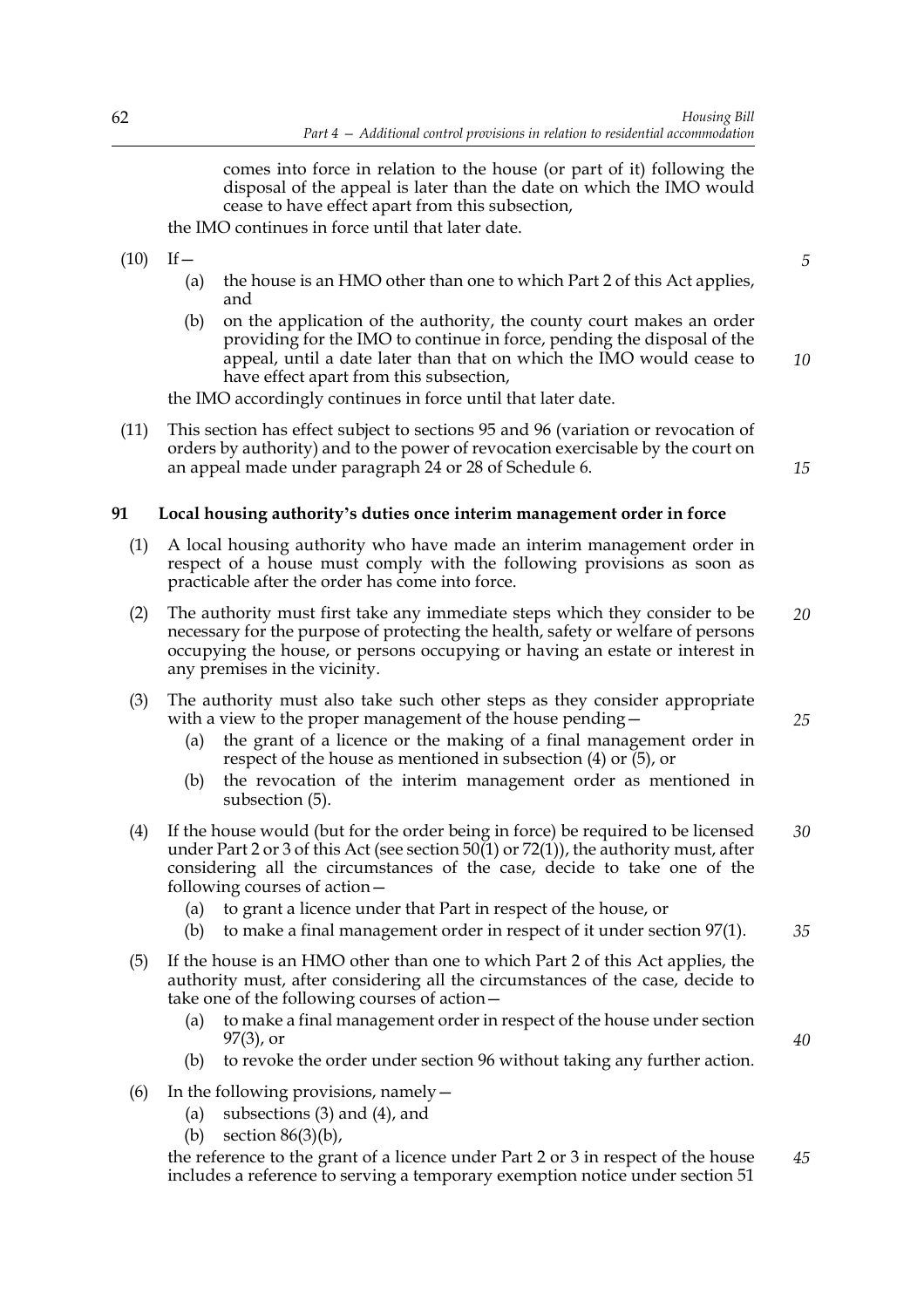or section 73 in respect of it (whether or not a notification is given under subsection (1) of that section).

(7) For the avoidance of doubt, the authority's duty under subsection (3) includes taking such steps as are necessary to ensure that, while the order is in force, reasonable provision is made for insurance of the house against destruction or damage by fire or other causes.

# **92 General effect of interim management orders**

- (1) This section applies while an interim management order is in force in relation to a house.
- (2) The rights and powers conferred by subsection (3) are exercisable by the authority in performing their duties under section 91(1) to (3) in respect of the house. *10*
- (3) The authority—
	- (a) have the right to possession of the house (subject to the rights of existing occupiers preserved by section 106(2));
	- (b) have the right to do (and authorise a manager or other person to do) in relation to the house anything which a person having an estate or interest in the house would (but for the order) be entitled to do;
	- (c) may create one or more of the following—
		- (i) an interest in the house which, as far as possible, has all the incidents of a leasehold, or *20*
		- (ii) a right in the nature of a licence to occupy part of the house.
- (4) But the authority may not under subsection  $(3)(c)$  create any interest or right in the nature of a lease or licence unless consent in writing has been given by the person who (but for the order) would have power to create the lease or licence in question. *25*
- (5) The authority—
	- (a) do not under this section acquire any estate or interest in the house, and
	- (b) accordingly are not entitled by virtue of this section to sell, lease, charge or make any other disposition of any such estate or interest;

but, where the immediate landlord of the house or part of it (within the meaning of section 93) is a lessee under a lease of the house or part, the authority is to be treated (subject to paragraph (a)) as if they were the lessee instead.

- (6) Any enactment or rule of law relating to landlords and tenants or leases applies in relation to— *35*
	- (a) an interest created by the authority under subsection  $(3)(c)$ ,
	- (b) a lease in relation to which the authority are to be treated as the lessee under subsection (5), or
	- a lease to which the authority become a party under section 106(3),

as if the authority were the legal owner of the premises (but this is subject to section 106(5) to (7)).

- (7) None of the following, namely—
	- (a) the authority, or
	- (b) any person authorised under subsection (3)(b)

*45*

*40*

*15*

*5*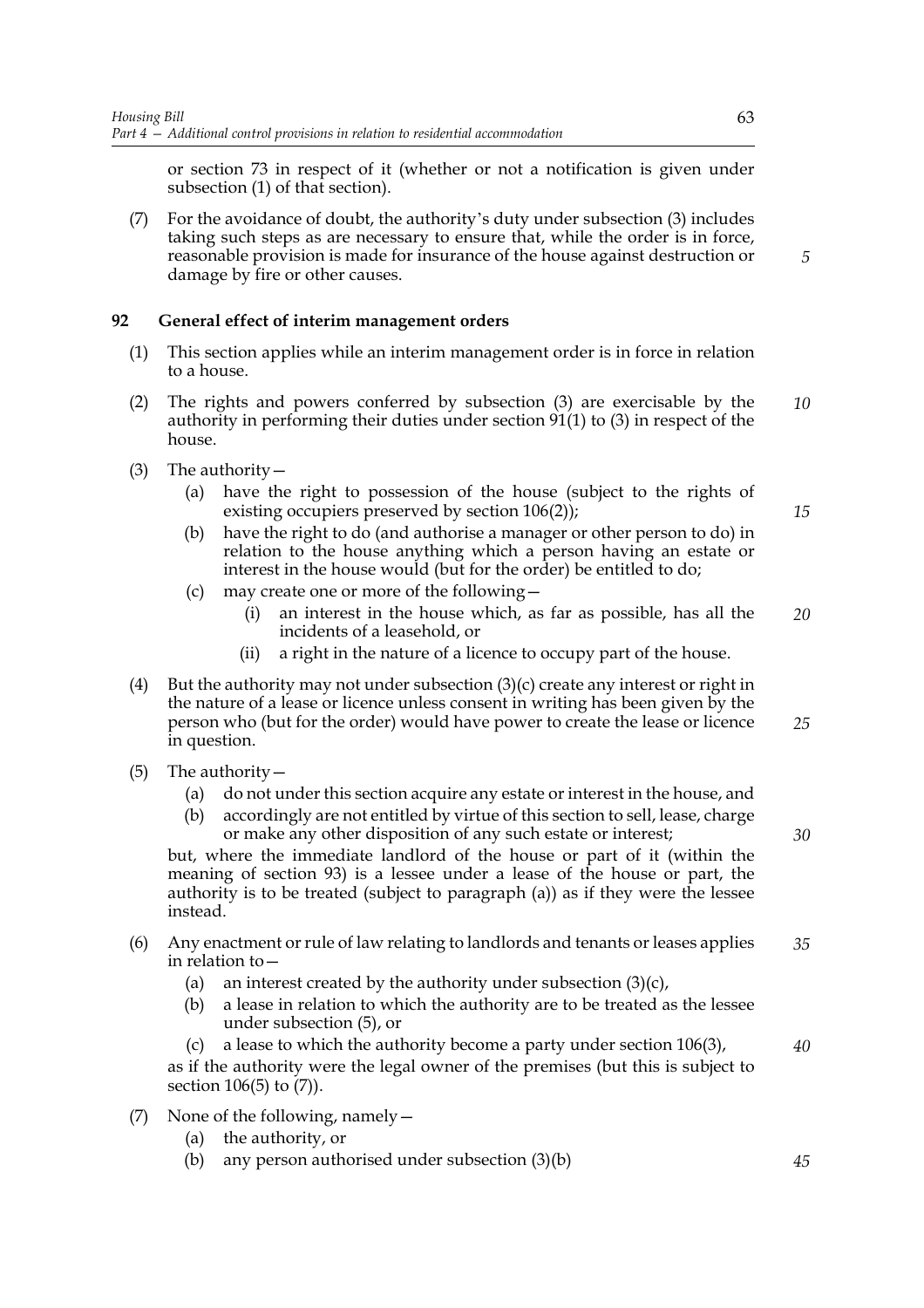is liable to any person having an estate or interest in the house for anything done or omitted to be done in the performance (or intended performance) of the authority's duties under section 91(1) to (3) unless the act or omission is due to the negligence of the authority or any such person.

- (8) References in any enactment to housing accommodation provided or managed by a local housing authority do not include a house in relation to which an interim management order is in force. *5*
- (9) An interim management order which has come into force is a local land charge.
- (10) In this section "enactment" includes an enactment comprised in subordinate legislation (within the meaning of the Interpretation Act 1978 (c. 30)). *10*

## **93 General effect of interim management orders: immediate landlords, mortgagees etc.**

- (1) This section applies in relation to—
	- (a) immediate landlords, and
	- (b) other persons with an estate or interest in the house,

while an interim management order is in force in relation to a house.

- (2) A person who is an immediate landlord of the house or a part of it  $-$ 
	- (a) is not entitled to receive—
		- (i) any rents or other payments from persons occupying the house or part which are payable to the local housing authority by virtue of section 106(3), or *20*
		- (ii) any rents or other payments from persons occupying the house or part which are payable to the authority by virtue of any interest or right created by them under section 92(3)(c),
	- (b) may not exercise any rights or powers with respect to the management of the house or part; and *25*
	- (c) may not create any of the following—
		- (i) any leasehold interest in the house or part (other than a lease of a reversion), or
		- (ii) any licence or other right to occupy it.
- (3) However (subject to subsection  $(2)(c)$ ) nothing in section 92 or this section affects the ability of a person having an estate or interest in the house to make any disposition of that estate or interest.
- (4) Nothing in section 92 or this section affects—
	- (a) the validity of any mortgage relating to the house or any rights or remedies available to the mortgagee under such a mortgage, or *35*
	- (b) the validity of any lease of the house or part of it under which the immediate landlord is a lessee, or any superior lease, or (subject to section 92(5)) any rights or remedies available to the lessor under such a lease;

and in proceedings for the enforcement of any such rights or remedies the court may make such order as it thinks fit as regards the operation of the interim management order (including an order quashing it).

- (5) For the purposes of this Part, as it applies in relation to an interim management order, a person is an "immediate landlord" of the house or a part of it if  $-$ 
	- (a) he is an owner or lessee of the house or part, and

*40*

*45*

*30*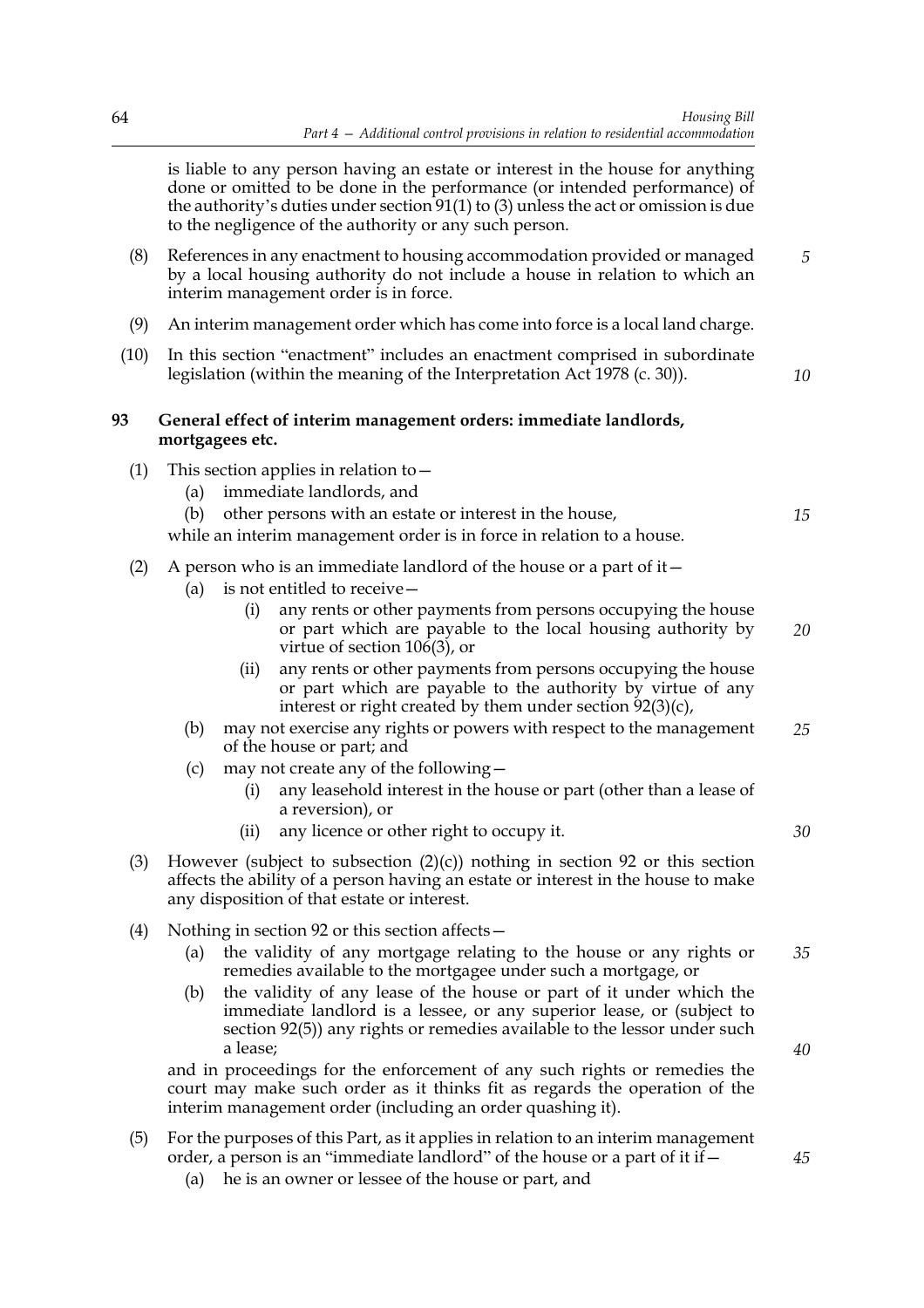- (b) (but for the order) he would be entitled to receive the rents or other payments from persons occupying the house or part which are payable to the local housing authority by virtue of section 106(3).
- (6) For the purposes of this Part "mortgage" includes a charge or lien, and "mortgagee" is to be read accordingly.

## **94 Financial arrangements while order is in force**

- (1) This section applies to relevant expenditure of a local housing authority who have made an interim management order.
- (2) "Relevant expenditure" means expenditure reasonably incurred by the authority in connection with performing their duties under section 91(1) to (3) in respect of the house (including any premiums paid for insurance of the premises).
- (3) Rent or other payments which the authority have collected or recovered, by virtue of this Part, from persons occupying the house may be used by the authority to meet relevant expenditure.
- (4) The authority must pay to such relevant landlord, or to such relevant landlords in such proportions, as they consider appropriate—
	- (a) any amount of rent or other payments collected or recovered as mentioned in subsection (3) that remains after deductions to meet relevant expenditure, and
	- (b) (where appropriate) interest on that amount at a reasonable rate fixed by the authority,

and such payments are to be made at such intervals as the authority consider appropriate.

- (5) The authority must—
	- (a) keep full accounts of their income and expenditure in respect of the house; and
	- (b) afford to each relevant landlord, and to any other person who has an estate or interest in the house, all reasonable facilities for inspecting, taking copies of and verifying those accounts.
- (6) A relevant landlord may apply to a county court for an order—
	- (a) declaring that an amount shown in the accounts as expenditure of the authority does not constitute expenditure reasonably incurred by the authority as mentioned in subsection (2);
	- (b) requiring the authority to make such financial adjustments (in the accounts and otherwise) as are necessary to reflect the court's declaration. *35*
- (7) In this section—

"expenditure" includes administrative costs;

- "relevant landlord" means any person who is an immediate landlord of the house or part of it; *40*
- "rent or other payments" means rents or other payments payable under leases or licences or in respect of furniture within section 108(1).

*15*

*20*

*10*

*5*

*25*

*30*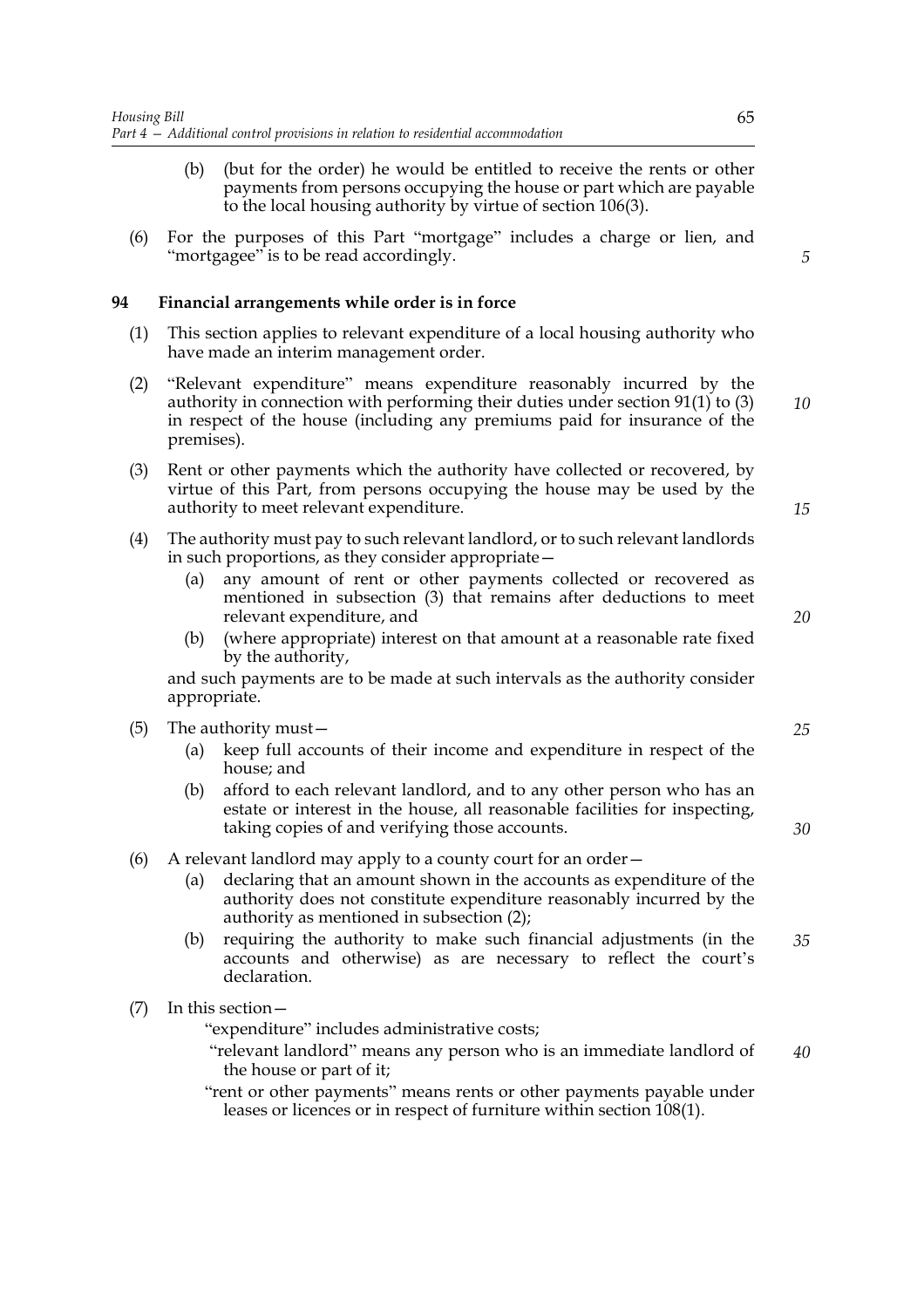*Interim management orders: variation and revocation*

# **95 Variation of interim management orders**

- (1) The local housing authority may vary an interim management order if they consider it appropriate to do so.
- (2) A variation does not come into force until such time, if any, as is the operative time for the purposes of this subsection under paragraph 31 of Schedule 6 (time when period for appealing expires without an appeal being made or when decision to vary is confirmed on appeal). *5*
- (3) The power to vary an order under this section is exercisable by the authority either—

*10*

- (a) on an application made by a relevant person, or
- (b) on the authority's own initiative.
- (4) In this section "relevant person" means—
	- (a) any person who has an estate or interest in the house or part of it (but is not a tenant under a lease with an unexpired term of 3 years or less), or *15*
	- (b) any other person who (but for the order) would be a person managing or having control of the house or part of it.

# **96 Revocation of interim management orders**

- (1) The local housing authority may revoke an interim management order in the following cases— *20*
	- (a) if the order was made under section 87(2) or (3) and the house has ceased to be an HMO to which Part 2 applies or a Part 3 house (as the case may be);
	- (b) if the order was made under section 87(2) or (3) and a licence granted by them in respect of the house is due to come into force under Part 2 or Part 3 on the revocation of the order; *25*
	- (c) if a final management order has been made by them in respect of the house so as to replace the order;
	- (d) if in any other circumstances the authority consider it appropriate to revoke the order. *30*
- (2) A revocation does not come into force until such time, if any, as is the operative time for the purposes of this subsection under paragraph 31 of Schedule 6 (time when period for appealing expires without an appeal being made or when decision to revoke is confirmed on appeal).
- (3) The power to revoke an order under this section is exercisable by the authority either—
	- (a) on an application made by a relevant person, or
	- (b) on the authority's own initiative.
- (4) In this section "relevant person" means—
	- (a) any person who has an estate or interest in the house or part of it (but is not a tenant under a lease with an unexpired term of 3 years or less), or
	- (b) any other person who (but for the order) would be a person managing or having control of the house or part of it.

*35*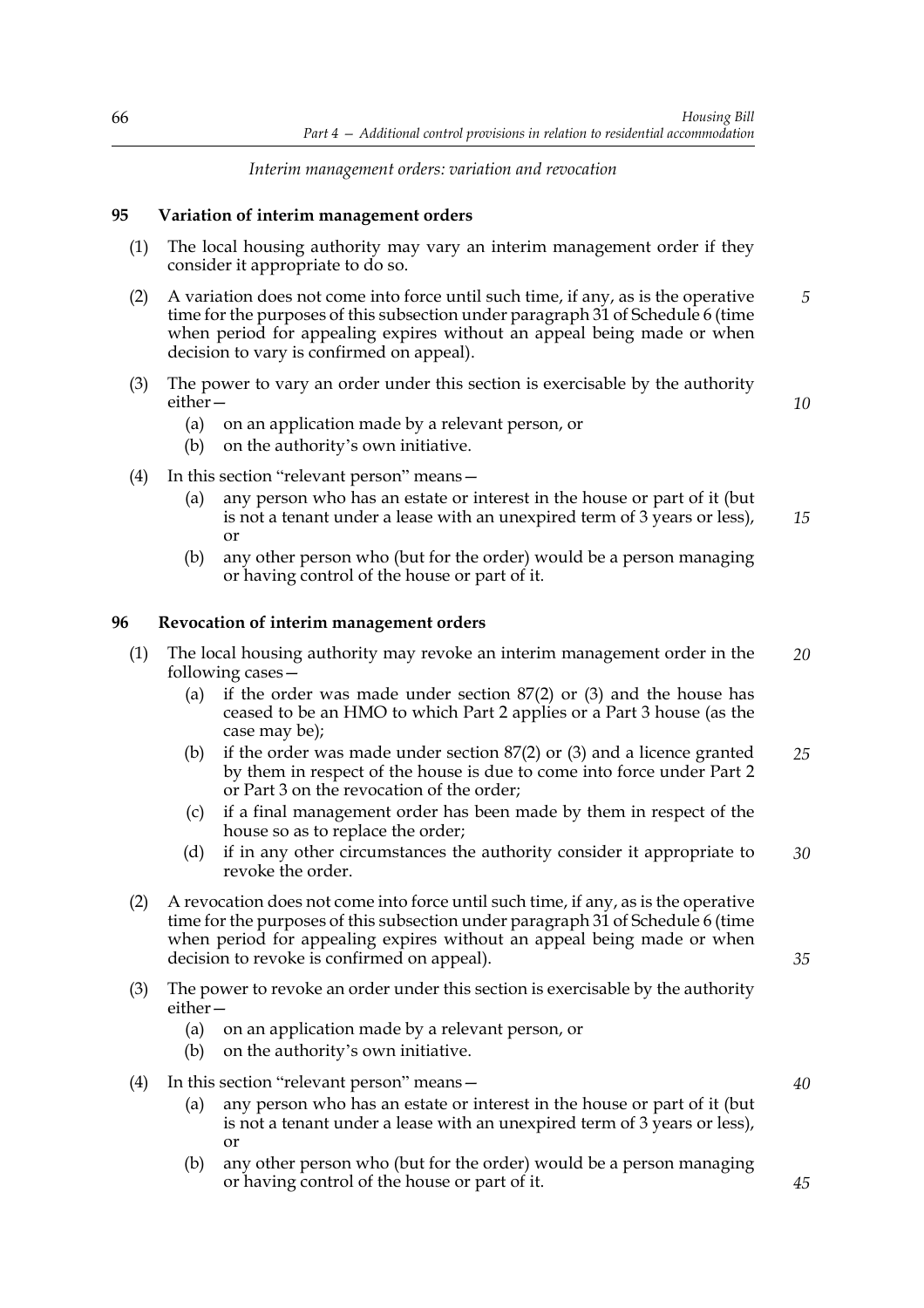# **97 Making of final management orders**

- (1) A local housing authority who have made an interim management order in respect of a house under section 87 ("the IMO")—
	- (a) have a duty to make a final management order in respect of the house in a case within subsection (2), and *5*
	- (b) have power to make such an order in a case within subsection (3).
- (2) The authority must make a final management order so as to replace the IMO as from its expiry date if—
	- (a) on that date the house would be required to be licensed under Part 2 or 3 of this Act (see section 50(1) or  $72(1)$ ), and *10*
	- (b) the authority consider that they are unable to grant a licence under Part 2 or 3 in respect of the house that would replace the IMO as from that date.
- (3) The authority may make a final management order so as to replace the IMO as from its expiry date if— *15*
	- (a) on that date the house will be an HMO other than one to which Part 2 applies, and
	- (b) the authority consider that making the final management order is necessary for the purpose of protecting, on a long-term basis, the health, safety or welfare of persons occupying the house, or persons occupying or having an estate or interest in any premises in the vicinity. *20*
- (4) A local housing authority who have made a final management order in respect of a house under this section ("the existing order")—
	- (a) have a duty to make a final management order in respect of the house in a case within subsection (5), and *25*
	- (b) have power to make such an order in a case within subsection (6).
- (5) The authority must make a new final management order so as to replace the existing order as from its expiry date if—
	- (a) on that date the condition in subsection  $(2)(a)$  will be satisfied in relation to the house, and *30*
	- (b) the authority consider that they are unable to grant a licence under Part 2 or 3 in respect of the house that would replace the existing order as from that date.
- (6) The authority may make a new final management order so as to replace the existing order as from its expiry date if— *35*
	- (a) on that date the condition in subsection (3)(a) will be satisfied in relation to the house, and
	- (b) the authority consider that making the new order is necessary for the purpose of protecting, on a long-term basis, the health, safety or welfare of persons within subsection (3)(b).
- (7) The authority may make a final management order which is expressed not to apply to a part of the house that is occupied by a person who has an estate or interest in the whole of the house.

In relation to such an order, a reference in this Part to "the house" does not include the part so excluded (unless the context requires otherwise, such as where the reference is to the house as an HMO or a Part 3 house).

*45*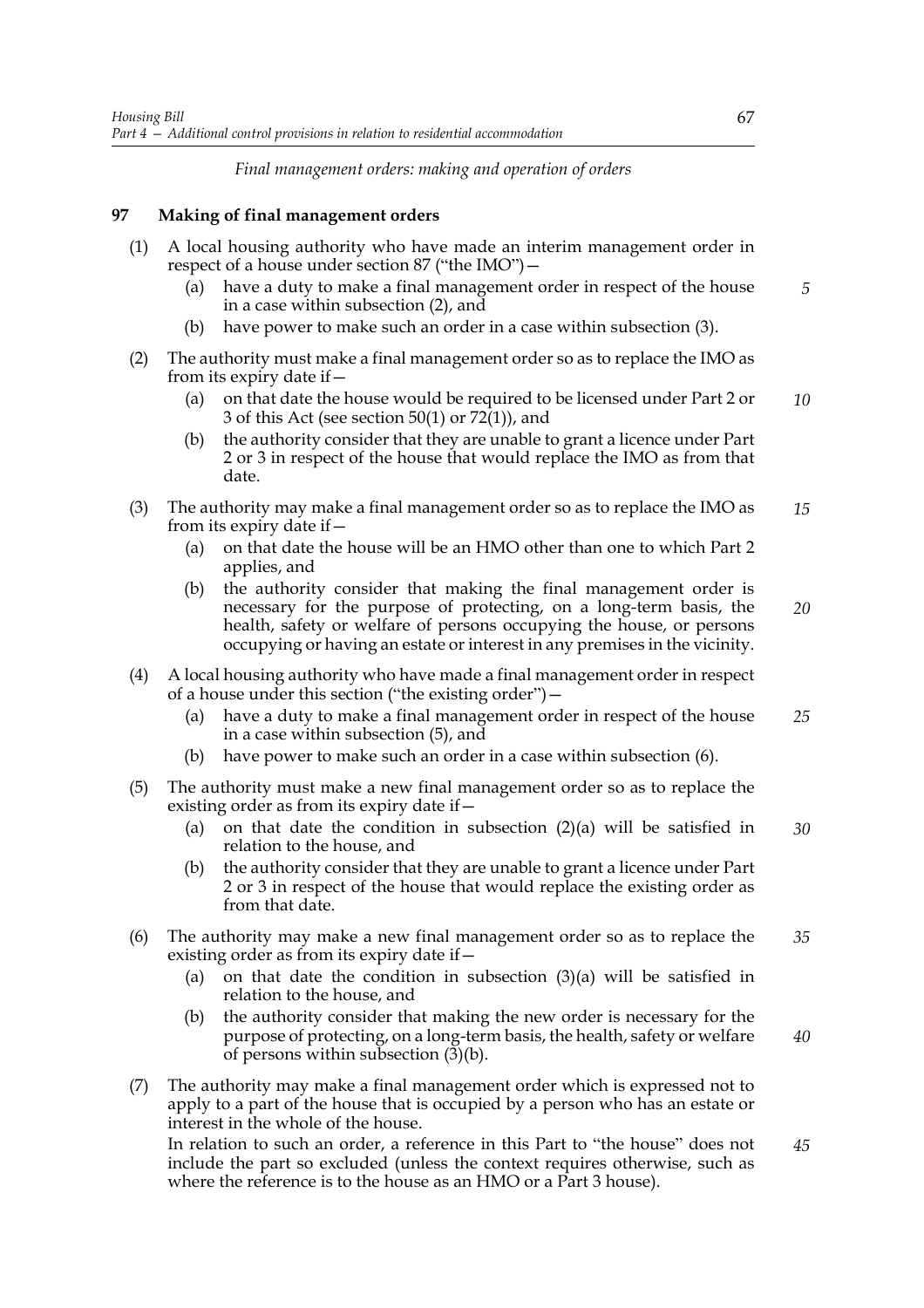- (8) In this section "expiry date", in relation to an interim or final management order, means—
	- (a) where the order is revoked, the date as from which it is revoked, and
	- (b) otherwise the date on which the order ceases to have effect under section 90 or 98;

and nothing in this section applies in relation to an interim or final management order which has been revoked on an appeal under Part 3 of Schedule 6.

## **98 Operation of final management orders**

- (1) This section deals with the time when a final management order comes into force or ceases to have effect. *10*
- (2) The order does not come into force until such time (if any) as is the operative time for the purposes of this subsection under paragraph 27 of Schedule 6 (time when period for appealing expires without an appeal being made or when order is confirmed on appeal).
- (3) The order ceases to have effect at the end of the period of 5 years beginning with the date on which it comes into force, unless it ceases to have effect at some other time as mentioned below.
- (4) If the order provides that it is to cease to have effect on a date falling before the end of that period, it accordingly ceases to have effect on that date.
- (5) Subsections (6) and (7) apply where—
	- (a) a new final management order ("the new order") has been made so as to replace the order ("the existing order"), but
	- (b) the new order has not come into force because of an appeal to a county court under paragraph 24 of Schedule 6 against the making of that order. *25*

68

- (a) the house would (but for the existing order being in force) be required to be licensed under Part 2 or 3 of this Act (see section 50(1) or 72(1)), and
- (b) the date on which—
	- (i) the new order, or
	- (ii) any licence under Part 2 or 3, or
	- (iii) a temporary exemption notice under section 51 or 73,

comes into force in relation to the house (or part of it) following the disposal of the appeal is later than the date on which the existing order would cease to have effect apart from this subsection, *35*

the existing order continues in force until that later date.

 $(7)$  If —

- (a) the house is an HMO other than one to which Part 2 of this Act applies, and *40*
- (b) on the application of the authority, the county court makes an order providing for the existing order to continue in force, pending the disposal of the appeal, until a date later than that on which it would cease to have effect apart from this subsection,

the existing order accordingly continues in force until that later date.

*5*

*15*

*20*

*30*

 $(6)$  If —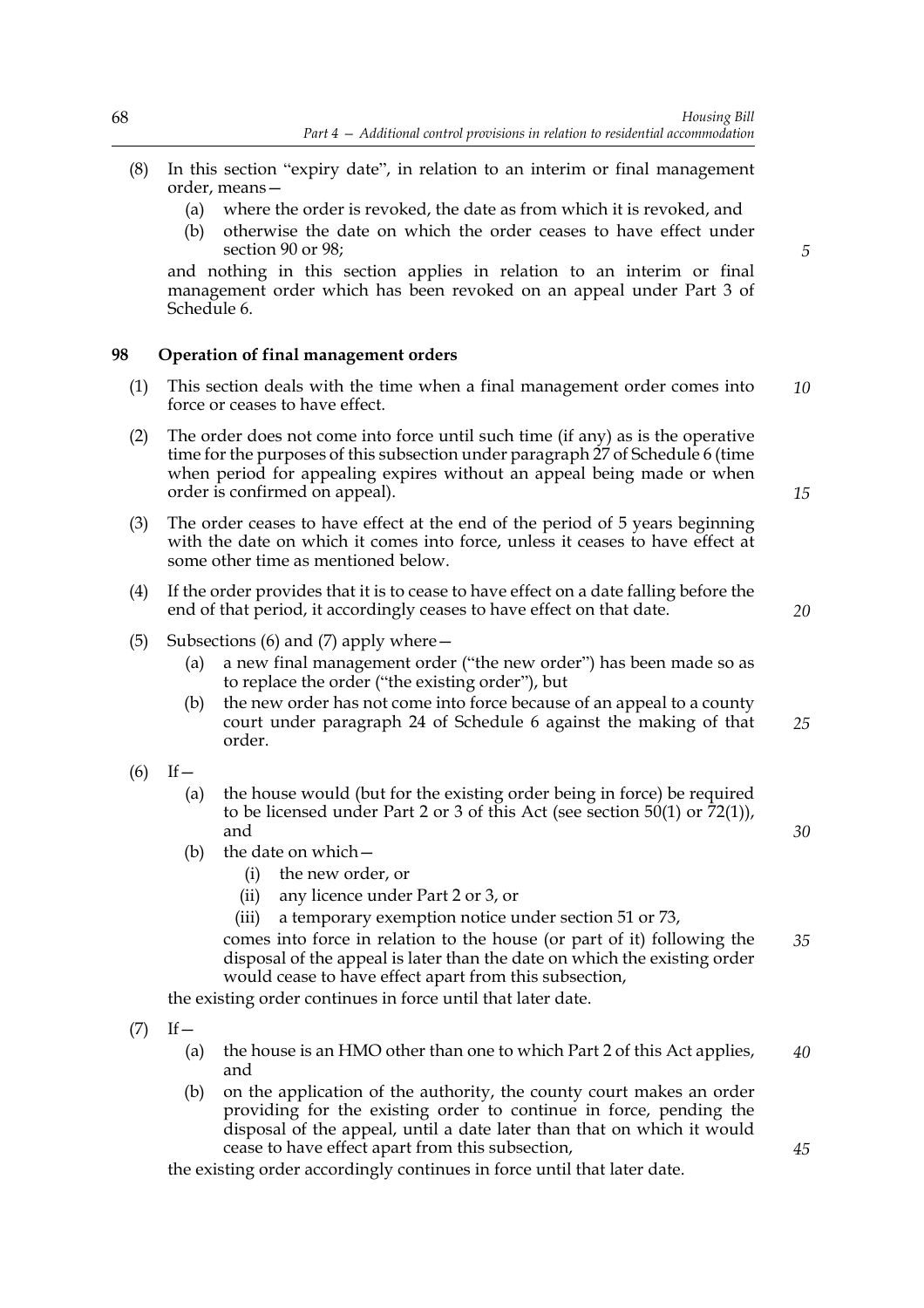(8) This section has effect subject to sections 103 and 104 (variation or revocation of orders) and to the power of revocation exercisable by the court on an appeal made under paragraph 24 or 28 of Schedule 6.

# **99 Local housing authority's duties once final management order in force**

- (1) A local housing authority who have made a final management order in respect of a house must comply with the following provisions once the order has come into force. *5*
- (2) The local housing authority must take such steps as they consider appropriate with a view to the proper management of the house in accordance with the management scheme contained in the order (see section 102).

# (3) The local housing authority must from time to time review—

- (a) the operation of the order and in particular the management scheme contained in it, and
- (b) whether keeping the order in force in relation to the house (with or without making any variations under section 103) is the best alternative available to them. *15*
- (4) If on a review the authority consider that any variations should be made under section 103, they must proceed to make those variations.
- (5) If on a review the authority consider that either—
	- (a) granting a licence under Part 2 or 3 in respect of the house, or
	- (b) revoking the order under section 104 and taking no further action,

is the best alternative available to them, the authority must grant such a licence or revoke the order (as the case may be).

(6) For the avoidance of doubt, the authority's duty under subsection (2) includes taking such steps as are necessary to ensure that, while the order is in force, reasonable provision is made for insurance of the house against destruction or damage by fire or other causes. *25*

# **100 General effect of final management orders**

- (1) This section applies while a final management order is in force in relation to a house.
- (2) The rights and powers conferred by subsection (3) are exercisable by the authority in performing their duty under section 99(2) in respect of the house.
- (3) The authority—
	- (a) have the right to possession of the house (subject to the rights of existing occupiers preserved by section 106(2));
	- (b) have the right to do (and authorise a manager or other person to do) in relation to the house anything which a person having an estate or interest in the house would (but for the order) be entitled to do;
	- (c) may create one or more of the following—
		- (i) an interest in the house which, as far as possible, has all the incidents of a leasehold, or *40*
		- (ii) a right in the nature of a licence to occupy part of the house.
- (4) The powers of the authority under subsection  $(3)(c)$  are restricted as follows –

*10*

*20*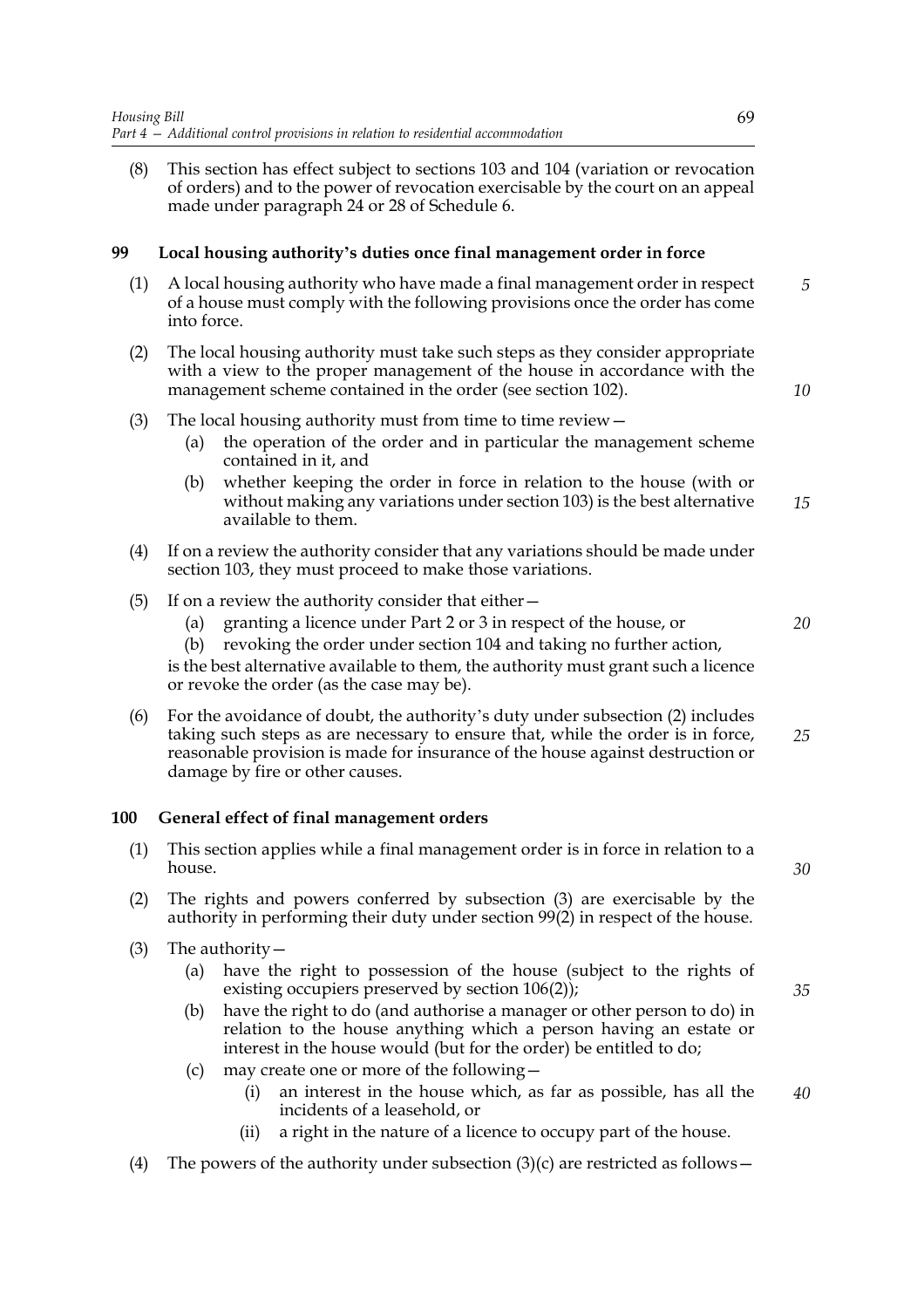- (a) they may not create any interest or right in the nature of a lease or licence—
	- (i) which is for a fixed term expiring after the date on which the order is due to expire, or
	- (ii) (subject to paragraph (b)) which is terminable by notice to quit, or an equivalent notice, of more than 4 weeks,

unless consent in writing has been given by the person who would (but for the order) have power to create the lease or licence in question;

- (b) they may create an interest in the nature of an assured shorthold tenancy without any such consent so long as it is created before the beginning of the period of 6 months that ends with the date on which the order is due to expire. *10*
- (5) The authority—
	- (a) do not under this section acquire any estate or interest in the house, and
	- (b) accordingly are not entitled by virtue of this section to sell, lease, charge or make any other disposition of any such estate or interest;

but, where the immediate landlord of the house or part of it (within the meaning of section 101) is a lessee under a lease of the house or part, the authority is to be treated (subject to paragraph (a)) as if they were the lessee instead.

- (6) Any enactment or rule of law relating to landlords and tenants or leases applies in relation to—
	- (a) an interest created by the authority under subsection  $(3)(c)$ ,
	- (b) a lease in relation to which the authority are to be treated as the lessee under subsection (5), or
	- (c) a lease to which the authority become a party under section 106(3),

as if the authority were the legal owner of the premises (but this is subject to section 106(5) to (7)).

- (7) None of the following, namely—
	- (a) the authority, or
	- (b) any person authorised under subsection (3)(b),

is liable to any person having an estate or interest in the house for anything done or omitted to be done in the performance (or intended performance) of the authority's duty under section 99(2) unless the act or omission is due to the negligence of the authority or any such person.

- (8) References in any enactment to housing accommodation provided or managed by a local housing authority do not include a house in relation to which a final management order is in force.
- (9) A final management order which has come into force is a local land charge.
- (10) In this section "enactment" includes an enactment comprised in subordinate legislation (within the meaning of the Interpretation Act 1978 (c. 30)). *40*

# **101 General effect of final management orders: immediate landlords, mortgagees etc.**

- (1) This section applies in relation to—
	- (a) immediate landlords, and
	- (b) other persons with an estate or interest in the house,

*20*

*15*

*5*

*25*

*30*

*35*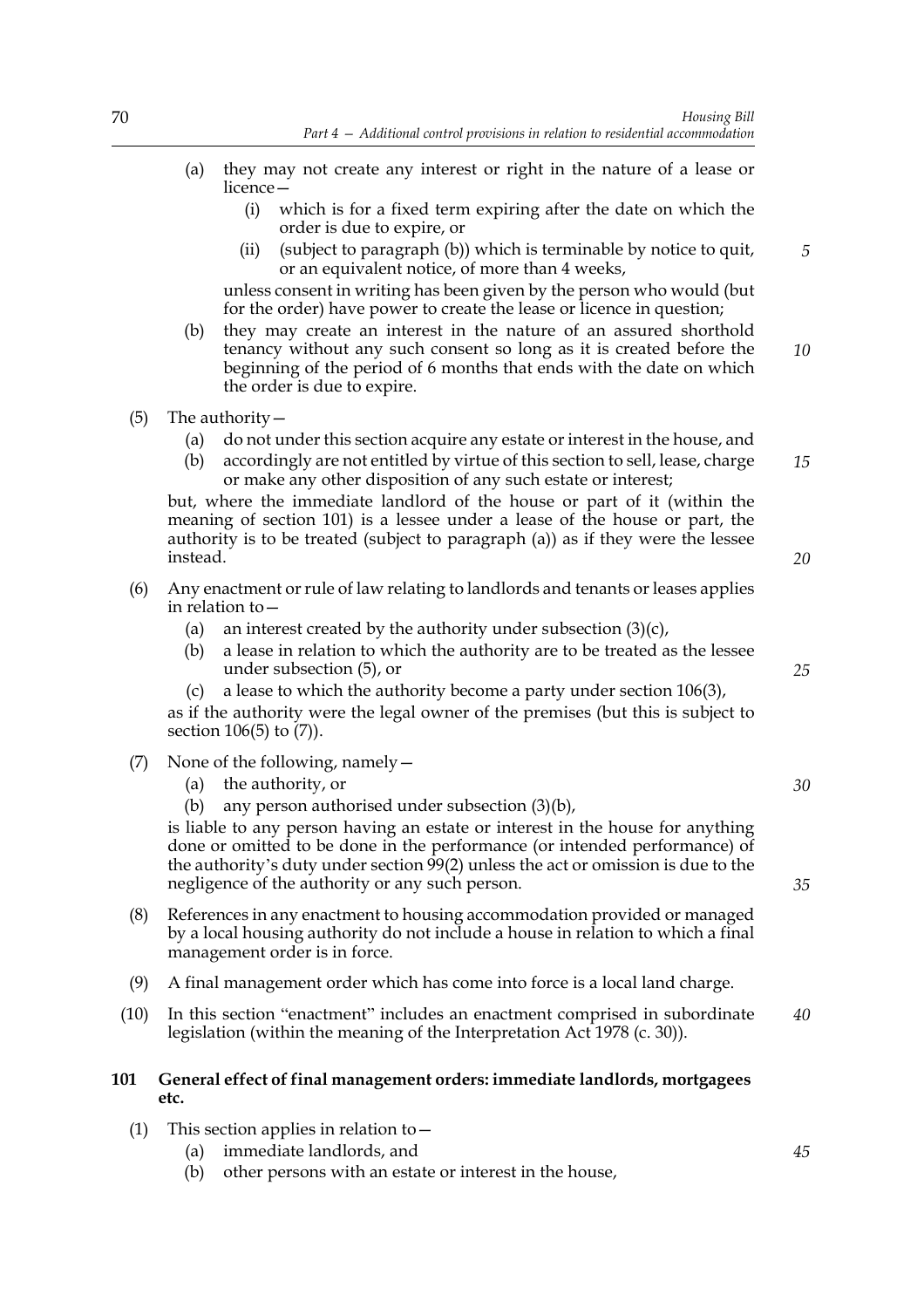while a final management order is in force in relation to a house.

- (2) A person who is an immediate landlord of the house or a part of it  $-$ 
	- (a) is not entitled to receive  $-$ 
		- (i) any rents or other payments from persons occupying the house or part which are payable to the local housing authority by virtue of section 106(3), or
		- (ii) any rents or other payments from persons occupying the house or part which are payable to the authority by virtue of any interest or right created by them under section 100(3)(c),
	- (b) may not exercise any rights or powers with respect to the management of the house or part; and *10*
	- (c) may not create any of the following—
		- (i) any leasehold interest in the house or part (other than a lease of a reversion), or
		- (ii) any licence or other right to occupy it.
- (3) However (subject to subsection  $(2)(c)$ ) nothing in section 100 or this section affects the ability of a person having an estate or interest in the house to make any disposition of that estate or interest.
- (4) Nothing in section 100 or this section affects—
	- (a) the validity of any mortgage relating to the house or any rights or remedies available to the mortgagee under such a mortgage, or *20*
	- (b) the validity of any lease of the house or part of it under which the immediate landlord is a lessee, or any superior lease, or (subject to section 100(5)) any rights or remedies available to the lessor under such a lease;

and in proceedings for the enforcement of any such rights or remedies the court may make such order as it thinks fit as regards the operation of the final management order (including an order quashing it).

## (5) For the purposes of this Part, as it applies in relation to a final management order, a person is an "immediate landlord" of the house or a part of it if  $-$

- (a) he is an owner or lessee of the house or part, and
- (b) (but for the order) he would be entitled to receive the rents or other payments from persons occupying the house or part which are payable to the authority by virtue of section 106(3).

#### **102 Management scheme and accounts**

- (1) A final management order must contain a management scheme.
- (2) A "management scheme" is a scheme setting out how the local housing authority are to carry out their duty under section 99(2) as respects the management of the house.
- (3) A management scheme is to be divided into two parts.
- (4) Part 1 of the scheme is to contain a plan giving details of the way in which the authority propose to manage the house, which must (in particular) include—
	- (a) details of any works that the authority intend to carry out in connection with the house;
	- (b) an estimate of the capital and other expenditure to be incurred by the authority in respect of the house while the order is in force; *45*

*5*

*15*

*25*

*30*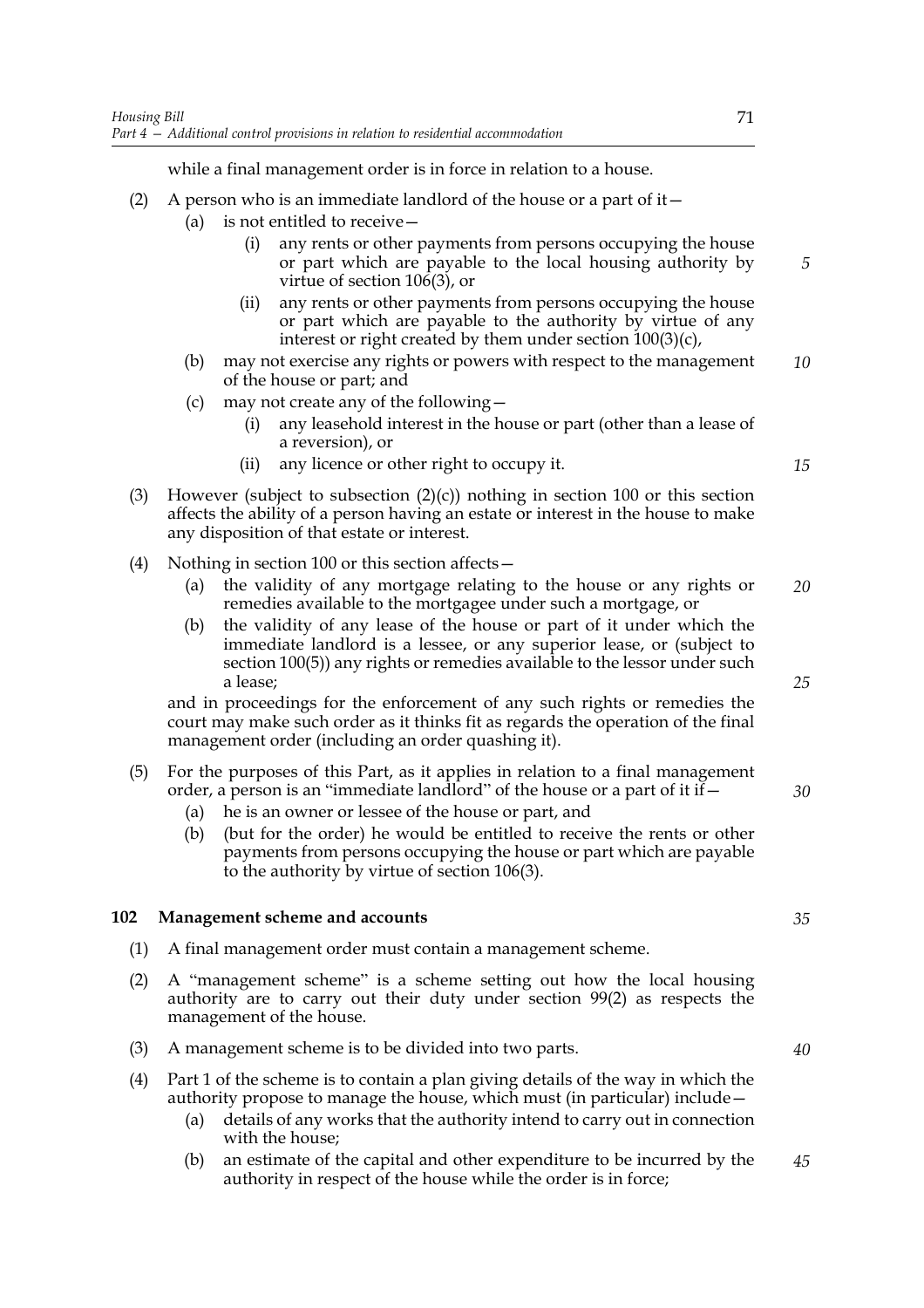- (c) the amount of rent or other payments that the authority will seek to obtain having regard to the condition or expected condition of the house at any time while the order is in force;
- (d) provision as to the payment by the authority to a relevant landlord, from time to time, of amounts of rent or other payments that remain after the deduction of relevant expenditure;
- (e) as to the manner in which the authority are to pay to a relevant landlord, on the termination of the final management order, any amounts of rent or other payments that remain after the deduction of relevant expenditure (as mentioned in section 110(4)).
- (5) Part 1 of the scheme may also state—
	- (a) the authority's intentions as regards the use of rent or other payments to meet relevant expenditure;
	- (b) the authority intentions as regards the payment to a relevant landlord (where appropriate) of interest on amounts within subsection (4)(c) and (d); *15*
	- (c) that section 110(2) is not to apply in respect of an interim management order that immediately preceded the final management order, and that instead the authority intend to use any balance such as is mentioned in that subsection to meet relevant expenditure incurred during the currency of the final management order; *20*
	- (d) the authority's intentions as regards the use of rent or other payments collected or recovered during the currency of the final management order to meet any deficit such as is mentioned in section 110(3) in respect of an interim management order that immediately preceded the final management order;
	- (e) the authority's intentions as regards the recovery from a relevant landlord, with or without interest, of any amount of relevant expenditure that cannot be reimbursed out of the total amount of rent or other payments.
- (6) Part 2 of the scheme is to describe in general terms how the authority intend to address the matters which caused them to make the final management order and may, for example, include—
	- (a) descriptions of any steps that the authority intend to take to require persons occupying the house to comply with their obligations under any lease or licence or under the general law;
	- (b) descriptions of any repairs that are needed to the property and an explanation as to why those repairs are necessary.
- (7) The authority must—
	- (a) keep full accounts of their income and expenditure in respect of the house; and *40*
	- (b) afford to each relevant landlord, and to any other person who has an estate or interest in the house, all reasonable facilities for inspecting, taking copies of and verifying those accounts.
- (8) In this section—

"relevant expenditure" means expenditure reasonably incurred by the authority in connection with performing their duties under section 99(2) in respect of the house (including any reasonable administrative costs and any premiums paid for insurance of the premises);

*45*

*5*

*10*

*25*

*30*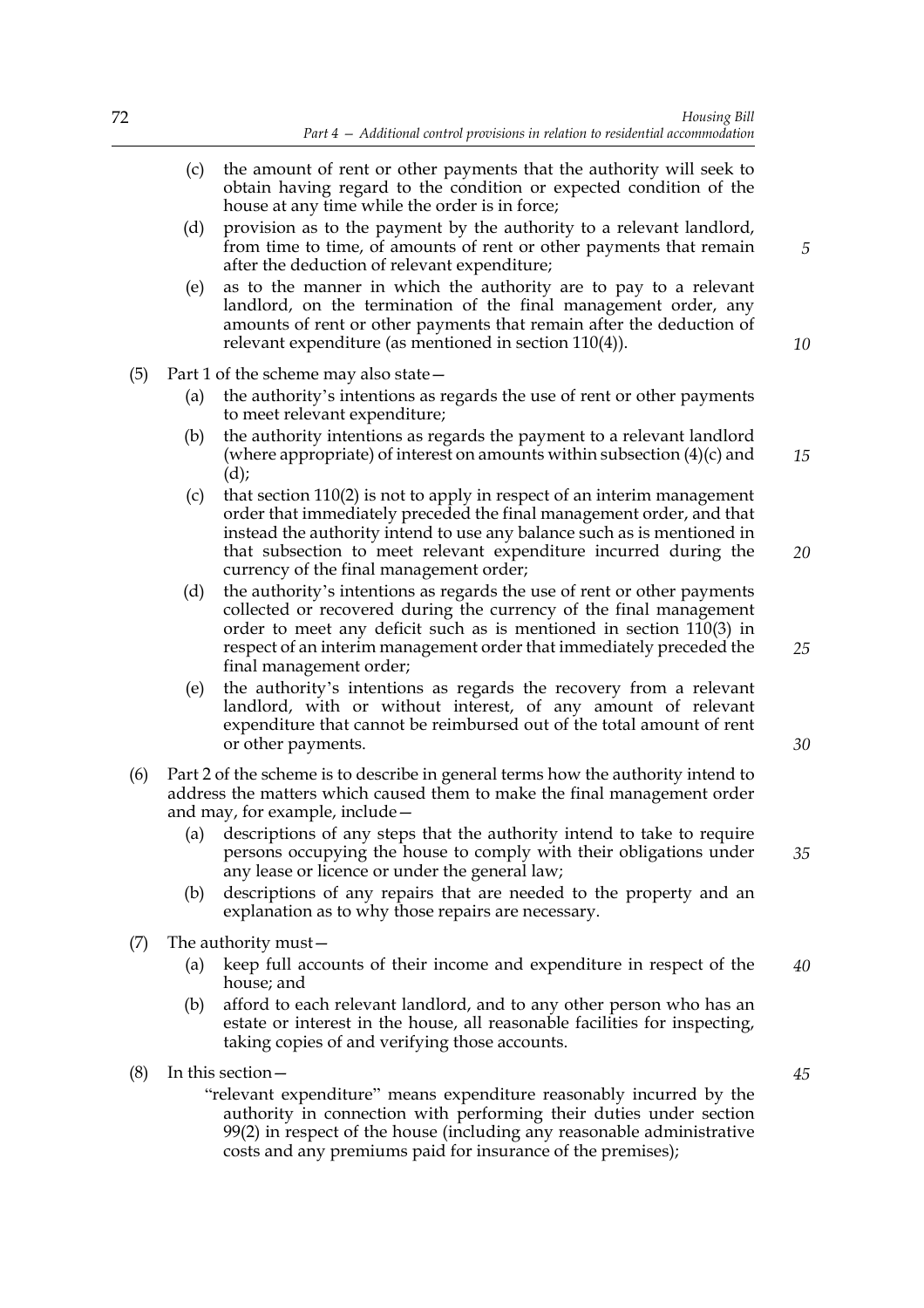"relevant landlord" means any person who is an immediate landlord of the house or part of it;

"rent or other payments" means rent or other payments—

- (a) which are payable under leases or licences or in respect of furniture within section 108(1), and
- (b) which the authority have collected or recovered by virtue of this Part.
- (9) In the provisions of this Part relating to varying, revoking or appealing against decisions relating to a final management order, any reference to such an order includes (where the context permits) a reference to the management scheme contained in it. *10*

## *Final management orders: variation and revocation*

### **103 Variation of final management orders**

- (1) The local housing authority may vary a final management order if they consider it appropriate to do so.
- (2) A variation does not come into force until such time, if any, as is the operative time for the purposes of this subsection under paragraph 31 of Schedule 6 (time when period for appealing expires without an appeal being made or when decision to vary is confirmed on appeal).
- (3) The power to vary an order under this section is exercisable by the authority either— *20*
	- (a) on an application made by a relevant person, or
	- (b) on the authority's own initiative.
- (4) In this section "relevant person" means—
	- (a) any person who has an estate or interest in the house or part of it (but is not a tenant under a lease with an unexpired term of 3 years or less), or *25*
	- (b) any other person who (but for the order) would be a person managing or having control of the house or part of it.

# **104 Revocation of final management orders**

- (1) The local housing authority may revoke a final management order in the following cases—
	- (a) if the order was made under section 97(2) or (5) and the house has ceased to be an HMO to which Part 2 applies or a Part 3 house (as the case may be);
	- (b) if the order was made under section 97(2) or (5) and a licence granted by them in respect of the house is due to come into force under Part 2 or Part 3 as from the revocation of the order;
	- (c) if a further final management order has been made by them in respect of the house so as to replace the order;
	- (d) if in any other circumstances the authority consider it appropriate to revoke the order.
- (2) A revocation does not come into force until such time, if any, as is the operative time for the purposes of this subsection under paragraph 31 of Schedule 6 (time

*5*

*15*

*30*

*35*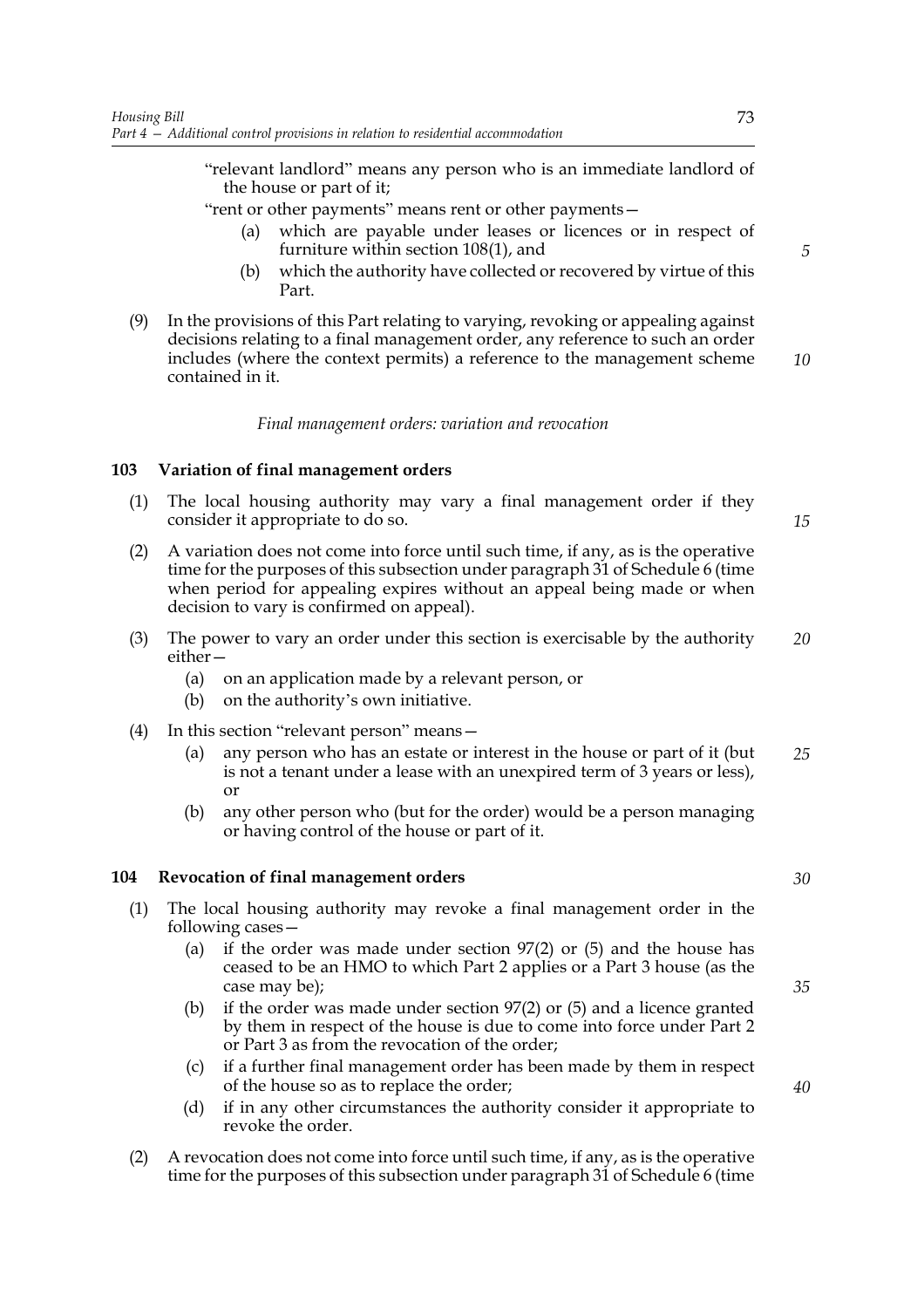when period for appealing expires without an appeal being made or when decision to vary is confirmed on appeal).

- (3) The power to revoke an order under this section is exercisable by the authority either—
	- (a) on an application made by a relevant person, or
	- (b) on the authority's own initiative.
- (4) In this section "relevant person" means—
	- (a) any person who has an estate or interest in the house or part of it (but is not a tenant under a lease with an unexpired term of 3 years or less), or
	- (b) any person who (but for the order) would be a person managing or having control of the house or part of it.

*Interim and final management orders: procedure and appeals*

# **105 Procedural requirements and appeals**

Schedule 6 (which deals with procedural requirements relating to the making, variation or revocation of interim and final management orders and with appeals against decisions relating to such orders) has effect. *15*

*Interim and final management orders: other general provisions*

#### **106 Effect of management orders: occupiers**

| $\left( 1\right)$ | In this section -                                                                                                                                                                                                                                                                                                      | 20 |
|-------------------|------------------------------------------------------------------------------------------------------------------------------------------------------------------------------------------------------------------------------------------------------------------------------------------------------------------------|----|
|                   | "existing occupier" means a person who, at the time when an interim or<br>final management order comes into force, is one of the following -<br>(in the case of an HMO or Part 3 house) a person who is<br>(a)<br>occupying part of the house and does not have an estate or<br>interest in the whole of the house, or | 25 |
|                   | (in the case of a Part 3 house) a person who is occupying the<br>(b)<br>whole of the house; and                                                                                                                                                                                                                        |    |
|                   | "new occupier" means a person who is occupying the whole or part of a<br>house under an agreement in the nature of a lease or licence created<br>under section $92(3)(c)$ or $100(3)(c)$ .                                                                                                                             | 30 |
| (2)               | Sections 92 and 100 do not affect the rights or liabilities of an existing occupier<br>under a lease or licence (whether in writing or not) under which he is<br>occupying the whole or part of the house at the commencement date.                                                                                    |    |
| (3)               | Where the lessor or licensor under such a lease or licence -<br>has an estate or interest in the house, and<br>(a)<br>is not an existing occupier,<br>(b)<br>the lease or licence has effect while the order is in force as if the local housing<br>authority were substituted in it for the lessor or licensor.       | 35 |

(4) Such a lease continues to have effect, as far as possible, as a lease despite the fact that the rights of the local housing authority, as substituted for the lessor, do not amount to an estate in law in the premises.

*5*

*10*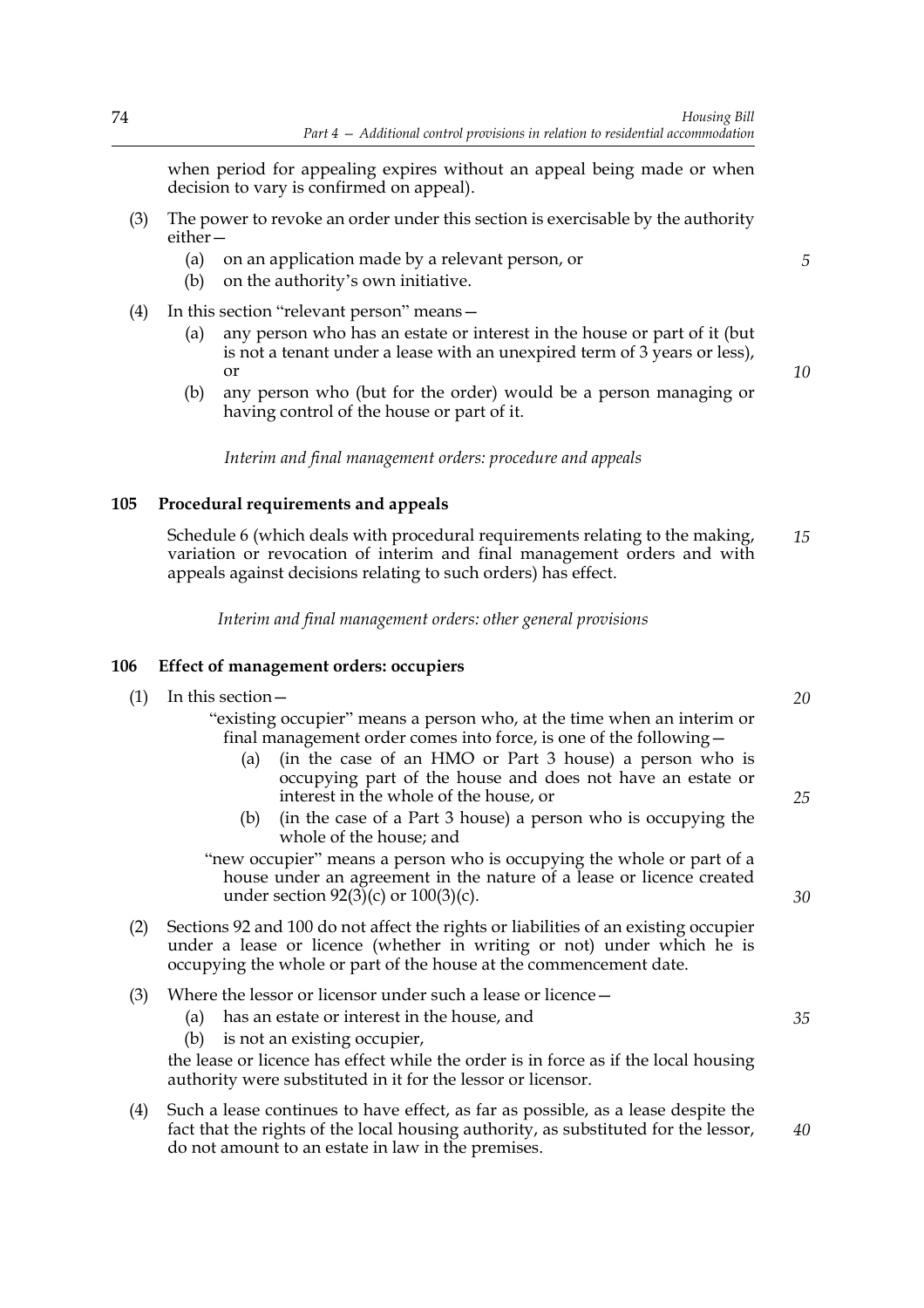- (5) The provisions which exclude local authority lettings from the Rent Acts, namely—
	- (a) sections 14 to 16 of the Rent Act 1977 (c. 42), and
	- (b) those sections as applied by Schedule 2 to the Rent (Agriculture) Act 1976 (c. 80) and section  $5(2)$  to (4) of that Act,

do not apply to a lease or agreement under which an existing or new occupier is occupying the whole or part of the house.

- (6) Section 1(2) of, and paragraph 12 of Part 1 of Schedule 1 to, the Housing Act 1988 (which exclude local authority lettings from Part 1 of that Act) do not apply to a lease or agreement under which an existing or new occupier is occupying the whole or part of the house.
- (7) Nothing in section 92(6) or 100(6) or this section has the result that the authority are to be treated as the legal owner of any premises for the purposes of—
	- (a) section 80 of the Housing Act 1985 (c. 68) (the landlord condition for secure tenancies); or
	- (b) section 124 of the Housing Act 1996 (c. 52) (introductory tenancies).
- (8) If, immediately before the coming into force of an interim or final management order, an existing occupier was occupying the whole or part of the house under—
	- (a) a protected or statutory tenancy within the meaning of the Rent Act 1977, *20*
	- (b) a protected or statutory tenancy within the meaning of the Rent (Agriculture) Act 1976, or
	- (c) an assured tenancy or assured agricultural occupancy within the meaning of Part 1 of the Housing Act 1988 (c. 50),

nothing in this Part prevents the continuance of that tenancy or occupancy or affects the continued operation of any of those Acts in relation to the tenancy or occupancy after the coming into force of the order.

(9) In this section "the commencement date" means the date on which the order came into force (or, if that order was preceded by one or more orders under this Part, the date when the first order came into force). *30*

# **107 Effect of management orders: agreements and legal proceedings**

- (1) An agreement or instrument within subsection (2) has effect, while an interim or final management order is in force, as if any rights or liabilities of the immediate landlord under the agreement or instrument were instead rights or liabilities of the local housing authority.
- (2) An agreement or instrument is within this subsection if  $-$ 
	- (a) it is effective on the commencement date,
	- (b) one of the parties to it is a person who is the immediate landlord of the house or a part of the house ("the relevant premises"),
	- (c) it relates to the house, whether in connection with—
		- (i) any management activities with respect to the relevant premises, or
		- (ii) the provision of any services or facilities for persons occupying those premises,

or otherwise,

*5*

*10*

*15*

*25*

*35*

*40*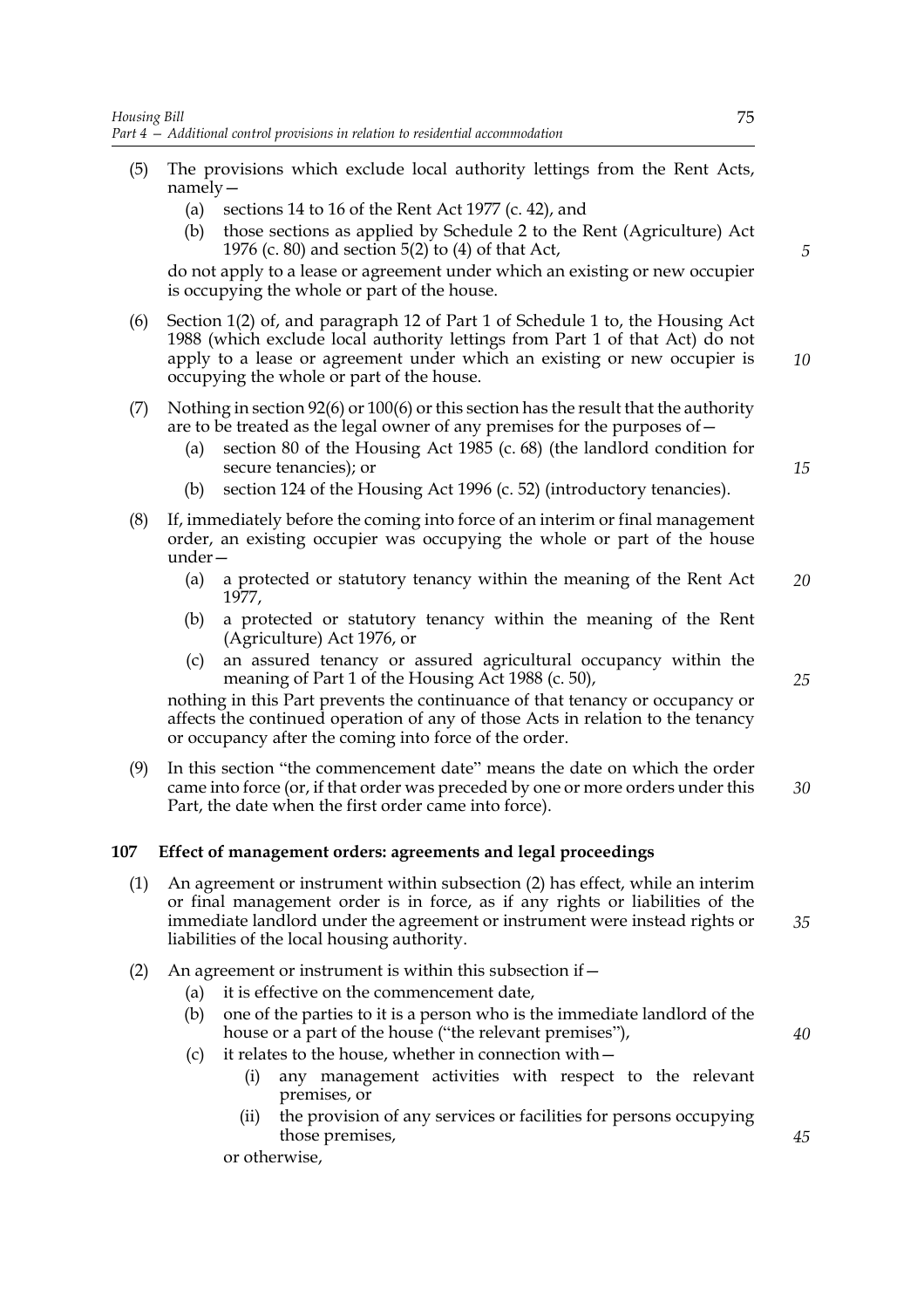- (d) it is specified for the purposes of this subsection in the order or falls within a description of agreements or instruments so specified, and
- (e) the authority serve a notice in writing on all the parties to it stating that subsection  $(1)$  is to apply to it.
- (3) An agreement or instrument is not within subsection (2) if  $-$ 
	- (a) it is a lease within section 92(5) or 100(5), or
	- (b) it relates to any disposition by the immediate landlord which is not precluded by section 93(2) or 101(2), or
	- (c) it is within section 106(3).
- (4) Proceedings in respect of any cause of action within subsection (5) may, while an interim or final management order is in force, be instituted or continued by or against the local housing authority instead of by or against the immediate landlord. *10*
- (5) A cause of action is within this subsection if  $-$ 
	- (a) it is a cause of action (of any nature) which accrued to or against the immediate landlord of the house or a part of the house before the commencement date, *15*
	- (b) it relates to the house as mentioned in subsection  $(2)(c)$ ,
	- (c) it is specified for the purposes of this subsection in the order or falls within a description of causes of action so specified, and
	- (d) the authority serve a notice in writing on all interested parties stating that subsection (4) is to apply to it.
- (6) If, by virtue of this section, the authority become subject to any liability to pay damages in respect of anything done (or omitted to be done) before the commencement date by or on behalf of the immediate landlord of the house or a part of it, the immediate landlord is liable to reimburse to the authority an amount equal to the amount of the damages paid by them.
- (7) In this section—

"agreement" includes arrangement;

- "the commencement date" means the date on which the order comes into force (or, if that order was preceded by one or more orders under this Part, the date when the first order came into force);
- "management activities" includes repair, maintenance, improvement and insurance.

# **108 Effect of management orders: furniture**

- (1) Subsection (2) applies where, on the date on which an interim or final management order comes into force, there is furniture in the house which a person occupying the house has the right to use in consideration of periodical payments to a person who is an immediate landlord of the house or a part of it (whether the payments are included in the rent payable by the occupier or not).
- (2) The right to possession of the furniture against all persons other than the occupier vests in the local housing authority on that date and remains vested in the authority while the order is in force.
- (3) The local housing authority may renounce the right to possession of the furniture conferred by subsection  $(2)$  if  $-$

*5*

*20*

# *25*

*30*

*35*

*40*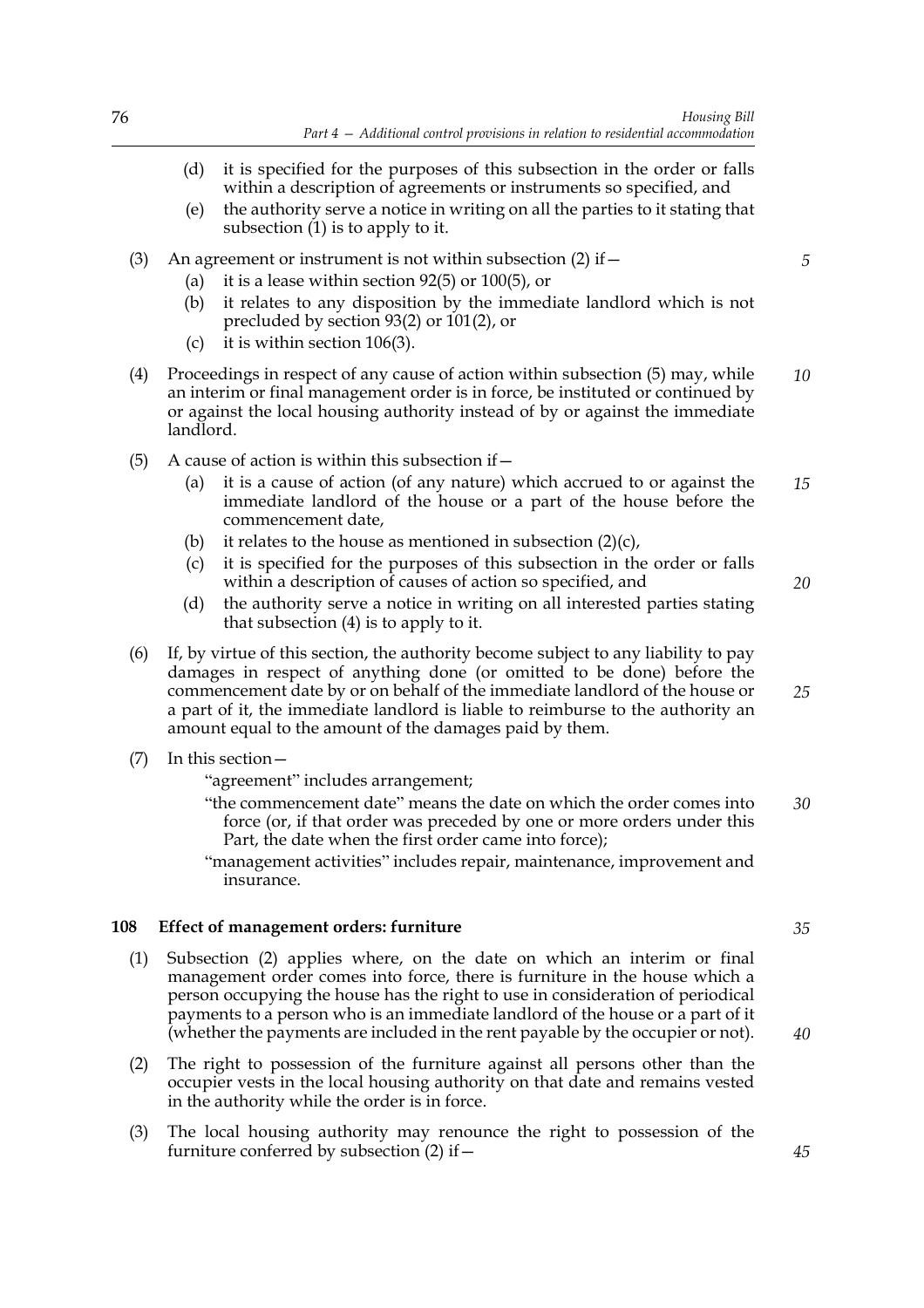- (a) an application in writing has been made to them for the purpose by the person owning the furniture, and
- (b) they renounce the right by notice in writing served on that person not less than two weeks before the notice takes effect.
- (4) If the authority's right to possession of furniture conferred by subsection (2) is a right exercisable against more than one person interested in the furniture, any of those persons may apply to a county court for an adjustment of their respective rights and liabilities as regards the furniture. *5*
- (5) On such an application the county court may make an order for such an adjustment of rights and liabilities, either unconditionally or subject to such terms and conditions, as it considers appropriate. *10*
- (6) The terms and conditions may, in particular, include terms and conditions about the payment of money by a party to the proceedings to another party to the proceedings by way of compensation, damages or otherwise.
- (7) In this section "furniture" includes fittings and other articles.

# **109 Management orders: power to supply furniture**

- (1) The local housing authority may supply the house to which an interim or final management order relates with such furniture as they consider to be required.
- (2) For the purposes of section 94 or a management scheme under section 102, any expenditure incurred by the authority under this section constitutes expenditure incurred by the authority in connection with performing their duty under section 91(3) or 99(2).
- (3) In this section "furniture" includes fittings and other articles.

# **110 Termination of management orders: financial arrangements**

- (1) This section applies where—
	- (a) an interim or final management order ceases to have effect for any reason, and
	- (b) the order is not immediately followed by a further order under this Part.
- (2) If, on the termination date for an interim management order, the total amount of rent or other payments collected or recovered as mentioned in section 94(3) exceeds the total amount of the authority's relevant expenditure, the local housing authority must pay the balance— *30*
	- (a) to such relevant landlord, or
	- (b) to such relevant landlords in such proportions,

as they consider appropriate; and the balance is to be paid by them as soon as practicable after the termination date.

This subsection does not apply if the management scheme contained in a final management order so provides.

- (3) If, on the termination date for an interim management order, the total amount of rent or other payments collected or recovered as mentioned in section 94(3) is less than the total amount of the authority's relevant expenditure, the difference is recoverable by the authority— *40*
	- (a) from such relevant landlord, or

*25*

*20*

*15*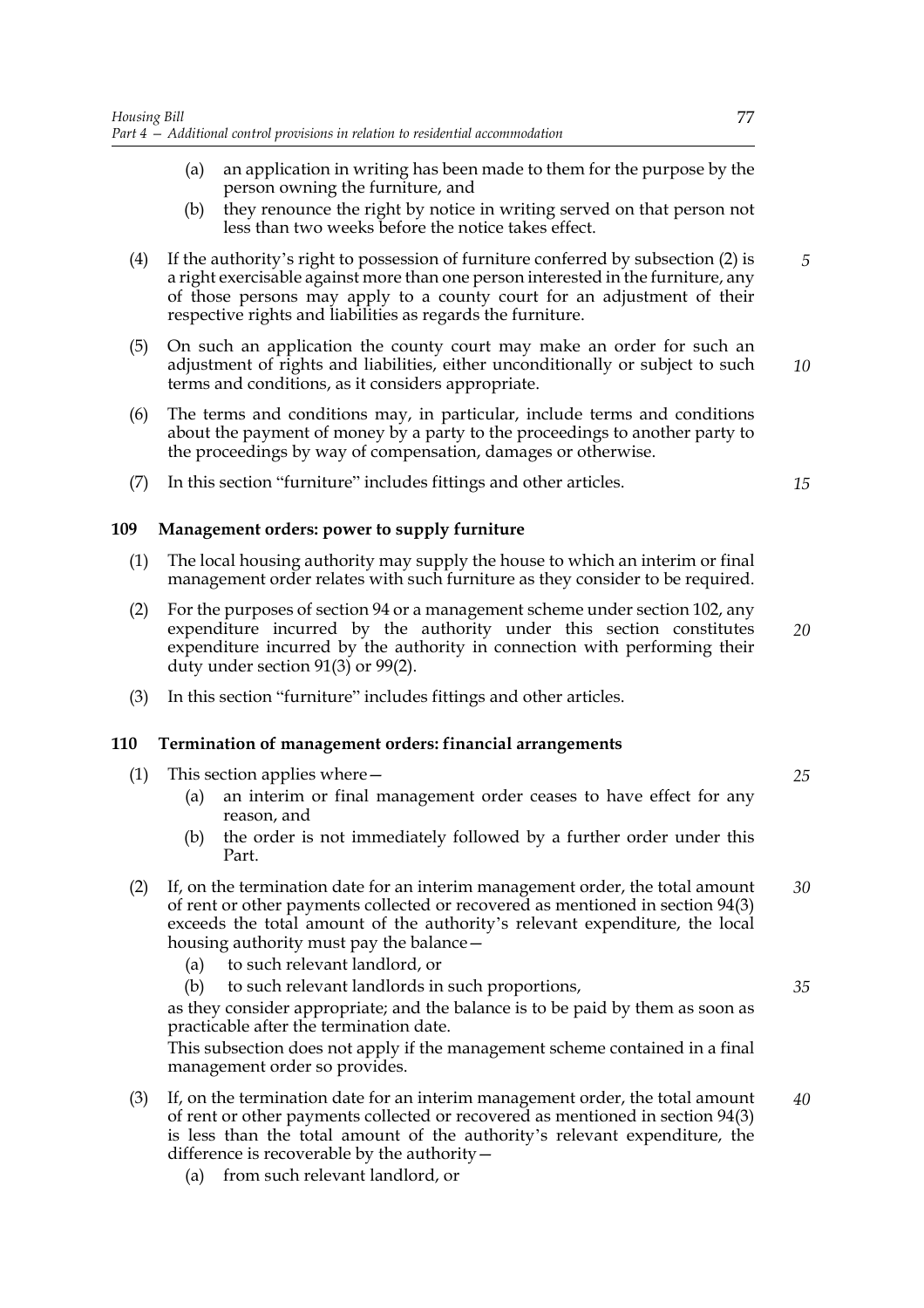(b) from such relevant landlords in such proportions, as they consider appropriate.

- (4) If, on the termination date for a final management order, any amount is payable to any relevant landlord in accordance with the management scheme under section 102, that amount must be paid to that person by the local housing authority in the manner provided by the scheme.
- (5) If, on the termination date for a final management order, any amount is payable to the local housing authority in accordance with the management scheme, that amount is recoverable by local housing authority—
	- (a) from such relevant landlord, or
	- (b) from such relevant landlords in such proportions,

as is provided by the scheme.

- (6) Any sum recoverable by the authority under subsection (3) or (5) is, until recovered, a charge on the house.
- (7) For the purpose of enforcing the charge the authority have the same powers and remedies under the Law of Property Act 1925 (c. 20) and otherwise as if they were mortgagees by deed having powers of sale and lease, of accepting surrenders of leases and of appointing a receiver. *15*
- (8) The power of appointing a receiver is exercisable at any time after the end of the period of one month beginning with the date on which the charge takes effect.
- (9) If the order is to be followed by a licence granted under Part 2 or 3 in respect of the house, the conditions contained in the licence may include a condition requiring the licence holder—
	- (a) to repay to the authority any amount recoverable by them under subsection (3) or (5), and *25*
	- (b) to do so in such instalments as are specified in the licence.
- (10) In this section—

"relevant expenditure" has the same meaning as in section 94;

- "relevant landlord" means a person who was the immediate landlord of the house or part of it immediately before the termination date or his successor in title for the time being; *30*
- "rent or other payments" means rents or other payments payable under leases or licences or in respect of furniture within section 108(1);

"the termination date" means the date on which the order ceases to have effect. *35*

# **111 Termination of management orders: leases, agreements and proceedings**

- (1) This section applies where—
	- (a) an interim or final management order ceases to have effect for any reason, and
	- (b) the order is not immediately followed by a further order under this Part.
- (2) As from the termination date—
	- (a) a lease or licence in which the local housing authority was substituted for another party by virtue of section 106(3) has effect with the

*5*

*10*

*20*

*40*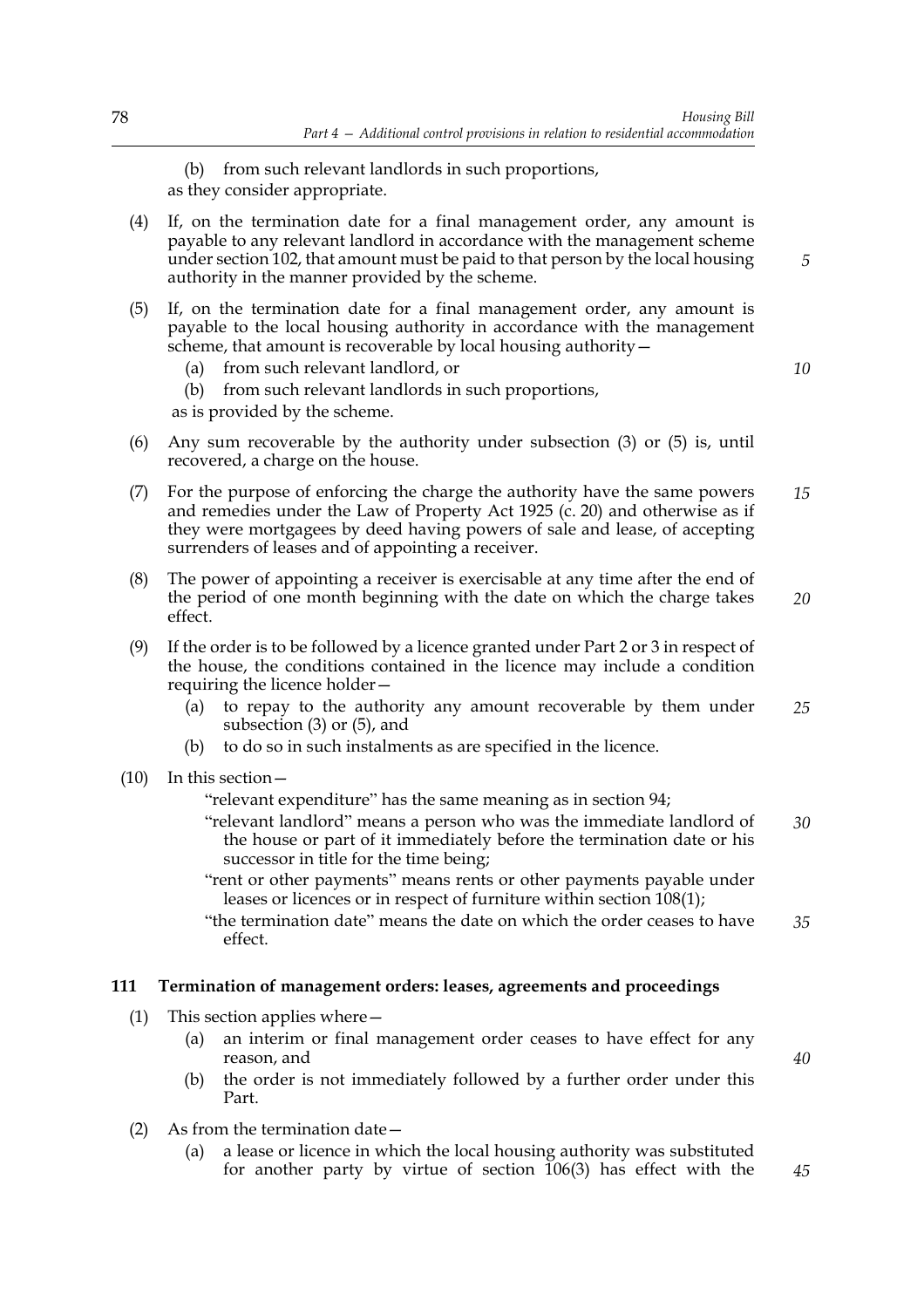substitution of the original party, or his successor in title, for the authority; and

- (b) an agreement in the nature of a lease or licence created by the authority under section 92 or 100 has effect with the substitution of the relevant landlord for the authority.
- (3) If the relevant landlord is a lessee, nothing in a superior lease imposes liability on him or any superior lessee in respect of anything done in pursuance of the terms of an agreement to which subsection (2)(b) applies.
- (4) If the condition in subsection (5) is met, any other agreement entered into by the authority in the performance of their duties under section 91(1) to (3) or 99(2) in respect of the house has effect, as from the termination date, with the substitution of the relevant landlord for the authority. *10*
- (5) The condition is that the authority serve a notice on the other party or parties to the agreement stating that subsection (4) applies to the agreement.
- (6) If the condition in subsection  $(7)$  is met -
	- (a) any rights or liabilities that were rights or liabilities of the authority immediately before that date by virtue of any provision of this Part or under any agreement to which subsection  $(\overline{4})$  applies are rights or liabilities of the relevant landlord instead, and
	- (b) any proceedings instituted or continued by or against the authority by virtue of any such provision or agreement may be continued by or against the relevant landlord instead, *20*

as from the termination date.

- (7) The condition is that the authority serve a notice on all interested parties stating that subsection (4) applies to the rights or liabilities or (as the case may be) the proceedings.
- (8) If by virtue of this section a relevant landlord becomes subject to any liability to pay damages in respect of anything done (or omitted to be done) before the termination date by or on behalf of the authority, the authority are liable to reimburse to the relevant landlord an amount equal to the amount of the damages paid by him.
- (9) Where two or more persons are relevant landlords in relation to different parts of the house any reference in this section to "the relevant landlord" is to be taken to refer to such one or more of them as is determined by agreement between them or (in default of agreement) by the county court on an application made by any of them.
- (10) In this section—
	- (a) "agreement" includes arrangement;
	- (b) "relevant landlord" means a person who was the immediate landlord of the house immediately before the termination date or his successor in title for the time being;
	- (c) "the termination date" means the date on which the order ceases to have effect.

*15*

*5*

*30*

*25*

*40*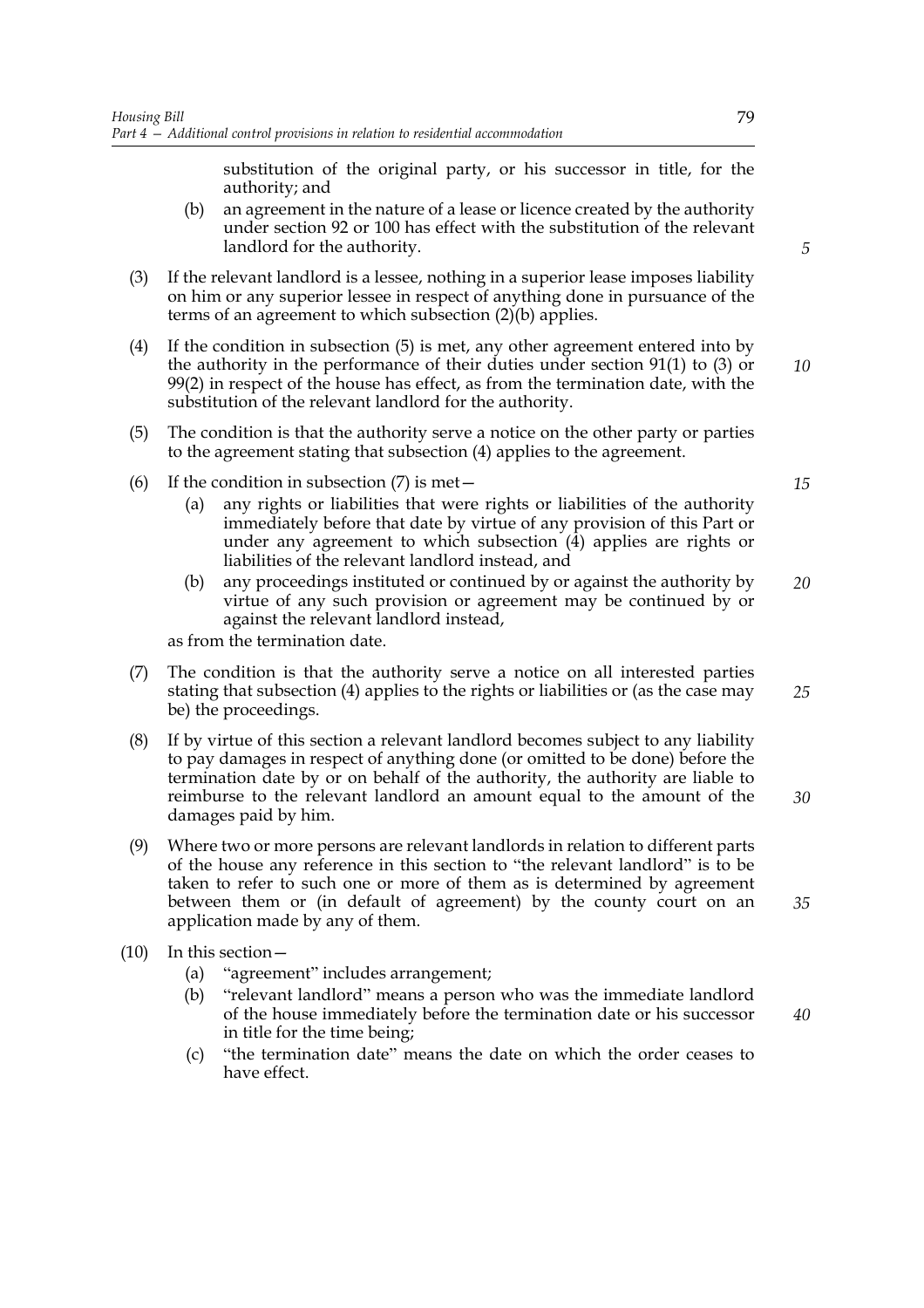# **112 Management orders: power of entry to carry out work**

- (1) The right mentioned in subsection (2) is exercisable by the local housing authority, or any person authorised in writing by them, at any time when an interim or final management order is in force.
- (2) That right is the right at all reasonable times to enter any part of the house for the purpose of carrying out works, and is exercisable as against any person having an estate or interest in the house. *5*
- (3) Where part of a house is excluded from the provisions of an interim or final management order under section 87(8) or 97(7), the right conferred by subsection (1) is exercisable as respects that part so far as is reasonably required for the purpose of carrying out works in the part of the house which is subject to the order. *10*
- (4) If, after receiving reasonable notice of the intended action, any occupier of the whole or part of the house prevents any officer, employee, agent or contractor of the local housing authority from carrying out work in the house, a magistrates' court may order him to permit to be done on the premises anything which the authority consider to be necessary. *15*
- (5) A person who fails to comply with an order of the court under subsection (4) commits an offence.
- (6) A person who commits an offence under subsection (5) is liable on summary conviction to a fine not exceeding level 5 on the standard scale. *20*

# *Overcrowding notices*

# **113 Service of overcrowding notices**

- (1) This section applies to any HMO—
	- (a) in relation to which no interim or final management order is in force; and *25*
	- (b) which is not required to be licensed under Part 2.
- (2) The local housing authority may serve an overcrowding notice on one or more relevant persons if, having regard to the rooms available, it considers that an excessive number of persons is being, or is likely to be, accommodated in the HMO concerned.
- (3) The authority must, at least 7 days before serving an overcrowding notice—
	- (a) inform in writing every relevant person (whether or not the person on whom the authority is to serve the notice) of their intention to serve the notice; and
	- (b) ensure that, so far as is reasonably possible, every occupier of the HMO concerned is informed of the authority's intention.
- (4) The authority must also give the persons informed under subsection (3) an opportunity of making representations about the proposal to serve an overcrowding notice.
- (5) An overcrowding notice becomes operative, if no appeal is brought under section 117, at the end of the period of 21 days from the date of service of the notice.

*30*

*35*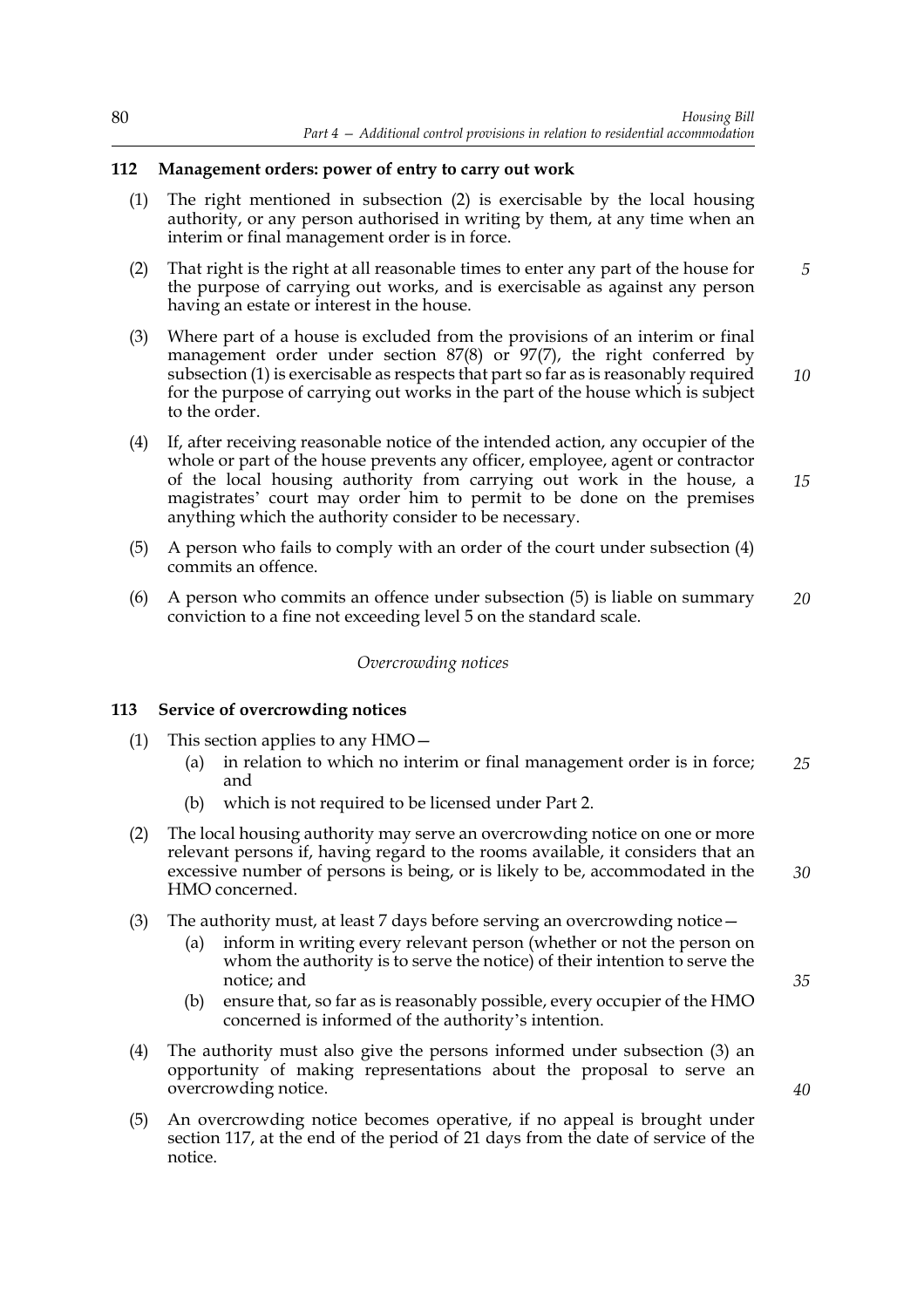- (6) If no appeal is brought under section 117, an overcrowding notice is final and conclusive as to matters which could have been raised on such an appeal.
- (7) A person who contravenes an overcrowding notice commits an offence and is liable on summary conviction to a fine not exceeding level 4 on the standard scale.
- (8) In proceedings for an offence under subsection (7) it is a defence that the person had a reasonable excuse for contravening the notice.
- (9) In this section "relevant person" means a person who is, to the knowledge of the local housing authority—
	- (a) a person having an estate or interest in the HMO concerned, or
	- (b) a person managing or having control of it.

# **114 Contents of overcrowding notices**

- (1) An overcrowding notice must state in relation to each room in the HMO concerned—
	- (a) what the local housing authority consider to be the maximum number of persons by whom the room is suitable to be occupied as sleeping accommodation at any one time; or *15*
	- (b) that the local housing authority consider that the room is unsuitable to be occupied as sleeping accommodation.
- (2) An overcrowding notice may specify special maxima applicable where some or all of the persons occupying a room are under such age as may be specified in the notice. *20*
- (3) An overcrowding notice must contain—
	- (a) the requirement prescribed by section 115 (not to permit excessive number of persons to sleep in the house in multiple occupation); or
	- (b) the requirement prescribed by section 116 (not to admit new residents if number of persons is excessive).
- (4) The local housing authority may at any time—
	- (a) withdraw an overcrowding notice which has been served on any person and which contains the requirement prescribed by section 116, and *30*
	- (b) serve on him instead an overcrowding notice containing the requirement prescribed by section 115.

# **115 Requirement as to overcrowding generally**

- (1) The requirement prescribed by this section is that the person on whom the notice is served must refrain from— *35*
	- (a) permitting a room to be occupied as sleeping accommodation otherwise than in accordance with the notice; or
	- (b) permitting persons to occupy the HMO as sleeping accommodation in such numbers that it is not possible to avoid persons of opposite sexes who are not living together as husband and wife sleeping in the same room.
- (2) For the purposes of subsection  $(1)(b)$ 
	- (a) children under the age of 12 are to be disregarded; and

*5*

*10*

*25*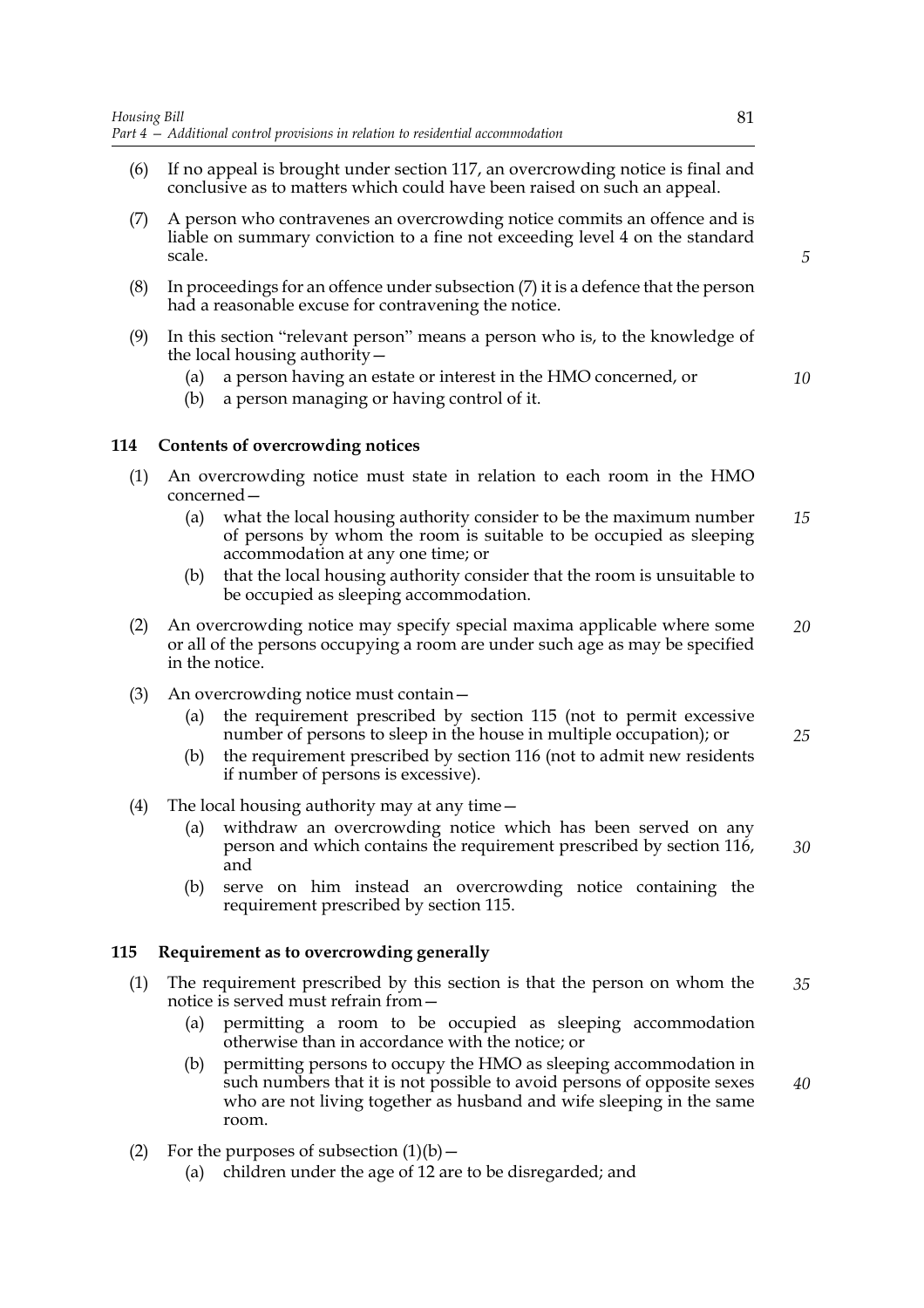(b) it must be assumed that the persons occupying the HMO as sleeping accommodation sleep only in rooms for which a maximum is set by the notice and that the maximum set for each room is not exceeded.

# **116 Requirement as to new residents**

- (1) The requirement prescribed by this section is that the person on whom the notice is served must refrain from—
	- (a) permitting a room to be occupied by a new resident as sleeping accommodation otherwise than in accordance with the notice; or
	- (b) permitting a new resident to occupy any part of the HMO as sleeping accommodation if that is not possible without persons of opposite sexes who are not living together as husband and wife sleeping in the same room. *10*
- (2) In subsection (1) "new resident" means a person who was not an occupier of the house in multiple occupation immediately before the notice was served.
- (3) For the purposes of subsection  $(1)(b)$ 
	- (a) children under the age of 12 are to be disregarded; and
	- (b) it must be assumed that the persons occupying any part of the HMO as sleeping accommodation sleep only in rooms for which a maximum is set by the notice and that the maximum set for each room is not exceeded.

# **117 Appeals against overcrowding notices**

- (1) A person aggrieved by an overcrowding notice may appeal to a county court within the period of 21 days beginning with the date of service of the notice.
- (2) Such an appeal—
	- (a) is to be by way of a re-hearing, but
	- (b) may be determined having regard to matters of which the authority were unaware.

Paragraph (a) applies despite any provision of Civil Procedure Rules.

- (3) On an appeal the court may by order confirm, quash or vary the notice.
- (4) If an appeal is brought, the notice does not become operative until—
	- (a) a decision is given on the appeal which confirms the notice and the period within which an appeal to the Court of Appeal may be brought expires without any such appeal having been brought; or
	- (b) if an appeal is brought to the Court of Appeal, a decision is given on the appeal which confirms the notice.
- (5) For the purposes of subsection  $(4)$ 
	- (a) the withdrawal of an appeal has the same effect as a decision which confirms the notice appealed against; and
	- (b) references to a decision which confirms the notice are to a decision which confirms it with or without variation.

# **118 Revocation and variation of overcrowding notices**

(1) The local housing authority may at any time, on the application of a relevant person*15*

*20*

*25*

*30*

*35*

*40*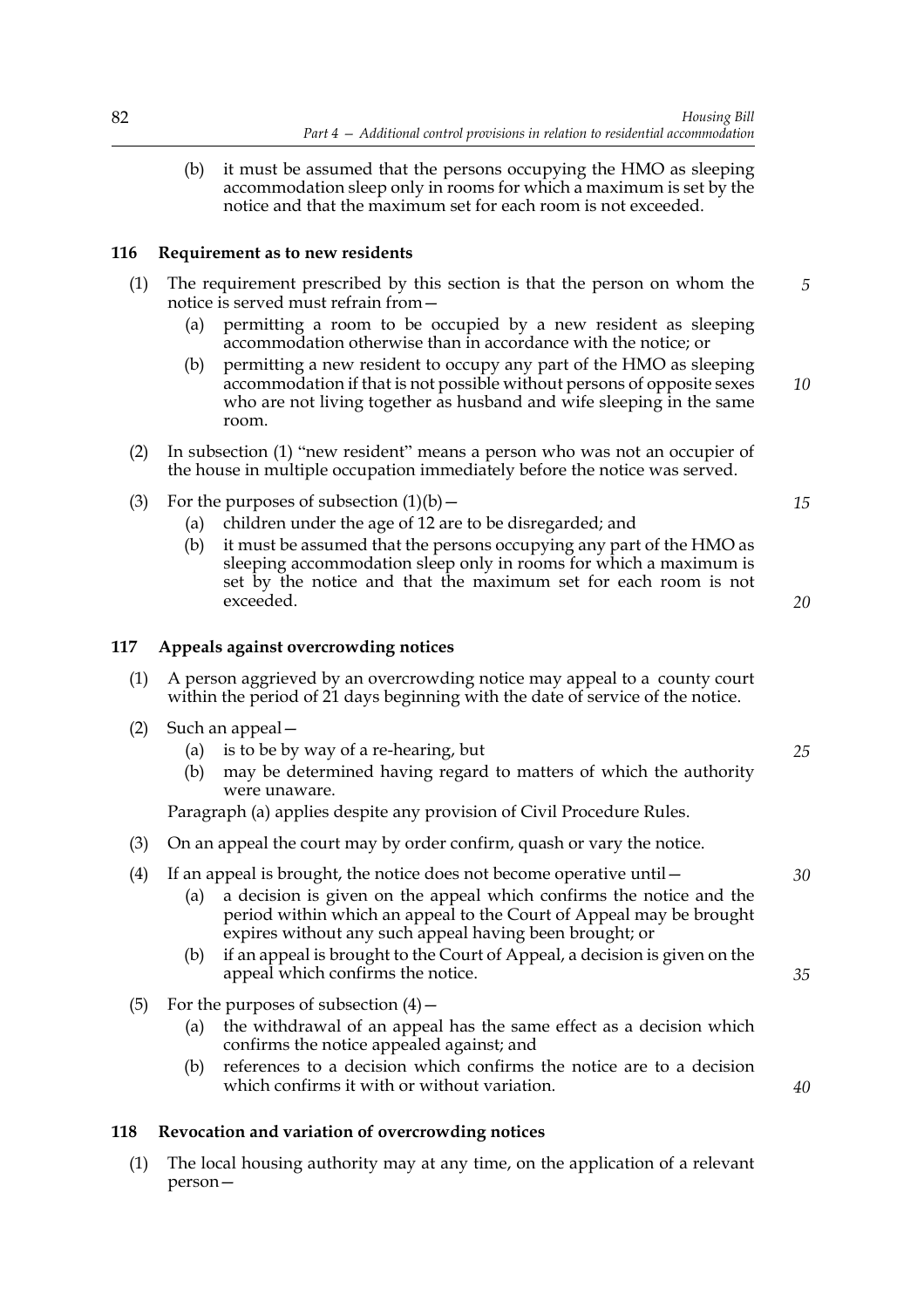| Housing Bill      |            | 83<br>Part $4$ – Additional control provisions in relation to residential accommodation                                                                                                              |  |
|-------------------|------------|------------------------------------------------------------------------------------------------------------------------------------------------------------------------------------------------------|--|
|                   | (a)<br>(b) | revoke an overcrowding notice; or<br>vary it so as to allow more people to be accommodated in the HMO<br>concerned.                                                                                  |  |
| $\left( 2\right)$ |            | The applicant may appeal to a county court if $-$                                                                                                                                                    |  |
|                   | (a)        | the local housing authority refuse an application under subsection (1);<br><sub>or</sub>                                                                                                             |  |
|                   | (b)        | do not notify the applicant of their decision within the period of 35 days<br>beginning with the making of the application (or within such further<br>period as the applicant may in writing allow). |  |
| (3)               | section.   | Section 117(2) applies to such an appeal as it applies to an appeal under that                                                                                                                       |  |
|                   |            |                                                                                                                                                                                                      |  |

- (4) On an appeal the court may revoke the notice or vary it in any manner in which it might have been varied by the local housing authority.
- (5) In this section "relevant person" means a person who is, to the knowledge of the local housing authority—
	- (a) a person having an estate or interest in the HMO concerned, or
	- (b) a person managing or having control of it.

### *Index*

# **119 Index of defined expressions: Part 4**

The following table shows where expressions used in this Part are defined or otherwise explained. *20*

| Expression                         | Provision of this Act      |    |
|------------------------------------|----------------------------|----|
| Appropriate national authority     | Section $196(1)$           |    |
| Final management order             | Section 86(4)              |    |
| Health                             | Section 2(5)               | 25 |
| <b>HMO</b>                         | Section 86(6)              |    |
| The house                          | Section $86(7)$ or $88(8)$ |    |
| Immediate landlord                 | Section 93(5) or 101(5)    |    |
| Interim management order           | Section 86(3)              |    |
| Landlord                           | Section $197(3)$           | 30 |
| Lease, lessee, etc.                | Section 197(1) to (4)      |    |
| Licence (to occupy premises)       | Section 197(9)             |    |
| Local housing authority            | Section $196(2)$ to $(5)$  |    |
| Mortgage, mortgagee                | Section 93(6)              |    |
| Occupier (and related expressions) | Section $197(6)$           | 35 |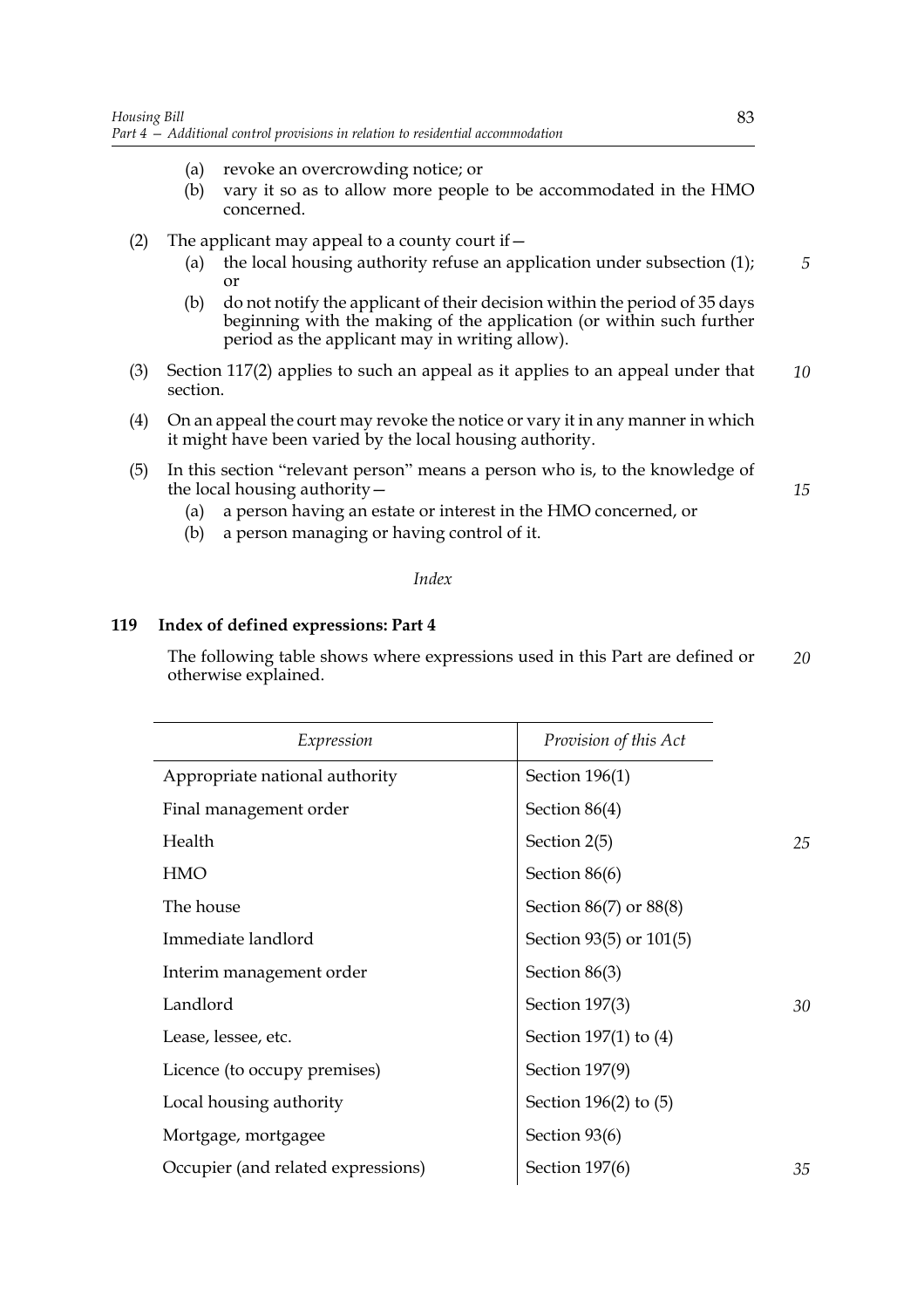| Expression                       | Provision of this Act  |
|----------------------------------|------------------------|
| Owner                            | Section 197(7)         |
| Part 3 house                     | Section 86(6)          |
| Person having control            | Section 198(1) and (2) |
| Person having estate or interest | Section 197(8)         |
| Person managing                  | Section 198(3)         |
| Tenancy, tenant, etc.            | Section 197(1) to (4)  |

# **PART 5**

# HOME INFORMATION PACKS

## *Preliminary*

# **120 Meaning of "residential property" and "home information pack"**

(1) In this Part—

"residential property" means premises in England and Wales consisting of a single dwelling-house, including any ancillary land; and

"dwelling-house" means a building or part of a building occupied or intended to be occupied as a separate dwelling (and includes one that is being or is to be constructed). *15*

(2) References in this Part to a home information pack, in relation to a residential property, are to a collection of documents relating to the property or the terms on which it is or may become available for sale.

# **121 Meaning of "on the market" and related expressions**

- (1) A residential property is put on the market when the fact that it is or may become available for sale is, with a view to marketing the property, first made public in England and Wales by or on behalf of the seller.
- (2) A residential property which has been put on the market is to be regarded as remaining on the market until it is taken off the market or sold. *25*
- (3) A fact is made public when it is advertised or otherwise communicated (in whatever form and by whatever means) to the public or to a section of the public.

# **122 Acting as estate agent**

- (1) A person acts as estate agent for the seller of a residential property if he does anything, in the course of a business in England and Wales, in pursuance of marketing instructions from the seller.
- (2) For this purpose—
	- "business in England and Wales" means a business carried on (in whole or in part) from a place of business in England and Wales; and *35*

*20*

*10*

*5*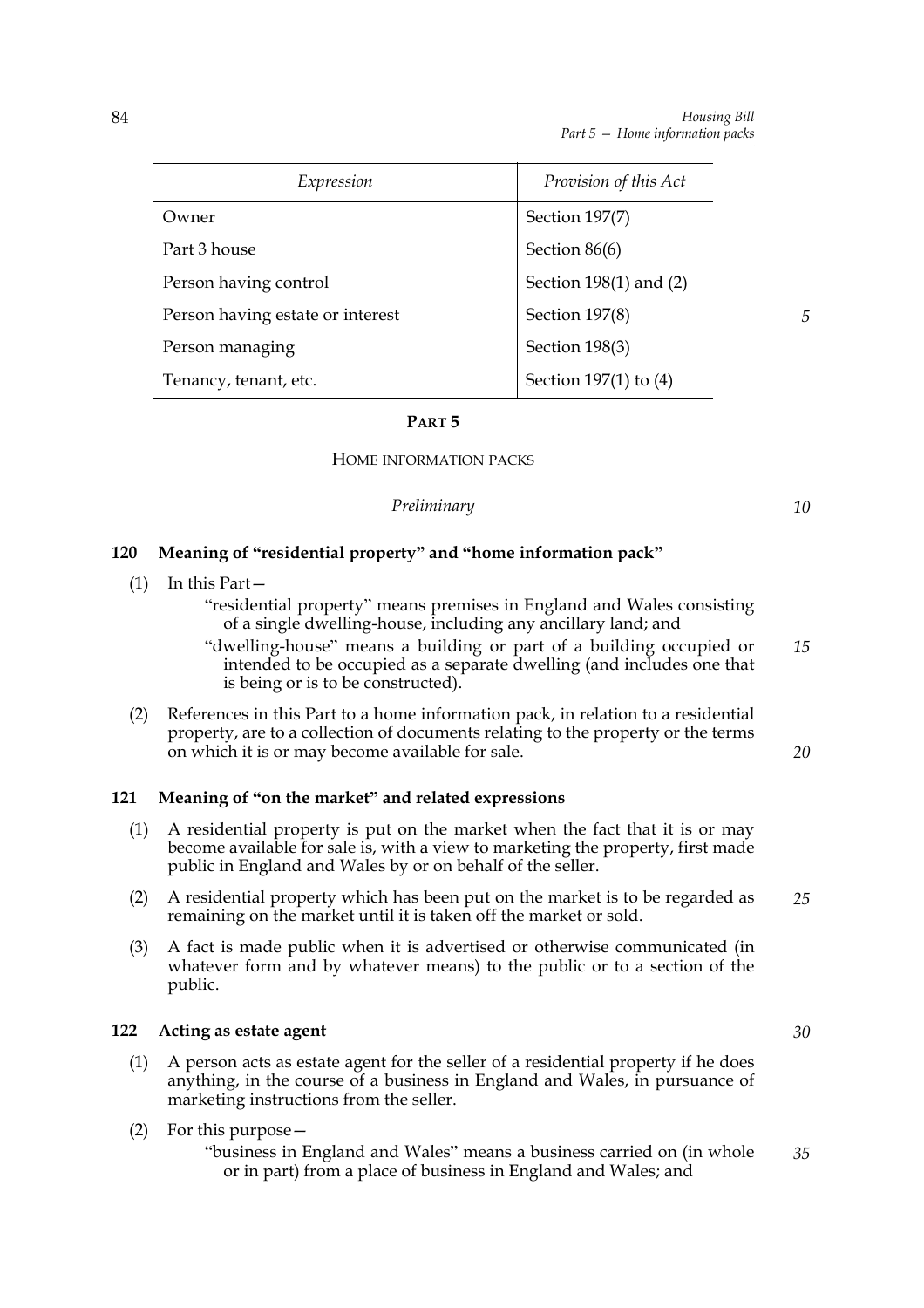"marketing instructions" means instructions to carry out any activities with a view to—

- (a) effecting the introduction to the seller of a person wishing to buy the property; or
- (b) selling the property by auction or tender.
- (3) It is immaterial for the purposes of this section whether or not a person describes himself as an estate agent.

# *Responsibility for marketing residential properties*

# **123 Responsibility for marketing: general**

- (1) References in this Part to a responsible person, in relation to a residential property, are to any person who is for the time being responsible for marketing the property. *10*
- (2) Sections 124 and 125 identify for the purposes of this Part—
	- (a) the person or persons who are responsible for marketing a residential property which is being or has been put on the market in England and Wales; and *15*
	- (b) when the responsibility of any such person arises and ceases.
- (3) Only the seller or a person acting as estate agent for the seller may be responsible for marketing the property.
- (4) A person may be responsible for marketing the property on more than one occasion. *20*

# **124 Responsibility of person acting as estate agent**

- (1) A person acting as estate agent becomes responsible for marketing the property when action taken by him or on his behalf—
	- (a) puts the property on the market; or
	- (b) makes public the fact that the property is on the market.
- (2) That responsibility ceases when the following conditions are satisfied, namely—
	- (a) his contract with the seller is terminated (whether by the withdrawal of his instructions or otherwise);
	- (b) he has ceased to take any action which makes public the fact that the property is on the market; and
	- (c) any such action being taken on his behalf has ceased.
- (3) Any responsibility arising under this section also ceases when the property is taken off the market or sold.

# **125 Responsibility of the seller**

- (1) The seller becomes responsible for marketing the property when action taken by him or on his behalf  $-$ 
	- (a) puts the property on the market; or
	- (b) makes public the fact that the property is on the market.

*5*

*25*

*35*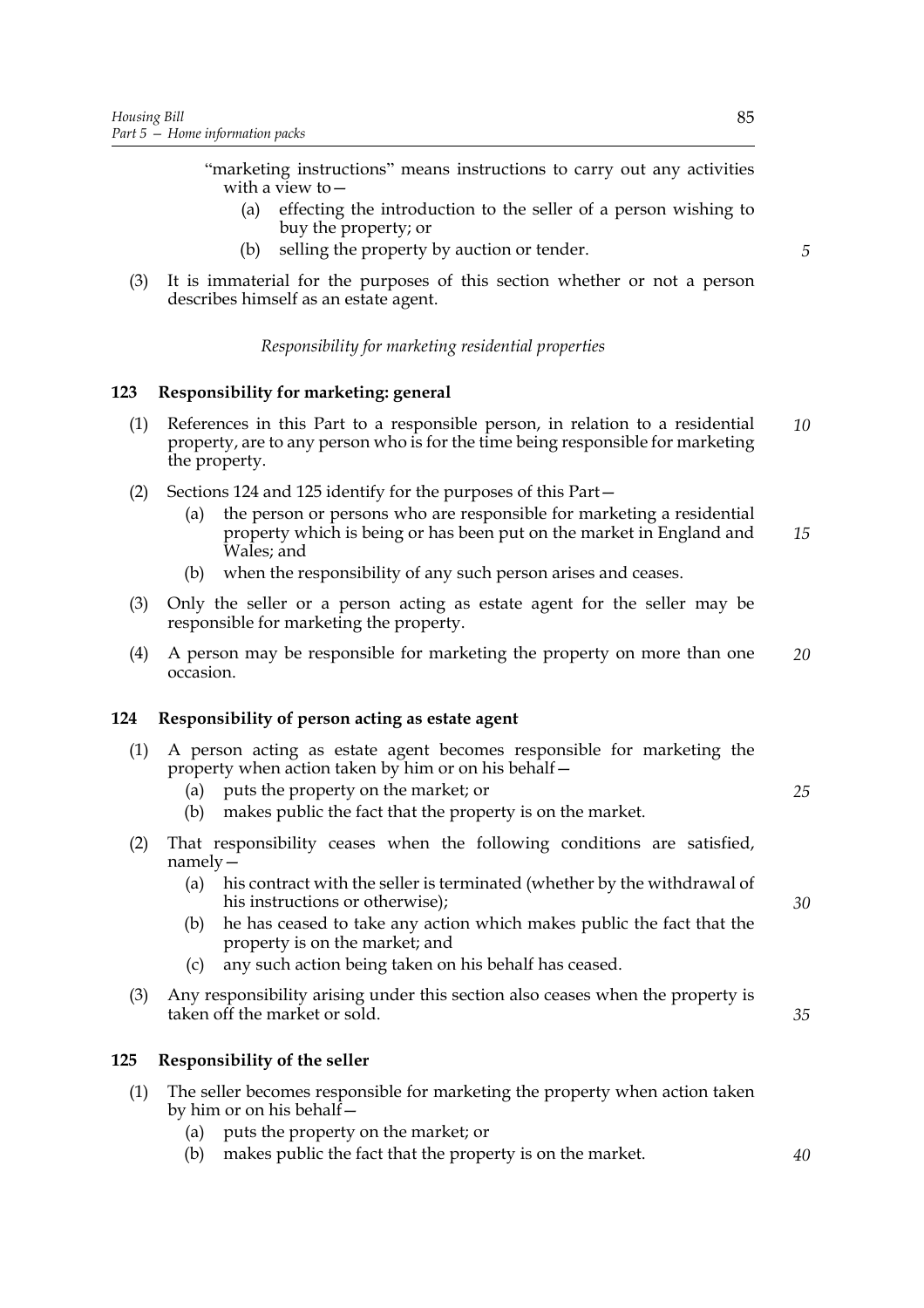- (2) That responsibility ceases when the following conditions are satisfied, namely—
	- (a) there is at least one person acting as his estate agent who is responsible for marketing the property;
	- (b) the seller has ceased to take any action which makes public the fact that the property is on the market; and *5*
	- (c) any such action being taken on the seller's behalf has ceased.
- (3) In this section the references to action taken on behalf of the seller exclude action taken by or on behalf of a person acting as his estate agent.
- (4) Any responsibility arising under this section also ceases when the property is taken off the market or sold. *10*

*Duties of a responsible person where a property is on the market*

### **126 Application of sections 127 to 129**

- (1) Where a residential property is on the market in England and Wales, a person responsible for marketing the property is subject to the duties relating to home information packs that are imposed by sections 127 to 129. *15*
- (2) Those duties apply from the time the person becomes responsible until his responsibility ceases, subject to any exception provided for in those sections.

#### **127 Duty to have a home information pack**

- (1) It is the duty of a responsible person to have in his possession or under his control a home information pack for the property which complies with the requirements of any regulations under section 133. *20*
- (2) That duty does not apply to the seller at any time when—
	- (a) there is another person who is responsible for marketing the property under section 124; and
	- (b) the seller believes on reasonable grounds that the other responsible person has a home information pack for the property in his possession or under his control which complies with the requirements of any regulations under section 133.

#### **128 Duty to provide copy of home information pack on request**

(1) Where a potential buyer makes a request to a responsible person for a copy of the home information pack, or of a document (or part of a document) which is or ought to be included in that pack, it is the duty of the responsible person to comply with that request within the permitted period.

### (2) The responsible person does not comply with that duty unless—

- (a) he provides the potential buyer with a document which is  $-$ 
	- (i) a copy of the home information pack for the property as it stands at the time when the request is made, or
	- (ii) a copy of a document (or part of a document) which is included in that pack,

as the case may be; and

*30*

*25*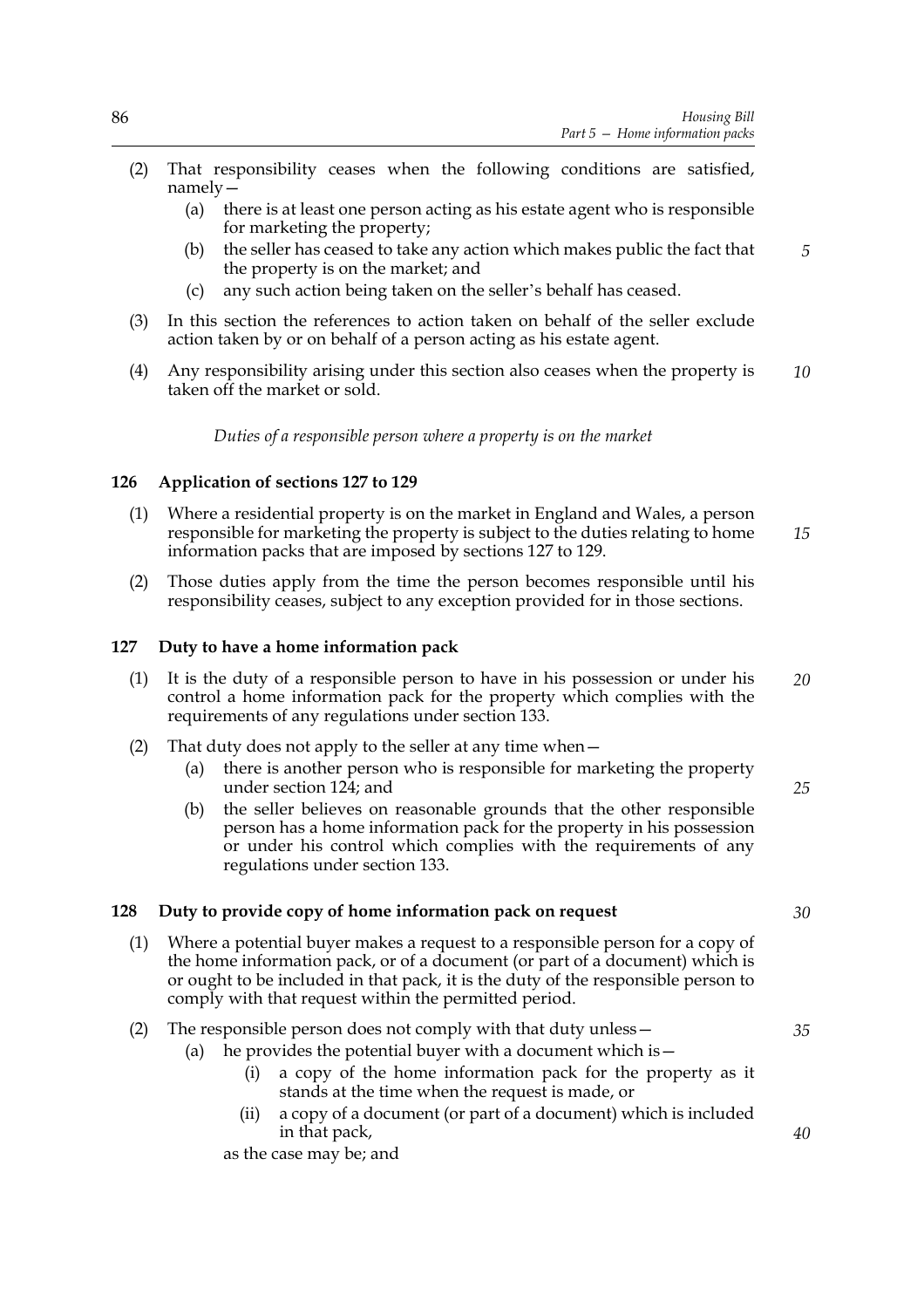- (b) that pack or document complies with the requirements of any regulations under section 133 at that time.
- (3) In subsection (2) "the home information pack" means the home information pack intended by the responsible person to be the one required by section 127.
- (4) That duty does not apply if, when the request is made, the responsible person believes on reasonable grounds that the person making the request—
	- (a) is unlikely to have sufficient means to buy the property in question;
	- (b) is not genuinely interested in buying a property of a general description which applies to the property; or
	- (c) is not a person to whom the seller is likely to be prepared to sell the property. *10*

Nothing in this subsection authorises the doing of anything which constitutes an unlawful act of discrimination.

- (5) Subsection (4) does not apply if the responsible person knows or suspects that the person making the request is an officer of an enforcement authority.
- (6) That duty does not apply where the responsible person is the seller if  $-$ 
	- (a) when the request is made—
		- (i) there is another person who is responsible for marketing the property under section 124; and
		- (ii) the seller believes on reasonable grounds that the other responsible person has a home information pack for the property in his possession or under his control which complies with the requirements of any regulations under section 133; and *20*
	- (b) he takes reasonable steps to inform the potential buyer that the request should be made to the other responsible person.
- (7) The responsible person may—
	- (a) charge a sum not exceeding the reasonable cost of making and, if requested, sending a paper copy of the pack or document; and
	- (b) require that the charge is paid before the copy is provided.
- (8) The permitted period is the period of fourteen days beginning with— (a) the day on which the request is made; or
	- (b) if a charge under subsection (7) is payable in advance but is paid after that day, the day on which payment is received.
- (9) A person does not comply with the duty under this section by providing a copy in electronic form unless the potential buyer consents to receiving it in that form. *35*

### **129 Duty to ensure authenticity of documents in other situations**

- (1) Where a responsible person provides a potential buyer with, or allows a potential buyer to inspect, any document purporting to be a copy of the home information pack for the property, or a document (or part of a document) included in that pack, the responsible person is under a duty to ensure that the document is authentic.
- (2) A document is not authentic for the purposes of subsection (1) unless, at the time when it is provided or inspected—

*15*

*5*

*25*

*30*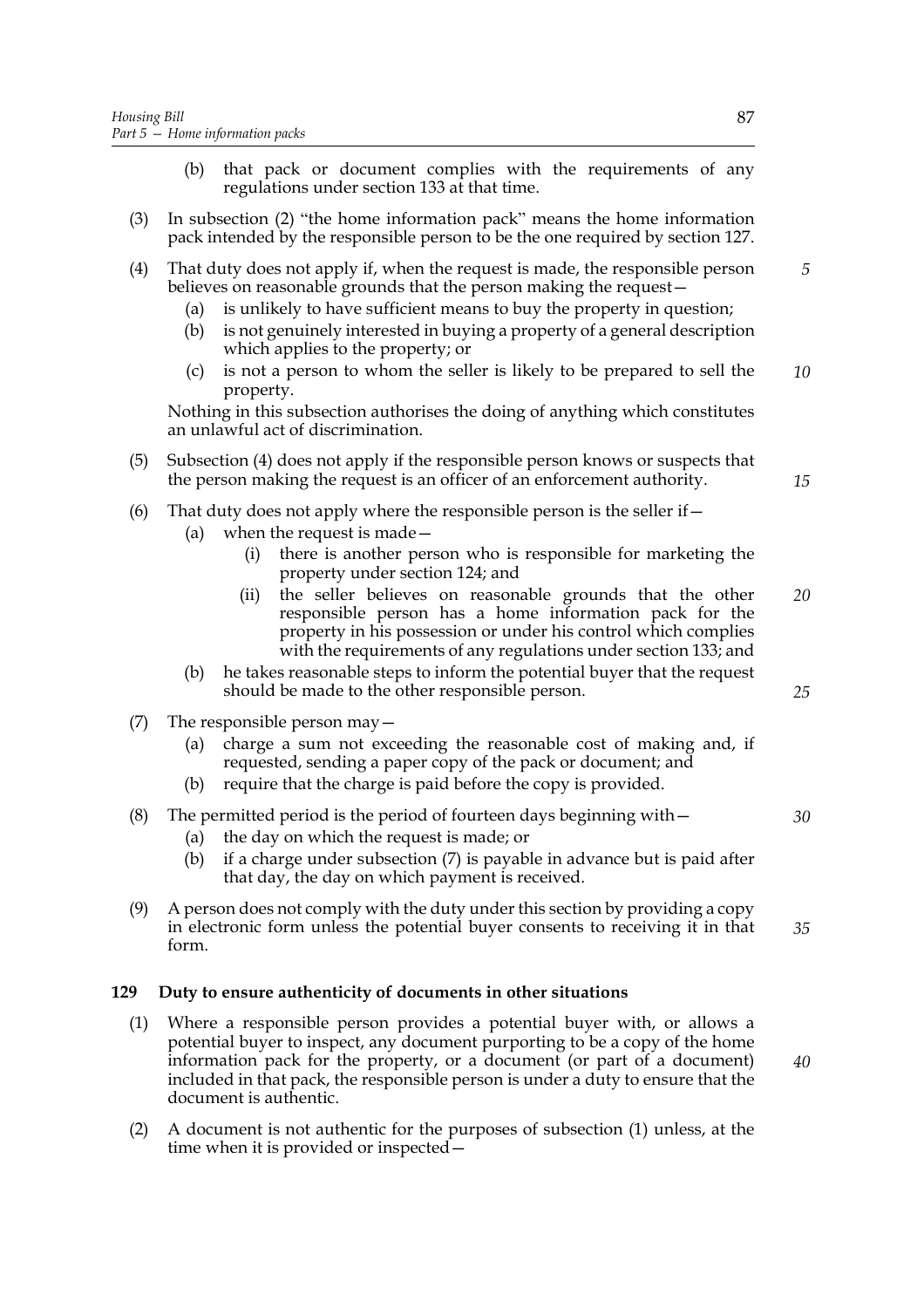- (a) it is a copy of the home information pack for the property or a document (or part of a document) included in that pack, as the case may be; and
- (b) that pack or document complies with the requirements of any regulations under section 133.
- (3) In subsection (2) "the home information pack" means the pack intended by the responsible person to be the one required by section 127.
- (4) The duty under this section does not apply to anything provided in response to a request under section 128.

*Other duties of person acting as estate agent*

## **130 Other duties of person acting as estate agent**

- (1) This section applies to a person acting as estate agent for the seller of a residential property where—
	- (a) the property is not on the market; or
	- (b) the property is on the market but the person so acting is not a person responsible for marketing the property. *15*
- (2) It is the duty of a person to whom this section applies to have in his possession or under his control, when any qualifying action is taken by him or on his behalf, a home information pack for the property which complies with the requirements of any regulations under section 133.
- (3) In subsection (2) "qualifying action" means action taken with a view to marketing the property, which—
	- (a) communicates to any person in England and Wales the fact that the property is or may become available for sale; but
	- (b) does not put the property on the market or make public the fact that the property is on the market. *25*
- (4) Where a person to whom this section applies provides a potential buyer with, or allows a potential buyer to inspect, any document purporting to be—
	- (a) a copy of the home information pack for the property; or

(b) a copy of a document (or part of a document) included in that pack; it is his duty to ensure that it is an authentic copy.

- (5) A document is not authentic for the purposes of subsection (4) unless, at the time when it is provided or inspected—
	- (a) it is a copy of the home information pack for the property or a document (or part of a document) included in that pack, as the case may be; and *35*
	- (b) that pack or document complies with the requirements of any regulations under section 133.
- (6) In subsection (5) "the home information pack" means the home information pack intended by the person to whom this section applies to be the one required by subsection  $(2)$ .

*5*

*10*

*20*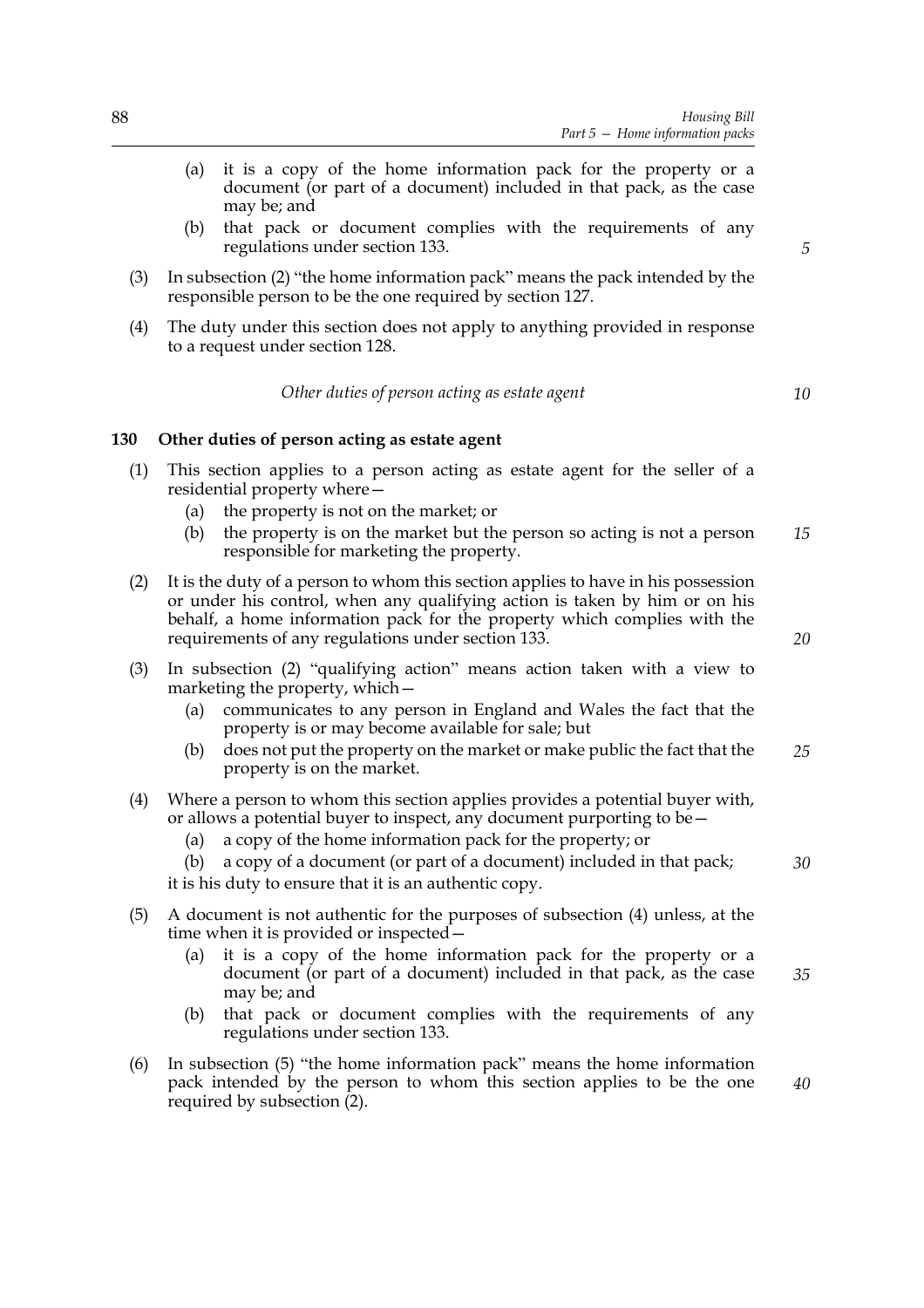*Exceptions from the duties*

# **131 Residential properties not available with vacant possession**

(1) The Secretary of State may make regulations prescribing—

- (1) The duties under sections 127 to 130 do not apply in relation to a residential property at any time when it is not available for sale with vacant possession.
- (2) But for the purposes of this Part a residential property shall be presumed to be available with vacant possession, at any time when any of those duties would apply in relation to the property if it is so available, unless the contrary appears from the manner in which the property is being marketed at that time. *5*

# **132 Power to provide for further exceptions**

The Secretary of State may by regulations provide for other exceptions from any duty under sections 127 to 130 in such cases and circumstances, and to such extent, as may be specified in the regulations. *10*

*Contents of home information packs*

# **133 Contents of home information packs**

|                                                                                                                                                                                           | (a)<br>(b) | the documents which are required or authorised to be included in the<br>home information pack for a residential property; and<br>particular information which is required or authorised to be included |    |
|-------------------------------------------------------------------------------------------------------------------------------------------------------------------------------------------|------------|--------------------------------------------------------------------------------------------------------------------------------------------------------------------------------------------------------|----|
|                                                                                                                                                                                           |            | in, or which is to be excluded from, any such document.                                                                                                                                                |    |
| (2)                                                                                                                                                                                       |            | A document prescribed under subsection (1) must be one that the Secretary of<br>State considers would disclose relevant information.                                                                   | 20 |
| (3)                                                                                                                                                                                       |            | Any particular information required or authorised to be included in a<br>prescribed document must be information that the Secretary of State considers<br>to be relevant information.                  |    |
| (4)                                                                                                                                                                                       |            | In this section "relevant information" means information about any matter<br>connected with the property (or the sale of the property) that would be of<br>interest to potential buyers.               | 25 |
| Without prejudice to the generality of subsection (4), the information which the<br>(5)<br>Secretary of State may consider to be relevant information includes any<br>information about - |            |                                                                                                                                                                                                        | 30 |
|                                                                                                                                                                                           | (a)        | the interest which is for sale and the terms on which it is proposed to<br>sell it;                                                                                                                    |    |
|                                                                                                                                                                                           | (b)        | the title to the property;                                                                                                                                                                             |    |
|                                                                                                                                                                                           | (c)        | anything relating to or affecting the property that is contained in $-$                                                                                                                                |    |
|                                                                                                                                                                                           |            | a register required to be kept by or under any enactment<br>(i)<br>(whenever passed); or                                                                                                               | 35 |

- (ii) records kept by a person who can reasonably be expected to give information derived from those records to the seller at his request (on payment, if required, of a reasonable charge);
- (d) the physical condition of the property (including any particular characteristics or features of the property); *40*
- (e) the energy efficiency of the property;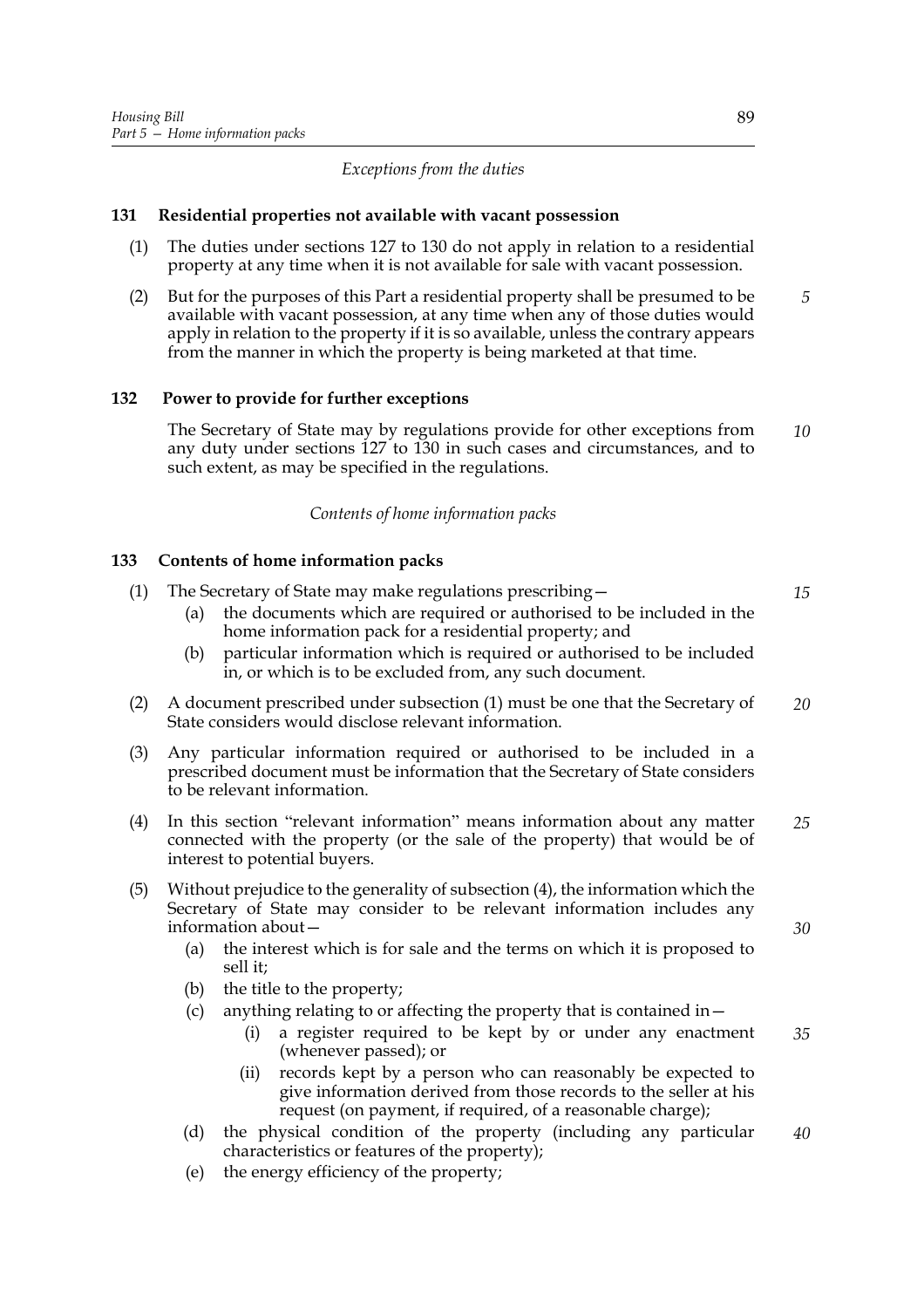(f) any warranties or guarantees subsisting in relation to the property;

(g) any taxes, service charges or other charges payable in relation to the property.

- (6) The regulations may require or authorise the home information pack to include—
	- (a) replies the seller proposes to give to prescribed pre-contract enquiries; and
	- (b) documents or particular information indexing or otherwise explaining the contents of the pack.

# (7) The regulations may require a prescribed document—

- (a) to be in such form as may be prescribed; and
- (b) to be prepared by a person of a prescribed description on such terms (if any) as may be prescribed.
- (8) The terms mentioned in subsection (7)(b) may include terms which enable provisions of the contract under which the document is to be prepared to be enforced by— *15*
	- (a) a potential or actual buyer;
	- (b) a mortgage lender; or
	- (c) any other person involved in the sale of the property who is not a party to that contract.
- (9) The regulations may—
	- (a) provide for the time at which any document is to be included in or removed from the home information pack;
	- (b) make incidental, supplementary and transitional provision; and
	- (c) make different provision for different areas, for different descriptions of properties or for other different circumstances (including the manner in which a residential property is marketed). *25*
- (10) In this section "prescribed" means prescribed by regulations under this section.

# **134 Home condition reports**

- (1) Regulations under section 133 may make the provision mentioned in this section in relation to any description of document dealing with matters mentioned in section  $133(5)(d)$  or (e) (reports on physical condition or energy efficiency) which is to be included in the home information pack. *30*
- (2) In this section "home condition report" means a document of that description.
- (3) The regulations may require a home condition report to be made by an individual who is a member of an approved certification scheme following an inspection carried out by him in accordance with the provisions of the scheme. *35*
- (4) The regulations shall, if the provision mentioned in subsection (3) is made, make provision for the approval by the Secretary of State of one or more suitable certification schemes (and for the withdrawal by him of any such approval).
- (5) The regulations shall require the Secretary of State to be satisfied, before approving a certification scheme, that the scheme contains appropriate provision—

90

*10*

*5*

*20*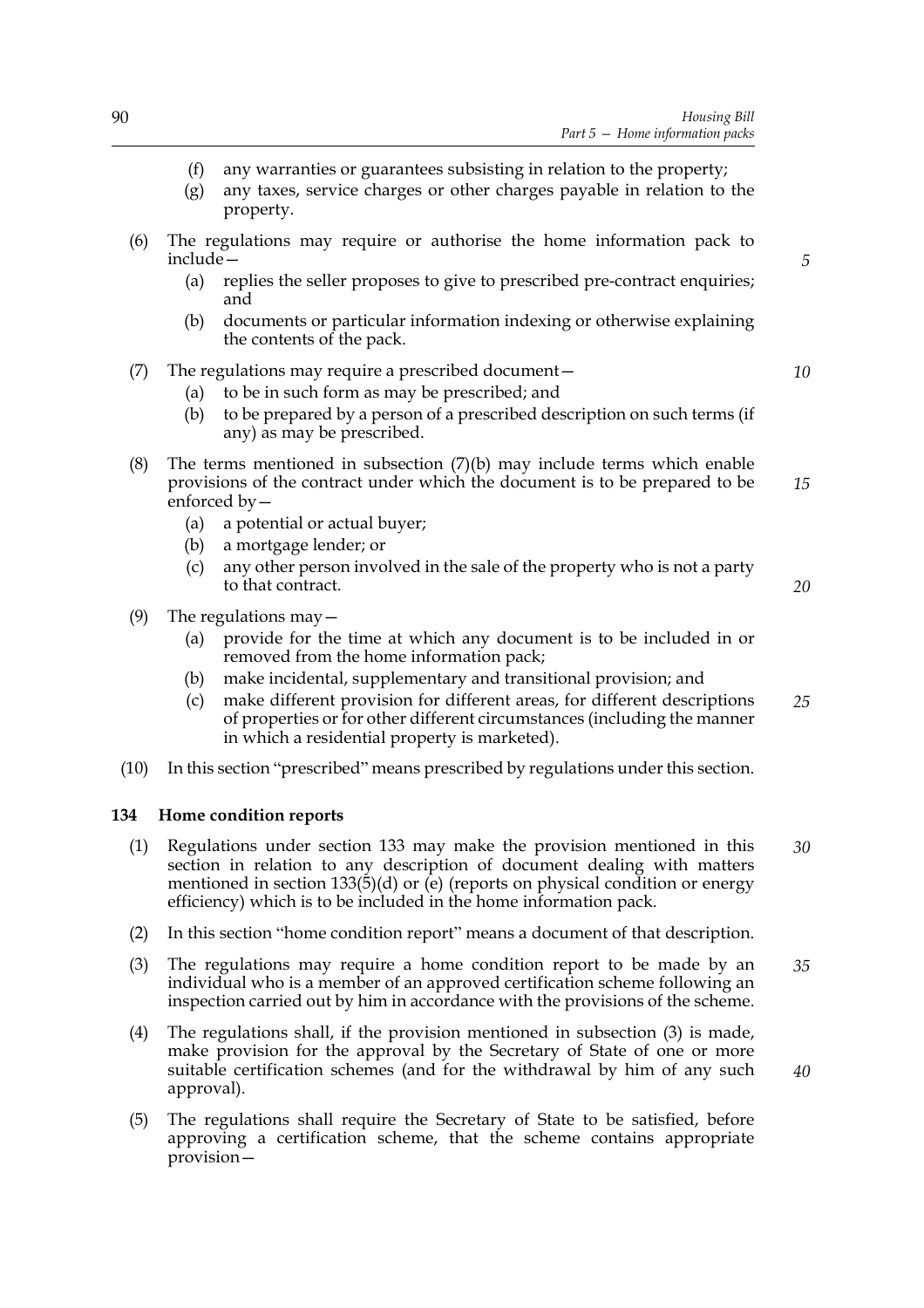- (a) for ensuring that members of the scheme are fit and proper persons who are qualified (by their education, training and experience) to produce home condition reports;
- (b) for ensuring that members of the scheme have in force suitable indemnity insurance;
- (c) for facilitating the resolution of complaints against members of the scheme;
- (d) for the registration of all home condition reports made by members of the scheme; and
- (e) for such other purposes as may be specified in the regulations.
- (6) The regulations may require or authorise an approved certification scheme to contain provision about any matter relating to the home condition reports with which the scheme is concerned (including the terms on which members of the scheme may undertake to produce a home condition report).
- (7) Nothing in this section limits the power under section 133 to make provision about home condition reports in the regulations. *15*

# *Enforcement*

# **135 Enforcement authorities**

- (1) Every local weights and measures authority is an enforcement authority for the purposes of this Part.
- (2) It is the duty of each enforcement authority to enforce this Part in their area.

# **136 Power to require production of home information packs**

- (1) An authorised officer of an enforcement authority may require a person who appears to him to be or to have been subject to the duty under section 127 or 130(2), in relation to a residential property, to produce for inspection a copy of, or of any document included in, the home information pack for that property. *25*
- (2) The power conferred by subsection (1) includes power—
	- (a) to require the production in a visible and legible documentary form of any document included in the home information pack in question which is held in electronic form; and
	- (b) to take copies of any document produced for inspection.
- (3) A requirement under this section may not be imposed more than six months after the last day on which the person concerned was subject to the duty under section 127 or 130(2) in relation to the property (as the case may be).
- (4) Subject to subsection (5), it is the duty of a person subject to such a requirement to comply with it within the period of 7 days beginning with the day after that on which it is imposed. *35*
- (5) A person is not required to comply with such a requirement if he has a reasonable excuse for not complying with the requirement.
- (6) In this section "the home information pack" means—
	- (a) where a requirement under this section is imposed on a person at a time when he is subject to the duty under section 127 or 130(2), the home

*30*

*40*

*20*

*5*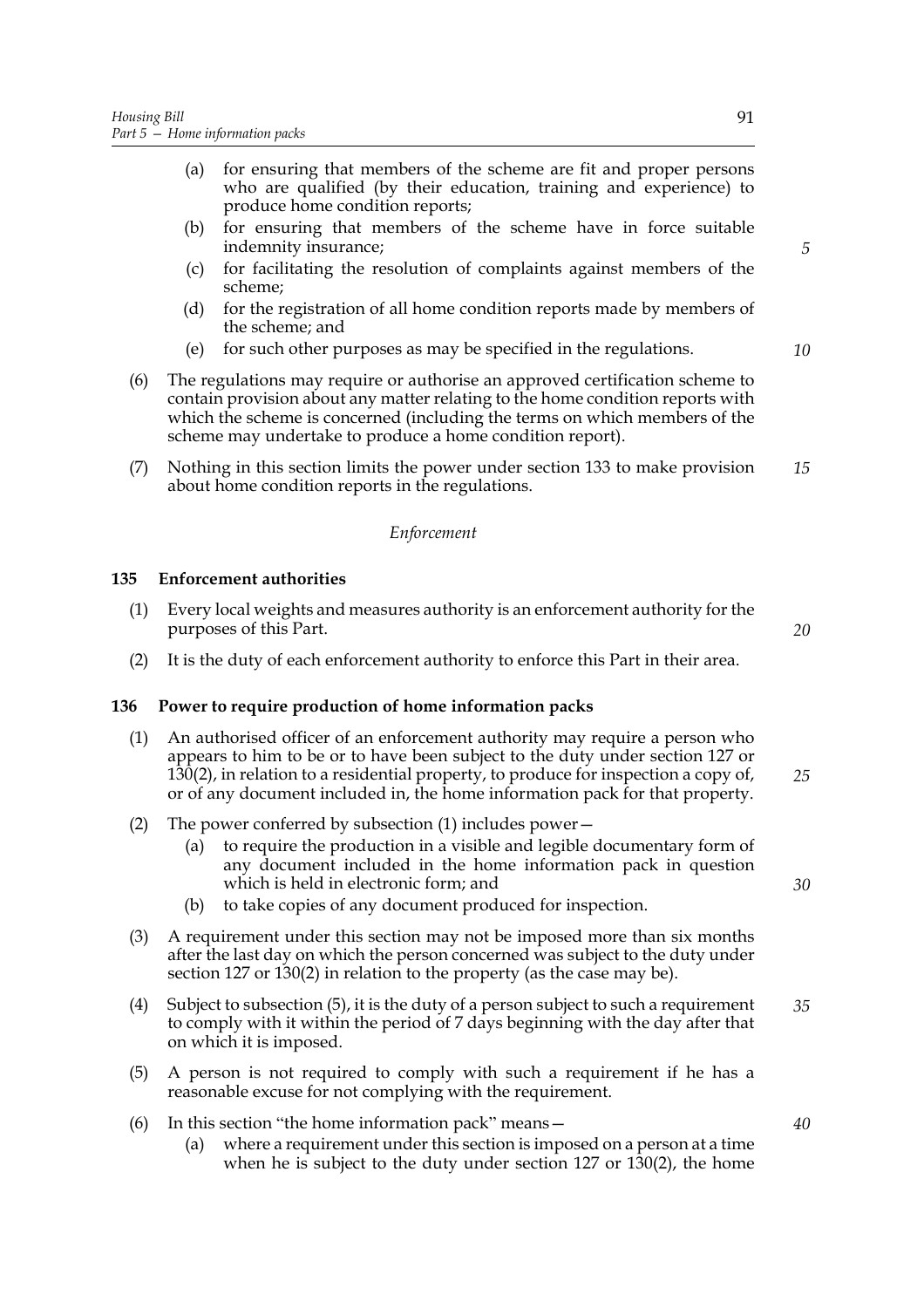information pack intended by him to be the one he is required to have at that time; or

(b) in any other case, the home information pack intended by the person concerned, when he was last subject to the duty under section 127 or  $130(2)$ , to be the one he was required to have at that time.

## **137 Penalty charge notices**

- (1) An authorised officer of an enforcement authority may, if he believes that a person has committed a breach of any duty under sections 127 to 130 or section 136(4), give a penalty charge notice to that person.
- (2) A penalty charge notice may not be given after the end of the period of six months beginning with the day on which the breach of duty was committed. *10*
- (3) Schedule 7 (which makes further provision about penalty charge notices) has effect.

## **138 Offences relating to enforcement officers**

- (1) A person who obstructs an officer of an enforcement authority acting in pursuance of section 136 is guilty of an offence. *15*
- (2) A person who, not being an authorised officer of an enforcement authority, purports to act as such in pursuance of section 136 or 137 is guilty of an offence.
- (3) A person guilty of an offence under this section is liable on summary conviction to a fine not exceeding level 5 on the standard scale.

## **139 Right of private action**

- (1) This section applies to a potential buyer of a residential property which is on the market when the conditions mentioned in subsections (2) to (4) are met.
- (2) The first condition is that he has requested a copy of a prescribed document included in the home information pack for the property (whether by requesting a copy of that document or a copy of the whole pack) from a responsible person who is subject to the duty under section 128 in relation to the request. *25*
- (3) The second condition is that the permitted period under section 128(8) has ended.
- (4) The third condition is that the potential buyer has not been provided with an authentic copy of the prescribed document.
- (5) A copy of a prescribed document is not authentic for the purposes of subsection (4) unless—
	- (a) it is a copy of a document included in the home information pack for the property as it stood at the time the request was made; and *35*
	- (b) the document so included complies with the requirements of any regulations under section 133 at that time.
- (6) In subsection (5) "the home information pack" means the home information pack intended by the responsible person to be the one required by section 127.

*30*

*20*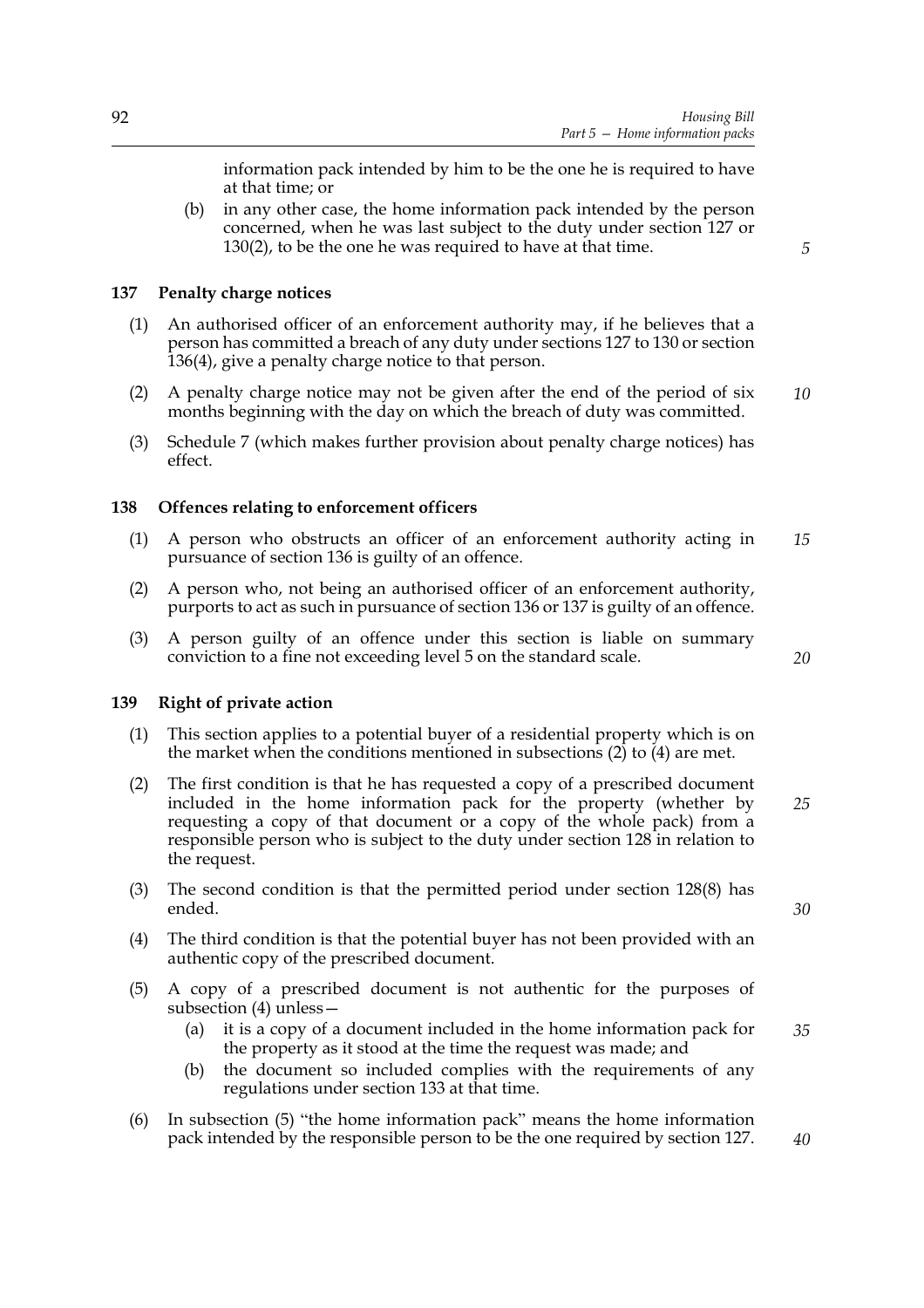- (7) If the potential buyer commissions his own version of the prescribed document at a time when all those conditions are met, he is entitled to recover from the responsible person any reasonable fee paid by him for it.
- (8) In this section "prescribed document" means a document (being one required to be included in the home information pack by regulations under section 133) which is prescribed by regulations made by the Secretary of State for the purposes of this section.

## *Supplementary*

## **140 Restrictions on disclosure or use of home information pack**

The Secretary of State may by regulations make provision restricting the disclosure, and use which may be made, of home information packs (or information obtained from such packs). *10*

## **141 Application of Part to sub-divided buildings**

- (1) This section applies where—
	- (a) two or more dwelling-houses in a sub-divided building are marketed for sale (with any ancillary land) as a single property; and *15*
	- (b) any one or more of those dwelling-houses is not available for sale (with any ancillary land) as a separate residential property.
- (2) This Part applies to each dwelling-house comprised in the property that is not available for sale separately as if it were being marketed for sale (with any ancillary land) as a separate residential property.
- (3) In this section "sub-divided building" means a building or part of a building originally constructed or adapted for use as a single dwelling which has been divided (on one or more occasions) into separate dwelling-houses.

# **142 Office of Fair Trading**

- (1) An enforcement authority may notify the Office of Fair Trading of any breach of duty under this Part appearing to the authority to have been committed by a person acting as estate agent.
- (2) An enforcement authority shall notify the Office of Fair Trading of  $-$ 
	- (a) any penalty charge notice given by an officer of the authority under section 137; *30*
	- (b) any notice given by the authority confirming or withdrawing a penalty charge notice; and
	- (c) the result of any appeal from the confirmation of a penalty charge notice.
- (3) The Estate Agents Act 1979 (c. 38) applies in relation to a person who has committed a breach of duty under this Part in the course of estate agency work (within the meaning of that Act) as it applies in relation to a person who has engaged in a practice such as is mentioned in section 3(1)(d) of that Act in the course of such work.

*5*

*25*

*20*

*35*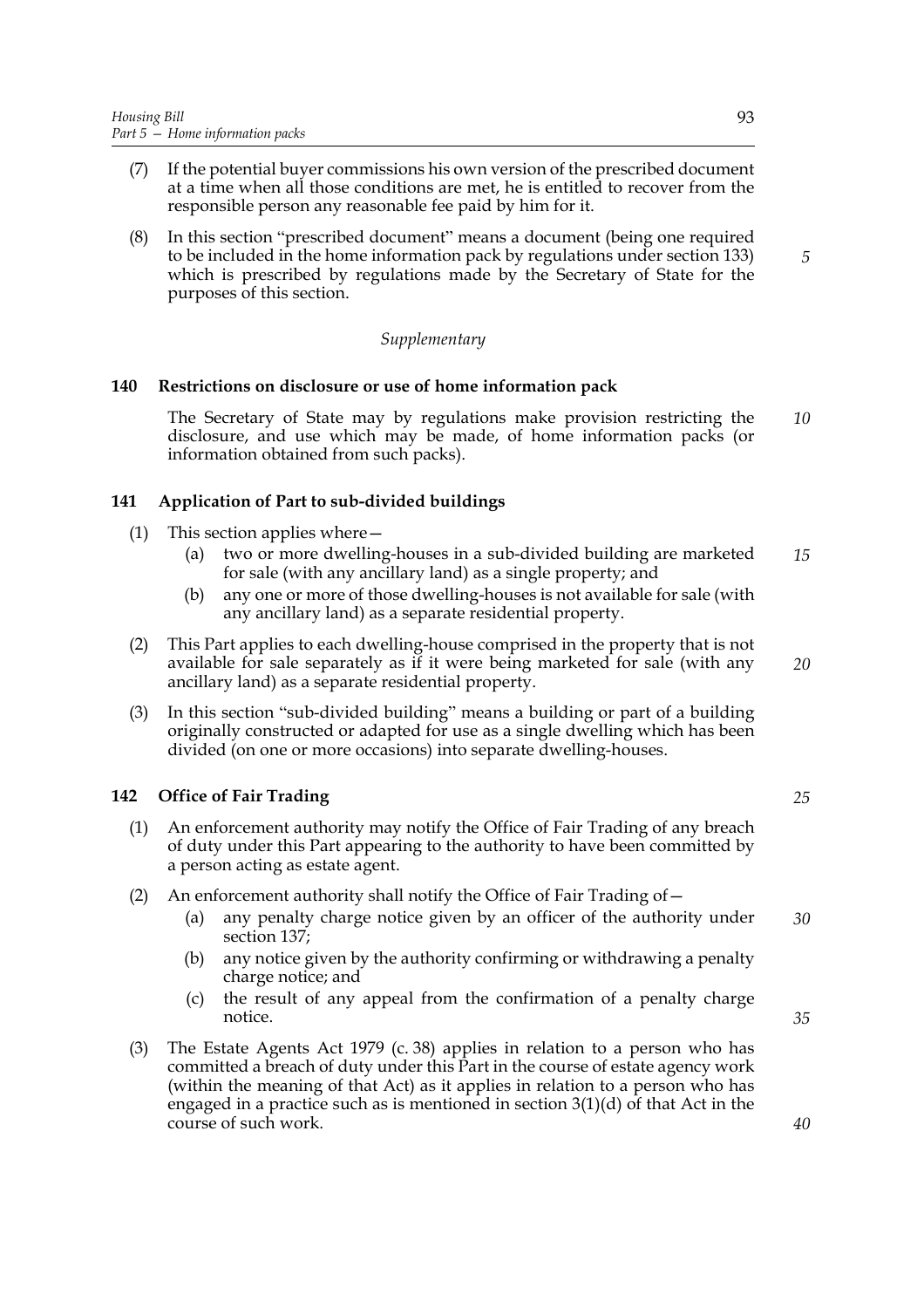## **143 Grants**

- (1) The Secretary of State may make grants towards expenditure incurred by any person in connection with—
	- (a) the development of proposals for any provision to be made by regulations under section 133; or
	- (b) the development of schemes which are intended to be certification schemes for the purposes of any provision made or expected to be made in regulations under section 133 by virtue of section 134.
- (2) A grant under this section may be made on conditions, which may include (among other things)—
	- (a) conditions as to the purposes for which the grant or any part of it may be used; and
	- (b) conditions requiring the repayment of the grant or any part of it in such circumstances as may be specified in the conditions.

### **144 Interpretation of Part 5**

- (1) In this Part—
	- "ancillary land", in relation to a dwelling-house or a sub-divided building, means any land intended to be occupied and enjoyed together with that dwelling-house or building;

"long lease" means—

- (a) a lease granted for a term certain exceeding 21 years, whether or not it is (or may become) terminable before the end of that term by notice given by the tenant or by re-entry or forfeiture; or
- (b) a lease for a term fixed by law under a grant with a covenant or obligation for perpetual renewal, other than a lease by subdemise from one which is not a long lease;

and for this purpose "lease" does not include a mortgage term;

"potential buyer" means a person who claims that he is or may become interested in buying a residential property;

"sale", in relation to a residential property, means a disposal, or agreement to dispose, by way of sale of— *30*

- (a) the freehold interest;
- (b) the interest under a long lease;
- (c) an option to acquire the freehold interest or the interest under a long lease;

and "seller" means a person contemplating disposing of such an interest (and related expressions shall be construed accordingly).

- (2) Any reference in the definition of "sale" to the disposal of an interest of a kind mentioned in that definition includes a reference to the creation of such an interest.
- (3) A document which is not in electronic form is only to be regarded as being under the control of a person while it is in the possession of another if he has the right to take immediate possession of the document on demand (and without payment).
- (4) A document held in electronic form is to be regarded for the purposes of this Part as being in a person's possession or under his control if (and only if) he is readily able (using equipment available to him)—

*10*

*5*

*20*

*25*

*15*

*35*

*40*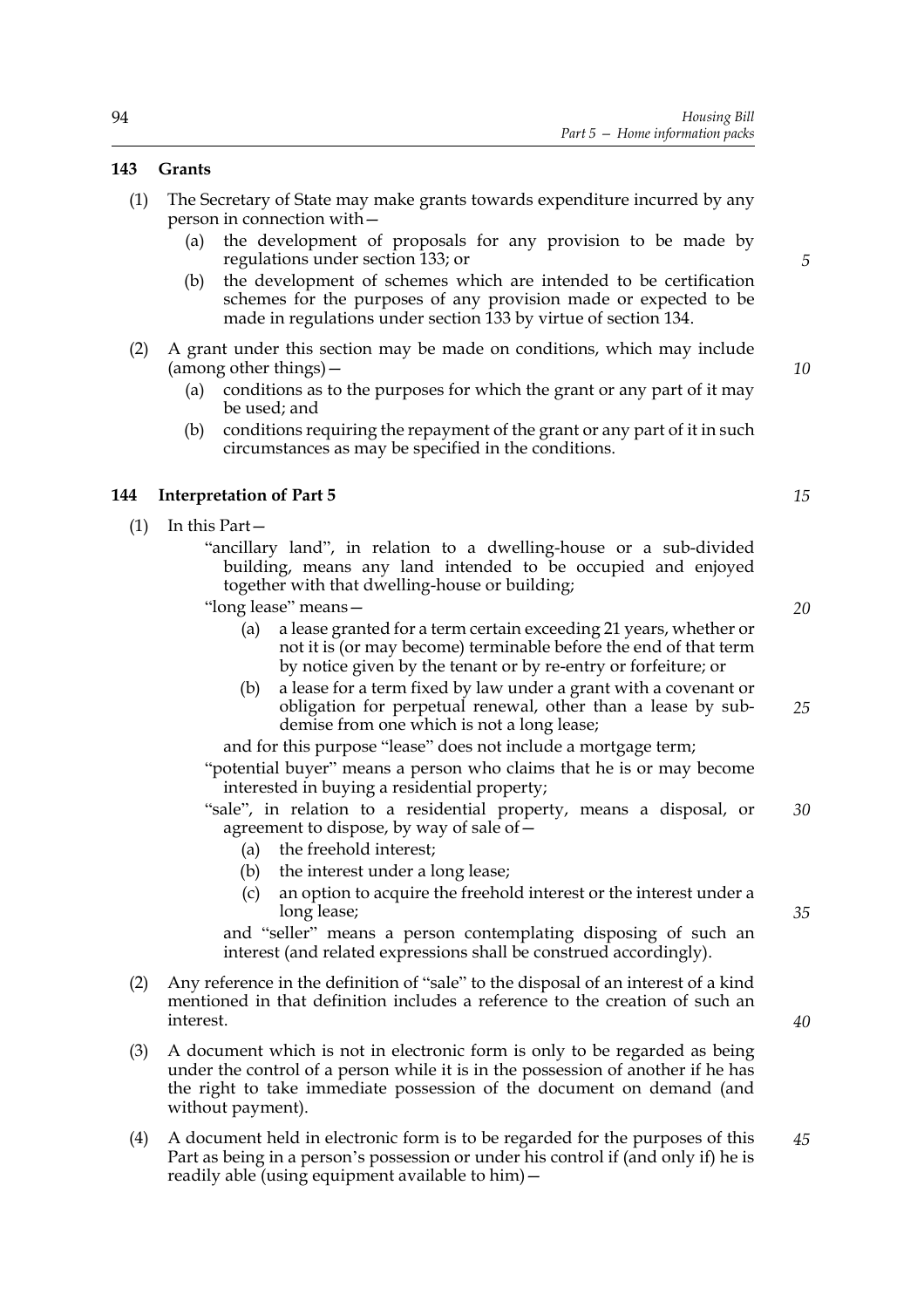- (a) to view the document in a form that is visible and legible; and
- (b) to produce copies of it in a visible and legible documentary form.

# **145 Index of defined expressions: Part 5**

In this Part, the expressions listed in the left-hand column have the meaning given by, or are to be interpreted in accordance with, the provisions inserted in the right-hand column.

| Expression                            | Provision of this Act      |    |
|---------------------------------------|----------------------------|----|
| Acting as estate agent for the seller | Section 122                |    |
| Ancillary land                        | Section $144(1)$           |    |
| Control of documents                  | Section $144(3)$ and $(4)$ | 10 |
| Dwelling-house                        | Section 120(1)             |    |
| Enforcement authority                 | Section 135                |    |
| Home information pack                 | Section $120(2)$           |    |
| Long lease                            | Section 144(1)             |    |
| Make public                           | Section 121(3)             | 15 |
| Possession of electronic documents    | Section $144(4)$           |    |
| Potential buyer                       | Section 144(1)             |    |
| Putting on the market                 | Section 121(1)             |    |
| Remaining on the market               | Section $121(2)$           |    |
| Residential property                  | Section $120(1)$           | 20 |
| Responsible person                    | Section 123(1)             |    |
| Sale (and related expressions)        | Section $144(1)$           |    |
| Seller (and related expressions)      | Section $144(1)$           |    |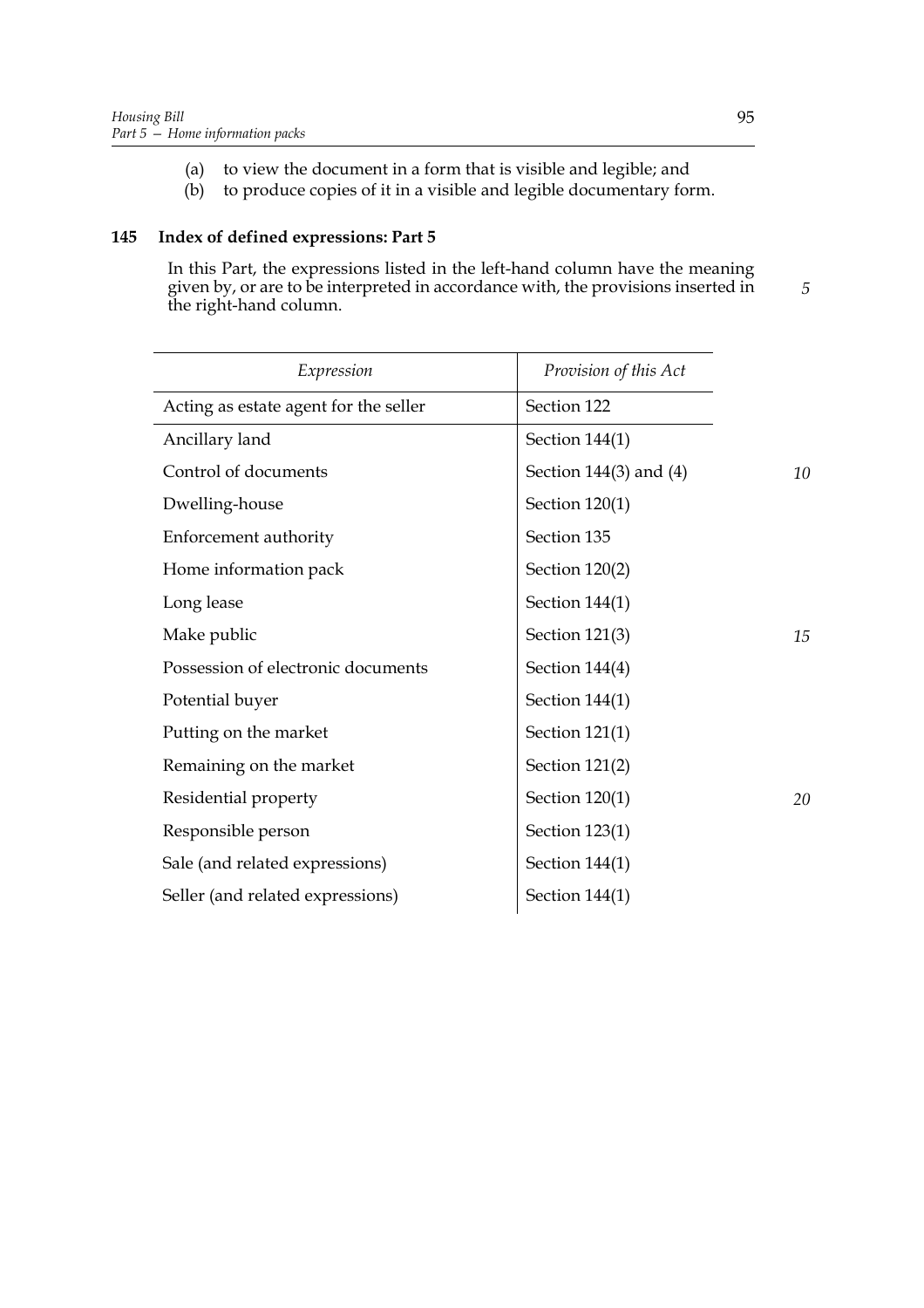#### **PART 6**

OTHER PROVISIONS ABOUT HOUSING

#### **CHAPTER 1**

#### SECURE TENANCIES

#### *Introductory tenancies*

#### **146 Extension of introductory tenancies**

- (1) Part 5 of the Housing Act 1996 (c. 52) (conduct of tenants) is amended as follows.
- (2) In section 125(2) (trial period for introductory tenancy to be one year) for "subject as follows" substitute "but this is subject to subsections (3) and (4) and to section 125A (extension of trial period by 6 months)." *10*
- (3) After section 125 insert—

#### **"125A Extension of trial period by 6 months**

- (1) If both of the following conditions are met in relation to an introductory tenancy, the trial period is extended by 6 months.
- (2) The first condition is that the landlord has served a notice of extension on the tenant at least 8 weeks before the original expiry date.

#### (3) The second condition is that either—

- (a) the tenant has not requested a review under section 125B in accordance with subsection (1) of that section, or
- (b) if he has, the decision on the review was to confirm the landlord's decision to extend the trial period.
- (4) A notice of extension is a notice—
	- (a) stating that the landlord has decided that the period for which the tenancy is to be an introductory tenancy should be extended by 6 months, and *25*
	- (b) complying with subsection (5).
- (5) A notice of extension must—
	- (a) set out the reasons for the landlord's decision, and
	- (b) inform the tenant of his right to request a review of the landlord's decision and of the time within which such a request must be made. *30*
- (6) In this section and section 125B "the original expiry date" means the last day of the period of one year that would apply as the trial period apart from this section.

### **125B Review of decision to extend trial period**

(1) A request for review of the landlord's decision that the trial period for an introductory tenancy should be extended under section 125A must be made before the end of the period of 14 days beginning with the day on which the notice of extension is served.

*5*

*15*

*20*

*35*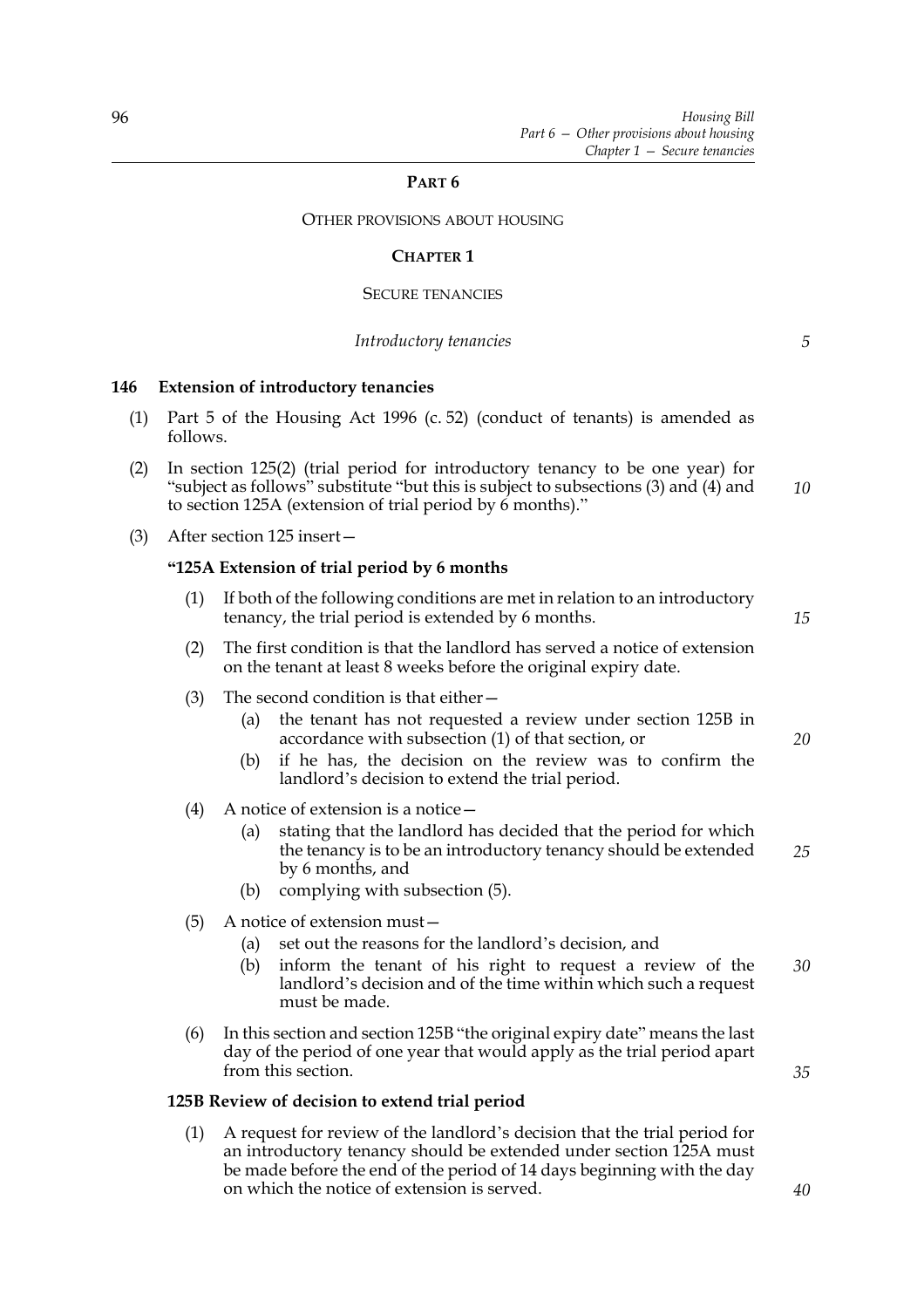- (2) On a request being duly made to it, the landlord shall review its decision.
- (3) The Secretary of State may make provision by regulations as to the procedure to be followed in connection with a review under this section.

Nothing in the following provisions affects the generality of this power.

- (4) Provision may be made by regulations—
	- (a) requiring the decision on review to be made by a person of appropriate seniority who was not involved in the original decision, and
	- (b) as to the circumstances in which the person concerned is entitled to an oral hearing, and whether and by whom he may be represented at such a hearing.
- (5) The landlord shall notify the tenant of the decision on the review. If the decision is to confirm the original decision, the landlord shall also notify him of the reasons for the decision. *15*
- (6) The review shall be carried out and the tenant notified before the original expiry date."
- (4) The amendments made by this section do not apply in relation to any tenancy entered into before, or in pursuance of an agreement made before, the day on which this section comes into force. *20*

*Right to buy: when exercisable*

### **147 Extension of qualifying period for right to buy**

- (1) In section 119(1) of the Housing Act 1985 (c. 68) (qualifying period for right to buy) for "two" there is substituted "five".
- *25*

- (2) In subsection  $(2)(a)$  of section 129 of that Act (discount)
	- (a) for "two" there is substituted "five"; and
	- (b) for "32 per cent" there is substituted "35 per cent".
- (3) In subsection  $(2)(b)$  of that section  $-$ 
	- (a) for "two", where it appears for the second time, there is substituted "five"; and *30*
	- (b) for "44 per cent" there is substituted "50 per cent".
- (4) In subsection (2A)(b) of that section for "two" there is substituted "five".
- (5) The amendments made by this section do not apply in relation to a secure tenancy which begins before, or in pursuance of a contract made before, the day on which this section comes into force. *35*

#### **148 Exceptions to the right to buy: houses due to be demolished**

(1) In Schedule 5 to the Housing Act 1985 (exceptions to the right to buy) after

*5*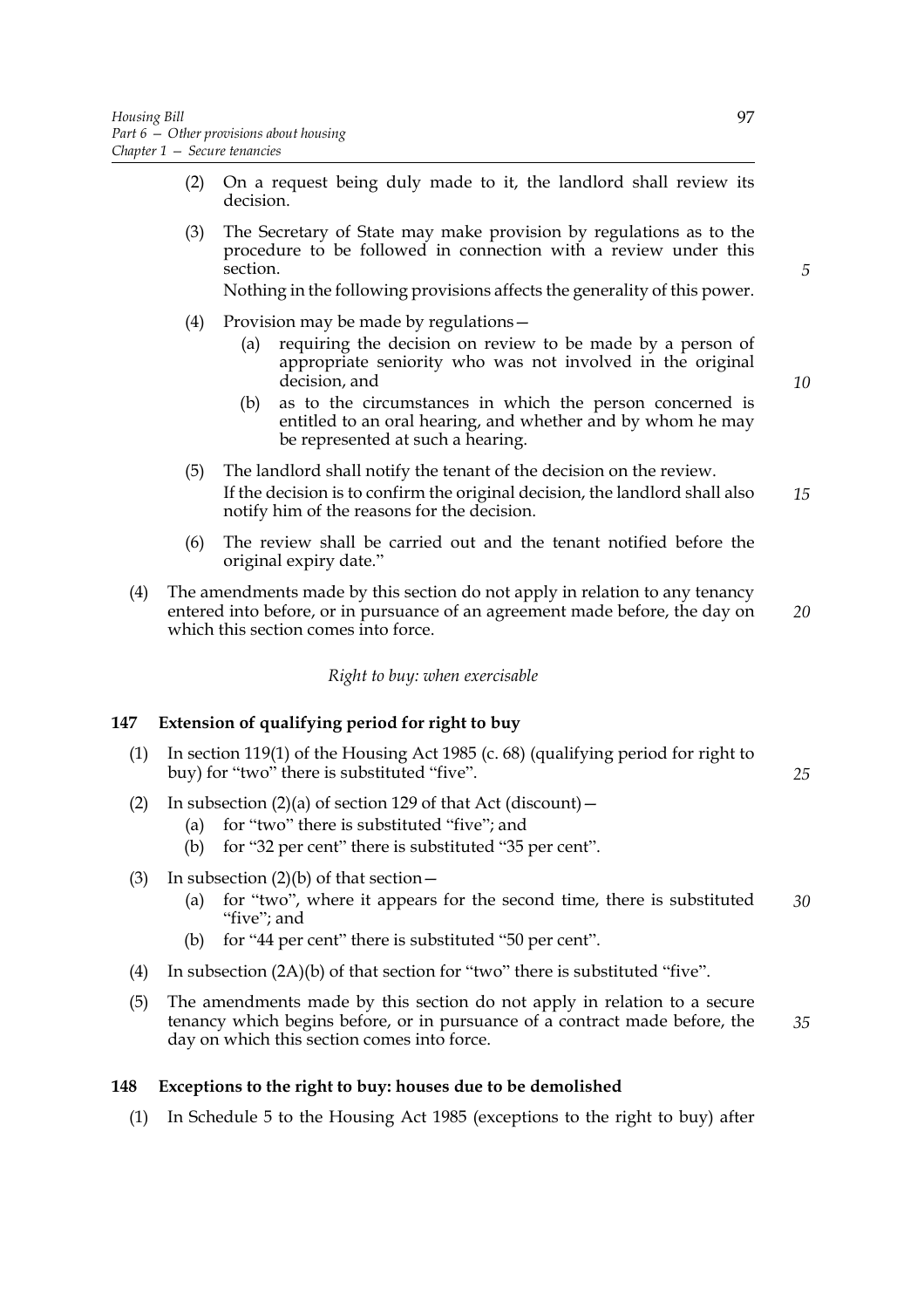paragraph 12 insert—

*"Dwelling-house due to be demolished within 18 months*

- 13 (1) The right to buy does not arise if a demolition notice is in force in respect of the dwelling-house.
	- (2) A "demolition notice" is a notice  $-$ 
		- (a) stating that the landlord intends to demolish the dwellinghouse or (as the case may be) the building containing it ("the relevant premises"),
		- (b) setting out the reasons why the landlord intends to demolish the relevant premises,
		- (c) specifying—
			- (i) the date by which he intends to demolish those premises ("the proposed demolition date"), and
			- (ii) the date when the notice will cease to be in force (unless extended under paragraph 14), and
		- (d) stating that the right to buy does not arise in respect of the dwelling-house while the notice is in force.
	- (3) The proposed demolition date must fall within the period of 18 months beginning with the date of service of the notice on the tenant.
	- (4) For the purposes of this paragraph a demolition notice is in force in respect of the dwelling-house concerned during the period of 18 months mentioned in sub-paragraph (3) if the conditions in subparagraphs (5) and (6) are satisfied. *20*
	- $(5)$  If  $-$ 
		- (a) the dwelling-house is contained in a building which contains one or more other dwelling-houses, and *25*

(b) the landlord intends to demolish the whole of the building, the landlord must have served a demolition notice on the occupier of each of the dwelling-houses contained in it (whether addressed to him by name or just as "the occupier").

An accidental omission to serve a demolition notice on one or more occupiers does not prevent the condition in this sub-paragraph from being satisfied.

- (6) A notice stating that the landlord intends to demolish the relevant premises must have appeared
	- in a local or other newspaper circulating in the locality in which those premises are situated (other than one published by the landlord), and
	- (b) in any newspaper published by the landlord, and
	- (c) on the landlord's website (if he has one).
- (7) The notice mentioned in sub-paragraph (6) must contain the following information—
	- (a) sufficient information to enable identification of the premises that the landlord intends to demolish,
	- (b) the reasons why the landlord intends to demolish those premises, *45*
	- (c) the proposed demolition date,

*15*

*5*

*10*

*30*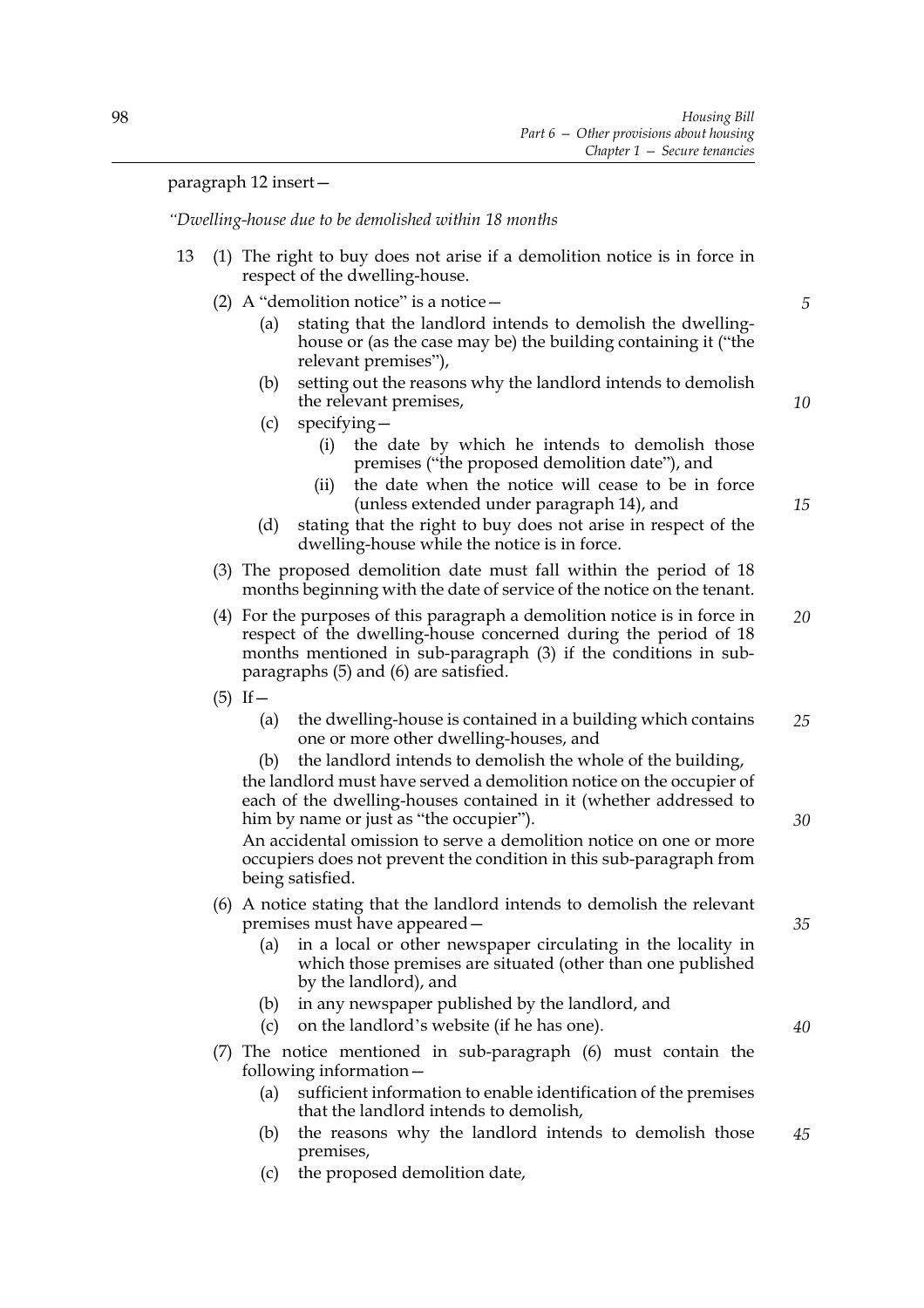- (d) the date when any demolition notice or notices relating to those premises will cease to be in force, and (e) that the right to buy will not arise in respect of those premises or (as the case may be) in respect of any dwelling-house contained in them. (8) In this paragraph and paragraph 14 any reference to the landlord, in the context of a reference to an intention or decision on his part to demolish or not to demolish any premises, includes a reference to a superior landlord. 14 (1) The Secretary of State may, on an application by the landlord, give a direction extending or further extending the period during which a demolition notice is in force in respect of a dwelling-house. (2) A direction under sub-paragraph (1) may provide that any extension of that period is not to have effect unless the landlord complies with such requirements relating to the service of further notices as are specified in the direction. (3) A direction under sub-paragraph (1) may only be given at a time when the demolition notice is in force (whether by virtue of paragraph 13 or this paragraph). (4) If, while a demolition notice is in force, the landlord decides not to demolish the dwelling-house in question, he must, as soon as is reasonably practicable, serve a notice ("a revocation notice") on the tenant which informs him— (a) of the landlord's decision, and (b) that the demolition notice is revoked as from the date of service of the revocation notice. (5) If, while a demolition notice is in force, it appears to the Secretary of State that the landlord has no intention of demolishing the dwellinghouse in question, he may serve a notice ("a revocation notice") on the tenant which informs him— (a) of the Secretary of State's conclusion, and (b) that the demolition notice is revoked as from the date of service of the revocation notice. Section 169 applies in relation to the Secretary of State's power under this sub-paragraph as it applies in relation to his powers under the provisions mentioned in subsection (1) of that section. (6) But the Secretary of State may not serve a revocation notice unless he has previously served a notice on the landlord which informs him of the Secretary of State's intention to serve the revocation notice. (7) Where a revocation notice is served under sub-paragraph (4) or (5), the demolition notice ceases to be in force as from the date of service of the revocation notice. (8) Once a demolition notice has (for any reason) ceased to be in force in respect of a dwelling-house without it being demolished, no further demolition notice may be served in respect of it during the period of 5 years following the time when the notice ceases to be in force, unless— (a) it is served with the consent of the Secretary of State, and *5 10 15 20 25 30 35 40 45*
	- (b) it states that it is so served.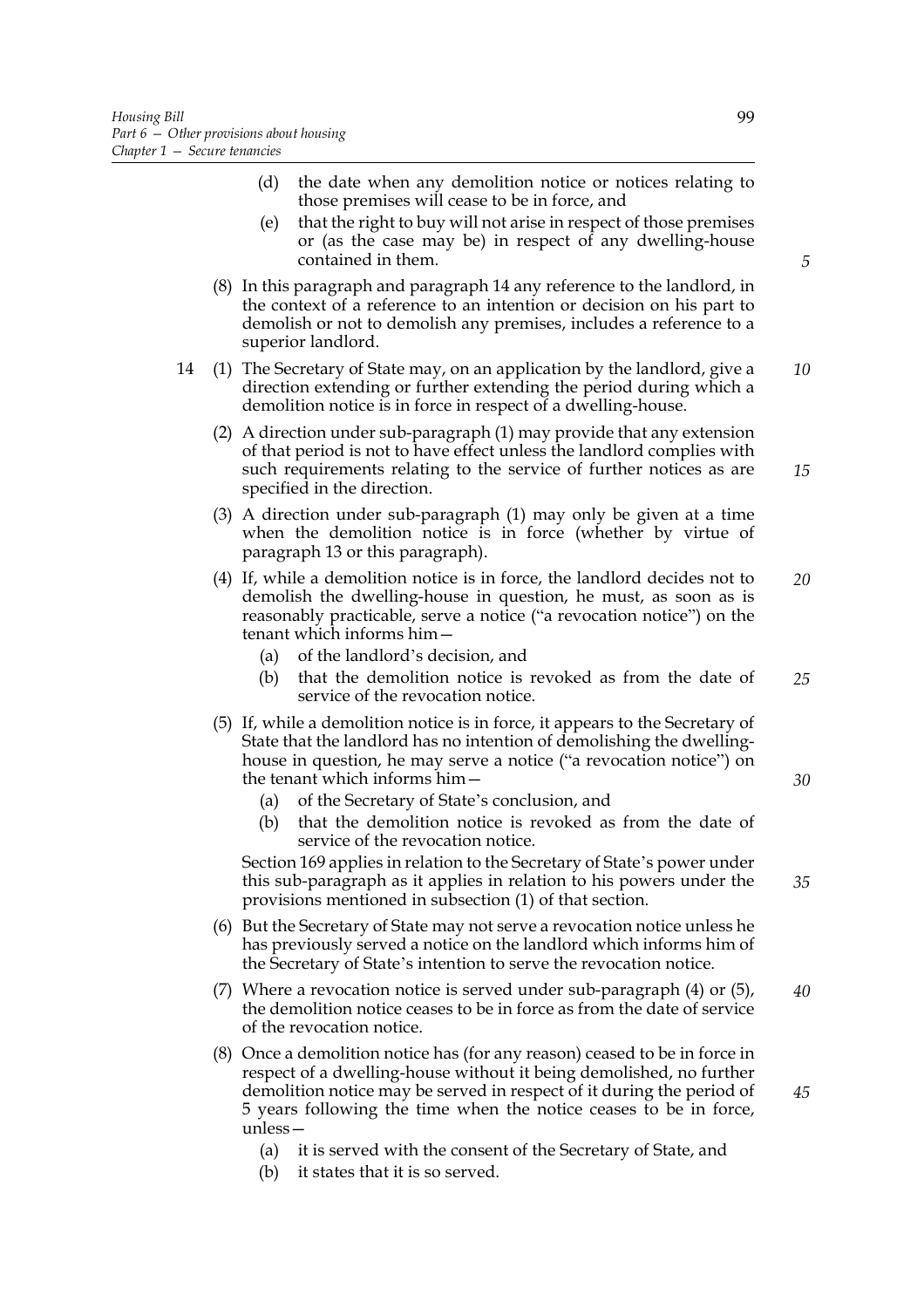- 15 (1) Any notice required by paragraph 13 or 14 to be served on a person may be served on him—
	- (a) by delivering it to him, by leaving it at his proper address or by sending it by post to him at that address, or
	- (b) if the person is a body corporate, by serving it in accordance with paragraph (a) on the secretary of the body. *5*
	- (2) For the purposes of this section and section 7 of the Interpretation Act 1978 (service of documents by post) the proper address of a person on whom a notice is to be served shall be—
		- (a) in the case of a body corporate or its secretary, that of the registered or principal office of the body, and *10*
		- (b) in any other case, the last known address of that person."
- (2) The amendment made by this section does not apply in any case where the tenant's notice under section 122 of that Act (notice claiming to exercise right to buy) was served before the day on which this section comes into force.

*15*

# *Right to buy: discounts*

### **149 Repayment of discount: periods and amounts applicable**

- (1) Section 155 of the Housing Act 1985 (c. 68) (repayment of discount on early disposal) is amended in accordance with subsections (2) and (3).
- (2) For subsections (2) and (3) substitute—
	- "(2) In the case of a conveyance or grant in pursuance of the right to buy, the covenant shall be to pay the landlord such sum (if any) as the landlord may demand in accordance with section 155A on the occasion of the first relevant disposal (other than an exempted disposal) which takes place within the period of five years beginning with the conveyance or grant.
	- (3) In the case of a conveyance or grant in pursuance of the right to acquire on rent to mortgage terms, the covenant shall be to pay the landlord such sum (if any) as the landlord may demand in accordance with section 155B on the occasion of the first relevant disposal (other than an exempted disposal) which takes place within the period of five years beginning with the making of the initial payment."
- (3) In subsection (3A) (modifications where tenant has served operative notice of delay) for "three years" substitute "five years".
- (4) After section 155 insert—

# **"155A Amount of discount which may be demanded by landlord: right to buy**

- (1) For the purposes of the covenant mentioned in section 155(2), the landlord may demand such sum as he considers appropriate, up to and including the maximum amount specified in this section.
- (2) The maximum amount which may be demanded by the landlord is a percentage of the price or premium paid for the first relevant disposal which is equal to the discount to which the secure tenant was entitled, where the discount is expressed as a percentage of the value which

*20*

*25*

*30*

*35*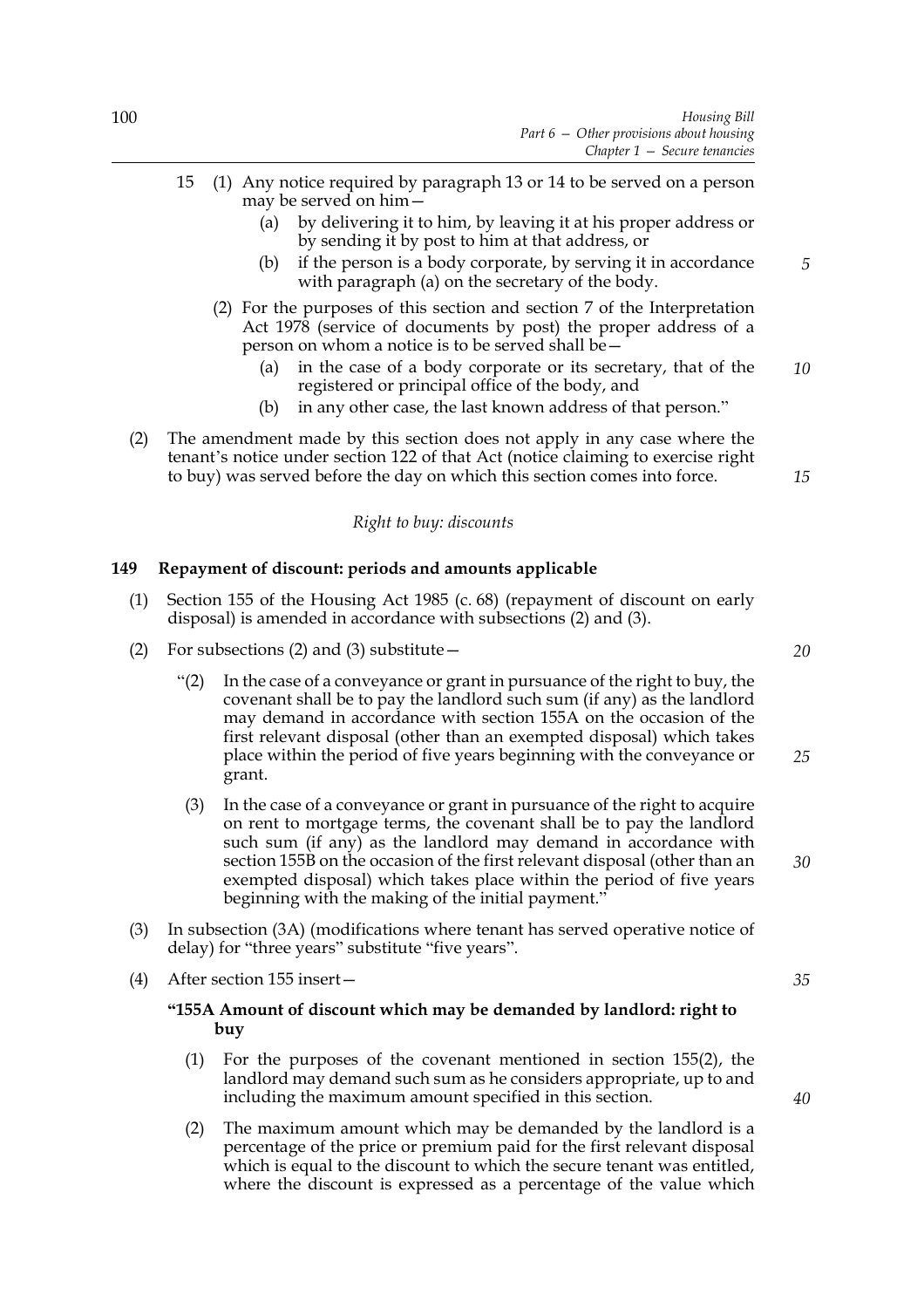under section 127 was taken as the value of the dwelling-house at the relevant time.

- (3) But for each complete year which has elapsed after the conveyance or grant and before the disposal the maximum amount which may be demanded by the landlord is reduced by one-fifth.
- (4) This section is subject to section 155C.

### **155B Amount of discount which may be demanded by landlord: right to acquire on rent to mortgage terms**

- (1) For the purposes of the covenant mentioned in section 155(3), the landlord may demand such sum as he considers appropriate, up to and including the maximum amount specified in this section. *10*
- (2) The maximum amount which may be demanded by the landlord is the discount (if any) to which the tenant was entitled on the making of—
	- (a) the initial payment,
	- (b) any interim payment made before the disposal, or
	- (c) the final payment if so made,

reduced, in each case, by one-fifth for each complete year which has elapsed after the making of the initial payment and before the disposal."

- (5) The amendments made by this section do not apply in any case where the tenant's notice under section 122 of the Act (notice claiming to exercise right to buy) was served before the day on which this section comes into force. *20*
- (6) Subsection (7), however, applies in any such case if the first relevant disposal to which the covenant for repayment of discount applies takes place on or after the day on which this section comes into force.
- (7) In the following provisions—
	- (a) section 155(2) and (3) of the Housing Act 1985 (c. 68) (as it has effect without the amendments made by this section), and
	- any covenant for repayment of discount,

any reference (however expressed) to a person being liable to pay an amount to the landlord on demand is to be read as a reference to his being liable to pay to the landlord so much of that amount (if any) as the landlord may demand. *30*

(8) In subsections (6) and (7) "covenant for repayment of discount" means the covenant contained in a conveyance or grant in accordance with section 155 of that Act.

# **150 Repayment of discount: increase attributable to home improvements to be disregarded**

(1) After section 155B of the Housing Act 1985 (inserted by section 149 of this Act) insert—

# **"155C Increase attributable to home improvements**

(1) In calculating the maximum amount which may be demanded by the landlord under section 155A, such amount (if any) of the price or premium paid for the disposal which is attributable to improvements made to the dwelling-house*5*

*15*

*25*

*35*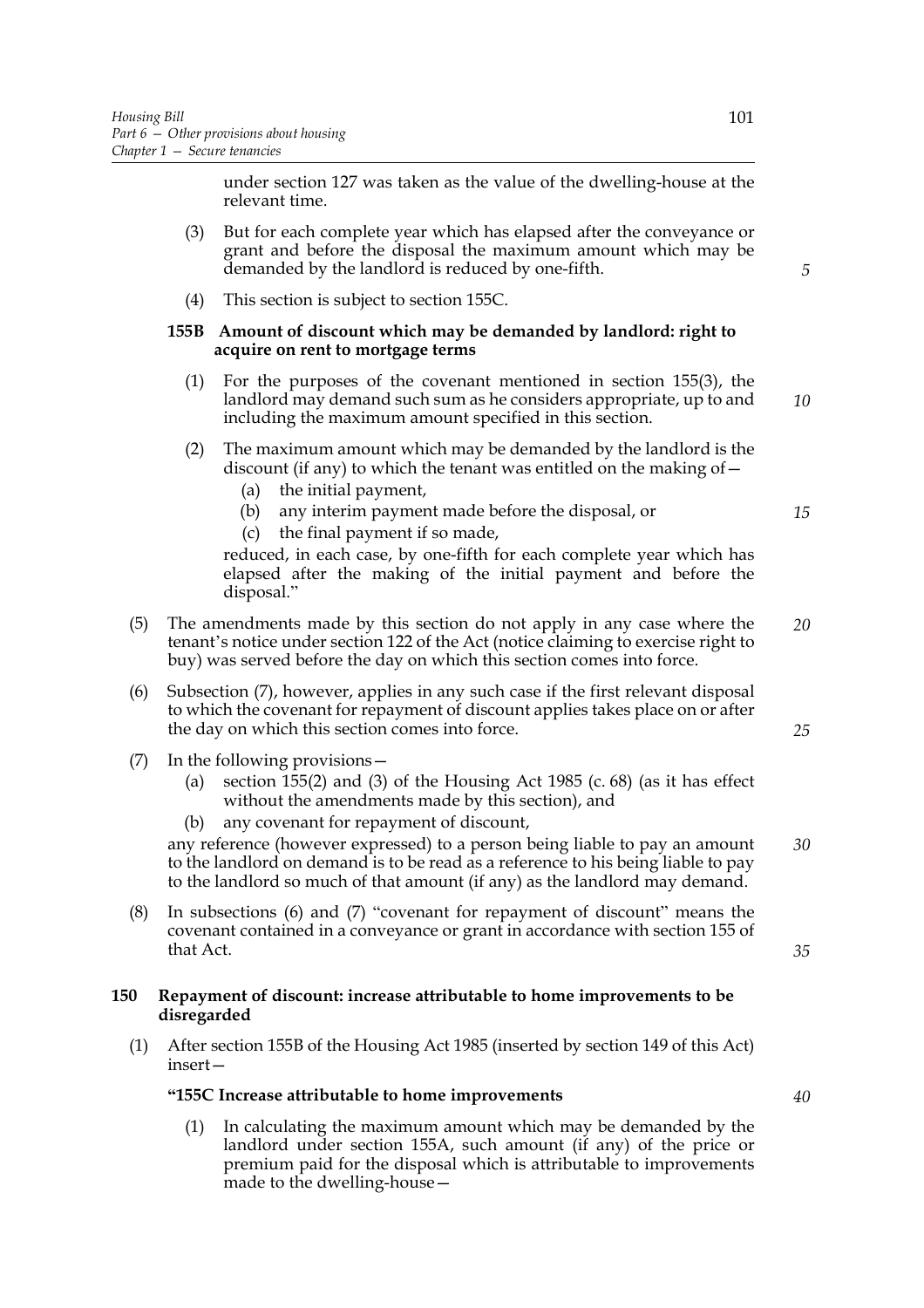*5*

*40*

- (a) by the person by whom the disposal is, or is to be, made, and
- (b) after the conveyance or grant and before the disposal,

shall be disregarded.

- (2) The amount to be disregarded under this section shall be such amount as may be agreed between the parties or determined by the district valuer.
- (3) The district valuer shall not be required by virtue of this section to make a determination for the purposes of this section unless—
	- (a) it is reasonably practicable for him to do so; and
	- (b) his reasonable costs in making the determination are paid by the person by whom the disposal is, or is to be, made. *10*
- (4) If the district valuer does not make a determination for the purposes of this section (and in default of an agreement), no amount is required to be disregarded under this section."
- (2) In section 181 of that Act (jurisdiction of county court) for "and 158" substitute ", 155C and 158". *15*

# **151 Deferred resale agreements**

(1) After section 163 of the Housing Act 1985 (c. 68) insert—

# **"163A Treatment of deferred resale agreements for purposes of section 155**

- (1) If a secure tenant or his successor in title enters into an agreement within subsection (3), any liability arising under the covenant required by section 155 shall be determined as if a relevant disposal which is not an exempted disposal had occurred at the appropriate time. *20*
- (2) In subsection (1) "the appropriate time" means—
	- (a) the time when the agreement is entered into, or *25*
	- (b) if it was made before the beginning of the discount repayment period, immediately after the beginning of that period.
- (3) An agreement is within this subsection if it is an agreement between the secure tenant or his successor in title and any other person—
	- (a) which is made (expressly or impliedly) in contemplation of, or in connection with, the tenant exercising, or having exercised, the right to buy, *30*
	- (b) which is made before the end of the discount repayment period, and
	- (c) under which a relevant disposal (other than an exempted disposal) is or may be required to be made to any person after the end of that period. *35*
- (4) Such an agreement is within subsection  $(3)$  -
	- (a) whether or not the date on which the disposal is to take place is specified in the agreement, and
	- (b) whether or not any requirement to make the disposal is or may be made subject to the fulfilment of any condition.
- (5) The Secretary of State may by order provide—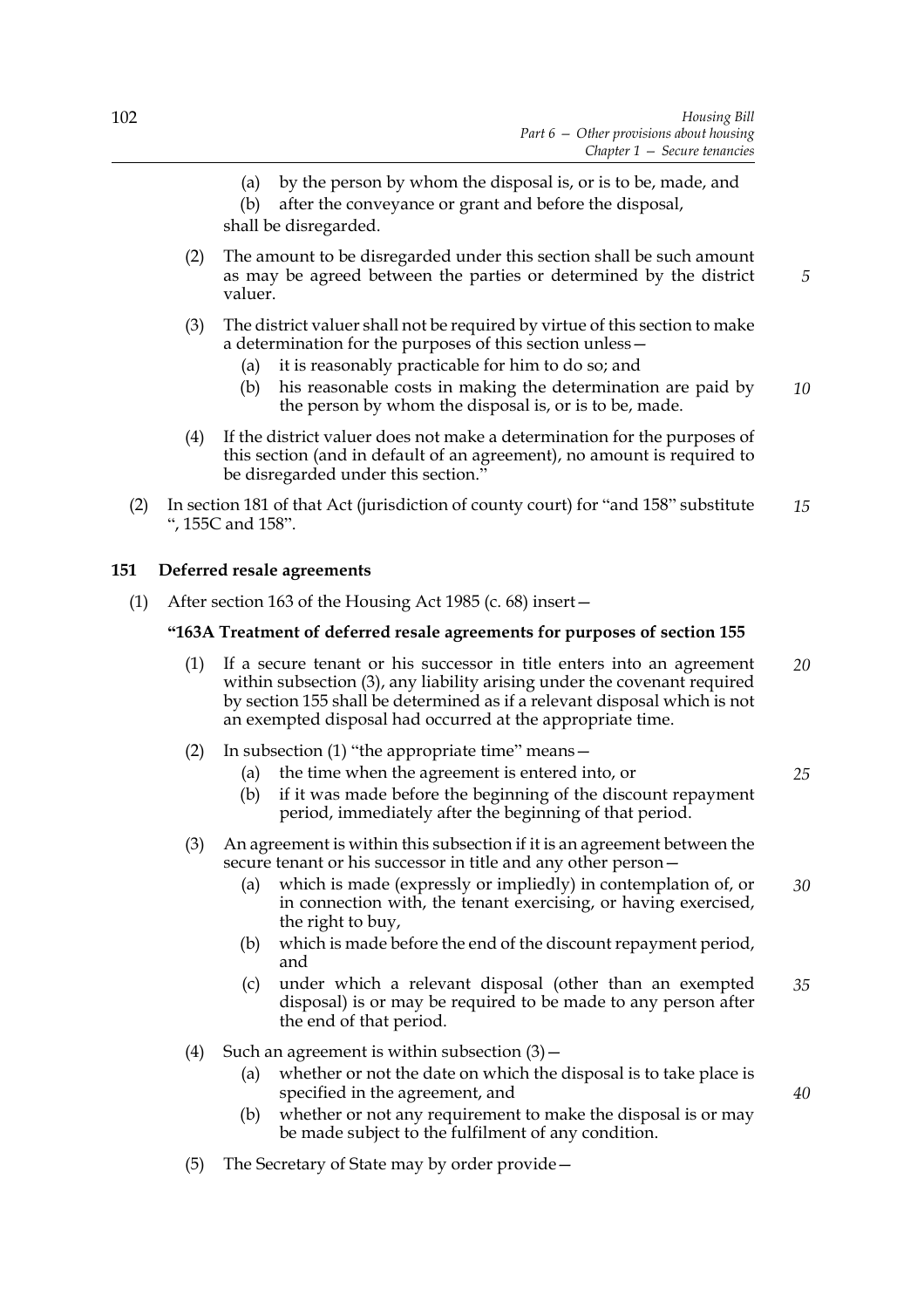- (a) for subsection (1) to apply to agreements of any description specified in the order in addition to those within subsection (3);
- (b) for subsection (1) not to apply to agreements of any description so specified to which it would otherwise apply.
- (6) An order under subsection  $(5)$ 
	- (a) may make different provision with respect to different cases or descriptions of case; and
	- (b) shall be made by statutory instrument which shall be subject to annulment in pursuance of a resolution of either House of Parliament.
- (7) In this section—
	- "agreement" includes arrangement;
	- "the discount repayment period" means the period of three or five years that applies for the purposes of section 155(2) or (3) (depending on whether the tenant's notice under section 122 was given before or on or after the date of the coming into force of section 149 of the Housing Act 2004)."
- (2) The amendment made by this section does not apply in relation to any agreement or arrangement made before the day on which this section comes into force.

*Right to buy: landlord's right of first refusal*

### **152 Right of first refusal for landlord etc.**

(1) After section 156 of the Housing Act 1985 (c. 68) insert—

# **"156A Right of first refusal for landlord etc.**

- (1) A conveyance of the freehold or grant of a lease in pursuance of this Part shall contain the following covenant. *25*
- (2) The covenant shall be to the effect that, until the end of the period of ten years beginning with the conveyance or grant, there will be no relevant disposal which is not an exempted disposal, unless the prescribed conditions have been satisfied in relation to that or a previous such disposal.
- (3) In subsection (2) "the prescribed conditions" means such conditions as may be prescribed by regulations under this section.
- (4) The Secretary of State may by regulations prescribe such conditions as he considers appropriate for and in connection with conferring on—
	- (a) a landlord who has conveyed a freehold or granted a lease to a person ("the former tenant") in pursuance of this Part, or
	- (b) such other person as is determined in accordance with the regulations,

a right of first refusal to have a disposal within subsection (5) made to him for such consideration as is mentioned in section 158. *40*

- (5) The disposals within this subsection are—
	- (a) a reconveyance or conveyance of the dwelling-house; and
	- (b) a surrender or assignment of the lease.

*35*

*30*

*10*

*5*

*15*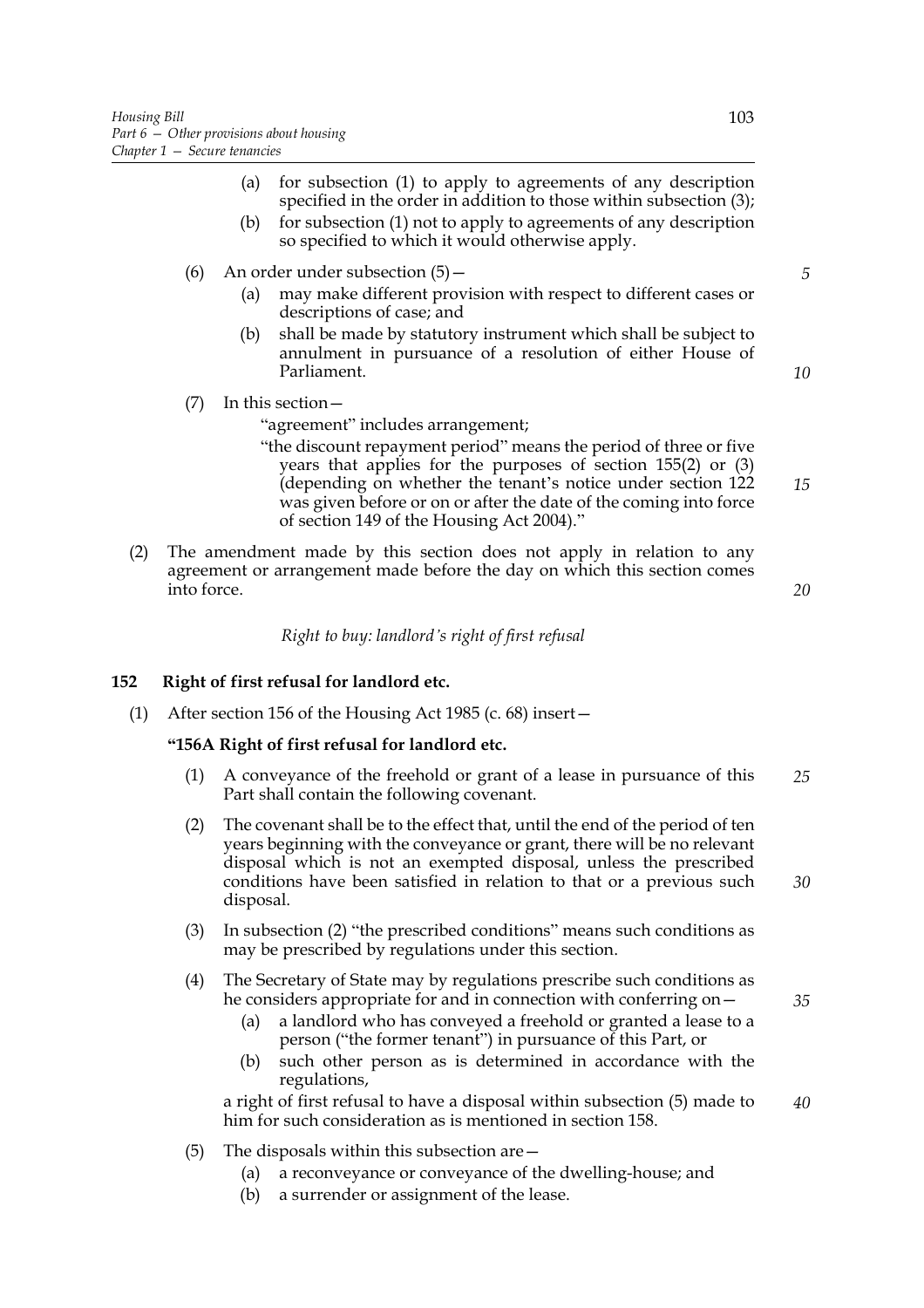|     | (6)        | Regulations under this section may, in particular, make provision-                                                                                                                                                                                          |    |
|-----|------------|-------------------------------------------------------------------------------------------------------------------------------------------------------------------------------------------------------------------------------------------------------------|----|
|     |            | for the former tenant to offer to make such a disposal to such<br>(a)<br>person or persons as may be prescribed;                                                                                                                                            |    |
|     |            | for a prescribed recipient of such an offer to be able either to<br>(b)<br>accept the offer or to nominate some other person as the person<br>by whom the offer may be accepted;                                                                            | 5  |
|     |            | for the person who may be so nominated to be either a person<br>(c)<br>of a prescribed description or a person whom the prescribed<br>recipient considers, having regard to any prescribed matters, to<br>be a more appropriate person to accept the offer; | 10 |
|     |            | for a prescribed recipient making such a nomination to give a<br>(d)<br>notification of the nomination to the person nominated, the<br>former tenant and any other prescribed person;                                                                       |    |
|     |            | for authorising a nominated person to accept the offer and for<br>(e)<br>determining which acceptance is to be effective where the offer<br>is accepted by more than one person;                                                                            | 15 |
|     |            | for the period within which the offer may be accepted or within<br>(f)<br>which any other prescribed step is to be, or may be, taken;                                                                                                                       |    |
|     |            | for the circumstances in which the right of first refusal lapses<br>(g)<br>(whether following the service of a notice to complete or<br>otherwise) with the result that the former tenant is able to make<br>a disposal on the open market;                 | 20 |
|     |            | for the manner in which any offer, acceptance or notification is<br>(h)<br>to be communicated.                                                                                                                                                              |    |
|     | (7)        | In subsection $(6)$ any reference to the former tenant is a reference to the<br>former tenant or his successor in title.                                                                                                                                    | 25 |
|     |            | Nothing in that subsection affects the generality of subsection (4).                                                                                                                                                                                        |    |
|     | (8)        | Regulations under this section $-$<br>may make different provision with respect to different cases or<br>(a)                                                                                                                                                |    |
|     |            | descriptions of case; and                                                                                                                                                                                                                                   | 30 |
|     |            | shall be made by statutory instrument which shall be subject to<br>(b)<br>annulment in pursuance of a resolution of either House of<br>Parliament.                                                                                                          |    |
|     | (9)        | A disposal in breach of the covenant mentioned in subsection (2) shall<br>be void."                                                                                                                                                                         | 35 |
| (2) |            | In section 157 of that Act (restriction on disposal of dwelling-houses in<br>National Parks etc.), omit the following-                                                                                                                                      |    |
|     | (a)<br>(b) | in subsection $(2)$ , the words ", subject to subsection $(4)$ ,"; and<br>subsections (4) and (5) (which provide for a landlord's right of first<br>refusal).                                                                                               | 40 |
| (3) |            | In section 158 of that Act (consideration for conveyance or surrender under<br>section $157$ ) –                                                                                                                                                            |    |
|     | (a)        | in the sidenote, for "reconveyance or surrender under section 157"<br>substitute "disposal under section 156A";                                                                                                                                             |    |
|     | (b)        | for subsection $(1)$ substitute –                                                                                                                                                                                                                           | 45 |
|     |            | The consideration for such a disposal as is mentioned in section<br>$\degree(1)$<br>$156A(4)$ shall be such amount as may be agreed between the                                                                                                             |    |

parties, or determined by the district valuer, as being the amount which is to be taken to be the value of the dwelling-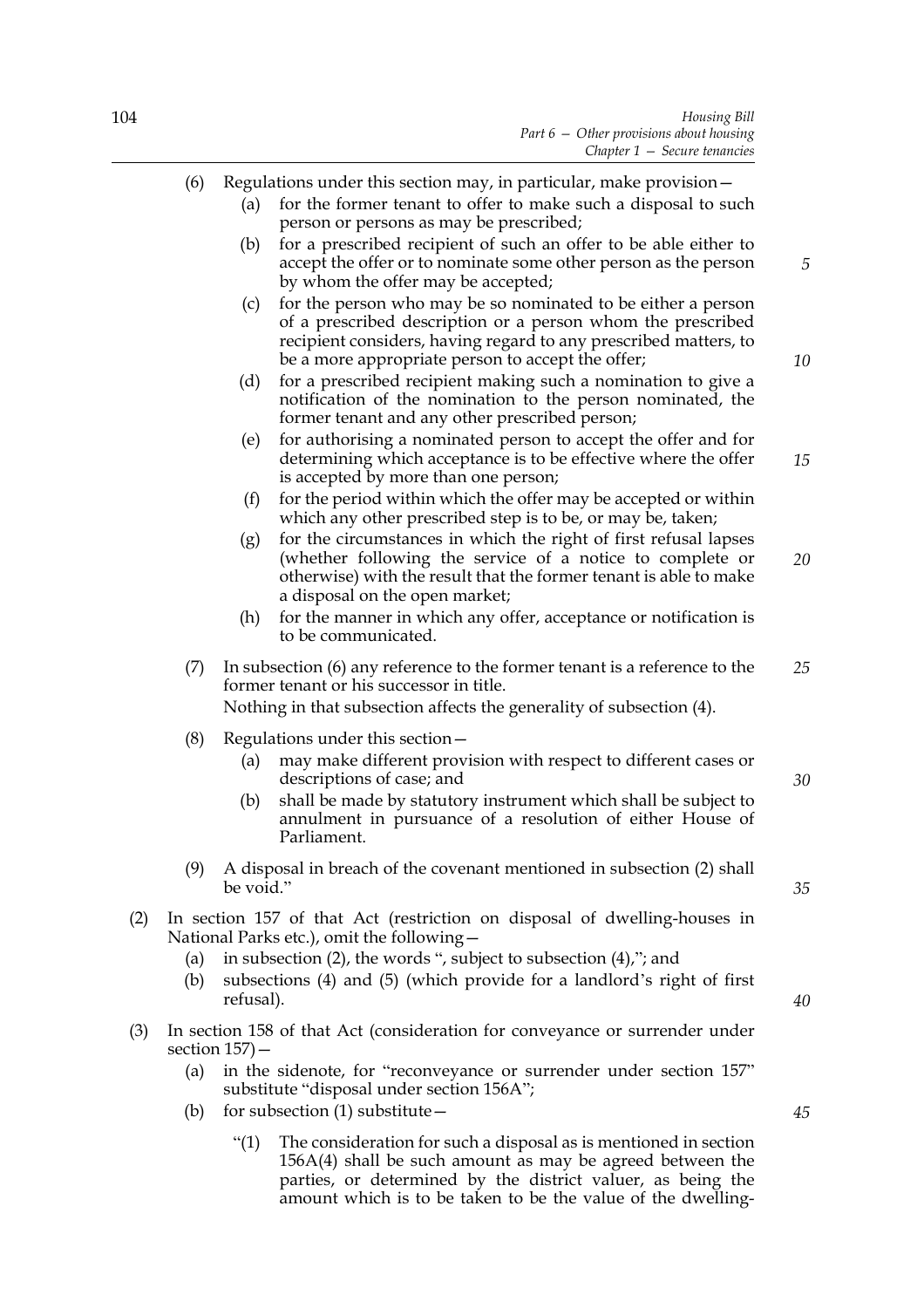house at the time when the offer is made (as determined in accordance with regulations under that section).";

- (c) in subsection (3), for "the landlord accepts the offer," substitute "the offer is accepted in accordance with regulations under section 156A,"; and
- (d) in subsection (4), for "to reconvey or surrender" substitute "(as determined in accordance with regulations under section 156A)."
- (4) The amendments made by this section do not apply in relation to a conveyance of the freehold or grant of a lease in pursuance of Part 5 of that Act if the notice under section 122 of the Act (tenant's notice claiming to exercise right to buy) was served before the day on which this section comes into force.
- (5) Accordingly, nothing in this section affects—
	- (a) the operation of a limitation contained in such a conveyance or grant in accordance with section 157(4) of that Act, or
	- (b) the operation, in relation to such a limitation, of section  $157(6)$  (so far as it renders a disposal in breach of covenant void) or section 158 (consideration payable) of that Act. *15*

### *Right to buy: information*

### **153 Information to help tenants decide whether to exercise right to buy etc.**

(1) After section 121 of the Housing Act 1985 (c. 68) insert—

# **"121A Information to help tenants decide whether to exercise right to buy etc.**

- (1) Every body which lets dwelling-houses under secure tenancies shall prepare a document that contains information for its secure tenants about such matters as are specified in an order made by the Secretary of State).
- (2) The matters that may be so specified are matters which the Secretary of State considers that it would be desirable for secure tenants to have information about when considering whether to exercise the right to buy or the right to acquire on rent to mortgage terms.
- (3) The information contained in the document shall be restricted to information about the specified matters, and the information about those matters—
	- (a) shall be such as the body concerned considers appropriate, but
	- (b) shall be in a form which the body considers best suited to explaining those matters in simple terms.
- (4) Once a body has prepared the document required by subsection (1), it shall revise it as often as it considers necessary in order to ensure that the information contained in it—
	- (a) is kept up to date so far as is reasonably practicable, and
	- (b) reflects any changes in the matters for the time being specified in an order under this section.
- (5) An order under this section shall be made by statutory instrument which shall be subject to annulment in pursuance of a resolution of either House of Parliament.

*5*

*10*

*20*

*30*

*25*

*40*

*35*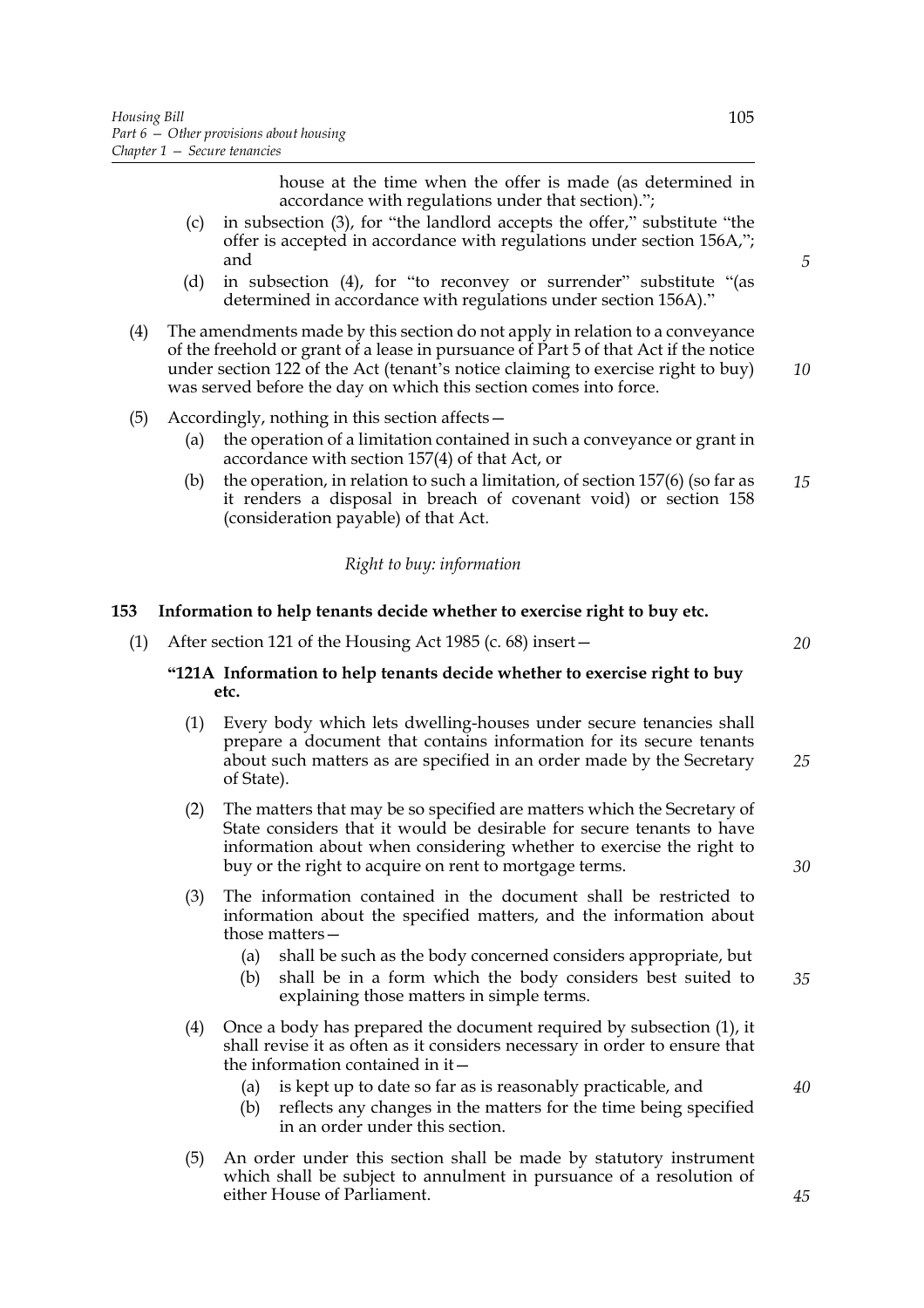# **121B Provision of information**

- (1) This section sets out when the document prepared by a body under section 121 is to be published or otherwise made available.
- (2) The body shall—
	- (a) publish the document (whether in its original or a revised form), and *5*
	- (b) supply copies of it to the body's secure tenants,

at such times as may be prescribed by, and otherwise in accordance with, an order made by the Secretary of State.

- (3) The body shall make copies of the current version of the document available to be supplied, free of charge, to persons requesting them. *10*
- (4) The copies must be made available for that purpose—
	- (a) at the body's principal offices, and
	- (b) at such other places as it considers appropriate,
	- at reasonable hours.
- (5) The body shall take such steps as it considers appropriate to bring to the attention of its secure tenants the fact that copies of the current version of the document can be obtained free of charge from the places where, and at the times when, they are made available in accordance with subsection (4).
- (6) In this section any reference to the current version of the document is to the version of the document that was last published by the body in accordance with subsection (2)(a).
- (7) An order under this section shall be made by statutory instrument which shall be subject to annulment in pursuance of a resolution of either House of Parliament."
- (2) In section 104(1) (provision of information about tenancies), in paragraph (b) (information about Part 4 and Part 5), omit "and Part V (the right to buy)".

*Right to buy: termination of rent to mortgage scheme*

### **154 Termination of rent to mortgage scheme**

(1) Before section 143 of the Housing Act 1985 (c. 68) insert—

# **"142A Termination of the right to acquire on rent to mortgage terms**

- (1) As from the termination date, the right to acquire on rent to mortgage terms is not exercisable except in pursuance of a notice served under section 144 before that date.
- (2) In this section "the termination date" means the date falling 8 months after the date of the passing of the Housing Act 2004."
- (2) In section 143(1) of that Act after "sections" insert "142A,".
- (3) In section 144(1) of that Act for "A secure tenant" substitute "Subject to section 142A, a secure tenant".

*20*

*25*

*15*

*35*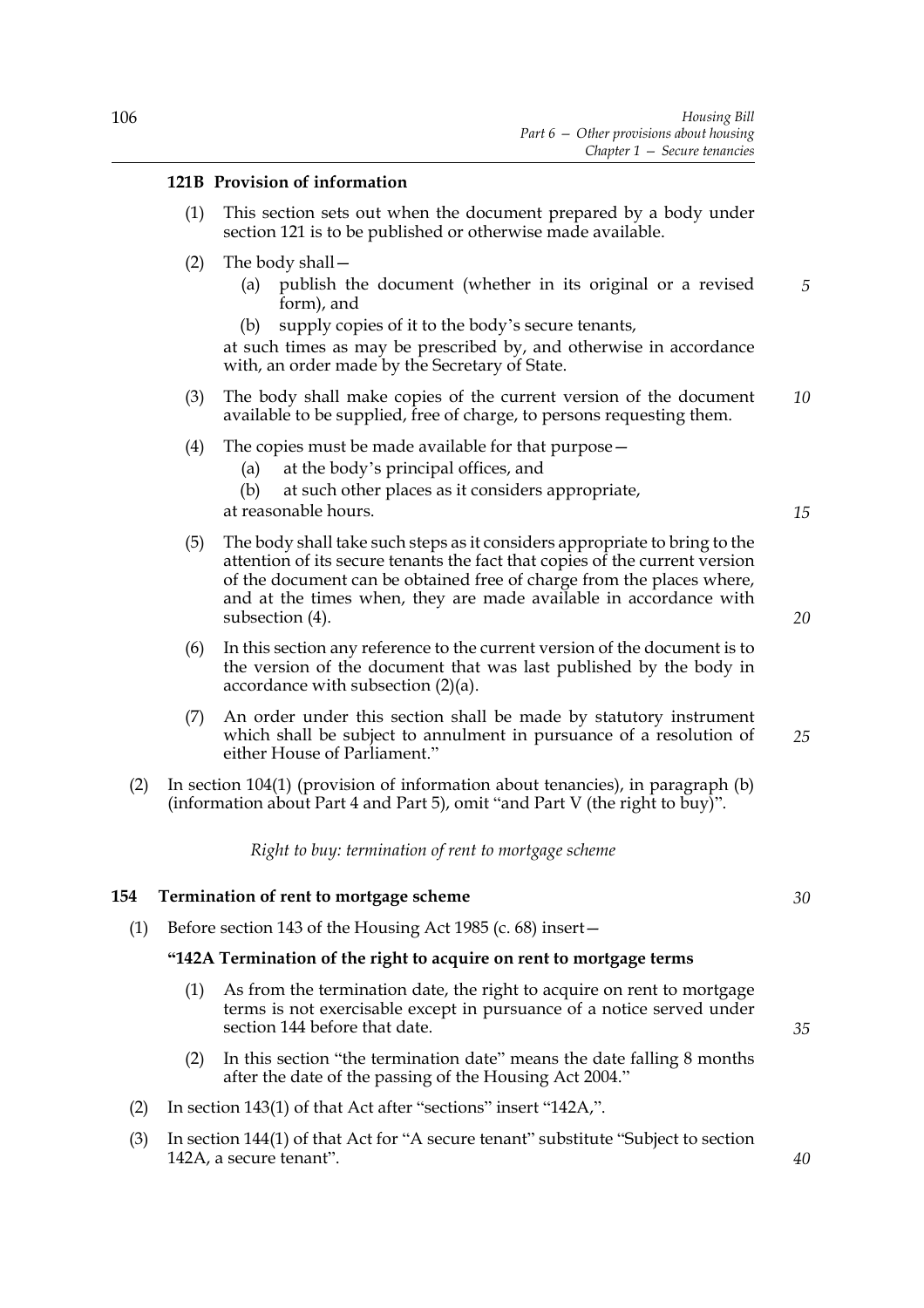*Suspension of certain rights in connection with anti-social behaviour*

# **155 Secure tenancies: withholding of consent to mutual exchange**

(1) In Schedule 3 to the Housing Act 1985 (c. 68) (grounds for withholding consent to assignment by way of exchange) after Ground 2 insert—

*"Ground 2A*

*5*

# Either—

- (a) a relevant order or suspended Ground 2 or 14 possession order is in force, or
- (b) an application is pending before any court for a relevant order, a demotion order or a Ground 2 or 14 possession order to be made, *10*

in respect of the tenant or the proposed assignee or a person who is residing with either of them.

A "relevant order" means—

- an injunction under section 152 of the Housing Act 1996 (injunctions against anti-social behaviour); *15*
- an injunction to which a power of arrest is attached by virtue of section 153 of that Act (other injunctions against anti-social behaviour);
- an injunction under section 153A, 153B or 153D of that Act (injunctions against anti-social behaviour on application of certain social landlords); or *20*
- an injunction to which a power of arrest is attached by virtue of section 43 of the Anti-social Behaviour Act 2003.

A "demotion order" means a demotion order under section 82A of this Act or section 6A of the Housing Act 1988. *25*

A "Ground 2 or 14 possession order" means an order for possession under Ground 2 in Schedule 2 to this Act or Ground 14 in Schedule 2 to the Housing Act 1988.

Where the tenancy of the tenant or the proposed assignee is a joint tenancy, any reference to that person includes (where the context permits) a reference to any of the joint tenants." *30*

(2) The amendment made by this section applies in relation to applications for consent under section 92 of that Act (assignments by way of exchange) which are made on or after the day on which this section comes into force.

### **156 Right to buy: suspension of landlord's obligation to complete**

- (1) In section 138 of the Housing Act 1985 (duty of landlord to convey freehold or grant lease) after subsection (2) insert—
	- "(2A) If an application is pending before any court for a demotion order or Ground 2 possession order to be made in respect of the tenant, the landlord is not bound to comply with subsection (1) until such time (if any) as—
		- (a) the application is determined without a demotion order, or (as the case may be) an operative Ground 2 possession order, being made in respect of the tenant, or

*40*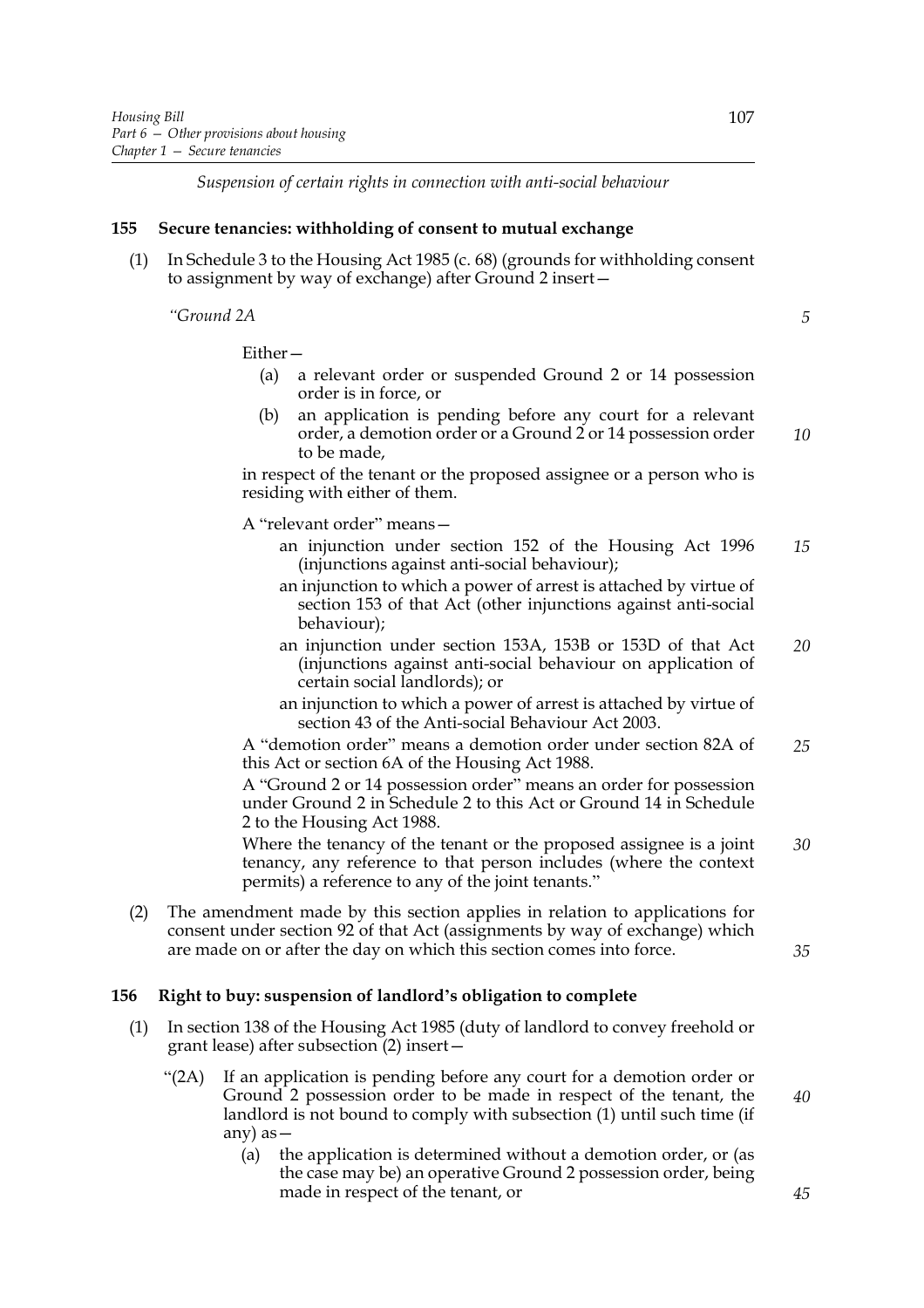- (b) the application is withdrawn.
- (2B) For the purposes of subsection  $(2A)$ 
	- "demotion order" means a demotion order under section 82A; "Ground 2 possession order" means an order for possession under Ground 2 in Schedule 2;
	- "operative Ground 2 possession order" means an order made under that Ground which requires possession of the dwellinghouse to be given up on a date specified in the order."
- (2) The amendment made by this section does not apply in any case where the tenant's notice under section 122 of that Act (notice claiming to exercise right to buy) was served before the day on which this section comes into force.

# **157 Disclosure of information as to orders etc. in respect of anti-social behaviour**

- (1) Any person may disclose relevant information to a landlord under a secure tenancy if the information is disclosed for the purpose of enabling the landlord—
	- (a) to decide whether either of the provisions of the Housing Act 1985 (c. 68) mentioned in subsection (2) can be invoked in relation to the tenant under the tenancy; or
	- (b) to take any appropriate action in relation to the tenant in reliance on either of those provisions.
- (2) The provisions are—
	- (a) Ground 2A in Schedule 3 (withholding of consent to mutual exchange where order in force or application pending in connection with antisocial behaviour), and
	- (b) section 138(2A) (landlord's obligation to complete suspended while application pending in connection with such behaviour). *25*
- (3) In this section—
	- (a) "relevant information" means information relating to any order or application relevant for the purposes of either of the provisions mentioned in subsection (2), including (in particular) information identifying the person in respect of whom any such order or application has been made;
	- (b) "secure tenancy" has the meaning given by section 79 of the Housing Act 1985; and
	- (c) any reference to the tenant under a secure tenancy is, in relation to a joint tenancy, a reference to any of the joint tenants. *35*

#### **CHAPTER 2**

#### DISCOUNTS ON DISPOSALS NOT INVOLVING RIGHT TO BUY

*Discounts on disposals by local authorities*

# **158 Repayment of discount: periods and amounts applicable**

(1) Section 35 of the Housing Act 1985 (repayment of discount on early disposal) is amended in accordance with subsections (2) and (3).

*15*

*10*

*5*

*20*

*30*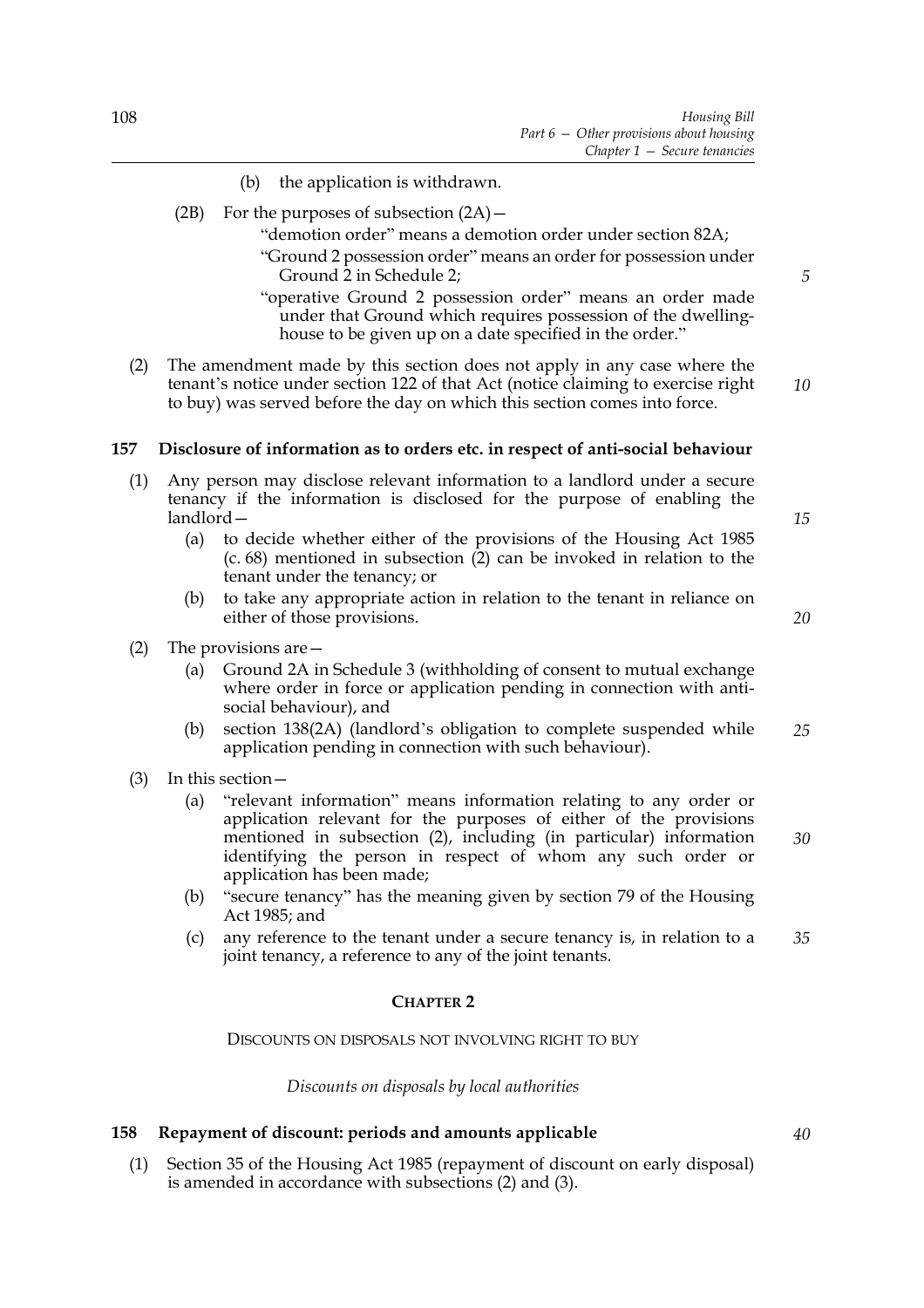- (2) In subsection (2) for the words from "to pay to the authority" to the end of the subsection substitute "to the following effect."
- (3) After subsection (2) insert—
	- "(3) The covenant shall be to pay to the authority such sum (if any) as the authority may demand in accordance with subsection (4) on the occasion of the first relevant disposal (other than an exempted disposal) which takes place within the period of five years beginning with the conveyance, grant or assignment.
	- (4) The authority may demand such sum as they consider appropriate, up to and including the maximum amount specified in this section.
	- (5) The maximum amount which may be demanded by the authority is a percentage of the price or premium paid for the first relevant disposal which is equal to the percentage discount given to the purchaser in respect of the disposal of the house under section 32.
	- (6) But for each complete year which has elapsed after the conveyance, grant or assignment and before the first relevant disposal the maximum amount which may be demanded by the landlord is reduced by onefifth. *15*
	- (7) Subsections (4) to (6) are subject to section 35B."

# (4) The amendments made by this section do not apply in any case where—

- (a) the purchaser has accepted an offer for the disposal of the house from the authority, or
- (b) the authority has accepted an offer for the disposal of the house from the purchaser,

before the day on which this section comes into force.

- (5) Subsection (6), however, applies in any such case if the first relevant disposal by the purchaser to which the covenant for repayment of discount applies takes place on or after the day on which this section comes into force.
- (6) In the following provisions—
	- (a) section 35(2) of the Housing Act 1985 (c. 68) (as it has effect without the amendments made by this section), and *30*
	- (b) any covenant for repayment of discount,

any reference (however expressed) to a person being liable to pay an amount to the authority on demand is to be read as a reference to his being liable to pay to the authority so much of that amount (if any) as the authority may demand.

(7) In subsections (5) and (6) "covenant for repayment of discount" means the covenant contained in a conveyance, grant or assignment in accordance with section 35 of that Act.

# **159 Repayment of discount: increase attributable to home improvements to be disregarded**

*40*

*35*

After section 35 of the Housing Act 1985 insert—

# **"35A Increase in value of house attributable to home improvements**

(1) In calculating the maximum amount which may be demanded by the authority under section 35, such amount (if any) of the price or *5*

*10*

*20*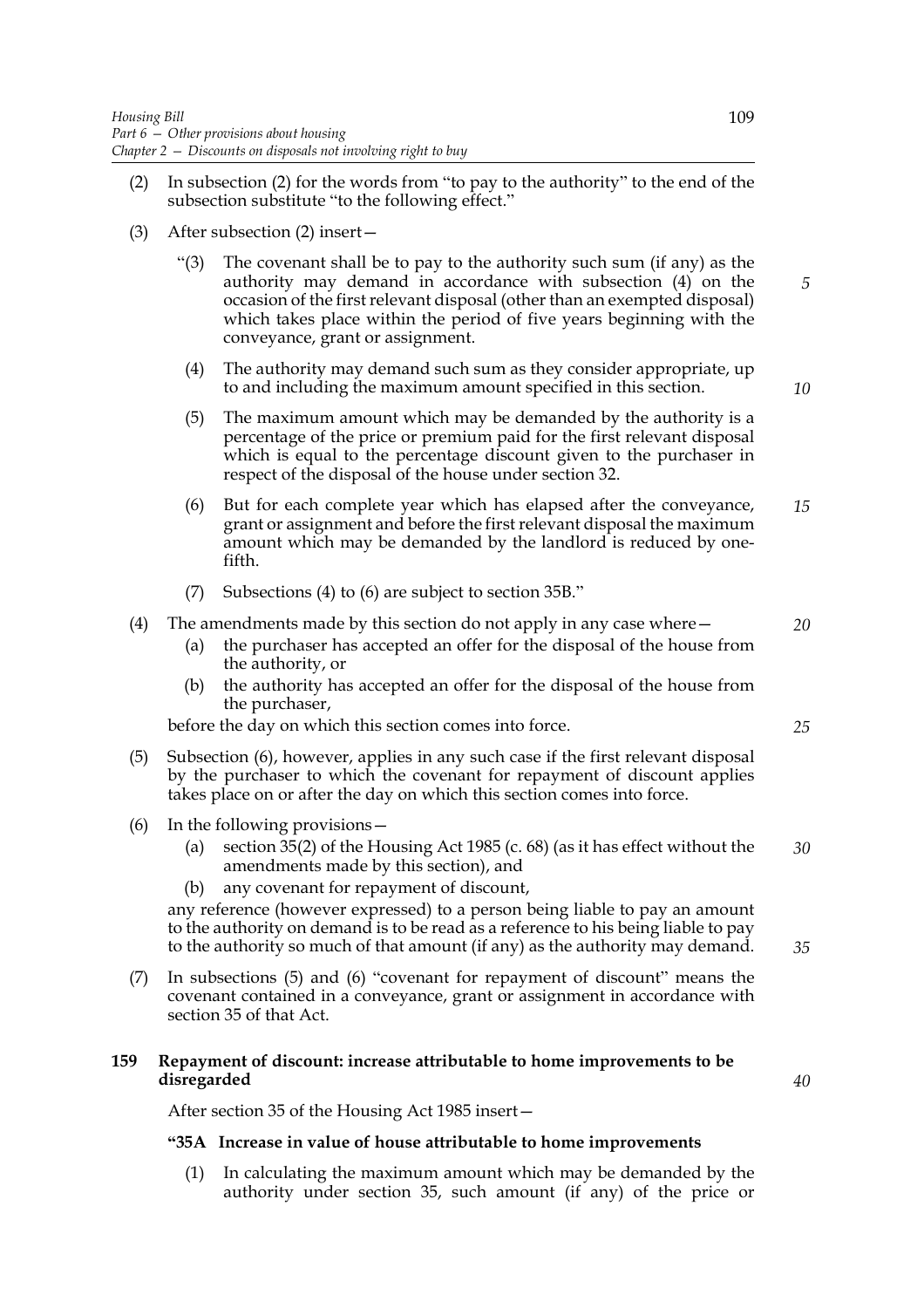premium paid for the first relevant disposal which is attributable to improvements made to the house—

- (a) by the person by whom the disposal is, or is to be, made, and
- (b) after the conveyance, grant or assignment and before the disposal,

shall be disregarded.

- (2) The amount to be disregarded under this section shall be such amount as may be agreed between the parties or determined by the district valuer.
- (3) The district valuer shall not be required by virtue of this section to make a determination for the purposes of this section unless— *10*
	- (a) it is reasonably practicable for him to do so; and
	- (b) his reasonable costs in making the determination are paid by the person by whom the disposal is, or is to be, made.
- (4) If the district valuer does not make a determination for the purposes of this section (and in default of an agreement), no amount is required to be disregarded under this section." *15*

# **160 Deferred resale agreements**

(1) After section 39 of the Housing Act 1985 (c. 68) insert—

#### **"39A Treatment of deferred resale agreements for purposes of section 35** *20*

- (1) If a purchaser or his successor in title enters into an agreement within subsection (3), any liability arising under the covenant required by section 35 shall be determined as if a relevant disposal which is not an exempted disposal had occurred at the appropriate time.
- (2) In subsection (1) "the appropriate time" means—
	- (a) the time when the agreement is entered into, or
	- (b) if it was made before the beginning of the discount repayment period, immediately after the beginning of that period.

# (3) An agreement is within this subsection if it is an agreement between the purchaser or his successor in title and any other person—

- (a) which is made (expressly or impliedly) in contemplation of, or in connection with, a disposal to be made, or made, under section 32,
- (b) which is made before the end of the discount repayment period, and
- (c) under which a relevant disposal (other than an exempted disposal) is or may be required to be made to any person after the end of that period.
- (4) Such an agreement is within subsection  $(3)$  -
	- (a) whether or not the date on which the relevant disposal is to take place is specified in the agreement, and *40*
	- (b) whether or not any requirement to make that disposal is or may be made subject to the fulfilment of any condition.
- (5) The Secretary of State may by order provide—

*25*

*5*

*30*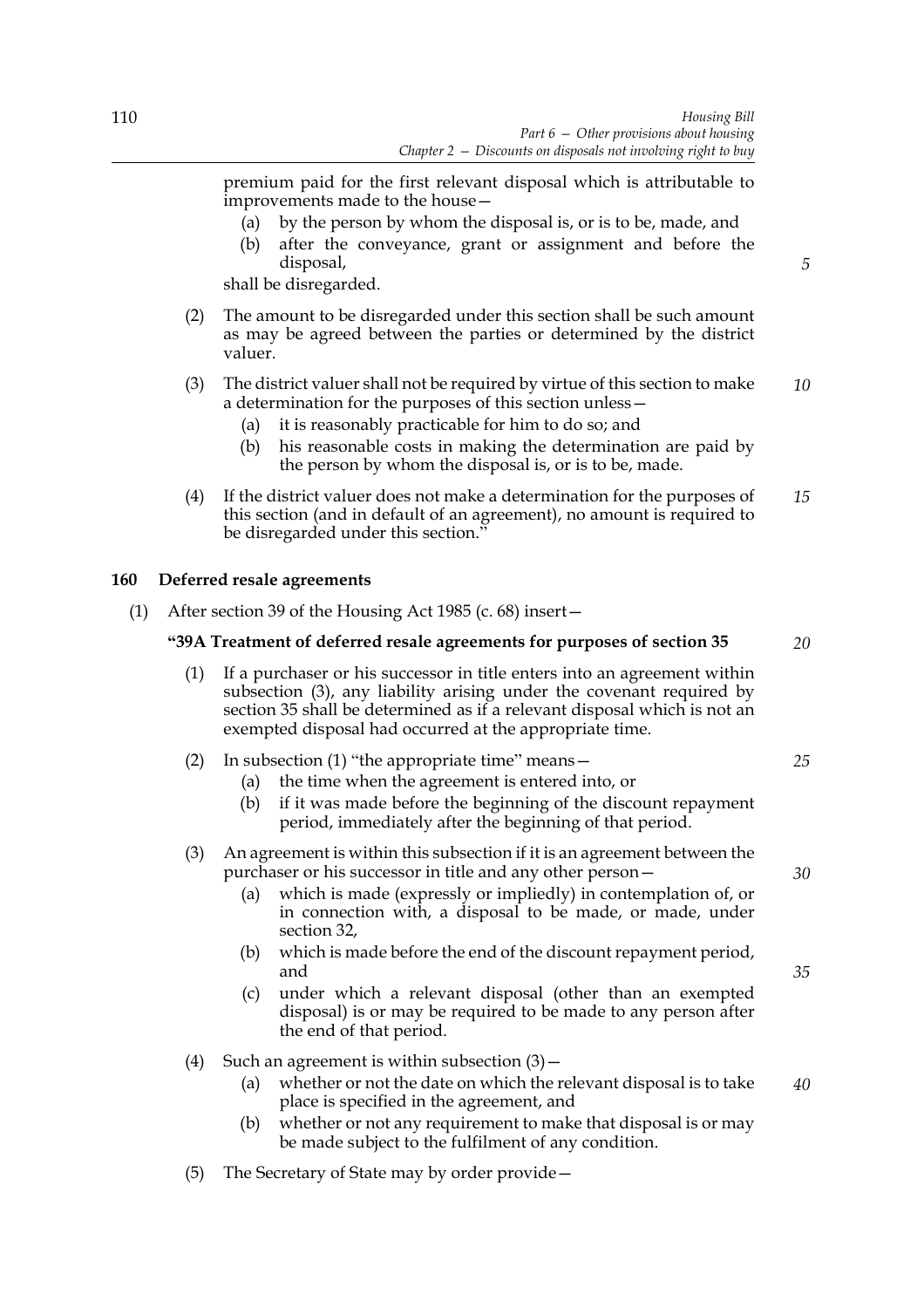- (a) for subsection (1) to apply to agreements of any description specified in the order in addition to those within subsection (3);
- (b) for subsection (1) not to apply to agreements of any description so specified to which it would otherwise apply.
- (6) An order under subsection  $(5)$ 
	- (a) may make different provision with respect to different cases or descriptions of case; and
	- (b) shall be made by statutory instrument which shall be subject to annulment in pursuance of a resolution of either House of Parliament.
- (7) In this section—

"agreement" includes arrangement;

- "the discount repayment period" means the period of 3 years that applies for the purposes of section 35(2) or the period of five years that applies for the purposes of section 35(3) (depending on whether an offer such as is mentioned in section 158(4) of the Housing Act 2004 was made before or on or after the coming into force of that section)."
- (2) The amendment made by this section does not apply in relation to any agreement or arrangement made before the the day on which this section comes into force. *20*

*Discounts on disposals by registered social landlords*

# **161 Repayment of discount: periods and amounts payable**

(1) For section 11 of the Housing Act 1996 (c. 52) substitute—

## **"11 Covenant for repayment of discount on disposal**

- (1) Where on a disposal of a house by a registered social landlord, in accordance with a consent given by the Relevant Authority under section 9, a discount has been given to the purchaser, and the consent does not provide otherwise, the conveyance, grant or assignment shall contain a covenant binding on the purchaser and his successors in title to the following effect.
- (2) The covenant shall be to pay to the landlord such sum (if any) as the landlord may demand in accordance with subsection (3) on the occasion of the first relevant disposal which is not an exempted disposal and which takes place within the period of five years beginning with the conveyance, grant or assignment.
- (3) The landlord may demand such sum as he considers appropriate, up to and including the maximum amount specified in this section.
- (4) The maximum amount which may be demanded by the landlord is a percentage of the price or premium paid for the first relevant disposal which is equal to the percentage discount given to the purchaser in respect of the disposal of the house by the landlord.
- (5) But for each complete year which has elapsed after the conveyance, grant or assignment and before the first relevant disposal the maximum

*25*

*30*

*40*

*35*

*15*

*5*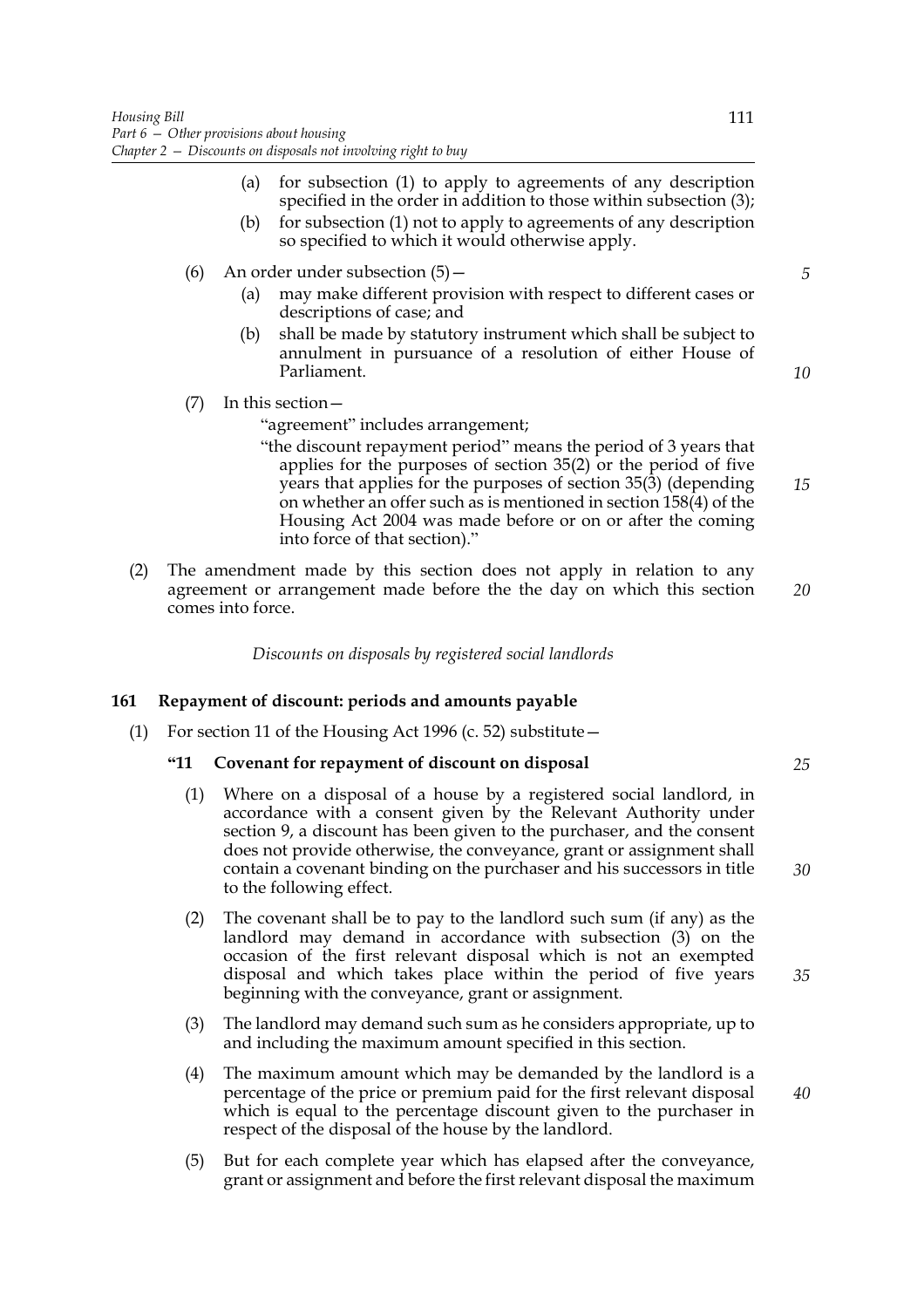amount which may be demanded by the landlord is reduced by onefifth.

(6) Subsections (3) to (5) are subject to section 11A.

# **11A Increase in value of house attributable to home improvements to be disregarded**

- (1) In calculating the maximum amount which may be demanded by the landlord under section 11, such amount (if any) of the price or premium paid for the first relevant disposal which is attributable to improvements made to the house—
	- (a) by the person by whom the disposal is, or is to be, made, and *10*
	- (b) after the conveyance, grant or assignment and before the disposal,

shall be disregarded.

(2) The amount to be disregarded under this section shall be such amount as may be agreed between the parties or determined by the district valuer. *15*

# (3) The district valuer shall not be required by virtue of this section to make a determination for the purposes of this section unless—

- (a) it is reasonably practicable for him to do so; and
- (b) his reasonable costs in making the determination are paid by the person by whom the disposal is, or is to be, made. *20*
- (4) If the district valuer does not make a determination for the purposes of this section (and in default of an agreement), no amount is required to be disregarded under this section.

# **11B Liability to repay is a charge on the house**

- (1) The liability that may arise under the covenant required by section 11 is a charge on the house, taking effect as if it had been created by deed expressed to be by way of legal mortgage.
- (2) Where there is a relevant disposal which is an exempted disposal by virtue of section 15(4)(d) or (e) (compulsory disposal or disposal of yard, garden, etc.)— *30*
	- (a) the covenant required by section 11 is not binding on the person to whom the disposal is made or any successor in title of his, and
	- (b) the covenant and the charge taking effect by virtue of this section cease to apply in relation to the property disposed of." *35*
- (2) In section 12 for "section 11" in each place where it occurs substitute "section 11B".
- (3) The amendments made by this section do not apply in any case where—
	- (a) the purchaser has accepted an offer for the disposal of the house from the landlord, or *40*
	- (b) the landlord has accepted an offer for the disposal of the house from the purchaser,

before the day on which this section comes into force.

*25*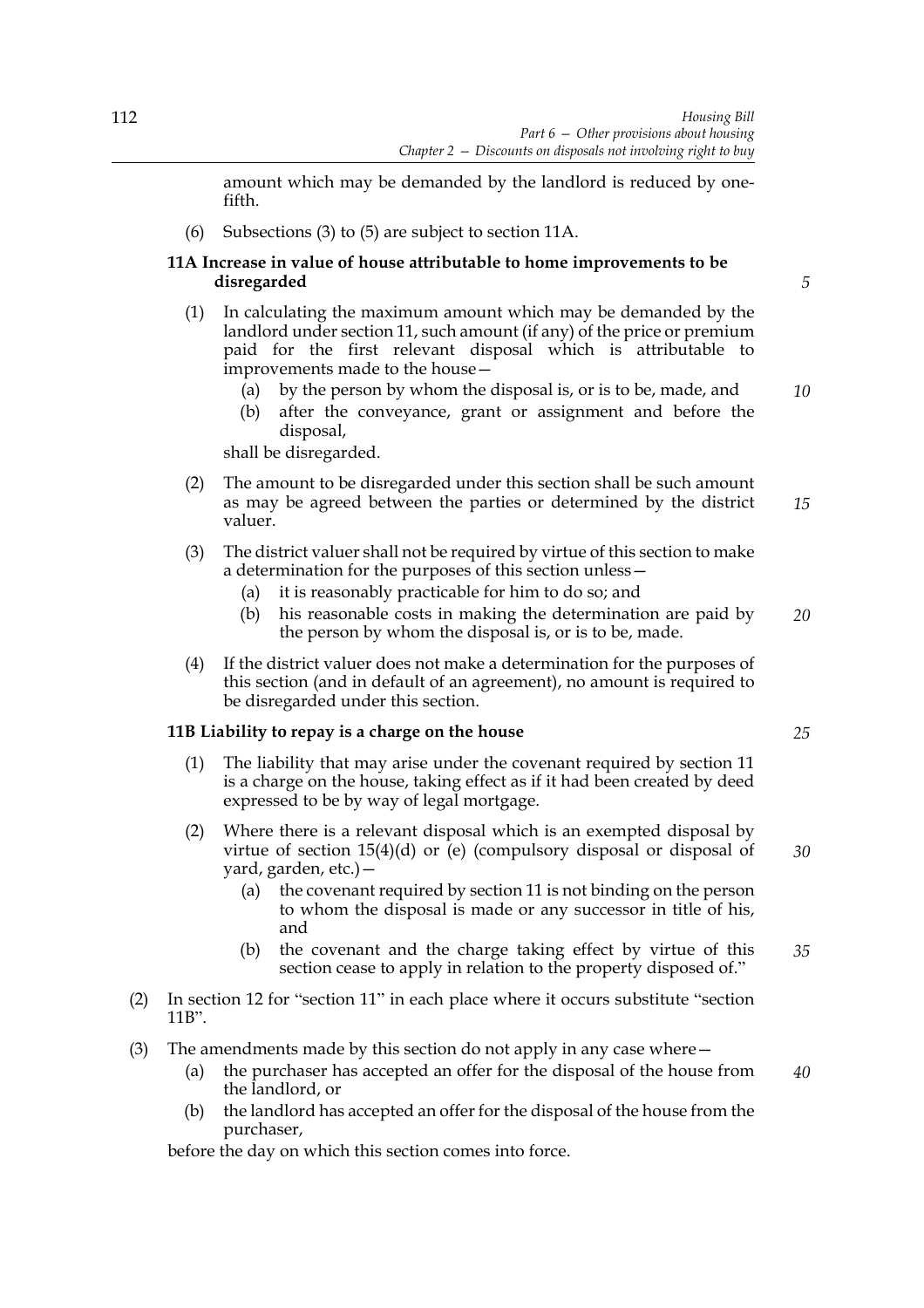- (4) Subsection (5), however, applies in any such case if the first relevant disposal by the purchaser to which the covenant for repayment of discount applies takes place on or after the day on which this section comes into force.
- (5) In the following provisions—
	- (a) section 11(2) of the Housing Act 1996 (c. 52) (as it has effect without the amendments made by this section), and
	- (b) any covenant for repayment of discount,

any reference (however expressed) to a person being liable to pay an amount to the landlord on demand is to be read as a reference to his being liable to pay to the landlord so much of that amount (if any) as the landlord may demand.

(6) In subsections (4) and (5) "covenant for repayment of discount" means the covenant contained in a conveyance, grant or assignment in accordance with section 11 of that Act.

# **162 Repayment of discount: deferred resale agreements**

(1) After section 15 of the Housing Act 1996 insert—

# **"15A Treatment of deferred resale agreements for purposes of section 11**

- (1) If a purchaser or his successor in title enters into an agreement within subsection (3), any liability arising under the covenant required by section 11 shall be determined as if a relevant disposal which is not an exempted disposal had occurred at the appropriate time.
- (2) In subsection (1) "the appropriate time" means  $-$ 
	- (a) the time when the agreement is entered into, or
	- (b) if it was made before the beginning of the discount repayment period, immediately after the beginning of that period.
- (3) An agreement is within this subsection if it is an agreement between the purchaser or his successor in title and any other person— *25*
	- (a) which is made (expressly or impliedly) in contemplation of, or in connection with, a disposal to be made, or made, by virtue of section 8,
	- (b) which is made before the end of the discount repayment period, and *30*
	- (c) under which a relevant disposal which is not an exempted disposal is or may be required to be made to any person after the end of that period.

| (4) Such an agreement is within subsection $(3)$ - |                                                                   |  |
|----------------------------------------------------|-------------------------------------------------------------------|--|
|                                                    | whether or not the date on which the relevant disposal is to take |  |

- place is specified in the agreement, and
- (b) whether or not any requirement to make that disposal is or may be made subject to the fulfilment of any condition.

(5) The Secretary of State may by order provide—

- (a) for subsection (1) to apply to agreements of any description specified in the order in addition to those within subsection (3);
- (b) for subsection (1) not to apply to agreements of any description so specified to which it would otherwise apply.

(6) An order under subsection (5)—

*5*

*10*

*15*

*20*

*40*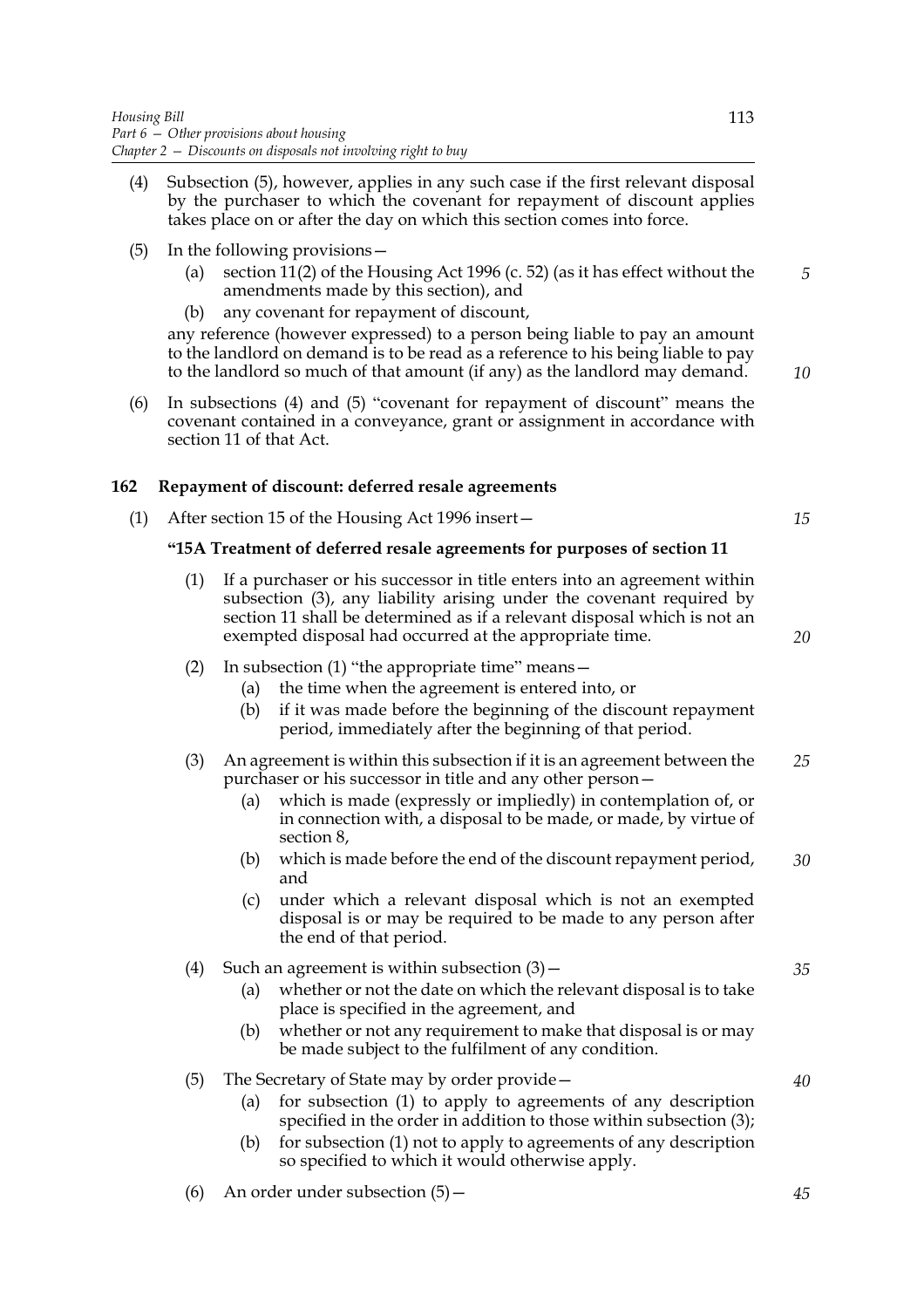- (a) may make different provision with respect to different cases or descriptions of case; and
- (b) shall be made by statutory instrument which shall be subject to annulment in pursuance of a resolution of either House of Parliament.
- (7) In this section—

"agreement" includes arrangement;

- "the discount repayment period" means the period of three or five years that applies for the purposes of section 11(2) (depending on whether an offer such as is mentioned in section 161(3) of the Housing Act 2004 was made before or on or after the coming into force of that section)."
- (2) The amendment made by this section does not apply in relation to any agreement or arrangement made before the day on which this section comes into force.

*Discounts on disposals by housing action trusts*

# **163 Repayment of discount: periods and amounts payable**

- (1) Schedule 11 to the Housing Act 1988 (c. 50) (provisions applicable to certain disposals of houses) is amended as follows.
- (2) In paragraph 1(2) for the words from "to pay to the housing action trust" to the end of the sub-paragraph substitute "to the following effect." *20*
- (3) After paragraph 1(2) insert—
	- "(3) The covenant shall be to pay to the housing action trust such sum (if any) as the trust may demand in accordance with sub-paragraph (4) on the occasion of the first relevant disposal (other than an exempted disposal) which takes place within the period of five years beginning with the conveyance, grant or assignment. *25*
	- (4) The trust may demand such sum as it considers appropriate, up to and including the maximum amount specified in this paragraph.
	- (5) The maximum amount which may be demanded by the trust is a percentage of the price or premium paid for the first relevant disposal which is equal to the percentage discount given to the purchaser in respect of the disposal of the house under section 79. *30*
	- (6) But for each complete year which has elapsed after the conveyance, grant or assignment and before the first relevant disposal the maximum amount which may be demanded by the trust is reduced by one-fifth.
	- (7) Sub-paragraphs (4) to (6) are subject to paragraph 1A.

*Increase in value of house attributable to home improvements*

- 1A (1) In calculating the maximum amount which may be demanded by the housing action trust under paragraph 1, such amount (if any) of the price or premium paid for the first relevant disposal which is attributable to improvements made to the house— *40*
	- (a) by the person by whom the disposal is, or is to be, made, and

*5*

*10*

*15*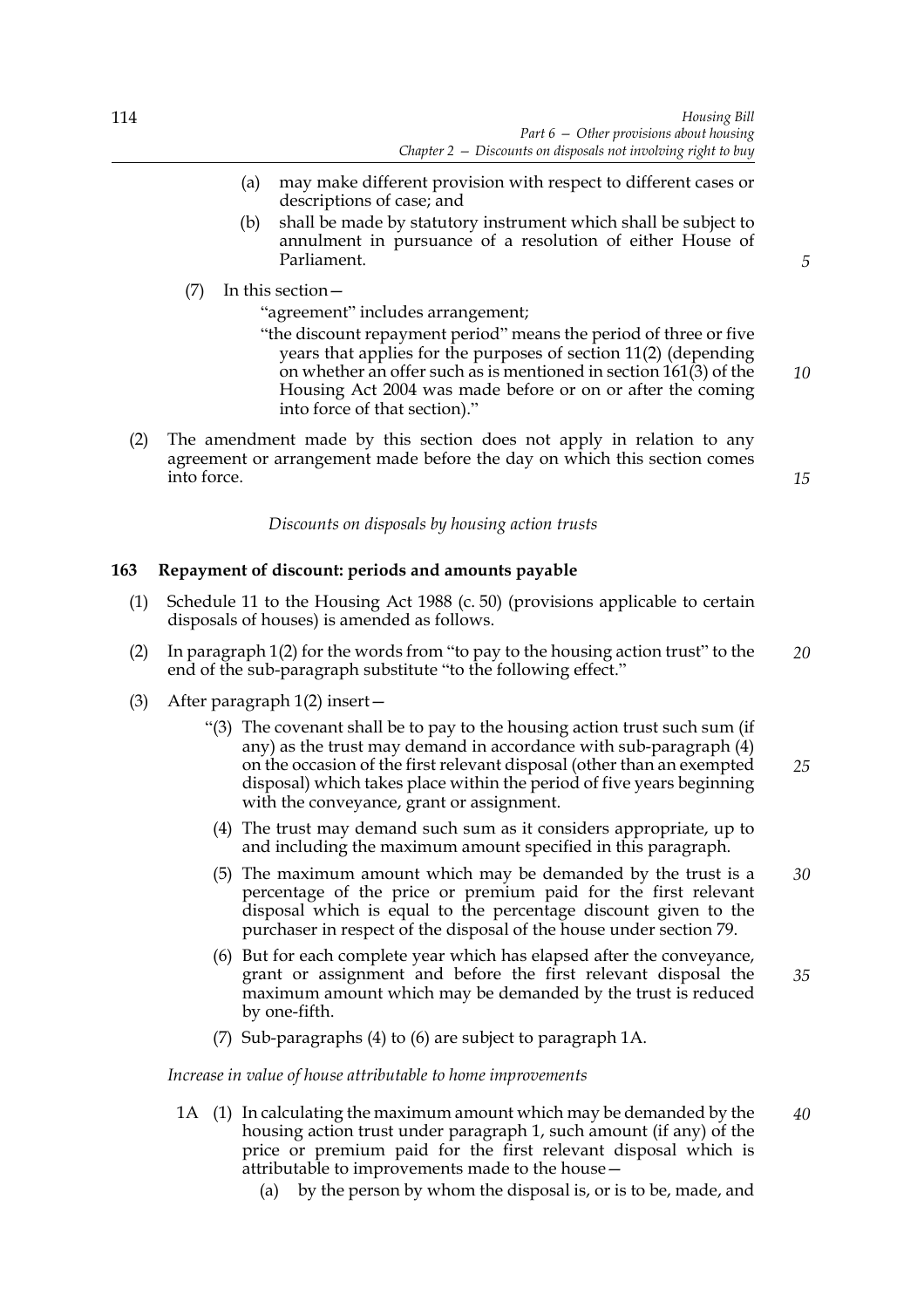(b) after the conveyance, grant or assignment and before the disposal,

shall be disregarded.

- (2) The amount to be disregarded under this paragraph shall be such amount as may be agreed between the parties or determined by the district valuer.
- (3) The district valuer shall not be required by virtue of this paragraph to make a determination for the purposes of this paragraph unless -
	- (a) it is reasonably practicable for him to do so; and
	- (b) his reasonable costs in making the determination are paid by the person by whom the disposal is, or is to be, made. *10*
- (4) If the district valuer does not make a determination for the purposes of this paragraph (and in default of an agreement), no amount is required to be disregarded under this paragraph."

# (4) The amendments made by this section do not apply in any case where—

- (a) the purchaser has accepted an offer for the disposal of the house from the housing action trust, or
- (b) the housing action trust has accepted an offer for the disposal of the house from the purchaser,

before the day on which this section comes into force.

(5) Subsection (6), however, applies in any such case if the first relevant disposal by the purchaser to which the covenant for repayment of discount applies takes place on or after the day on which this section comes into force.

- (6) In the following provisions—
	- (a) paragraph 1(2) of Schedule 11 to the Housing Act 1988 (c. 50) (as it has effect without the amendments made by this section), and *25*
	- (b) any covenant for repayment of discount,

any reference (however expressed) to a person being liable to pay an amount to the housing action trust on demand is to be read as a reference to his being liable to pay to the trust so much of that amount (if any) as the trust may demand.

(7) In subsections (5) and (6) "covenant for repayment of discount" means the covenant contained in a conveyance, grant or assignment in accordance with paragraph 1 of Schedule 11 to that Act.

# **164 Repayment of discount: deferred resale agreements**

(1) After paragraph 7 of Schedule 11 to the Housing Act 1988 insert—

*"Treatment of deferred resale agreements*

- 8 (1) If a purchaser or his successor in title enters into an agreement within sub-paragraph (3), any liability arising under the covenant required by paragraph 1 shall be determined as if a relevant disposal which is not an exempted disposal had occurred at the appropriate time.
	- (2) In sub-paragraph (1) "the appropriate time" means—
		- (a) the time when the agreement is entered into, or

*5*

*15*

*20*

*35*

*40*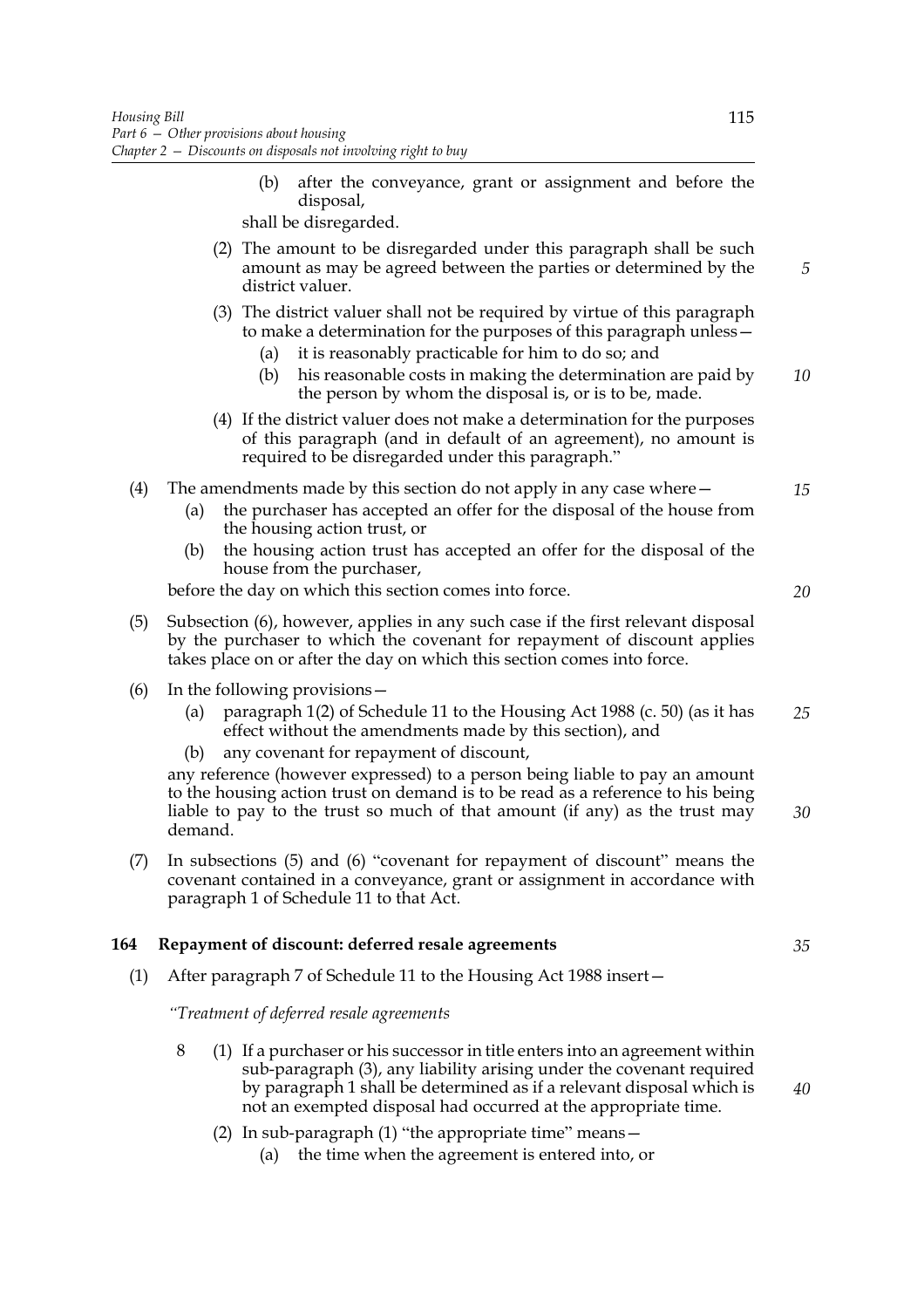*5*

*15*

*20*

*25*

- (b) if it was made before the beginning of the discount repayment period, immediately after the beginning of that period.
- (3) An agreement is within this sub-paragraph if it is an agreement between the purchaser or his successor in title and any other person—
	- (a) which is made (expressly or impliedly) in contemplation of, or in connection with, a disposal to be made, or made, under section 79,
	- (b) which is made before the end of the discount repayment period, and *10*
	- (c) under which a relevant disposal (other than an exempted disposal) is or may be required to be made to any person after the end of that period.

(4) Such an agreement is within sub-paragraph  $(3)$  -

- (a) whether or not the date on which the relevant disposal is to take place is specified in the agreement, and
- (b) whether or not any requirement to make that disposal is or may be made subject to the fulfilment of any condition.
- (5) The Secretary of State may by order provide—
	- (a) for sub-paragraph (1) to apply to agreements of any description specified in the order in addition to those within sub-paragraph (3);
	- (b) for sub-paragraph (1) not to apply to agreements of any description so specified to which it would otherwise apply.
- (6) An order under sub-paragraph (5)—
	- (a) may make different provision with respect to different cases or descriptions of case; and
	- (b) shall be made by statutory instrument which shall be subject to annulment in pursuance of a resolution of either House of Parliament. *30*
- (7) In this paragraph—

"agreement" includes arrangement;

- "the discount repayment period" means the period of 3 years that applies for the purposes of paragraph  $\bar{1}(2)$  or the period of five years that applies for the purposes of paragraph 1(3) (depending on whether an offer such as is mentioned in section 163(4) of the Housing Act 2004 was made before or on or after the coming into force of that section)." *35*
- (2) The amendment made by this section does not apply in relation to any agreement or arrangement made before the day on which this section comes into force. *40*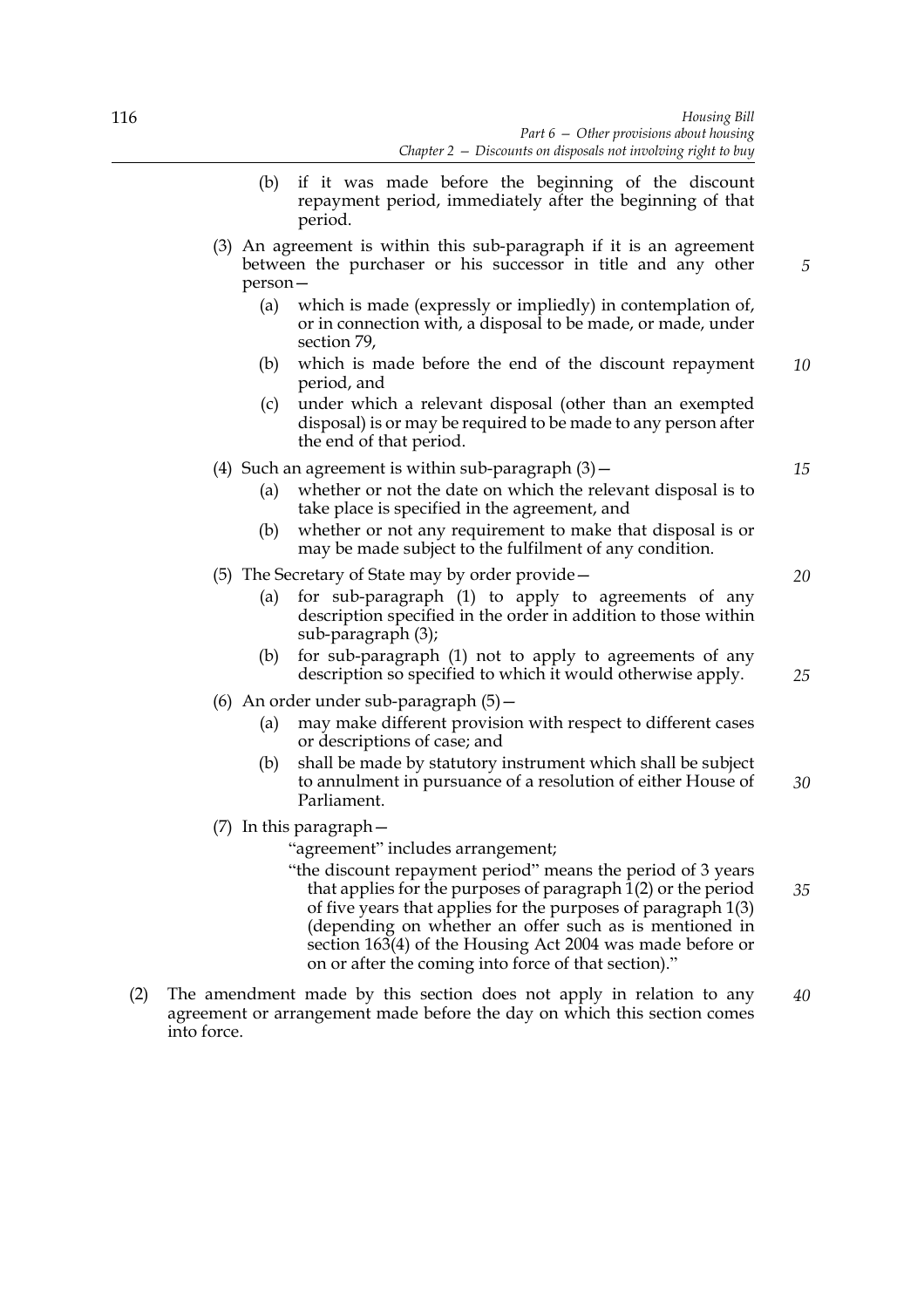# **CHAPTER 3**

#### **MISCELLANEOUS**

#### *Succession between same sex partners*

### **165 Succession to certain tenancies by same sex partners**

- (1) For paragraph 2(2) of Schedule 1 to the Rent Act 1977 (c. 42) substitute—
	- "(2) For the purposes of this paragraph, a person shall be treated as the spouse of the original tenant if the person was living with the original tenant—
		- (a) as his or her wife or husband, or
		- (b) if of the same sex, in an equivalent relationship."
- (2) After the existing provisions of section 87 of the Housing Act 1985 (c. 68), which become subsection (1), insert—
	- "(2) In this section and section 89(2) "member of the tenant's family" includes (in addition to the persons mentioned in section 113(1)) a person who is of the same sex as the tenant and lives together with the tenant in a relationship equivalent to that of husband and wife."
- (3) For section 17(4) of the Housing Act 1988 (c. 50) substitute  $-$ 
	- "(4) For the purposes of this section, a person shall be treated as the tenant's spouse if the person was living with the tenant—
		- (a) as his or her wife or husband, or
		- (b) if of the same sex, in an equivalent relationship."
- (4) After the existing provisions of section 131 of the Housing Act 1996 (c. 52), which become subsection (1), insert—
	- "(2) In this section and section 133(2) "member of the tenant's family" includes (in addition to the persons mentioned in section 140(1)) a person who is of the same sex as the tenant and lives together with the tenant in a relationship equivalent to that of husband and wife." *25*

*Grants for social housing*

#### **166 Additional power to give grants for social housing**

After section 27 of the Housing Act 1996 insert—

*"Grants to bodies other than registered social landlords*

#### **27A Grants to bodies other than registered social landlords**

- (1) The Relevant Authority may make grants under this section to companies that are not registered social landlords.
- (2) Grants under this section are grants for any of the following purposes—
	- (a) acquiring, or repairing and improving, or creating by the conversion of houses or other property, houses to be disposed  $of$

*5*

*10*

*15*

*20*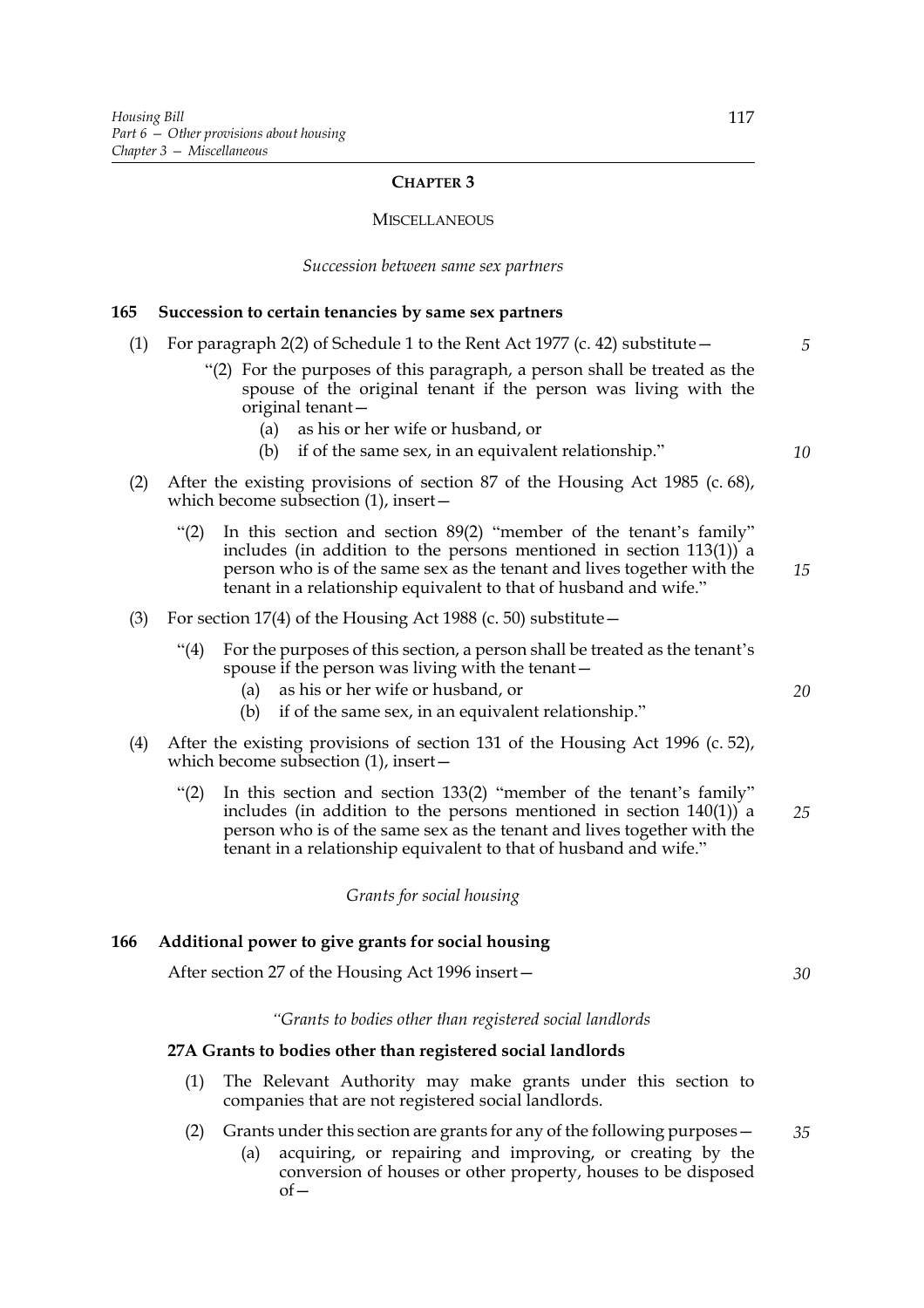- (i) under equity percentage arrangements, or
- (ii) on shared ownership terms;
- (b) constructing houses to be disposed of—
	- (i) under equity percentage arrangements, or
	- (ii) on shared ownership terms;
- (c) providing loans to be secured by mortgages to assist persons to acquire houses for their own occupation;
- (d) providing, constructing or improving houses to be kept available for letting;
- (e) providing, constructing or improving houses for letting that are to be managed by such registered social landlords, and under arrangements containing such terms, as are approved by the Relevant Authority; *10*
- (f) such other purposes as may be specified in an order under subsection (3).
- (3) The Secretary of State may by order make such provision in connection with the making of grants under this section as he considers appropriate.
- (4) An order under subsection (3) may, in particular, make provision—
	- (a) defining "equity percentage arrangements" for the purposes of this section; *20*
	- (b) specifying or describing the bodies from whom loans may be obtained by persons wishing to acquire houses for their own occupation;
	- (c) dealing with the priority of mortgages entered into by such persons; *25*
	- (d) specifying purposes additional to those mentioned in subsection  $(2)(a)$  to (e).
- (5) The Relevant Authority shall specify in relation to grants under this section—
	- (a) the procedure to be followed in relation to applications for grant,
	- (b) the circumstances in which grant is or is not to be payable,
	- (c) the method for calculating, and any limitations on, the amount of the grant, and
	- (d) the manner in which, and the time or times at which, grant is to be paid.
- (6) In making a grant to a company under this section the Relevant Authority may provide that the grant is conditional on compliance by the company with such conditions as the Authority may specify.
- (7) The conditions that may be so specified include conditions requiring the payment to the Relevant Authority in specified circumstances of a sum determined by the Authority (with or without interest).
- (8) An order under subsection (3) shall be made by statutory instrument which shall be subject to annulment in pursuance of a resolution of either House of Parliament.
- (9) In this section—

"company" means—

*30*

*35*

*40*

*5*

*15*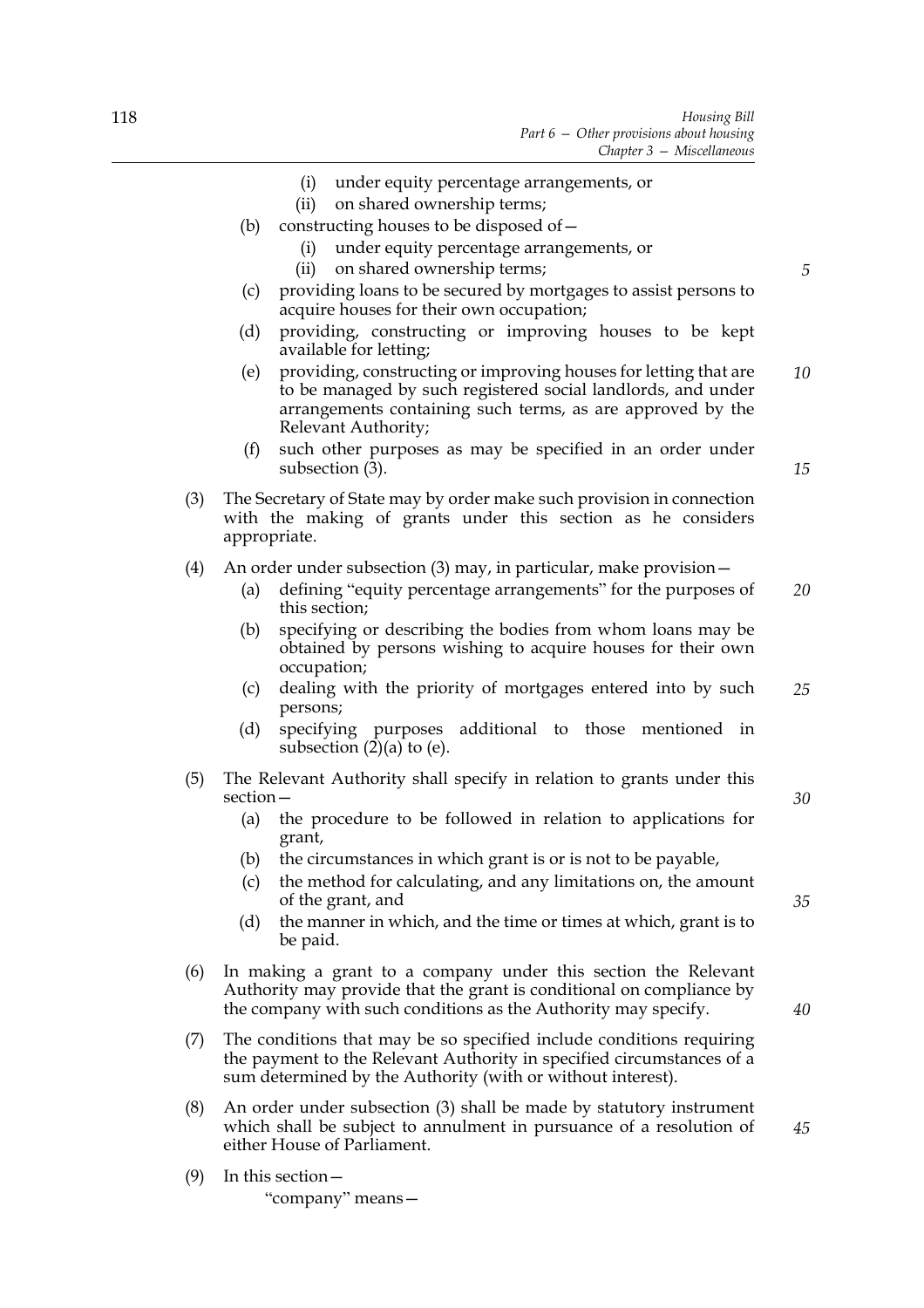- (a) a company registered under the Companies Act 1985 (including such a company which is also a registered charity), or
- (b) a company not so registered which is established by a local housing authority for the purpose of exercising management functions of the authority under section 27 of the Housing Act 1985;
- "disposed of on shared ownership terms" has the meaning given by section 2(6);
- "letting" includes the grant of a licence to occupy."

#### *10*

*5*

# *Disabled facilities grant*

# **167 Disabled facilities grant: caravans**

| (1) | The Housing Grants, Construction and Regeneration Act 1996 (c. 53) is<br>amended as follows.                                                                                                                                                                                                                                                        |    |  |
|-----|-----------------------------------------------------------------------------------------------------------------------------------------------------------------------------------------------------------------------------------------------------------------------------------------------------------------------------------------------------|----|--|
| (2) | In section $1(1)(c)(i)$ (grants in relation to qualifying park homes) for "qualifying<br>park homes" substitute "caravans".                                                                                                                                                                                                                         |    |  |
| (3) | In section 19(1) (applications for grants) for paragraph (c) substitute $-$<br>that the applicant is an occupier (alone or jointly with others) of<br>" $(c)$<br>a qualifying houseboat or a caravan and, in the case of a<br>caravan, that at the time the application was made the caravan<br>was stationed on land within the authority's area." | 20 |  |
| (4) | In section 22A (certificates required in case of occupier's application) –<br>for "qualifying park home" in subsection $(2)(b)$ and $(3)(a)$ and $(b)$<br>(a)<br>substitute "caravan", and                                                                                                                                                          |    |  |
|     | for "pitch" in subsection (3)(a) substitute "land".<br>(b)                                                                                                                                                                                                                                                                                          | 25 |  |
| (5) | In the following provisions for "qualifying park home" substitute "caravan" -<br>section $23(1)(a)(i)$ , (b)(i), (i) and (k) (purposes of grant);<br>(a)<br>section $24(3)(b)(i)$ (approval of application);<br>(b)<br>section 29(3) (restriction on grants for works already begun);<br>(c)<br>section 41(1)(b) (change of circumstances).<br>(d)  | 30 |  |
| (6) | In section $57(2)(a)$ (power of authority to carry out works) –<br>for "qualifying park home", in each place where it occurs, substitute<br>(a)<br>"caravan", and<br>for "pitch" in sub-paragraph (i) substitute "land".<br>(b)                                                                                                                     |    |  |
| (7) | In section 58 (minor definitions for the purposes of Chapter 1 of Part $1$ ) –<br>before the definition of "common parts" insert-<br>(a)<br>""caravan"-                                                                                                                                                                                             | 35 |  |
|     | means a caravan within the meaning of Part 1 of the<br>(a)<br>Caravan Sites and Control of Development Act 1960<br>(disregarding the amendment made by section 13(2)<br>of the Caravan Sites Act 1968); and                                                                                                                                         | 40 |  |
|     | includes<br>yard, garden, outhouses<br>(b)<br>any<br>and<br>appurtenances belonging to it or usually enjoyed with<br>it;" and                                                                                                                                                                                                                       |    |  |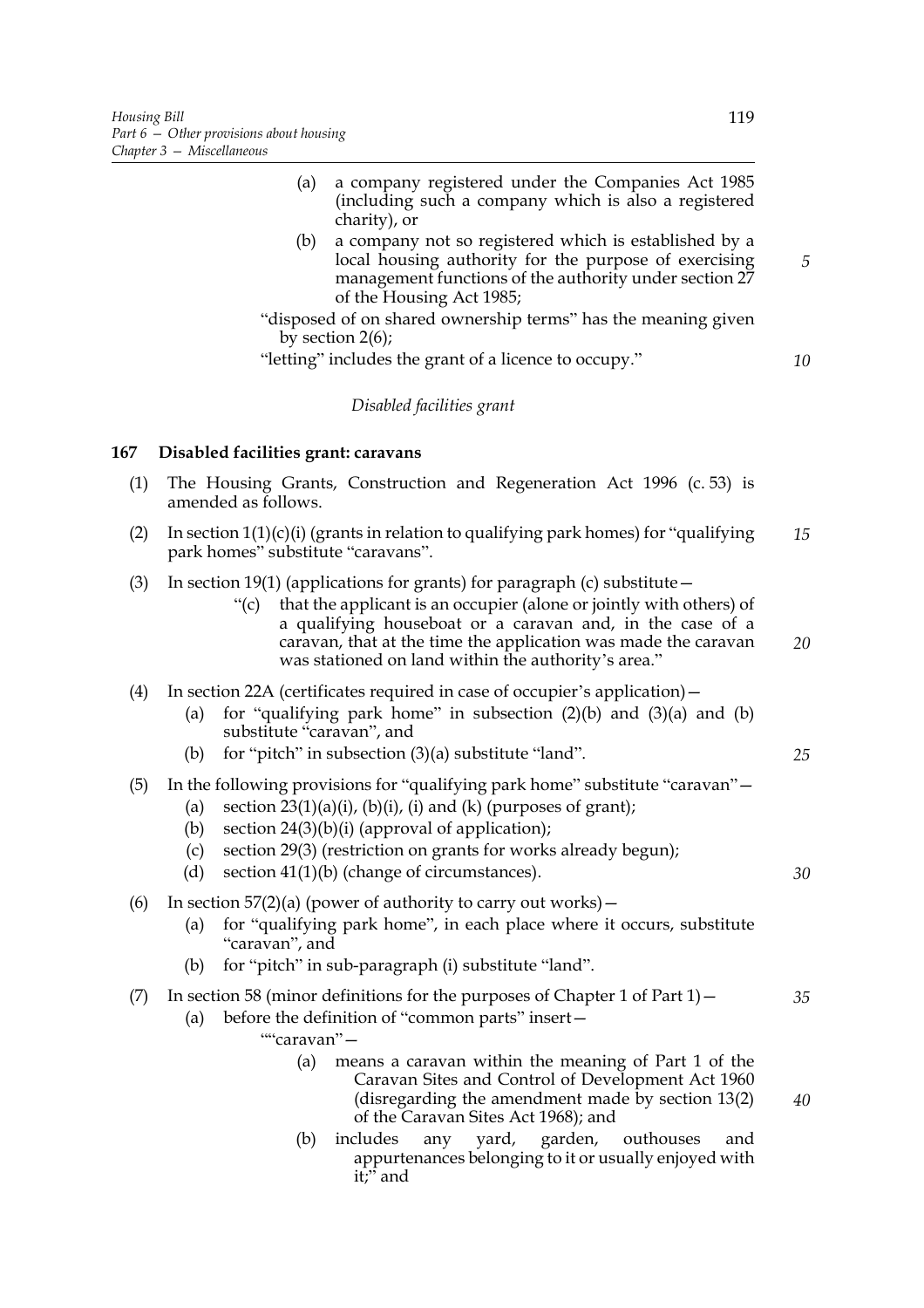- (b) for "qualifying park home" in the definition of "premises" substitute "caravan", and
- (c) omit the definition of "qualifying park home".
- (8) In section 59 (index of defined expressions)—
	- (a) before the entry relating to "certified date" insert—

*5*

"caravan section 58"; and

- (b) omit the entry relating to "qualifying park home".
- (9) The amendments made by this section do not apply in relation to any application for a disabled facilities grant under the Housing Grants, Construction and Regeneration Act 1996 (c. 53) that is made before the day on which this section comes into force. *10*

*Annual reports by local housing authorities*

# **168 Removal of duty on local housing authorities to send annual reports to tenants etc.**

Omit section 167 of the Local Government and Housing Act 1989 (c. 42) (duty of local housing authorities to send annual reports to tenants). *15*

### *Social Housing Ombudsman for Wales*

### **169 Social Housing Ombudsman for Wales**

- (1) After subsection (6) of section 51 of the Housing Act 1996 (c. 52) (schemes for investigation of housing complaints) insert—
- *20*
- This section shall not apply in relation to social landlords in Wales (within the meaning given by section 51C)."
- (2) After that section insert—

# **"51A Social Housing Ombudsman for Wales**

- (1) For the purpose of the investigation of complaints made about social landlords in Wales, there shall be an office of Social Housing Ombudsman for Wales or Ombwdsmon Tai Cymdeithasol Cymru. *25*
- (2) The person who is the Local Commissioner for Wales shall also be the Social Housing Ombudsman for Wales.
- (3) If there is more than one person who is a Local Commissioner for Wales, the Commission for Local Administration in Wales shall designate one of them to be the Social Housing Ombudsman for Wales. *30*
- (4) If a person who is the Social Housing Ombudsman for Wales ceases to be a Local Commissioner for Wales, he shall cease to be the Social Housing Ombudsman for Wales.
- (5) The power under section 23(6) of the Local Government Act 1974 to remove a Local Commissioner for Wales from office on grounds of incapacity or misbehaviour includes a power to remove him from that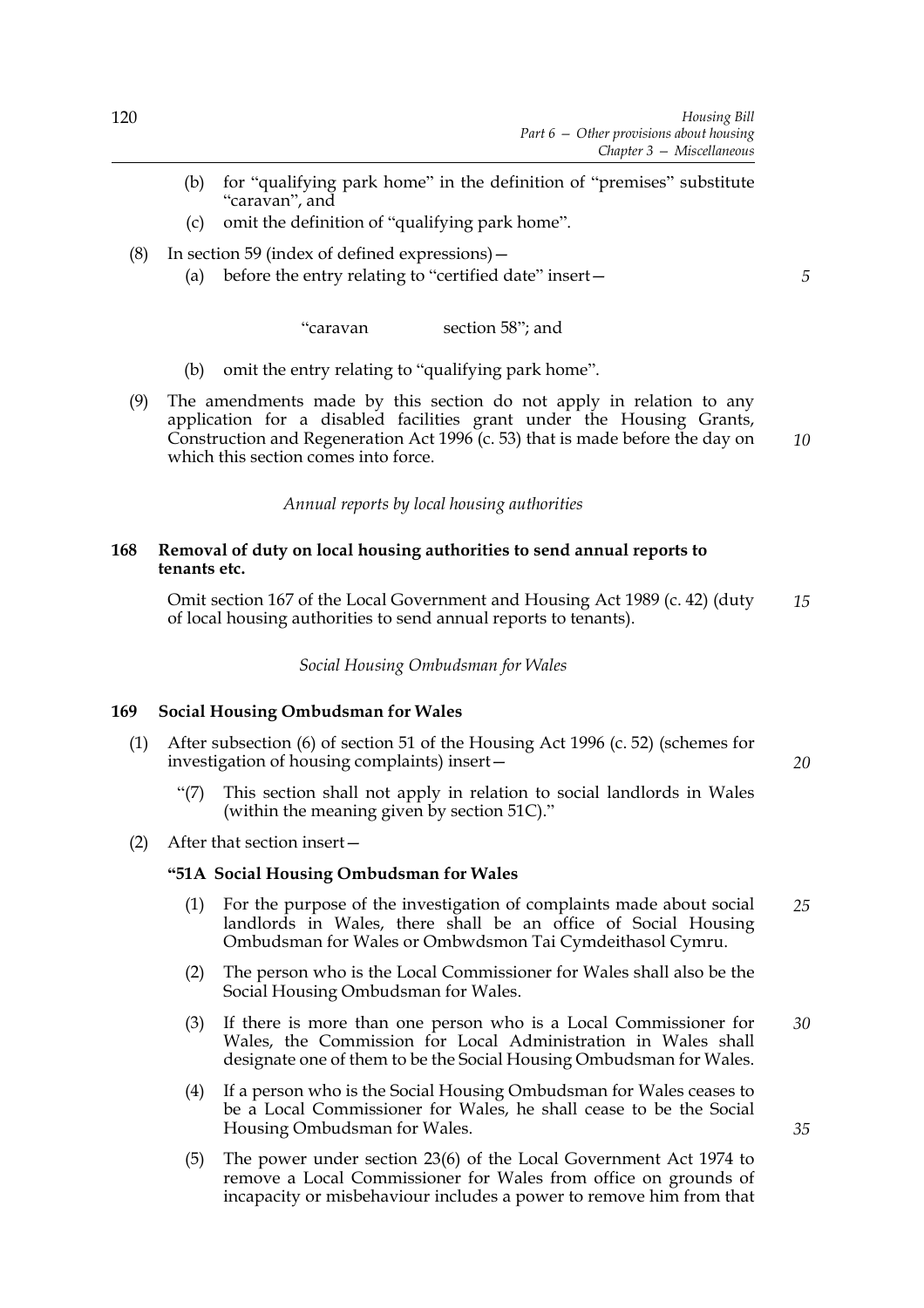office on grounds of incapacity or misbehaviour which are exclusively or partly relevant to the office of Social Housing Ombudsman for Wales.

- (6) "Local Commissioner for Wales" shall be construed in accordance with section 23 of the Local Government Act 1974.
- (7) Schedule 2A (which contains further provision about the Social Housing Ombudsman for Wales) shall have effect.

# **51B Investigation of complaints**

- (1) The National Assembly for Wales may by regulations make provision about the investigation by the Social Housing Ombudsman for Wales of complaints made about social landlords in Wales.
- (2) Regulations under subsection (1) may in particular make provision about—
	- (a) the matters about which complaints may be made;
	- (b) the grounds on which a matter may be excluded from investigation, including that the matter is the subject of court proceedings or was the subject of court proceedings where judgment on the merits was given; *15*
	- (c) the description of individual who may make a complaint;
	- (d) a power of the Social Housing Ombudsman for Wales to investigate any complaint duly made (whether the complaint is subsequently withdrawn or not), and, where he investigates, the making of a determination; *20*
	- (e) a power of the Social Housing Ombudsman for Wales to propose alternative methods of resolving a dispute;
	- (f) the powers of the Social Housing Ombudsman for Wales for the purposes of his investigations (including powers to consult and co-operate with other persons), and the procedure to be followed in the conduct of investigations;
	- (g) the powers of the Social Housing Ombudsman for Wales on making a determination, which may include power— *30*
		- (i) to make recommendations as to action to be taken to remedy any injustice to the person aggrieved and to prevent any similar injustice being caused in the future,
		- (ii) to make orders with regard to the payment of compensation or to order that a person is not to exercise, or require the performance of, certain rights or obligations, and
		- (iii) to publish statements, or to make orders requiring the publication of statements, that a person has failed to comply with an order mentioned in sub-paragraph (ii);
	- (h) the manner in which determinations are to be  $-$ 
		- (i) communicated to the complainant and the person against whom the complaint was made; and
		- (ii) published (with or without excisions).
- (3) Regulations under this section may contain such supplementary, incidental, consequential or transitional provisions and savings as the National Assembly for Wales considers appropriate.

*10*

*5*

*25*

*35*

*40*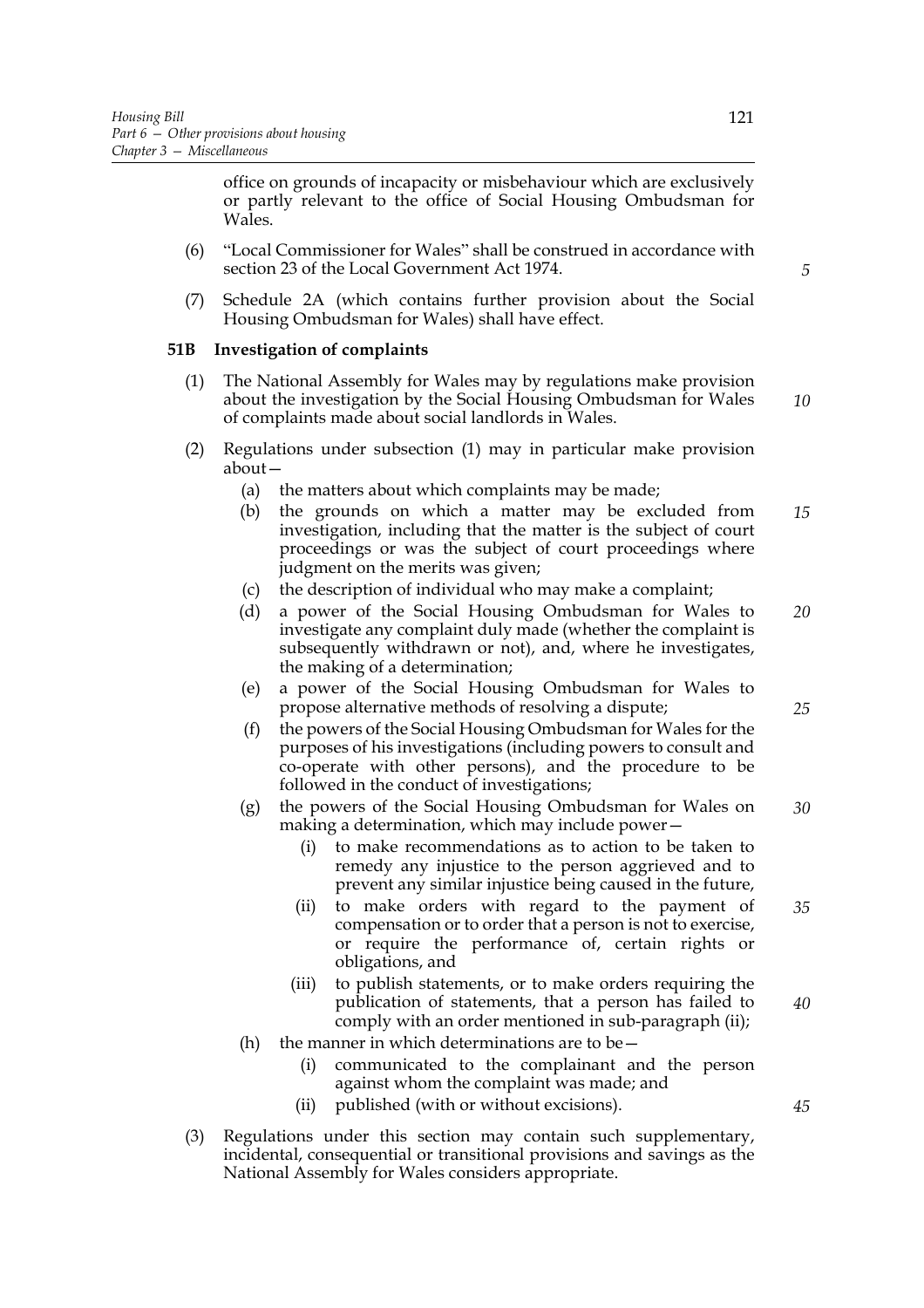- (4) Regulations under this section may make different provision for different cases or descriptions of case.
- (5) Regulations under this section shall be made by statutory instrument.

# **51C Meaning of "social landlord in Wales"**

- (1) "Social landlord in Wales" means—
	- (a) a body which is registered as a social landlord in the register maintained by the National Assembly for Wales under section 1 of this Act;
	- (b) a body which was at any time registered as a social landlord in that register (or in the register previously maintained under that section by the Secretary of State or Housing for Wales); and *10*
	- (c) any other body which was at any time registered with Housing for Wales, the Secretary of State or the National Assembly for Wales and which owns or manages publicly-funded dwellings.
- (2) In subsection  $(1)(c)$  a "publicly-funded" dwelling means a dwelling which was— *15*
	- (a) provided by means of a grant under—
		- (i) section 18 of this Act (social housing grant); or
		- (ii) section 50 of the Housing Act 1988, section 41 of the Housing Associations Act 1985, or section 29 or 29A of the Housing Act 1974 (housing association grant); or
	- (b) acquired on a disposal by a public sector landlord.
- (3) The National Assembly for Wales may by order made by statutory instrument add to or amend the descriptions of landlords who are to be treated as social landlords in Wales.
- (4) Before making any such order the National Assembly for Wales shall consult such persons as it considers appropriate.
- (5) Any such order may contain such supplementary, incidental, consequential or transitional provisions and savings as the National Assembly for Wales considers appropriate."
- (3) After Schedule 2 to that Act there is inserted, as Schedule 2A, the Schedule set out in Schedule 8 to this Act.
- (4) In Schedule 4 to the Local Government Act 1974 (c. 7), in paragraph 1(3) (validity of acts despite disqualification for being appointed as, or for being, a Local Commissioner) after "office" there is inserted "or in the office of Social Housing Ombudsman for Wales". *35*

### **PART 7**

# SUPPLEMENTARY AND FINAL PROVISIONS

*Register of licences and management orders*

# **170 Register of licences and management orders**

(1) Every local housing authority must establish and maintain a register of— (a) all licences granted by them under Part 2 or 3 which are in force;

*25*

*20*

*5*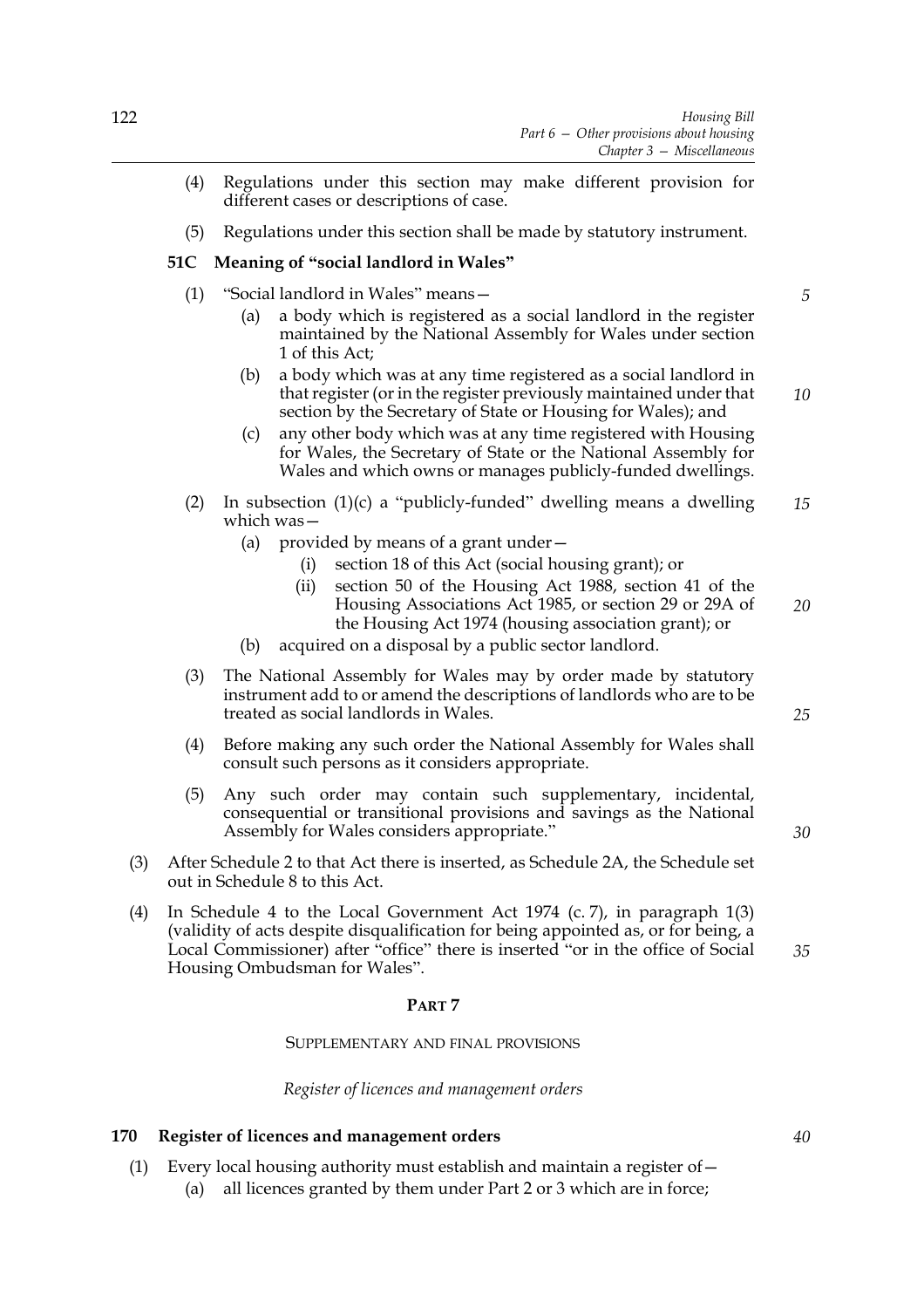- (b) all temporary exemption notices served by them under section 51 or section 73 which are in force; and
- (c) all interim and final management orders made by them under Part 4 which are in force.
- (2) The register may, subject to any requirements that may be prescribed, be in such form as the authority consider appropriate.
- (3) Each entry in the register is to contain such particulars as may be prescribed.
- (4) The authority must ensure that the contents of the register are available at the authority's head office for inspection by members of the public at all reasonable times.
- (5) If requested by a person to do so and subject to payment of such reasonable fee (if any) as the authority may determine, a local housing authority must supply the person with a copy (certified to be true) of the register or of an extract from it.
- (6) A copy so certified is prima facie evidence of the matters mentioned in it.
- (7) In this section "prescribed" means prescribed by regulations made by the appropriate national authority.

*Codes of practice and management regulations relating to HMOs*

# **171 Approval of codes of practice with regard to the management of HMOs**

- (1) The appropriate national authority may by order—
	- (a) approve a code of practice (whether prepared by that authority or another person) laying down standards of conduct and practice to be followed with regard to the management of houses in multiple occupation;
	- (b) approve a modification of such a code; or
	- (c) withdraw the authority's approval of such a code or modification.
- (2) Before approving a code of practice or a modification of a code of practice under this section the appropriate national authority must take reasonable steps to consult—
	- (a) persons involved in the management of houses in multiple occupation and persons occupying such houses, or
	- (b) persons whom the authority considers to represent the interests of those persons.
- (3) The appropriate national authority may only approve a code of practice or a modification of a code if satisfied that—
	- (a) the code or modification has been published (whether by the authority or by another person) in a manner that the authority considers appropriate for the purpose of bringing the code or modification to the attention of those likely to be affected by it; or
	- (b) arrangements have been made for the code or modification to be so published.
- (4) The appropriate national authority may approve a code of practice which makes different provision in relation to different cases or descriptions of case (including different provision for different areas).

*20*

*5*

*10*

*15*

*25*

*30*

*35*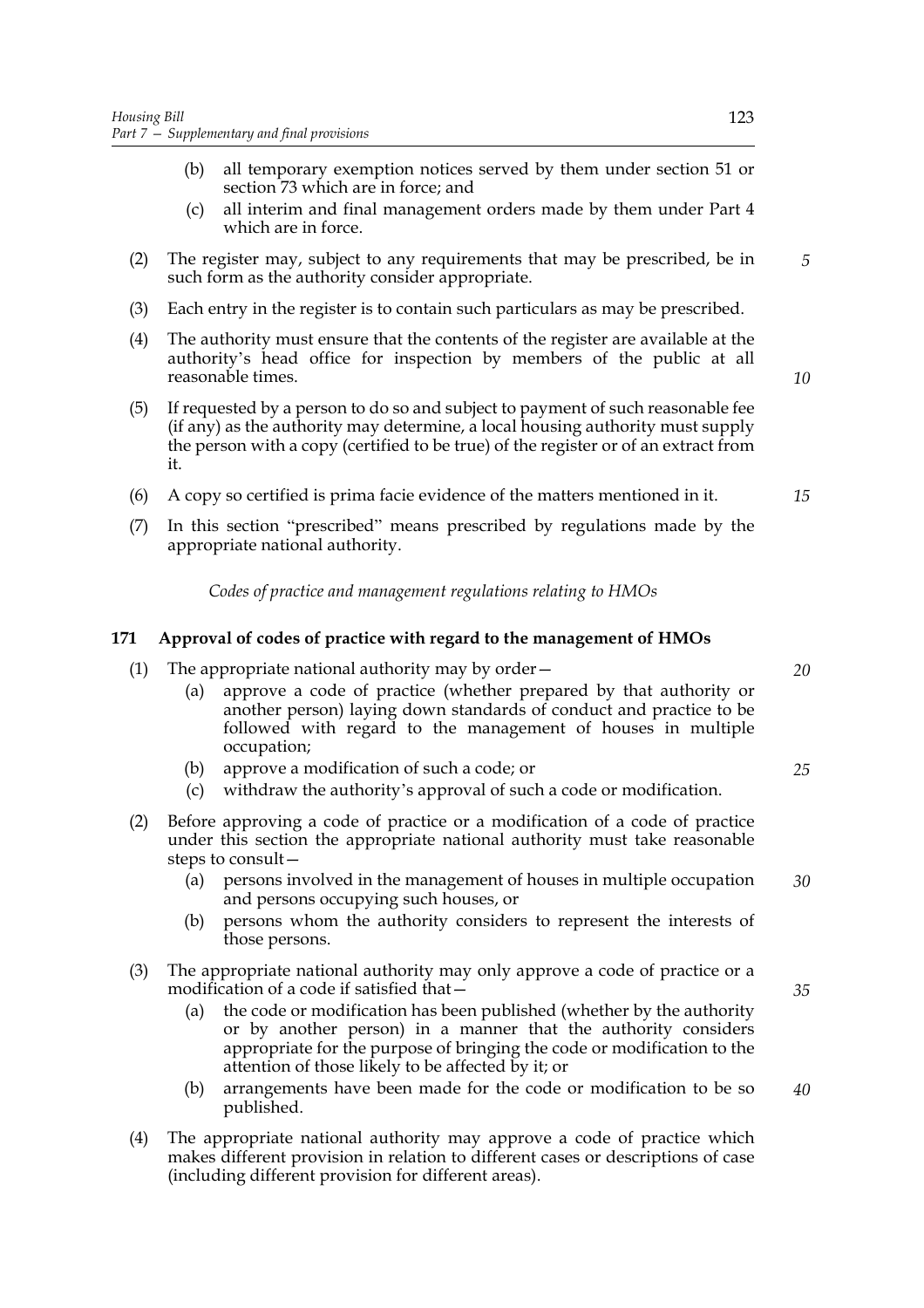(5) A failure to comply with a code of practice for the time being approved under this section does not of itself make a person liable to any civil or criminal proceedings.

# **172 Management regulations in respect of HMOs**

- (1) The appropriate national authority may by regulations make provision for the purpose of ensuring that, in respect of every house in multiple occupation of a description specified in the regulations— *5*
	- (a) there are in place satisfactory management arrangements; and
	- (b) satisfactory standards of management are observed.
- (2) The regulations may, in particular, impose duties on persons occupying a house for the purpose of ensuring that the person managing the house can effectively carry out any duty imposed on him by the regulations. *10*
- (3) A person commits an offence if he fails to comply with a regulation under this section.
- (4) In proceedings against a person for an offence under subsection (3) it is a defence that he had a reasonable excuse for not complying with the regulation. *15*
- (5) A person who commits an offence under subsection (3) is liable on summary conviction to a fine not exceeding level 5 on the standard scale.

# *Information provisions*

### **173 Power to require documents to be produced**

- (1) The powers conferred by this section are exercisable by or on behalf of a local housing authority—
	- (a) for any purpose connected with the exercise of any of the authority's functions under any of Parts 1 to 4 in relation to any premises, or
	- (b) for the purpose of investigating whether any offence has been committed under any of those Parts in relation to any premises. *25*
- (2) A local housing authority may give a notice to a relevant person requiring him—
	- (a) to produce any documents which—
		- (i) are specified or described in the notice, or fall within a category of document which is specified or described in the notice, and *30*
		- are in his custody or under his control, and
	- (b) to produce them at a time and place so specified and to a person so specified.
- (3) The notice must include information about the possible consequences of not complying with the notice. *35*
- (4) The person to whom any document is produced in accordance with the notice may copy the document.
- (5) No person may be required under this section to produce any document which he would be entitled to refuse to provide in proceedings in the High Court on grounds of legal professional privilege.

*20*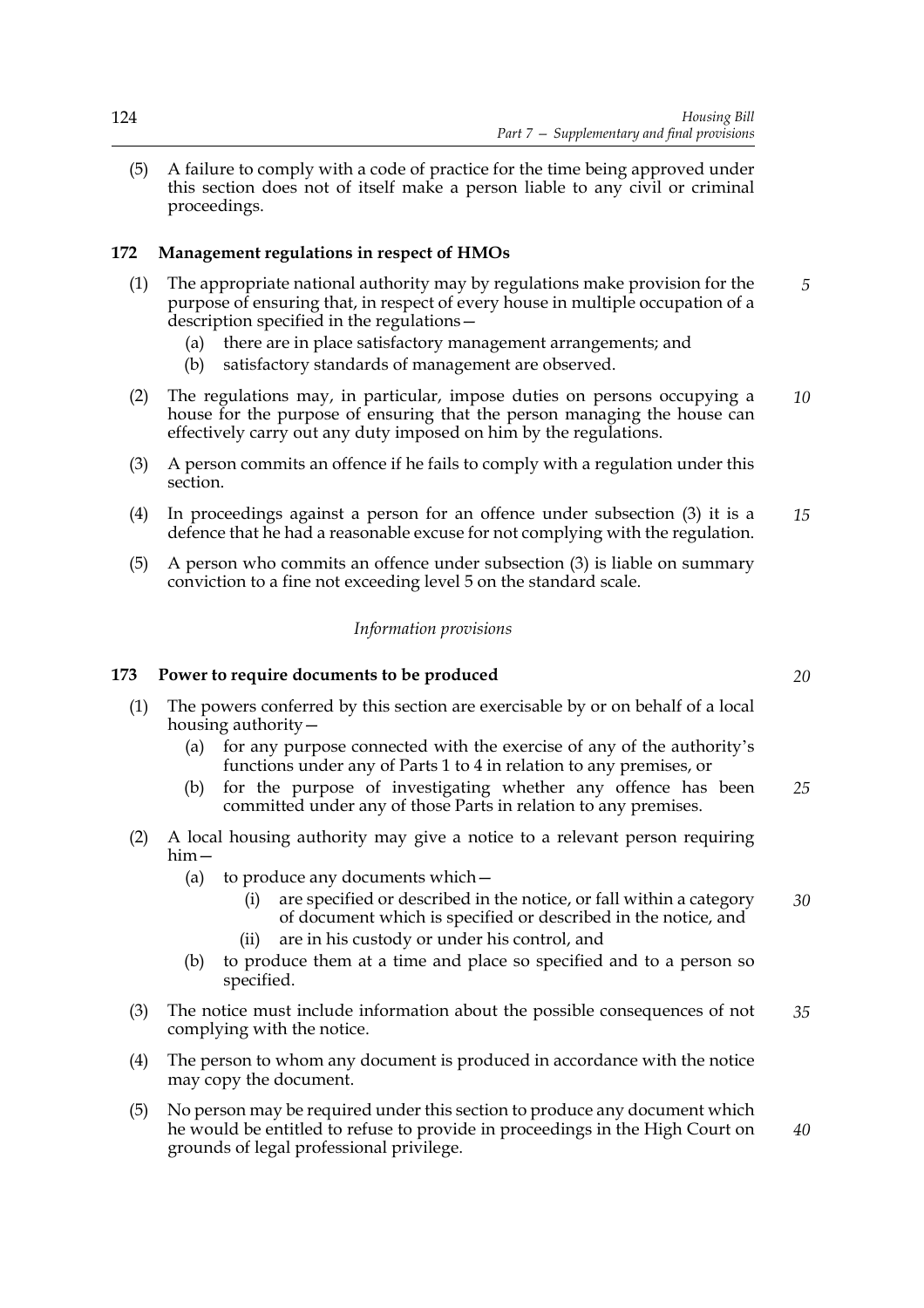- (6) In this section "document" includes information recorded otherwise than in legible form, and in relation to information so recorded, any reference to the production of a document is a reference to the production of a copy of the information in legible form.
- (7) In this section "relevant person" means, in relation to any premises, a person within any of the following paragraphs—
	- (a) a person who is, or is proposed to be, the holder of a licence under Part 2 or 3 in respect of the premises, or a person on whom any obligation or restriction under such a licence is, or is proposed to be, imposed,
	- (b) a person who has an estate or interest in the premises,
	- (c) a person who is, or is proposing to be, managing or having control of the premises,
	- (d) a person who is, or is proposing to be, otherwise involved in the management of the premises,
	- (e) a person who occupies the premises.

# **174 Enforcement of powers to obtain information**

- (1) A person commits an offence if he fails to do anything required of him by a notice under section 173.
- (2) In proceedings against a person for an offence under subsection (1) it is a defence that he had a reasonable excuse for failing to comply with the notice.
- (3) A person who commits an offence under subsection (1) is liable on summary conviction to a fine not exceeding level 5 on the standard scale.
- (4) A person commits an offence if he intentionally alters, suppresses or destroys any document which he has been required to produce by a notice under section 173.
- (5) A person who commits an offence under subsection (4) is liable—
	- (a) on summary conviction, to a fine not exceeding the statutory maximum;
	- (b) on conviction on indictment, to a fine.
- (6) In this section "document" includes information recorded otherwise than in legible form, and in relation to information so recorded— *30*
	- (a) the reference to the production of a document is a reference to the production of a copy of the information in legible form, and
	- (b) the reference to suppressing a document includes a reference to destroying the means of reproducing the information.

#### **175 Use of information obtained for certain other statutory purposes**

- (1) A local housing authority may use any information to which this section applies—
	- (a) for any purpose connected with the exercise of any of the authority's functions under any of Parts 1 to 4 in relation to any premises, or
	- (b) for the purpose of investigating whether any offence has been committed under any of those Parts in relation to any premises.
- (2) This section applies to any information which has been obtained by the authority in the exercise of functions under—

*40*

*35*

*15*

*5*

*10*

*25*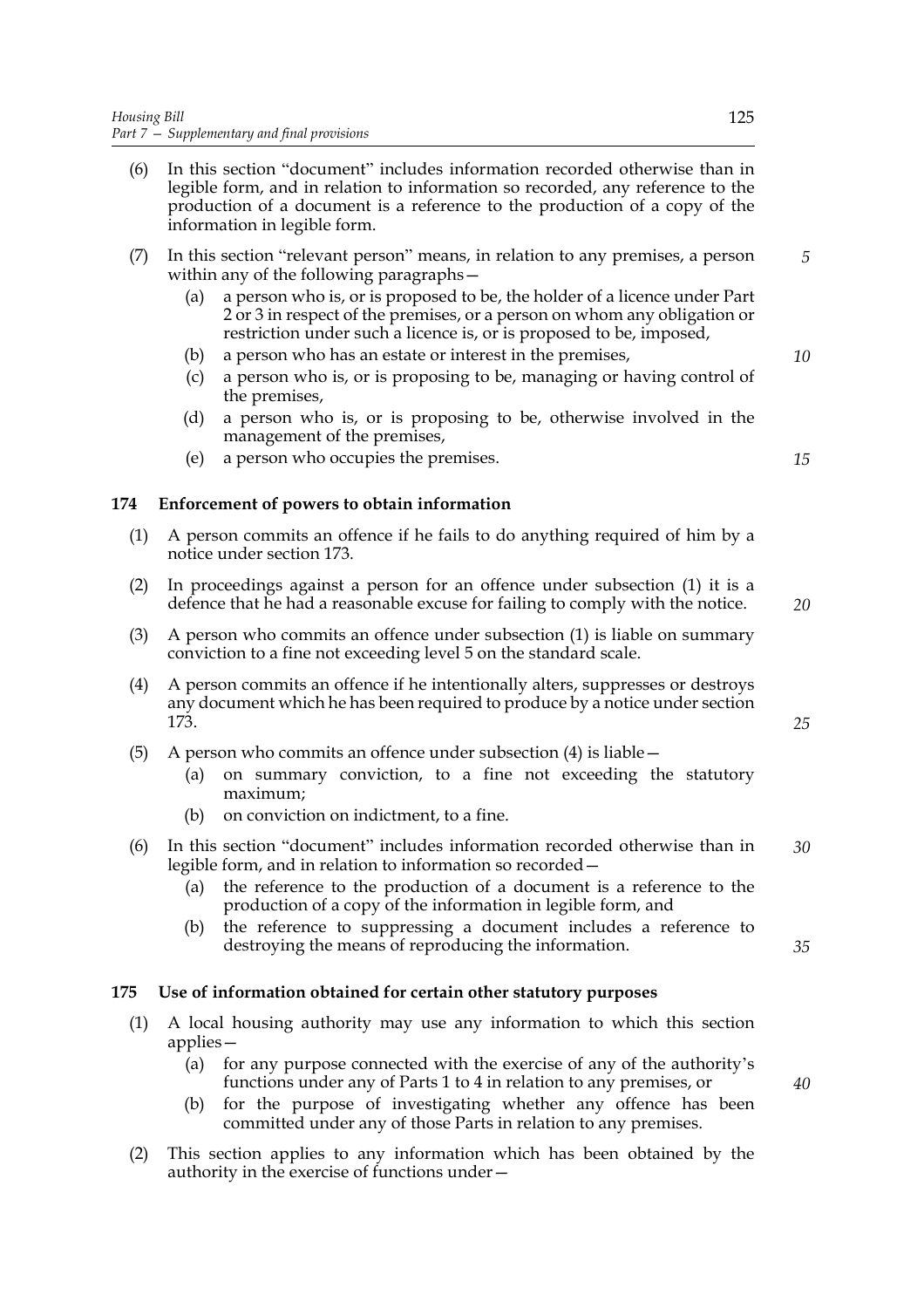- (a) section 134 of the Social Security Administration Act 1992 (c. 5) (housing benefit), or
- (b) Part 1 of the Local Government Finance Act 1992 (c. 14) (council tax).

# **176 False or misleading information**

- (1) A person commits an offence if  $-$ 
	- (a) he supplies any information to a local housing authority in connection with any of their functions under any of Parts 1 to 4 or this Part,
	- (b) the information is false or misleading, and
	- (c) he knows that it is false or misleading or is reckless as to whether it is false or misleading.

*10*

*5*

- (2) A person commits an offence if  $-$ 
	- (a) he supplies any information to another person which is false or misleading,
	- (b) he knows that it is false or misleading or is reckless as to whether it is false or misleading, and
	- (c) he knows that the information is to be used for the purpose of supplying information to a local housing authority in connection with any of their functions under any of Parts 1 to 4 or this Part.
- (3) A person who commits an offence under subsection (1) or (2) is liable on summary conviction to a fine not exceeding level 5 on the standard scale.
- (4) In this section "false or misleading" means false or misleading in any material respect.

# *Enforcement*

### **177 Powers of entry**

- (1) Subsection (2) applies where the local housing authority consider that a survey or examination of any premises is necessary and any of the following conditions is met — *25*
	- (a) the authority consider that the survey or examination is necessary in order to determine whether any functions under any of Parts 1 to 4 or this Part should be exercised in relation to the premises;
	- (b) the premises are (within the meaning of Part 1) specified premises in relation to an improvement notice or prohibition order;
	- (c) an interim or final management order is in force under Part 4 in respect of the premises.
- (2) A person authorised by the local housing authority may enter the premises at any reasonable time for the purpose of carrying out a survey or examination of the premises. *35*
- $(3)$  If
	- (a) an interim or final management order is in force under Part 4 in respect of any premises consisting of part of a house ("the relevant premises"), and
	- (b) another part of the house is excluded from the order by virtue of section 87(8) or 97(7),

*20*

*15*

*30*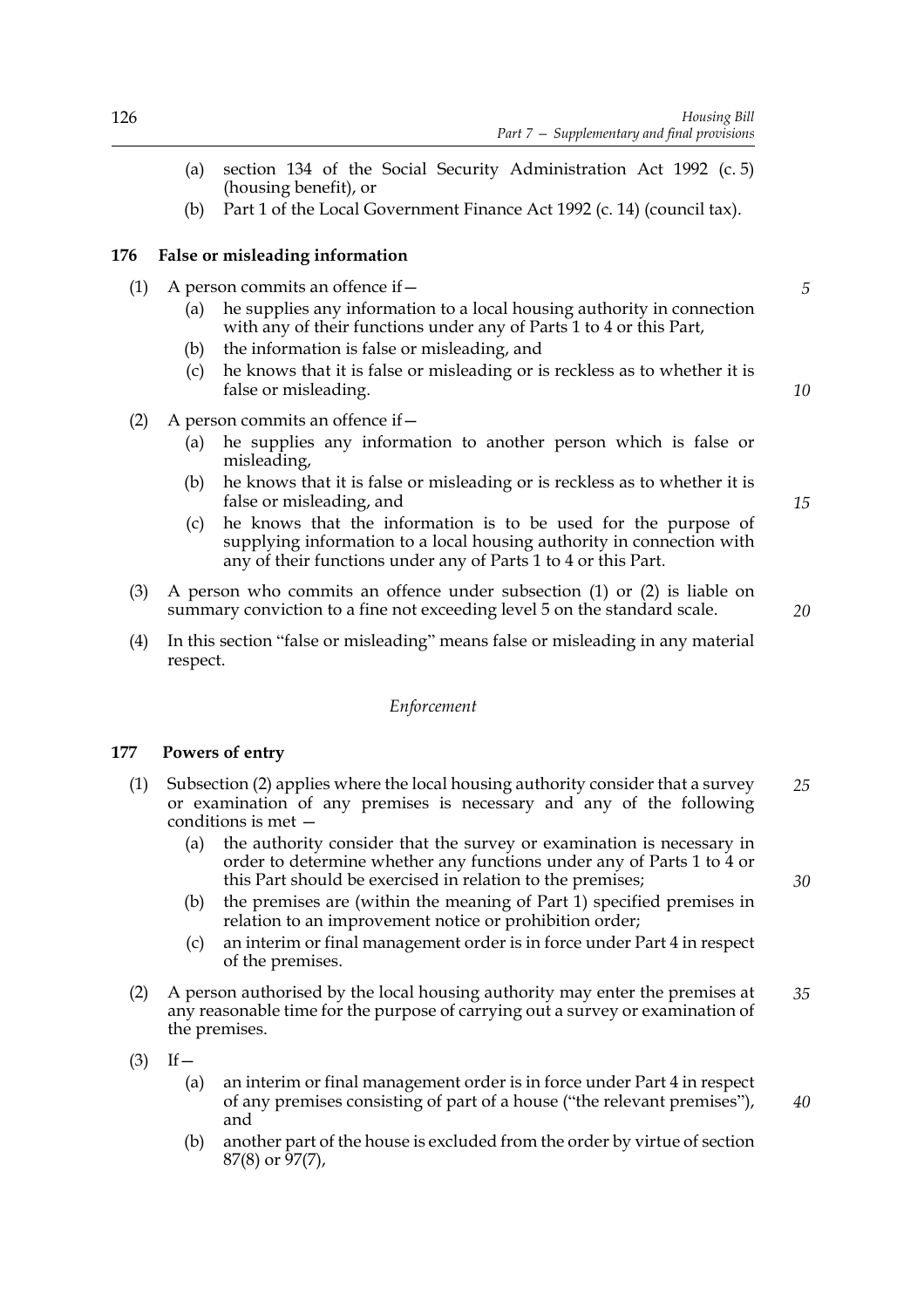the power of entry conferred by subsection (2) is exercisable in relation to any premises comprised in that other part so far as is necessary for the purpose of carrying out a survey or examination of the relevant premises.

- (4) Before entering any premises in exercise of the power conferred by subsection (2), the authorised person must have given at least 24 hours' notice of his intention to do so—
	- (a) to the owner of the premises (if known), and
	- (b) to the occupier (if any).
- (5) Subsection (6) applies where the local housing authority consider that any premises need to be entered for the purpose of ascertaining whether an offence has been committed under section  $\hat{6}1$ ,  $\hat{8}2$  or 172(3). *10*
- (6) A person authorised by the local housing authority may enter the premises for that purpose—
	- (a) at any reasonable time, but
	- (b) without giving any prior notice as mentioned in subsection (4).
- (7) An authorisation for the purposes of this section—
	- (a) must be in writing; and
	- (b) must state the particular purpose or purposes for which the entry is authorised.
- (8) A person authorised for the purposes of this section must, if required to do so, produce his authorisation for inspection by the owner or any occupier of the premises or anyone acting on his behalf. *20*
- (9) If the premises are unoccupied or the occupier is temporarily absent, a person exercising the power of entry conferred by subsection (2) must leave the premises as effectively secured against trespassers as he found them.
- (10) In this section "occupier", in relation to premises, means a person who occupies the premises, whether for residential or other purposes.

# **178 Warrant to authorise entry**

- (1) This section applies where a justice of the peace is satisfied, on a sworn information in writing, that admission to premises specified in the information is reasonably required for any of the purposes mentioned in subsection (2) by a person— *30*
	- (a) employed by, or
	- (b) acting on the instructions of,

the local housing authority.

- (2) The purposes are—
	- (a) surveying or examining premises in order to determine whether any functions under any of Parts 1 to 4 or this Part should be exercised in relation to the premises;
	- (b) surveying or examining premises—
		- (i) which are (within the meaning of Part 1) specified premises in relation to an improvement notice or prohibition order, or
		- (ii) in respect of which an interim or final management order is in force under Part 4;

*5*

*15*

*25*

*35*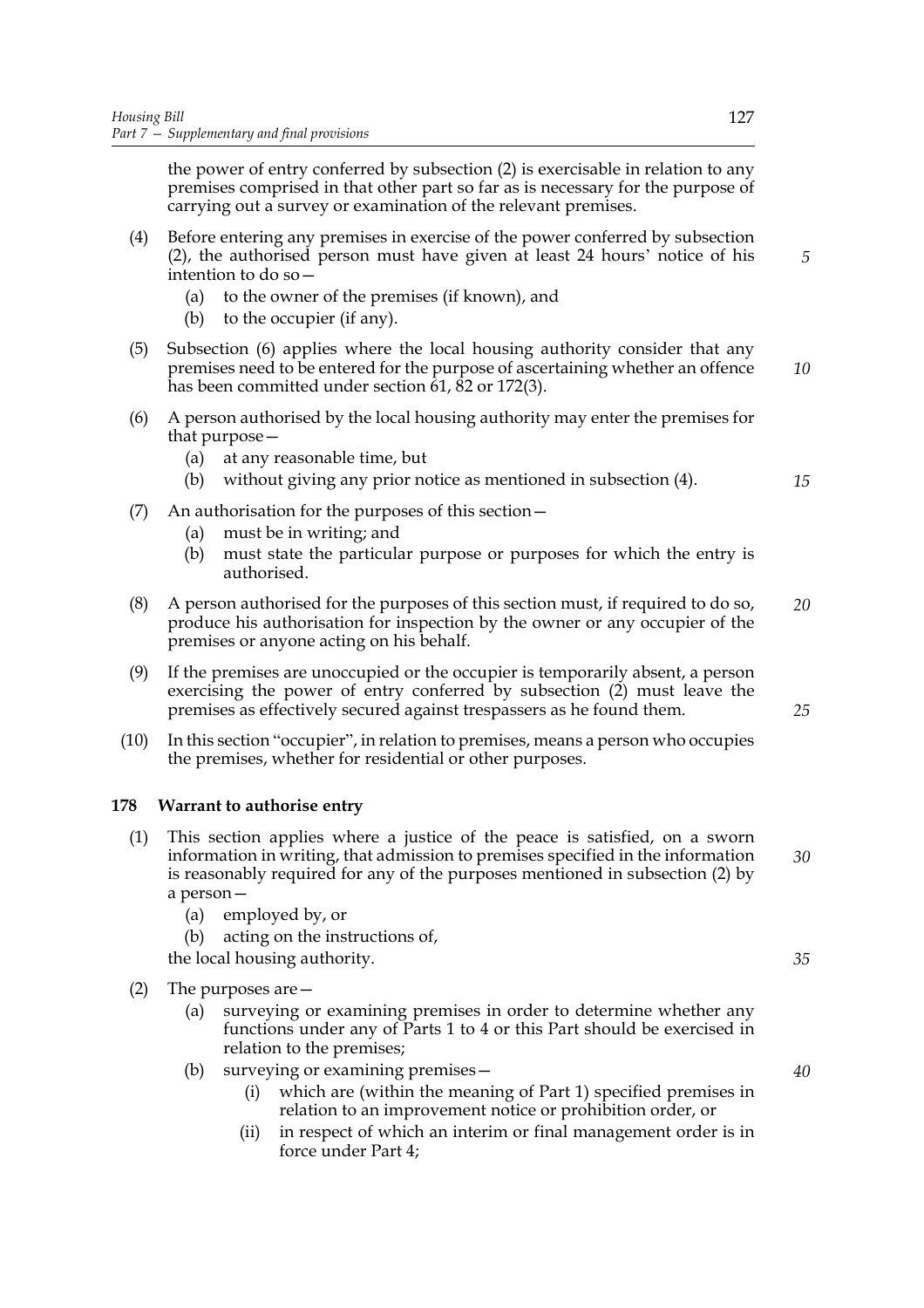- (c) ascertaining whether an offence has been committed under section 61, 82 or 172(3).
- (3) The justice may by warrant under his hand authorise the person mentioned in subsection (1) to enter on the premises for such of those purposes as may be specified in the warrant.
- (4) But the justice must not grant the warrant unless he is satisfied—
	- (a) that admission to the premises has been sought in accordance with section 177(4) or (6) but has been refused;
	- (b) that the premises are unoccupied or that the occupier is temporarily absent and it might defeat the purpose of the entry to await his return; or *10*
	- (c) that application for admission would defeat the purpose of the entry.
- (5) The power of entry conferred by a warrant under this section—
	- (a) includes power to enter by force (if necessary); and
	- (b) may be exercised by the person on whom it is conferred either alone or together with other persons. *15*
- (6) A warrant under this section must, if so required, be produced for inspection by the owner or any occupier of the premises or anyone acting on his behalf.
- (7) If the premises are unoccupied or the occupier is temporarily absent, a person entering under the authority of a warrant under this section must leave the premises as effectively secured against trespassers as he found them.
- (8) A warrant under this section continues in force until the purpose for which the entry is required is satisfied.
- (9) In a case within section  $177(3)$ (a) and (b), the powers conferred by this section are exercisable in relation to premises comprised in the excluded part of the house as well as in relation to the relevant premises. *25*
- (10) In this section "occupier", in relation to premises, means a person who occupies the premises, whether for residential or other purposes.

### **179 Penalty for obstruction**

- (1) A person who obstructs a relevant person in the performance of anything which, by virtue of any of Parts  $1$  to  $\overline{4}$  or this Part, that person is required or authorised to do commits an offence. *30*
- (2) In proceedings against a person for an offence under subsection (1) it is a defence that he had a reasonable excuse for obstructing the relevant person.
- (3) A person who commits an offence under subsection (1) is liable on summary conviction to a fine not exceeding level 4 on the standard scale. *35*
- (4) In this section "relevant person" means an officer of a local housing authority or any person authorised to enter premises by virtue of any of Parts 1 to 4 or section 177.

### **180 Additional notice requirements for protection of owners**

*40*

*5*

*20*

(1) This section applies where an owner of premises gives a notice to the local housing authority for the purposes of this section informing them of his interest in the premises.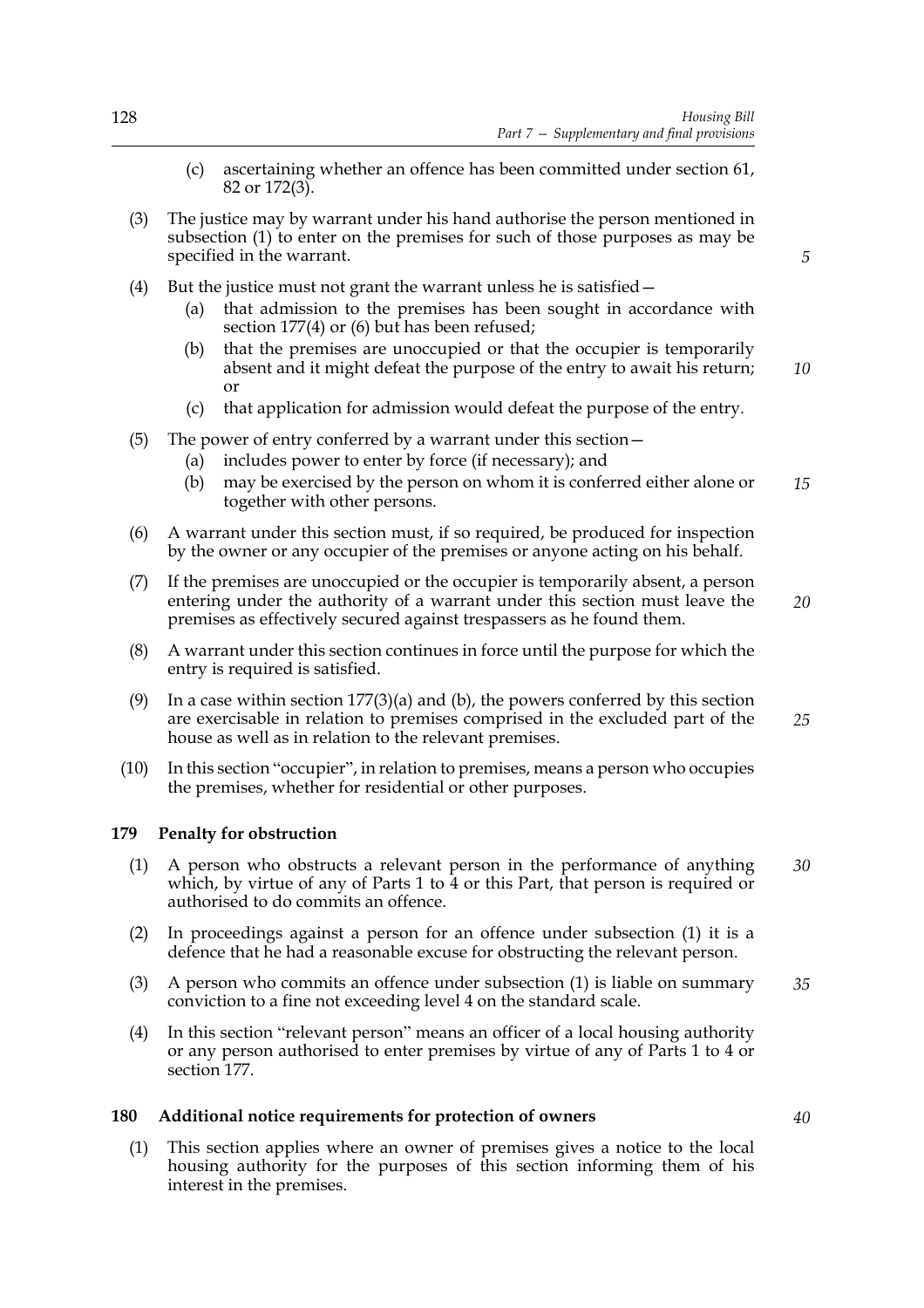(2) The authority must give him notice of any action taken by them under any of Parts 1 to 4 or this Part in relation to the premises.

# *Documents*

# **181 Power to prescribe forms**

- (1) The appropriate national authority may by regulations prescribe the form of any notice, statement or other document which is required or authorised to be used under, or for the purposes of, this Act.
- (2) The power conferred by this section is not exercisable where specific provision for prescribing the form of a document is made elsewhere in this Act.

# **182 Power to dispense with notices**

- (1) The appropriate national authority may dispense with the service of a notice which is required to be served by a local housing authority under this Act if satisfied that it is reasonable to do so.
- (2) A dispensation may be given either before or after the time at which the notice is required to be served.
- (3) A dispensation may be given either unconditionally or on such conditions (whether as to the service of other notices or otherwise) as the appropriate national authority considers appropriate.
- (4) Before giving a dispensation under this section, the appropriate national authority shall, in particular, have regard to the need to ensure, so far as possible, that the interests of any person are not prejudiced by the dispensation.

# **183 Service of documents**

- (1) Subsection (2) applies where the local housing authority is, by virtue of any provision of Parts 1 to 4, under a duty to serve a document on a person who, to the knowledge of the authority, is—
	- (a) a person having control of premises,
	- (b) a person managing premises, or
	- (c) a person having an estate or interest in premises, whether or not restricted to persons who are owners or lessees or mortgagees or to any other class of those having an estate or interest in premises,

or a person who (but for an interim or final management order under Part 4) would fall within paragraph (a) or (b).

- (2) The local housing authority shall take reasonable steps to identify the person or persons falling within the description in that provision.
- (3) A person having an estate or interest in premises may for the purposes of any provision to which subsections (1) and (2) apply give notice to the local housing authority of his interest in the premises.
- (4) The local housing authority must enter a notice under subsection (3) in its records.

*35*

*40*

*10*

*5*

*20*

*25*

*30*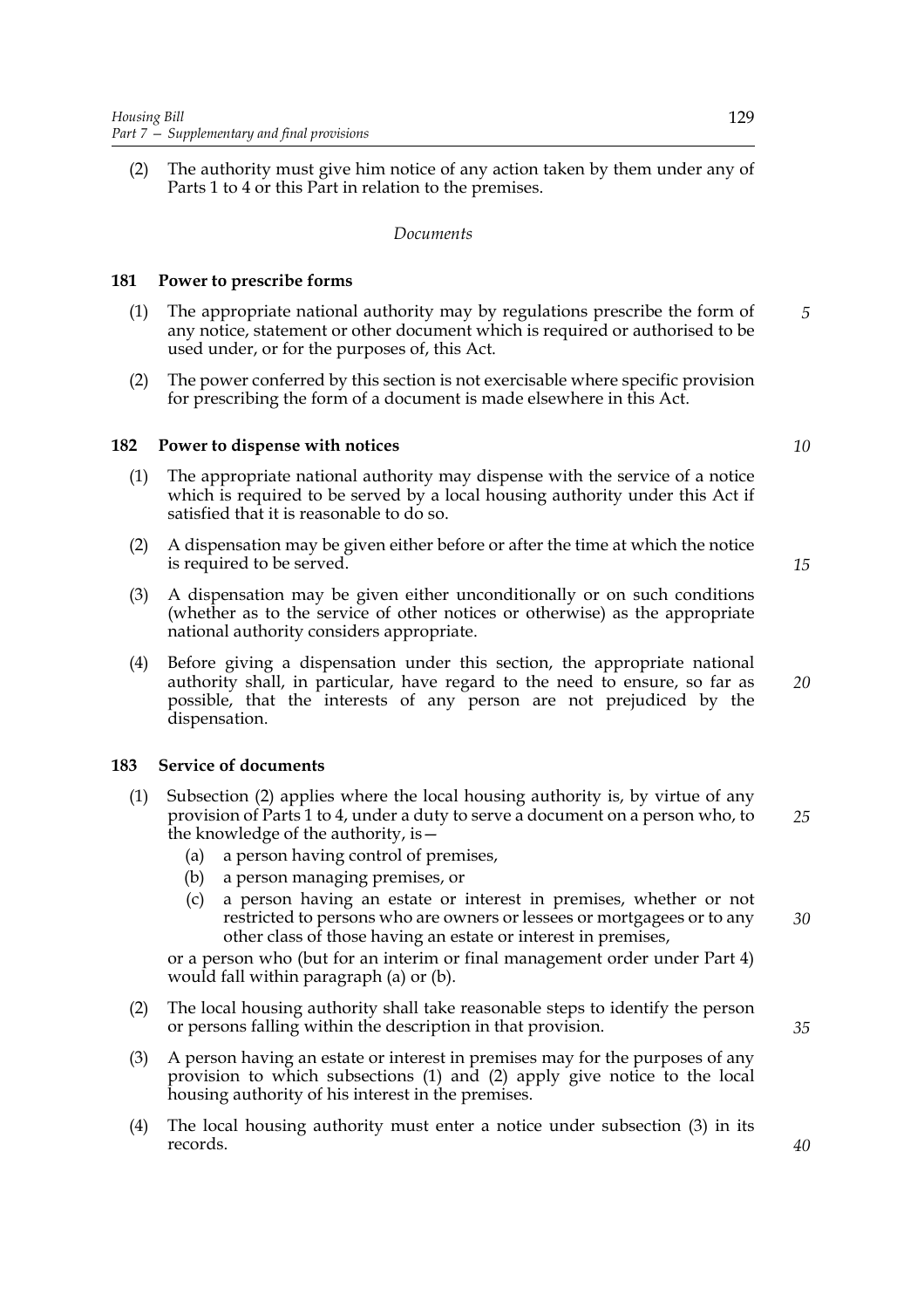- (5) A document required or authorised by any of Parts 1 to 4 to be served on a person as being a person having control of premises may, if it is not practicable after reasonable enquiry to ascertain the name or address of that person, be served by—
	- (a) addressing it to him by the description of "person having control of" the premises (naming them) to which it relates, and *5*
	- (b) delivering it to some person on the premises or, if there is no person on the premises to whom it can be delivered, by fixing it, or a copy of it, to some conspicuous part of the premises.
- (6) Where under any provision of Parts 1 to 4 or this Part a document is to be served on— *10*
	- (a) the person having control of premises,
	- (b) the person managing premises, or
	- (c) the owner of premises,

and more than one person comes within the description in the provision, the document may be served on more than one of those persons. *15*

- (7) Section 233 of the Local Government Act 1972 (c. 70) (service of notices by local authorities) applies in relation to the service of documents for any purposes of this Act by the authorities mentioned in section  $196(2)(d)$  and (e) of this Act as if they were local authorities within the meaning of section 233.
- (8) In this section references to serving include references to similar expressions (such as giving or sending).
- (9) In this section—

"document" includes anything in writing;

"premises", in the context of a reference to a person managing or having control of, or to the owner of, premises, means premises however defined. *25*

# **184 Licences and other documents in electronic form**

- (1) A local housing authority may, subject to subsection (3), issue a licence to a person under Part 2 or 3 by transmitting the text of the licence to him by electronic means, provided the text— *30*
	- (a) is received by him in legible form, and
	- (b) is capable of being used for subsequent reference.
- (2) A local housing authority may, subject to subsection (3), serve a relevant document on a person by transmitting the text of the document to him in the way mentioned in subsection (1). *35*
- (3) The recipient, or the person on whose behalf the recipient receives the document, must have indicated to the local housing authority the recipient's willingness to receive documents transmitted in the form and manner used.
- (4) An indication for the purposes of subsection  $(3)$ 
	- (a) must be given to the local housing authority in such manner as they may require;
	- (b) may be a general indication or one that is limited to documents of a particular description;

*40*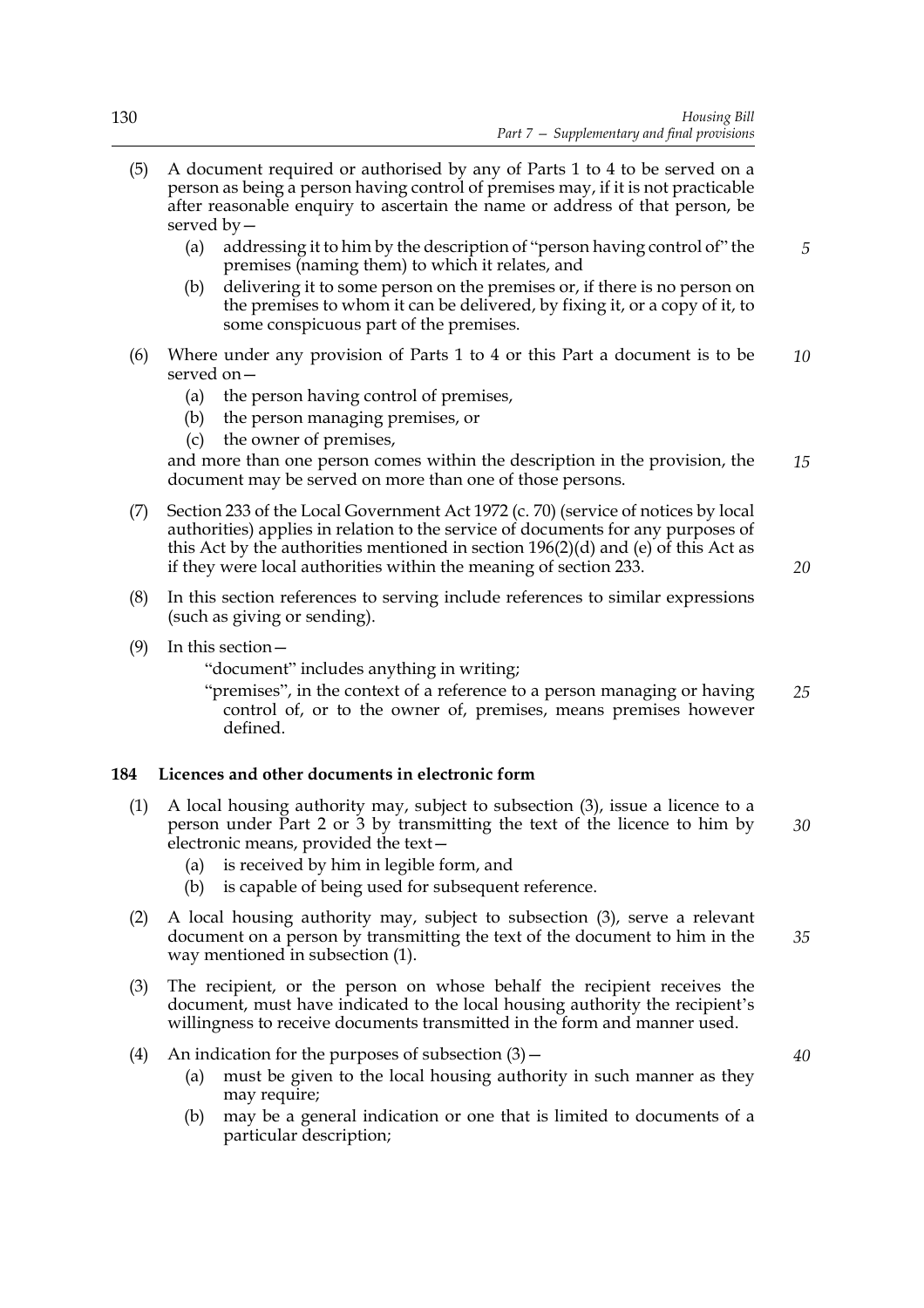- (c) must state the address to be used and must be accompanied by such other information as the local housing authority require for the making of the transmission; and
- (d) may be modified or withdrawn at any time by a notice given to the local housing authority in such manner as they may require.
- (5) In this section any reference to serving includes a reference to similar expressions (such as giving or sending).
- (6) In this section—

"document" includes anything in writing; and

"relevant document" means any document which a local housing authority are, by virtue of any provision of Parts 1 to 4 or this Part, under a duty to serve on any person. *10*

# **185 Timing and location of things done electronically**

- (1) The Secretary of State may by regulations make provision specifying, for the purposes of any of Parts 1 to 4 or this Part, the manner of determining—
	- (a) the times at which things done under any of Parts 1 to 4 or this Part by means of electronic communications networks are done;
	- (b) the places at which things done under any of Parts 1 to 4 or this Part by means of such networks are done; and
	- (c) the places at which things transmitted by means of such networks are received. *20*
- (2) The Secretary of State may by regulations make provision about the manner of proving in any legal proceedings—
	- (a) that something done by means of an electronic communications network satisfies any requirements of any of Parts 1 to 4 or this Part for the doing of that thing; and *25*
	- (b) the matters mentioned in subsection  $(1)(a)$  to  $(c)$ .
- (3) Regulations under this section may provide for such presumptions to apply (whether conclusive or not) as the Secretary of State considers appropriate.
- (4) In this section "electronic communications network" has the meaning given by section 32 of the Communications Act 2003 (c.21). *30*

# **186 Proof of designations**

- (1) This subsection applies in respect of a copy of  $-$ 
	- (a) a designation under section 45 (designation of an area as subject to additional licensing), or
	- (b) a designation under section 67 (designation of an area as subject to selective licensing),

which purports to be made by a local housing authority.

- (2) A certificate endorsed on such a copy and purporting to be signed by the proper officer of the authority stating the matters set out in subsection (3) is prima facie evidence of the facts so stated without proof of the handwriting or official position of the person by whom it purports to be signed.
- (3) Those matters are—
	- (a) that the designation was made by the authority,

*5*

*15*

*35*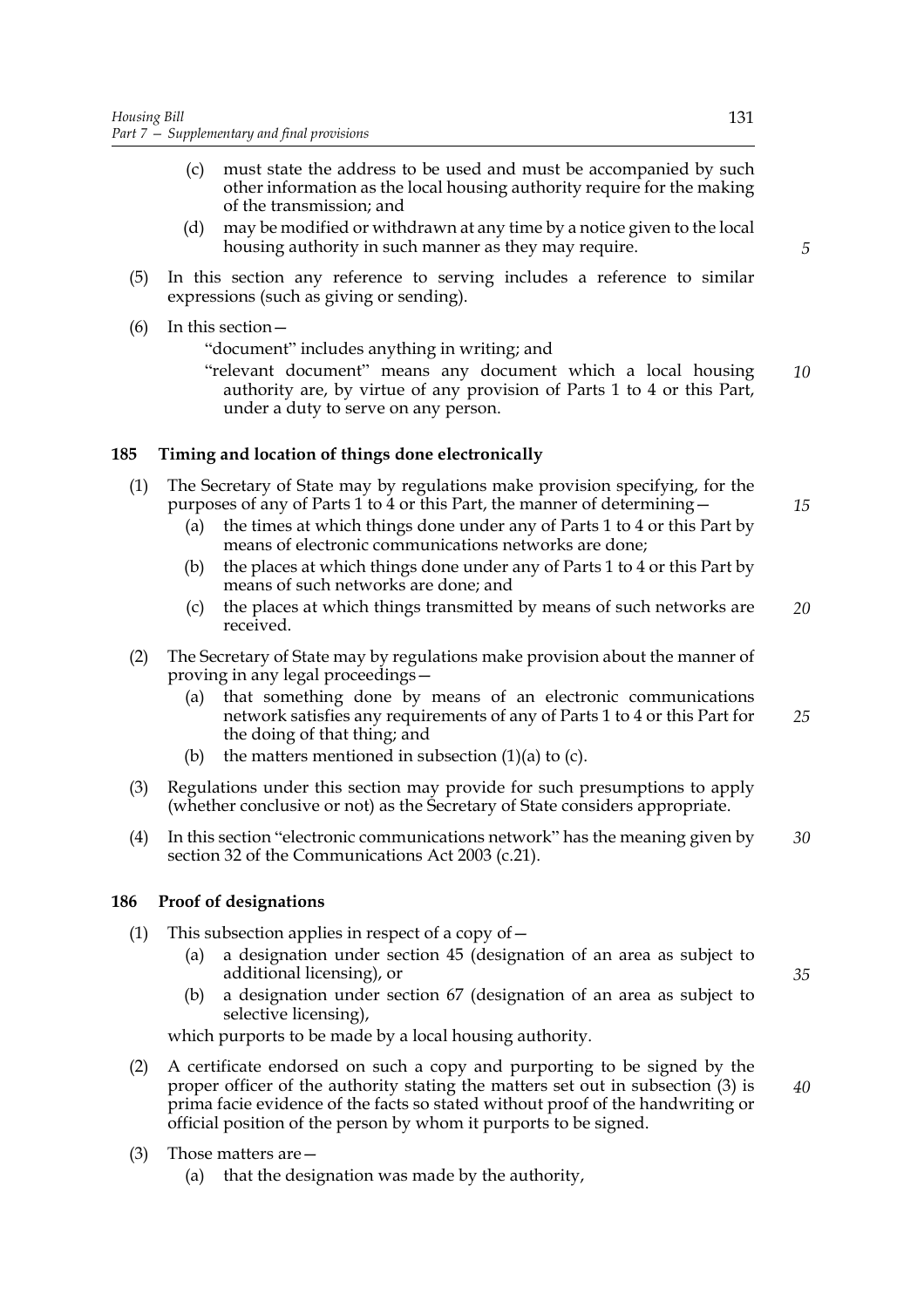- (b) that the copy is a true copy of the designation, and
- (c) that the designation did not require confirmation by the confirming authority, or that on a specified date the designation was confirmed by the confirming authority.

*Other supplementary provisions*

### **187 Orders and regulations**

- (1) Any power of the Secretary of State or the National Assembly for Wales to make an order or regulations under this Act is exercisable by statutory instrument.
- (2) Any power of the Secretary of State or the National Assembly for Wales to make an order or regulations under this Act— *10*
	- (a) may be exercised so as to make different provision for different cases or descriptions of case or different purposes or areas; and
	- (b) includes power to make such incidental, supplementary, consequential, transitory, transitional or saving provision as the Secretary of State or (as the case may be) the National Assembly for Wales considers appropriate. *15*
- (3) The Secretary of State must consult the National Assembly for Wales before making any regulations under Part 5 which relate to residential properties in Wales.
- (4) Subject to subsections (5) and (6), any order or regulations made by the Secretary of State under this Act are to be subject to annulment in pursuance of a resolution of either House of Parliament.
- (5) Subsection (4) does not apply to—
	- (a) an order made under section 204, or
	- (b) an order made under section 44(3) where a draft of the order has been laid before, and approved by a resolution of, each House of Parliament, or
	- (c) regulations made under section 50(5) or 86(5) where a draft of the regulations has been laid before, and approved by a resolution of, each House of Parliament. *30*
- (6) The Secretary of State may not make—
	- (a) any regulations under section 191(3) or Schedule 4,
	- (b) an order under section 67(5), or

(c) an order under section 199(2) which modifies any provision of an Act, unless a draft of the regulations or order has been laid before, and approved by a resolution of, each House of Parliament.

# **188 Offences by bodies corporate**

- (1) Where an offence under this Act committed by a body corporate is proved to have been committed with the consent or connivance of, or to be attributable to any neglect on the part of—
	- (a) a director, manager, secretary or other similar officer of the body corporate, or
	- (b) a person purporting to act in such a capacity,

*5*

*20*

*25*

*35*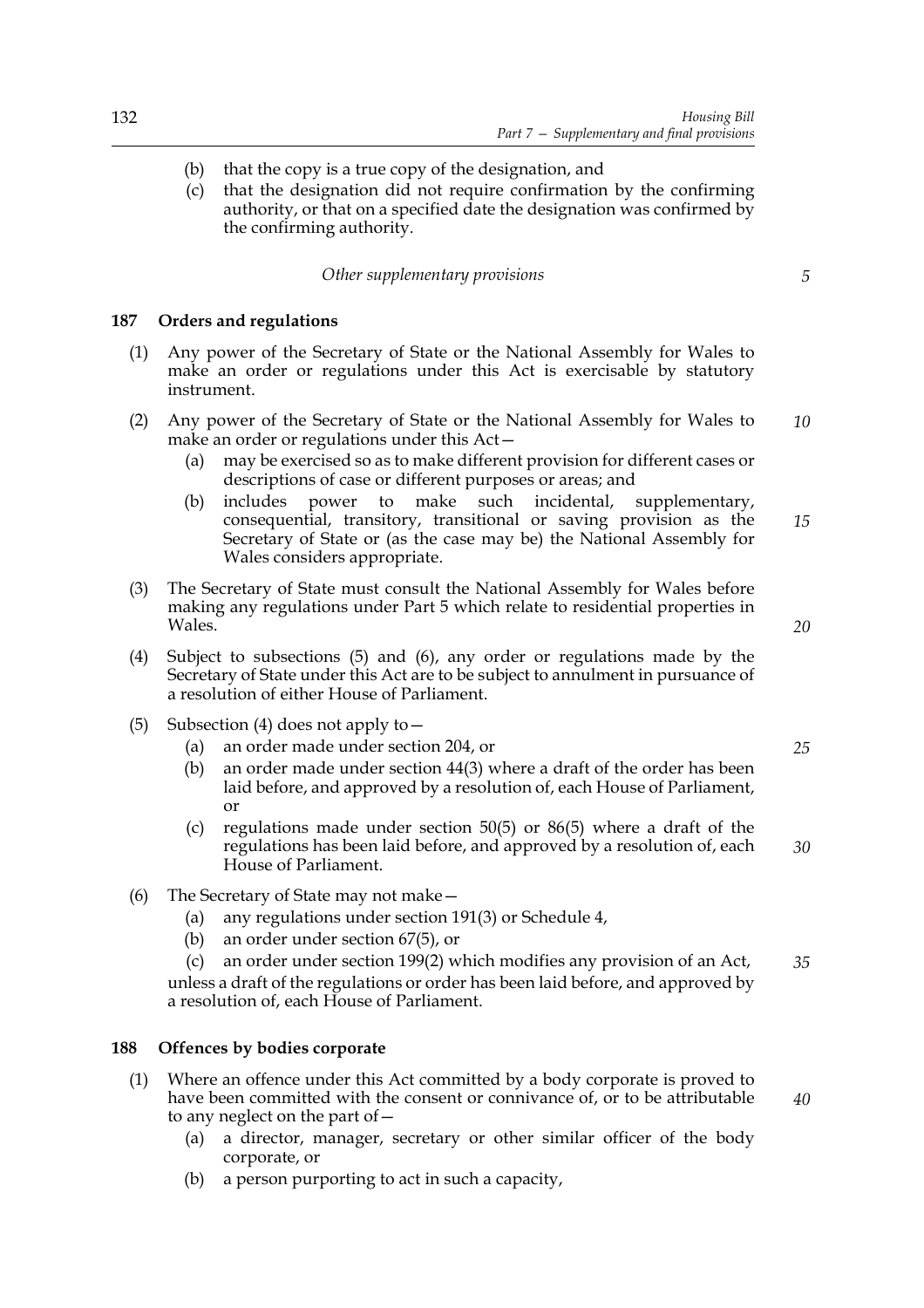he as well as the body corporate commits the offence and is liable to be proceeded against and punished accordingly.

(2) Where the affairs of a body corporate are managed by its members, subsection (1) applies in relation to the acts and defaults of a member in connection with his functions of management as if he were a director of the body corporate.

### **189 Power to up-rate level of fines for certain offences**

- (1) Subsection (2) applies if the Secretary of State considers that there has been a change in the value of money since the relevant date.
- (2) The Secretary of State may by order substitute for the sum or sums for the time being specified in any provision mentioned in subsection (3) such other sum or sums as he considers to be justified by the change. *10*
- (3) The provisions are—
	- (a) section  $30(2)(b)$ ;
	- (b) section 33(6);
	- (c) section  $61(6)$ ; and
	- (d) section 82(5).
- (4) In subsection (1) "the relevant date" means—
	- (a) the date of the passing of this Act; or
	- (b) where the sums specified in a provision mentioned in subsection (3) have been substituted by an order under subsection (2), the date of that order.
- (5) Nothing in an order under subsection (2) affects the punishment for an offence committed before the order comes into force.

### **190 Local inquiries**

The appropriate national authority may, for the purposes of the execution of any of the authority's functions under this Act, cause such local inquiries to be held as the authority considers appropriate. *25*

*Meaning of "house in multiple occupation"*

### **191 Meaning of "house in multiple occupation"**

- (1) For the purposes of this Act a building or a part of a building is a "house in multiple occupation" if— *30*
	- (a) it is a house, hostel, self-contained flat or other relevant building (see sections 192 and 193),
	- (b) it is occupied by persons who do not form a single household (see section 194) and their occupation constitutes its only or main use,
	- (c) it is occupied by those persons as their only or main residence or they are to be treated as so occupying it (see section 195),
	- (d) rents or other amounts are payable to an owner or lessee of it (or a person acting on his behalf) in respect of those persons' occupation of it, and
	- (e) either of the following applies—

*5*

*15*

*20*

*35*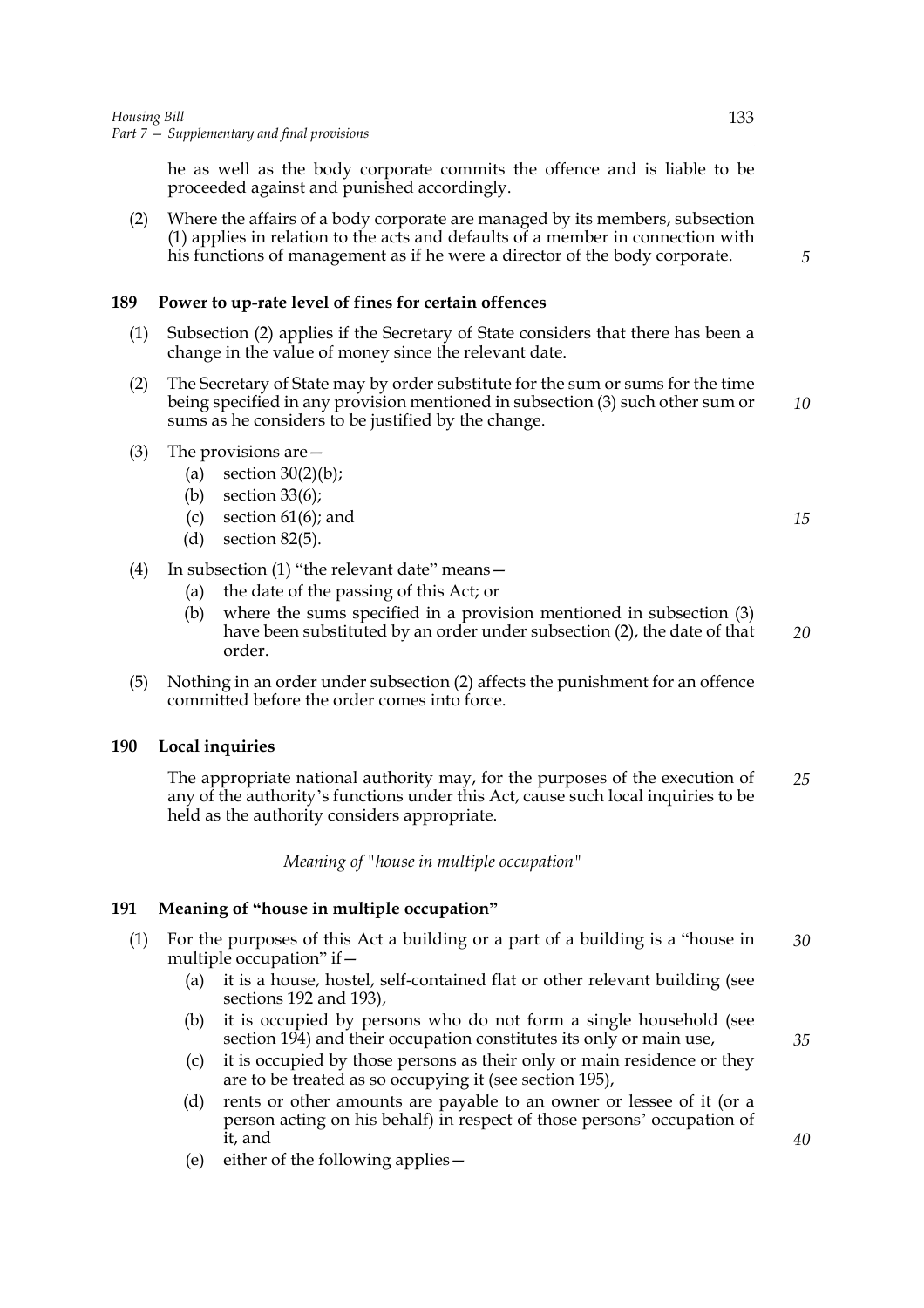- (i) it is occupied by two or more households who share one or more basic amenities;
- (ii) it is a converted building and is occupied by two or more households who are not sharing such amenities but are occupying living accommodation not consisting of selfcontained flats.

Paragraphs (d) and (e) are not applicable in the case of a converted block of flats to which section 193 applies.

- (2) But for any purposes of this Act (other than those of Part 1) a building or part of a building within subsection (1) is not a house in multiple occupation if it is listed in Schedule 9. *10*
- (3) The appropriate national authority may by regulations
	- make such amendments of this section and sections 192 to 195 as the authority considers appropriate with a view to securing that any building or part of a building of a description specified in the regulations is or is not to be a house in multiple occupation for any specified purposes of this Act;
	- (b) make such consequential amendments of any provision of this Act, or any other enactment, as the authority considers appropriate.
- (4) Regulations under subsection (3) may frame any description by reference to any matters or circumstances whatever. *20*
- (5) In this section—

"basic amenities" means—

- (a) a toilet,
- (b) personal washing facilities, or
- (c) cooking facilities;
- "converted building" means a house, hostel, self-contained flat or other relevant building which, having regard to the layout of the living accommodation contained in it, is not being used for the purpose for which it was constructed;
- "enactment" includes an enactment comprised in subordinate legislation (within the meaning of the Interpretation Act 1978 (c. 30);

"self-contained flat" has the same meaning as in clause 192.

#### **192 HMOs: houses and other relevant buildings**

- (1) This section sets out what are relevant buildings for the purposes of section 191(1). *35*
- (2) Each of the following is a relevant building—
	- (a) a house (see subsection (3)),
	- (b) a hostel (see subsections  $(4)$  and  $(5)$ ),
	- (c) a self-contained flat (see subsection (6)),
	- (d) a converted block of flats to which section 193 applies, and
	- (e) any building or part of a building of a description specified for the purposes of this section in regulations made by the appropriate national authority.
- (3) For the purposes of this section—

*45*

*40*

*25*

*5*

*15*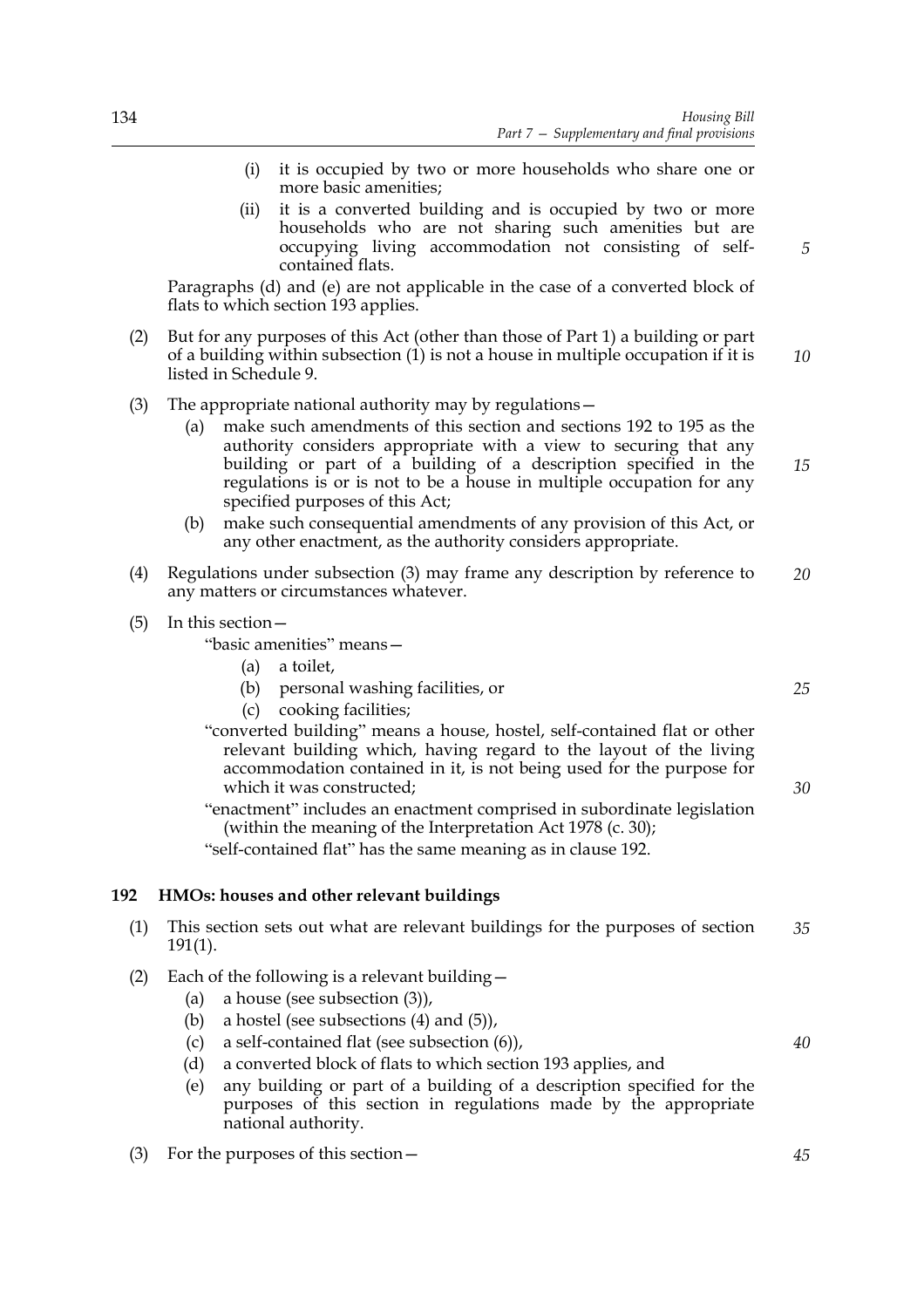- (a) where a building is divided horizontally, the flats or other units into which it is divided are not houses;
- (b) where a building is divided vertically, the units into which it is divided may be houses;
- (c) where a building is not structurally detached, it is not a house if a material part of it lies above or below the remainder of the structure; and
- (d) where a building or a part of a building contains self-contained flats it may be a house if it also contains some other living accommodation.
- (4) For the purposes of this section "hostel" includes—
	- (a) any building or part of a building that operates as a hostel (whatever the name by which it is called), and
	- (b) a women's refuge,

and may include a house, or a building or part of a building which contains self-contained flats if it also contains some other living accommodation.

*15*

*25*

*30*

*10*

*5*

- (5) In subsection (4) "women's refuge" means a building or part of a building managed by a voluntary organisation and used wholly or mainly for the temporary accommodation of persons who have left their homes as a result  $of$ 
	- (a) physical violence or mental abuse, or *20*
	- (b) threats of such violence or abuse,

from persons to whom they are or were married or with whom they are or were co-habiting.

- (6) For the purposes of this section a "self-contained flat" means a separate set of premises (whether or not on the same floor)—
	- (a) which forms part of a building;
	- (b) either the whole or a material part of which lies above or below some other part of the building; and
	- (c) in which all three basic amenities are available for the exclusive use of its occupants.
- (7) In this section "basic amenities" has the same meaning as in section 191.

### **193 HMOs: certain converted blocks of flats**

- (1) For the purposes of this section a "converted block of flats" means a building or part of a building which—
	- (a) has been converted into, and
	- (b) consists of,
	- self-contained flats.
- (2) This section applies to a converted block of flats if—
	- (a) building work undertaken in connection with the conversion did not comply with the appropriate building standards and still does not comply with them; and
	- (b) less than two-thirds of the self-contained flats are owner-occupied.
- (3) In subsection (2) "appropriate building standards" means—
	- (a) in the case of a converted block of flats—

*35*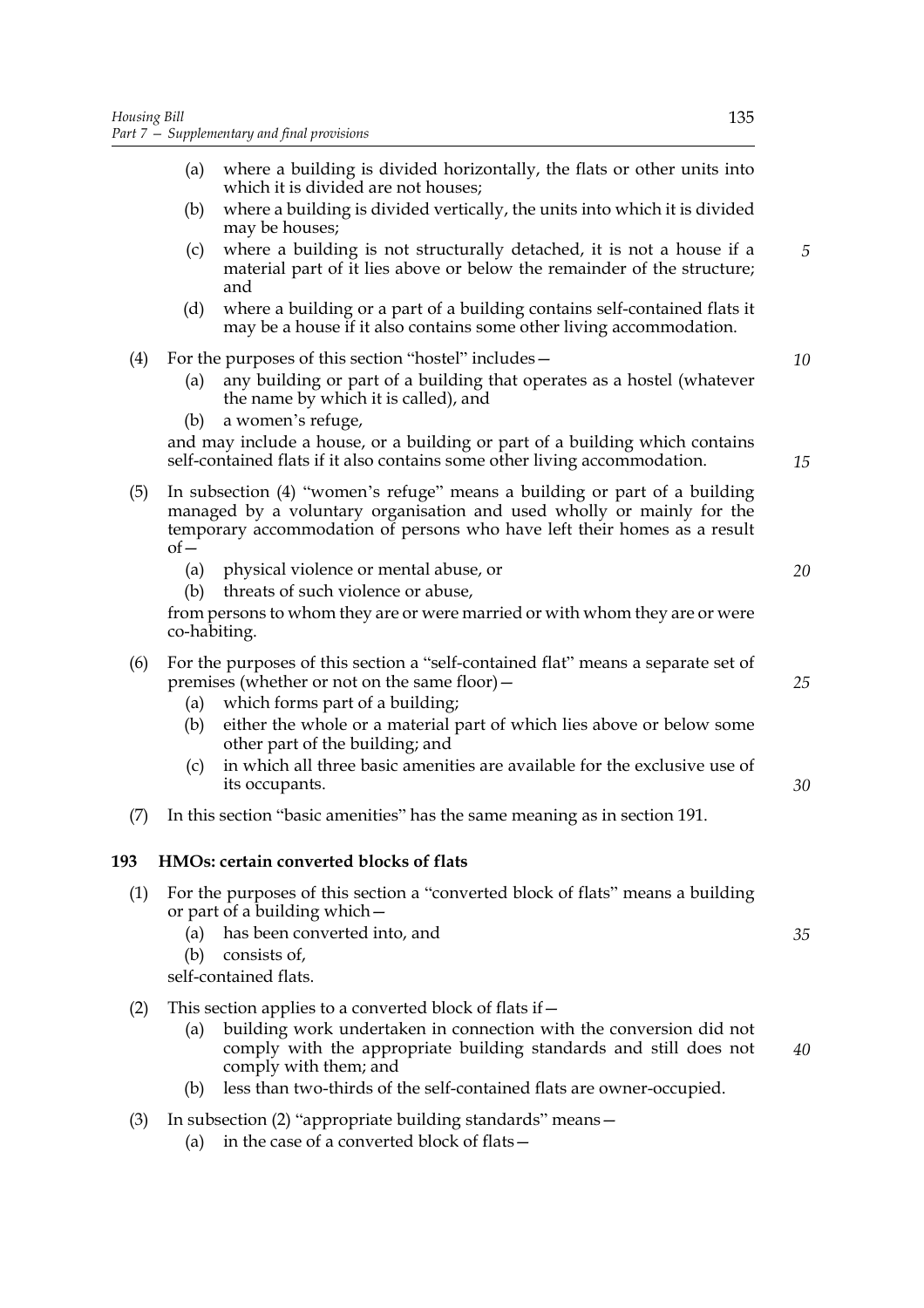(i) on which building work was completed before 1st June 1992 or which is dealt with by regulation 20 of the Building Regulations 1991 (S.I. 1991/2768), and

(ii) which would not have been exempt under those Regulations, building standards equivalent to those imposed, in relation to a building or part of a building to which those Regulations applied, by those Regulations as they had effect on 1st June 1992; and

(b) in the case of any other converted block of flats, the requirements imposed at the time in relation to it by regulations under section 1 of the Building Act 1984 (c. 55).

### (4) For the purposes of subsection (2) a flat is "owner-occupied" if is is occupied  $-$

- (a) by a person who has a lease of the flat which has been granted for a term of more than 21 years,
- (b) by a person who has the freehold estate in the converted block of flats, or
- (c) by a member of the household of a person within paragraph (a) or (b).
- (5) The fact that this section applies to a converted block of flats (with the result that it is a relevant building for the purposes of section 191(1)), does not affect the status of the flats in the block, or (if appropriate) any other dwelling in the block, as relevant buildings for those purposes.
- (6) In this section "self-contained flat" has the same meaning as in section 192.

### **194 HMOs: persons not forming a single household**

- (1) This section sets out when persons are to be regarded as not forming a single household for the purposes of section 191(1).
- (2) Persons are to be regarded as not forming a single household unless—
	- (a) they are all members of the same family, or
	- (b) their circumstances are circumstances of a description specified for the purposes of this section in regulations made by the appropriate national authority.
- (3) For the purposes of subsection  $(2)(a)$  a person is a member of the same family as another person if— *30*
	- (a) those persons are married to each other or live together as husband and wife (or in an equivalent relationship in the case of persons of the same sex); or
	- (b) one of them is the parent, grandparent, child, grandchild, brother, sister, uncle, aunt, nephew or niece of the other.
- (4) For those purposes—
	- (a) a relationship by marriage shall be treated as a relationship by blood;
	- (b) a relationship of the half-blood shall be treated as a relationship of the whole blood; and
	- (c) the stepchild of a person shall be treated as his child.
- (5) Regulations under subsection (2)(b) may, in particular, secure that a group of persons are to be regarded as forming a single household only where (as the regulations may require) each member of the group has a prescribed relationship, or at least one of a number of prescribed relationships, to any one or more of the others.

*10*

*5*

*20*

*15*

*25*

*35*

*40*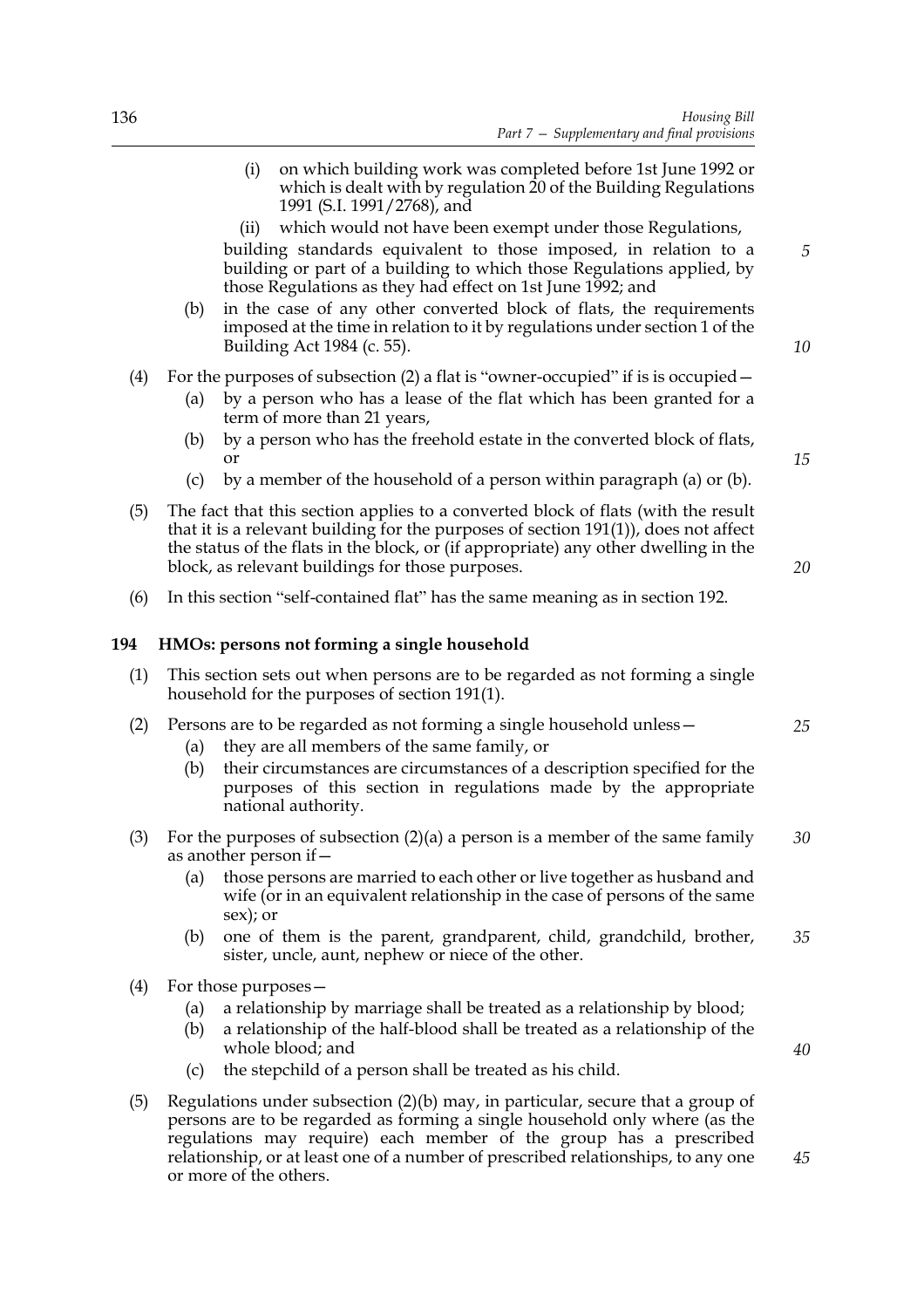(6) In subsection (5) "prescribed relationship" means any relationship of a description specified in the regulations.

# **195 HMOs: persons treated as occupying premises as only or main residence**

- (1) This section sets out when persons are to be treated for the purposes of section 191(1) as occupying a building or part of a building as their only or main residence.
- (2) A person is to be treated as so occupying a building or part of a building if it is occupied by the person—
	- (a) as the person's residence for the purpose of undertaking a full-time course of further or higher education;
- *10*

*5*

- (b) as a women's refuge, or
- (c) in any other circumstances which are circumstances of a description specified for the purposes of this section in regulations made by the appropriate national authority.

| Other general interpretation provisions |  |  |
|-----------------------------------------|--|--|
|                                         |  |  |

#### *15*

*20*

*25*

# **196 Meaning of "appropriate national authority", "local housing authority" etc.**

- (1) In this Act "the appropriate national authority" means—
	- (a) in relation to England, the Secretary of State; and
	- (b) in relation to Wales, the National Assembly for Wales.

# (2) In this Act "local housing authority" means, in relation to England—

- (a) a unitary authority;
- (b) a district council so far as it is not a unitary authority;
- (c) a London borough council;
- (d) the Common Council of the City of London (in its capacity as a local authority);
- (e) the Sub-Treasurer of the Inner Temple or the Under-Treasurer of the Middle Temple (in his capacity as a local authority); and
- (f) the Council of the Isles of Scilly.
- (3) In subsection (2) "unitary authority" means—
	- (a) the council of a county so far as it is the council for an area for which there are no district councils; *30*
	- (b) the council of any district comprised in an area for which there is no county council.
- (4) In this Act "local housing authority" means, in relation to Wales, a county council or a county borough council.
- (5) References in this Act to "the local housing authority", in relation to land, are to the local housing authority in whose district the land is situated.
- (6) References in this Act to the district of a local housing authority are to the area of the council concerned, that is to say—
	- (a) in the case of a unitary authority, the area or district;
	- (b) in the case of a district council so far as it is not a unitary authority, the district;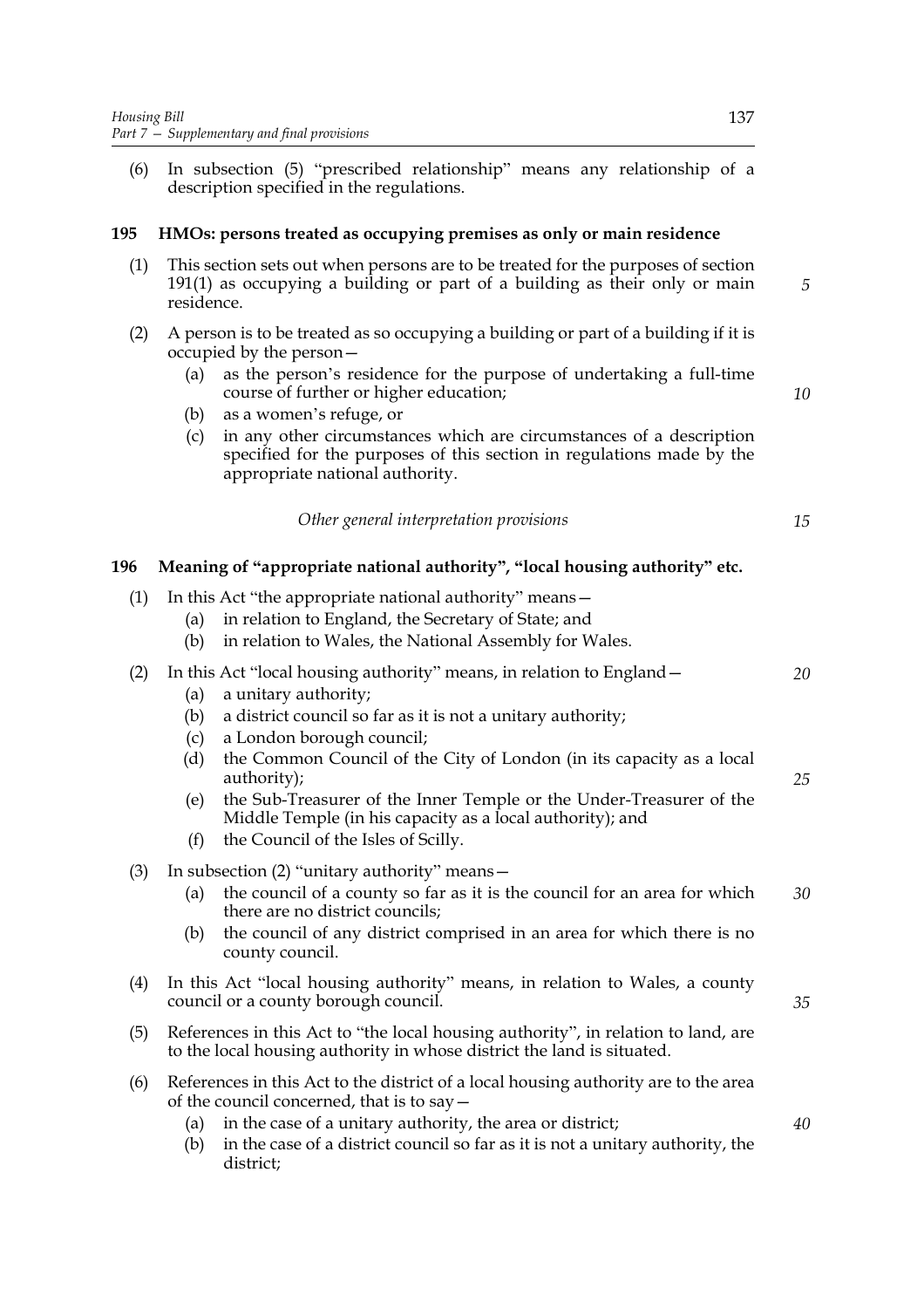- (c) in the case of an authority within subsection  $(1)(c)$  to  $(f)$ , the London borough, the City of London, the Inner or Middle Temple or the Isles of Scilly (as the case may be); and
- (d) in the case of a Welsh county council or a county borough council, the Welsh county or county borough.
- (7) Section 618 of the Housing Act 1985 (c. 68) (committees and members of Common Council of City of London) applies in relation to this Act as it applies in relation to that Act.

### **197 Meaning of "lease", "tenancy", "occupier" and "owner" etc.**

(1) In this Act "lease" and "tenancy" have the same meaning.

*10*

*5*

- (2) Both expressions include—
	- (a) a sub-lease or sub-tenancy; and
	- (b) an agreement for a lease or tenancy (or sub-lease or sub-tenancy).
- (3) The expressions "lessor" and "lessee" and "landlord" and "tenant" and references to letting, to the grant of a lease or to covenants or terms, are to be construed accordingly. *15*
- (4) In this Act "lessee" includes a statutory tenant of the premises; and references to a lease or to a person to whom premises are let are to be construed accordingly.
- (5) In this Act any reference to a person who is a tenant under a lease with an unexpired term of 3 years or less includes a statutory tenant as well as a tenant under a yearly or other periodic tenancy. *20*
- (6) In this Act "occupier", in relation to premises, means a person who—
	- (a) occupies the premises as a residence, and
	- (b) (subject to the context) so occupies them whether as a tenant or other person having an estate or interest in the premises or as a licensee; *25*

and related expressions are to be construed accordingly. This subsection does not apply for the purposes of Part 5 or sections 177 and 178.

- (7) In this Act "owner", in relation to premises—
	- (a) means a person (other than a mortgagee not in possession) who is for the time being entitled to dispose of the fee simple of the premises whether in possession or in reversion; and
	- (b) includes also a person holding or entitled to the rents and profits of the premises under a lease of which the unexpired term exceeds 3 years.
- (8) In this Act "person having an estate or interest", in relation to premises, includes a statutory tenant of the premises.
- (9) In this Act "licence", in the context of a licence to occupy premises—
	- (a) includes a licence which is not granted for a consideration, but
	- (b) excludes a licence granted as a temporary expedient to a person who entered the premises as a trespasser (whether or not, before the grant of the licence, another licence to occupy those or other premises had been granted to him); *40*

and related expressions are to be construed accordingly.

*30*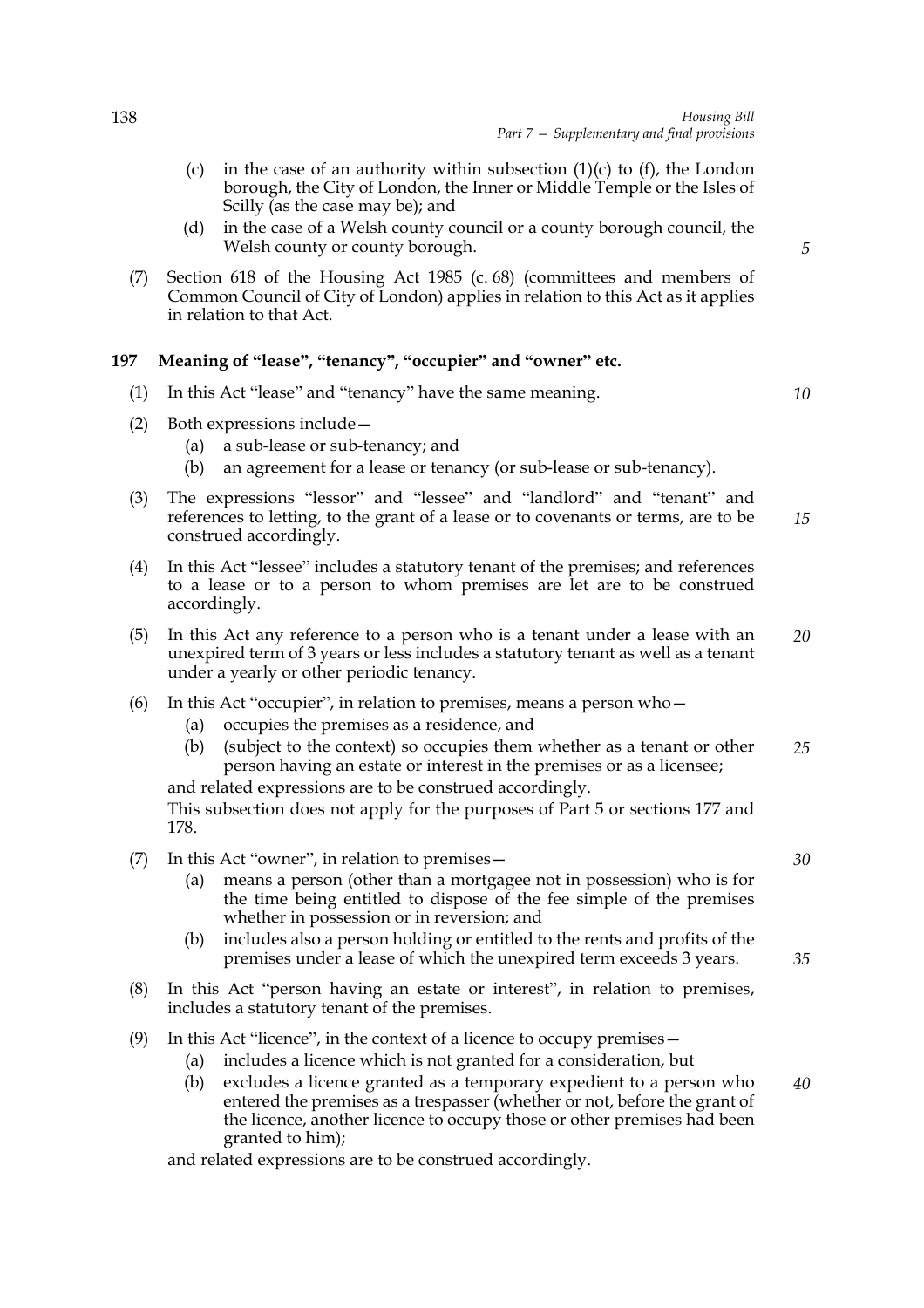# **198 Meaning of "person having control" and "person managing" etc.**

- (1) In this Act "person having control", in relation to premises, means (unless the context otherwise requires) the person who receives the rack-rent of the premises (whether on his own account or as agent or trustee of another person), or who would so receive it if the premises were let at a rack-rent.
- (2) In subsection (1) "rack-rent" means a rent which is not less than two-thirds of the full net annual value of the premises.
- (3) In this Act "person managing" means, in relation to premises, the person who, being an owner or lessee of the premises—
	- (a) receives (whether directly or through an agent or trustee) rents or other payments from— *10*
		- (i) in the case of a house in multiple occupation, persons who are tenants or licensees of parts of the premises; and
		- (ii) in the case of a house to which Part 3 applies (see section  $66(2)$ ), persons who are tenants or licensees of parts of the premises, or of the whole of the premises; or *15*
	- (b) would so receive those rents or other payments but for having entered into an arrangement (whether in pursuance of a court order or otherwise) with another person who is not an owner or lessee of the premises by virtue of which that other person receives the rents or other payments; *20*

and includes, where those rents or other payments are received through another person as agent or trustee, that other person.

- (4) In its application to Part 1, subsection (3) has effect with the omission of paragraph (a)(ii).
- (5) References in this Act to any person involved in the management of a house in multiple occupation or a Part 3 house (see section 66(2)) include references to the person managing it.

#### *Final provisions*

### **199 Minor and consequential amendments**

- (1) Schedule 10 (which contains minor and consequential amendments) has effect.
- (2) The Secretary of State may by order make such supplementary, incidental or consequential provision as he considers appropriate—
	- (a) for the general purposes, or any particular purpose, of this Act; or
	- (b) in consequence of any provision made by or under this Act or for giving full effect to it. *35*
- (3) An order under subsection (2) may modify any enactment (including this Act). "Enactment" includes an enactment comprised in subordinate legislation (within the meaning of the Interpretation Act 1978 (c. 30).
- (4) The power conferred by subsection (2) is also exercisable by the National Assembly for Wales in relation to provision dealing with matters with respect to which functions are exercisable by the Assembly. *40*
- (5) Nothing in this Act affects the generality of the power conferred by this section.

*5*

*25*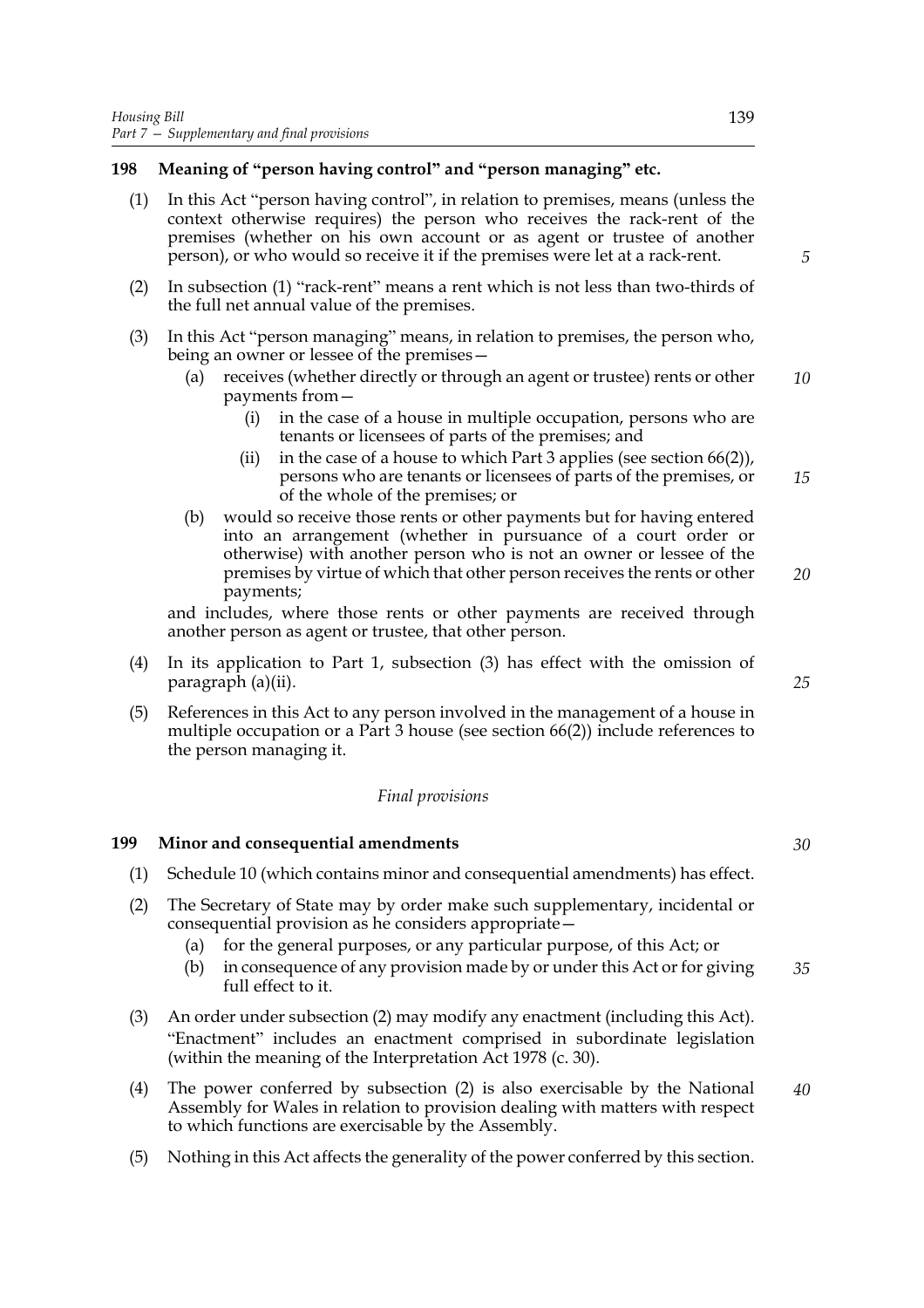# **200 Repeals**

Schedule 11 (which contains repeals) has effect.

# **201 Devolution: Wales**

In Schedule 1 to the National Assembly for Wales (Transfer of Functions) Order 1999 (S.I. 1999/672) references to the following Acts are to be treated as references to those Acts as amended by virtue of this Act—

- (a) the Housing Act 1985 (c. 68);
- (b) the Housing Act 1988 (c. 50);
- (c) the Housing Act 1996 (c. 52).

# **202 The Isles of Scilly**

- (1) This Secretary of State may by order provide that, in its application to the Isles of Scilly, this Act is have effect with such modifications as are specified in the order.
- (2) Where a similar power is exercisable under another Act in relation to provisions of that Act which are amended by this Act, the power is exercisable in relation to those provisions as so amended. *15*

### **203 Expenses**

There shall be paid out of money provided by Parliament—

- (a) any expenditure incurred by the Secretary of State by virtue of this Act;
- (b) any increase attributable to this Act in the sums payable out of money so provided under any other enactment. *20*

### **204 Short title, commencement and extent**

- (1) This Act may be cited as the Housing Act 2004.
- (2) The following provisions come into force on the day on which this Act is passed—
	- (a) sections 8, 143, 154, 187, 199(2) to (5), 201 to 203 and this section, and
	- (b) any other provision of this Act so far as it confers any power to make an order or regulations which is exercisable by the Secretary of State or the National Assembly for Wales.
- (3) The following provisions come into force at the end of the period of two months beginning with the day on which this Act is passed— *30*
	- (a) sections 147 to 153, 158 to 167, 171, 172, 181 to 186 and 188 to 198, and
	- (b) Schedule 9.
- (4) Parts 1 to 4, and sections 146, 155 to 157, 168, 170, 173 to 180, 199(1) and 200 and Schedules 10 and 11, come into force—
	- (a) in relation to Wales, on such day as the National Assembly for Wales may by order appoint, and
	- (b) otherwise, on such day as the Secretary of State may by order appoint.
- (5) Part 5 (other than section 143) comes into force on such day as the Secretary of State may by order appoint.

*10*

*5*

*25*

*35*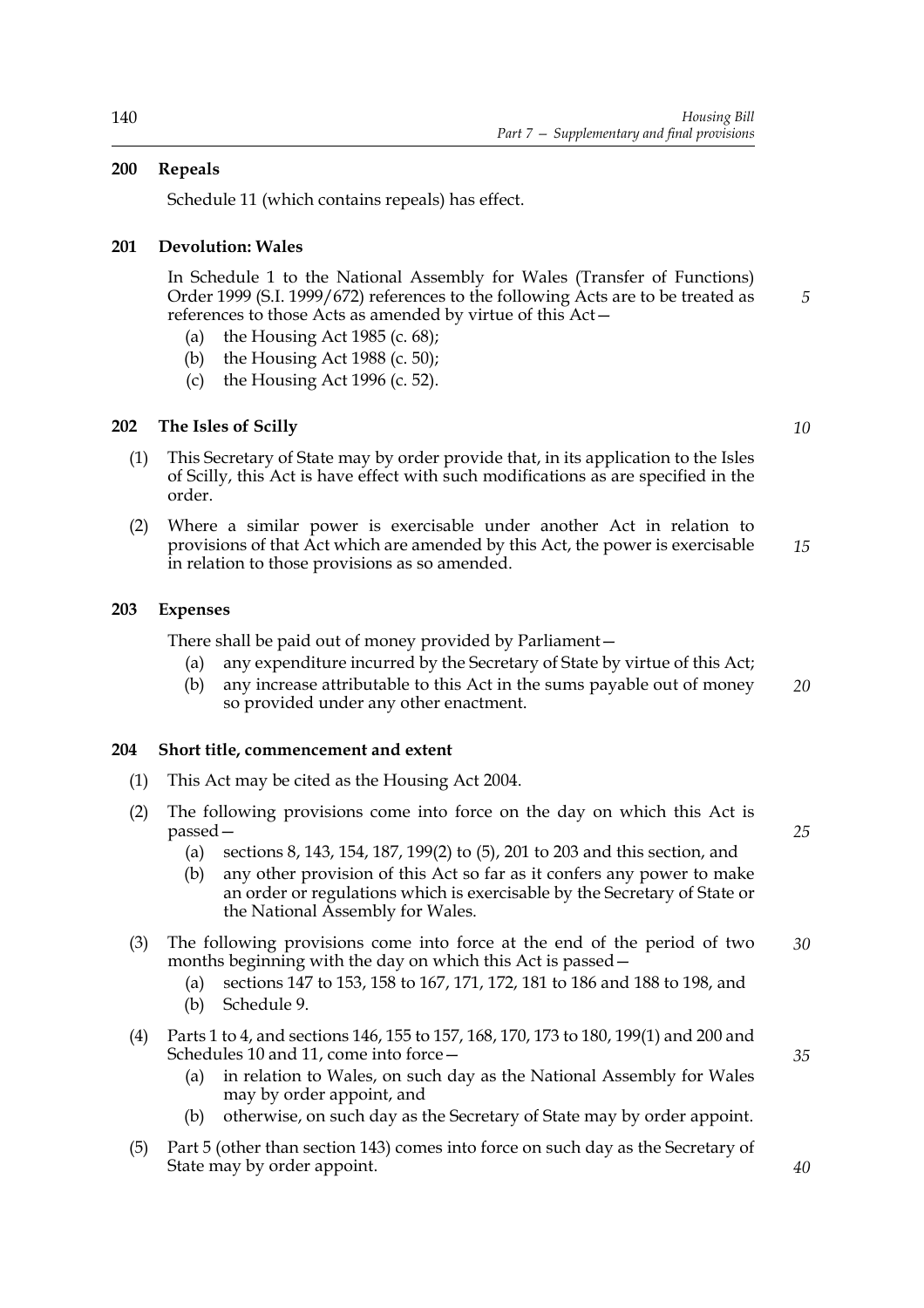- (6) Section 169 and Schedule 8 come into force on such day as the National Assembly for Wales may by order appoint.
- (7) Different days may be appointed for different purposes or different areas under subsection  $(4)$ ,  $(5)$  or  $(6)$ .
- (8) The Secretary of State may by order make such provision as he considers necessary or expedient for transitory, transitional or saving purposes in connection with the coming into force of any provision of this Act.
- (9) The power conferred by subsection (8) is also exercisable by the National Assembly for Wales in relation to provision dealing with matters with respect to which functions are exercisable by the Assembly
- (10) This Act extends to England and Wales only.

*10*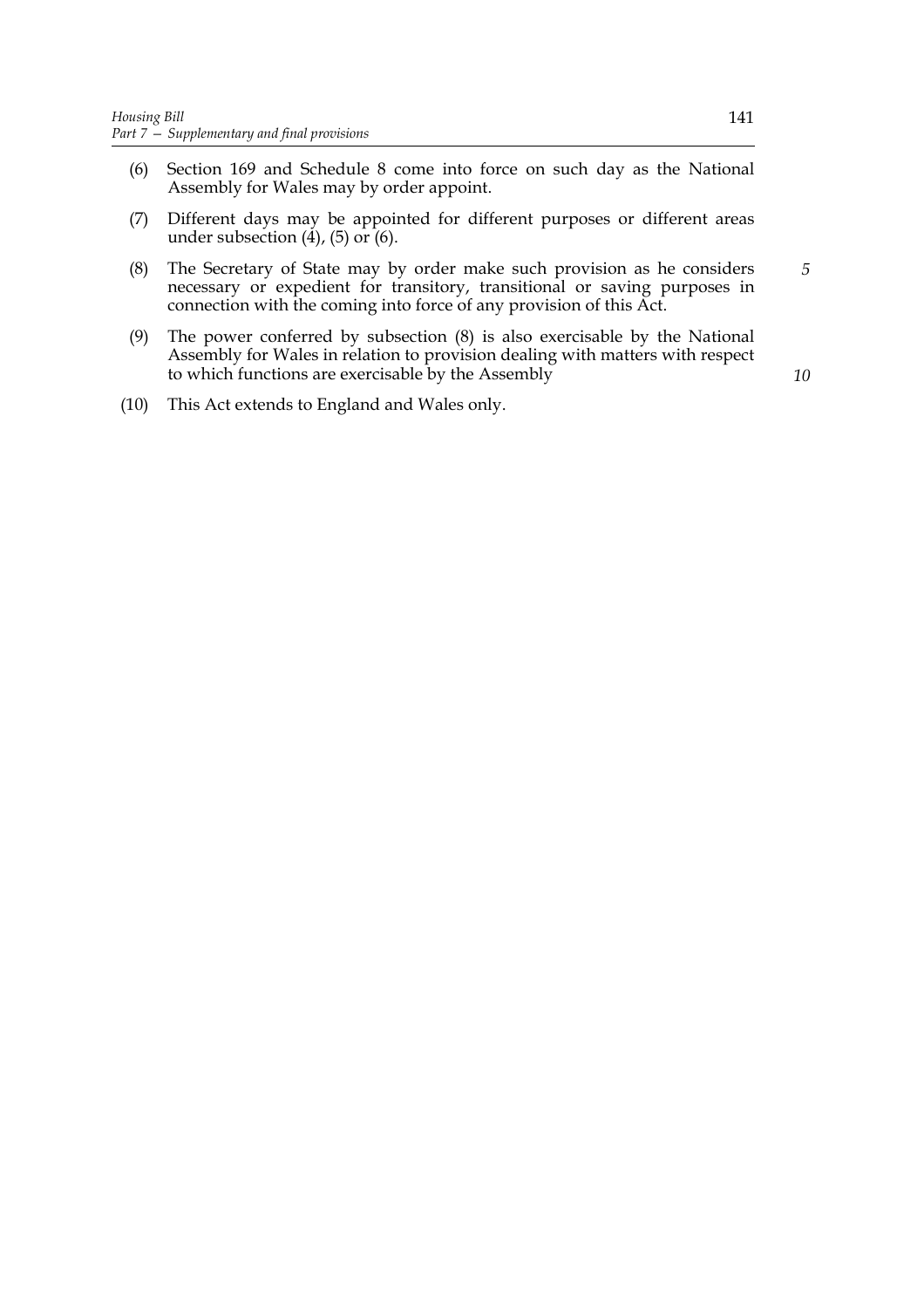# SCHEDULES

# SCHEDULE 1 Section 16

### PROCEDURE AND APPEALS RELATING TO IMPROVEMENT NOTICES

### PART 1

SERVICE OF IMPROVEMENT NOTICES

*Service of improvement notices: premises licensed under Part 2 or 3*

- 1 (1) This paragraph applies where the specified premises in the case of an improvement notice are—
	- (a) a dwelling which is licensed under Part 3 of this Act, or
	- (b) an HMO which is licensed under Part 2 or 3 of this Act.
	- (2) The local housing authority must serve the notice on the holder of the licence under that Part.

*Service of improvement notices: premises which are neither licensed under Part 2 or 3 nor flats*

- 2 (1) This paragraph applies where the specified premises in the case of an improvement notice are—
	- (a) a dwelling which is not licensed under Part 3 of this Act, or
	- (b) an HMO which is not licensed under Part 2 or 3 of this Act,

and which (in either case) is not a flat.

- (2) The local housing authority must serve the notice—
	- (a) (in the case of a dwelling) on the person having control of the dwelling; *20*
	- (b) (in the case of an HMO) either on the person having control of the HMO or on the person managing it.

*Service of improvement notices: flats which are not licensed under Part 2 or 3*

- 3 (1) This paragraph applies where any specified premises in the case of an improvement notice are— *25*
	- (a) a dwelling which is not licensed under Part 3 of this Act, or
	- (b) an HMO which is not licensed under Part 2 or 3 of this Act,

and which (in either case) is a flat.

- (2) In the case of dwelling which is a flat, the local housing authority must serve the notice on a person who— *30*
	- (a) is an owner of the flat, and
	- (b) in the authority's opinion ought to take the action specified in the notice.

*15*

*10*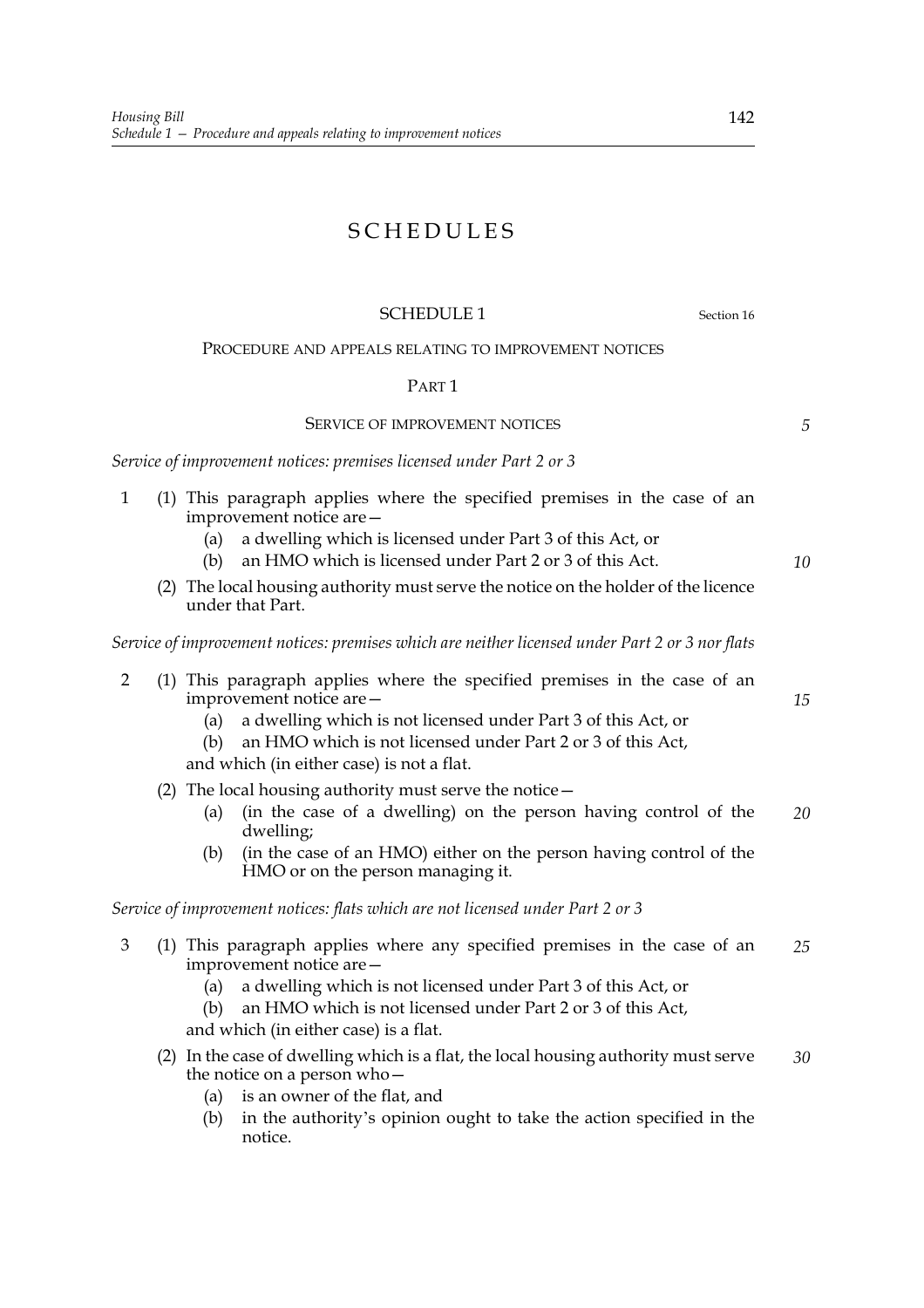- (3) In the case of an HMO which is a flat, the local housing authority must serve the notice either on a person who—
	- (a) is an owner of the flat, and
	- (b) in the authority's opinion ought to take the action specified in the notice,

or on the person managing the flat.

*Service of improvement notices: common parts*

- 4 (1) This paragraph applies where any specified premises in the case of an improvement notice are—
	- (a) common parts of a building containing one or more flats; or
	- (b) any part of such a building which does not consist of residential premises.
	- (2) The local housing authority must serve the notice on a person who $-$ 
		- (a) is an owner of the specified premises concerned, and
		- (b) in the authority's opinion ought to take the action specified in the notice. *15*
	- (3) For the purposes of this paragraph a person is an owner of any common parts of a building if he is an owner of the building or part of the building concerned, or (in the case of external common parts) of the particular premises in which the common parts are comprised.

#### *Service of copies of improvement notices*

- 5 (1) In addition to serving an improvement notice in accordance with any of paragraphs 1 to 4, the local housing authority must serve a copy of the notice on every other person who, to their knowledge—
	- (a) has a relevant interest in any specified premises, or
	- (b) is an occupier of any such premises.
	- (2) A "relevant interest" means an interest as freeholder, mortgagee or lessee.
	- (3) For the purposes of this paragraph a person has a relevant interest in any common parts of a building if he has a relevant interest in the building or part of the building concerned, or (in the case of external common parts) in the particular premises in which the common parts are comprised.
	- (4) The copies required to be served under sub-paragraph (2) must be served within the period of seven days beginning with the day on which the notice is served.

PART 2

SERVICE OF NOTICES RELATING TO REVOCATION OR VARIATION OF IMPROVEMENT NOTICE

*Notice of revocation or variation*

- 6 (1) This paragraph applies where the local housing authority decide to revoke or vary an improvement notice.
	- (2) The authority must serve—
		- (a) a notice under this paragraph, and
		- (b) copies of that notice,

*5*

*10*

*20*

*25*

*30*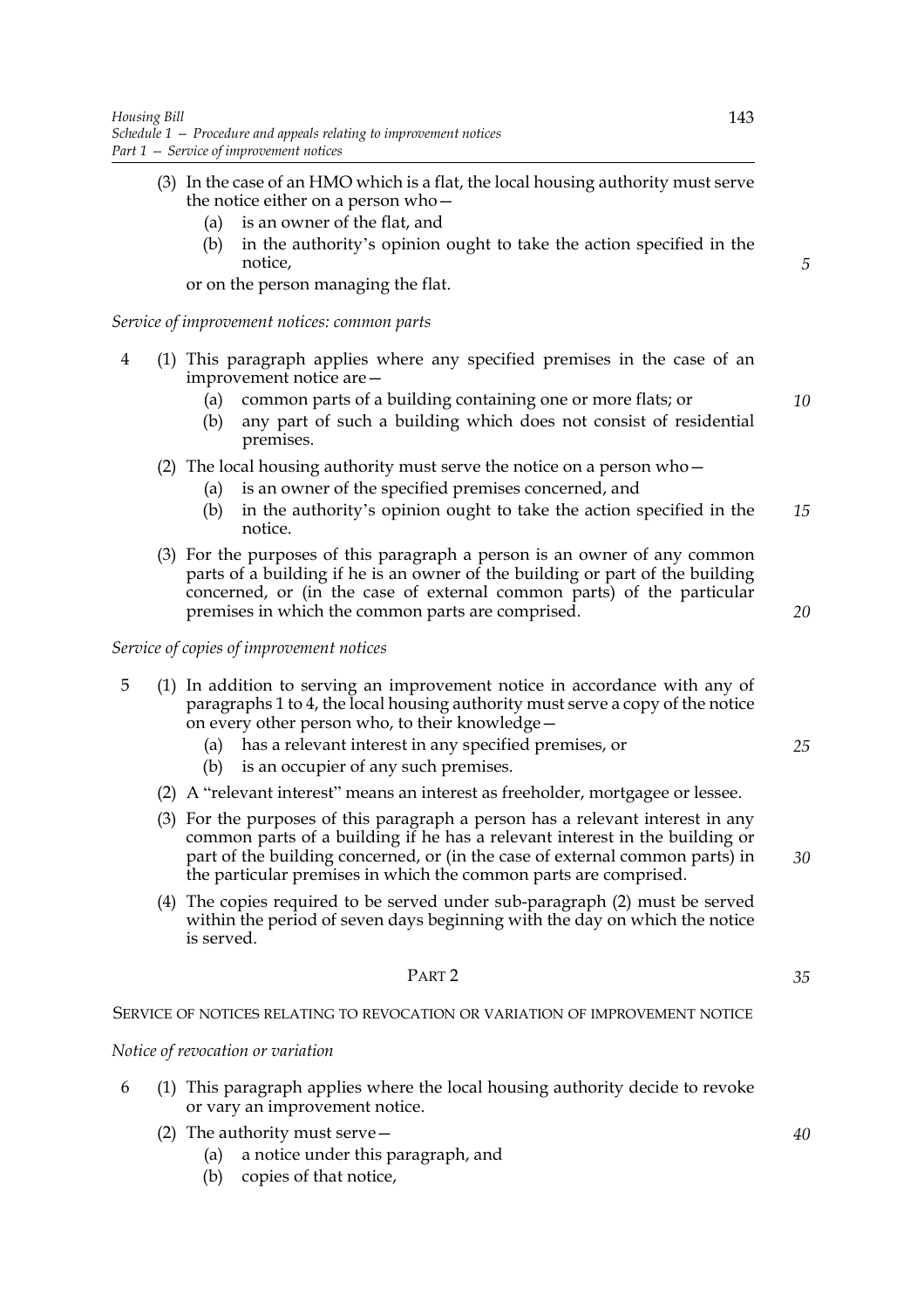on the persons on whom they would be required under Part 1 of this Schedule to serve an improvement notice and copies of it in respect of the specified premises.

- (3) Sub-paragraph (4) applies if, in so doing, the authority serve a notice under this paragraph on a person who is not the person on whom the improvement notice was served ("the original recipient").
- (4) The authority must serve a copy of the notice under this paragraph on the original recipient unless they consider that it would not be appropriate to do so.
- (5) The documents required to be served under sub-paragraph (2) must be served within the period of seven days beginning with the day on which the decision is made. *10*
- 7 A notice under paragraph 6 must set out—
	- (a) the authority's decision to revoke or vary the improvement notice;
	- (b) the reasons for the decision and the date on which it was made;
	- (c) if the decision is to vary the notice—
		- (i) the right of appeal against the decision under Part 3 of this Schedule, and
		- (ii) the period within which an appeal may be made (see paragraph 14(2)).

*Notice of refusal to revoke or vary notice*

- 8 (1) This paragraph applies where the local housing authority refuse to revoke or vary an improvement notice.
	- (2) The authority must serve—
		- (a) a notice under this paragraph, and
		- (b) copies of that notice,

on the persons on whom they would be required to serve an improvement notice and copies of it under Part 1 of this Schedule.

- (3) Sub-paragraph (4) applies if, in so doing, the authority serve a notice under this paragraph on a person who is not the person on whom the improvement notice was served ("the original recipient"). *30*
- (4) The authority must serve a copy of the notice under this paragraph on the original recipient unless they consider that it would not be appropriate to do so.
- (5) The documents required to be served under sub-paragraph (2) must be served within the period of seven days beginning with the day on which the decision is made. *35*
- 9 A notice under paragraph 8 must set out—
	- (a) the authority's decision not to revoke or vary the improvement notice;
	- (b) the reasons for the decision and the date on which it was made;
	- (c) the right of appeal against the decision under Part 3 of this Schedule; and
	- (d) the period within which an appeal may be made (see paragraph  $14(2)$ ).

*25*

*5*

*15*

*20*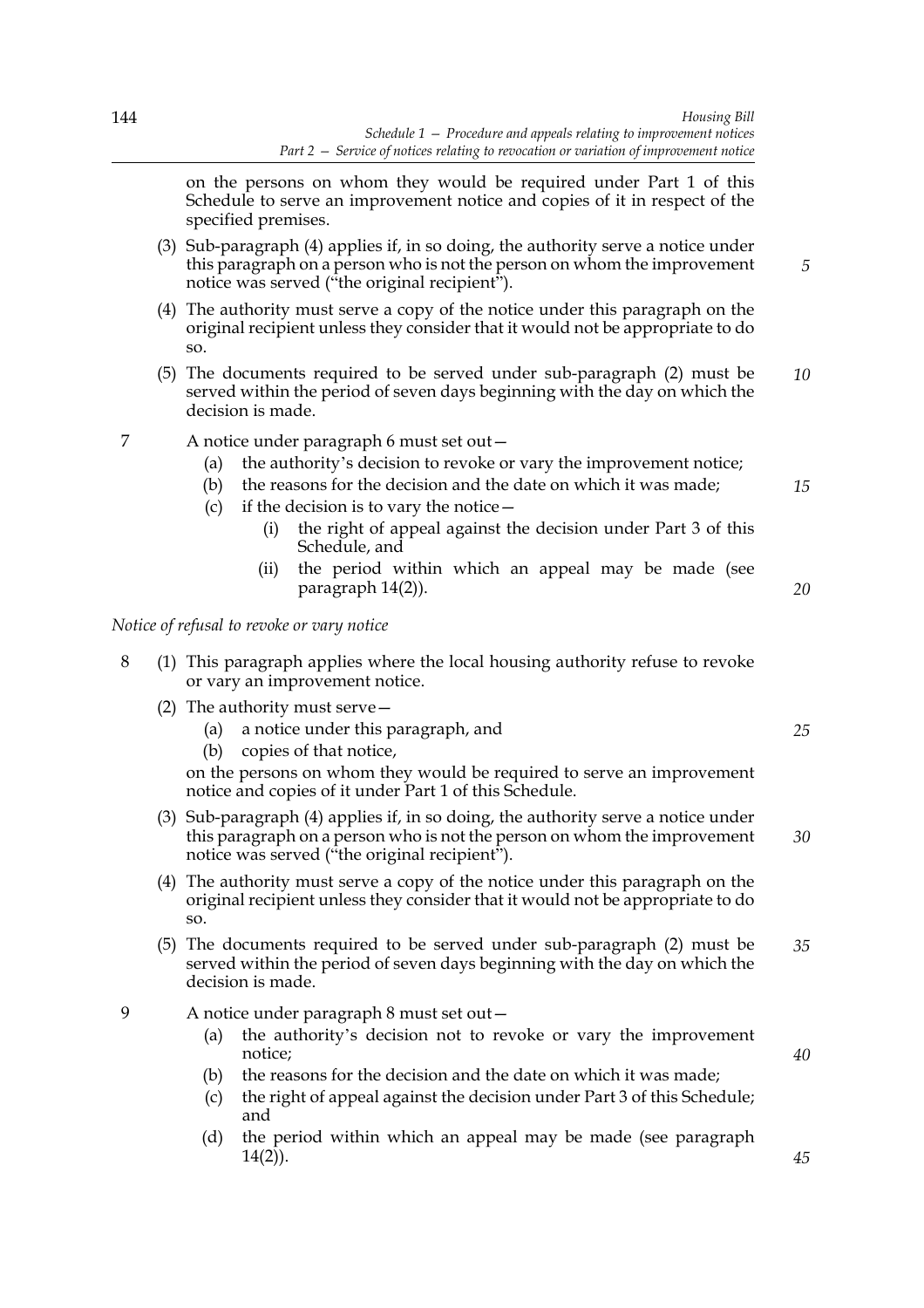#### PART 3

#### APPEALS RELATING TO IMPROVEMENT NOTICES

*Appeal against improvement notice*

- 10 (1) The person on whom an improvement notice is served may appeal to a county court against the notice.
	- (2) Paragraphs 11 and 12 set out two specific grounds on which an appeal may be made under this paragraph, but they do not affect the generality of subparagraph (1).
- 11 (1) An appeal may be made by a person under paragraph 10 on the ground that one or more other persons, as an owner or owners of the specified premises, ought to—
	- (a) take the action concerned, or
	- (b) pay the whole or part of the cost of taking that action.
	- (2) Where the grounds on which an appeal is made under paragraph 10 consist of or include the ground mentioned in sub-paragraph (1), the appellant must serve a copy of his notice of appeal on the other person or persons concerned. *15*
- 12 (1) An appeal may be made by a person under paragraph 10 on the ground that one of the courses of action mentioned in sub-paragraph (2) is the best course of action in relation to the hazard in respect of which the notice was served. *20*
	- (2) The courses of action are—
		- (a) making a prohibition order under section 18 or 19 of this Act;
		- (b) serving a hazard awareness notice under section 26 or 27 of this Act; and
		- (c) making a demolition order under section 265 of the Housing Act 1985 (c. 68).

*Appeal against decision relating to variation or revocation of improvement notice*

- 13 (1) The relevant person may appeal to a county court against—
	- (a) a decision by the local housing authority to vary an improvement notice, or *30*
	- (b) a decision by the authority to refuse to revoke or vary an improvement notice.
	- (2) In sub-paragraph (1) "the relevant person" means—
		- (a) in relation to a decision within paragraph (a) of that provision, the person on whom the notice was served; *35*
		- (b) in relation to a decision within paragraph (b) of that provision, the person who applied for the revocation or variation.

#### *Time limit for appeal*

14 (1) Any appeal under paragraph 10 must be made within the period of 21 days beginning with the date on which the improvement notice was served in accordance with Part 1 of this Schedule. *40*

*5*

*10*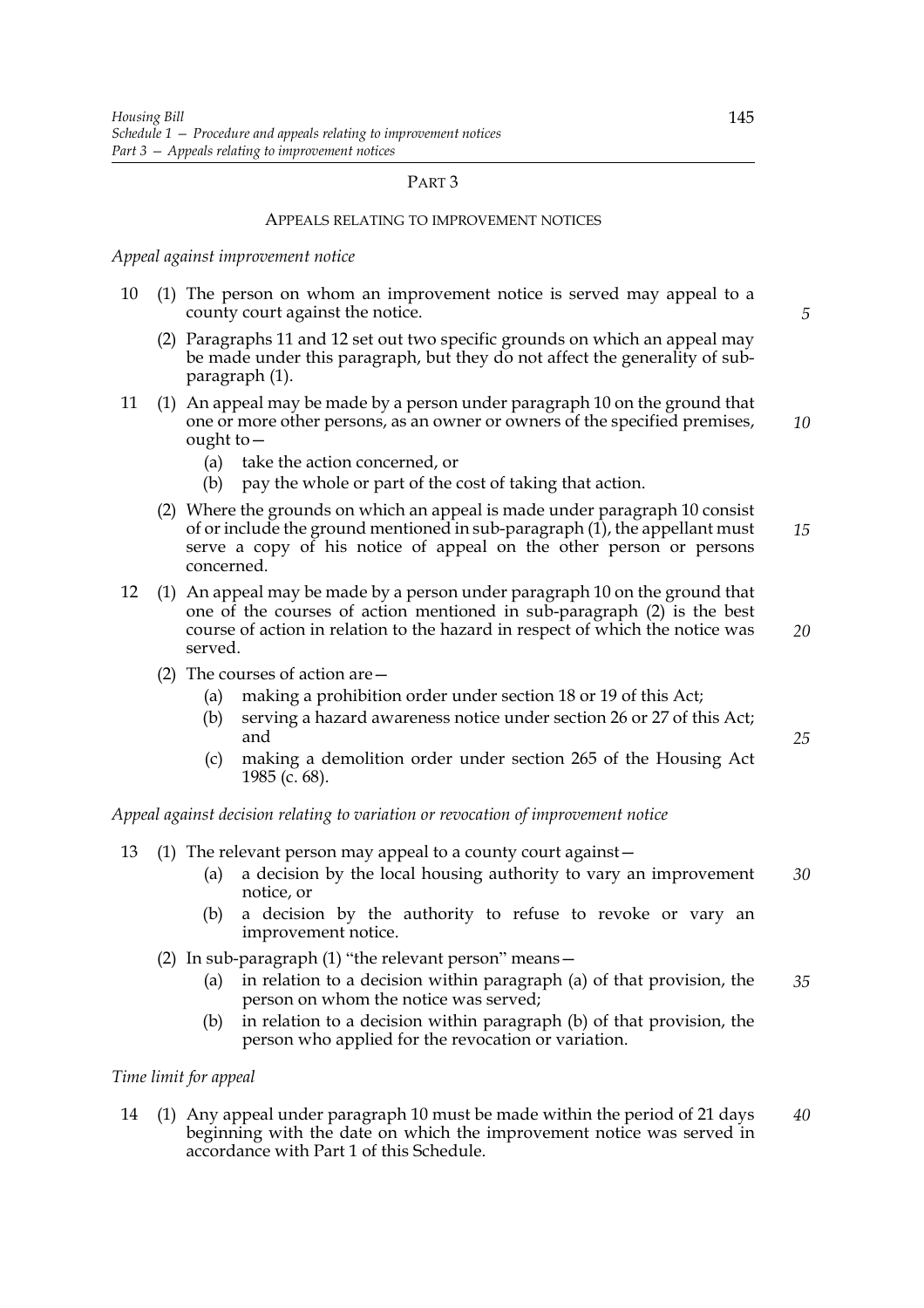*5*

*15*

*30*

*35*

*45*

- (2) Any appeal under paragraph 13 must be made within the period of 28 days beginning with the date specified in the notice under paragraph 6 or 8 as the date on which the decision concerned was made.
- (3) The court may allow a person to make an appeal after the end of the period mentioned in sub-paragraph  $(1)$  or  $(2)$  if it is satisfied  $-$ 
	- (a) where permission is sought before the end of that period, that there is a good reason why that person is unable to make the appeal in time;
	- (b) where permission is sought after that time, that there was a good reason for that person's failure to make the appeal in time and for any delay in applying for permission. *10*

### *Powers of court on appeal under paragraph 10*

- 15 (1) This paragraph applies to an appeal to a county court under paragraph 10.
	- (2) The appeal—
		- (a) is to be by way of a re-hearing, but
		- (b) may be determined having regard to matters of which the authority were unaware.

Paragraph (a) applies despite any provision of Civil Procedure Rules.

- (3) The court may by order confirm, quash or vary the improvement notice.
- (4) Paragraphs 16 and 17 make special provision in connection with the grounds of appeal set out in paragraphs 11 and 12. *20*
- 16 (1) This paragraph applies where the grounds of appeal consist of or include that set out in paragraph 11.
	- (2) On the hearing of the appeal the court may  $-$ 
		- (a) vary the improvement notice so as to require the action to be taken by any owner mentioned in the notice of appeal in accordance with paragraph 11; or *25*
		- (b) make such order as it considers appropriate with respect to the payment to be made by any such owner to the appellant or, where the action is taken by the local housing authority, to the authority.
	- (3) In the exercise of its powers under sub-paragraph (2), the court must take into account, as between the appellant and any such owner—
		- (a) their relative interests in the premises concerned (considering both the nature of the interests and the rights and obligations arising under or by virtue of them);
		- (b) their relative responsibility for the state of the premises which gives rise to the need for the taking of the action concerned; and
		- (c) the relative degree of benefit to be derived from the taking of the action concerned.
	- (4) Sub-paragraph (5) applies where, by virtue of the exercise of the court's powers under sub-paragraph (2), a person other than the appellant is required to take the action specified in an improvement notice. *40*
	- (5) So long as that other person remains an owner of the premises to which the notice relates, he is to be regarded for the purposes of this Part as the person on whom the notice was served (in place of any other person).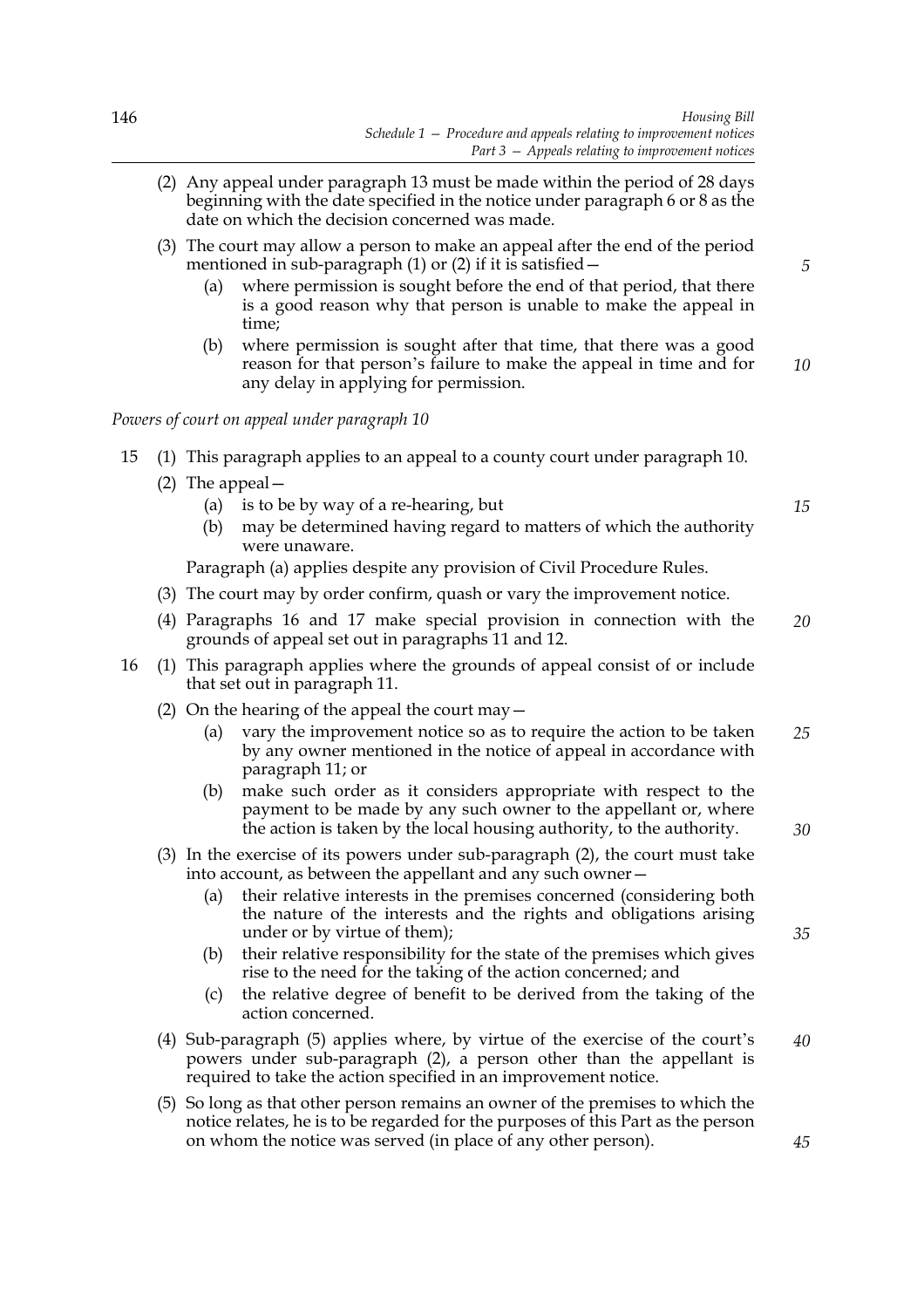- 17 (1) This paragraph applies where the grounds of appeal consist of or include that set out in paragraph 12.
	- (2) When deciding whether one of the courses of action mentioned in paragraph 12(2) is the best course of action in relation to a particular hazard, the court must have regard to any guidance given to the local housing authority under section 8.
	- (3) Sub-paragraph (4) applies where—
		- (a) an appeal under paragraph 10 is allowed against an improvement notice in respect of a particular hazard; and
		- (b) the reason, or one of the reasons, for allowing the appeal is that one of the courses of action mentioned in paragraph 12(2) is the best course of action in relation to that hazard. *10*
	- (4) The judge must, if requested to do so by the appellant or the local housing authority, include in his judgment a finding to that effect and identifying the course of action concerned.

*Powers of court on appeal under paragraph 13*

- 18 (1) This paragraph applies to an appeal to a county court under paragraph 13.
	- (2) Paragraph 15(2) applies to such an appeal as it applies to an appeal under paragraph 10.
	- (3) The court may by order confirm, reverse or vary the decision of the local housing authority. *20*
	- (4) If the appeal is against a decision of the authority to refuse to revoke an improvement notice, the court may make an order revoking the notice as from a date specified in the order.

*"The operative time" for the purposes of section 14(5)*

- 19 (1) This paragraph defines "the operative time" for the purposes of section 14(5) (operation of improvement notices).
	- (2) If an appeal is made under paragraph 10 against an improvement notice which is not suspended, and a decision on the appeal is given which confirms the notice, "the operative time" is as follows—
		- (a) if the period within which an appeal to the Court of Appeal may be brought expires without such an appeal having been brought, "the operative time" is the end of that period;
		- (b) if an appeal to the Court of Appeal is brought, "the operative time" is the time when a decision is given on the appeal which confirms the notice. *35*
	- (3) If an appeal is made under paragraph 10 against an improvement notice which is suspended, and a decision is given on the appeal which confirms the notice, "the operative time" is as follows—
		- (a) the time that would be the operative time under sub-paragraph (2) if the notice were not suspended, or *40*
		- (b) if later, the time when the suspension ends.
	- (4) For the purposes of sub-paragraph  $(2)$  or  $(3)$  -
		- (a) the withdrawal of an appeal has the same effect as a decision which confirms the notice, and

*5*

*15*

*30*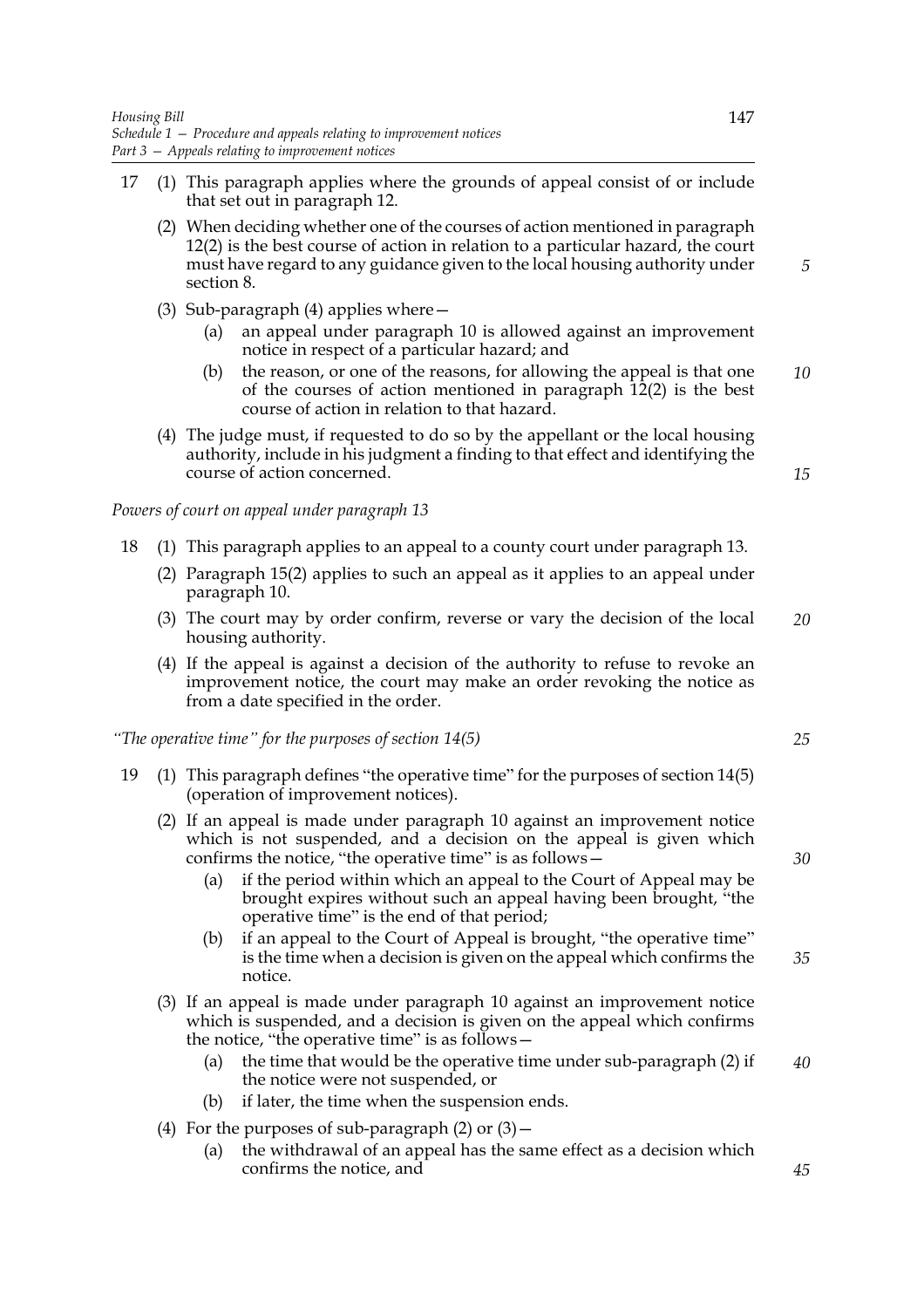(b) references to a decision which confirms the notice are to a decision which confirms it with or without variation.

### *"The operative time" for the purposes of section 13(7)*

- 20 (1) This paragraph defines "the operative time" for the purposes of section 13(7) (postponement of time when a variation of an improvement notice comes into force).
	- (2) If no appeal is made under paragraph 13 before the end of the period of 28 days mentioned in paragraph  $14(2)$ , "the operative time" is the end of that period.
	- (3) If an appeal is made under paragraph 13 before the end of that period and a decision is given on the appeal which confirms the variation, "the operative time" is as follows— *10*
		- (a) if the period within which an appeal to the Court of Appeal may be brought expires without such an appeal having been brought, "the operative time" is the end of that period;
		- (b) if an appeal to the Court of Appeal is brought, "the operative time" is the time when a decision is given on the appeal which confirms the variation.
	- (4) For the purposes of sub-paragraph  $(3)$  -
		- (a) the withdrawal of an appeal has the same effect as a decision which confirms the variation, and *20*
		- (b) references to a decision which confirms the variation are to a decision which confirms it with or without variation.

### SCHEDULE 2 Section 25

PROCEDURE AND APPEALS RELATING TO PROHIBITION ORDERS

### PART 1

#### SERVICE OF COPIES OF PROHIBITION ORDERS

*Service on owners and occupiers of dwelling or HMO which is not a flat*

- 1 (1) This paragraph applies to a prohibition order where the specified premises are a dwelling or HMO which is not a flat.
	- (2) The authority must serve copies of the order on every person who, to their knowledge, is—
		- (a) an owner or occupier of the whole or part of the specified premises;
		- (b) entitled or authorised to permit persons to occupy the whole or part of those premises; or
		- (c) a mortgagee of the whole or part of those premises.
	- (3) The copies required to be served under sub-paragraph (2) must be served within the period of seven days beginning with the day on which the order is made.
	- (4) A copy of the order is to be regarded as having been served on every occupier in accordance with sub-paragraphs (2)(a) and (3) if a copy of the *40*

*30*

*25*

*35*

*15*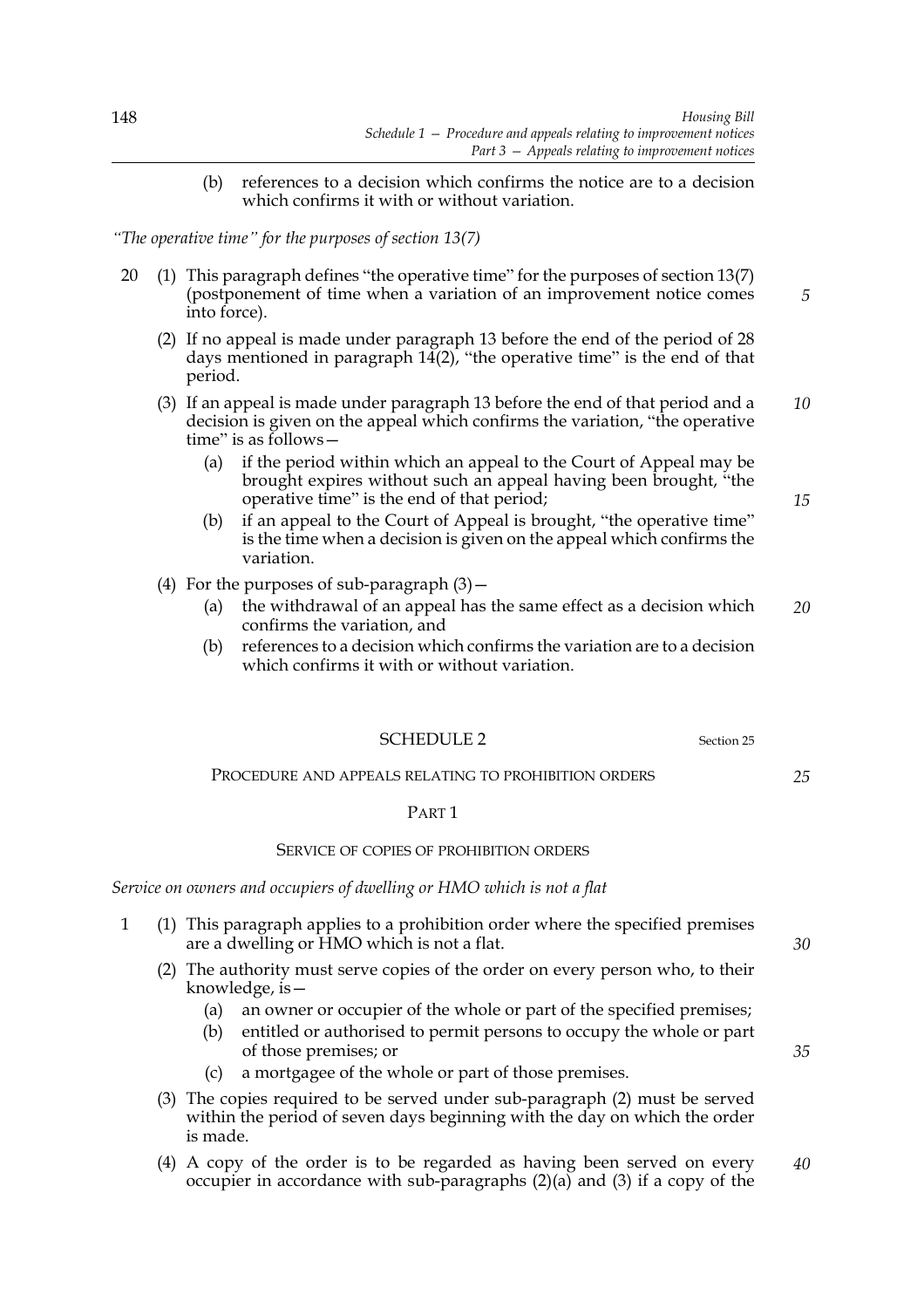order is fixed to some conspicuous part of the specified premises within the period of seven days mentioned in sub-paragraph (3).

*Service on owners and occupiers of building containing flats etc.*

- 2 (1) This paragraph applies to a prohibition order where the specified premises consist of or include the whole or any part of a building containing one or more flats or any common parts of such a building.
	- (2) The authority must serve copies of the order on every person who, to their knowledge, is—
		- (a) an owner or occupier of the whole or part of the building;
		- (b) entitled or authorised to permit persons to occupy the whole or part of the building; or *10*
		- (c) a mortgagee of the whole or part of the building.
	- (3) Where the specified premises consist of or include any external common parts of such a building, the authority must, in addition to complying with sub-paragraph (1), serve copies of the order on every person who, to their knowledge, is an owner or mortgage of the premises in which the common parts are comprised. *15*
	- (4) The copies required to be served under sub-paragraph (2) or (3) must be served within the period of seven days beginning with the day on which the order is made.
	- (5) A copy of the order is to be regarded as having been served on every occupier in accordance with sub-paragraphs  $(2)(a)$  and  $(4)$  if a copy of the order is fixed to some conspicuous part of the building within the period of seven days mentioned in sub-paragraph (4).

#### PART 2

SERVICE OF NOTICES RELATING TO REVOCATION OR VARIATION OF PROHIBITION ORDER

#### *Notice of revocation or variation*

- 3 (1) This paragraph applies where the local housing authority decide to revoke or vary a prohibition order.
	- (2) The authority must serve a notice under this paragraph on each of the persons on whom they would be required under Part 1 of this Schedule to serve copies of a prohibition order in respect of the specified premises. *30*
	- (3) The notices required to be served under sub-paragraph (2) must be served within the period of seven days beginning with the day on which the decision is made.
	- (4) Paragraph 1(4) applies in relation to the service of notices on occupiers in accordance with sub-paragraphs (2) and (3) as it applies in relation to the service on them of copies of a prohibition order in accordance with paragraph  $1(2)(a)$  and  $(3)$ .
- 4 A notice under paragraph 3 must set out—
	- (a) the authority's decision to revoke or vary the order;
	- (b) the reasons for the decision and the date on which it was made;
	- (c) if the decision is to vary the order—

*20*

*5*

*35*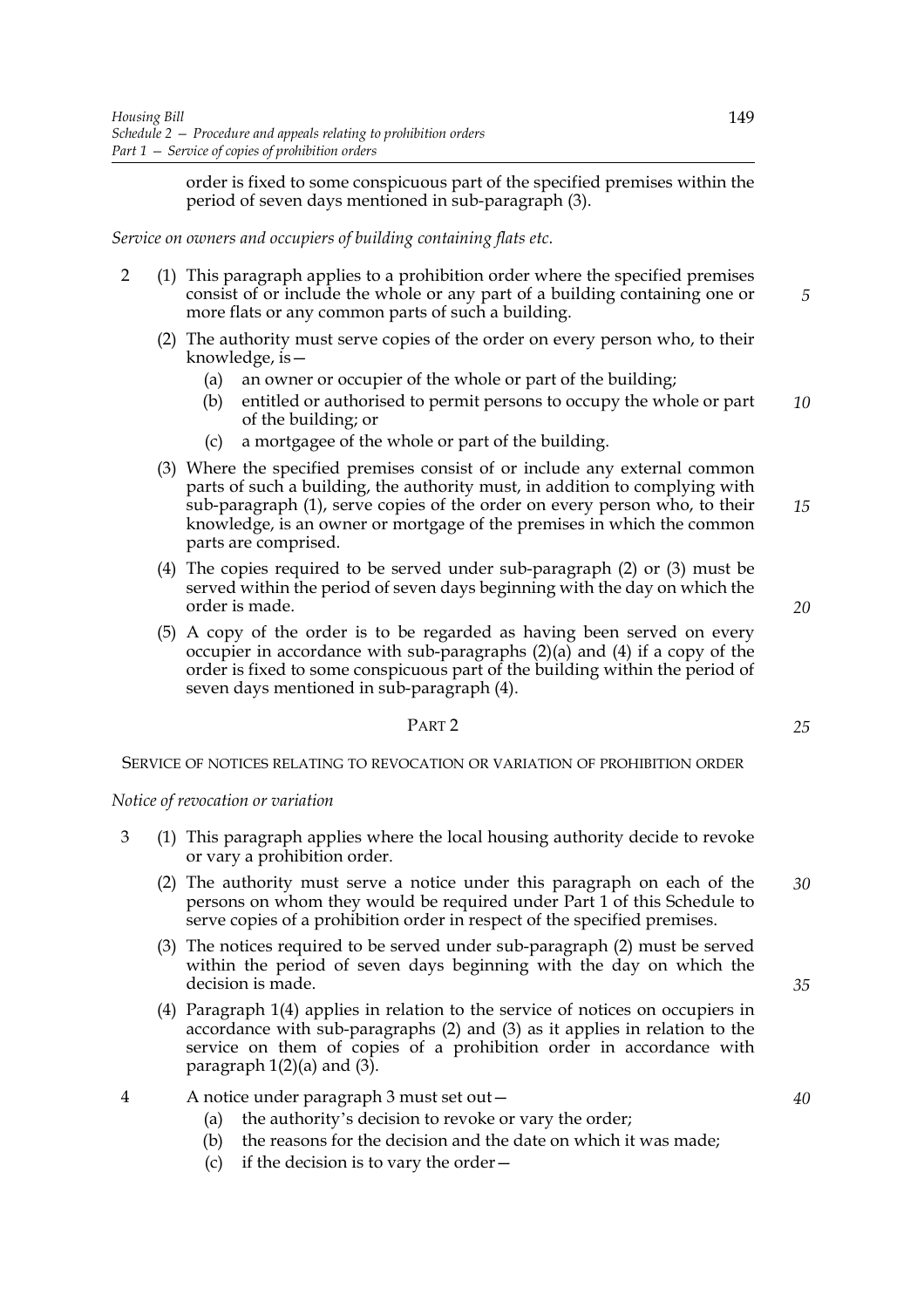- (i) the right of appeal against the decision under Part 3 of this Schedule; and
- (ii) the period within which an appeal may be made (see paragraph 10(2)).

*Notice of refusal to revoke or vary order*

- 5 (1) This paragraph applies where the local housing authority refuse to revoke or vary a prohibition order.
	- (2) The authority must serve a notice under this paragraph on each of the persons on whom they would be required under Part 1 of this Schedule to serve copies of a prohibition order in respect of the specified premises.
	- (3) The notices required to be served under sub-paragraph (2) must be served within the period of seven days beginning with the day on which the decision is made.
	- (4) Paragraph 1(4) applies in relation to the service of notices on occupiers in accordance with sub-paragraphs (2) and (3) as it applies in relation to the service on them of copies of a prohibition order in accordance with paragraph  $1(2)(a)$  and  $(3)$ . *15*
- 6 A notice under paragraph 5 must set out—
	- (a) the authority's decision not to revoke or vary the notice;
	- (b) the reasons for the decision and the date on which it was made;
	- (c) the right of appeal against the decision under Part 3 of this Schedule; and
	- (d) the period within which an appeal may be made (see paragraph  $10(2)$ ).

#### PART 3

### APPEALS RELATING TO PROHIBITION ORDERS

*Appeal against prohibition order*

- 7 (1) A relevant person may appeal to a county court against a prohibition order.
	- (2) Paragraph 8 sets out a specific ground on which an appeal may be made under this paragraph, but it does not affect the generality of sub-paragraph (1). *30*
- 8 (1) An appeal may be made by a person under paragraph 7 on the ground that one of the courses of action mentioned in sub-paragraph (2) is the best course of action in relation to the hazard in respect of which the order was made.
	- (2) The courses of action are—
		- (a) serving an improvement notice under section 9 or 10 of this Act;
		- (b) serving a hazard awareness notice under section 26 or 27 of this Act;
		- (c) making a demolition order under section 265 of the Housing Act 1985 (c. 68).

#### *Appeal against decision relating to revocation or variation of prohibition order*

9 A relevant person may appeal to a county court against—

*5*

*10*

*20*

*25*

*35*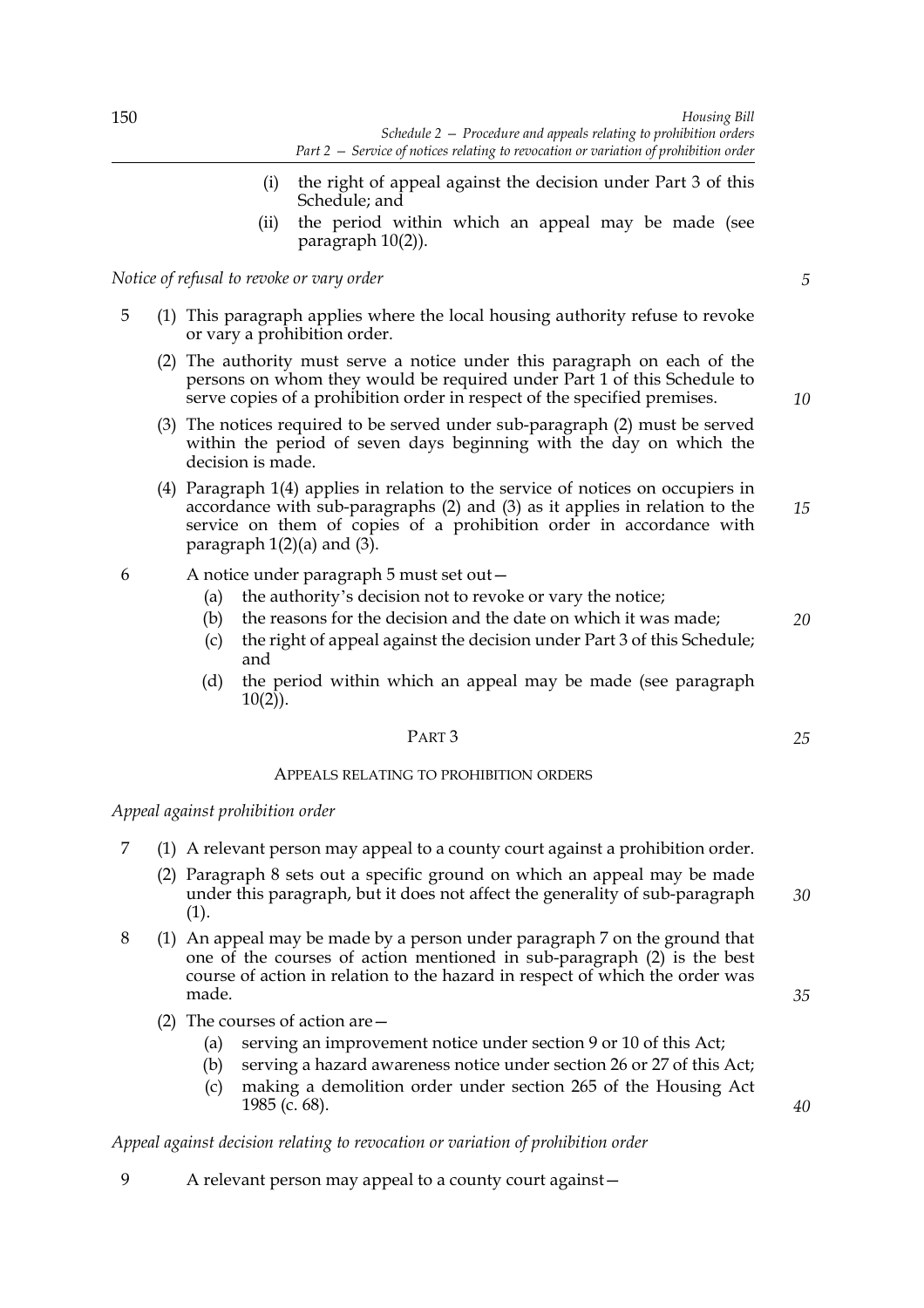- (a) a decision by the local housing authority to vary a prohibition order, or
- (b) a decision by the authority to refuse to revoke or vary a prohibition order.

### *Time limit for appeal*

*5*

*10*

- 10 (1) Any appeal under paragraph 7 must be made within the period of 28 days beginning with the date specified in the prohibition order as the date on which the order was made.
	- (2) Any appeal under paragraph 9 must be made within the period of 28 days beginning with the date specified in the notice under paragraph 3 or 5 as the date on which the decision concerned was made.
	- (3) The court may allow a person to make an appeal after the end of the period mentioned in sub-paragraph  $(1)$  or  $(2)$  if it is satisfied  $-$ 
		- (a) where permission is sought before the end of that period, that there is a good reason why that person is unable to make the appeal in time; *15*
		- (b) where permission is sought after that time, that there was a good reason for that person's failure to make the appeal in time and for any delay in applying for permission.

*Powers of court on appeal under paragraph 7*

- 11 (1) This paragraph applies to an appeal to a county court under paragraph 7.
	- (2) The appeal—
		- (a) is to be by way of a re-hearing, but
		- (b) may be determined having regard to matters of which the authority were unaware.

Paragraph (a) applies despite any provision of Civil Procedure Rules.

- (3) The court may by order confirm, quash or vary the prohibition order.
- (4) Paragraph 12 makes special provision in connection with the ground of appeal set out in paragraph 8.
- 12 (1) This paragraph applies where the grounds of appeal consist of or include that set out in paragraph 8. *30*
	- (2) When deciding whether one of the courses of action mentioned in paragraph 8(2) is the best course of action in relation to a particular hazard, the court must have regard to any guidance given to the local housing authority under section 8.
	- (3) Sub-paragraph (4) applies where—
		- (a) an appeal under paragraph 7 is allowed against a prohibition order made in respect of a particular hazard; and
		- (b) the reason, or one of the reasons, for allowing the appeal is that one of the courses of action mentioned in paragraph  $\frac{8}{2}$  is the best course of action in relation to that hazard.
	- (4) The judge must, if requested to do so by the appellant or the local housing authority, include in his judgment a finding to that effect and identifying the course of action concerned.

*20*

*25*

*35*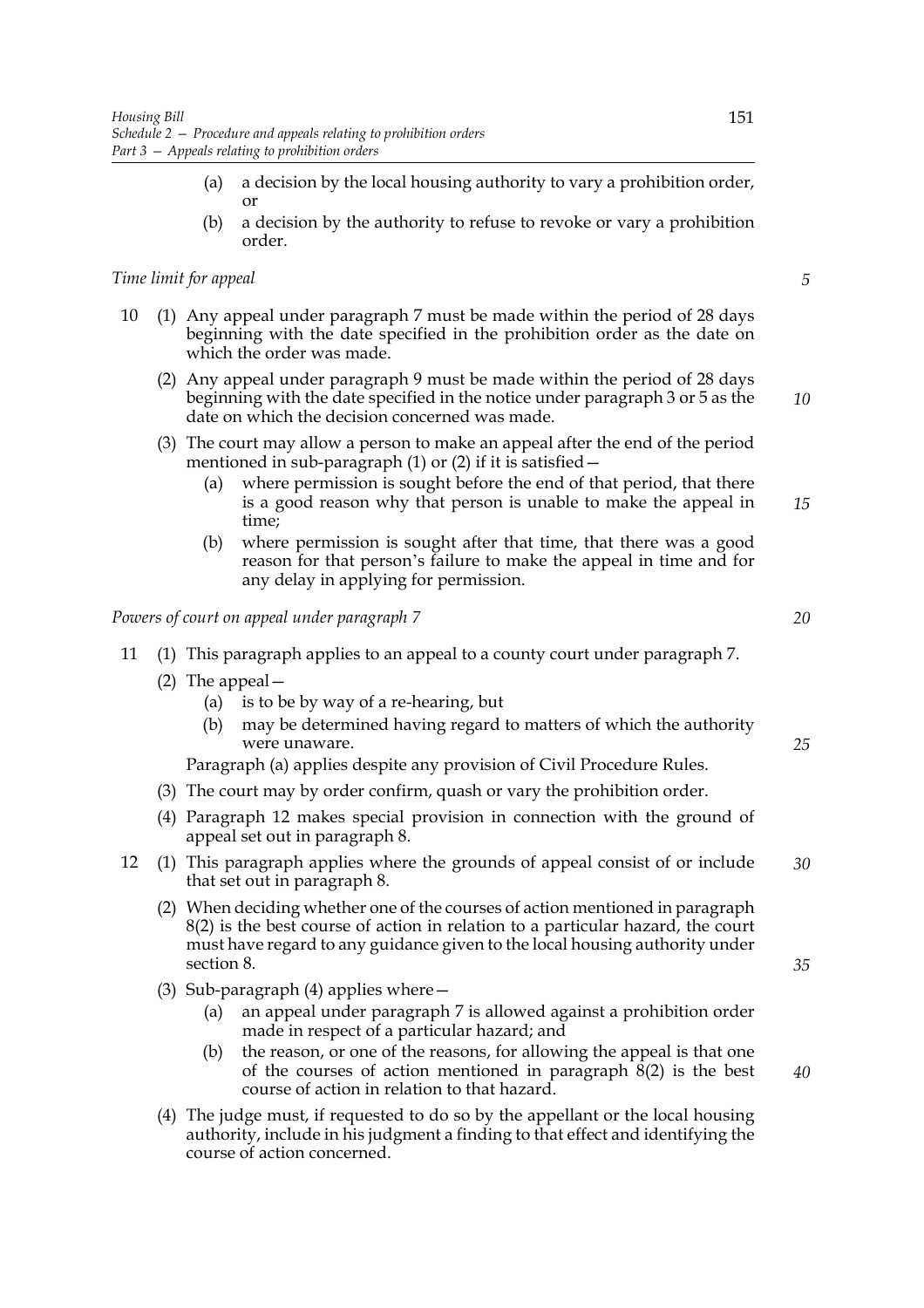*Powers of court on appeal under paragraph 9*

- 13 (1) This paragraph applies to an appeal to a county court under paragraph 9.
	- (2) Paragraph 11(2) applies to such an appeal as it applies to an appeal under paragraph 7.
	- (3) The court may by order confirm, reverse or vary the decision of the local housing authority. *5*
	- (4) If the appeal is against a decision of the authority to refuse to revoke a prohibition order, the court may make an order revoking the prohibition order as from a date specified in its order.

*"The operative time" for the purposes of section 22(5)*

- 14 (1) This paragraph defines "the operative time" for the purposes of section 22(5) (operation of prohibition orders).
	- (2) If an appeal is made under paragraph 7 against a prohibition order which is not suspended, and a decision on the appeal is given which confirms the order, "the operative time" is as follows—
		- (a) if the period within which an appeal to the Court of Appeal may be brought expires without such an appeal having been brought, "the operative time" is the end of that period;
		- (b) if an appeal to the Court of Appeal is brought, "the operative time" is the time when a decision is given on the appeal which confirms the order. *20*
	- (3) If an appeal is made under paragraph 7 against a prohibition order which is suspended, and a decision is given on the appeal which confirms the order, "the operative time" is as follows—
		- (a) the time that would be the operative time under sub-paragraph (2) if the order were not suspended, or *25*
		- (b) if later, the time when the suspension ends.
	- (4) For the purposes of sub-paragraph  $(2)$  or  $(3)$  -
		- (a) the withdrawal of an appeal has the same effect as a decision which confirms the notice, and
		- (b) references to a decision which confirms the order are to a decision which confirms it with or without variation.

*"The operative time" for the purposes of section 23(7)*

- 15 (1) This paragraph defines "the operative time" for the purposes of section 23(7) (revocation or variation of prohibition orders).
	- (2) If no appeal is made under paragraph 9 before the end of the period of 28 days mentioned in paragraph  $10(2)$ , "the operative time" is the end of that period.
	- (3) If an appeal is made under paragraph 10 within that period and a decision is given on the appeal which confirms the variation, "the operative time" is as follows—
		- (a) if the period within which an appeal to the Court of Appeal may be brought expires without such an appeal having been brought, "the operative time" is the end of that period;

*10*

*15*

*30*

*35*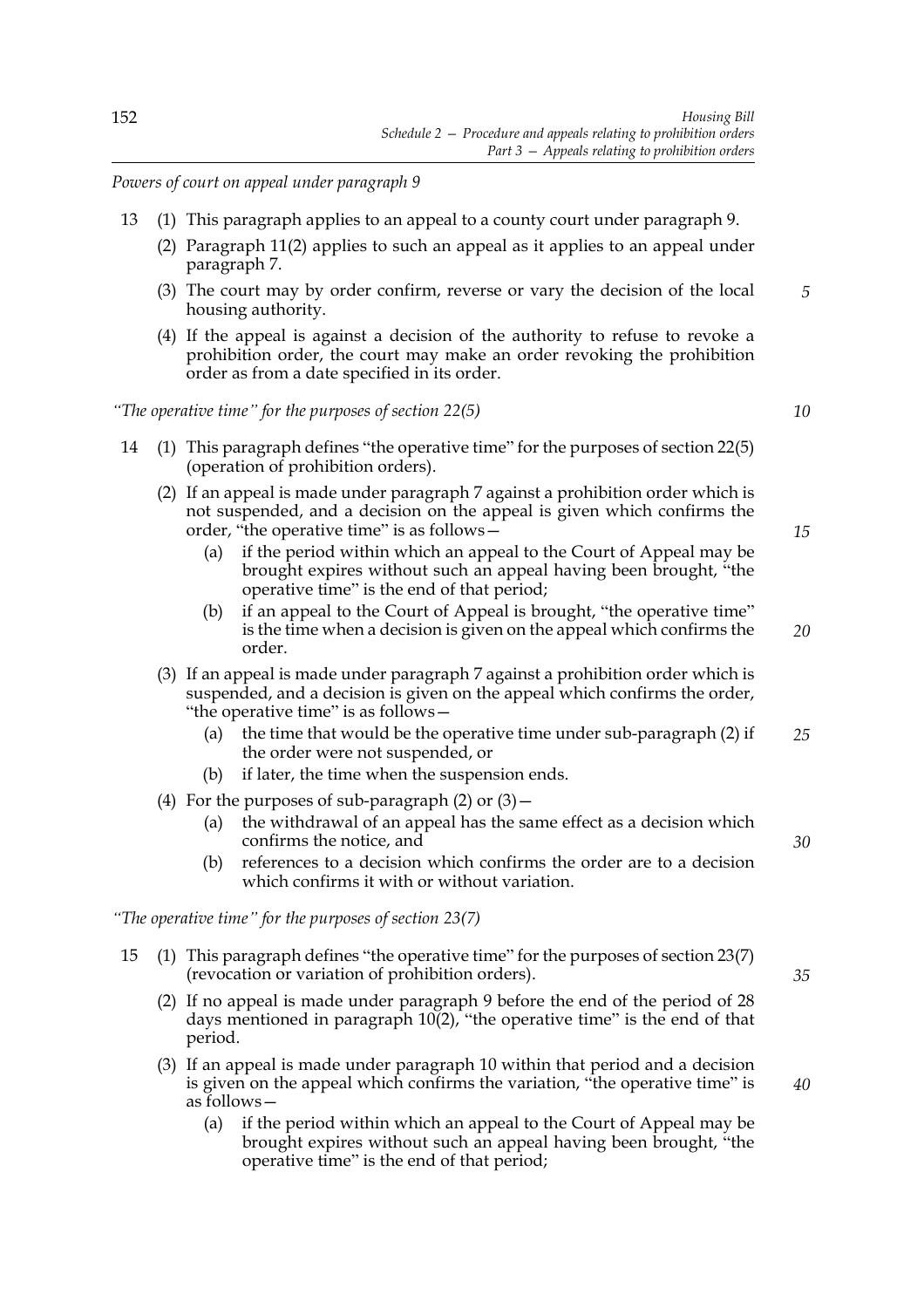- (b) if an appeal to the Court of Appeal is brought, "the operative time" is the time when a decision is given on the appeal which confirms the variation.
- (4) For the purposes of sub-paragraph  $(3)$  -
	- (a) the withdrawal of an appeal has the same effect as a decision which confirms the variation, and
	- (b) references to a decision which confirms the variation are to a decision which confirms it with or without variation.

*Meaning of "relevant person"*

- 16 (1) In this Part of this Schedule "relevant person", in relation to a prohibition order, means a person who is— *10*
	- (a) an owner or occupier of the whole or part of the specified premises,
	- (b) entitled or authorised to permit persons to occupy the whole or part of those premises, or
	- (c) a mortgagee of the whole or part of those premises.
	- (2) If any specified premises are common parts of a building containing one or more flats, then in relation to those specified premises, "relevant person" means every person who is an owner or mortgagee of the premises in which the common parts are comprised.

#### SCHEDULE 3 Section 29

IMPROVEMENT NOTICES: ENFORCEMENT ACTION BY LOCAL HOUSING AUTHORITIES

#### PART 1

#### TAKING OF ACTION BY AGREEMENT

#### *Power to take action by agreement*

| (1) |                             | The local housing authority may, by agreement with the person on whom an<br>improvement notice has been served, take any action which that person is<br>required to take in relation to any premises in pursuance of the notice. | 25 |
|-----|-----------------------------|----------------------------------------------------------------------------------------------------------------------------------------------------------------------------------------------------------------------------------|----|
|     |                             | (2) For that purpose the authority have all the rights which that person would<br>have against any occupying tenant of, and any other person having an<br>interest in, the premises (or any part of the premises).               | 30 |
|     | $(3)$ In this paragraph $-$ |                                                                                                                                                                                                                                  |    |
|     |                             | "improvement notice" means an improvement notice which has<br>become operative under Chapter 2 of Part 1 of this Act;                                                                                                            |    |
|     |                             | "occupying tenant", in relation to any premises, means a person (other<br>than an owner-occupier) who-                                                                                                                           | 35 |
|     | (a)                         | occupies or is entitled to occupy the premises as a lessee;                                                                                                                                                                      |    |
|     | (b)                         | is a statutory tenant of the premises;                                                                                                                                                                                           |    |
|     | (c)                         | occupies the premises under a restricted contract;                                                                                                                                                                               |    |
|     | (d)                         | is a protected occupier within the meaning of the Rent                                                                                                                                                                           |    |
|     |                             | (Agriculture) Act 1976 (c. 80); or                                                                                                                                                                                               | 40 |

(e) is a licensee under an assured agricultural occupancy;

*20*

*25*

*15*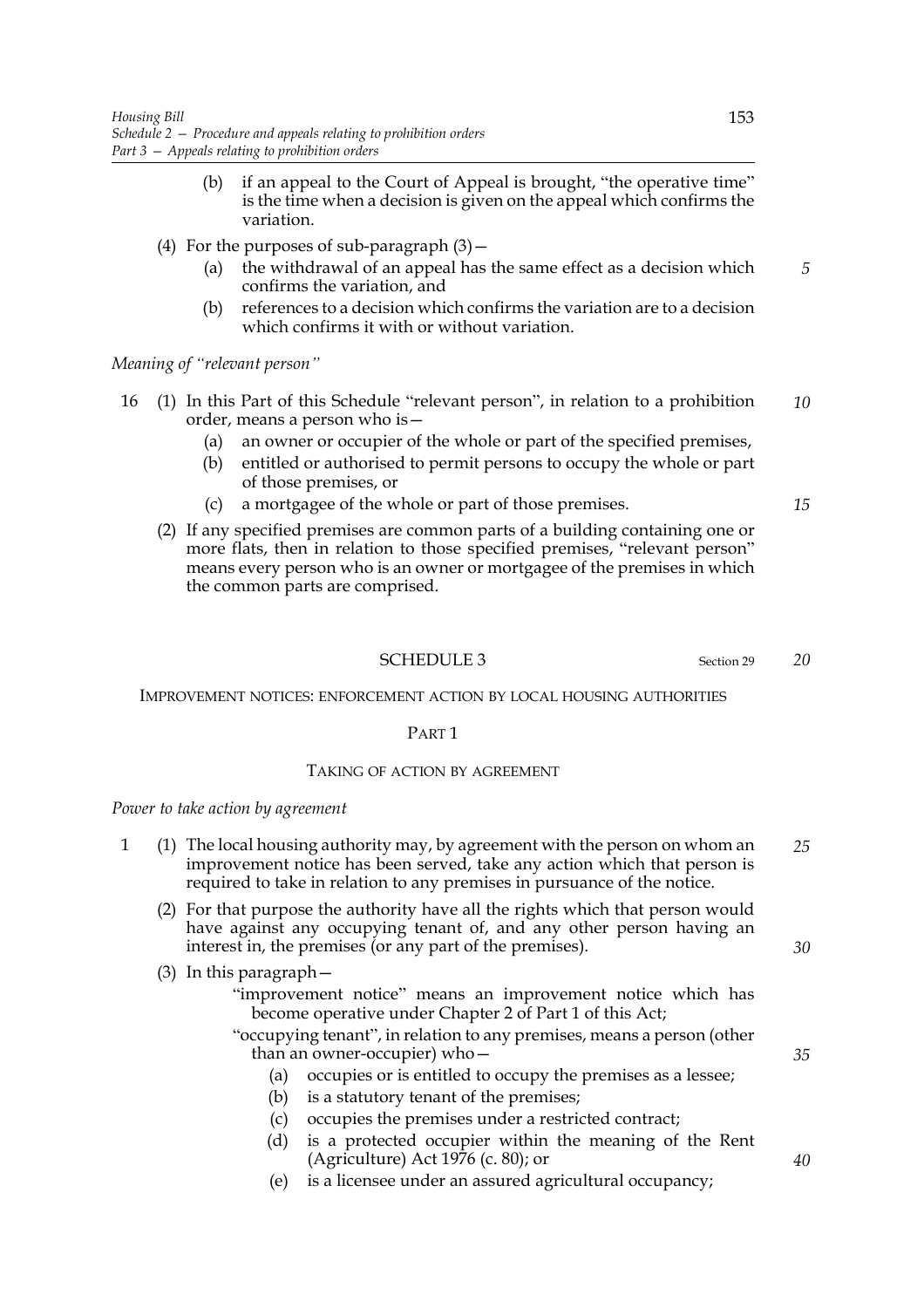"owner-occupier", in relation to any premises, means the person who occupies or is entitled to occupy the premises as owner or lessee under a long tenancy (within the meaning of Part 1 of the Leasehold Reform Act 1967 (c. 88)).

*Expenses of taking action by agreement*

2 Any action taken by the local housing authority under paragraph 1 is to be taken at the expense of the person on whom the notice is served.

### PART 2

### POWERS TO TAKE ACTION WITHOUT AGREEMENT

*Power to take action without agreement*

- 3 (1) The local housing authority may themselves take the action required to be taken in relation to a hazard by an improvement notice if sub-paragraph (2) or (3) applies.
	- (2) This sub-paragraph applies if the notice is not complied with in relation to that hazard.
	- (3) This sub-paragraph applies if, before the end of the period which under section 28(2) is appropriate for completion of the action specified in the notice in relation to the hazard, they consider that reasonable progress is not being made towards compliance with the notice in relation to the hazard.
	- (4) In this paragraph "improvement notice" means an improvement notice which has become operative under Chapter 2 of Part 1 of this Act. *20*

*Notice requirements in relation to taking action without agreement*

- 4 (1) The local housing authority must serve a notice under this paragraph before they enter any premises under paragraph 3 for the purpose of taking action in relation to a hazard.
	- (2) The notice must identify the improvement notice to which it relates and state—
		- (a) the premises and hazard concerned;
		- (b) that the authority intend to enter the premises;
		- (c) the action which the authority intend to take on the premises; and *30*
		- (d) the power under which the authority intend to enter the premises and take the action.
	- (3) The notice must be served on the person on whom the improvement notice was served.
	- (4) A copy of the notice may also be served on any owner of the premises.

### *Obstruction of action taken without agreement*

- 5 (1) If, at any relevant time—
	- (a) the person on whom the notice under paragraph 4 was served is on the premises for the purpose of carrying out any works, or
	- (b) any workman employed by that person, or by any contractor employed by that person, is on the premises for such a purpose, *40*

*5*

*15*

*10*

*25*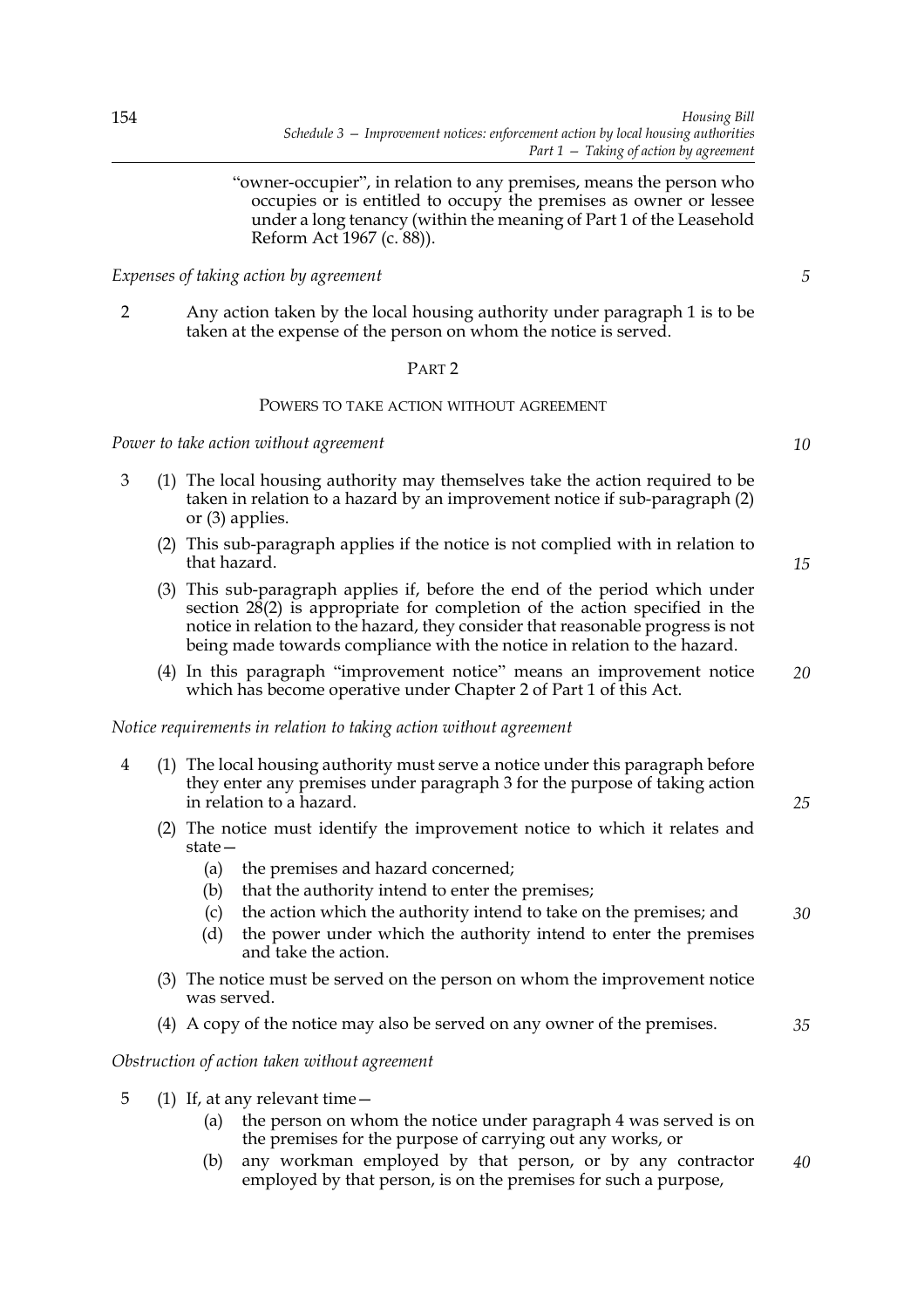that person is to be taken to have committed an offence under section 179(1).

- (2) In proceedings for such an offence it is a defence that there was an urgent necessity to carry out the works in order to prevent danger to persons occupying the premises.
- (3) In sub-paragraph (1) "relevant time" means any time—
	- (a) after the end of the period of 7 days beginning with the date of service of the notice under paragraph 4, and
	- (b) when any workman or contractor employed by the local housing authority is taking action on the premises which has been mentioned in the notice in accordance with paragraph  $4(2)(c)$ .

### *Expenses in relation to taking action without agreement*

- 6 (1) Part 3 of this Schedule applies with respect to the recovery by the local housing authority of expenses incurred by them in taking action under paragraph 3.
	- (2) Sub-paragraph (3) applies where, after a local housing authority have given notice under paragraph 4 of their intention to enter premises and take action, the action is in fact taken by the person on whom the improvement notice is served. *15*
	- (3) Any administrative and other expenses incurred by the authority with a view to themselves taking the action are to be treated for the purposes of Part 3 of this Schedule as expenses incurred by them in taking action under paragraph 3. *20*

#### PART 3

#### RECOVERY OF CERTAIN EXPENSES

#### *Introductory*

7 This Part of this Schedule applies for the purpose of enabling a local housing authority to recover expenses reasonably incurred by them in taking action under paragraph 3.

#### *Recovery of expenses*

- 8 (1) The expenses are recoverable by the local housing authority from the person on whom the improvement notice was served ("the relevant person"). *30*
	- (2) Where the relevant person receives the rent of the premises as agent or trustee for another person, the expenses are also recoverable by the local housing authority from the other person, or partly from him and partly from the relevant person.
	- (3) Sub-paragraph (4) applies where the relevant person proves in connection with a demand under paragraph 9—
		- (a) that sub-paragraph (2) applies, and
		- (b) that he has not, and since the date of the service on him of the demand has not had, in his hands on behalf of the other person sufficient money to discharge the whole demand of the local housing authority.

*5*

*10*

*25*

*35*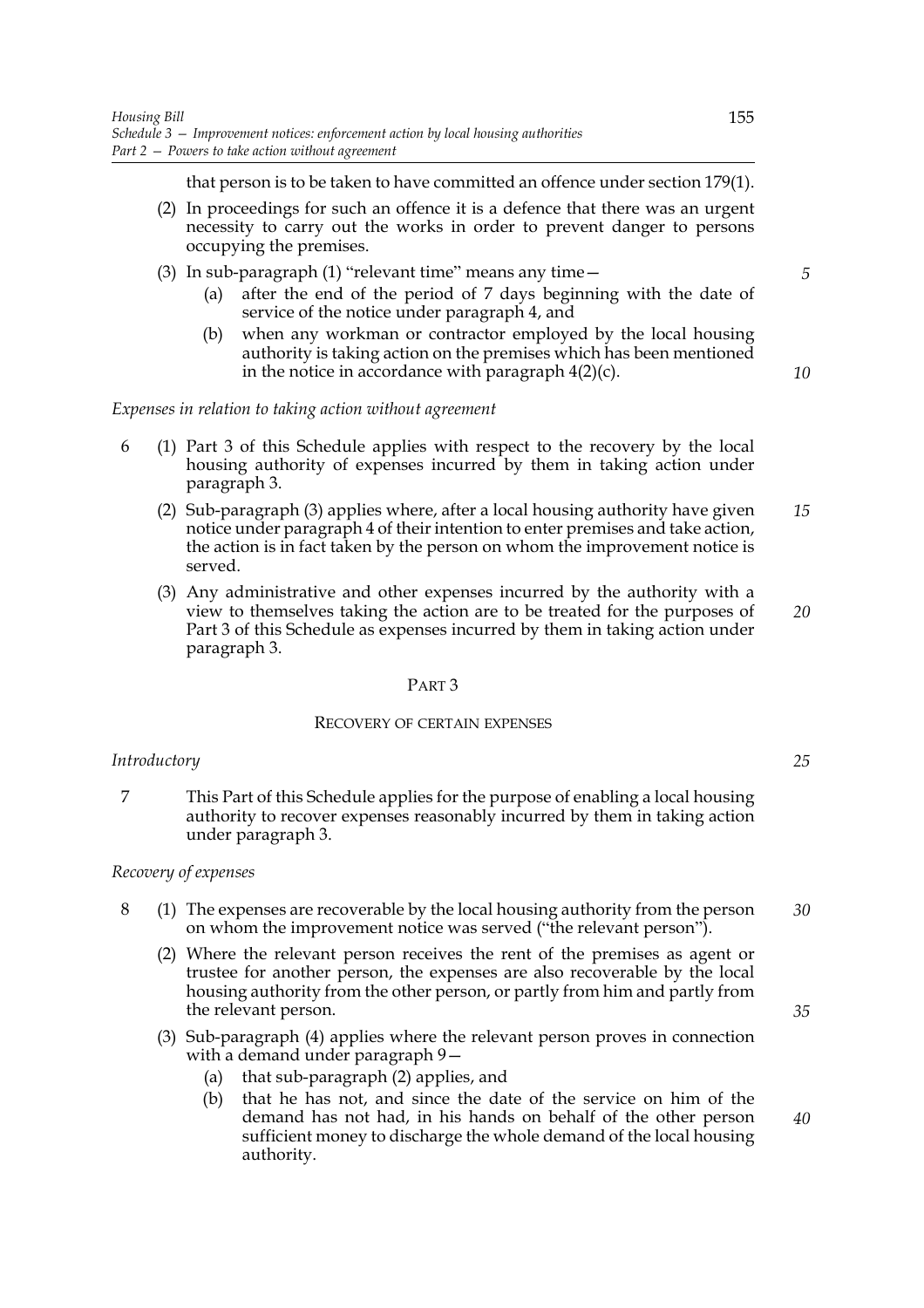- (4) The liability of the relevant person is limited to the total amount of the money which he has, or has had, in his hands as mentioned in subparagraph (3)(b).
- (5) Expenses are not recoverable under this paragraph so far as they are, by any direction of a court on appeal, recoverable under an order of the court.

#### *Service of demand*

- 9 (1) A demand for expenses recoverable under paragraph 8, together with interest in accordance with paragraph 10, must be served on each person from whom the local housing authority are seeking to recover them.
	- (2) If no appeal is brought, the demand becomes operative at the end of the period of 21 days beginning with the date of service of the demand. *10*
	- (3) A demand which becomes operative under sub-paragraph (2) is final and conclusive as to matters which could have been raised on an appeal.
	- (4) Paragraph 11 deals with appeals against demands.

#### *Interest*

10 Expenses in respect of which a demand is served carry interest, at such reasonable rate as the local housing authority may determine, from the date of service until payment of all sums due under the demand.

#### *Appeals*

- 11 (1) A person on whom a demand for the recovery of expenses has been served may appeal to a county court against the demand. *20*
	- (2) An appeal must be made within the period of 21 days beginning with the date of service of the demand or copy of it under paragraph 9.
	- (3) Where the demand relates to action taken by virtue of paragraph 3(3), an appeal may be brought on the ground that reasonable progress was being made towards compliance with the improvement notice when the local housing authority gave notice under paragraph 4 of their intention to enter and take the action.

This does not affect the generality of sub-paragraph (1).

- (4) The court may, on an appeal, make such order confirming, quashing or varying the demand as it considers appropriate. *30*
- (5) A demand against which an appeal is brought becomes operative as follows—
	- (a) if a decision is given on the appeal which confirms the demand and the period within which an appeal to the Court of Appeal may be brought expires without such an appeal having been brought, the demand becomes operative at end of that period; *35*
	- (b) if an appeal to the Court of Appeal is brought and a decision is given on the appeal which confirms the demand, the demand becomes operative at the time of that decision.
- (6) For the purposes of sub-paragraph  $(5)$  -
	- (a) the withdrawal of an appeal has the same effect as a decision which confirms the demand, and

*15*

*5*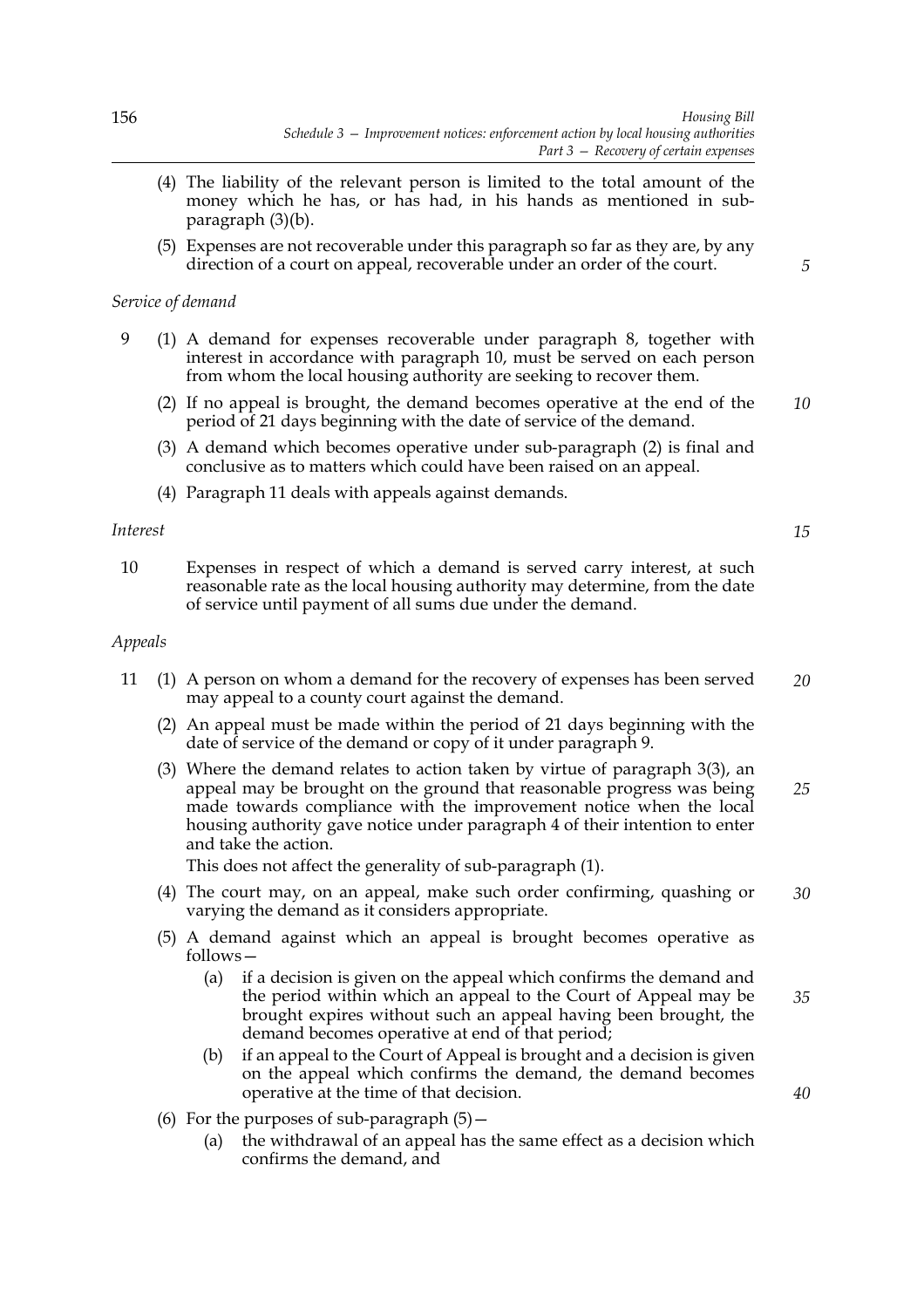- (b) references to a decision which confirms the demand are to a decision which confirms it with or without variation.
- (7) No question may be raised on appeal under this paragraph which might have been raised on an appeal against the improvement notice.

#### *Expenses and interest recoverable from occupiers*

- 12 (1) Where a demand becomes operative by virtue of paragraph 9(2) or 11(5), the local housing authority may serve a recovery notice on any person—
	- (a) who occupies the premises concerned, or part of those premises, as the tenant or licensee of the person on whom the demand was served under paragraph 9(1); and
	- (b) who, by virtue of his tenancy or licence, pays rent or any sum in the nature of rent to the person on whom the demand was served.
	- (2) A recovery notice is a notice  $-$ 
		- (a) stating the amount of expenses recoverable by the local housing authority; and
		- (b) requiring all future payments by the tenant or licensee of rent or sums in the nature of rent (whether already accrued due or not) to be made direct to the authority until the expenses recoverable by the authority, together with any accrued interest on them, have been duly paid.
	- (3) In the case of a demand which was served on any person as agent or trustee for another person ("the principal"), sub-paragraph (1) has effect as if the references in paragraphs (a) and (b) to the person on whom the demand was served were references to that person or the principal.
	- (4) The effect of a recovery notice, once served under sub-paragraph (1), is to transfer to the local housing authority the right to recover, receive and give a discharge for the rent or sums in the nature of rent. *25*
	- (5) This is subject to any direction to the contrary contained in a further notice served by the local housing authority on the tenant or licensee.
	- (6) In addition, the right to recover, receive and give a discharge for any rent or sums in the nature of rent is postponed to any right in respect of that rent or those sums which may at any time be vested in a superior landlord by virtue of a notice under section 6 of the Law of Distress Amendment Act 1908 (c. 53). *30*

#### *Expenses and interest to be a charge on the premises*

- 13 (1) Until recovered, the expenses recoverable by the local housing authority, together with any accrued interest on them, are a charge on the premises to which the improvement notice related.
	- (2) The charge takes effect when the demand for the expenses and interest becomes operative by virtue of paragraph 9(2) or 11(5).
	- (3) For the purpose of enforcing the charge, the local housing authority have the same powers and remedies, under the Law of Property Act 1925 (c. 20) and otherwise, as if they were mortgagees by deed having powers of sale and lease, of accepting surrenders of leases and of appointing a receiver.
	- (4) The power of appointing a receiver is exercisable at any time after the end of one month beginning with the date when the charge takes effect. *45*

*5*

*10*

*15*

- *35*
- *40*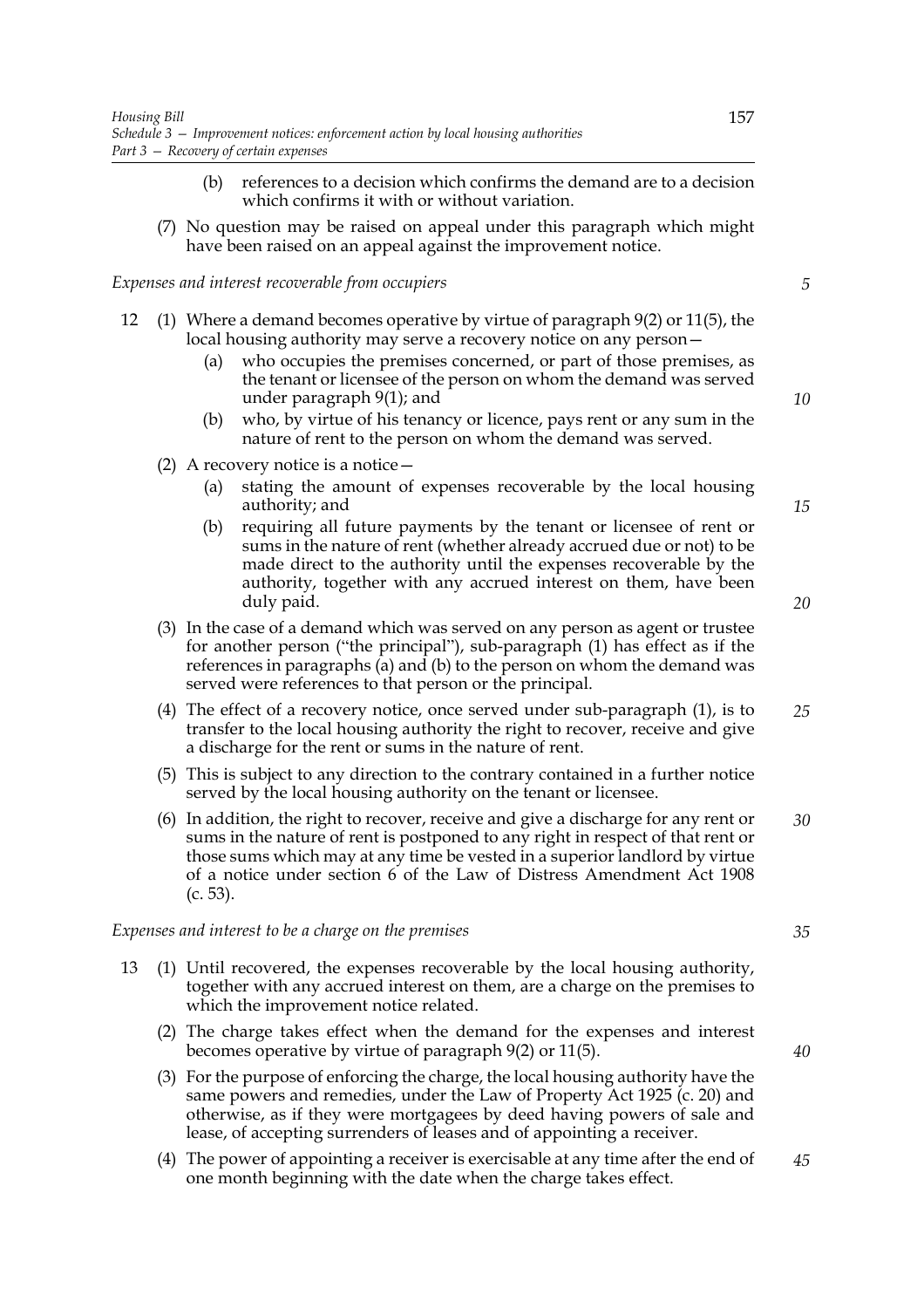*Recovery of expenses and interest from other persons profiting from taking of action*

- 14 (1) Sub-paragraph (2) applies if, on an application to a county court, the local housing authority satisfy the court that—
	- (a) the expenses and interest have not been and are unlikely to be recovered; and
	- (b) a person is profiting by the taking of the action under paragraph 3 in respect of which the expenses were incurred in that he is obtaining rents or other payments which would not have been obtainable if the number of persons living in the premises was limited to that appropriate for the premises in their state before the action was taken.
	- (2) The court may, if satisfied that the person concerned has had proper notice of the application, order him to make such payments to the local housing authority as the court considers to be just.

#### SCHEDULE 4 Sections 56 and 77

*15*

*5*

*10*

#### LICENCES UNDER PARTS 2 AND 3: MANDATORY CONDITIONS

*Conditions to be included in licences under Part 2 or 3*

- 1 (1) A licence under Part 2 or 3 must include the following conditions.
	- (2) Conditions requiring the licence holder, if gas is supplied to the house, to produce to the local housing authority annually for their inspection a gas safety certificate obtained in respect of the house within the last 12 months. *20*
	- (3) Conditions requiring the licence holder—
		- (a) to keep electrical appliances and furniture made available by him in the house in a safe condition;
		- (b) to supply the authority, on demand, with a declaration by him as to the safety of such appliances and furniture. *25*
	- (4) Conditions requiring the licence holder—
		- (a) to keep smoke alarms in the house in proper working order;
		- (b) to supply the authority, on demand, with a declaration by him as to the condition and positioning of such alarms.
	- (5) Conditions requiring the licence holder to supply to the occupier of the house a written statement of the terms on which they occupy it.

*Additional conditions to be included in licences under Part 3*

2 A licence under Part 3 must include conditions requiring the licence holder to demand references from persons who wish to occupy the house.

# *Power to prescribe conditions*

- 3 The appropriate national authority may by regulations amend this Schedule so as to alter (by the addition or removal of conditions) the conditions which must be included—
	- (a) in a licence under Part 2 or 3, or

*40*

*30*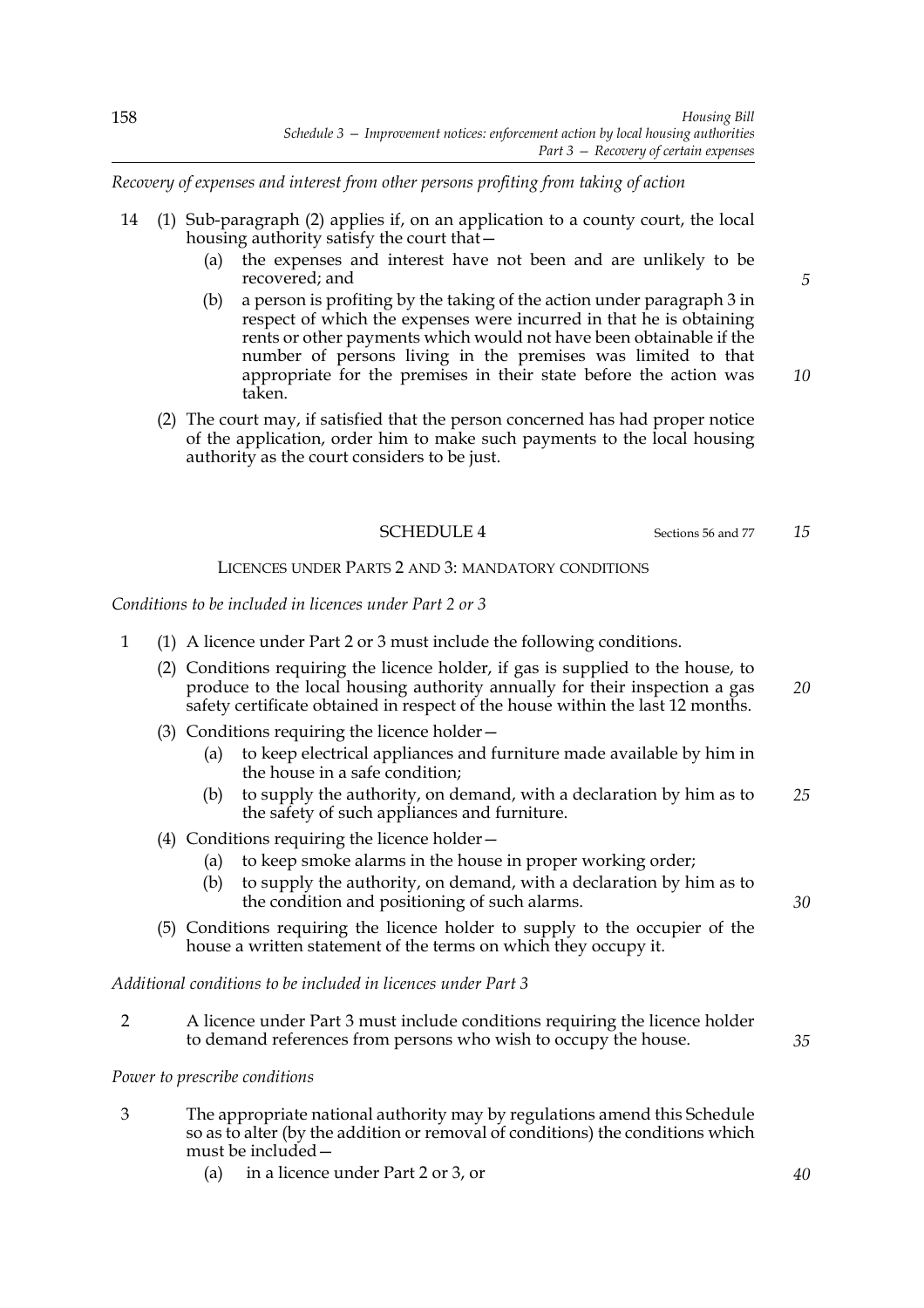(b) only in a licence under one of those Parts.

# *Interpretation*

4 In this Schedule "the house" means the HMO or Part 3 house in respect of which the licence is granted.

# SCHEDULE 5 Sections 60 and 81

# LICENCES UNDER PARTS 2 AND 3: PROCEDURE AND APPEALS

### PART 1

### PROCEDURE RELATING TO GRANT OR REFUSAL OF LICENCES

*Requirements before grant of licence*

|     |                                                                                                                                                         | 10                                                                                                                                                                                                                                                                                                                                                                                                                                                                                                                                                                                                                                                                                                                   |
|-----|---------------------------------------------------------------------------------------------------------------------------------------------------------|----------------------------------------------------------------------------------------------------------------------------------------------------------------------------------------------------------------------------------------------------------------------------------------------------------------------------------------------------------------------------------------------------------------------------------------------------------------------------------------------------------------------------------------------------------------------------------------------------------------------------------------------------------------------------------------------------------------------|
| (a) | serve a notice under this paragraph, together with a copy of the<br>proposed licence, on the applicant for the licence and each relevant<br>person, and |                                                                                                                                                                                                                                                                                                                                                                                                                                                                                                                                                                                                                                                                                                                      |
| (b) | consider any representations made in accordance with the notice and<br>not withdrawn.                                                                   | 15                                                                                                                                                                                                                                                                                                                                                                                                                                                                                                                                                                                                                                                                                                                   |
|     |                                                                                                                                                         |                                                                                                                                                                                                                                                                                                                                                                                                                                                                                                                                                                                                                                                                                                                      |
| (a) | the reasons for granting the licence,                                                                                                                   |                                                                                                                                                                                                                                                                                                                                                                                                                                                                                                                                                                                                                                                                                                                      |
| (b) | the main terms of the licence, and                                                                                                                      |                                                                                                                                                                                                                                                                                                                                                                                                                                                                                                                                                                                                                                                                                                                      |
| (c) |                                                                                                                                                         | 20                                                                                                                                                                                                                                                                                                                                                                                                                                                                                                                                                                                                                                                                                                                   |
|     |                                                                                                                                                         |                                                                                                                                                                                                                                                                                                                                                                                                                                                                                                                                                                                                                                                                                                                      |
|     |                                                                                                                                                         |                                                                                                                                                                                                                                                                                                                                                                                                                                                                                                                                                                                                                                                                                                                      |
| (a) | serve a notice under this paragraph on the applicant for the licence<br>and each relevant person, and                                                   | 25                                                                                                                                                                                                                                                                                                                                                                                                                                                                                                                                                                                                                                                                                                                   |
| (b) | consider any representations made in accordance with the notice and<br>not withdrawn.                                                                   |                                                                                                                                                                                                                                                                                                                                                                                                                                                                                                                                                                                                                                                                                                                      |
|     |                                                                                                                                                         |                                                                                                                                                                                                                                                                                                                                                                                                                                                                                                                                                                                                                                                                                                                      |
|     |                                                                                                                                                         | 30                                                                                                                                                                                                                                                                                                                                                                                                                                                                                                                                                                                                                                                                                                                   |
| (b) | the reasons for them, and                                                                                                                               |                                                                                                                                                                                                                                                                                                                                                                                                                                                                                                                                                                                                                                                                                                                      |
| (c) | the end of the consultation period.                                                                                                                     |                                                                                                                                                                                                                                                                                                                                                                                                                                                                                                                                                                                                                                                                                                                      |
|     |                                                                                                                                                         |                                                                                                                                                                                                                                                                                                                                                                                                                                                                                                                                                                                                                                                                                                                      |
|     |                                                                                                                                                         |                                                                                                                                                                                                                                                                                                                                                                                                                                                                                                                                                                                                                                                                                                                      |
| (a) | serve a notice under this paragraph on the applicant for the licence<br>and each relevant person, and                                                   | 35                                                                                                                                                                                                                                                                                                                                                                                                                                                                                                                                                                                                                                                                                                                   |
|     | (a)                                                                                                                                                     | Before granting a licence, the local housing authority must-<br>The notice under paragraph 1 must state that the authority are proposing to<br>grant the licence and set out -<br>the end of the consultation period.<br>(1) This paragraph applies if, having considered representations made in<br>accordance with a notice under paragraph 1 or this paragraph, the local<br>housing authority propose to grant a licence with modifications.<br>(2) Before granting the licence the authority must -<br>The notice under paragraph $3$ must set out $-$<br>the proposed modifications,<br>Requirements before refusal to grant licence<br>Before refusing to grant a licence, the local housing authority must – |

(b) consider any representations made in accordance with the notice and not withdrawn.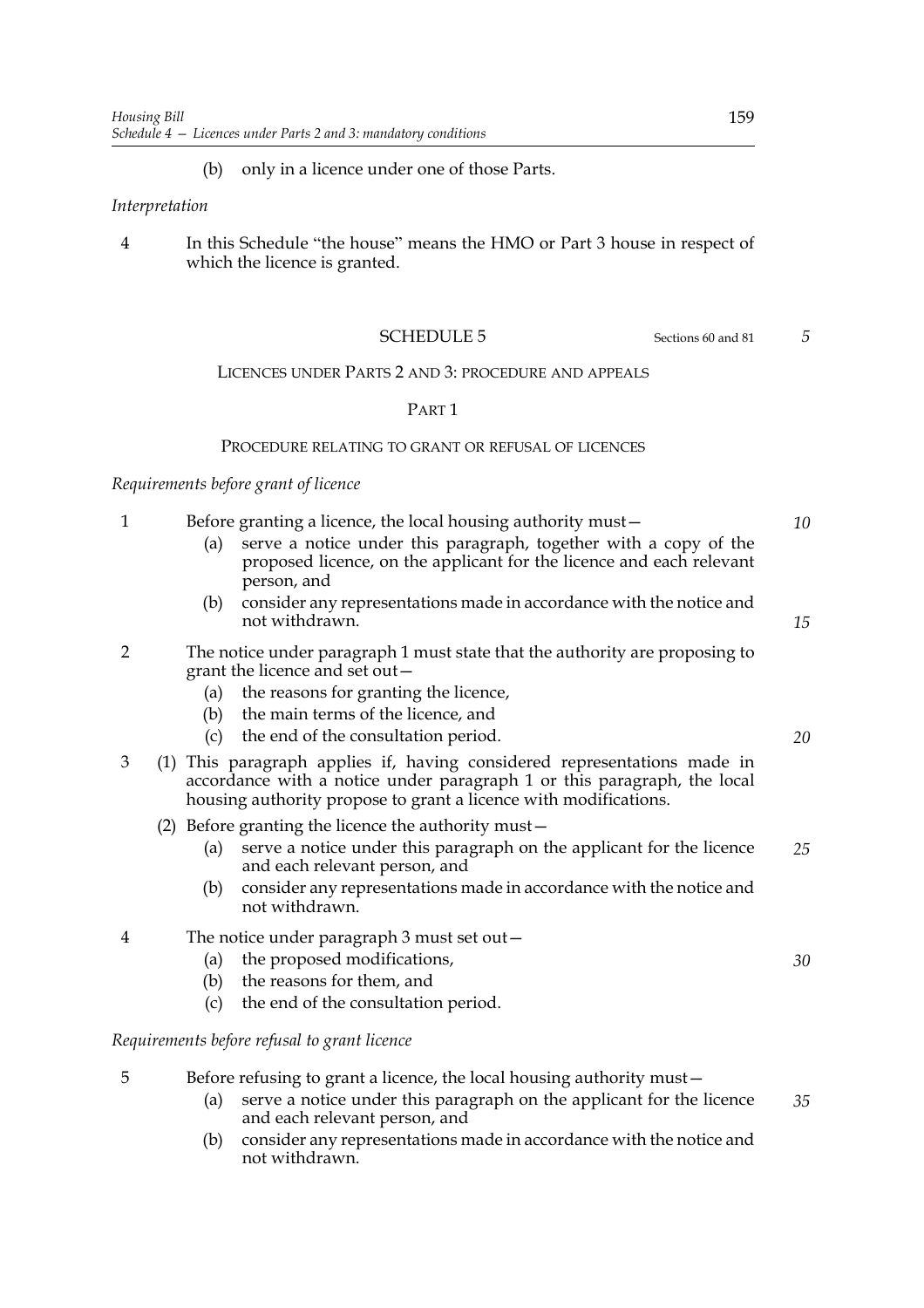- 6 The notice under paragraph 5 must state that the local housing authority are proposing to refuse to grant the licence and set out—
	- (a) the reasons for refusing to grant the licence, and
	- (b) the end of the consultation period.

*Requirements following grant or refusal of licence*

- 7 (1) This paragraph applies where the local housing authority decide to grant a licence.
	- (2) The local housing authority must serve on the applicant for the licence (and, if different, the licence holder) and each relevant person
		- a copy of the licence, and
		- (b) a notice setting out—
			- (i) the reasons for deciding to grant the licence and the date on which the decision was made,
			- (ii) the right of appeal against the decision under Part 3 of this Schedule, and
			- (iii) the period within which an appeal may be made (see paragraph 33(1)).
	- (3) The documents required to be served under sub-paragraph (2) must be served within the period of seven days beginning with the day on which the decision is made.
- 8 (1) This paragraph applies where the local housing authority refuse to grant a licence.
	- (2) The local housing authority must serve on the applicant for the licence and each relevant person a notice setting out—
		- (a) the authority's decision not to grant the licence,
		- (b) the reasons for the decision and the date on which it was made,
		- (c) the right of appeal against the decision under Part 3 of this Schedule, and
		- (d) the period within which an appeal may be made (see paragraph  $33(1)$ ).
	- (3) The notices required to be served under sub-paragraph (2) must be served within the period of seven days beginning with the day on which the decision is made.

# *Exceptions from requirements in relation to grant or refusal of licences*

- 9 The requirements of paragraph 3 (and those of paragraph 1) do not apply if the local housing authority  $-\frac{1}{2}$ *35*
	- (a) have already served a notice under paragraph 1 but not paragraph 3 in relation to the proposed licence, and
	- (b) consider that the modifications which are now being proposed are not material in any respect.
- 10 The requirements of paragraph 3 (and those of paragraph 1) do not apply if the local housing authority—
	- (a) have already served notices under paragraphs 1 and 3 in relation to the matter concerned, and

*40*

*15*

*10*

*5*

*20*

*25*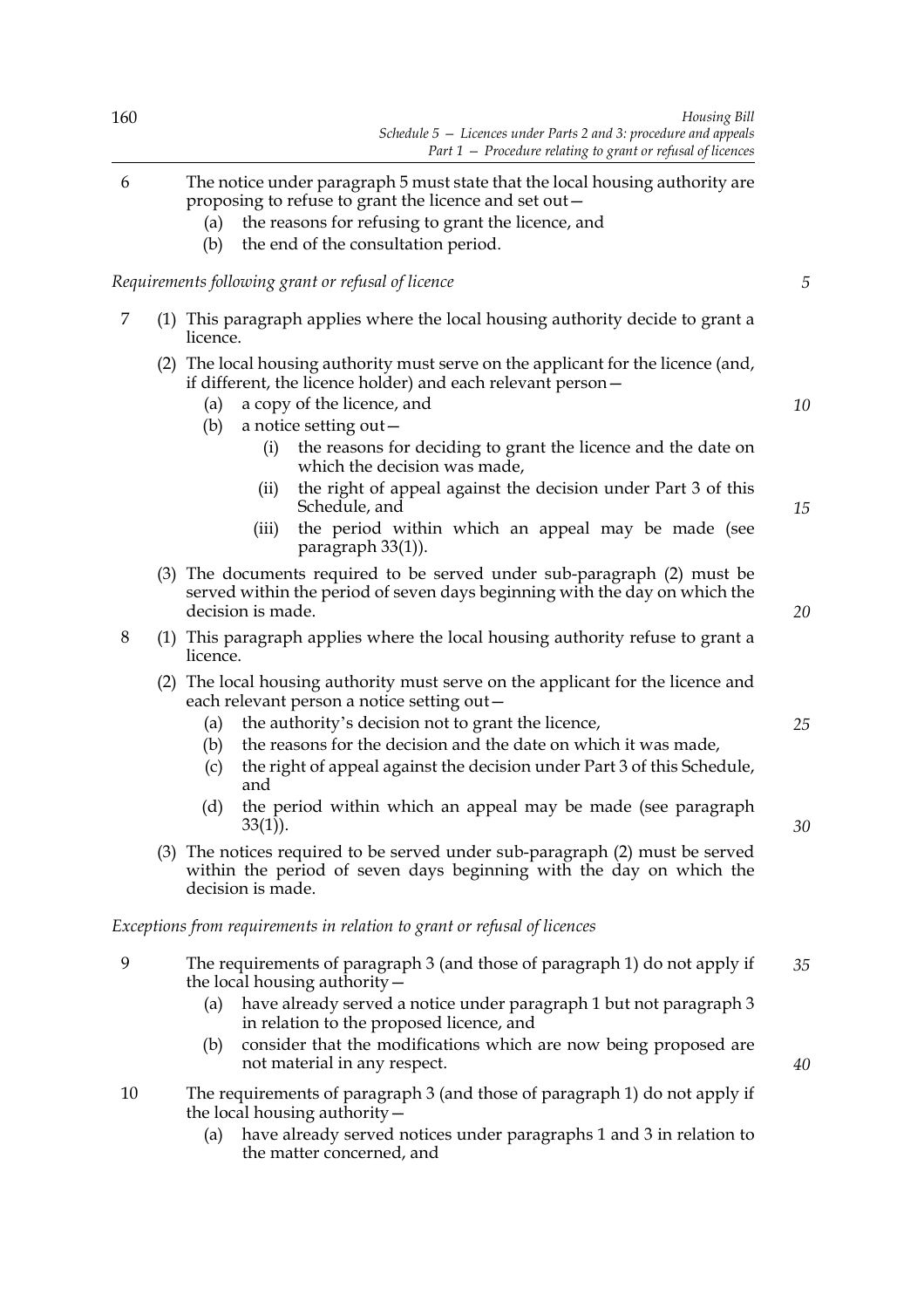- (b) consider that the further modifications which are now being proposed do not differ in any material respect from the modifications in relation to which a notice was last served under paragraph 3.
- 11 Paragraphs 5, 6 and 8 do not apply to a refusal to grant a licence on particular terms if the local housing authority are proposing to grant the licence on different terms. *5*

*Meaning of "the end of the consultation period"*

- 12 (1) In this Part of this Schedule "the end of the consultation period" means the last day for making representations in respect of the matter in question.
	- (2) The end of the consultation period must be  $-$ 
		- (a) in the case of a notice under paragraph 1 or 5, a day which is at least 14 days after the date of service of the notice; and
		- (b) in the case of a notice under paragraph 3, a day which is at least 7 days after the date of service of the notice.
	- (3) In sub-paragraph (2) "the date of service" of a notice means, in a case where more than one notice is served, the date on which the last of the notices is served.

*Meaning of "licence" and "relevant person"*

- 13 (1) In this Part of this Schedule "licence" means a licence under Part 2 or 3 of this Act. *20*
	- (2) In this Part of this Schedule "relevant person", in relation to a licence under Part 2 or 3 of this Act, means any person (other than a person excluded by sub-paragraph  $(3)$ ) —
		- (a) who, to the knowledge of the local housing authority concerned, is  $-$ *25*
			- (i) a person having an estate or interest in the HMO or Part 3 house in question, or
			- (ii) a person managing or having control of that HMO or Part 3 house (and not falling within sub-paragraph (i)), or
		- (b) on whom any restriction or obligation is or is to be imposed by the licence in accordance with section 56(5) or 77(5). *30*
	- (3) The persons excluded by this sub-paragraph are—
		- (a) the applicant for the licence and (if different) the licence holder, and
		- (b) any tenant under a lease with an unexpired term of 3 years or less.

PART 2

### PROCEDURE RELATING TO VARIATION OR REVOCATION OF LICENCES

### *Variation of licences*

- 14 Before varying a licence, the local housing authority must—
	- (a) serve a notice under this paragraph on the licence holder and each relevant person, and
	- (b) consider any representations made in accordance with the notice and not withdrawn.

*35*

*15*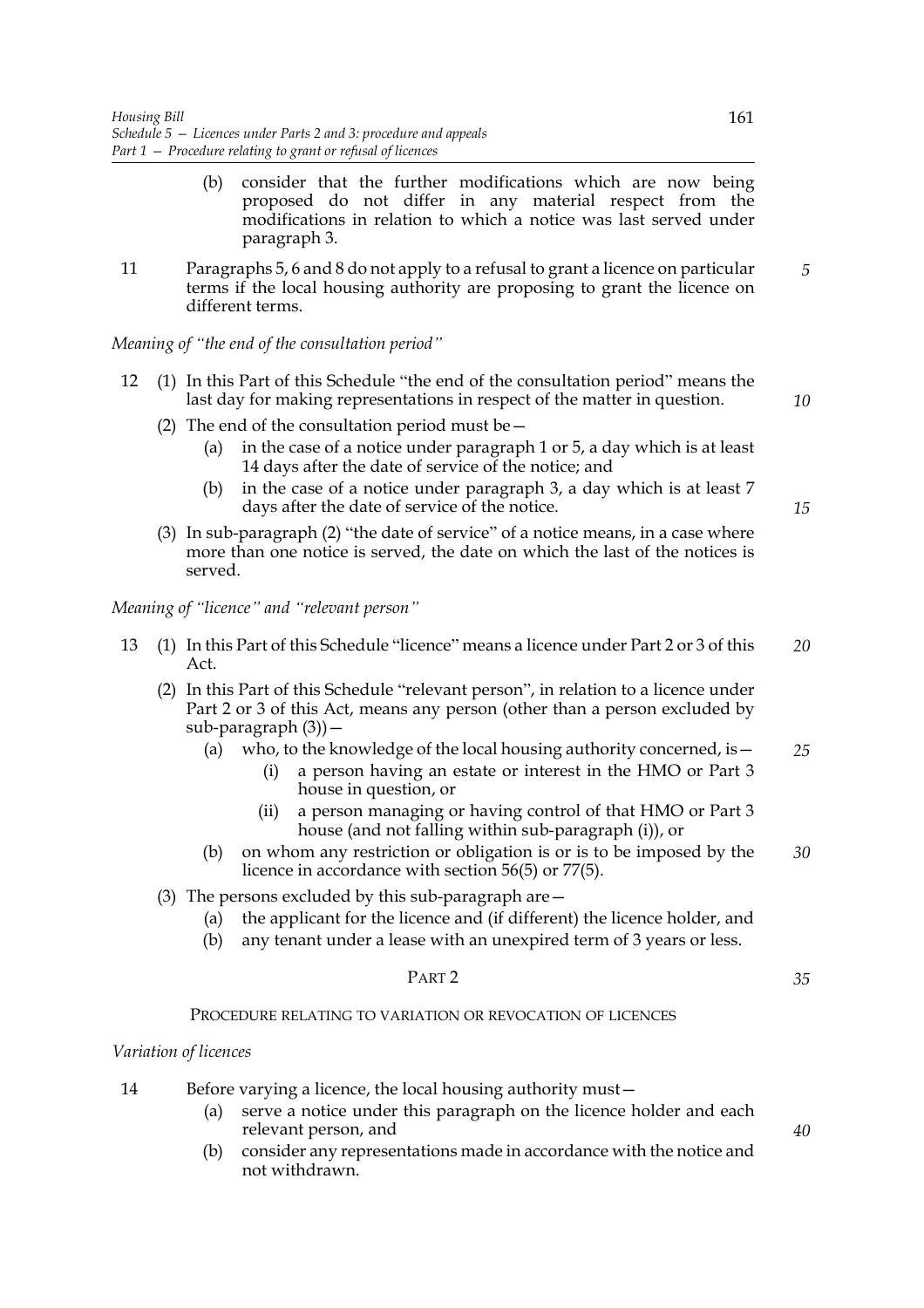- 15 The notice under paragraph 14 must state that the local housing authority are proposing to make the variation and set out—
	- (a) the effect of the variation,
	- (b) the reasons for the variation, and
	- (c) the end of the consultation period.
- 16 (1) This paragraph applies where the local housing authority decide to vary a licence.
	- (2) The local housing authority must serve on the licence holder and each relevant person—
		- (a) a copy of the authority's decision to vary the licence, and
		- (b) a notice setting out—
			- (i) the reasons for the decision and the date on which it was made,
			- (ii) the right of appeal against the decision under Part 3 of this Schedule, and
			- (iii) the period within which an appeal may be made (see paragraph 33(2)).
	- (3) The documents required to be served under sub-paragraph (2) must be served within the period of seven days beginning with the day on which the decision is made.

### *Exceptions from requirements of paragraph 14*

- 17 The requirements of paragraph 14 do not apply if  $-$ 
	- (a) the local housing authority consider that the variation is not material, or
	- (b) the variation is agreed by the licence holder and the local housing authority consider that it would not be appropriate to comply with the requirements of that paragraph. *25*
- 18 The requirements of paragraph 14 do not apply if the local housing authority—
	- (a) have already served a notice under that paragraph in relation to a proposed variation, and *30*
	- (b) consider that the variation which is now being proposed is not materially different from the previous proposed variation.

#### *Refusal to vary a licence*

- 19 Before refusing to vary a licence, the local housing authority must -
	- (a) serve a notice under this paragraph on the licence holder and each relevant person, and
	- (b) consider any representations made in accordance with the notice and not withdrawn.
- 20 The notice under paragraph 19 must state that the authority are proposing to refuse to vary the licence and set out— *40*
	- (a) the reasons for refusing to vary the licence, and
	- (b) the end of the consultation period.

*35*

*10*

*5*

*15*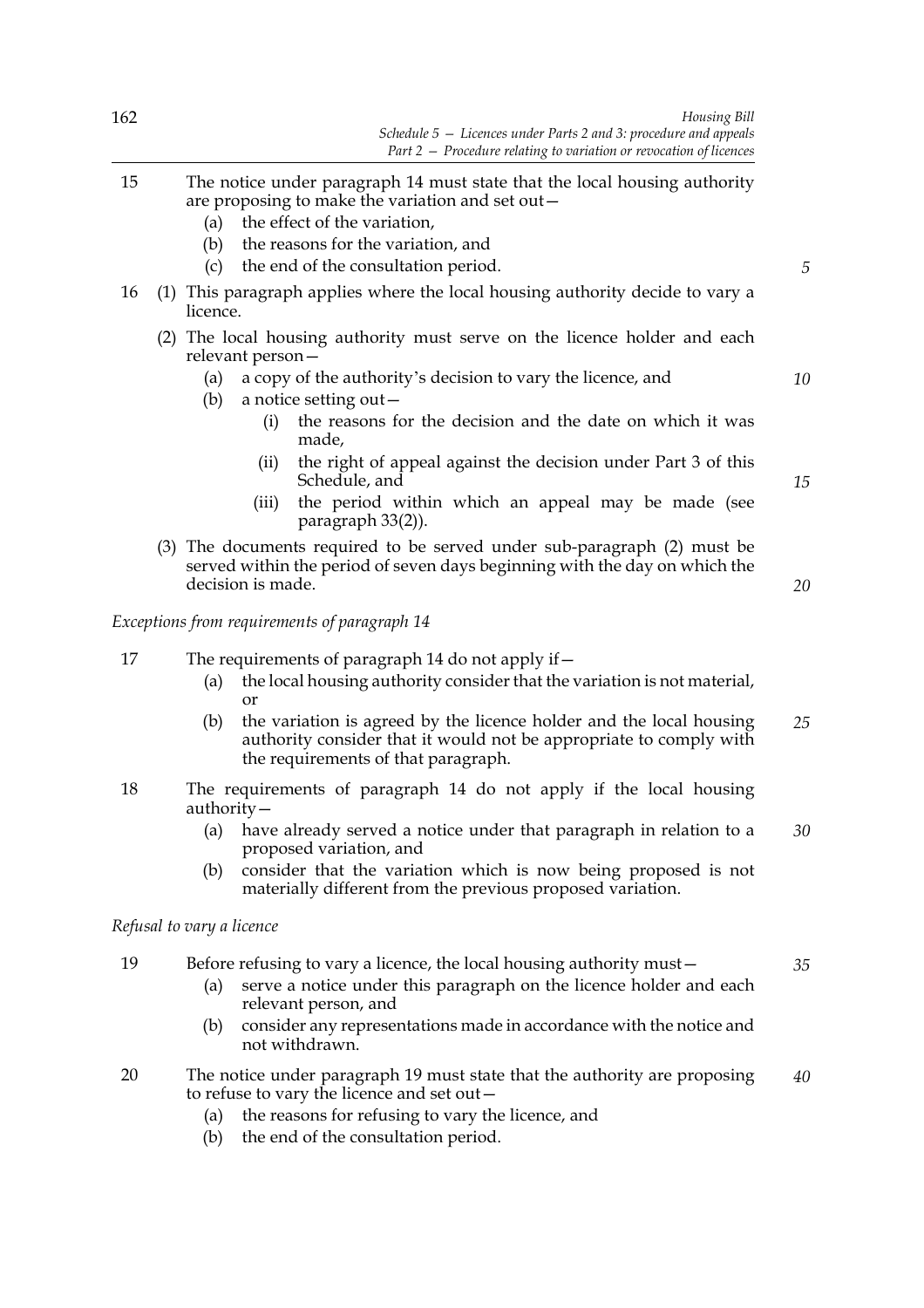- 21 (1) This paragraph applies where the local housing authority refuse to vary a licence.
	- (2) The authority must serve on the licence holder and each relevant person a notice setting out—
		- (a) the authority's decision not to vary the licence,
		- (b) the reasons for the decision and the date on which it was made,
		- (c) the right of appeal against the decision under Part 3 of this Schedule, and
		- (d) the period within which an appeal may be made (see paragraph 33(2)).
	- (3) The documents required to be served under sub-paragraph (2) must be served within the period of seven days beginning with the day on which the decision is made.

### *Revocation of licences*

| 22 | Before revoking a licence, the local housing authority must – |  |  |  |
|----|---------------------------------------------------------------|--|--|--|
|    |                                                               |  |  |  |

- (a) serve a notice on the licence holder under this paragraph and each relevant person, and
- (b) consider any representations made in accordance with the notice and not withdrawn.
- 23 The notice under paragraph 22 must state that the authority are proposing to revoke the licence and set out— *20*
	- (a) the reasons for the revocation, and
	- (b) the end of the consultation period.
- 24 (1) This paragraph applies where the local housing authority decide to revoke a licence.
	- (2) The authority must serve on the licence holder and each relevant person—
		- (a) a copy of the authority's decision to revoke the licence, and
		- (b) a notice setting out—
			- (i) the reasons for the decision and the date on which it was made,
			- (ii) the right of appeal against the decision under Part 3 of this Schedule, and
			- (iii) the period within which an appeal may be made (see paragraph 33(2)).
	- (3) The documents required to be served under sub-paragraph (2) must be served within the period of seven days beginning with the day on which the decision is made. *35*

### *Exception from requirements of paragraph 22*

25 The requirements of paragraph 22 do not apply if the revocation is agreed by the licence holder and the local housing authority consider that it would not be appropriate to comply with the requirements of that paragraph.

#### *Refusal to revoke a licence*

26 Before refusing to revoke a licence, the local housing authority must—

*5*

*10*

*25*

*30*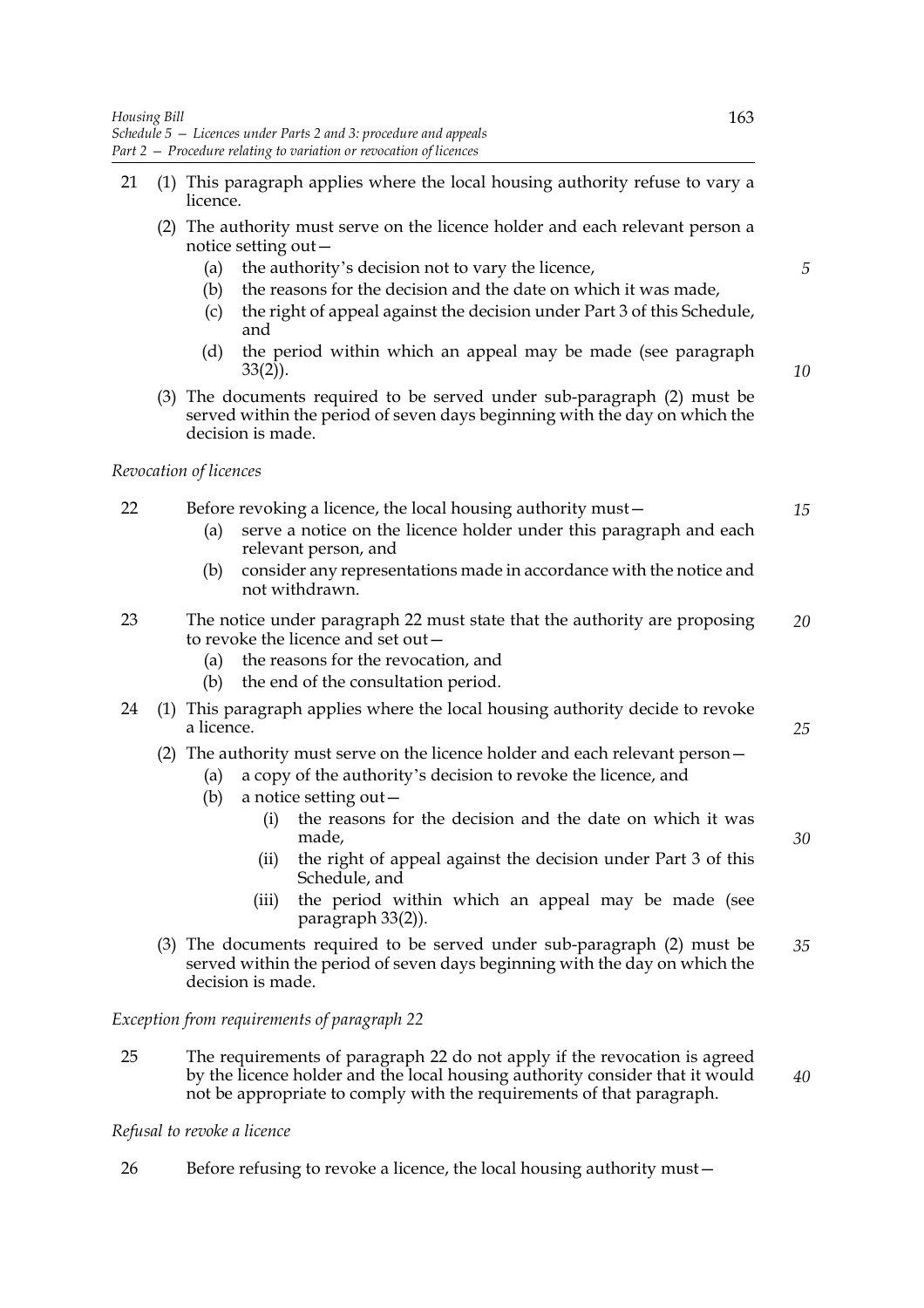- (a) serve a notice under this paragraph on the licence holder and each relevant person, and
- (b) consider any representations made in accordance with the notice and not withdrawn.
- 27 The notice under paragraph 26 must state that the authority are proposing to refuse to revoke the licence and set out— *5*
	- (a) the reasons for refusing to revoke the licence, and
	- (b) the end of the consultation period.
- 28 (1) This paragraph applies where the local housing authority refuse to revoke a licence.
	- (2) The authority must serve on the licence holder and each relevant person a notice setting out—
		- (a) the authority's decision not to revoke the licence,
		- (b) the reasons for the decision and the date on which it was made,
		- (c) the right of appeal against the decision under Part 3 of this Schedule, and *15*
		- (d) the period within which an appeal may be made (see paragraph  $33(2)$ ).
	- (3) The notices required to be served under sub-paragraph (2) must be served within the period of seven days beginning with the day on which the decision is made. *20*

### *Meaning of "the end of the consultation period"*

- 29 (1) In this Part of this Schedule "the end of the consultation period" means the last day on which representations may be made in respect of the matter in question.
	- (2) That date must be at least 14 days after the date of service of the notice in question.
	- (3) In sub-paragraph (2) "the date of service" of a notice means, in a case where more than one notice is served, the date on which the last of the notices is served.

*30*

*25*

*10*

### *Meaning of "licence" and "relevant person"*

- 30 (1) In this Part of this Schedule "licence" means a licence under Part 2 or 3 of this Act.
	- (2) In this Part of this Schedule "relevant person", in relation to a licence under Part 2 or 3 of this Act, means any person (other than a person excluded by sub-paragraph (3))— *35*
		- (a) who, to the knowledge of the local housing authority concerned, is  $-$ 
			- (i) a person having an estate or interest in the HMO or Part 3 house in question, or
			- (ii) a person managing or having control of that HMO or Part 3 house (and not falling within sub-paragraph (i)), or *40*
		- (b) on whom any restriction or obligation is or is to be imposed by the licence in accordance with section 56(5) or 77(5).
	- (3) The persons excluded by this sub-paragraph are—

(a) the licence holder, and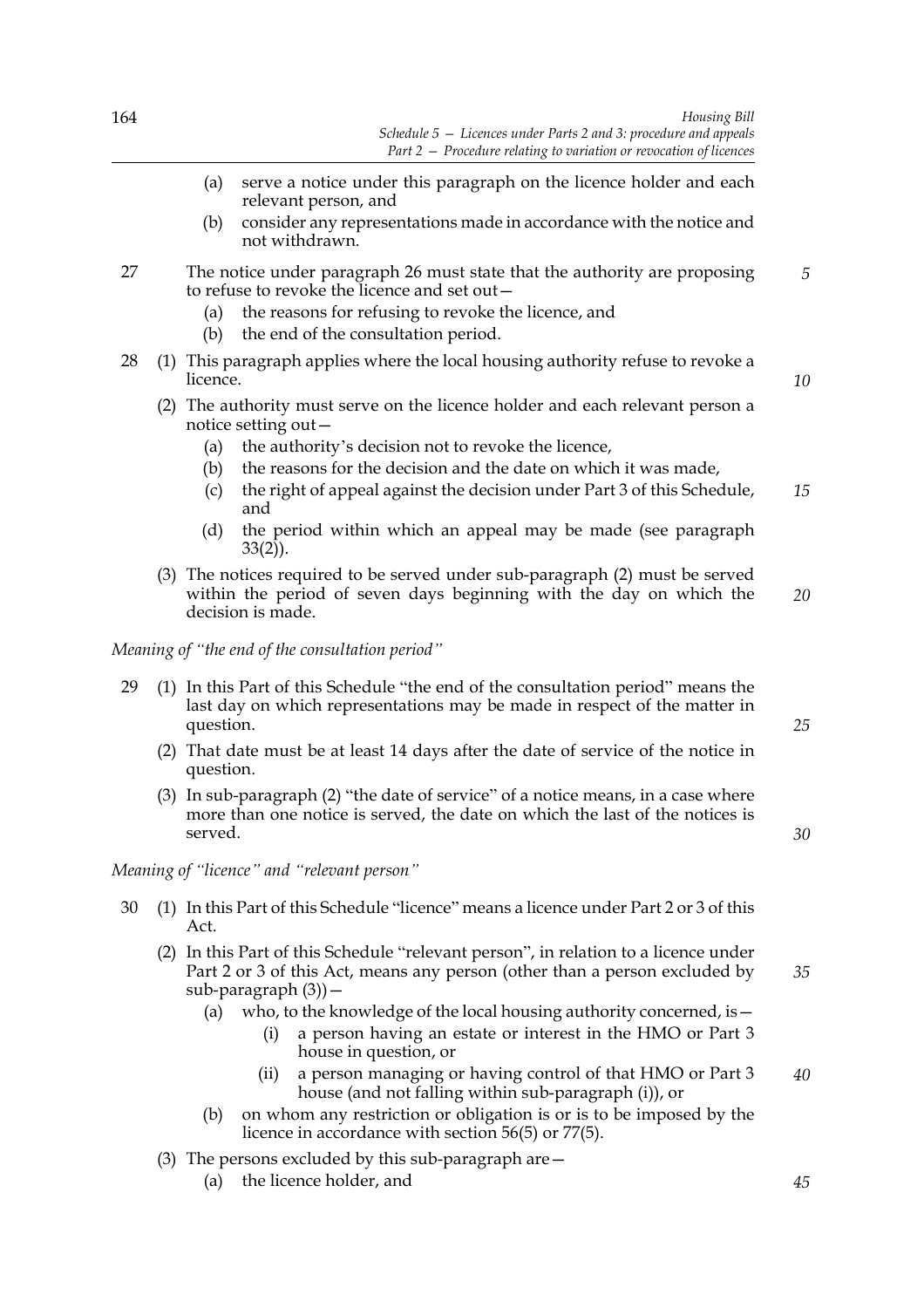### (b) any tenant under a lease with an unexpired term of 3 years or less.

#### PART 3

#### APPEALS AGAINST LICENCE DECISIONS

*Right to appeal against refusal or grant of licence*

- 31 (1) The applicant or any relevant person may appeal to a county court against a decision by the local housing authority on an application for a licence— *5*
	- (a) to refuse to grant the licence, or
	- (b) to grant the licence.
	- (2) An appeal under sub-paragraph (1)(b) may, in particular, relate to any of the terms of the licence.

#### *Right to appeal against decision or refusal to vary or revoke licence*

- 32 (1) The licence holder or any relevant person may appeal to a county court against a decision by the local housing authority—
	- (a) to vary or revoke a licence, or
	- (b) to refuse to vary or revoke a licence.
	- (2) But this does not apply to the licence holder in a case where the decision to vary or revoke the licence was made with his agreement.

#### *Time limits for appeals*

- 33 (1) Any appeal under paragraph 31 against a decision to grant, or (as the case may be) to refuse to grant, a licence must be made within the period of 28 days beginning with the date specified in the notice under paragraph 7 or 8 as the date on which the decision was made.
	- (2) Any appeal under paragraph 32 against a decision to vary or revoke, or (as the case may be) to refuse to vary or revoke, a licence must be made within the period of 28 days beginning with the date specified in the notice under paragraph 16, 21, 24 or 28 as the date on which the decision was made.
	- (3) The court may allow a person to make an appeal after the end of the period mentioned in sub-paragraph  $(1)$  or  $(2)$  if it is satisfied  $-$ 
		- (a) where permission is sought before the end of that period, that there is a good reason why that person is unable to make the appeal in time;
		- (b) where permission is sought after that time, that there was a good reason for that person's failure to make the appeal in time and for any delay in applying for permission.

### *Powers of court hearing appeal*

- 34 (1) This paragraph applies to appeals to a county court under paragraph 31 or 32.
	- (2) An appeal—
		- (a) is to be by way of a re-hearing, but
		- (b) may be determined having regard to matters of which the authority were unaware. *40*

*30*

*10*

*15*

*20*

*25*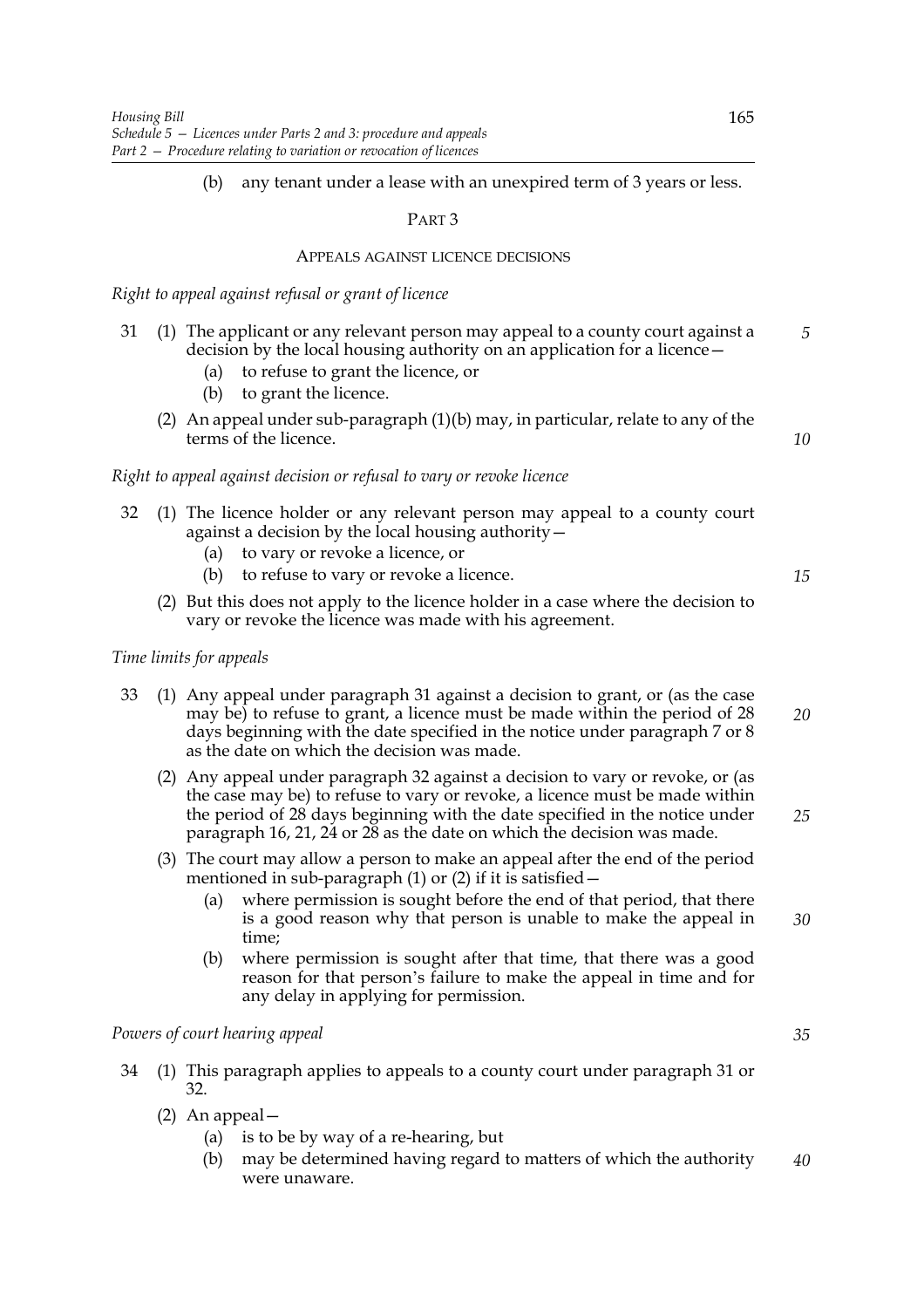Paragraph (a) applies despite any provision of Civil Procedure Rules.

- (3) The court may confirm, reverse or vary the decision of the local housing authority.
- (4) On an appeal under paragraph 31 the court may direct the authority to grant a licence to the applicant for the licence on such terms as the court may direct.

*"The operative time" for the purposes of section 58(6), 59(8), 79*(3) or *80*(5)

- 35 (1) This paragraph defines "the operative time" for the purposes of—
	- (a) section 58(6) or 59(8) (variation or revocation of licence under Part 2 of this Act, or
	- (b) section 79(3) or 80(5) (variation or revocation of licence under Part 3 of this Act.
	- (2) If the period of 28 days mentioned in paragraph 33(2) has expired without an appeal having been made under paragraph 32, "the operative time" is the end of that period.
	- (3) If an appeal is made under paragraph 32 within that period and a decision is given on the appeal which confirms the variation or revocation, "the operative time" is as follows—
		- (a) if the period within which an appeal to the Court of Appeal may be brought expires without such an appeal having been brought, "the operative time" is the end of that period;
		- (b) if an appeal to the Court of Appeal is brought, "the operative time" is the time when a decision is given on the appeal which confirms the variation or revocation.

### (4) For the purposes of sub-paragraph  $(3)$  -

- (a) the withdrawal of an appeal has the same effect as a decision confirming the variation or revocation appealed against; and
- (b) references to a decision which confirms a variation are to a decision which confirms it with or without variation.

*Meaning of "licence" and "relevant person"*

- 36 (1) In this Part of this Schedule "licence" means a licence under Part 2 or 3 of this Act.
	- (2) In this Part of this Schedule "relevant person", in relation to a licence under Part 2 or 3 of this Act, means any person (other than a person excluded by sub-paragraph  $(3)$ ) –
		- (a) who is  $-$ 
			- (i) a person having an estate or interest in the HMO or Part 3 house concerned, or
			- (ii) a person managing or having control of that HMO or Part 3 house (and not falling within sub-paragraph (i)), or
		- (b) on whom any restriction or obligation is or is to be imposed by the licence in accordance with section 56(5) or 77(5).
	- (3) The persons excluded by this sub-paragraph are—
		- (a) the applicant for the licence and (if different) the licence holder, and
		- (b) any tenant under a lease with an unexpired term of 3 years or less.

*25*

*30*

*35*

*40*

*45*

*20*

*5*

*10*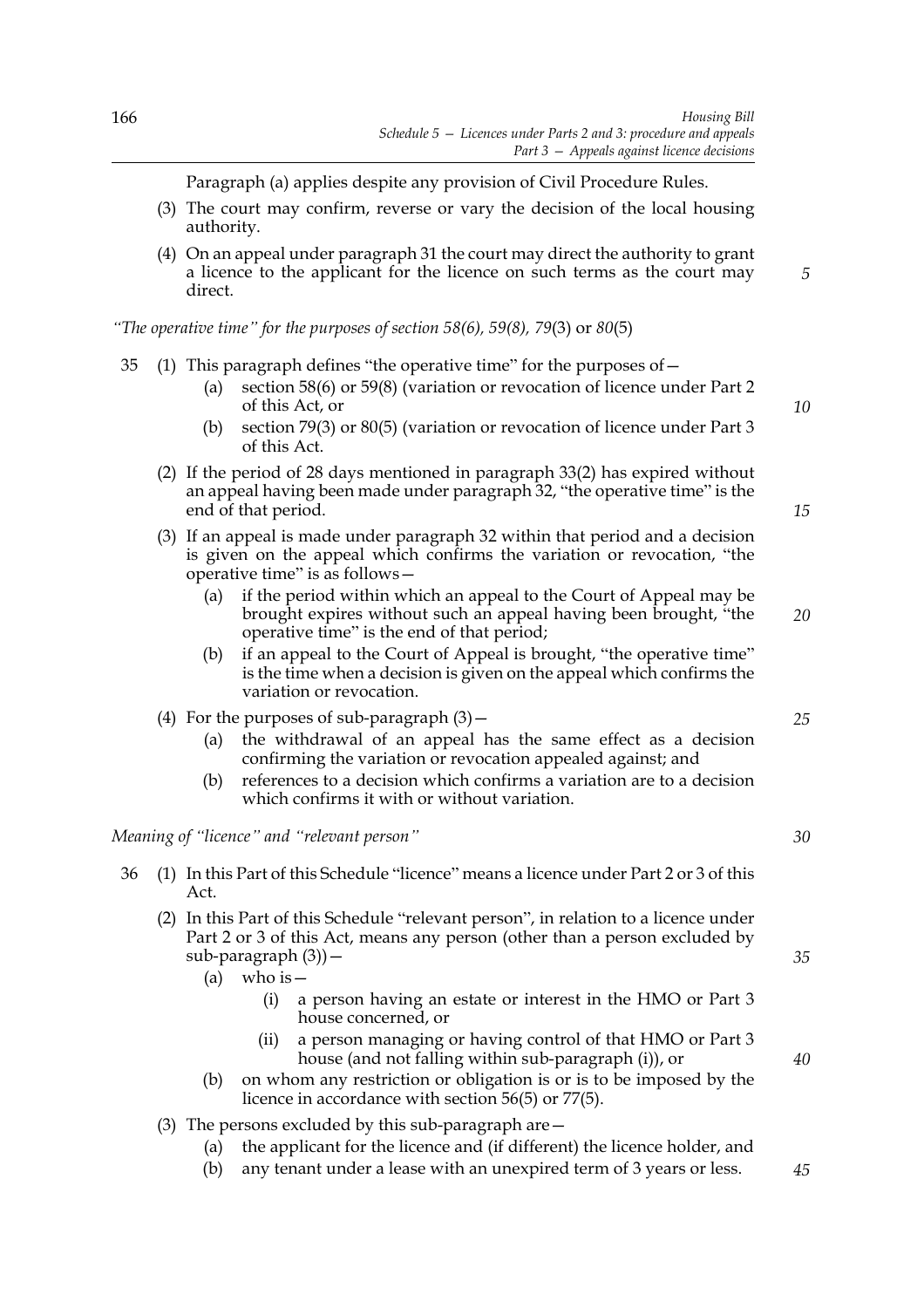#### SCHEDULE 6 Section 105

#### MANAGEMENT ORDERS: PROCEDURE AND APPEALS

#### PART 1

#### PROCEDURE RELATING TO MAKING OF MANAGEMENT ORDERS

*Requirements before making final management order*

- 1 Before making a final management order, the local housing authority must—
	- (a) serve a copy of the proposed order, together with a notice under this paragraph, on each relevant person; and
	- (b) consider any representations made in accordance with the notice and not withdrawn. *10*
- 2 The notice under paragraph 1 must state that the authority are proposing to make a final management order and set out—
	- (a) the reasons for making the order;
	- (b) the main terms of the proposed order (including those of the management scheme to be contained in it); and *15*
	- (c) the end of the consultation period.
- 3 (1) This paragraph applies if, having considered representations made in accordance with a notice under paragraph 1 or this paragraph, the local housing authority propose to make a final management order with modifications. *20*
	- (2) Before making the order, the authority must—
		- (a) serve a notice under this paragraph on each relevant person; and
		- (b) consider any representations made in accordance with the notice and not withdrawn.

#### 4 The notice under paragraph 3 must set out—

- (a) the proposed modifications;
- (b) the reasons for them; and
- (c) the end of the consultation period.

### *Exceptions from requirements relating to making of final management order*

- 5 The requirements of paragraph 3 (and those of paragraph 1) do not apply if the local housing authority—
	- (a) have already served notice under paragraph 1 but not paragraph 3 in relation to the proposed final management order; and
	- (b) consider that the modifications which are now being proposed are not material in any respect. *35*
- 6 The requirements of paragraph 3 (and those of paragraph 1) do not apply if the local housing authority—
	- (a) have already served notices under paragraphs 1 and 3 in relation to the matter concerned; and
	- (b) consider that the further modifications which are now being proposed do not differ in any material respect from the

*40*

*25*

*30*

167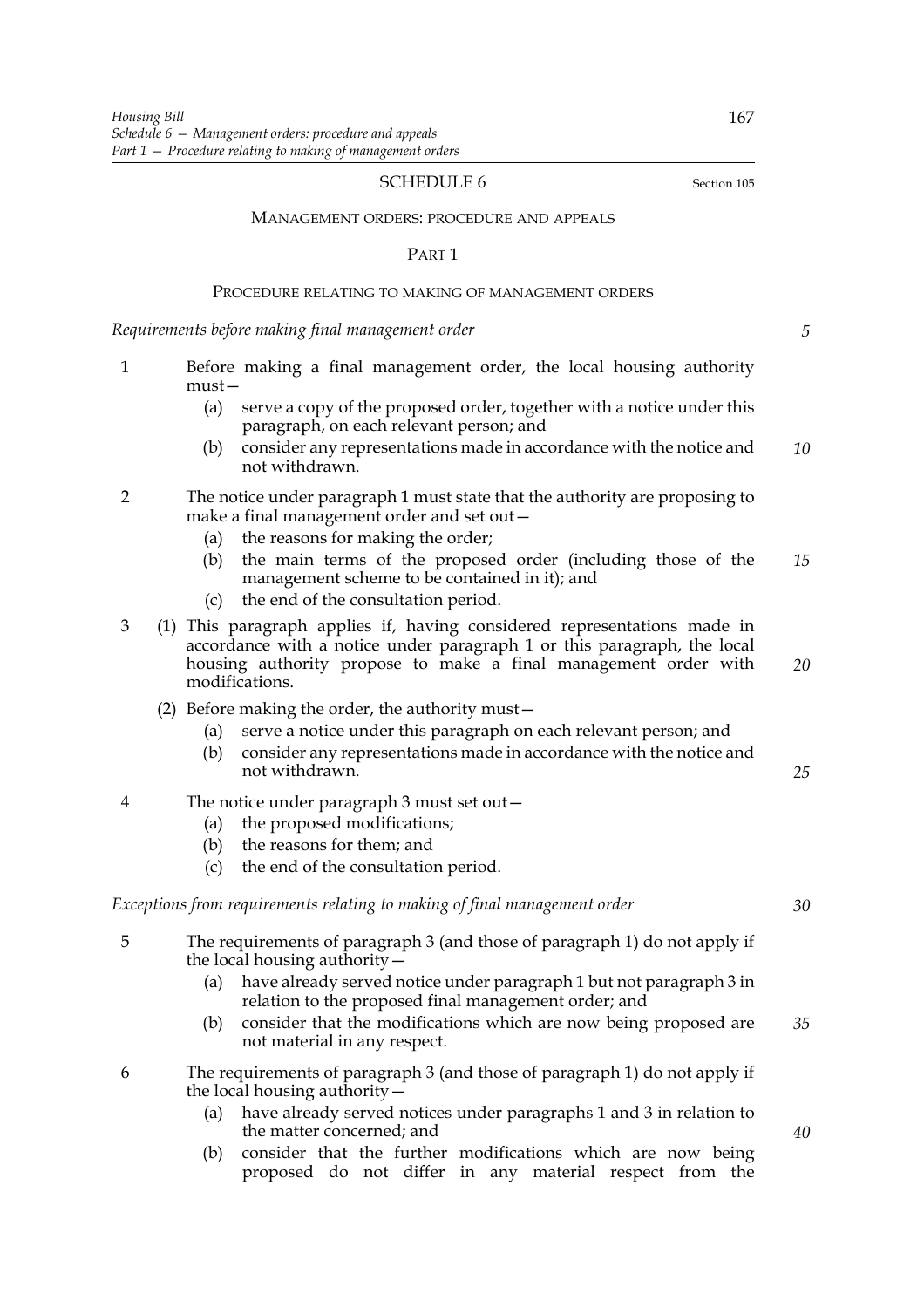modifications in relation to which a notice was last served under paragraph 3.

*Requirements following making of interim or final management order*

- 7 (1) This paragraph applies where the local housing authority make an interim management order or a final management order.
	- (2) As soon as practicable after the order is made, the authority must serve on the occupiers of the house—
		- (a) a copy of the order, and
		- (b) a notice under this sub-paragraph.
	- (3) Those documents are to be regarded as having been served on the occupiers if they are fixed to a conspicuous part of the house. *10*
	- (4) The notice under sub-paragraph  $(2)$  must set out  $-$ 
		- (a) the reasons for making the order and the date on which it was made, and
		- (b) the general effect of the order,

and (if it is a final management order) give a general description of the way in which the house is to be managed by the authority in accordance with the management scheme contained in the order.

- (5) The authority must also serve a copy of the order, together with a notice under this sub-paragraph, on each relevant person.
- (6) The notice under sub-paragraph (5) must comply with sub-paragraph (4) and also contain information about—
	- (a) the right of appeal against the order under Part 3 of this Schedule, and
	- (b) the period within which an appeal may be made (see paragraph  $25(2)$ ). *25*
- (7) The documents required to be served on each relevant person under subparagraph (5) must be served within the period of seven days beginning with the day on which the order is made.

*Meaning of "the end of the consultation period" and "relevant person"*

- 8 (1) In this Part of this Schedule "the end of the consultation period" means the last day for making representations in respect of the matter in question.
	- (2) The end of the consultation period must be  $-$ 
		- (a) in the case of a notice under paragraph 1, a day which is at least 14 days after the date of service of the notice; and
		- (b) in the case of a notice under paragraph 3, a day which is at least 7 days after the date of service of the notice.
	- (3) In sub-paragraph (2) "the date of service" of a notice means, in a case where more than one notice is served, the date on which the last of the notices is served.
	- (4) In this Part of this Schedule "relevant person" means any person who, to the knowledge of the local housing authority, is—
		- (a) a person having an estate or interest in the house or part of it (but who is not a tenant under a lease with an unexpired term of 3 years or less), or

*15*

*20*

*5*

*30*

*40*

*45*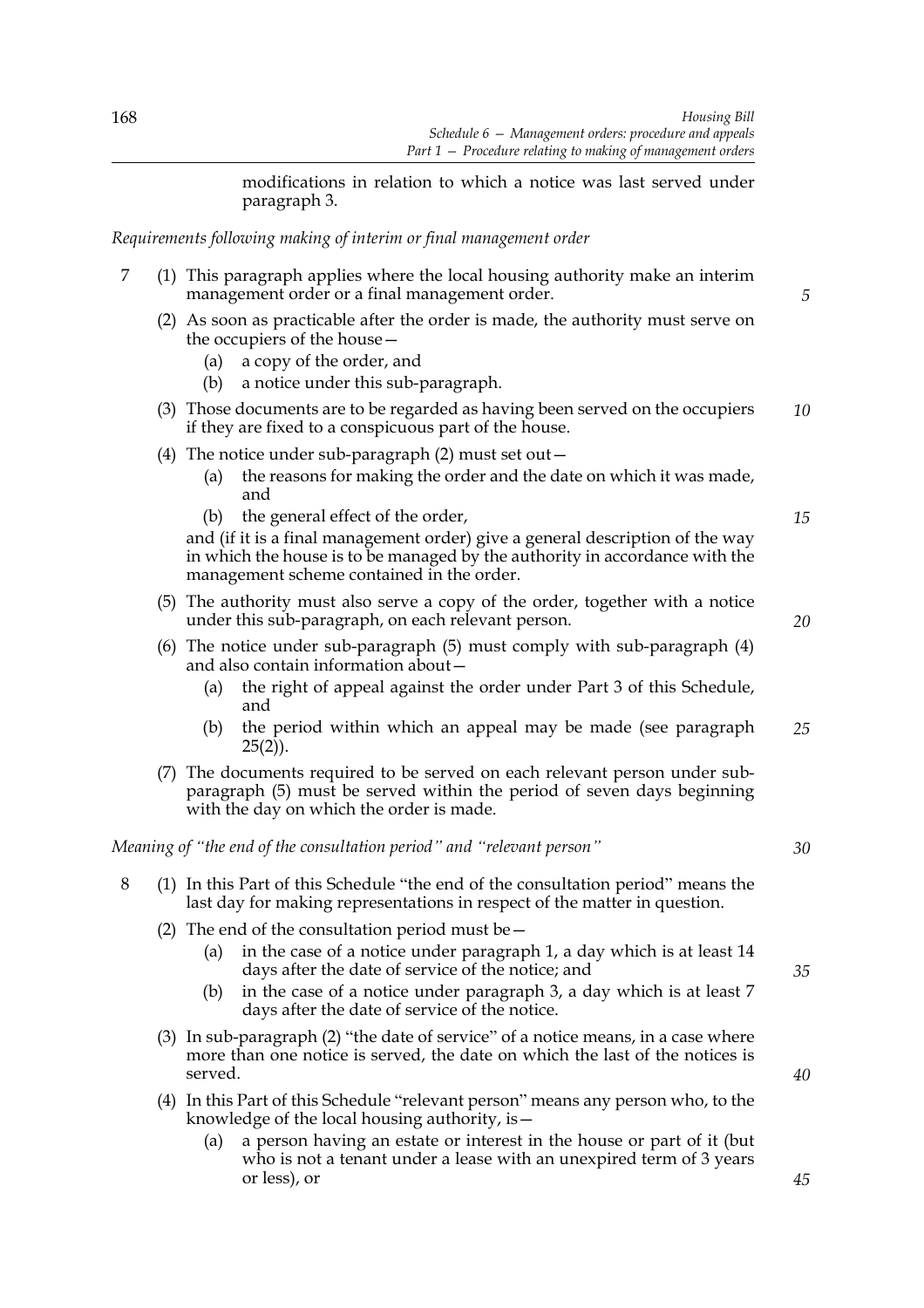(b) any other person who (but for the order) would be a person managing or having control of the house or part of it.

#### PART 2

#### PROCEDURE RELATING TO VARIATION OR REVOCATION OF MANAGEMENT ORDERS

*Variation of management orders*

|    | Variation of management orders |                 |                                                                                                                                                                                                     | 5  |
|----|--------------------------------|-----------------|-----------------------------------------------------------------------------------------------------------------------------------------------------------------------------------------------------|----|
| 9  | (a)                            | authority must- | Before varying an interim or final management order, the local housing<br>serve a notice under this paragraph on each relevant person, and                                                          |    |
|    | (b)                            |                 | consider any representations made in accordance with the notice and<br>not withdrawn.                                                                                                               | 10 |
| 10 | (a)                            |                 | The notice under paragraph 9 must state that the authority are proposing to<br>make the variation and specify -<br>the effect of the variation,                                                     |    |
|    | (b)                            |                 | the reasons for the variation, and                                                                                                                                                                  |    |
|    | (c)                            |                 | the end of the consultation period.                                                                                                                                                                 | 15 |
| 11 |                                |                 | (1) This paragraph applies where the local housing authority decide to vary an<br>interim or final management order.                                                                                |    |
|    |                                |                 | (2) The local housing authority must serve on each relevant person-                                                                                                                                 |    |
|    | (a)                            |                 | a copy of the authority's decision to vary the order, and                                                                                                                                           |    |
|    | (b)                            |                 | a notice setting out-                                                                                                                                                                               | 20 |
|    |                                | (i)             | the reasons for the decision and the date on which it was<br>made,                                                                                                                                  |    |
|    |                                | (ii)            | the right of appeal against the decision under Part 3 of this<br>Schedule, and                                                                                                                      |    |
|    |                                | (iii)           | the period within which an appeal may be made (see<br>paragraph 29(2)).                                                                                                                             | 25 |
|    |                                |                 | (3) The documents required to be served on each relevant person under sub-<br>paragraph (2) must be served within the period of seven days beginning<br>with the day on which the decision is made. |    |
|    |                                |                 | Exceptions from requirements of paragraph 9                                                                                                                                                         | 30 |
| 12 |                                |                 | The requirements of paragraph 9 do not apply if the local housing authority<br>consider that the variation is not material.                                                                         |    |
| 13 | $\text{authority}$ –           |                 | The requirements of paragraph 9 do not apply if the local housing                                                                                                                                   |    |
|    | (a)                            |                 | have already served a notice under that paragraph in relation to a<br>proposed variation; and                                                                                                       | 35 |
|    |                                |                 | (b) and deal that the monitor which is now being moneyed is not                                                                                                                                     |    |

(b) consider that the variation which is now being proposed is not materially different from the previous proposed variation.

#### *Refusal to vary interim or final management order*

14 Before refusing to vary an interim or final management order, the local housing authority must— *40*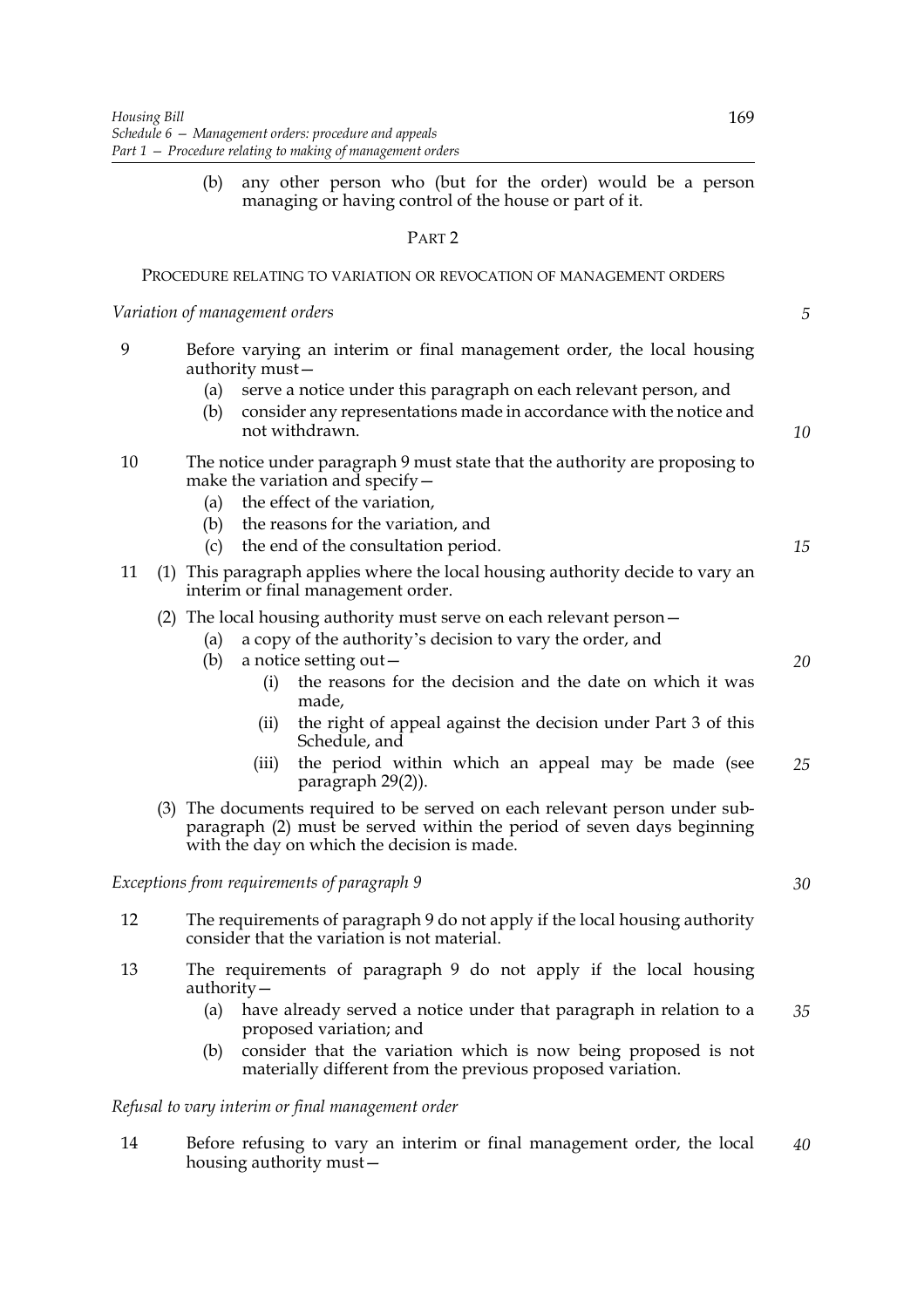- (a) serve a notice under this paragraph on each relevant person, and
- (b) consider any representations made in accordance with the notice and not withdrawn.
- 15 The notice under paragraph 14 must state that the authority are proposing to refuse to make the variation and set out—
	- (a) the reasons for refusing to make the variation, and
	- (b) the end of the consultation period.
- 16 (1) This paragraph applies where the local housing authority refuse to vary an interim or final management order.

### (2) The authority must serve on each relevant person a notice setting out—

- (a) the authority's decision not to vary the order;
- (b) the reasons for the decision and the date on which it was made;
- (c) the right of appeal against the decision under Part 3 of this Schedule; and
- (d) the period within which an appeal may be made (see paragraph  $29(2)$ ). *15*
- (3) The notices required to be served on each relevant person under subparagraph (2) must be served within the period of seven days beginning with the day on which the decision is made.

*Revocation of management orders*

*20*

*25*

*40*

*5*

- 17 Before revoking an interim or final management order, the local housing authority must—
	- (a) serve a notice under this paragraph on each relevant person, and
	- (b) consider any representations made in accordance with the notice and not withdrawn.
- 18 The notice under paragraph 17 must state that the authority are proposing to revoke the order and specify—
	- (a) the reasons for the revocation, and
	- (b) the end of the consultation period.
- 19 (1) This paragraph applies where the local housing authority decide to revoke an interim or final management order. *30*
	- (2) The authority must serve on each relevant person—
		- (a) a copy of the authority's decision to revoke the order; and
		- (b) a notice setting out—
			- (i) the reasons for the decision and the date on which it was made; *35*
			- (ii) the right of appeal against the decision under Part 3 of this Schedule; and
			- (iii) the period within which an appeal may be made (see paragraph 29(2)).
	- (3) The documents required to be served on each relevant person under subparagraph (2) must be served within the period of seven days beginning with the day on which the decision is made.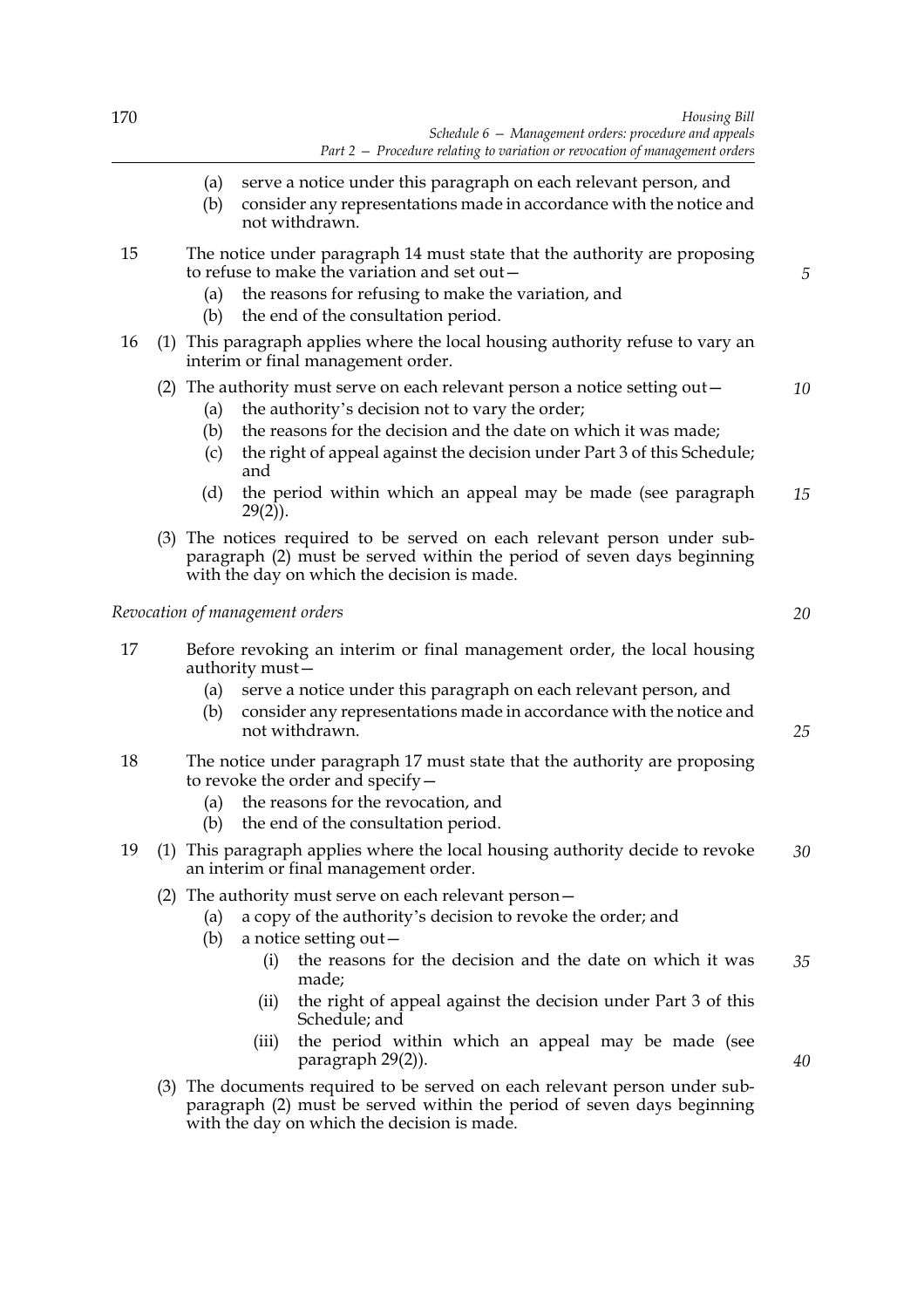*Refusal to revoke management order*

| 20 |                          | Before refusing to revoke an interim or final management order, the local<br>housing authority must-                                                                                                                                                                                                                                                                  |    |
|----|--------------------------|-----------------------------------------------------------------------------------------------------------------------------------------------------------------------------------------------------------------------------------------------------------------------------------------------------------------------------------------------------------------------|----|
|    | (a)<br>(b)               | serve a notice under this paragraph on each relevant person; and<br>consider any representations made in accordance with the notice and<br>not withdrawn.                                                                                                                                                                                                             | 5  |
| 21 | (a)<br>(b)               | The notice under paragraph 20 must state that the authority are proposing<br>to refuse to revoke the order and set out-<br>the reasons for refusing to revoke the order, and<br>the end of the consultation period.                                                                                                                                                   | 10 |
| 22 |                          | (1) This paragraph applies where the local housing authority refuse to revoke<br>an interim or final management order.                                                                                                                                                                                                                                                |    |
|    | (a)<br>(b)<br>(c)<br>(d) | (2) The authority must serve on each relevant person a notice setting out $-$<br>the authority's decision not to revoke the order;<br>the reasons for the decision and the date on which it was made;<br>the right of appeal against the decision under Part 3 of this Schedule;<br>and<br>the period within which an appeal may be made (see paragraph<br>$29(2)$ ). | 15 |
|    |                          | (3) The notices required to be served on each relevant person under sub-<br>paragraph (2) must be served within the period of seven days beginning<br>with the day on which the decision is made.                                                                                                                                                                     | 20 |
|    |                          | Meaning of "the end of the consultation period" and "relevant person"                                                                                                                                                                                                                                                                                                 |    |
| 23 |                          | (1) In this Part of this Schedule "the end of the consultation period" means the<br>last day for making representations in respect of the matter in question.                                                                                                                                                                                                         | 25 |
|    |                          | (2) The end of the consultation period must be a day which is at least 14 days<br>after the date of service of the notice.                                                                                                                                                                                                                                            |    |
|    | served.                  | (3) In sub-paragraph (2) "the date of service" of a notice means, in a case where<br>more than one notice is served, the date on which the last of the notices is                                                                                                                                                                                                     | 30 |
|    |                          | (4) In this Part of this Schedule "relevant person" means any person who, to the<br>knowledge of the local housing authority, is $-$                                                                                                                                                                                                                                  |    |
|    | (a)                      | a person having an estate or interest in the house or part of it (but<br>who is not a tenant under a lease with an unexpired term of 3 years<br>or less), or                                                                                                                                                                                                          | 35 |
|    | (b)                      | any other person who (but for the order) would be a person<br>managing or having control of the house or part of it.                                                                                                                                                                                                                                                  |    |
|    |                          | PART <sub>3</sub>                                                                                                                                                                                                                                                                                                                                                     |    |
|    |                          | APPEALS AGAINST DECISIONS RELATING TO MANAGEMENT ORDERS                                                                                                                                                                                                                                                                                                               |    |

*Right to appeal against making of order etc.*

24 (1) A relevant person may appeal to a county court against—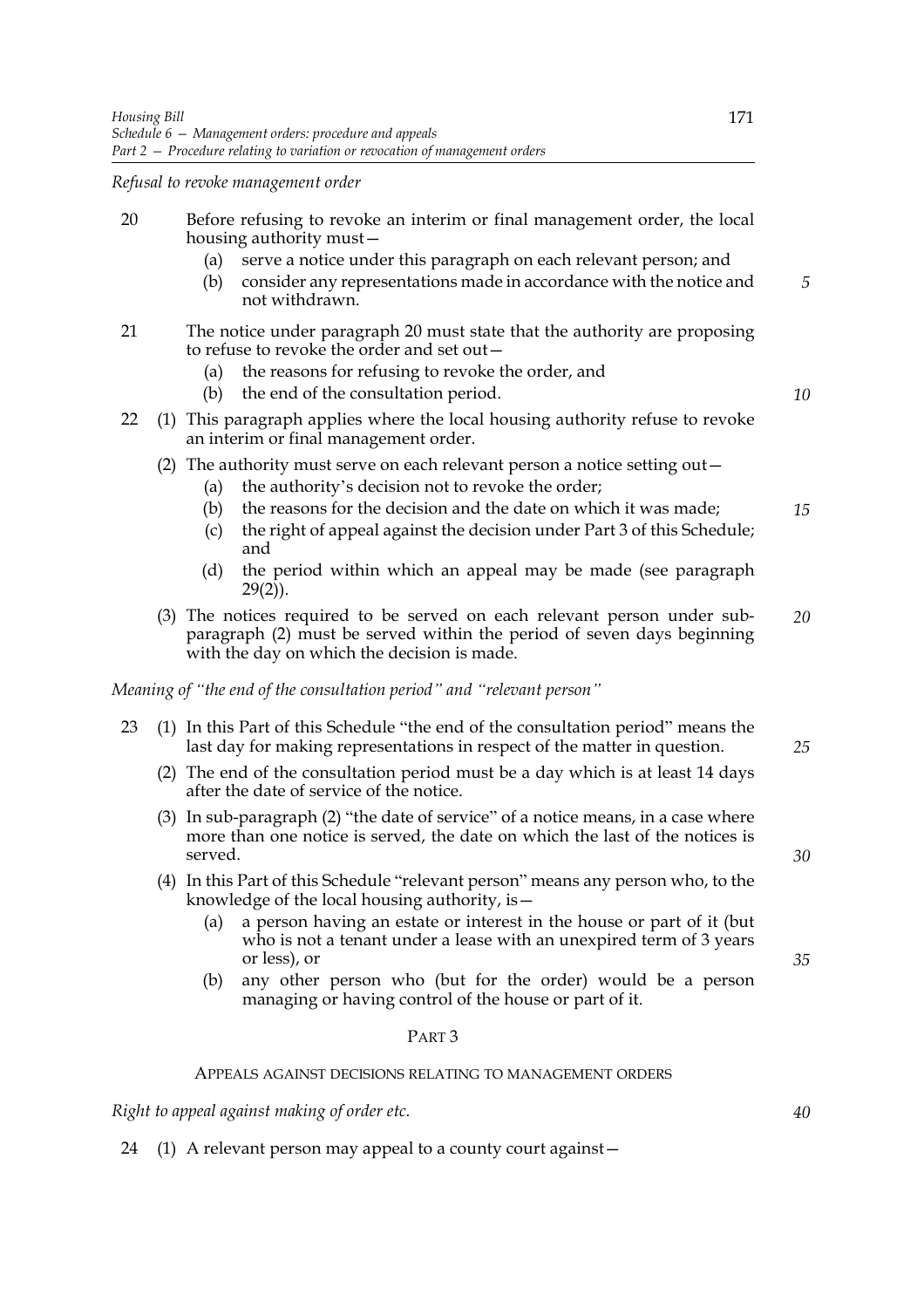- (a) a decision of the local housing authority to make an interim or final management order, or
- (b) the terms of such an order (including, if it is a final management order, those of the management scheme contained in it).
- (2) This does not apply to an interim management order made under section 87(4) or (7) or in accordance with a direction given by the court under paragraph 26(5). *5*
- (3) If no appeal is brought against an interim or final management order under this paragraph within the time allowed by paragraph 25 for making such an appeal, the order is final and conclusive as to the matters which could have been raised on appeal.

#### *Time limits for appeals under paragraph 24*

- 25 (1) This paragraph applies in relation to an appeal under paragraph 24 in respect of an interim or final management order.
	- (2) Any such appeal may be made within the period of 28 days beginning with the date specified in the notice under paragraph 7(2) as the date on which the order was made. *15*
	- (3) The court may allow a person to make an appeal after the end of the period of 28 days mentioned in sub-paragraph (2) if it is satisfied—
		- (a) where permission is sought before the end of that period, that there is a good reason why that person is unable to make the appeal in time; *20*
		- (b) where permission is sought after that time, that there was a good reason for that person's failure to make the appeal in time and for any delay in applying for permission.

*Powers of court on appeal under paragraph 24*

- 26 (1) This paragraph applies to an appeal under paragraph 24 in respect of an interim or final management order.
	- (2) The appeal—
		- (a) is to be by way of a re-hearing, but
		- (b) may be determined having regard to matters of which the authority were unaware.

Paragraph (a) applies despite any provision of Civil Procedure Rules.

- (3) The court may confirm or vary the order or revoke it  $-$ 
	- (a) (in the case of an interim management order) as from a date specified in the court's order, or *35*
	- (b) (in the case of a final management order) as from the date of the court's order.
- $(4)$  If  $-$ 
	- (a) the court revokes an interim or final management order,
	- (b) it appears to the court that, on the revocation of the order, the house will be required to be licensed under Part 2 or 3 of this Act, and
	- (c) the court does not give a direction under sub-paragraph (5) or (6),

the court must direct the local housing authority to grant such a licence to such person and on such terms as the court may direct.

*10*

*25*

*30*

*40*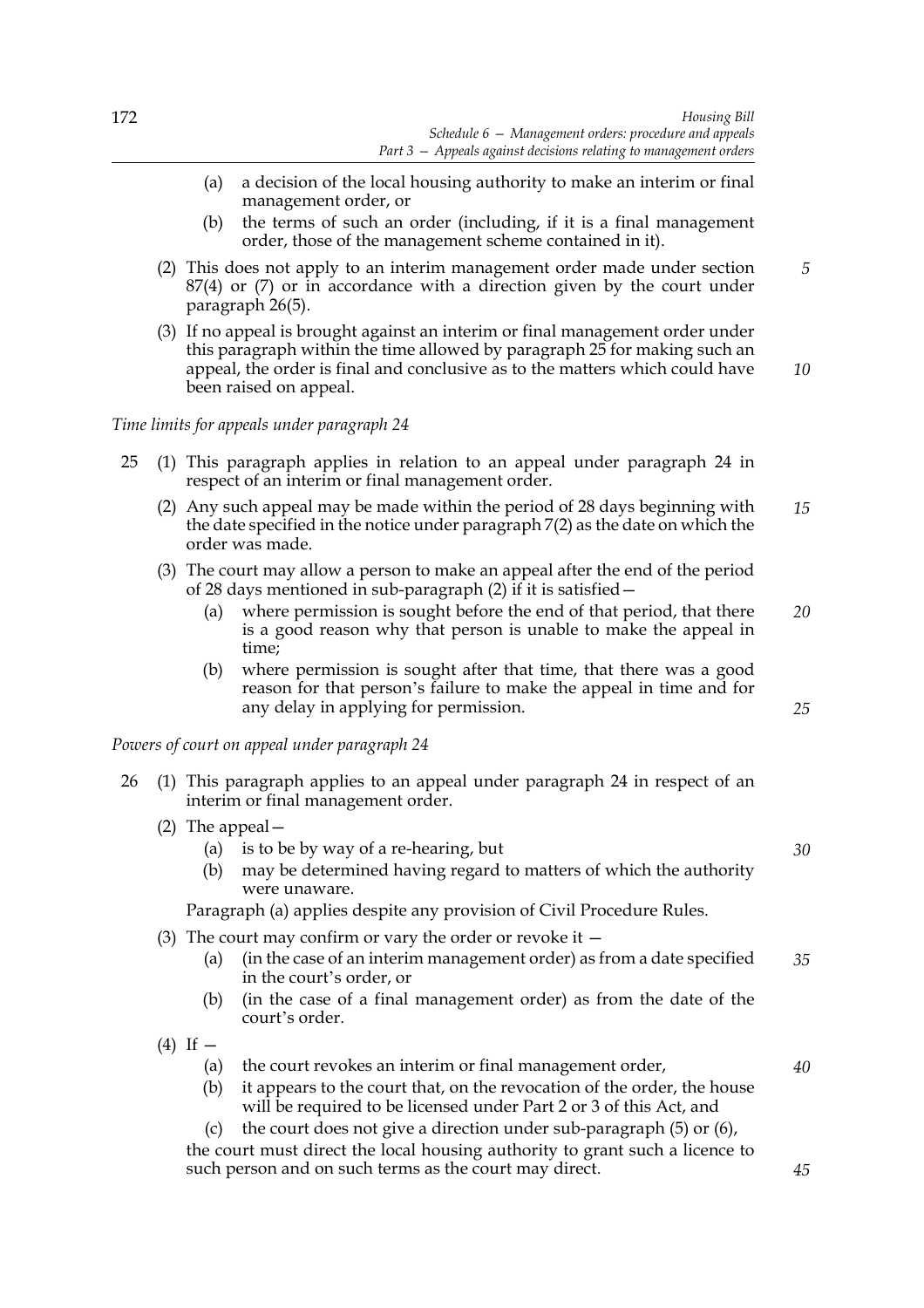- (5) If the court revokes a final management order, the court may direct the local housing authority to make an interim management order in respect of the house or part of it on such terms as the court may direct. This applies despite section 87(9).
- (6) If the court revokes a final management order, the court may direct the local housing authority to serve a temporary exemption notice under section 51 or 73 in respect of the house that comes into force on such date as the court directs. *5*
- (7) The revocation of an interim management order by the court does not affect the validity of anything previously done in pursuance of the order.

*"The operative time" for the purposes of section 98(2)*

- 27 (1) This paragraph defines "the operative time" for the purposes of section 98(2).
	- (2) If no appeal is made under paragraph 24 before the end of the period of 28 days mentioned in paragraph 25(2), "the operative time" is the end of that period. *15*
	- (3) If an appeal is made under paragraph 24 before the end of that period, and a decision is given on the appeal which confirms the order, "the operative time" is as follows—
		- (a) if the period within which an appeal to the Court of Appeal may be brought expires without such an appeal having been brought, "the operative time" is the end of that period; *20*
		- (b) if an appeal to the Court of Appeal is brought, "the operative time" is the time when a decision is given on the appeal which confirms the order.
	- (4) For the purposes of sub-paragraph  $(3)$  -
		- (a) the withdrawal of an appeal has the same effect as a decision which confirms the order, and
		- (b) references to a decision which confirms the order are to a decision which confirms it with or without variation.

*Right to appeal against decision or refusal to vary or revoke interim management order*

- 28 A relevant person may appeal to a county court against—
	- (a) a decision of a local housing authority to vary or revoke an interim or final management order, or
	- (b) a refusal of a local housing authority to vary or revoke an interim or final management order. *35*

*Time limits for appeals under paragraph 28*

- 29 (1) This paragraph applies in relation to an appeal under paragraph 28 against a decision to vary or revoke, or (as the case may be) to refuse to vary or revoke, an interim or final management order.
	- (2) Any such appeal must be made before the end of the period of 28 days beginning with the date specified in the notice under paragraph 11, 16, 19 or 22 as the date on which the decision concerned was made.

*10*

*25*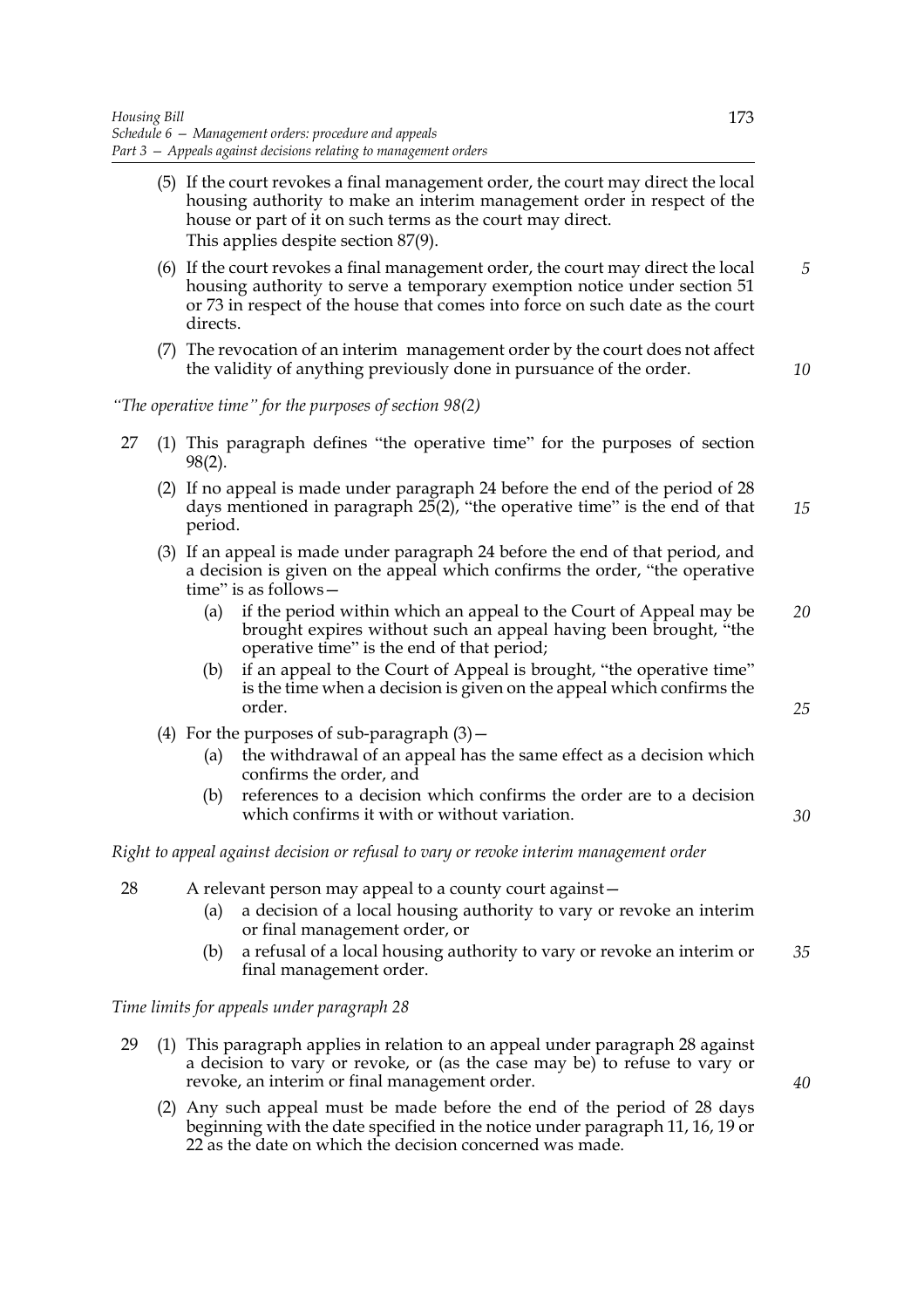- (3) The court may allow a person to make an appeal after the end of the period of 28 days mentioned in sub-paragraph  $(2)$  if it is satisfied –
	- (a) where permission is sought before the end of that period, that there is a good reason why that person is unable to make the appeal in time;
	- (b) where permission is sought after that time, that there was a good reason for that person's failure to make the appeal in time and for any delay in applying for permission.

*Powers of court on appeal under paragraph 28*

- 30 (1) This paragraph applies to an appeal under paragraph 28 against a decision to vary or revoke, or (as the case may be) to refuse to vary or revoke, an interim or final management order. *10*
	- (2) Paragraph 26(2) applies to such an appeal as it applies to an appeal under paragraph 24.
	- (3) The court may confirm, reverse or vary the decision of the local housing authority. *15*
	- (4) If the appeal is against a decision of the authority to refuse to revoke the order, the court may make an order revoking the order as from a date specified in its order.

*"The operative time" for the purposes of section 95(2), 96(2), 103*(2) or *104*(2)

- 31 (1) This paragraph defines "the operative time" for the purposes of—
	- (a) section 95(2) or 96(2) (variation or revocation of interim management order, or
	- (b) section 103(2) or 104(2) (variation or revocation of final management order.
	- (2) If no appeal is made under paragraph 28 before the end of the period of 28 days mentioned in paragraph 29(2), "the operative time" is the end of that period.
	- (3) If an appeal is made under paragraph 28 within that period, and a decision is given on the appeal which confirms the variation or revocation, "the operative time" is as follows—
		- (a) if the period within which an appeal to the Court of Appeal may be brought expires without such an appeal having been brought, "the operative time" is the end of that period;
		- (b) if an appeal to the Court of Appeal is brought, "the operative time" is the time when a decision is given on the appeal which confirms the variation or revocation. *35*
	- (4) For the purposes of sub-paragraph  $(3)$  -
		- (a) the withdrawal of an appeal has the same effect as a decision which confirms the variation or revocation appealed against; and
		- (b) references to a decision which confirms a variation are to a decision which confirms it with or without variation.

*Meaning of "relevant person"*

32 In this Part of this Schedule "relevant person" means—

*20*

*5*

*25*

*30*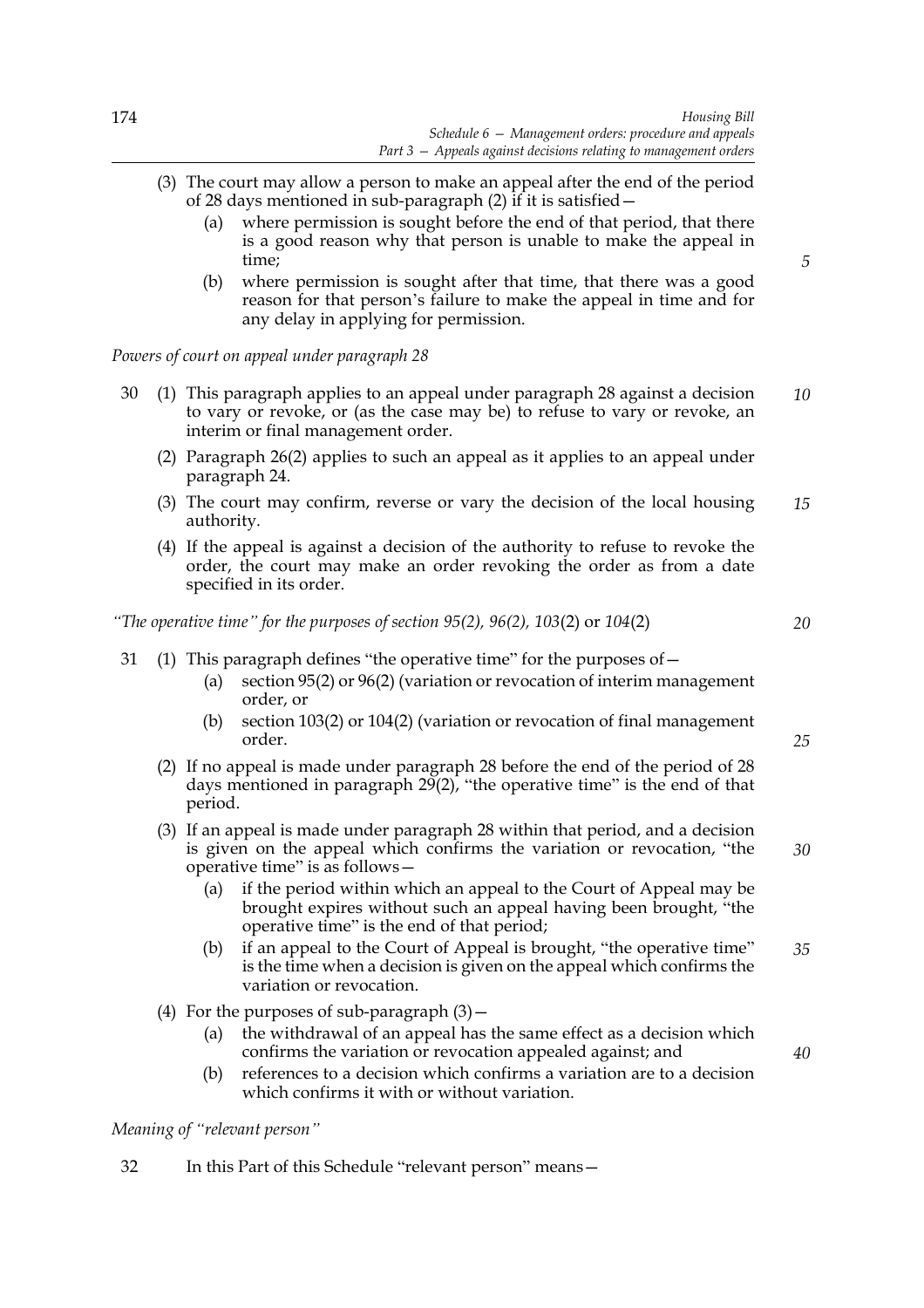- (a) any person who has an estate or interest in the house or part of it (but is not a tenant under a lease with an unexpired term of 3 years or less), or
- (b) any other person who (but for the order) would be a person managing or having control of the house or part of it.

*5*

*15*

### SCHEDULE 7 Section 137.

### PENALTY CHARGE NOTICES UNDER SECTION 137

1 A penalty charge notice given to a person under section 137 by an officer of an enforcement authority must—

- (a) state the officer's belief that that person has committed a breach of duty; *10*
- (b) give such particulars of the circumstances as may be necessary to give reasonable notice of the breach of duty;
- (c) require that person, within a period specified in the notice—
	- (i) to pay a penalty charge specified in the notice; or
	- (ii) to give notice to the enforcement authority that he wishes the authority to review the notice;
- (d) state the effect of paragraph 4;
- (e) specify the person to whom and the address at which the penalty charge may be paid and the method or methods by which payment may be made; and *20*
- (f) specify the person to whom and the address at which a notice requesting a review may be sent (and to which any representations relating to the review may be addressed).
- 2 The penalty charge specified in the notice shall be of such amount as may be prescribed for the time being by regulations made by the Secretary of State. *25*
- 3 (1) The period specified under paragraph 1(c) must not be less than 28 days beginning with the day after that on which the penalty charge notice was given.
	- (2) The enforcement authority may extend the period for complying with the requirement mentioned in paragraph  $(1)(c)$  in any particular case if they consider it appropriate to do so. *30*
- 4 If the recipient of the penalty charge notice fails to comply with the requirement mentioned in paragraph 1(c) within the specified period (or any extended period), the enforcement authority may recover the amount of the penalty charge from the recipient as a debt.

5 In proceedings for the recovery of the penalty charge, a certificate which—

- (a) purports to be signed by or on behalf of the person having responsibility for the financial affairs of the enforcement authority; and
- (b) states that payment of the penalty charge was or was not received by a date specified in the certificate;

is evidence of the facts stated.

*40*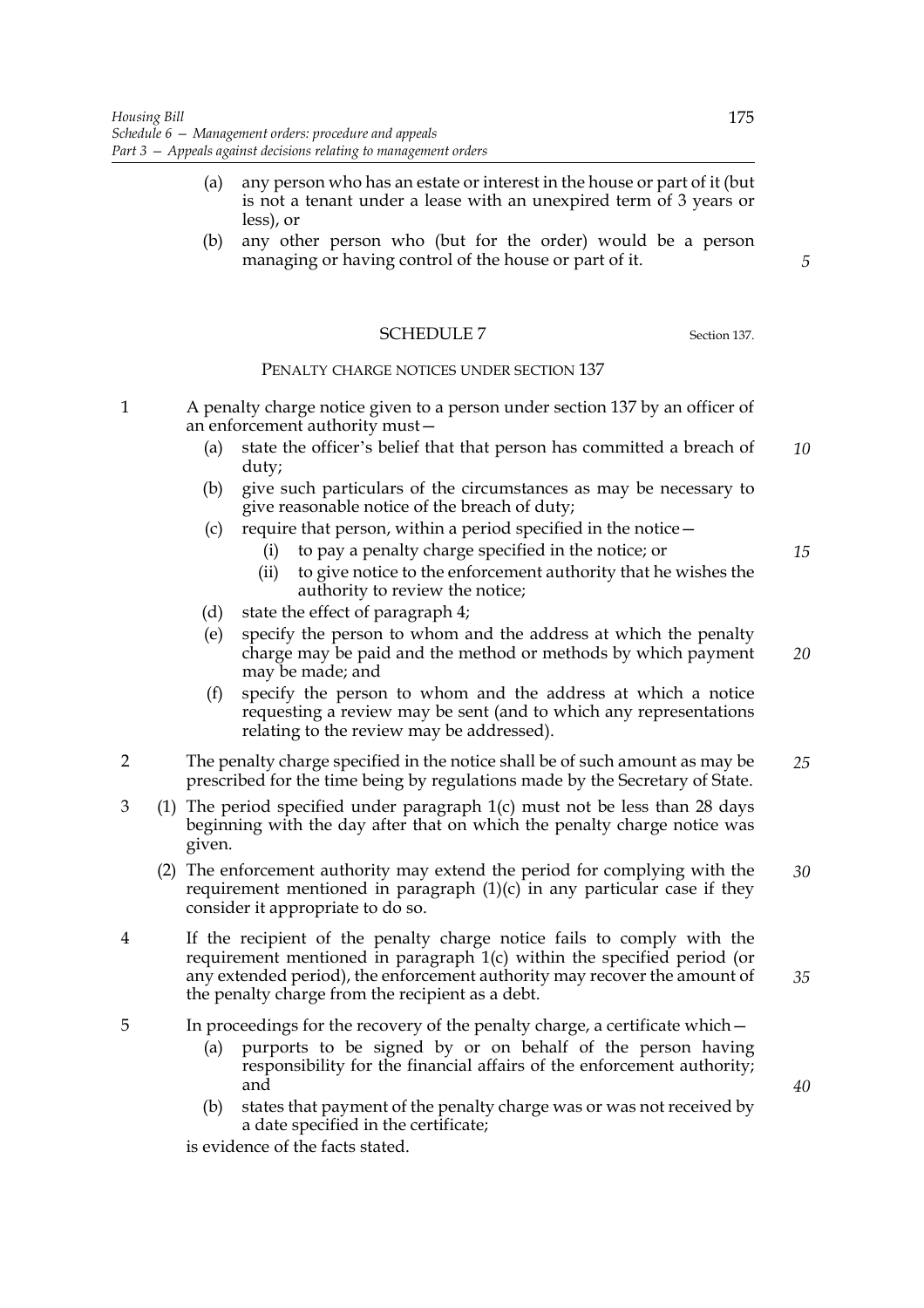- 6 The enforcement authority may, if they consider that the penalty charge notice ought not to have been given—
	- (a) give the recipient a notice withdrawing the penalty charge notice; and
	- (b) repay any amount previously paid as a penalty charge in pursuance of the withdrawn notice.
- 7 (1) If the recipient of the penalty charge notice gives notice to the enforcement authority requesting a review, the authority shall—
	- (a) consider any representations made by the recipient and all other circumstances of the case;
	- (b) decide whether to confirm or withdraw the notice; and
	- (c) give notice of their decision to the recipient.
	- (2) A notice under sub-paragraph (1)(c) confirming the penalty charge notice must also state the effect of paragraph 8 (1) to (3).
	- (3) If the authority are not satisfied—
		- (a) that the recipient committed the breach of duty specified in the notice;
		- (b) that the notice was given within the time allowed by section 137(2) and complies with the other requirements imposed by or under this Schedule; and
		- (c) that in the circumstances of the case it was appropriate for a penalty charge notice to be given to the recipient,

they shall withdraw the penalty charge notice.

- 8 (1) If a penalty charge notice is confirmed by the enforcement authority, the recipient may, within the period of 28 days beginning with the day after that on which the notice under paragraph  $7(1)(c)$  is given, appeal to the county court against the penalty charge notice.
	- (2) The county court may extend the period for appealing against the notice.
	- (3) Such an appeal must be on one (or more) of the following grounds—
		- (a) that the recipient did not commit the breach of duty specified in the penalty charge notice; *30*
		- (b) that the notice was not given within the time allowed by section 137(2) or does not comply with any other requirement imposed by or under this Schedule; or
		- (c) that in the circumstances of the case it was inappropriate for the notice to be given to the recipient. *35*
	- (4) An appeal against a penalty charge notice shall be by way of a rehearing; and the court shall either uphold the notice or quash it.
- 9 (1) A penalty charge notice and any other notice mentioned in this Schedule may be given by post.
	- (2) Any such notice may be given—
		- (a) in the case of a body corporate, to the secretary or clerk of that body; and
		- (b) in the case of a partnership, to any partner or to a person having control or management of the partnership business.

*15*

*5*

*10*

*25*

*40*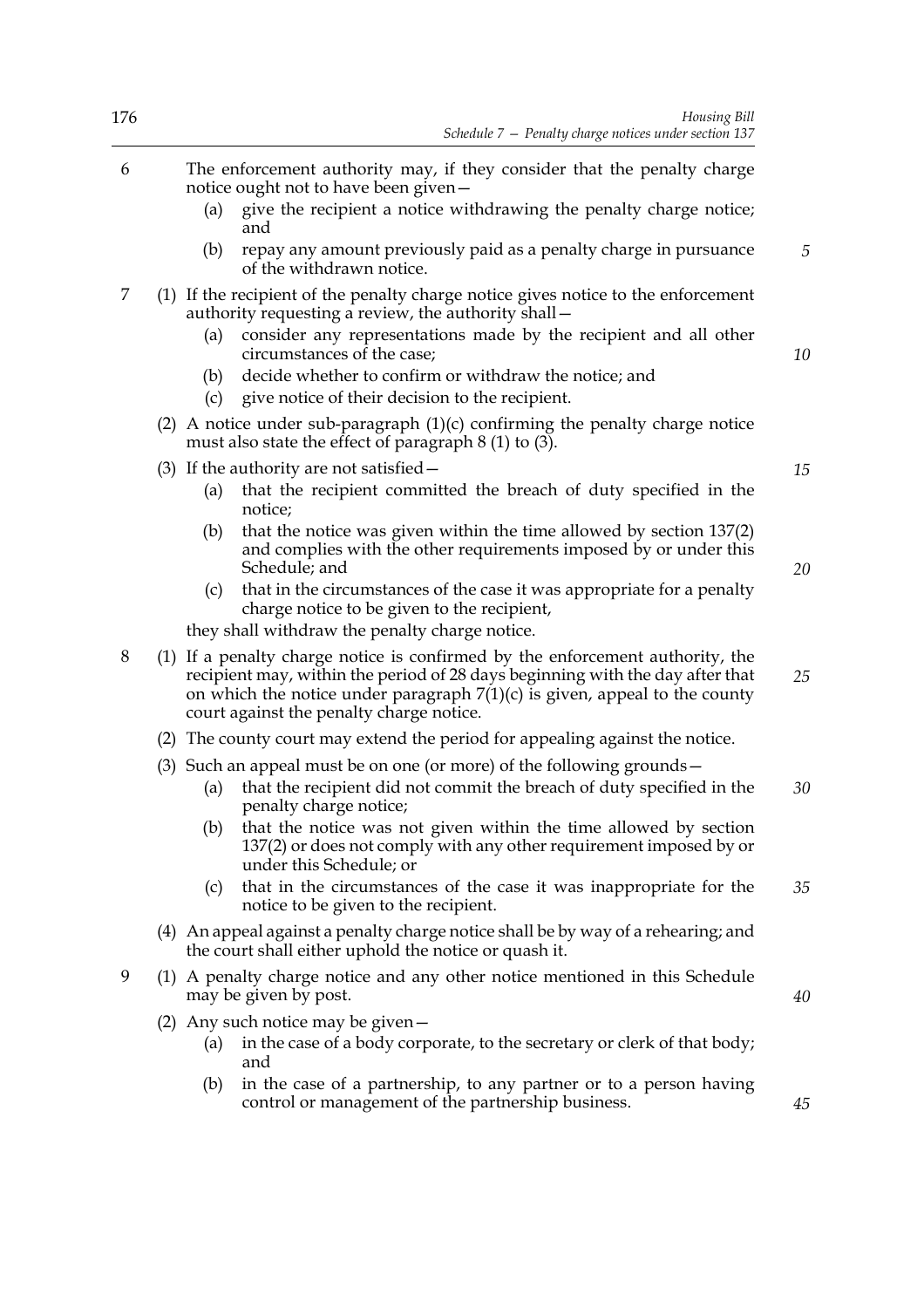- 10 The Secretary of State may by regulations make provision supplementary or incidental to the preceding provisions of this Part, including in particular provision prescribing—
	- (a) the form of penalty charge notices or any other notice mentioned in this Schedule;
	- (b) circumstances in which penalty charge notices may not be given;
	- (c) the method or methods by which penalty charges may be paid.

#### SCHEDULE 8 Section 169(3)

NEW SCHEDULE 2A TO THE HOUSING ACT 1996

#### "SCHEDULE 2A Section 51A(7)

FURTHER PROVISION ABOUT THE SOCIAL HOUSING OMBUDSMAN FOR WALES

*Status*

1 The Social Housing Ombudsman for Wales ("the Ombudsman") shall be a corporation sole.

*Remuneration, etc.*

- 2 The National Assembly for Wales may pay to or in respect of the Ombudsman such amounts, by way of remuneration, pensions, allowances or gratuities or by way of provision for any such benefits, as it considers appropriate.
- 3 If a person ceases to be the Ombudsman and it appears to the National Assembly for Wales that there are special circumstances which make it right that the person should receive compensation, the National Assembly for Wales may pay to that person a sum of such amount as it considers appropriate. *20*

#### *Staff and advisers*

- 4 (1) The Ombudsman may appoint such staff as he considers necessary for assisting him in the exercise of his functions.
	- (2) The Ombudsman shall include among his staff such persons having a command of the Welsh language as he considers are needed to enable him to investigate complaints in Welsh.
	- (3) To assist him in the exercise of his functions, the Ombudsman may obtain advice from any person who, in his opinion, is qualified to give it.
	- (4) The Ombudsman may pay to any person from whom he obtains advice under sub-paragraph (3) such fees or allowances as he may determine.

*Delegation of functions*

5 (1) Any function of the Ombudsman may be exercised by—

*15*

*10*

*25*

*30*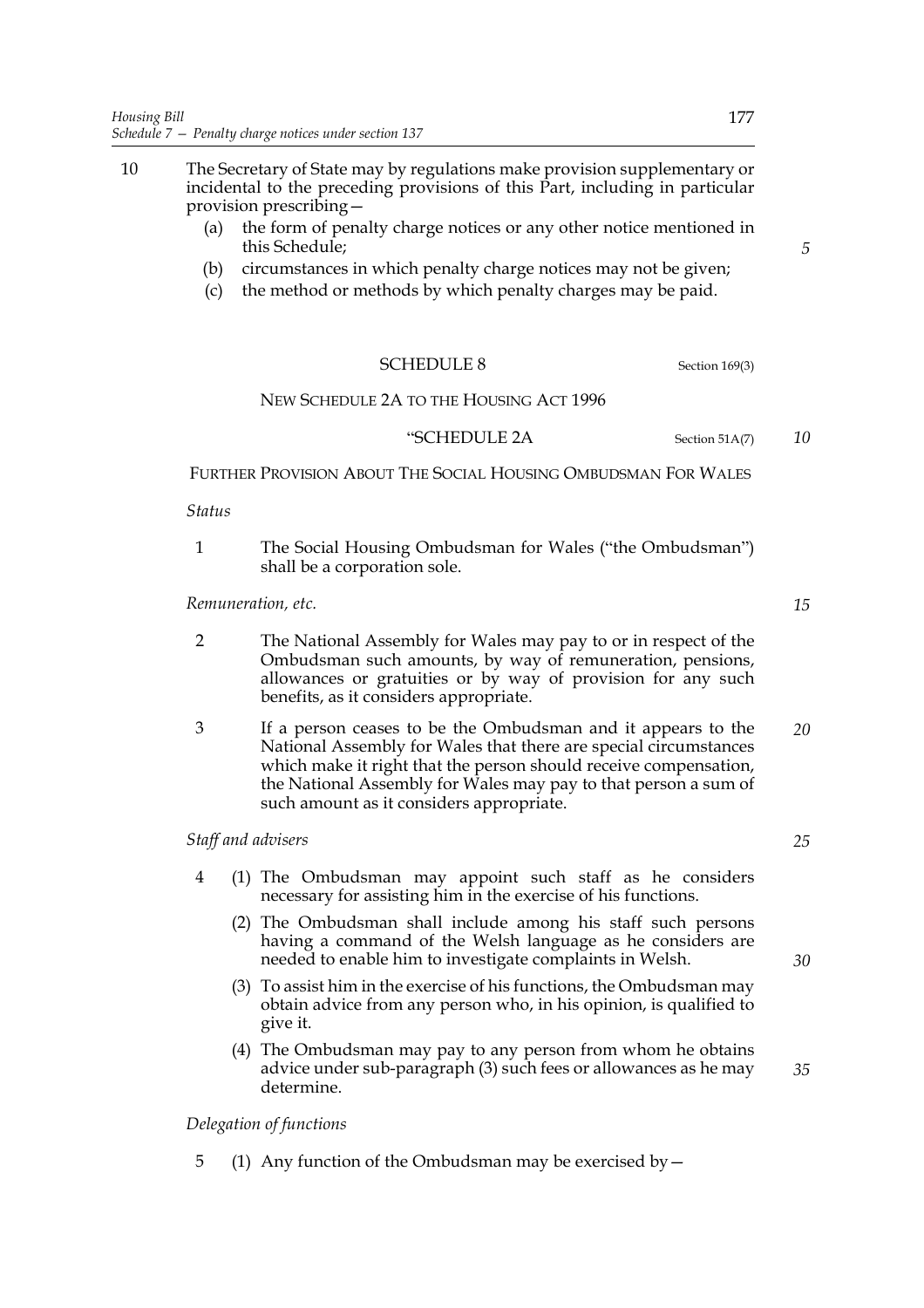- (a) a member of his staff, or
- (b) a member of the staff of the Commission for Local Administration in Wales,

if authorised by the Ombudsman for that purpose.

- (2) The Ombudsman may, with the approval of the National Assembly for Wales, make arrangements with persons under which they, or members of their staff, may perform functions of the Ombudsman. *5*
- (3) References in any provision made by or under an enactment to a member of staff of the Ombudsman include any person exercising any function of his by virtue of sub-paragraph  $(1)(b)$ . *10*

*Reports and determinations*

- 6 (1) The Ombudsman—
	- (a) shall annually prepare and lay before the National Assembly for Wales a general report on the performance of his functions; and
	- (b) may from time to time prepare and lay before the National Assembly for Wales such other reports with respect to his functions as he thinks fit.
	- (2) The National Assembly for Wales shall, and the Ombudsman may, publish reports laid before the National Assembly for Wales under sub-paragraph (1). *20*
- 7 The Ombudsman may, subject to any provision made by regulations under section 51B, publish his determination on any complaint.
- 8 (1) The Ombudsman may include in any report or determination published under paragraph 6 or 7 statements, communications, reports, papers or other documentary evidence obtained in the exercise of his functions.
	- (2) In publishing any report or determination, the Ombudsman shall have regard to the need for excluding so far as practicable— *30*
		- (a) any matter which relates to the private affairs of an individual, where publication would seriously and prejudicially affect the interests of that individual; and
		- (b) any matter which relates specifically to a social landlord in Wales, where publication would seriously and prejudicially affect its interests; *35*

unless inclusion of the matter concerned is necessary for the purposes of the report or determination.

#### *Expenses*

- 9 (1) The expenses of the Ombudsman shall, so far as they cannot be met out of income received by him, be met by the National Assembly for Wales.
	- (2) Those expenses include any sums payable by the Ombudsman in consequence of a breach, in the course of the performance of any of his functions, of any contractual or other duty (whether that

*15*

*40*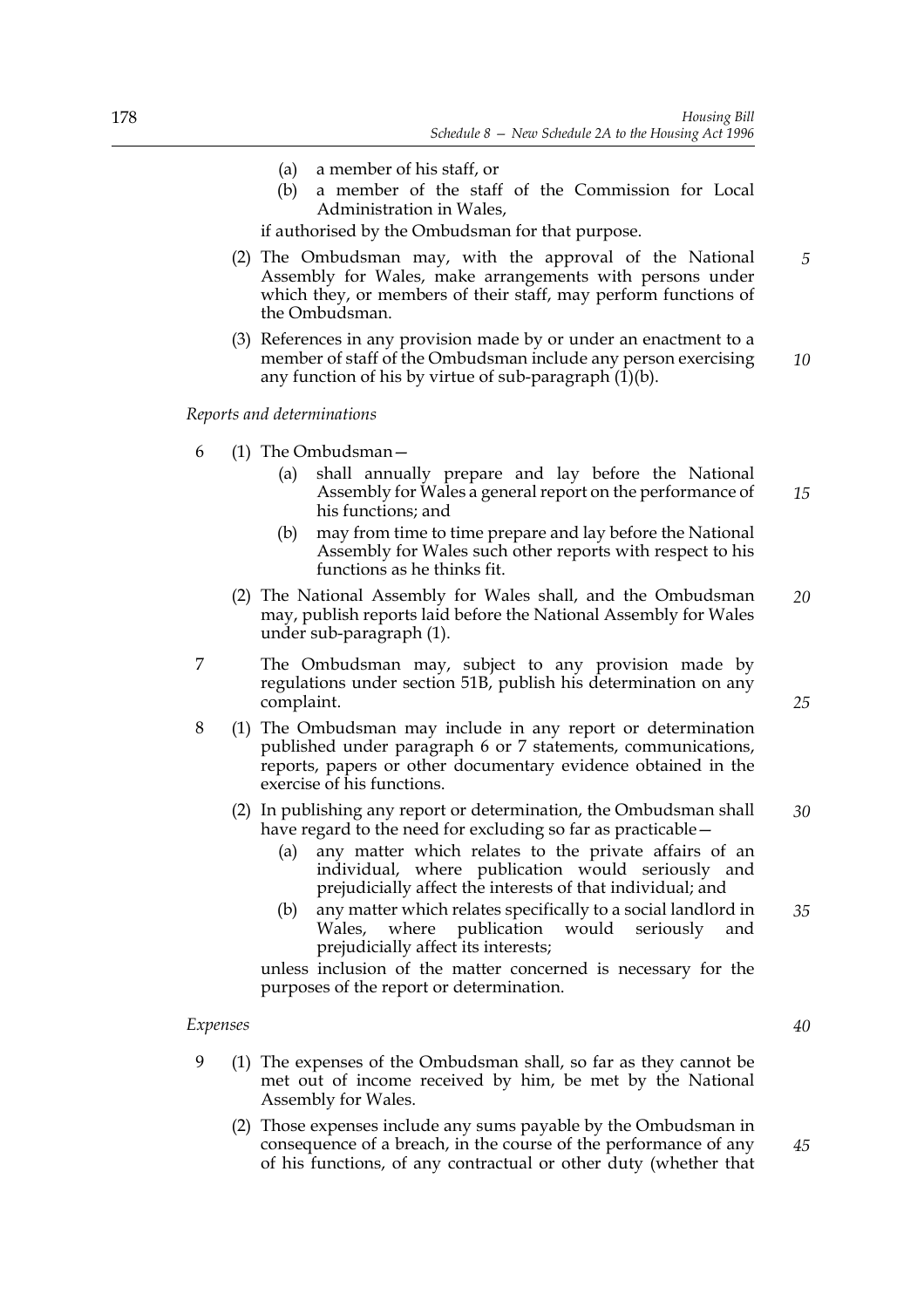breach occurs by reason of his act or omission or that of a member of his staff or any other person assisting him in the exercise of his functions).

*Absolute privilege for communications etc.*

- 10 For the purposes of the law of defamation absolute privilege attaches to—
	- (a) any communication between the Ombudsman and any person by or against whom a complaint is made to him;
	- (b) any determination by the Ombudsman; and
	- (c) the publication by him of any report or such a determination under paragraph 6, 7 or 8. *10*

#### *Disclosure of information*

- 11 (1) Information obtained by the Ombudsman in the course of or for the purposes of an investigation of a complaint must not be disclosed except—
	- (a) for the purposes of the investigation, of any determination made in respect of the complaint or of the publication of a determination under paragraph 7;
	- (b) as provided in paragraph 12 or 17 or any regulations under section 51B;
	- (c) for the purposes of any proceedings for an offence of perjury alleged to have been committed in the course of an investigation of a complaint by the Ombudsman; or
	- (d) for the purposes of an inquiry with a view to the taking of any proceedings as mentioned in paragraph (c).
	- (2) The Ombudsman shall not be called upon to give evidence in any proceedings (other than proceedings within sub-paragraph  $(1)(c)$ ) of matters coming to his knowledge in the course of an investigation of a complaint.
	- (3) Information obtained from the Information Commissioner by virtue of section 76 of the Freedom of Information Act 2000 shall be treated for the purposes of sub-paragraph (1) as obtained for the purposes of an investigation and, in relation to such information, the reference in paragraph (a) of that sub-paragraph to the investigation shall have effect as a reference to any investigation. *30 35*
- 12 The Ombudsman may disclose to the Information Commissioner any information obtained by, or furnished to, the Ombudsman by virtue of or for the purposes of section 51A or 51B if the information appears to him to relate to—
	- (a) a matter in respect of which the Information Commissioner could exercise any power conferred by—
		- (i) Part V of the Data Protection Act 1998 (enforcement),
		- (ii) section 48 of the Freedom of Information Act 2000 (practice recommendations), or *45*
		- (iii) Part IV of that Act (enforcement), or

*5*

*15*

*20*

*25*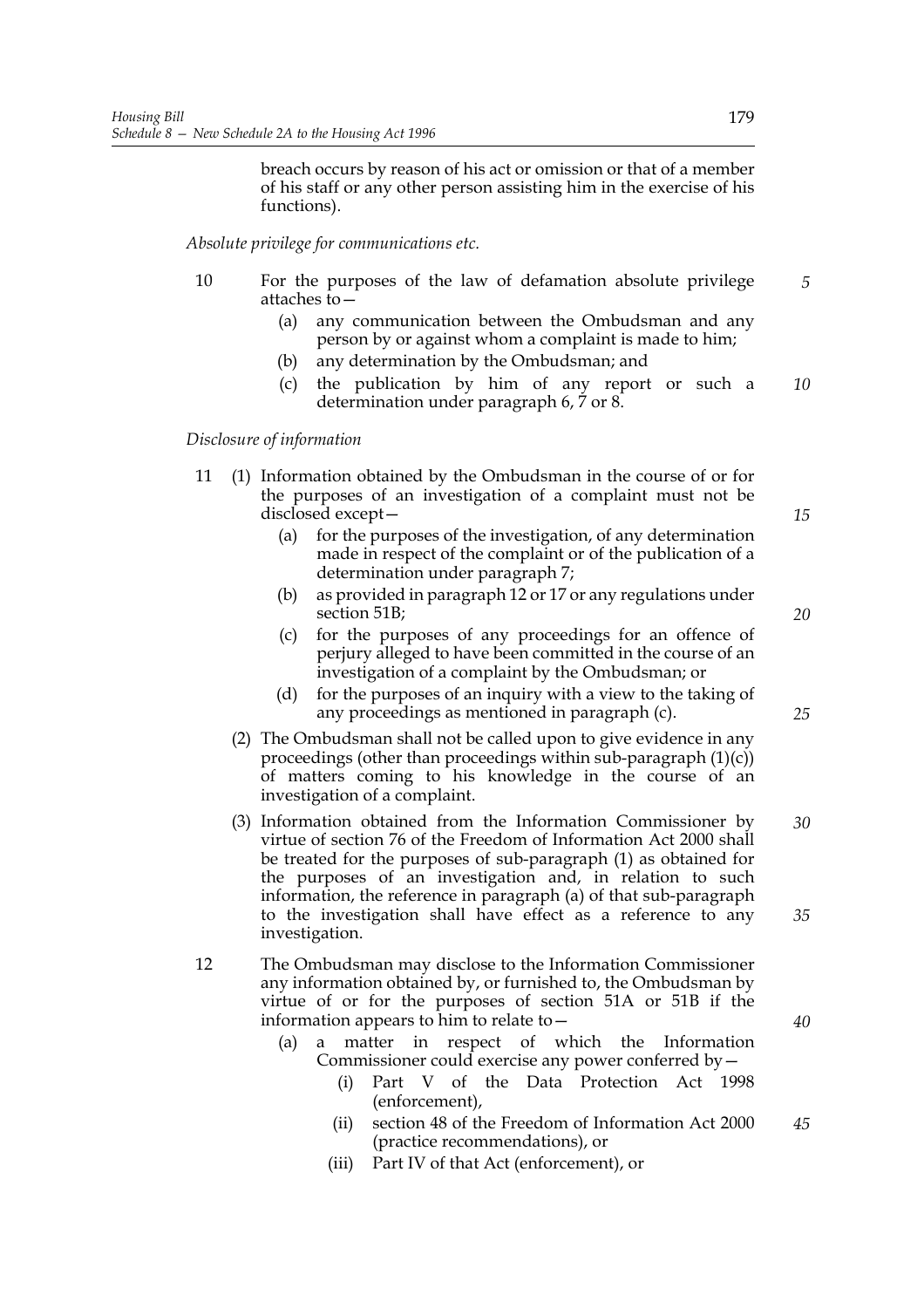#### (b) the commission of an offence under—

- any provision of the Data Protection Act 1998 other than paragraph 12 of Schedule 9 (obstruction of execution of warrant), or
- (ii) section 77 of the Freedom of Information Act 2000 (offence of altering etc. records with intent to prevent disclosure).

*Accounts and audit*

- 13 (1) The Ombudsman shall keep proper accounting records.
	- (2) The Ombudsman shall, for each financial year, prepare accounts in accordance with directions given to him by the Treasury. *10*
	- (3) The directions which the Treasury may give under sub-paragraph (2) include, in particular, directions as  $\mathrm{to}-$ 
		- (a) the information to be contained in the accounts and the manner in which it is to be presented,
		- (b) the methods and principles in accordance with which the accounts are to be prepared, and
		- (c) the additional information (if any) that is to accompany the accounts.
	- (4) In this paragraph and in paragraph 14, "financial year" means the twelve months ending with 31st March. *20*
- 14 (1) The accounts prepared by the Ombudsman for any financial year shall be submitted by him to the Auditor General for Wales no later than the 30th November of the following year.
	- (2) The Auditor General for Wales shall—
		- (a) examine and certify any accounts submitted to him under this paragraph, and
		- (b) no later than four months after the accounts are submitted to him, lay before the National Assembly for Wales a copy of them as certified by him together with his report on them. *30*
	- (3) In examining any accounts submitted to him under this paragraph, the Auditor General for Wales shall, in particular, satisfy himself that the expenditure to which the accounts relate has been incurred lawfully and in accordance with the authority which governs it.

*Accounting officer*

- 15 (1) The accounting officer for the Office of the Ombudsman shall be the Ombudsman.
	- (2) But where—
		- (a) the Ombudsman is incapable of discharging his responsibilities as accounting officer, or
		- (b) the office of the Ombudsman is vacant (and there is no acting Ombudsman),

*25*

*15*

*5*

*40*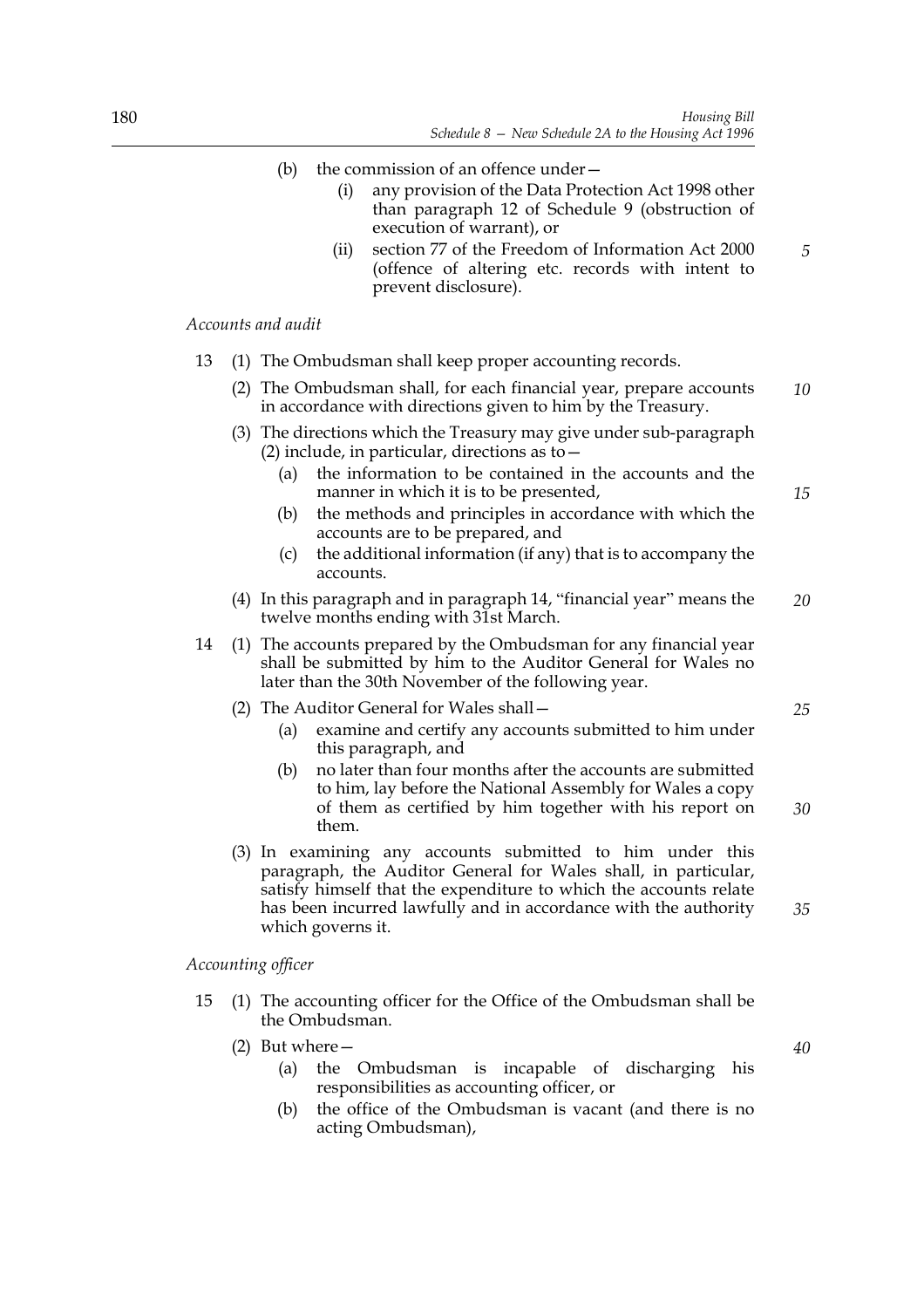the Treasury may designate a member of the Ombudsman's staff to be the accounting officer for so long as paragraph (a) or (b) applies.

- (3) The accounting officer for the Office of the Ombudsman shall have, in relation to—
	- (a) the accounts of the Ombudsman, and
	- (b) the finances of the Office of the Ombudsman,

the responsibilities which are from time to time specified by the Treasury.

- (4) In this paragraph references to responsibilities include in particular— *10*
	- (a) responsibilities in relation to the signing of accounts,
	- (b) responsibilities for the propriety and regularity of the finances of the Office of the Ombudsman, and
	- (c) responsibilities for the economy, efficiency and effectiveness with which the resources of the Office of the Ombudsman are used. *15*
- (5) The responsibilities which may be specified under this paragraph include responsibilities owed to—
	- (a) the National Assembly for Wales, the executive committee or the Audit Committee, or *20*
	- (b) the House of Commons or its Committee of Public Accounts.
- (6) If requested to do so by the House of Commons Committee of Public Accounts, the Audit Committee may—
	- (a) on behalf of the Committee of Public Accounts take evidence from the accounting officer for the Office of the Ombudsman, and
	- (b) report to the Committee of Public Accounts and transmit to that Committee any evidence so taken.
- (7) In this paragraph and paragraphs 16 and 17, "the Office of the Ombudsman" means the Ombudsman and the members of his staff.
- (8) Section 13 of the National Audit Act 1983 (interpretation of references to the Committee of Public Accounts) applies for the purposes of this paragraph as for those of that Act.

*Examinations into use of resources*

- 16 (1) The Auditor General for Wales may carry out examinations into the economy, efficiency and effectiveness with which the Ombudsman has used the resources of the Office of the Ombudsman in discharging his functions.
	- (2) Sub-paragraph (1) shall not be construed as entitling the Auditor General for Wales to question the merits of the policy objectives of the Ombudsman.
	- (3) In determining how to exercise his functions under this paragraph, the Auditor General for Wales shall take into account *45*

181

*5*

*25*

*35*

*30*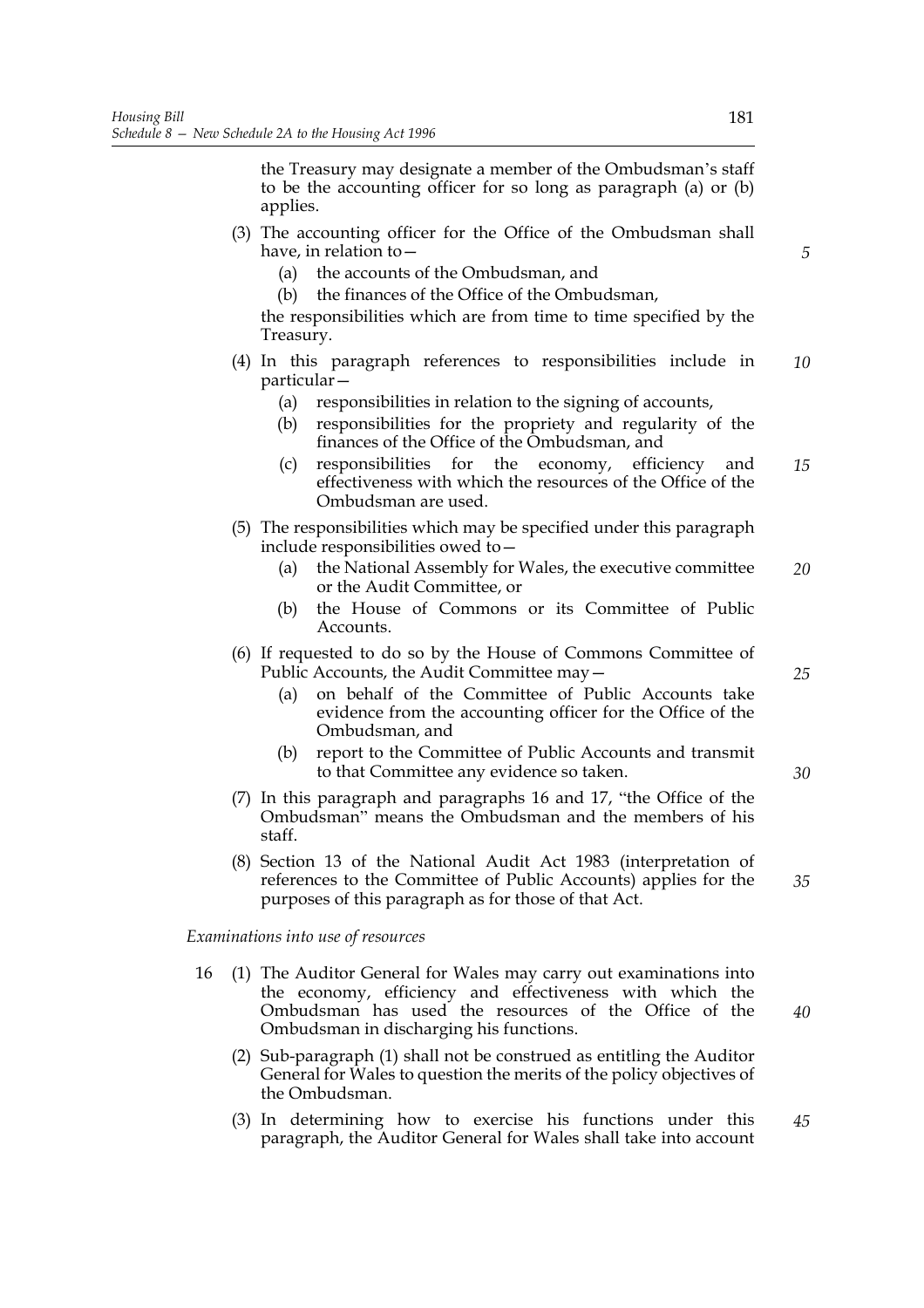the views of the Audit Committee as to the examinations which he should carry out under this paragraph.

- (4) The Auditor General for Wales may lay before the National Assembly for Wales a report of the results of any examination carried out by him under this paragraph.
- (5) Section 7 of the National Audit Act 1983 (economy, efficiency and effectiveness examinations by Comptroller and Auditor General) applies to the Ombudsman.
- (6) The Auditor General for Wales and the Comptroller and Auditor General may co-operate with, and give assistance to, each other in connection with the carrying out of examinations in respect of the Ombudsman under this paragraph or section 7 of the National Audit Act 1983. *10*
- 17 (1) For the purpose of enabling him to carry out examinations into, and report to Parliament on, the finances of the Office of the Ombudsman, the Comptroller and Auditor General—
	- (a) shall have a right of access at all reasonable times to all such documents in the custody or under the control of the Ombudsman, or of the Auditor General for Wales, as he may reasonably require for that purpose, and
	- (b) shall be entitled to required from any person holding or accountable for any of those documents any assistance, information or explanation which he reasonably thinks necessary for that purpose.

#### (2) The Comptroller and Auditor General shall—

- (a) consult the Auditor General for Wales, and
- (b) take into account any relevant work done or being done by the Auditor General for Wales,

before he acts in reliance on sub-paragraph (1) or carries out an examination in respect of the Ombudsman under section 7 of the National Audit Act 1983 (economy etc. examinations)." *30*

#### SCHEDULE 9 Section 191

# BUILDINGS WHICH ARE NOT HMOS (EXCEPT IN PART 1)

*Introduction: buildings (or parts) which are not HMOs (except in Part 1)*

- 1 (1) The following paragraphs list buildings which are not houses in multiple occupation for any purposes of this Act other than those of Part 1. *35*
	- (2) In this Schedule "building" includes a part of a building.

*Buildings owned by local housing authorities*

2 Any building in which a local housing authority has an estate or interest.

*Buildings controlled or managed by public sector bodies etc.*

3 (1) A building where the person managing or having control of it is—

*40*

*15*

*20*

*5*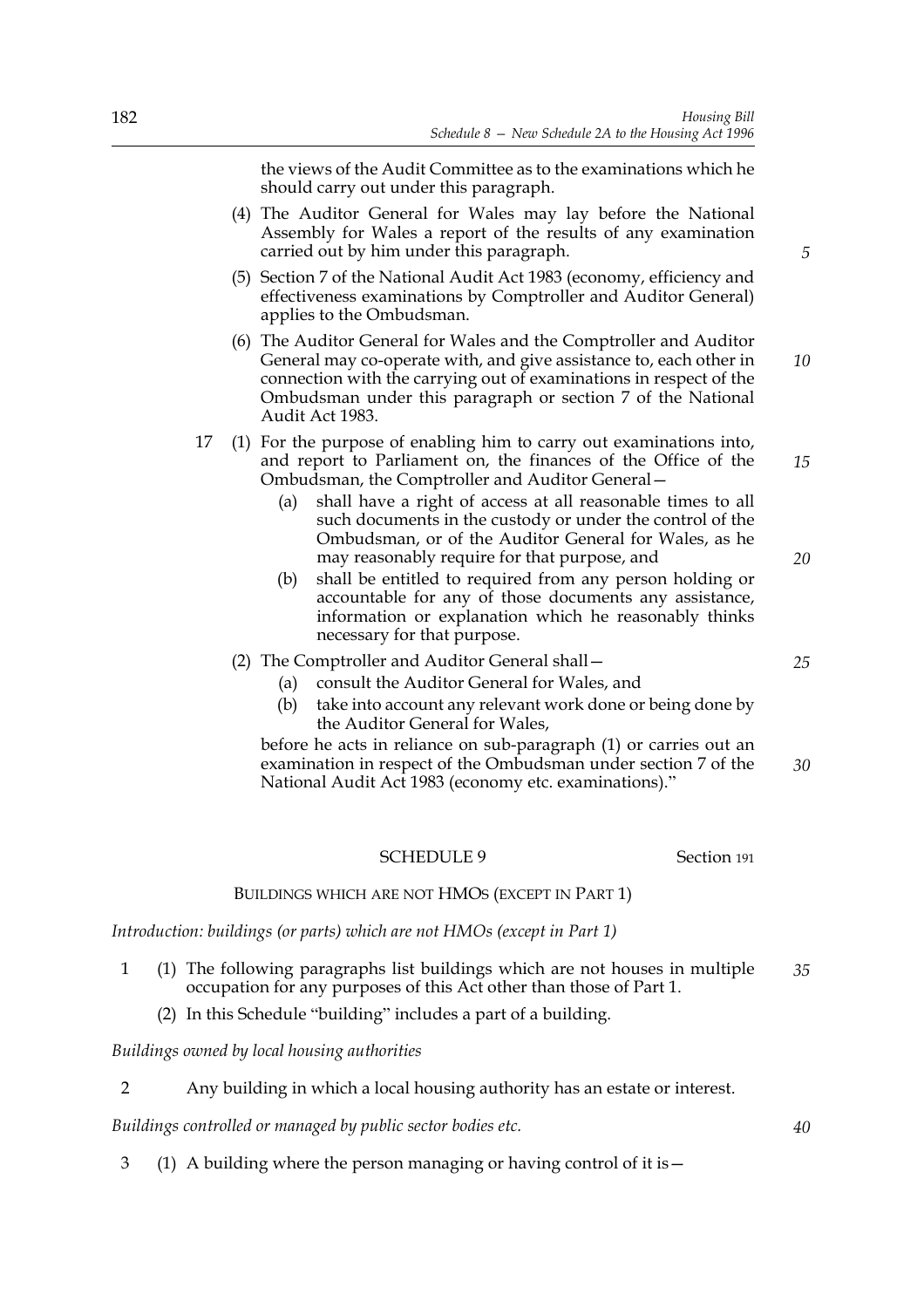- (a) a body which is registered as a social landlord under Part 1 of the Housing Act 1996 (c. 52),
- (b) a police authority established under section 3 of the Police Act 1996  $(c. 16)$ ,
- (c) the Metropolitan Police Authority established under section 5B of that Act, *5*
- (d) a fire authority, or
- (e) a health service body within the meaning of section 4 of the National Health Service and Community Care Act 1990 (c. 19).
- (2) In sub-paragraph  $(1)(d)$  "fire authority" means -
	- (a) a fire authority constituted by a combination scheme under the Fire Services Act 1947 (c. 41),
	- (b) a metropolitan county fire and defence authority,
	- (c) the London Fire and Emergency Planning Authority, or
	- (d) a county council acting as the fire authority for its area under section 4 of the Fire Services Act 1947. *15*

#### *Buildings regulated otherwise than under this Act*

4 Any building whose occupation is regulated otherwise than by or under this Act and which is of a description specified for the purposes of this paragraph in regulations made by the appropriate national authority.

## *Buildings occupied by students*

- 5 (1) Any building—
	- (a) which is occupied only by persons who occupy it for the purpose of undertaking a full-time course of further or higher education at a specified educational establishment or at an educational establishment of a specified description, and
	- (b) where the person managing or having control of it is the educational establishment in question or a specified person or a person of a specified description.
	- (2) In sub-paragraph (1) "specified" means specified for the purposes of this paragraph in regulations made by the appropriate national authority. *30*

#### *Buildings occupied by religious communities*

- 6 (1) Any building which is occupied principally for the purposes of a religious community whose principal occupation is prayer, contemplation, education or the relief of suffering.
	- (2) This paragraph does not apply in the case of a converted block of flats to which section 193 applies.

*Buildings occupied under long leases*

- 7 (1) Any building which is occupied by—
	- (a) one or more persons who have a leasehold estate in it granted for a term of more than 21 years; *40*
	- (b) any member of the household of such a person or persons; and

*10*

*20*

*25*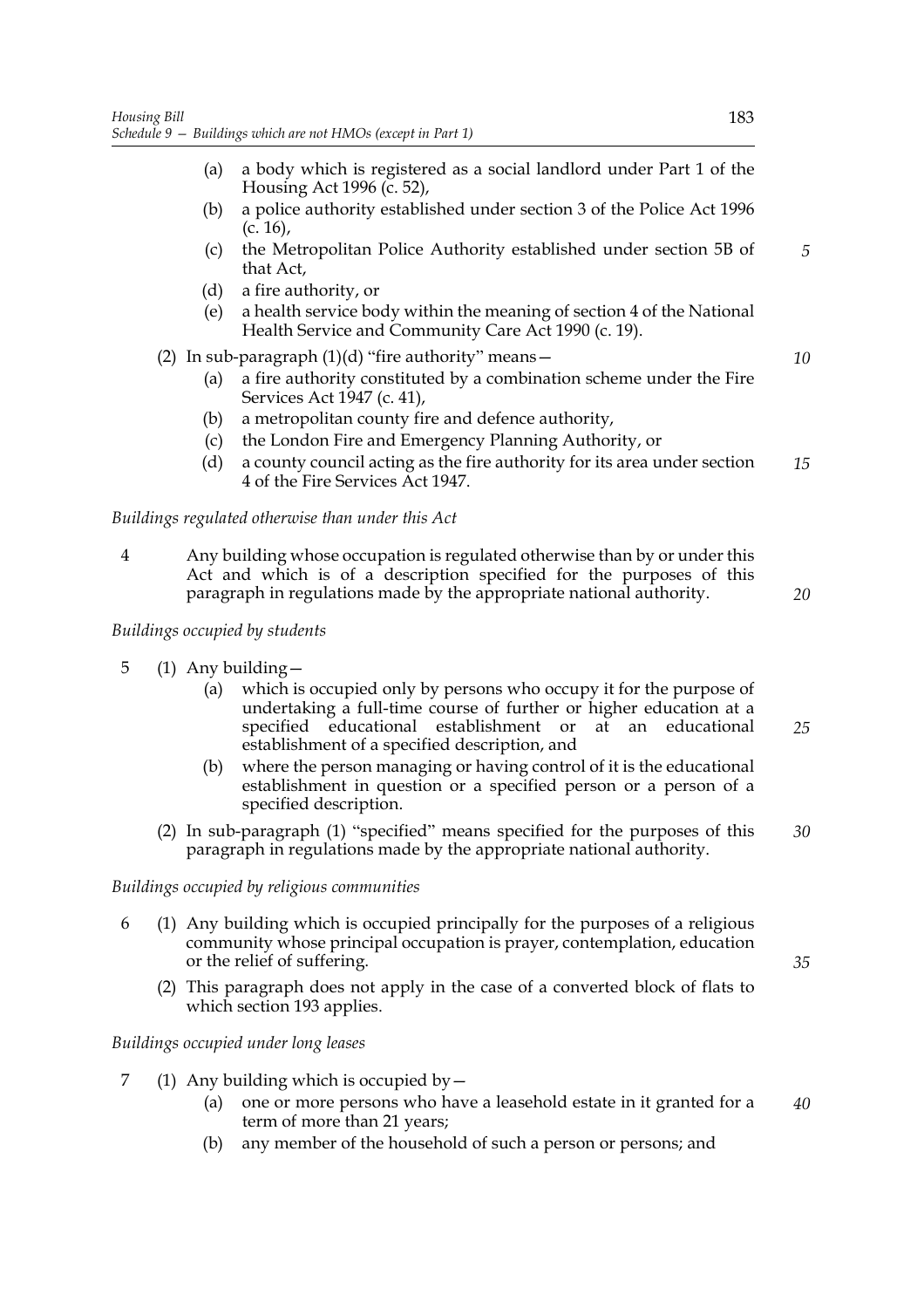- (c) no more than such other number of persons as is specified for the purposes of this paragraph in regulations made by the appropriate national authority.
- (2) This paragraph does not apply in the case of a converted block of flats to which section 193 applies.

# *5*

#### *Buildings occupied by two persons*

8 Any building which is occupied only by two persons who form two households.

#### SCHEDULE 10 Section 199(1)

#### MINOR AND CONSEQUENTIAL AMENDMENTS

*Parliamentary Commissioner Act 1967 (c. 13)*

- 1 (1) Section 11A of the Parliamentary Commissioner Act 1967 (consultation between Parliamentary Commissioner and Welsh Administration Ombudsman or Health Service Commissioners) is amended as follows.
	- (2) In the sidenote for "Welsh Administration Ombudsman or Health Service Commissioners" substitute "other Commissioners or Ombudsmen" *15*
	- (3) In subsection  $(1)$ 
		- (a) after "Ombudsman" insert ", of the Social Housing Ombudsman for Wales"; and
		- (b) in paragraph (b) for "or" substitute ", under regulations under section 51B of the Housing Act 1996 or under". *20*
	- (4) In subsection (2) after "Ombudsman" insert ", the Social Housing Ombudsman for Wales".

*Land Compensation Act 1973 (c. 26)*

- 2 In section 29(7) of the Land Compensation Act 1973 (right to home loss payment where person displaced from dwelling) after paragraph (c) insert— *25*
	- "(d) a prohibition order under section 18 or 19 of the Housing Act  $2004."$

*Local Government Act 1974 (c. 7)*

- 3 (1) Section 33 of the Local Government Act 1974 (consultation between the Local Commissioner, other commissioners and the Welsh Administration Ombudsman) is amended as follows.
	- (2) In the sidenote for "the Parliamentary Commissioner and the Health Service Commissioners" substitute "and other Commissioners and Ombudsmen".
	- (3) In subsection  $(1)$  -

*30*

*35*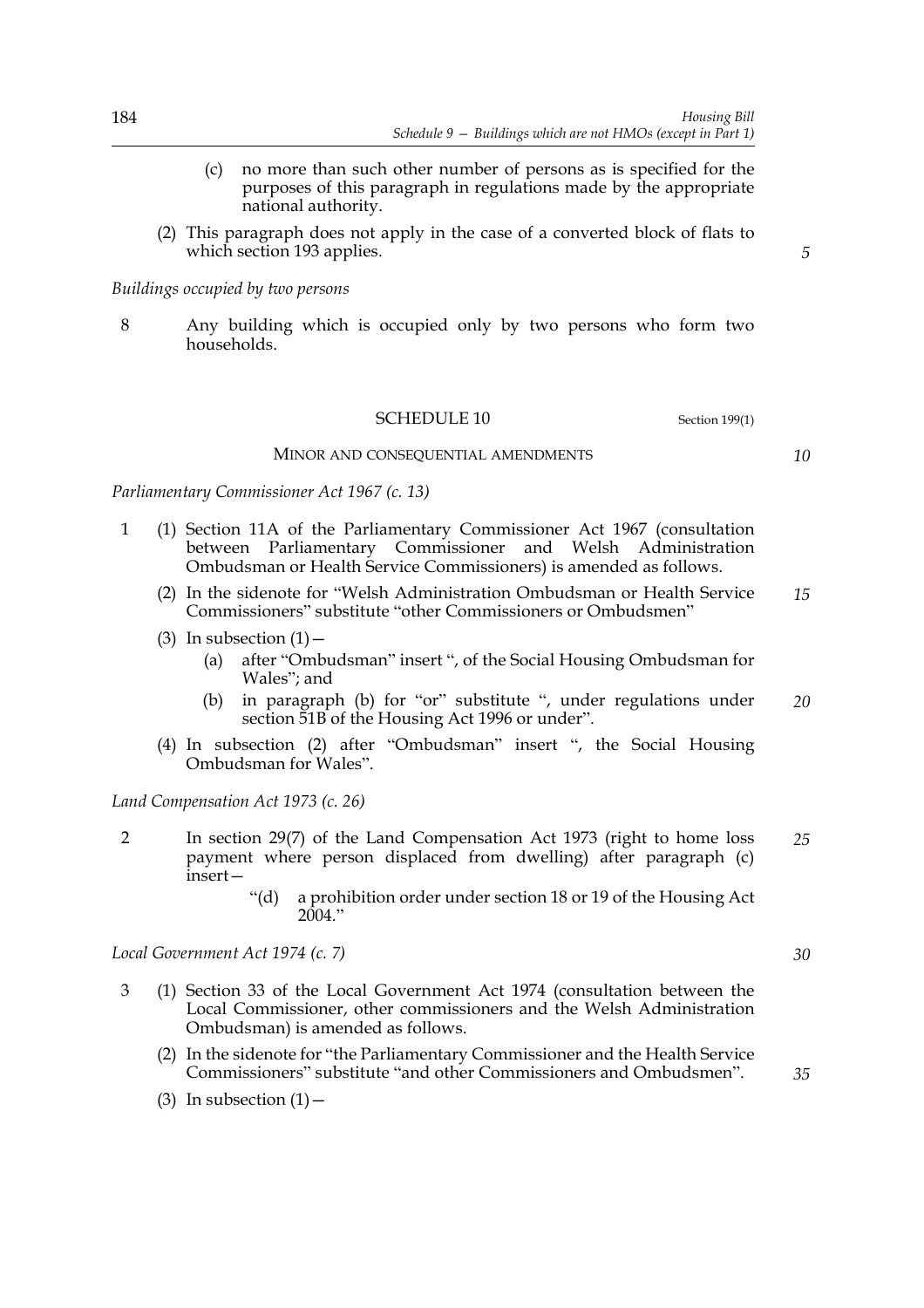- (a) after paragraph (a) insert—
	- "(aza) by the Social Housing Ombudsman for Wales, in accordance with regulations under section 51B of the Housing Act 1996,";
- (b) omit "the" after "appropriate Commissioner or"; and
- (c) after "the Act of 1967" insert ", under the Housing Act 1996".
- (4) In subsection  $(2)$ 
	- (a) after "Parliamentary Commissioner" insert ", the Social Housing Ombudsman for Wales"; and
	- (b) omit "the" after "that Commissioner or".
- (5) In subsection (5) after "1967" insert ", in paragraph 13(1) of Schedule 2A to the Housing Act 1996".

*Greater London Council (General Powers) Act 1981 (c. xvii)*

- 4 In section 9(1) of the Greater London Council (General Powers) Act 1981—
	- (a) for from "a registration scheme" to "section 354 of that Act," substitute "a licence under Part 2 of the Housing Act 2004"; and *15*
	- (b) for "358" substitute "113".

*Housing Act 1985 (c. 68)*

- 5 The Housing Act 1985 has effect subject to the following amendments.
- 6 In section 8(2) (periodical review of housing needs) for "section 605" substitute "section 3 of the Housing Act 2004". *20*
- 7 For section 252(c) (definition of "house in multiple occupation" for purposes of Part 8) substitute—
	- "(c) "house in multiple occupation" means a house in multiple occupation as defined by sections 191 to 195 of the Housing Act 2004, as they have effect for the purposes of Part 1 of that Act (that is, without the exclusions contained in Schedule 9 to that Act), but does not include any part of such a house which is occupied as a separate dwelling by persons who form a single household." *25 30*
- 8 For section 268 (service of notice of demolition and closing orders) substitute—

#### **"268 Service of notice of demolition order**

- (1) The local housing authority shall serve a demolition order made by them by serving a copy of the order on—
	- (a) every owner or occupier of the premises to which the order relates;
	- (b) every person who, to their knowledge, is entitled or authorised to permit persons to occupy the premises; and
	- (c) every person who, to their knowledge, is a mortgagee of the premises. *40*

*5*

*10*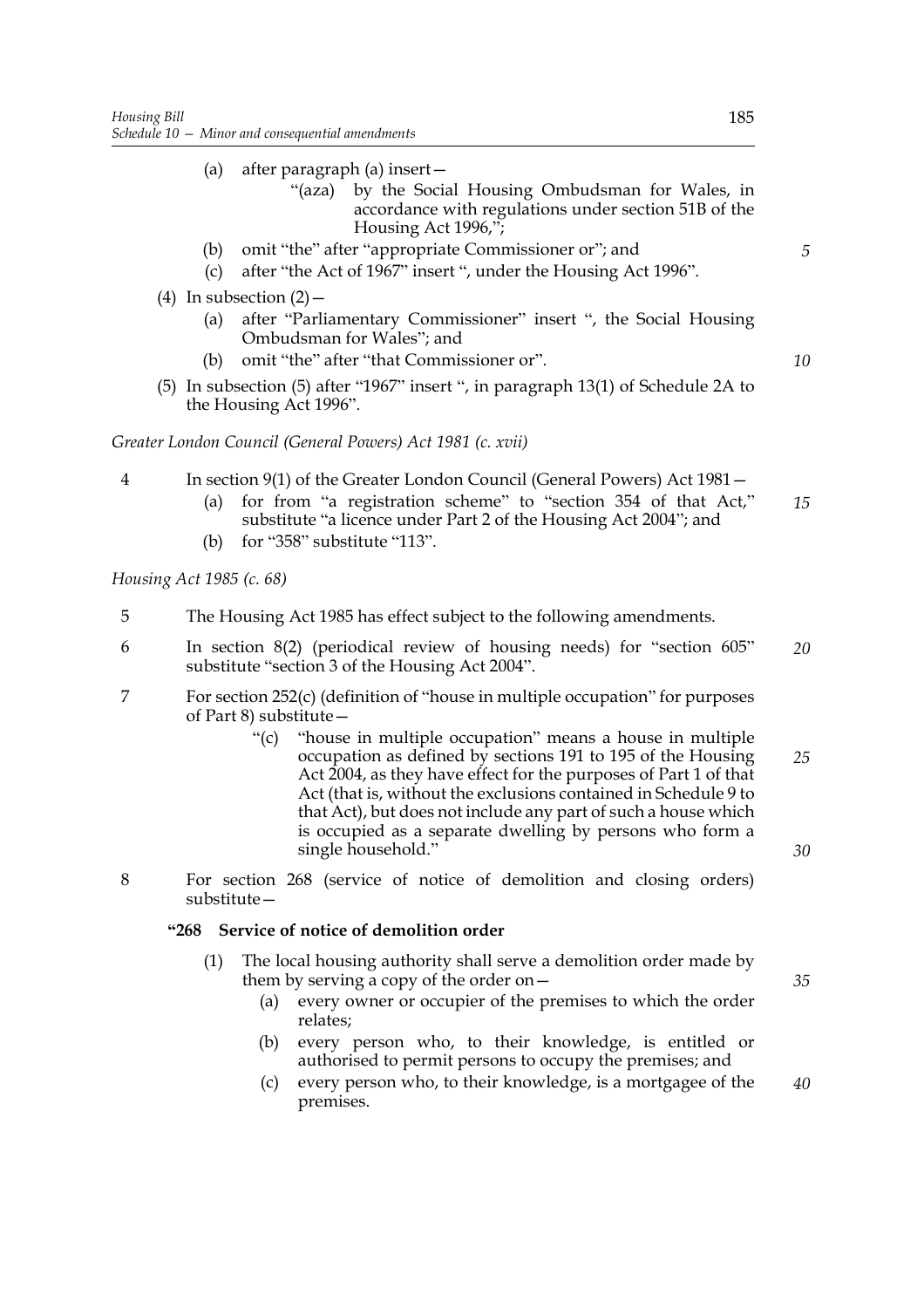- (2) For the purposes of subsection  $(1)(a)$  a copy of a demolition order shall be taken to have been served on every occupier of the premises if it is fixed to a conspicuous part of the premises.
- (3) Any reference in subsections (1) and (2) to "the premises", in the case of an order which relates to a building containing one or more flats, includes a reference to the flat or flats concerned.
- (4) An order against which no appeal is brought becomes operative at the end of the period of 21 days from the date of service of the order and is final and conclusive as to matters which could have been raised on an appeal."

9 After section 269 (right of appeal against demolition order) insert—

#### **"269A Appeals suggesting certain other courses of action**

- (1) One ground of appeal under section 269 in relation to a demolition order made under section 265 is that a course of action mentioned in subsection (2) is the best course of action in relation to the hazard concerned. *15*
- (2) The courses of action are—
	- (a) serving an improvement notice under section 9 or 10 of the Housing Act 2004;
	- (b) making a prohibition order under section 18 or 19 of that Act; *20*
	- (c) serving a hazard awareness notice under section 26 or 27 of that Act; or
	- (d) declaring the area in which the premises concerned are situated to be a clearance area in accordance with section 289 of this Act.
- (3) Subsection (4) applies where—
	- (a) the court is hearing an appeal under section 269 in relation to a demolition order made under section 265; and
	- (b) the grounds on which the appeal is brought are or include the ground that a course of action mentioned in subsection (2) is the best course of action in relation to each hazard concerned.
- (4) The court shall have regard to any guidance given to the local housing authority under section 8 of the Housing Act 2004.
- (5) Subsection (6) applies where—
	- (a) an appeal under section 269 is allowed against a demolition order made under section 265; and *35*
	- (b) the reason or one of the reasons for allowing the appeal is that a course of action mentioned in subsection  $(2)$  is the best course of action in relation to the hazard concerned.
- (6) The judge shall, if requested to do so by the appellant or the local housing authority, include in his judgment a finding to that effect and identifying the course of action concerned. *40*
- (7) Subsection (1) of this section is without prejudice to the generality of section 269."
- 10 In section 274 (demolition orders: power to permit reconstruction of *45*

*25*

*5*

*10*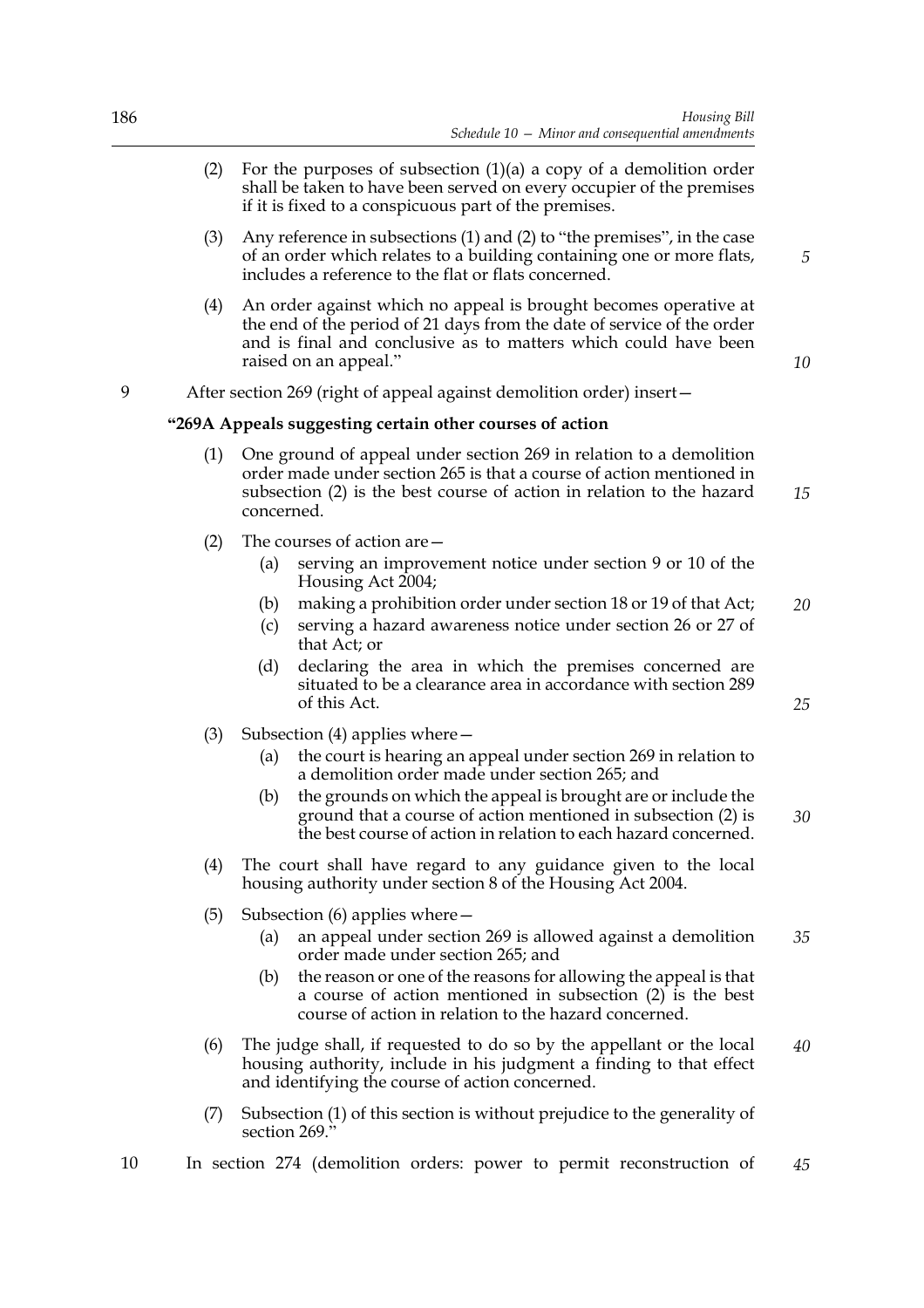condemned house) for subsections (2) to (5) substitute—

- "(2) If the authority are satisfied that the result of the works will be  $$ 
	- in the case of a demolition order made under section  $265(1)$  or (2), that the hazard concerned ceases to be a category 1 hazard, or
	- (b) in the case of a demolition order made under section 265(3) or (4), that a prescribed state of affairs exists,

they may, in order that the person submitting the proposals may have an opportunity of carrying out the works, extend for such period as they may specify the time within which the owner of the premises is required under section 271 to demolish them.

- (3) In subsection (2) "prescribed state of affairs" means such state of affairs as may be specified or described in an order made by the Secretary of State.
- (4) An order under subsection (3)—
	- (a) may make different provision for different cases or descriptions of case (including different provision for different areas);
	- (b) may contain such incidental, supplementary, consequential, transitory, transitional or saving provision as the Secretary of State considers appropriate; and *20*
	- (c) shall be made by statutory instrument which shall be subject to annulment in pursuance of a resolution of either House of Parliament.
- (5) That time may be further extended by the authority, once or more often as the case may require, if—
	- (a) the works have begun and appear to the authority to be making satisfactory progress, or
	- (b) though they have not begun, the authority think there has been no unreasonable delay.
- (6) Where the authority determine to extend, or further extend, the time within which the owner of any premises is required under section 271 to demolish them, notice of the determination shall be served by the authority on every person having an interest in the premises or part of the premises, whether as freeholder, mortgagee or otherwise.
- (7) If the works are completed to the satisfaction of the authority they shall revoke the demolition order (but without prejudice to any subsequent proceedings under this Part or Part 1 of the Housing Act  $2004$ )."

11 After section 274 insert—

#### **"274A Effect of certain enforcement action under the Housing Act 2004**

A demolition order which has been made in respect of any premises shall cease to have effect if an interim or final management order under Part 4 of the Housing Act 2004 comes into force in relation to the premises."

12 For section 275 (demolition orders: substitution of closing orders)

*10*

*5*

*15*

*25*

*30*

*35*

*40*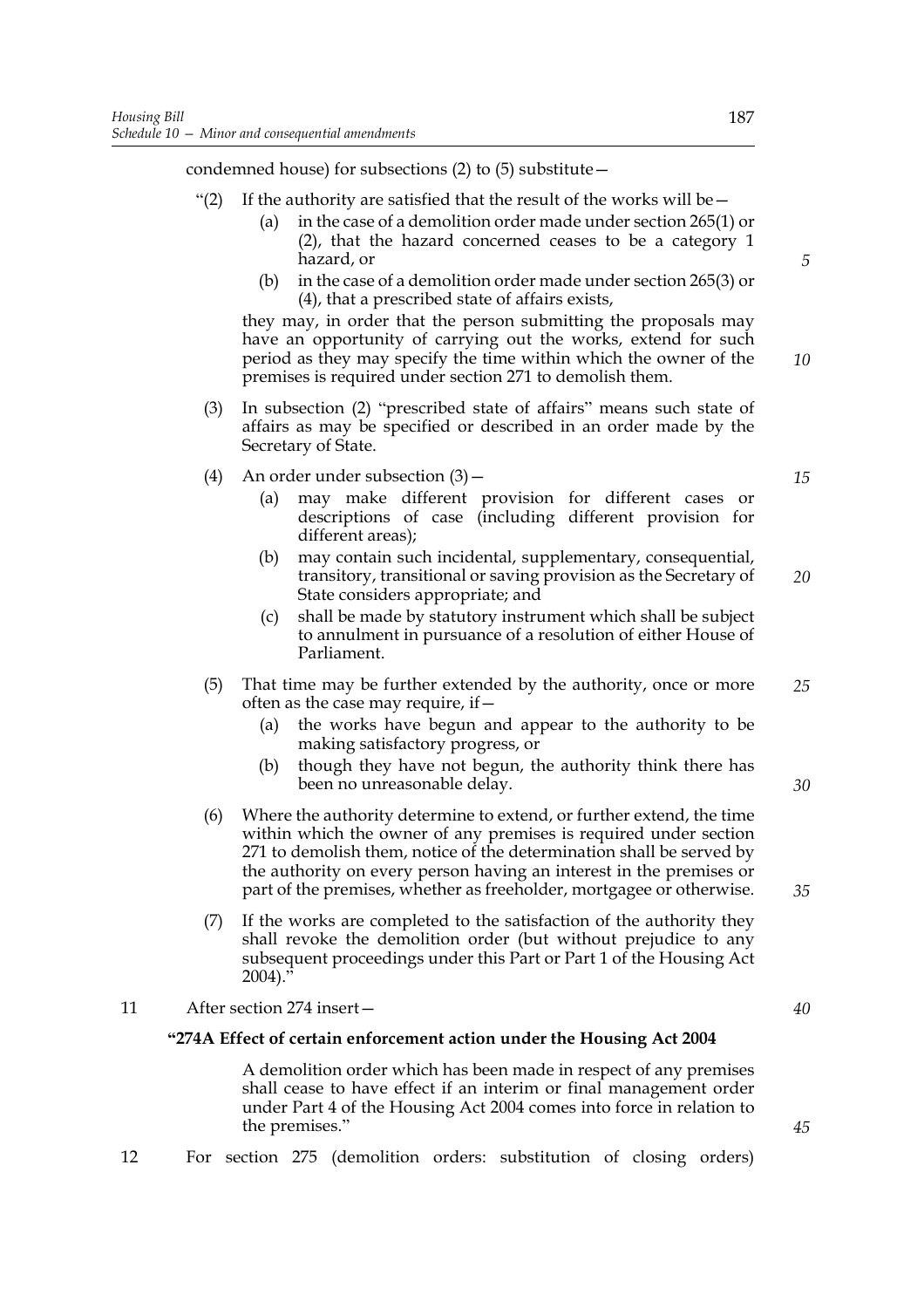#### substitute—

#### **"275 Demolition orders: substitution of prohibition order to permit use otherwise than for human habitation**

- $(1)$  If  $-$ 
	- (a) an owner of any premises in respect of which a demolition order has become operative, or *5*
	- (b) any other person who has an interest in the premises,

submits proposals to the local housing authority for the use of the premises for a purpose other than human habitation, the authority may, if they think fit, determine the demolition order and make a prohibition order under section 18 or 19 of the Housing Act 2004 in respect of the hazard concerned. *10*

- (2) The authority shall serve notice that the demolition order has been determined, and a copy of the prohibition order, on every person on whom they are required by Part 1 of Schedule 2 to the Housing Act 2004 to serve a copy of the prohibition order." *15*
- 13 (1) Section 289 (declaration of clearance area) is amended as follows.
	- (2) In subsection (2F)(b) for "are unfit for human habitation" substitute "contain category 1 or category 2 hazards".
	- (3) In subsection  $(3)$ 
		- (a) in sub-paragraph (i), for the words from "unfit" to "health" substitute "dangerous or harmful to health or safety"; and
		- (b) in sub-paragraph (ii), for "injurious to health" substitute "harmful to health or safety".
- 14 For section 300 (purchase of houses liable to be demolished or closed) substitute— *25*

#### **"300 Purchase of houses liable to be demolished or to be subject to a prohibition order**

- (1) Where—
	- (a) the local housing authority would be required under section 265(1) or (2) to make a demolition order in respect of a dwelling, a house in multiple occupation or a building containing one or more flats, and *30*
	- (b) it appears to them that the dwelling, house in multiple occupation or, as the case may be, building is or can be rendered capable of providing accommodation of a standard which is adequate for the time being,

they may purchase it instead.

- (2) Where—
	- (a) the local housing authority would be required under section 5 of the Housing Act 2004 to make a relevant prohibition order in respect of a dwelling, a house in multiple occupation or a building containing one or more flats, and *40*
	- (b) it appears to them that the dwelling, house in multiple occupation or, as the case may be, building is or can be rendered capable of providing accommodation of a standard which is adequate for the time being,

*20*

*35*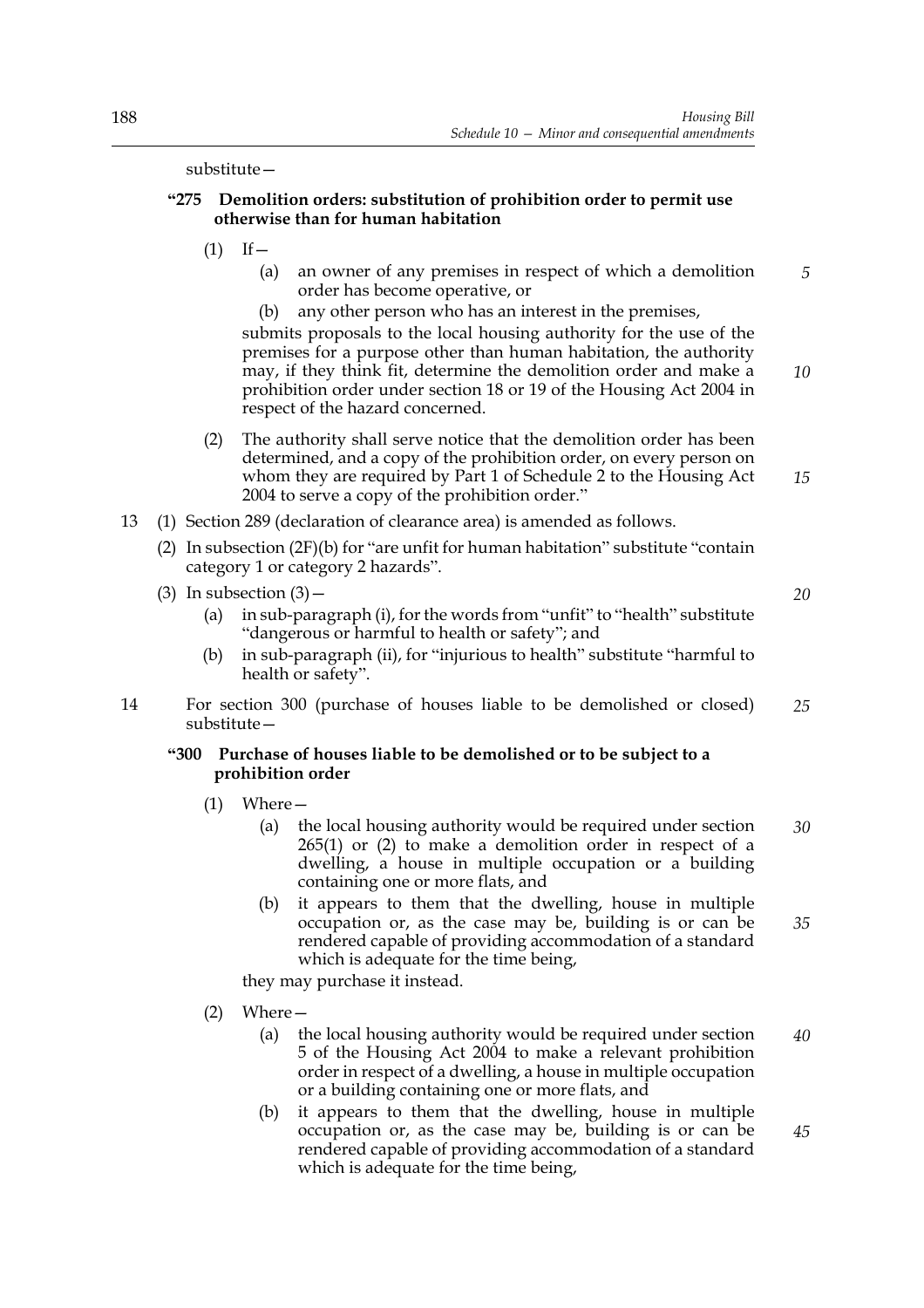they may purchase it instead.

- (3) In subsection (2) "relevant prohibition order" means a prohibition order under section 18 of the Housing Act 2004 which prohibits the use of the dwelling, house in multiple occupation or building for all purposes unless a purpose is approved by the authority.
- (4) Where an authority have determined to purchase any premises under subsection  $(1)$  –
	- (a) they shall serve a notice of their determination on the persons on whom they would have been required by section 268(1) to serve a copy of a demolition order, and
	- (b) sections 268(4) and 269(1), (2), (3) and (6) (operative date and right of appeal) apply to such a notice as they apply to a demolition order.
- (5) Where an authority have determined to purchase any premises under subsection  $(2)$  –
	- (a) they shall serve a notice of their determination on the persons on whom they would have been required by Part 1 of Schedule 2 to the Housing Act 2004 (service of prohibition orders) to serve a copy of the relevant prohibition order; and
	- (b) section 22 of that Act and Parts 1 and 3 of that Schedule (operative date, right of appeal etc.) apply to such a notice as they apply to a prohibition order which is not suspended or to appeals against such an order (as the case may be). *20*
- (6) At any time after the notice has become operative the authority may purchase the dwelling, house in multiple occupation or building by agreement or be authorised by the Secretary of State to purchase it compulsorily.
- (7) This section does not apply where section 304(1) applies (listed building or building protected pending listing)."

#### 15 For section 304 (closing orders in relation to listed buildings) substitute—

#### **"304 Demolition order not to be made in respect of listed building**

- (1) A local housing authority shall not make a demolition order under section 265 (power to make a demolition order) in respect of a listed building.
- (2) Where a dwelling, house in multiple occupation or building in respect of which a demolition order has been made becomes a listed building, the local housing authority shall determine the order (whether or not it has become operative). *35*
- (3) The local housing authority shall serve notice that the demolition order has been determined on every person on whom they would be required by section 268 to serve a copy of a new demolition order in relation to the premises.
- (4) The Secretary of State may give notice in respect of a dwelling, house in multiple occupation or building to the local housing authority stating that its architectural or historic interest is sufficient to render it inexpedient that it should be demolished pending determination

*10*

*15*

*5*

*25*

*30*

*45*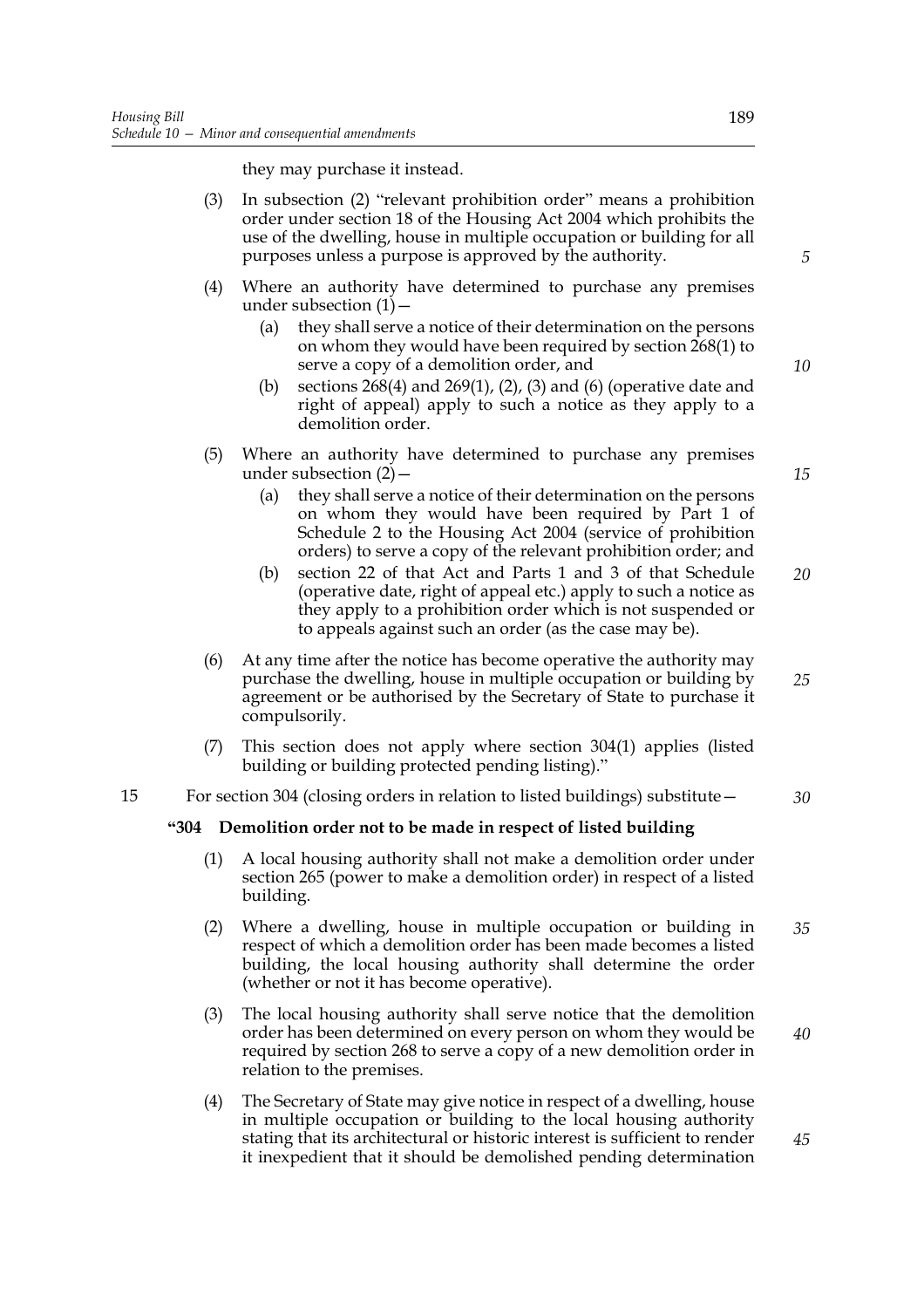of the question whether it should be a listed building; and the provisions of this section apply to a dwelling, house in multiple occupation or building in respect of which such a notice is in force as they apply to a listed building."

| 16 | (a)<br>(b) | In section 308(3) (approval of owner's proposals for re-development) $-$<br>after "Part" insert "or Chapter 2 of Part 1 of the Housing Act 2004";<br>and<br>for ", closing or purchase of unfit premises" substitute "or purchase                                                                                                                                 | 5  |
|----|------------|-------------------------------------------------------------------------------------------------------------------------------------------------------------------------------------------------------------------------------------------------------------------------------------------------------------------------------------------------------------------|----|
|    |            | of premises or the prohibition of uses of premises".                                                                                                                                                                                                                                                                                                              |    |
| 17 |            | Omit section 310 (certificate of fitness for human habitation resulting from<br>owner's improvements or alterations).                                                                                                                                                                                                                                             | 10 |
| 18 | (a)<br>(b) | In section $318(1)(a)$ (power of court to authorise execution of works on unfit<br>premises or for improvement) –<br>for "dwelling-houses" substitute "dwellings"; and<br>for "injurious to health or unfit for human habitation" substitute<br>"harmful to health or safety".                                                                                    | 15 |
| 19 |            | For section 322 substitute -                                                                                                                                                                                                                                                                                                                                      |    |
|    |            | "322 Minor definitions                                                                                                                                                                                                                                                                                                                                            |    |
|    | (1)        | In this Part the following expressions have the same meaning as in<br>Part 1 of the Housing Act 2004 (see section 1(5) to (7) of that Act) $-$<br>"building containing one or more flats",<br>"category 1 hazard",<br>"category 2 hazard",                                                                                                                        | 20 |
|    |            | "common parts", in relation to a building containing one or<br>more flats,<br>"dwelling",<br>"flat",<br>"hazard".                                                                                                                                                                                                                                                 | 25 |
|    | (2)        | In this Part-<br>"health" includes mental health;<br>"house in multiple occupation" means a house in multiple<br>occupation as defined by sections 191 to 195 of the Housing<br>Act 2004, as they have effect for the purposes of Part 1 of that<br>Act (that is, without the exclusions contained in Schedule 9 to                                               | 30 |
|    |            | that Act);<br>"owner", in relation to premises –                                                                                                                                                                                                                                                                                                                  | 35 |
|    |            | means a person (other than a mortgagee not in<br>(a)<br>possession) who is for the time being entitled to<br>dispose of the fee simple in premises, whether in<br>possession or reversion, and<br>includes also a person holding or entitled to the rents<br>(b)<br>and profits of the premises under a lease of which the<br>unexpired term exceeds three years; | 40 |
|    |            | "premises" in relation to a demolition order, means the<br>dwelling, house in multiple occupation or building in respect<br>of which the order is made.                                                                                                                                                                                                           | 45 |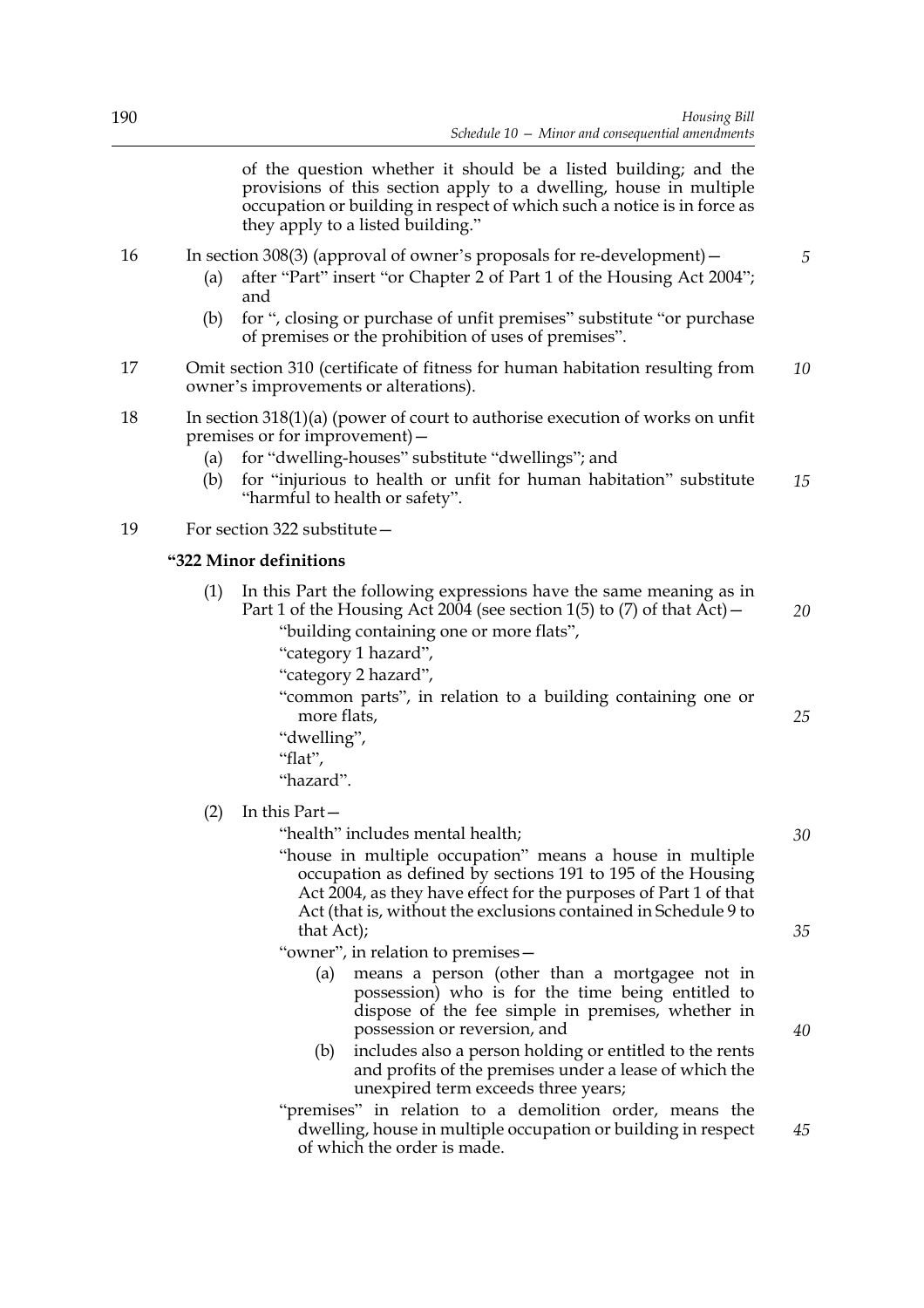- (3) This Part applies to unoccupied HMO accommodation (as defined by section  $1(5)$  of the Housing Act 2004) as it applies to a house in multiple occupation, and references to a house in multiple occupation in this Part are to be read accordingly."
- 20 In section 323 (index of defined expressions: Part 9) insert at the appropriate places—

|    | "building<br>containing<br>one or more<br>flats   | section 322"                                                            | 10 |
|----|---------------------------------------------------|-------------------------------------------------------------------------|----|
|    | "category $1 \times 32$ "<br>hazard               |                                                                         |    |
|    | "category $2 \mid \text{section } 322"$<br>hazard |                                                                         |    |
|    | "common section 322"<br>parts                     |                                                                         | 15 |
|    | "dwelling                                         | section 322"                                                            |    |
|    | "hazard                                           | section 322"                                                            |    |
|    | "health                                           | section 322".                                                           |    |
| 21 |                                                   | In section 439 (requirements as to fitness of premises before advancing | 20 |

- money for certain purposes), omit subsections  $(1)$  and  $(2)$ . 22 In section 582 (compulsory purchase orders: restriction on recovery of possession of houses in multiple occupation) for subsection (8) substitute—
	- "(8) In this section "house in multiple occupation" has the meaning given by sections 191 to 195 of the Housing Act 2004 for the purposes of that Act (other than Part 1)." *25*
- 23 For section 584A (compensation payable in case of closing and demolition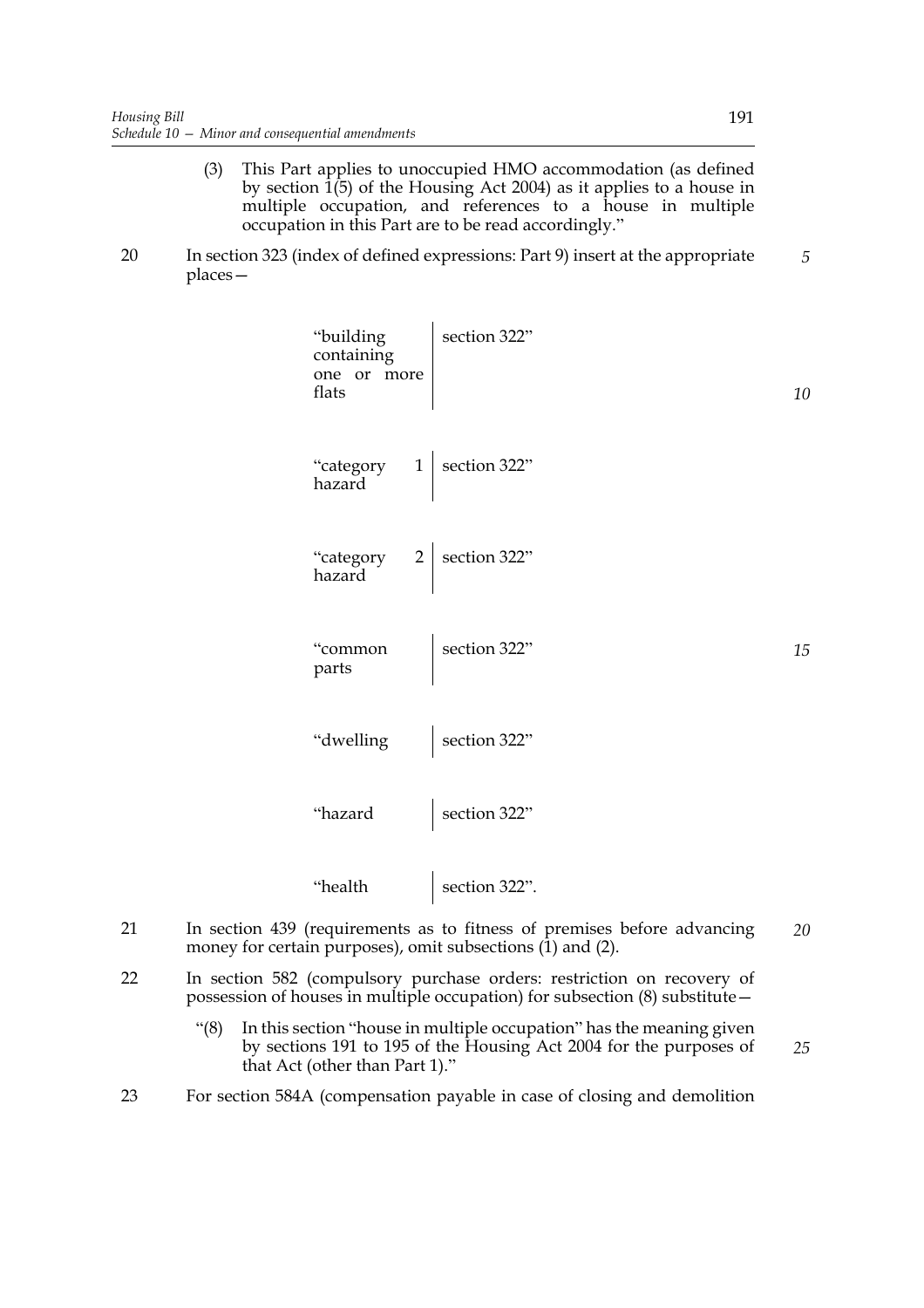orders) substitute—

#### **"584A Compensation payable in case of prohibition and demolition orders**

- (1) Subject to subsection (3), where a relevant prohibition order becomes operative in respect of any premises or a demolition order under section 265 is made in respect of any premises, the local housing authority shall pay to every owner of the premises an amount determined in accordance with subsection (2).
- (2) The amount referred to in subsection (1) is the diminution in the compulsory purchase value of the owner's interest in the premises as a result of the coming into operation of the relevant prohibition order or, as the case may be, the making of the demolition order; and that amount—
	- (a) shall be determined as at the date of the coming into operation or making of the order in question; and
	- (b) shall be determined (in default of agreement) as if it were compensation payable in respect of the compulsory purchase of the interest in question and shall be dealt with accordingly. *15*
- (3) In any case where—
	- (a) a relevant prohibition order has been made in respect of any premises, and
	- (b) that order is revoked and a demolition order is made in its place,

the amount payable to the owner under subsection (1) in connection with the demolition order shall be reduced by the amount (if any) paid to the owner or a previous owner under that subsection in connection with the relevant prohibition order.

#### (4) For the purposes of this section—

- "compulsory purchase value", in relation to an owner's interest in premises, means the compensation which would be payable in respect of the compulsory purchase of that interest if it fell to be assessed in accordance with the Land Compensation Act 1961;
- "premises", in relation to a demolition order, has the meaning given by section 322;
- "premises", in relation to a prohibition order, means premises which are specified premises in relation to the order within the meaning of Part 1 of the Housing Act 2004; *35*
- "relevant prohibition order" means a prohibition order under section 18 or 19 of the Housing Act 2004 which prohibits for all purposes the use of any premises (as opposed to any part of the premises)." *40*
- 24 For section 584B (repayment on revocation of demolition or closing order) substitute—

#### **"584B Repayment on revocation of demolition or prohibition order**

(1) Where a payment in respect of any premises has been made by a local housing authority under section 584A(1) in connection with a demolition order or relevant prohibition order and— *45*

*20*

*25*

*30*

*10*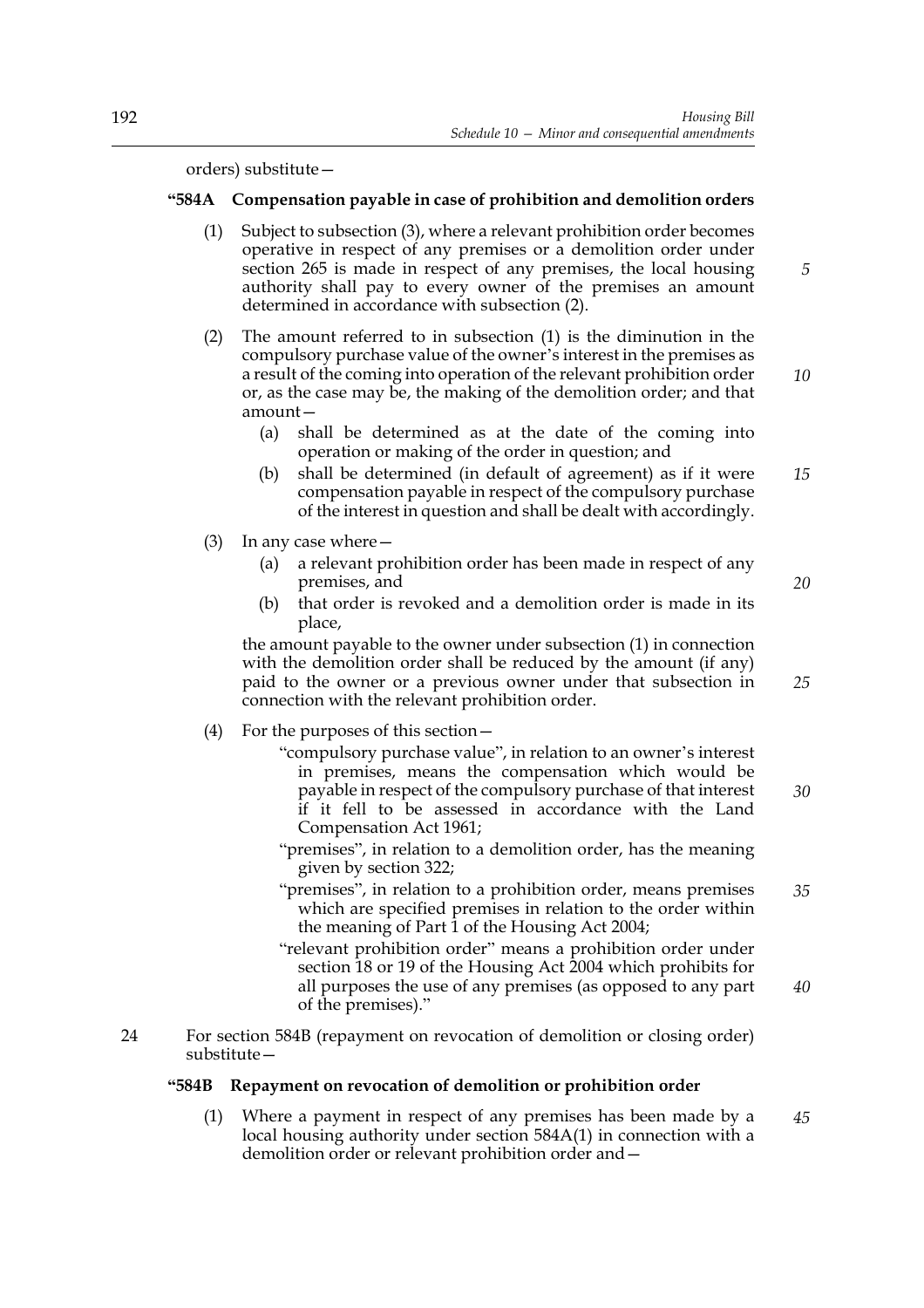- (a) the demolition order is revoked under section 274 (revocation of demolition order to permit reconstruction of premises), or
- (b) the relevant prohibition order is revoked under section 23(1) or (2) of the Housing Act 2004,

then, if at that time the person to whom the payment was made has the same interest in the premises as he had at the time the payment was made, he shall on demand repay to the authority the amount of the payment.

- (2) In any case where—
	- (a) a payment in respect of any premises has been made by a local housing authority under section 584A(1) in connection with a relevant prohibition order, and
	- (b) by virtue of section 23(3) of the Housing Act 2004, the order is revoked as respects part of the premises and not varied, and *15*
	- (c) the person to whom the payment was made (in this section referred to as "the recipient") had at the time the payment was made, an owner's interest in the part of the premises concerned (whether or not he had such an interest in the rest of the premises), *20*

then, if at the time of the revocation of the relevant prohibition order the recipient has the same interest in the premises as he had at the time the payment was made, he shall on demand pay to the authority an amount determined in accordance with subsections (4), (5) and (6).

- (3) In any case where—
	- (a) a payment in respect of any premises has been made by a local housing authority under section 584A(1) in connection with a relevant prohibition order, and
	- (b) by virtue of section 23(4) of the Housing Act 2004, the order is varied,

then, if at the time of the variation of the order the recipient has the same interest in the premises as he had at the time the payment was made, he shall on demand pay to the authority an amount determined in accordance with subsections (4), (5) and (6).

- (4) The amount referred to in subsection (2) or (3) is whichever is the less of—
	- (a) the amount by which the value of the interest of the recipient in the premises increases as a result of the revocation or variation of the relevant prohibition order; and
	- (b) the amount paid to the recipient under section 584A(1) in respect of his interest in the premises;

and the amount referred to in paragraph (a) shall be determined as at the date of the revocation or variation of the relevant prohibition order.

(5) For the purpose of assessing the amount referred to in subsection (4)(a), the rules set out in section 5 of the Land Compensation Act 1961 shall, so far as applicable and subject to any necessary *5*

*10*

*25*

*30*

*35*

*40*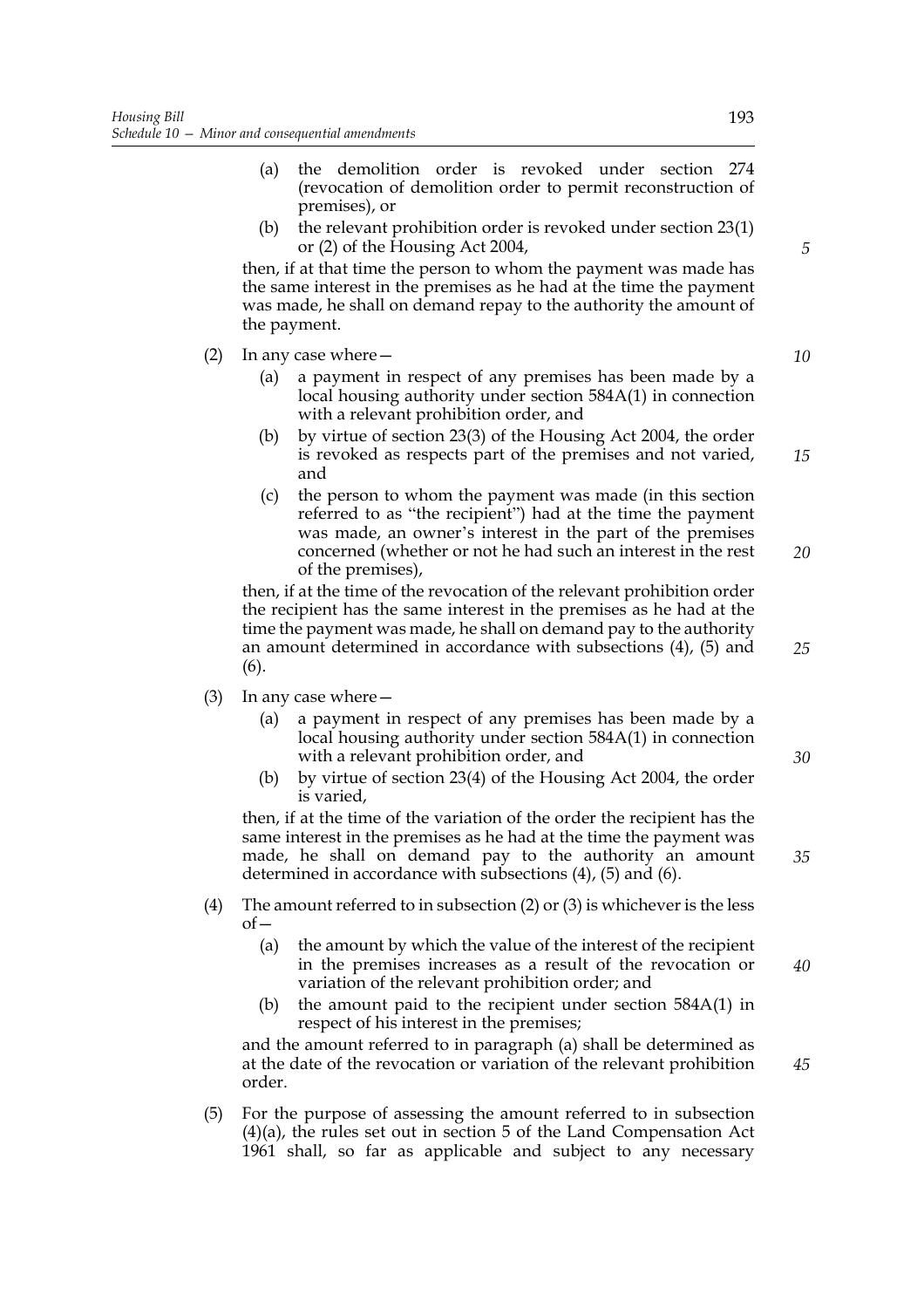modifications, have effect as they have effect for the purpose of assessing compensation for the compulsory acquisition of an interest in land.

- (6) Any dispute as to the amount referred to in subsection  $(4)(a)$  shall be referred to and determined by the Lands Tribunal; and section 2 and subsections  $(1)(a)$  and  $(4)$  to  $(6)$  of section 4 of the Land Compensation Act 1961 shall, subject to any necessary modifications, apply for the purposes of this section as they apply for the purposes of that Act.
- (7) In this section "premises" and "relevant prohibition order" have the same meaning as in section 584A." *10*

*Local Government and Housing Act 1989 (c. 42)*

- 25 In section 100 of the Local Government and Housing Act 1989 (interpretation of Part 7) for the definition of "house in multiple occupation" substitute—
	- ""house in multiple occupation" means a house in multiple occupation as defined by sections 191 to 195 of the Housing Act 2004, as they have effect for the purposes of Part 1 of that Act (that is, without the exclusions contained in Schedule 9 to that Act), but does not include any part of such a house which is occupied as a separate dwelling by persons who form a single household;".
- 26 In section 195(2) of that Act (short title, commencement and extent) for "167" substitute "168".

*Water Industry Act 1991 (c. 56)*

- 27 For paragraph 2(2) of Schedule 4A to the Water Industry Act 1991 (premises that are not to be disconnected for non-payment of charges) substitute— *25*
	- "(2) In this paragraph "house in multiple occupation" means a house in multiple occupation as defined by sections 191 to 195 of the Housing Act 2004, as they have effect for the purposes of Part 1 of that Act (that is, without the exclusions contained in Schedule 9 to that Act)."

*Health Service Commissioners Act 1993 (c. 46)*

- 28 (1) Section 18 of the Health Service Commissioners Act 1993 (consultation during investigations) is amended as follows.
	- (2) In subsection  $(1)$ 
		- (a) omit "or" at the end of paragraph (c);
		- (b) at the end of paragraph (d) insert "or
			- (e) by the Social Housing Ombudsman for Wales under regulations under section 51B of the Housing Act 1996,";
		- (c) omit "the" after "appropriate Commissioner or"; and
		- (d) omit "the" after "that Commissioner or".
	- (3) In subsection (2) omit "the Welsh Administration".

*15*

*5*

*20*

*30*

*35*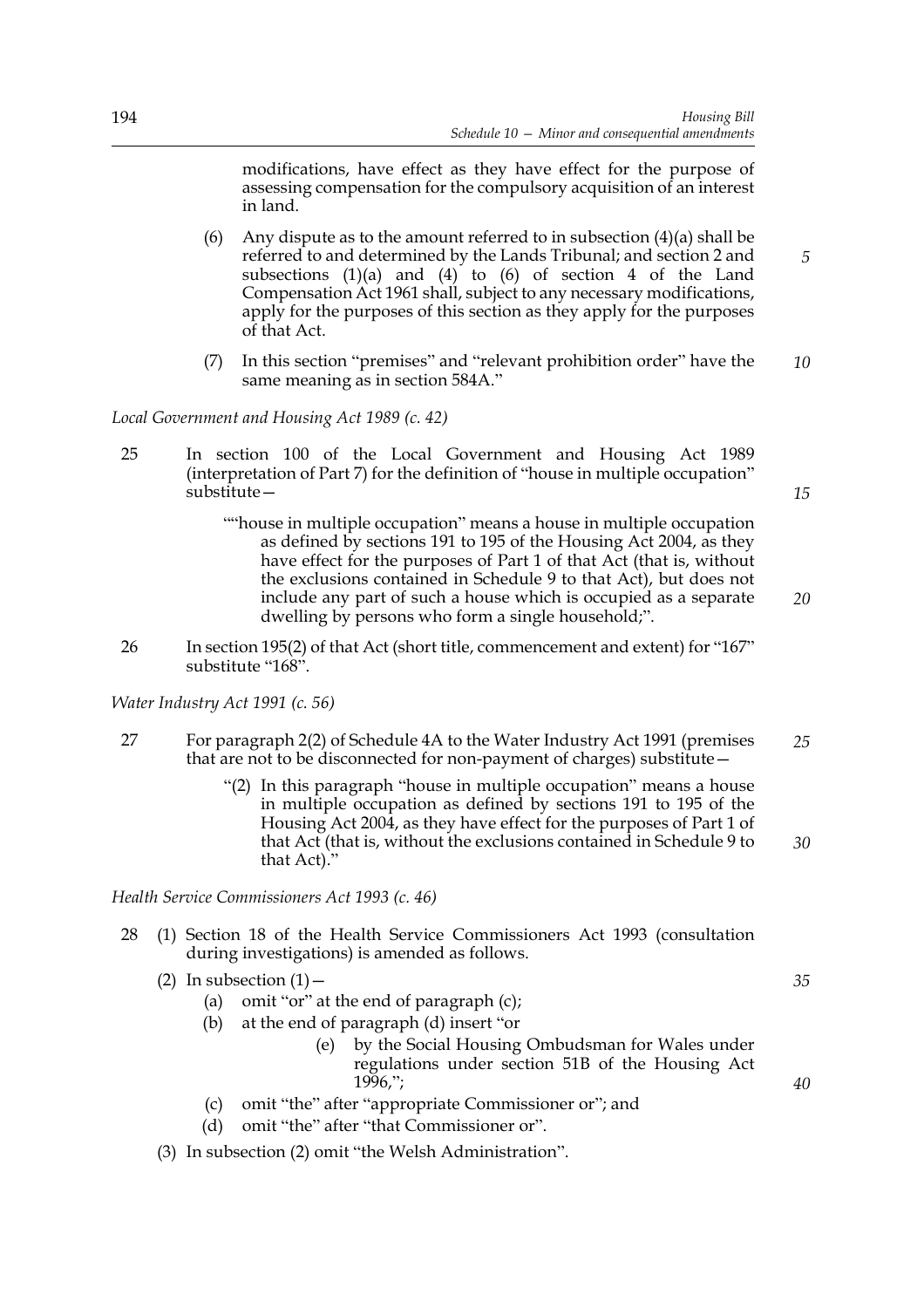*Home Energy Conservation Act 1995 (c. 10)*

| 29 | For paragraph (aa)(i) of the definition of "residential accommodation" in |
|----|---------------------------------------------------------------------------|
|    | section 1(1) of the Home Energy Conservation Act 1995 (interpretation)    |
|    | substitute —                                                              |

(i) in England and Wales, a house in multiple occupation as defined by sections 191 to 195 of the Housing Act 2004, as they have effect for the purposes of Part 1 of that Act (that is, without the exclusions contained in Schedule 9 to that Act),". *5*

*Housing Act 1996 (c. 52)*

- 30 In section 210(1) of the Housing Act 1996 (homelessness: suitability of accommodation)—
	- (a) for "Parts IX, X and XI" substitute "Parts 9 and 10"; and
	- (b) for "; overcrowding; houses in multiple occupation)" substitute "and overcrowding) and Parts 1 to 4 of the Housing Act 2004".

*Housing Grants, Construction and Regeneration Act 1996 (c. 53)*

31 In section 24 of the Housing Grants, Construction and Regeneration Act 1996 (considerations of fitness before approving applications for certain grants), omit subsection (4).

*Government of Wales Act 1998 (c. 38)*

- 32 (1) Paragraph 27 of Schedule 9 to the Government of Wales Act 1998 (consultation by Welsh Administration Ombudsman with other Ombudsmen) is amended as follows.
	- (2) In sub-paragraph  $(1)$  -
		- (a) omit "or" at the end of paragraph (b);
		- (b) at the end of paragraph (c) insert "or
			- (d) by the Social Housing Ombudsman for Wales under regulations under section 51B of the Housing Act  $1996$ ;";
		- (c) after "appropriate Commissioner" insert "or Ombudsman"; and
		- (d) after "that Commissioner" insert "or Ombudsman".
	- (3) In sub-paragraph (2) after "Commissioner" insert "or Ombudsman".

*Freedom of Information Act 2000 (c. 36)*

33 In the table in section 76(1) of the Freedom of Information Act 2000, after the entry relating to the Welsh Administration Ombudsman, insert—

| "The Social Housing Ombudsman   Part 1, Chapter 5 of the Housing |
|------------------------------------------------------------------|
| Act 1996 (c. 52)."                                               |
|                                                                  |

*20*

*10*

*15*

*25*

*30*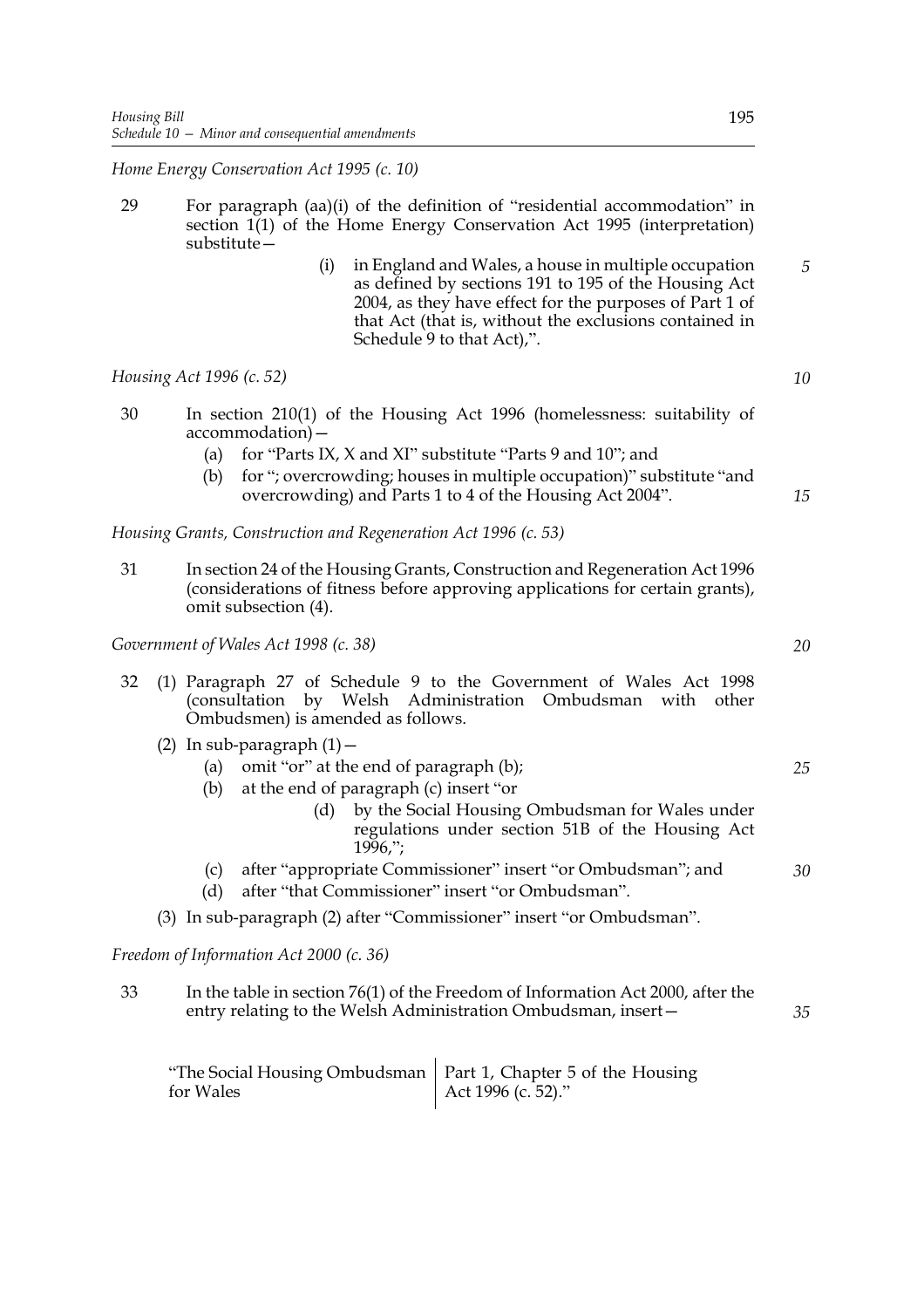# SCHEDULE 11 Section 200

### REPEALS

| Short title and chapter               | Extent of repeal                                                                                                                                                                                                                                                                  |    |
|---------------------------------------|-----------------------------------------------------------------------------------------------------------------------------------------------------------------------------------------------------------------------------------------------------------------------------------|----|
| Land Compensation Act 1973<br>(c. 26) | In section $29(7)(a)$ , the words "or closing".                                                                                                                                                                                                                                   | 5  |
| Local Government Act 1974<br>(c.7)    | In section 33, in subsection $(1)$ the "the" after<br>"appropriate Commissioner or", and in<br>"the"<br>subsection (2)<br>the<br>after<br>"that<br>Commissioner or".                                                                                                              |    |
| Housing Act 1985 (c. 68)              | In section $104(1)(b)$ , the words "and Part V (the<br>right to buy)".                                                                                                                                                                                                            | 10 |
|                                       | In section 157, in subsection $(2)$ the words ",<br>subject to subsection $(4)$ ,", and subsections $(4)$<br>and $(5)$ .                                                                                                                                                          |    |
|                                       | Sections 189 to 208.<br>Section 264.                                                                                                                                                                                                                                              | 15 |
|                                       | In section 267, in the sidenote the words "and<br>closing orders", and subsections (2) and (3).<br>In section 269, in subsection $(1)$ the words "or<br>closing" and subsections (2A) and (3A).<br>Sections 276 to 279.<br>Section 289(5A).                                       | 20 |
|                                       | In section $305$ , subsection $(5)$ and, in subsection<br>(8), the words from "and" to the end of the<br>subsection.<br>In section $307(1)$ , the word ", closing".<br>Section 310.                                                                                               | 25 |
|                                       | In section 311, in subsection $(1)$ the words "or<br>section 310 (owner's improvements<br>or<br>alterations)" and in subsection $(3)$ the words<br>"or 310, as the case may be".<br>In section 317, in the sidenote the words "or<br>closed", and in subsection (1) the words "or | 30 |
|                                       | closing".<br>In section $319(1)(b)$ , the words "or closing".<br>In section 323, the entries relating to "closing"<br>order", "fit (or unfit) for human habitation",<br>"house" and "unfit (or fit) for human                                                                     | 35 |
|                                       | habitation".<br>Sections 345 to 400.<br>Section 439(1) and (2).                                                                                                                                                                                                                   | 40 |
|                                       | Sections 604 to 606.<br>In section $623(1)$ , omit "and "flat", except in the<br>expression "flat in multiple occupation"," and<br>definitions<br>of<br>"house<br>in<br>the<br>multiple<br>"flat<br>occupation"<br>and<br>in<br>multiple                                          | 45 |
|                                       | occupation".<br>In section 624, omit the entries relating to "flat",<br>"flat in multiple occupation" and "house in<br>multiple occupation".<br>Schedule 10.<br>Schedule 13.                                                                                                      | 50 |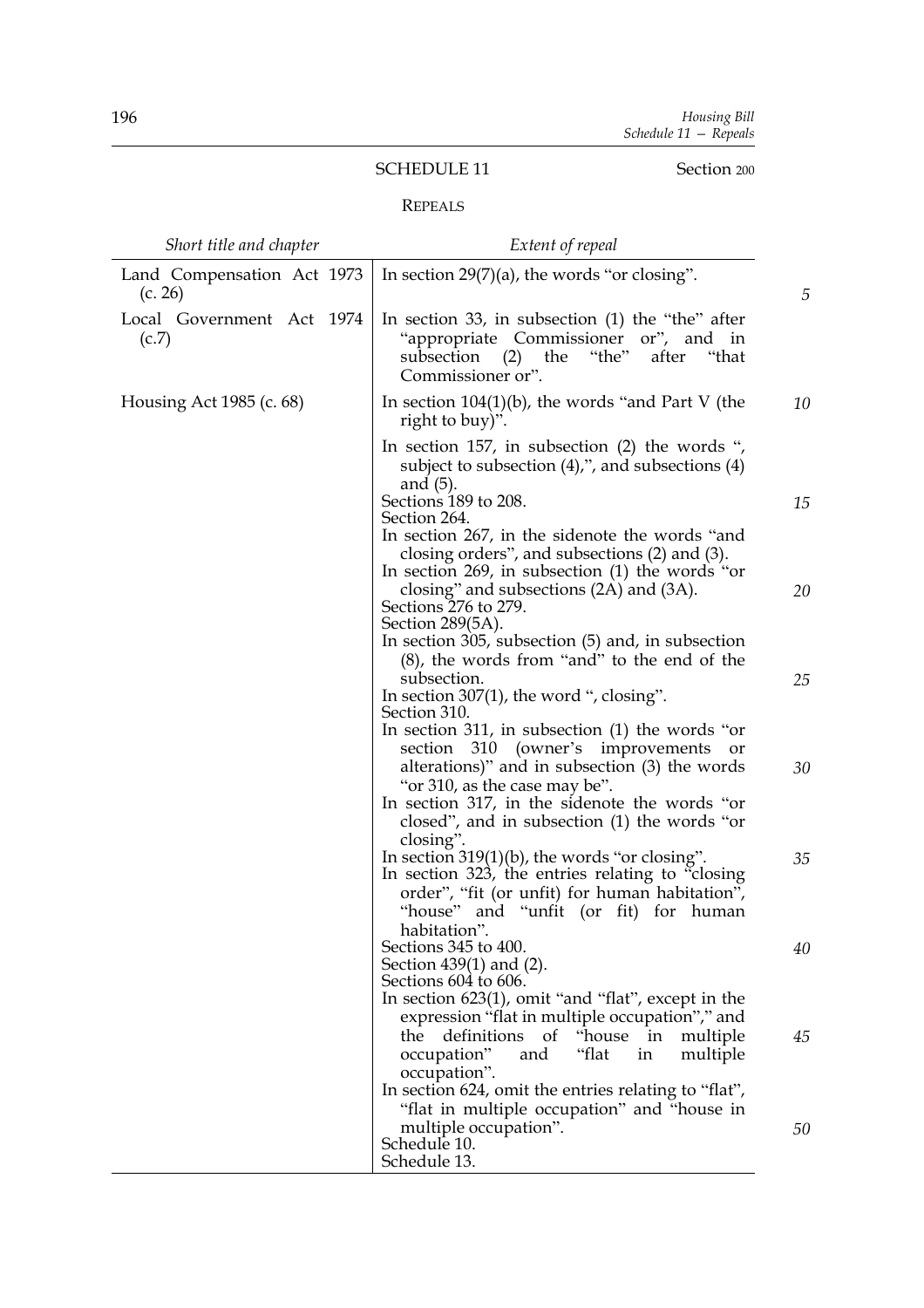| Short title and chapter                                                                                    | Extent of repeal                                                                                                                                                                                                                                 |    |
|------------------------------------------------------------------------------------------------------------|--------------------------------------------------------------------------------------------------------------------------------------------------------------------------------------------------------------------------------------------------|----|
| Housing Act 1988 (c. 50)                                                                                   | Section 130.<br>Schedule 15.                                                                                                                                                                                                                     |    |
| Local Government and Housing<br>Act 1989 (c. 42)                                                           | In section $165(1)$ , paragraphs (a) and (c).<br>Section 167.<br>In Schedule 9, paragraphs 1 to 14, 16, 17(2) and<br>$(4)$ , 20 $(2)$ and $(3)$ , 21 to 23, 25 $(1)$ , 29, 32, 33 $(1)$ ,<br>36, 42, 43(b), 44 to 71, 75, 83, 84 and 86.         | 5  |
| Health Service Commissioners<br>Act 1993 (c. 46)                                                           | In section 18, in subsection $(1)$ , the "or" at the<br>end of paragraph (c), the "the" after<br>"appropriate Commissioner or" and the "the"<br>after "that Commissioner or", and in<br>subsection (2) the words "the Welsh"<br>Administration". | 10 |
| Housing Act 1996 (c. 52)                                                                                   | Sections 65 to 79.                                                                                                                                                                                                                               | 15 |
| Housing Grants, Construction<br>and Regeneration Act 1996<br>(c. 53)Government of Wales<br>Act 1998 (c.38) | Section $24(4)$ .<br>In section 58, the definition of "qualifying park"<br>home".<br>In section 59, the entries relating to "fit for                                                                                                             |    |
|                                                                                                            | human habitation" and "qualifying park<br>home".<br>Sections 81 to 91.<br>Section 97.                                                                                                                                                            | 20 |
|                                                                                                            | In Schedule 1, paragraph 10.<br>In Schedule 9, in paragraph $27(1)$ the "or" at the<br>end of paragraph (b).                                                                                                                                     | 25 |